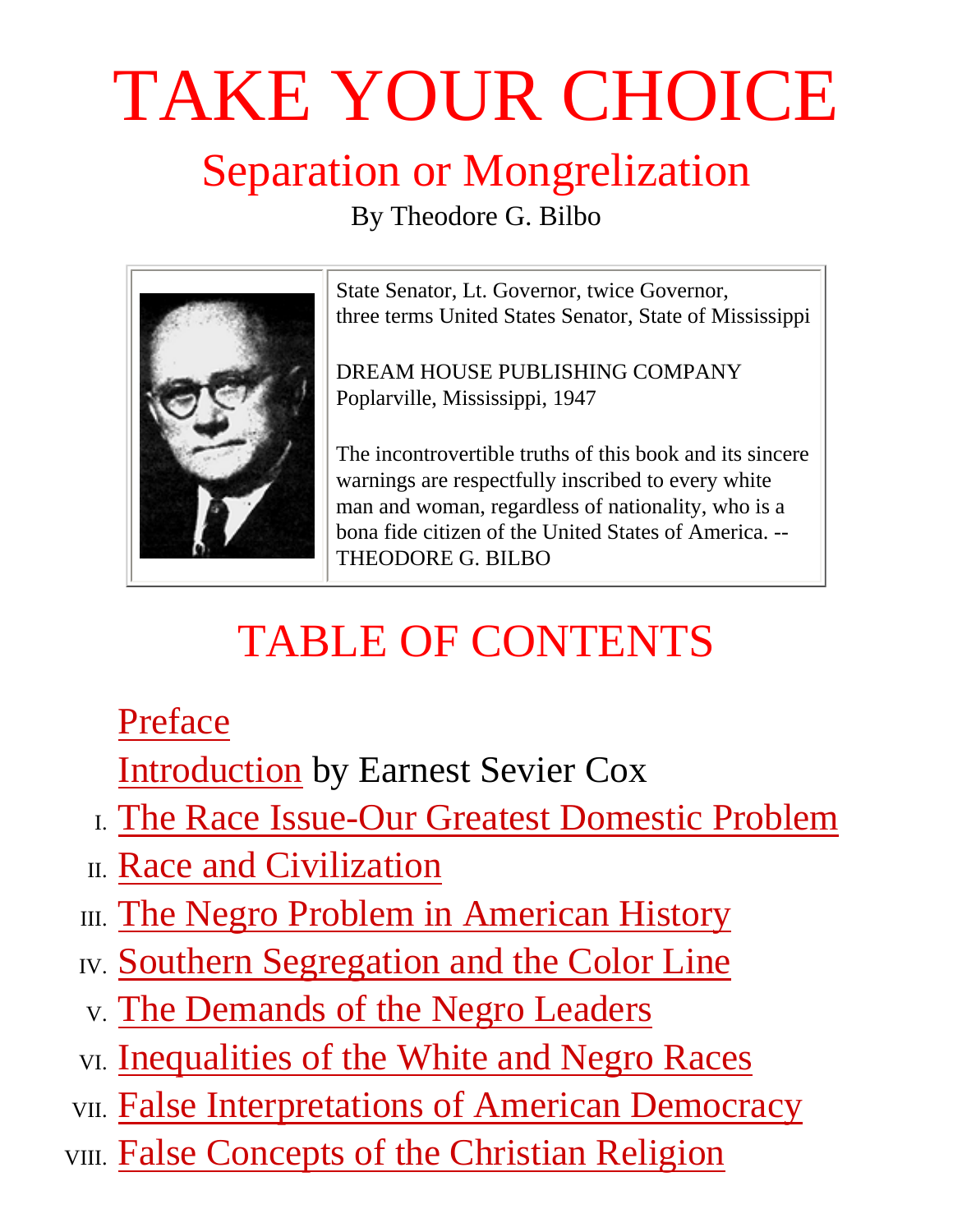- IX. [The Campaign for Complete Equality](#page-97-0)
- x. [Astounding Revelations to White America](#page-130-0)
- XI. [The Springfield Plan and Such](#page-148-0)
- XII. [The Dangers of Amalgamation](#page-159-0)
- XIII. [Physical Separation-Proper Solution to the Race](#page-177-0) [Problem](#page-177-0)
- XIV. [Outstanding Advocates of Separation](#page-190-0)
- XV. [The Negro Repatriation Movement](#page-199-0)
- XVI. [Standing at the Crossroads](#page-220-0)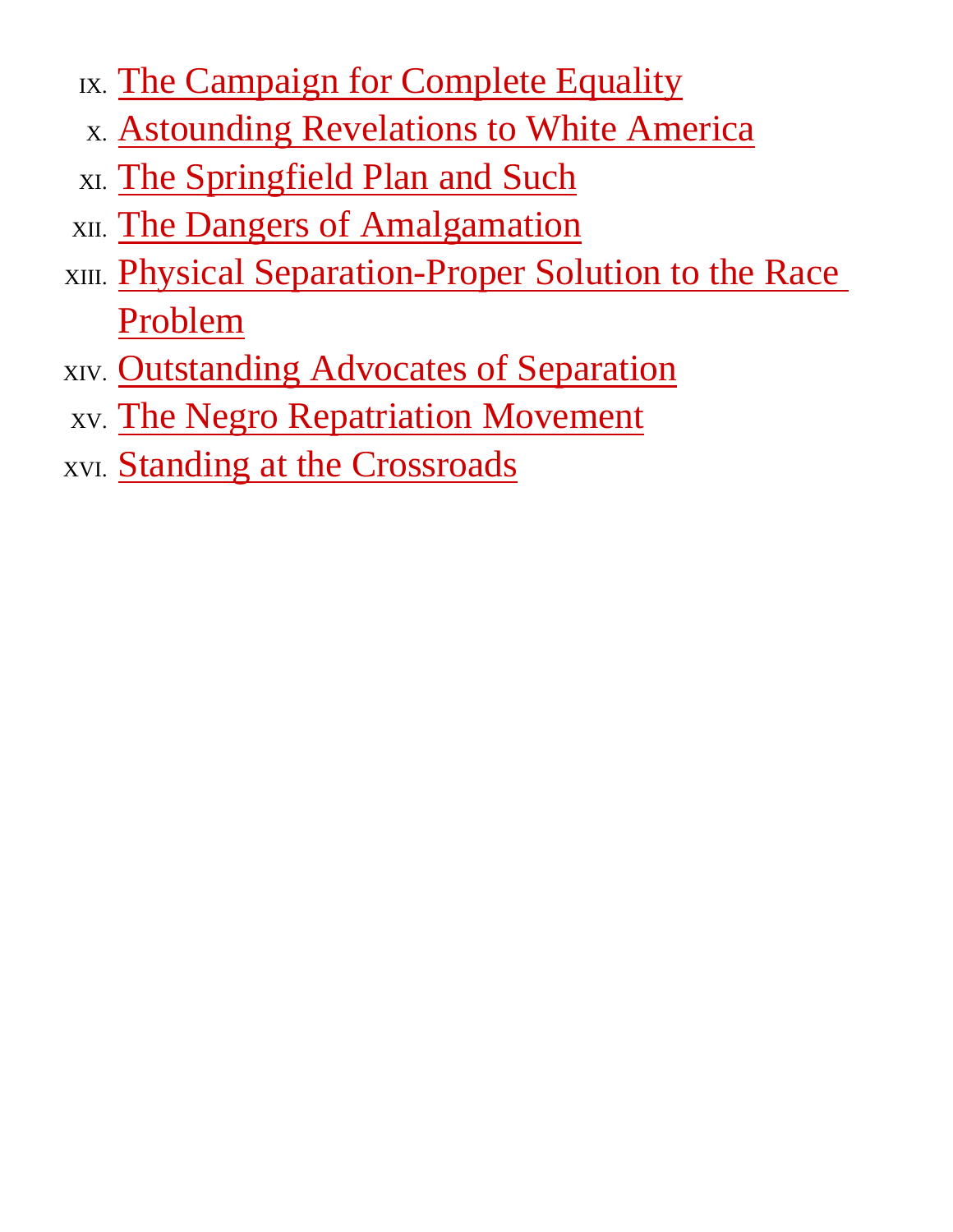### Take Your Choice Separation or Mongrelization

By Theodore G. Bilbo

# PREFACE

#### <span id="page-2-0"></span>THE TITLE of this book is TAKE YOUR CHOICE - SEPARATION OR

MONGRELlZATION. Maybe the title should have been "You Must Take or You Have Already Taken Your Choice-Separation or Mongrelization," but regardless of the name of this book it is really and in fact a S.O.S call to every white man and white woman within the United States of America for immediate action, and it is also a warning of equal importance to every rightthinking and straight-thinking American Negro who has any regard or respect for the integrity of his Negro blood and his Negro race.

For nine years I have read, studied and analyzed practically all the records and everything written throughout the entire world on the subject of race relations, covering a period of close on to thirty thousand years. For more than three years I have been writing the message of warning to the white men and women, regardless of nationality, of the United States that you will find recorded on the pages of this book.

This book is not a condemnation or denunciation of any race, white, black or yellow because I entertain no hatred or prejudice against any human being on account of his race or color-God made them so. I have endeavored to bring to the attention of the white, the yellow. and the black races the incontrovertible truths of history over a span of thirty thousand years. all in an honest attempt to conserve and protect and perpetuate my own white race and white civilization, and at the same time impress especially the black and yellow races with the fact that they must join in an effort to protect the integrity of their own race, blood, and civilization.

Be it said to the credit of the black or Negro race in the United States that no right-thinking and straight-thinking Negro desires that the blood of his black race shall be con- taminated or destroyed by the commingling of his blood with either the white or yellow races. The desire to mix, commingle, interbreed or marry into the white race by the Negro race is advocated largely by the mulattoes or mongrels who are now to an alarming degree found within the Negro race in this country.

Surely every decent white man and woman in America should have cause to be alarmed over the mongrelization of their white race and the loss of their white civilization when Dr. Ralph S. Linton, a leading Professor of Anthropology of Columbia University, New York City, said just recently that at the present rate of intermarrying, interbreeding, and intermixing within nine generations, which is only 300 years, that there would be no white race nor black race in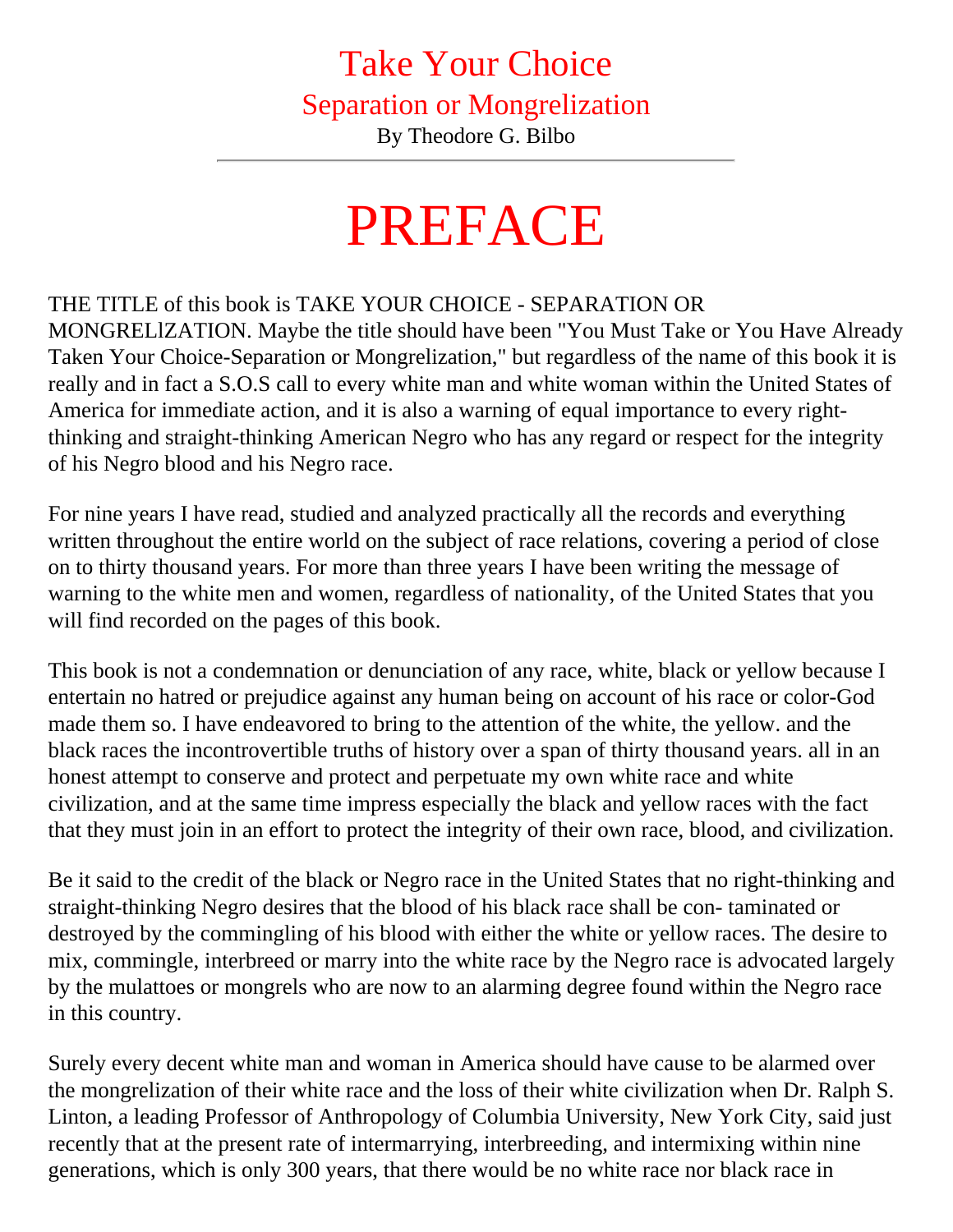America- that all would be yellow. And in a recent article entitled "Who Is A Negro," Herbert Asbury makes the alarming and sickening statement that "more than two million United States Negroes have crossed the color line. contributing, among other things an ever-widening stream of black blood to the native white stock."

In the face of these two startling statements, the truth of which is established beyond every reasonable doubt by the contents of this book. the time has arrived-the clock has struck, when something must be done immediately by every white man and woman in this great and glorious country to stay or to escape the certain and tragic fate that awaits the future of our children's children of generations yet to be born.

It is indeed a sorry white man and white woman who when put on notice of the inevitable result of mongrelization of their race and their civilization are yet unwilling to put forth any effort or make any sacrifice to save themselves and their off-spring from this great and certain calamity. YOU MUST TAKE YOUR CHOICE!

Personally, the writer of this book would rather see his race and his civilization blotted out with the atomic bomb than to see it slowly but surely destroyed in the maelstrom of miscegenation, interbreeding, intermarriage and mongrelization. The destruction in either case would be inevitable - one in a flash and the other by the slow but certain process of sin, degradation, and mongrelization.

It is not too late - we can yet save the integrity and civilization of both the white and the black races. Many great men of the past have suggested the only solution - the only salvation. A physical separation as advocated from the days of Thomas Jefferson to the present is the only solution. To do this may be a Herculean task, but it is not impossible.

On the pages of this book the author has tried to give you the indisputable truth, expose forces and influences that seek the amalgamation of our races and has pointed out the only proper solution to America's greatest domestic problem. May God in His infinite wisdom and mercy direct us and lead us into the ways of our only salvation.

> Theodore G. Bilbo, United States Senate The Dream House Poplarville, Mississippi August 1, I946

Go to [Next Chapter](#page-4-0) Return to [TYC - Table of Contents](#page-0-0)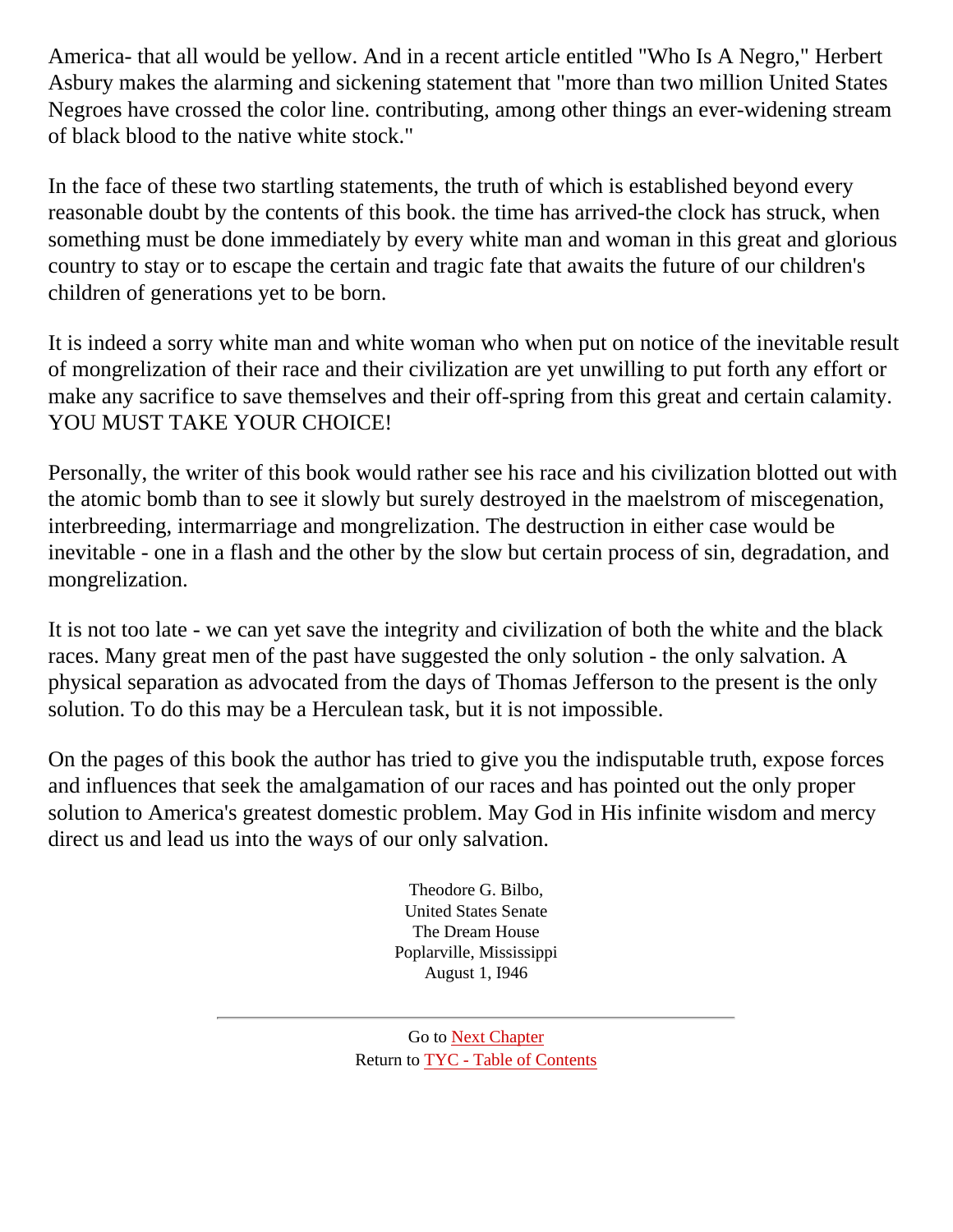#### <span id="page-4-0"></span>Take Your Choice Separation or Mongrelization By Theodore G. Bilbo

# INTRODUCTION

#### BY EARNEST SEVIER COX

WHEN SENATOR BILBO introduced his Greater Liberia bill (Full copy of this bill will be found in Appendix A in the United States Senate, April 24th, 1939, more than three-fourths of the Senate Gallery was occupied by Negro delegates whose several organizations had produced a giant Negro Petition asking Federal aid for Negroes who desire to migrate to Liberia and settle upon the lands held in trust by that country for American Negro colonists. The names in support of the Petition were listed fifty to each single sheet of paper, and totaled approximately two and one half million names. The Virginia General Assembly had memorialized the Congress to grant aid to Negroes who desire to continue the colonization of Liberia. The Senate of Mississippi had gone on record as favoring Federal aid for Negroes who desire to live in a Negro nation, and had proposed that the Federal Government should negotiate with France and Great Britain for large areas of land adjacent to Liberia to widen the borders of that country, payment for these lands to be credited upon debts owed by France and Great Britain to the United States. Such was the immediate support, white and black, which Senator Bilbo presented for his bill.

But there was another form of support for his measure, that given by eminent American statesmen to the cause of Negro colonization. With the Negro Petition stacked in front of him and with a large number of Negro delegates intent upon his every word, Senator Bilbo, in a speech of more than two hours duration ably set forth the efforts made by Jefferson and Lincoln, and by other eminent Americans, to effect the colonization of the Negro.

He pointed out that the efforts of Jefferson had been thwarted by the Slave Power, and that Lincoln's ideals had been repudiated and his plans reversed by a faction in Lincoln's own political party. Jefferson and Lincoln knew that a race problem is a biological one that cannot be solved save by separating the races, or by their blood amalgamation. This view of the race problem was advanced by Senator Bilbo in his introductory speech. The Negro petitions were received and by direction of the Vice President were referred to the Committee on Foreign Relations. The bill (S. 2231) was not brought to a hearing because of the impending war. Senator Bilbo intends to bring forward the bill, or a similar measure, at an early period and his book with which we here deal gives evidence of the need and the feasibility of a racial separation movement.

In the pages which follow the reader will find oftimes repeated the statement that a race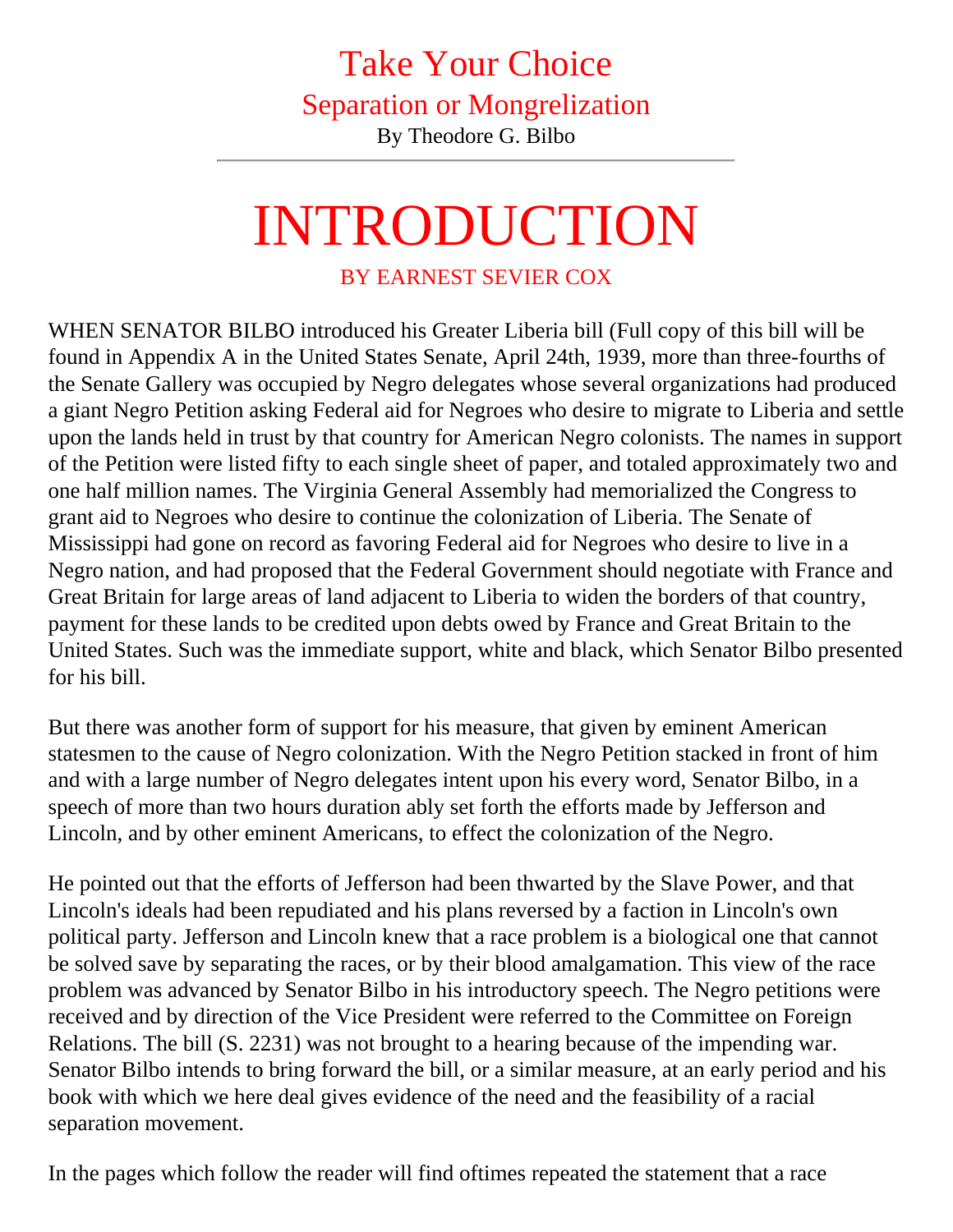problem arising from a contact of races is of a nature that precludes any form of solution save SEPARATION of the races or their blood AMALGAMATION. This analysis of the race question is a true one, and is known as well to the Negroes as it is to the whites. Neither race doubts that, if the Negro is not given a home of his own, the blood of the two races will tend to form a composite race and that the United States will eventually be a negroid nation. Separation and amalgamation are alternatives, and from these alternatives there can be no escape. Senator Bilbo presents the alternatives in the title of his work, TAKE YOUR CHOICE - SEPARATION OR MONGRELIZATION.

It is evident that the Negroes who had signed the Petition had taken their choice, that of racial separation. The text will show that their choice was in alignment with the expressed choice of Jefferson, Madison, Monroe, Jackson, Clay, Webster, Fillmore, Lincoln, Grant, and other great Americans.

In keeping with the high ideals of the nation's greatest statesmen, the Greater Liberia bill proposes Federal assistance of such nature as to place this measure among the noblest gestures that have been made by one race to another. The Negroes sensed the spirit of this bill. They did all that they could do to show their appreciation. The officials of the various groups of Negro Nationalists sent letters of thanks to the Virginia General Assembly for that body having memorialized the Congress on their behalf. These letters of thanks were later published in pamphlet form under title of, THREE MILLION NEGROES THANK THE STATE OF VIRGINIA.

But the Negro race, like the white, is divided on the question of racial separation as a solution of the race problem. A portion of the Negroes, and a portion of the whites, take their choice, that of blood amalgamation. These elements, black and white, favor a general miscegenation of the races as the text will show. There is no evidence that the miscegenationists constitute any great proportion of either race, but they are voluble and are producing considerable miscegenation literature.

The miscegenationists confront the alternatives of separation or amalgamation, and choose the latter boldly, supporting their position by advancing a philosophy which denies the validity of race. They say that man, regardless of his several biological variations, is essentially the same; that race is constituted of biological evidences which are "superficial," and for that reason races are "equal." The miscegenationists, however, are weakened by their own conclusions for if races are "equal" it is difficult to see that any biological advantage would flow from commingling them.

In dealing with those who desire to maintain race, Senator Bilbo is exceptionally considerate. Here, there will be found no harshness in ideal or in statement. But when he deals with those who propose to eliminate the white type of man from the United States and substitute for it a generalized mulatto type he trades blows with the miscegenationists in a manner that they can understand. He denies their theory of the equality of races and quotes many authorities in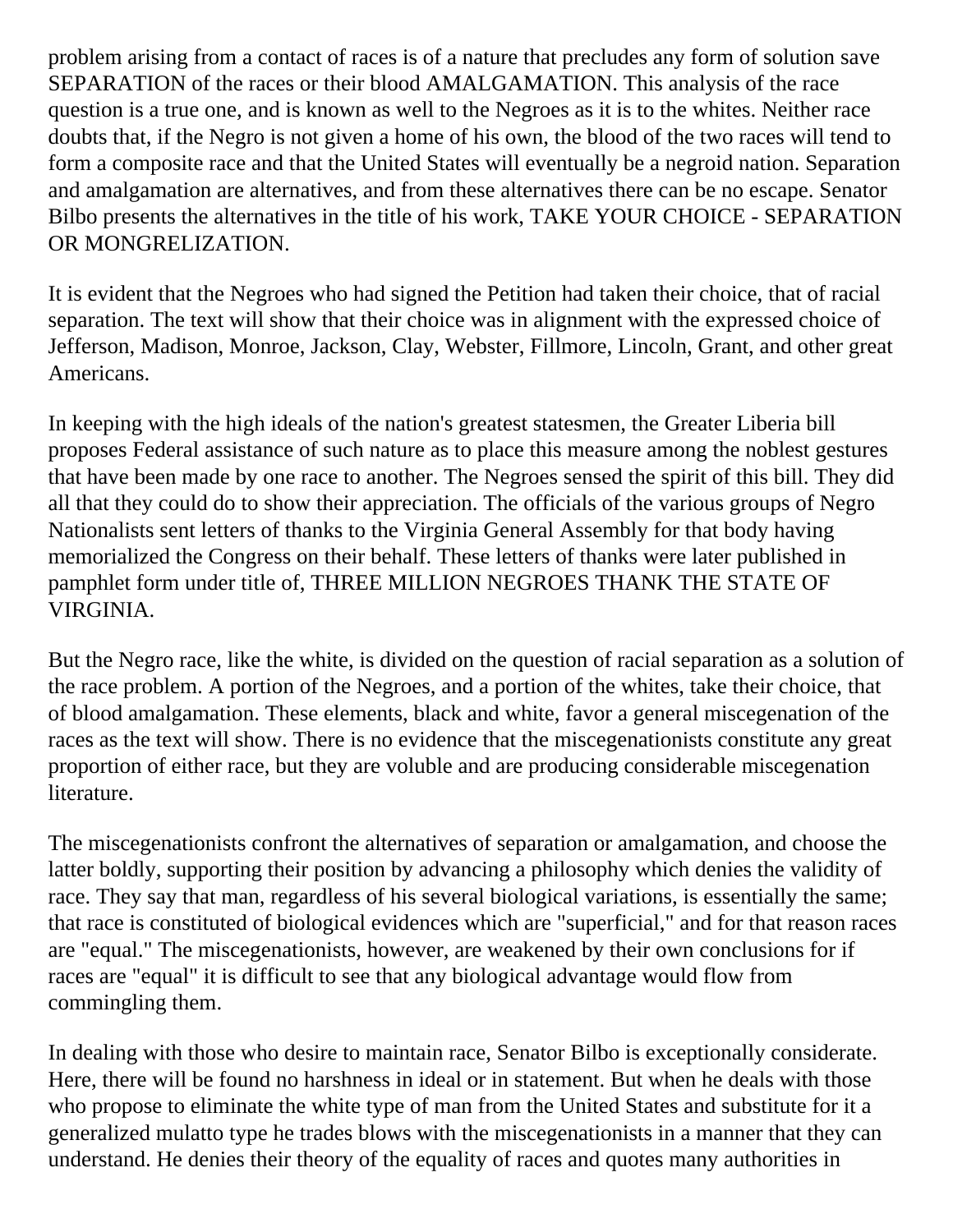support of his thesis.

The greater number of whites, I would say, have but an inkling of the ferment that is in a considerable portion of the Negro race in relation to the matter of social equalization of the white and Negro races. This agitation is led almost wholly by certain mixbreeds, the products of race mixing and the advocates of it. The text sets forth in detail this phase of the subject. Far from the author resting his case on dogmatic statements the text will include quotes from numerous authors with citations of their works. In fact Senator Bilbo has produced an assemblage of information upon the race question that most certainly has not been exceeded by any other publication dealing with this subject.

In the latter part of the book there will be found a survey of the cause of Negro colonization during the period of our national history. It has been my good fortune to have been closely associated for more than two decades with the Negro Nationalist leaders who are striving to continue the colonization of Liberia. A very large number of American Negroes hope for a Negro nation in the land of their forefathers. Senator Bilbo has made a great contribution in this field of study. I believe that his historical summary of the "Back to Africa" urge of the American Negro is the most comprehensive survey yet made of this subject. This survey has required much research. When he brings forward his colonization bill his own research will have established that his proposal is not a novel one, but has historical antecedent in proposals made by many of the greatest Americans, white and black.

> EARNEST SEVIER COX Richmond, Virginia August 1, 1946

Go to [Next Chapter](#page-7-0) Return to [TYC - Table of Contents](#page-0-0)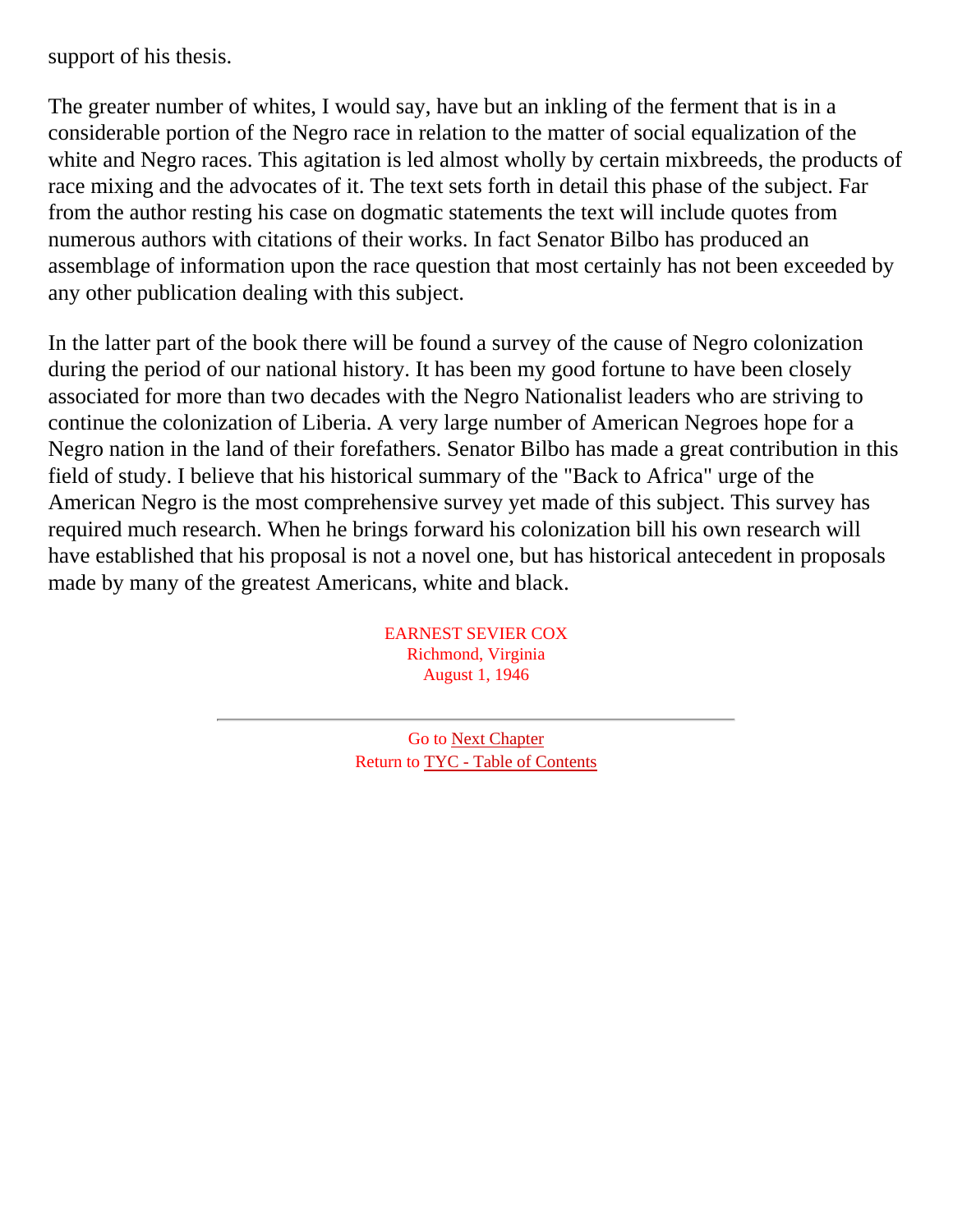## <span id="page-7-0"></span>Take Your Choice Separation or Mongrelization

By Theodore G. Bilbo

## Chapter I THE RACE ISSUE Our Greatest Domestic Problem

Thus saith the Lord, Set thine house in order. Isaiah 38:1

As The United States of America, the most powerful of all the nations of the world, and her heroic Allies are celebrating complete and final victory and writing finis to the greatest war in human history, there is an internal problem which looms high upon our national horizon, casting a shadow across the length and breadth of this land. The eternal question of color-the race issue-the Negro problem. Call it what you wish. It must be faced!

Although the race problem may seem to lie dormant at times, it continually exists, lives on and on and sometimes rages with all the fury of a jungle beast. It gnaws at the very vitals of our existence, in time it will sap our strength and destroy the greatness of our American way of life unless solved properly and permanently. The time has now come when we must devote all the necessary efforts to set our household in order and to find a permanent solution to this heretofore unsolved problem.

From the time of slavery through the bloody years of the War Between the States and the days when the South drank from the bitter cup of Reconstruction down to the present time, the Negro problem has been before the American people. It has been, and is today, our greatest domestic problem. No other issue has been such a source of constant friction, has demanded so much thought and attention, nor has lasted so long. Volumes have been written, great speeches have been made, sermons have been preached, but the Negro problem has been passed on from generation to generation. The difficulties have increased with the passing years, the obstacles have become so great that some students of the question have cried out in weariness and despair that there is no solution.

We refuse to accept a defeatist attitude. An answer can and must be found. In the past four or five years over two hundred books have been written by Negroes and white Quislings pleading for Negro equality, while only five or six books have been written in behalf of the preservation of the white race and white supremacy. Let those who now plead that this is not the time for discussing the race question obtain any of these two hundred books or any current Negro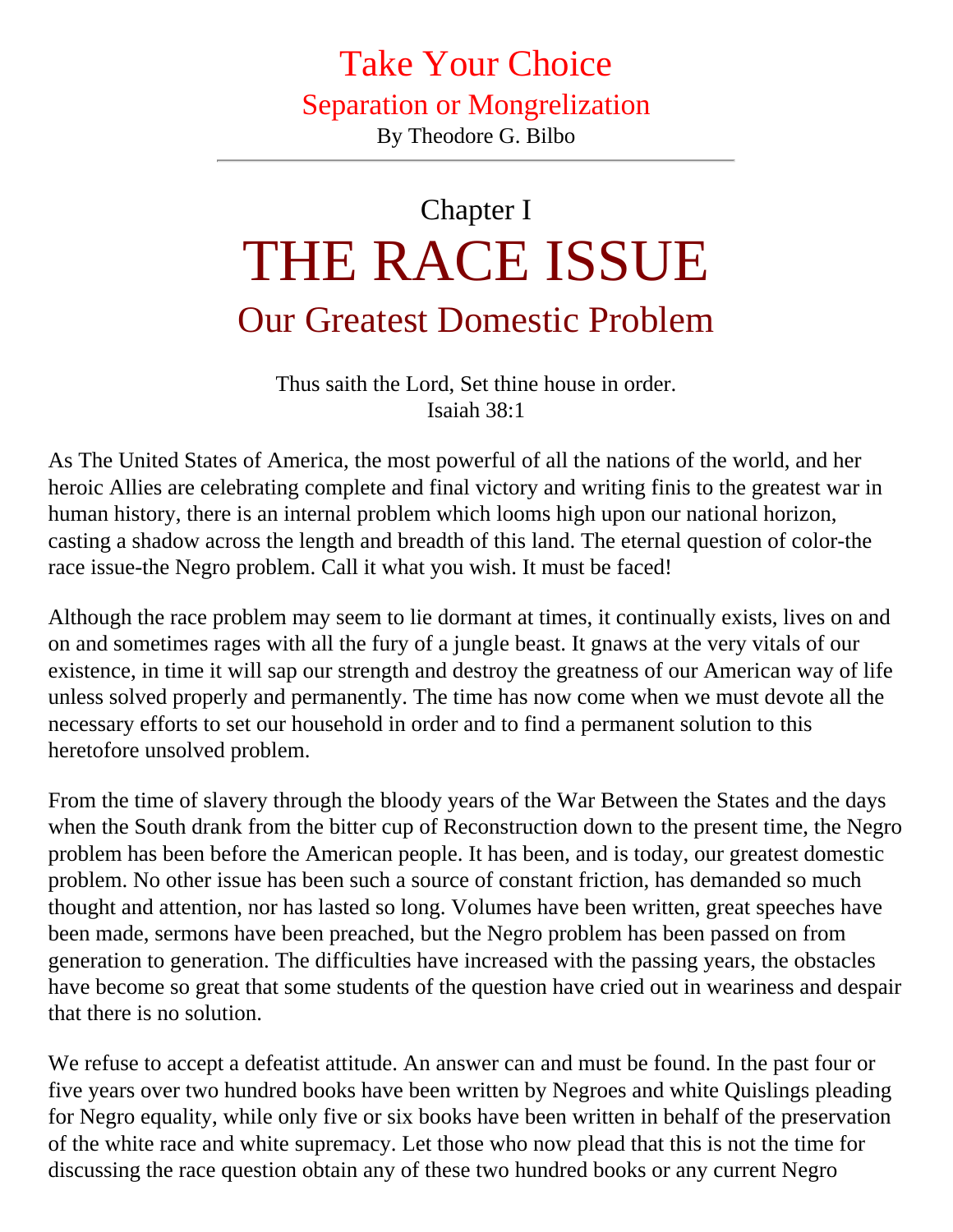newspaper or magazine and read the demands of the Negro leaders for complete political, economic, and social equality. They openly advocate the intermarriage of whites and Negroes, and this inflammable doctrine is being spread among the Negroes throughout this country. This group purposely forced the race issue with all its implications to the front in the midst of our Nation's all-out war-effort; they have demanded an answer.

The campaign for complete equality launched by the Negro leaders has now reached alarming proportions. The communists in this country have secretly and openly tried to indoctrinate the Negroes with the idea of social equality with the white race for their own purposes and as part of their plan to overthrow the American dual system of Constitutional government. (1) The great majority of white Americans have failed to realize the intensity of this campaign for racial equality and for the abolition of racial segregation in this Nation. Some have known of these efforts but have failed to realize the dangers that are involved. A few deluded whites have collaborated with the colored leaders in their efforts to break down the racial barriers and force the social equality of the races. Still others have acquiesced in the campaign by their failure to speak out against this attempt to destroy American ideals and institutions. Perhaps they have been lulled to sleep by false interpretations of the meaning of equality or by unfounded pleas in the name of science, of democracy, or of religion.

White America must be awakened! The Federal Government has entered the field of race relations by the exercise of unprecedented war powers in the issuance of Executive Order Number 8802, reinforced by Executive Order Number 9346, which forbids racial discrimination in employment in war industries and in government; the Army and Navy as well as certain government agencies have tried to indoctrinate and orientate American soldiers, sailors, and marines with the idea of social equality of the white and black races; the blood of both races has flowed in the streets of Detroit, Beaumont, Columbia, and New York within recent months; an all-out attack on racial segregation has been launched; the Negro leaders do not hesitate to declare that they will obtain full equality even if force must be used. In view of such circumstances, the issue can no longer be discussed in a whisper nor banished into the background. Action is demanded! We must solve the problem completely and irrevocably, or we must prepare ourselves for the inevitable blood admixture of the white and black races in the United States-total mongrelization.

No one can deny the importance of this question. Its very essence involves the preservation of the white race as well as the Negro race; it is a matter of blood. Compared with the interests which we have at stake in this issue, all questions concerning education, agriculture, trade and commerce, labor and capital, tariffs and subsidies fade into insignificance. This Nation with all its might and glory would never have achieved its greatness without the directing hand and creative genius of the white race, and any effort to destroy the blood of this race by contamination with the blood of Africa is an effort to destroy the Nation and its future. To deny these truths is to deny all history itself.

Throughout our national history, the American people have faced grave and perplexing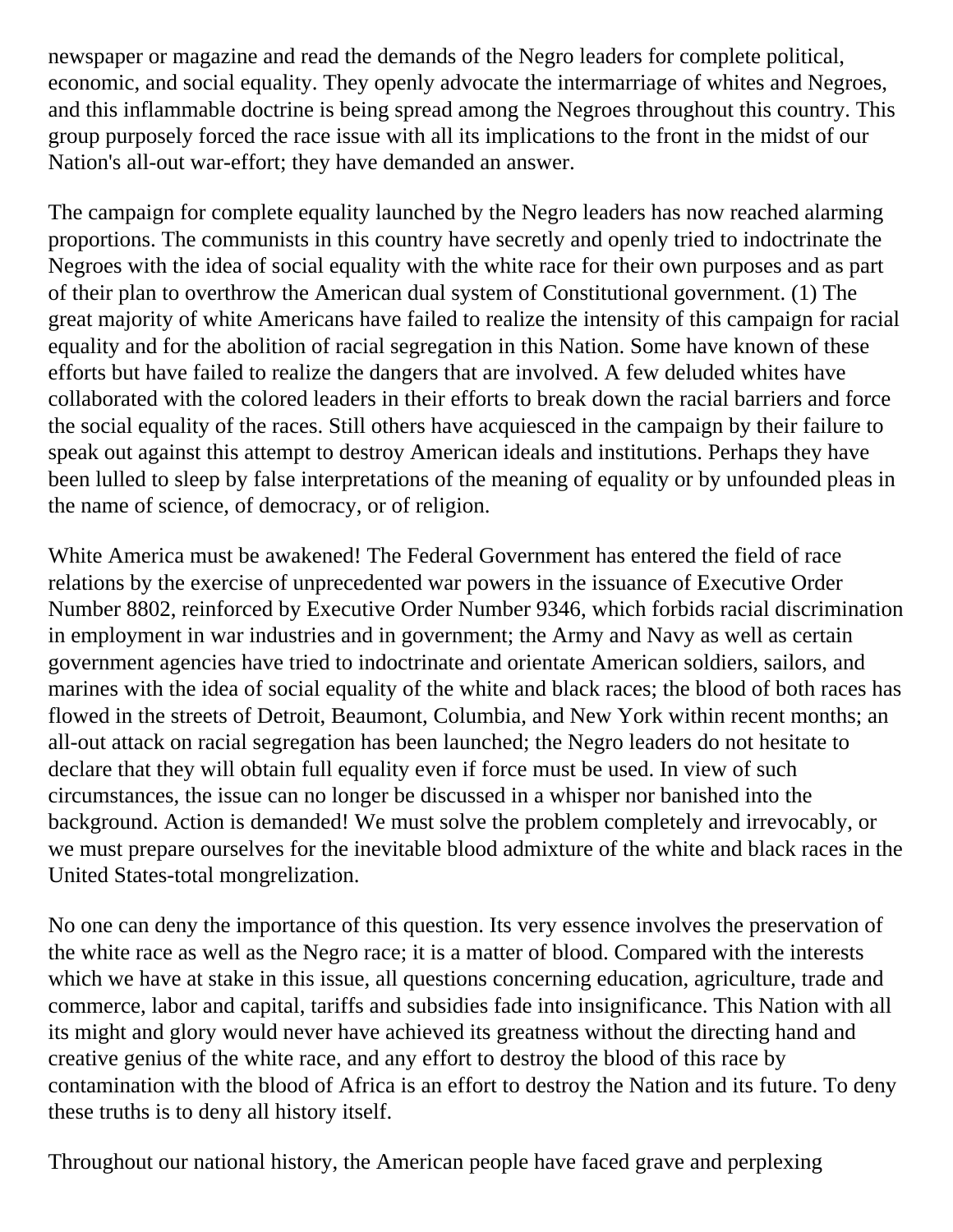problems and have solved them. Challenges have been met; enemies have been conquered; a War Between the States lasting four years- bloody, costly, and perilous-was unable to tear this Nation asunder. No crisis has proved too great for American ability, ingenuity, and courage. Now the time has come when all these characteristics and qualities, together with all our knowledge of the past and present, must be summoned for the task before us. The Negro problem has been with us too long already. Through the years, noble attempts have been made to improve race relations and to relieve racial tension, but such efforts have been merely pouring oil on the troubled waters. The cause for the trouble has remained and we must now awake and arise to seek a permanent solution to the race problem or else be forever engulfed by it.

Let there be no dodging of the issue. The lines are clearly drawn, and there is no middle ground. This problem, which exists because of the presence of some 12,865,518 Negroes in this country, can be permanently solved only by the physical separation of the races or by resigning ourselves to total mongrelization resulting in the destruction of both the white and black races and thus realizing the dream of the late Professor Franz Boas of Columbia University and many Negro writers-a brown race-a mixed race-mongrels-products of sin itself. Thousands of years of racial contact throughout world history offer proof of this conclusion. The experiences and history of thousands of years prove that whenever and wherever the white and black man have tried to live side by side the result has been mongrelization which has destroyed both races and left a brown mongrel people.

Early in our Nation's history, the immortal Thomas Jefferson knew that there were only two permanent solutions to the race problem, and he advocated the policy of separation of the races. His famous words have echoed through the corridors of time:

Nothing is more certainly written in the book of fate than that these people are to be free: NOR IS IT LESS CERTAIN THAT THE TWO RACES, EQUALLY FREE, CANNOT LIVE IN THE SAME GOVERNMENT.

Another great American, Abraham Lincoln, whose racial philosophy closely paralleled that of Jefferson, warned the American people against the dangers of amalgamation. The Great Emancipator studied the question, thoroughly understood the difficulties involved, and he pleaded with his countrymen to adopt the policy of physical separation of the races. Closely following Lincoln, Ulysses S. Grant tried to bring about the physical separation of the races during the eight years that he was President. It was evident to these statesmen, and to the many others who have been the leaders of their time in practically every decade of American history (2), that the only way to safeguard the future of this Nation was to carry out a policy of racial separation, and it should be even more evident to us today some eighty years later. Carrying out the policy of Jefferson, Lincoln, and Grant may be a Herculean task. But impossible? Definitely not. The integrity of our white blood is at stake! It must be preserved.

Let those who hesitate heed this warning. The issues have been drawn; the two alternatives have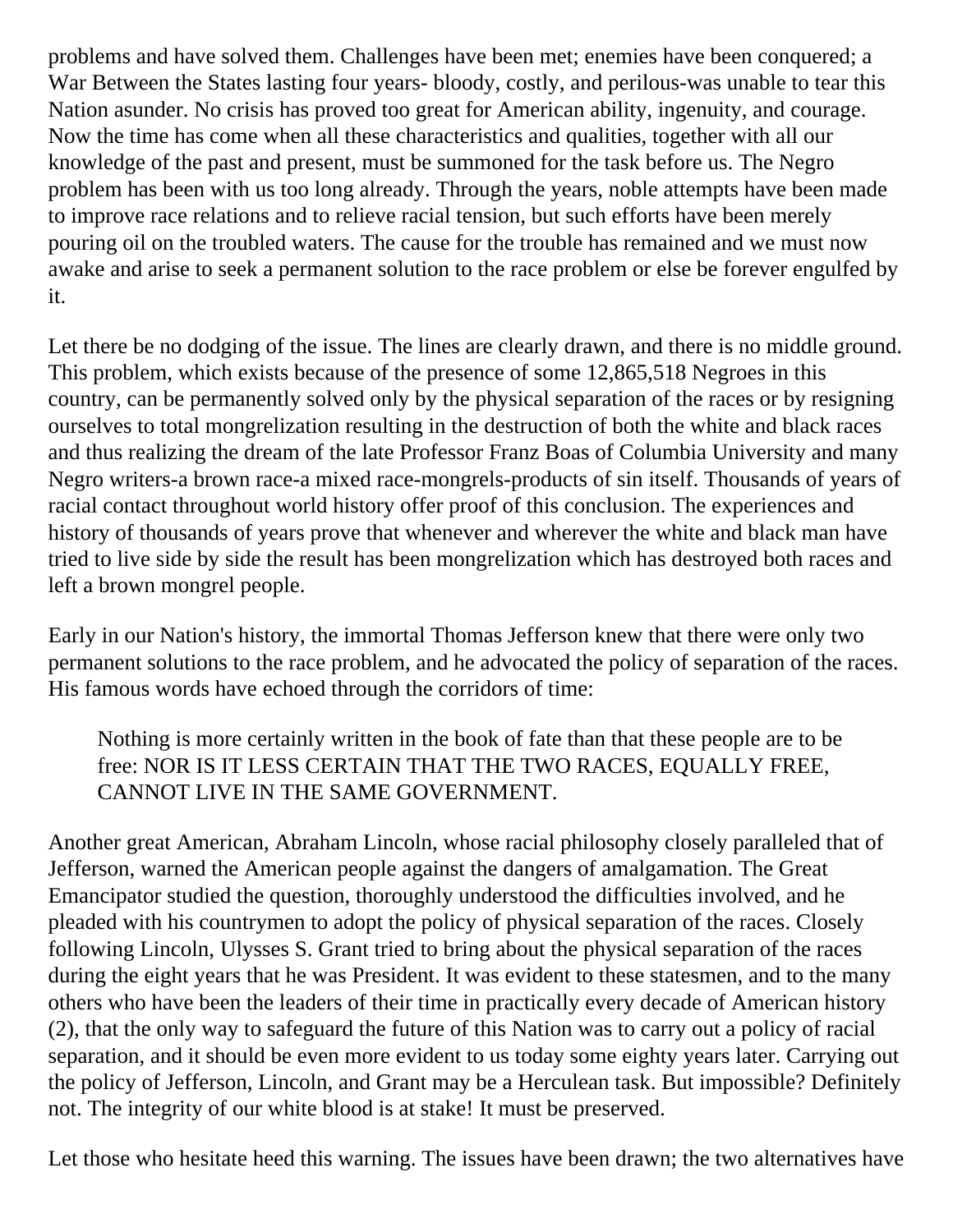been pointed out; action is demanded. Many sincere people are unconcerned and refuse to take a positive stand and try to do something about this problem because the mongrelization of the white and black races is a slow process and will not be completed within their life time. But this process is as certain as death. "Take us the foxes, the little foxes, that spoil the vines: for our vines have tender grapes." (3) We can wait too long. If we do not adopt the policy of physical separation and set about to accomplish this objective, then by our very silence and inactivity or the sin of omission we are drifting into the other alternative, amalgamation or the mixing of the blood of the races. Time waits for no one and fate plays no favorites. If we do not choose to save ourselves. then our destruction is inevitable. And our time for choosing is limited. Segregation is only a stop gap-it has and will delay for awhile the inevitable results of mongrelization. But there is a day in the future when we may be lost without redemption. Once the blood is corrupted, there is no power on earth, neither armed might, nor wealth, nor science, nor religion itself, that can restore its purity. Then there will be no Negro problem because the blood of that race will be commingled with the blood of the white race, and a mongrel America would have no reason to worry over the race issue. Who will choose that our free Republic of tomorrow be the product of miscegenation, bastardization, and mongrelization?

We should be eternally grateful that there is yet time for the other choice. Separation of the races is the only way to solve properly, adequately, and permanently the race problem and safeguard the future of this Republic. No obstacles are insurmountable when the life's blood is at stake. The blood, culture, and civilization of the white race are our heritage. Shall our generation possess the vision, foresight, and courage to solve forever the race problem so that ours will be the heritage of all the generations of Americans yet unborn? Or shall we pass the problem on and on to grow in magnitude with the passing years until our posterity sinks into the mire of mongrelism? God forbid that we choose the latter!

> Go to [Next Chapter](#page-11-0) Return to [TYC - Table of Contents](#page-0-0)

#### **NOTES**

- 1. See Chapters V and IX
- 2. Some of the other great men who advocated racial separation will be discussed in the following chapters of this book, and the reader should especially note Chapter [XIV](#page-190-0).
- 3. Song of Solomon 2:15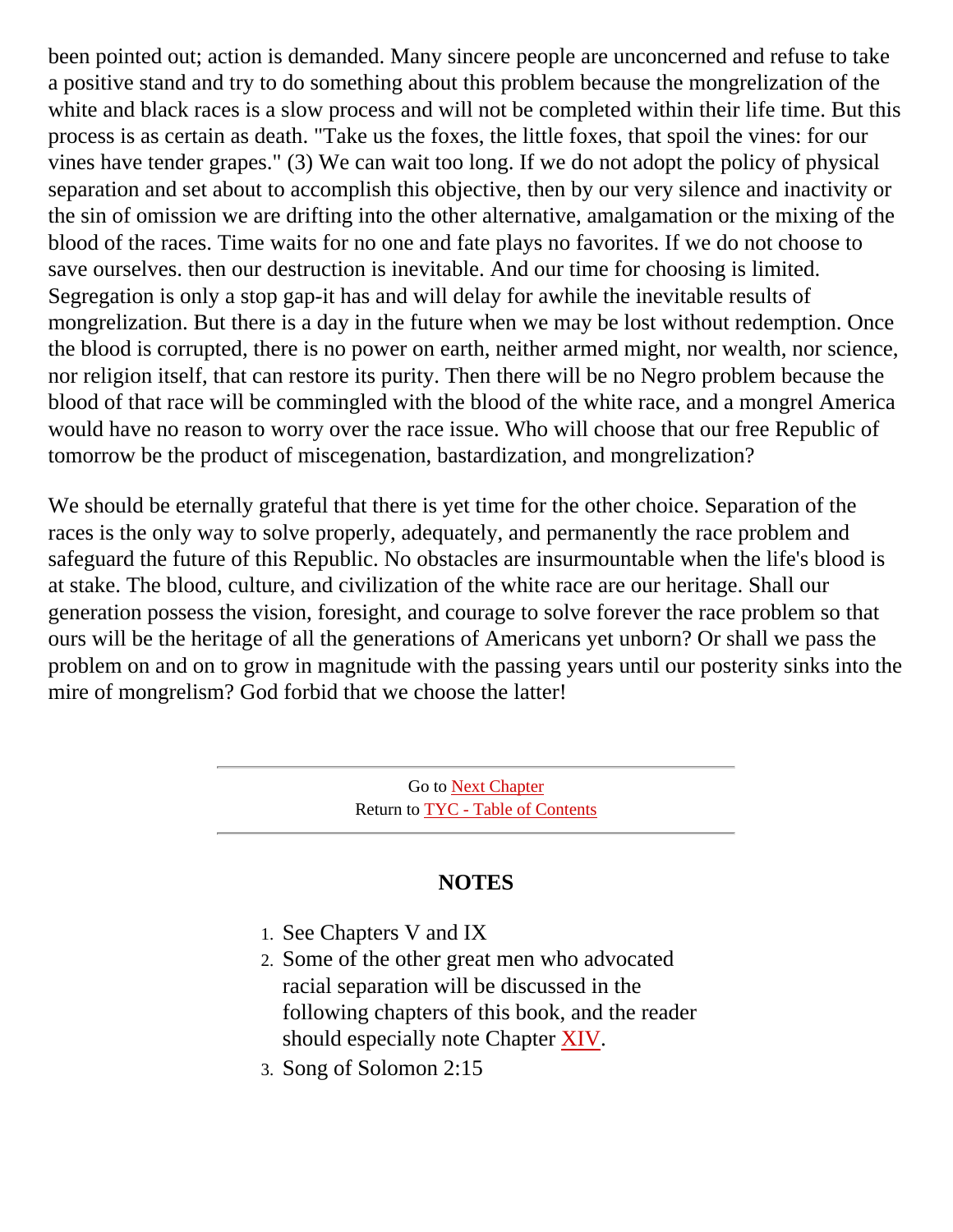## Take Your Choice Separation or Mongrelization

By Theodore G. Bilbo

## <span id="page-11-0"></span>Chapter II Race and Civilization

The Moving Finger writes; and, having writ, Mores on: nor all your Piety nor wit Shall lure it back to cancel half a line, Nor all your Tears wash out a Word of it. -The Rubaiyat of Omar Khayyam

THE RACE problem has existed as long as there has been racial contact. Just how long this has been is a matter of uncertainty and dispute. But most of the experts agree that there is a record of some six thousand years of racial contact in Africa and of some four thousand years of the white man's dealings with the colored races in Asia. Surely this is long enough for us to judge the accomplishments of the various races, their relation to civilization as well as the results of racial contact.

The three great divisions of mankind, the white (Caucasian), the yellow (Mongolian), and the black (Negro) races, have each written a history upon the pages of time. It is our purpose to study race relations between the Caucasian and Negro races (2) in world history so that we may gain knowledge which will aid us in solving the race problem which confronts our Nation.

The great civilizations of the ages have been produced by the Caucasian race. History shows that civilizations founded by the white man have been maintained for centuries, but when the blood of the white race has become mongrelized, civilization has never survived. It has further been proved that prolonged contact between the white and colored races has resulted in the mixing of the blood. The intermingling process may be slow, but it is inevitable. Let us survey the pages of history and view the rise and fall of great civilizations and cultures which have been produced by the white man and lost by the mongrel.

### Egypt

The early Egyptians were a Caucasian people, and they were the first conveyors of the arts of civilization to the Negroes of Africa. A survey of Egyptian civilization will show that the period of greatness was in the earlier centuries, and after a prolonged period of decline, this ancient civilization was not overthrown; it decayed.

Egyptian history covered by the reign of the Pharoahs has been divided into thirty dynasties or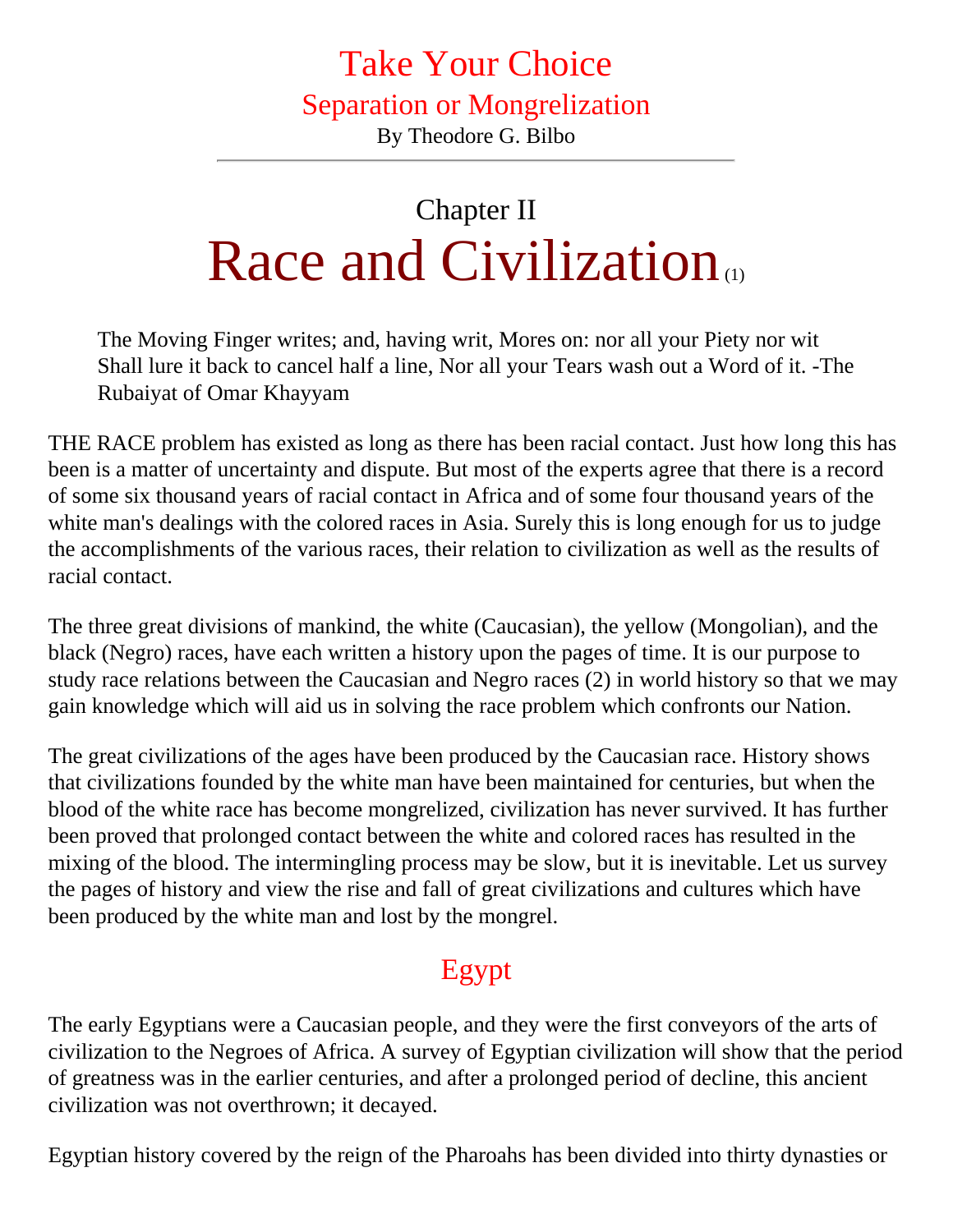family reigns. Culture in this kingdom had already progressed far when the first Pharoah, Menes, came into power. He is said to have ruled over a people with a well established background of tradition and attainment, able to divert the waters of the Nile, to reclaim the swamp lands of the Delta, and to wage warfare against the Negroid peoples of Nubia.

The period of Egyptian history known as the Old Kingdom and including the Third, Fourth, Fifth, and Sixth Dynasties was from 2928-I475 B.C. This was the period of Egyptian greatness and in religion, government, society, industry, and art, Egypt was a well-constituted nation. The Egyptians made considerable progress in astronomy; they studied medicine, surgery, and chemistry; they were a religious people, believing in the resurrection of the body after death and in the immortality of the soul.

But perhaps it was in the use of metal tools that the people of Egypt found their lasting claim to greatness. With these instruments placed in skilled hands and with the desire to build imperishable monuments to their power, the Egyptians entered what we have later referred to as the age of the mighty pyramids. These people were architects and engineers, and great pyramids have stood for centuries as conspicuous evidence of the ability of the Caucasian civilizers of Egypt.

The great civilization of Egypt was produced by a people who showed no evidence of Negro blood, and a form of caste served for awhile to prevent intermarriage with the colored races. It is only natural that we find the first traces of Negro blood in Southern Egypt where the people were nearest to the Negro tribes of Africa. Negroes gradually filtered into Egypt, and the waging of war against the African tribes served to intensify racial contact. As racial contact continued, Egyptian history records what has certainly been proved to be the result of long continued contact - blood admixture.

The large number of black women found in the harems of the rich, and even in the huts of the common people, quickly impaired the purity of the race, even among the upper classes of the nation, and the types began to resemble that of the Negro tribes of Equatorial Africa. The language fared no better in the face of this invasion, and the written characters soon became as corrupt as the language. The taste for art decayed; technical ability began to deteriorate. The moral and intellectual standards declined and the mass of the people showed signs of relapsing into barbarism.

The type of the Egyptian showed certain evidence of Negro blood by 1500 B.C. although it is impossible to estimate just to what extent the blood of the African had mixed with that of the white civilizers of Egypt at this date. We do know that the Egyptians continued to go into the South and that Negroes continued to come into Egypt as soldiers, slaves, and workers. The Africans not only went to Egypt, but they remained to mix their blood with that of the proud Egyptian and to mongrelize his race.

As mongrelization continued, the civilization of Egypt became stagnant and finally decayed.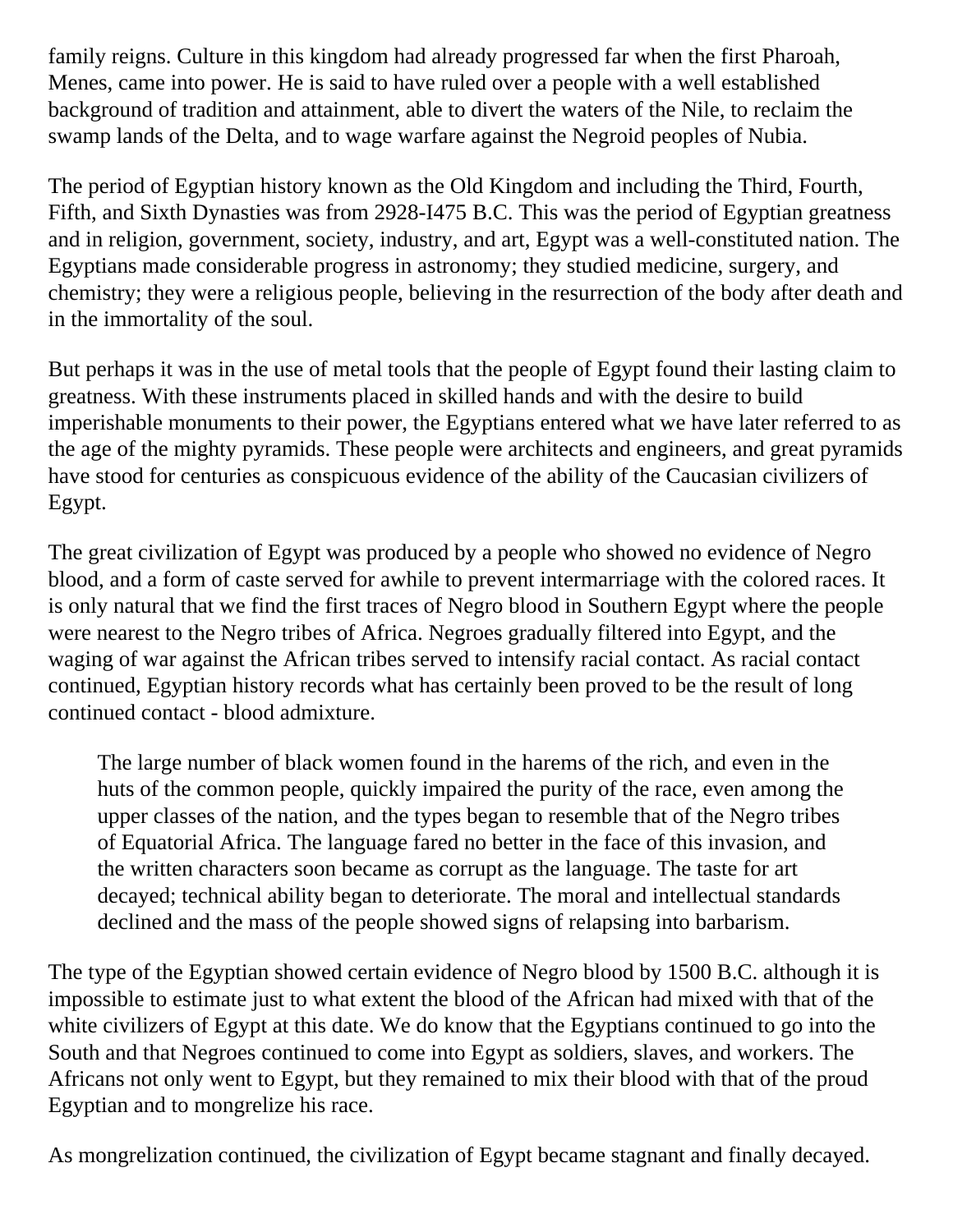Art, science, and literature were dead, and nothing remained of Egyptian greatness when a mulatto inherited the throne of the Pharoahs in the Twenty-fifth Dynasty (663-525 B.C.). This mongrel prince, Taharka, ruled over a Negroid people whose religion had fallen from an ethical test for the life after death to a form of animal worship.

The degeneration of the Egyptian religion gives a picture of the degraded state of mind of the Egyptian mongrel. The early religion of the Egyptians was a monotheism. Their writings speak of one god, the creator of heaven and earth. The local divinities were mere personifications of the attributes of God. The papyrus of Ptah-hotep, composed under Dynasty V, speaks of God, showing that the writer had the idea of one god. What did this religion become in time? Julius Africanus tells us that, in the reign of Kaiechos, it was established that the bull and the goat were gods. Later the Egyptians became infatuated and worshipped the cat, the bug, and eventually vegetables.

Juvenal writes (Satura XV): 'Who knows not the sort of monsters Egypt in her infatuation worships? One part venerates the crocodile, another trembles before an ibis gorged with serpents. The image of a sacred monkey glitters in gold, where the magic chords sound from Memnon broken in half, and ancient Thebes, with her hundred gates, lies buried in ruins. In one place they venerate sea fish, in another river fish, there a whole town worships a dog; no one Diana. It is an impious act to violate or break with the teeth a leek or an onion. O holy nation! whose gods grow for them in the gardens. Every table abstains from animals that have wool. It is a crime there to kill a kid, but human flesh is lawful food. Were Ulysses to relate this at supper to the amazed Alcinous, he would perhaps excite the ridicule or anger of some as a lying babbler. Does he suppose the heads of the Phaeacians so void of brain.'

What deterioration! What degeneration! What perversion! A faith in accord with the vitiated Pan-Hamitic-Semitic-Greek-Egyptian Negro blood.

The mongrel was worthless, and he has remained so ever since.

The story of Egypt-the unsurpassed greatness of the Old Kingdom, the three thousand years of progress, the height of power as typified by the Great Pyramid, the decline and decay of this civilization down to the day when a mulatto sat on the throne of the Pharoahs and ruled a Negroid people, the three thousand years of stagnation - should be sufficient warning to white America! Prolonged racial contact will inevitably result in mongrelization; the process may be slow, but the result is just as certain as the rising of tomorrow's sun.

#### India

When the Hindoos, Aryans of the migratory Caucasian race, arrived in India, they found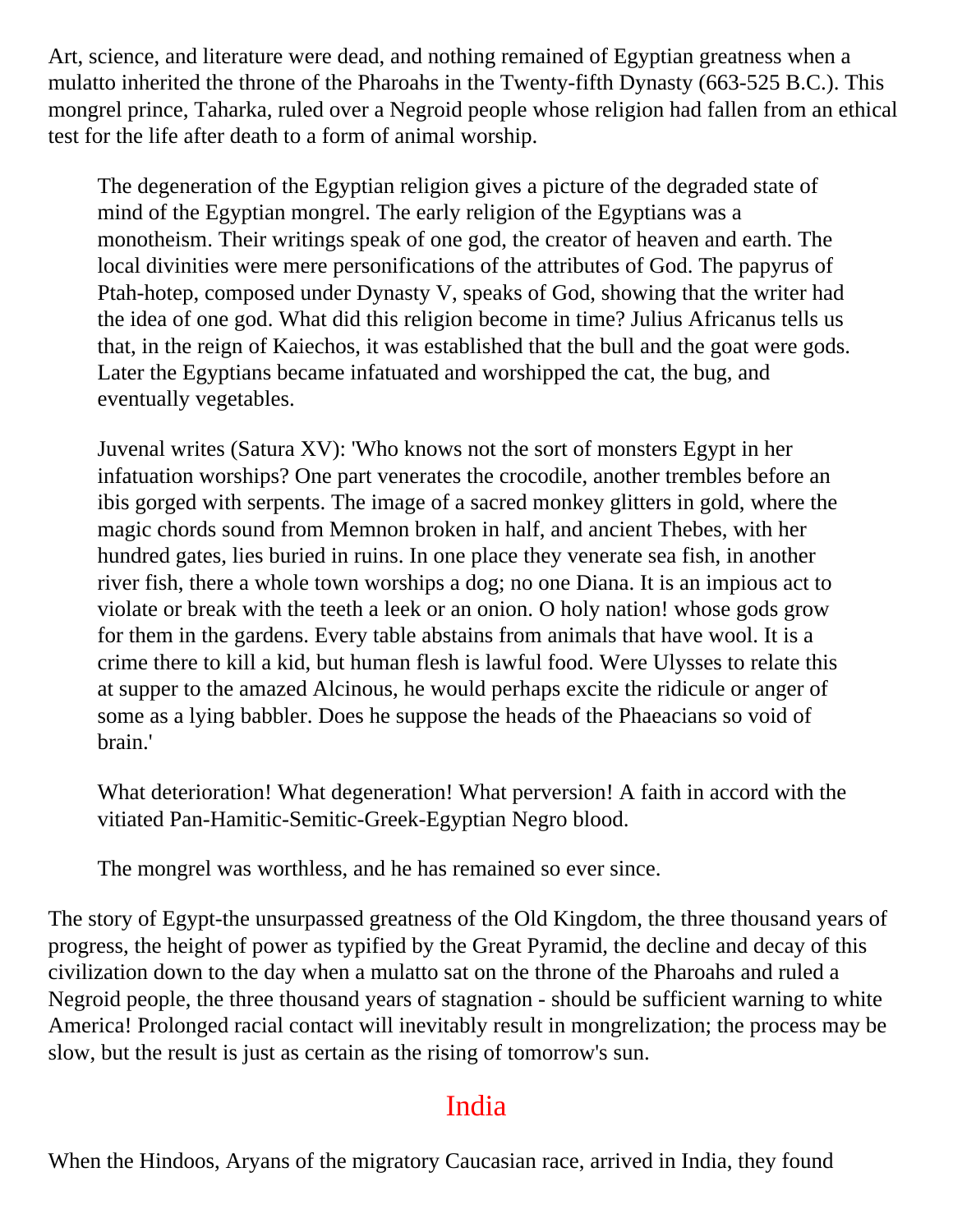themselves surrounded by a mass of yellow-black-white mongrels. The earlier Caucasian conquerors of India had become submerged in the black mass about them, and the civilization and culture which they had produced had decayed. The Aryans who now came as aristocrats because of race and culture held themselves aloof from the natives and knew that intermarriage must be prohibited.

Although these fair, tall, high-nosed invaders of Northern India some forty centuries ago were conquerors and looked upon the black multitudes as inferior, they did not attempt to expel them. Instead, they sought to keep themselves white by imposing laws against racial admixture and supporting these regulations by religious doctrine. By the extraordinary and ingenious system of caste, the population was divided into four groups: warriors, priests, agriculturalists and merchants and laborers. Those of purest Aryan descent belonged to the first division; natives belonged to the latter group, although there were large segments of the population whom the conquerors did not honor with caste.

The rights of the members of each caste were hereditary, and intermarriage between them was absolutely forbidden by law. But in spite of legal restrictions, there were whites who crossed the color line. The races lived side by side; the blood intermingled. The illegitimate offspring of these unions were despised, and under the law they were outcasts to be refused admission into the towns and villages. This contempt for the half-breed probably did more than anything else to prevent the mongrelization of the Hindoos for thousands of years, but regardless of the hate and scorn thrust upon him, the half-white mongrel existed. And he lived to threaten the purity of the race and to finally destroy it.

The white invaders of India produced a great civilization which even today we view with amazement and awe. They excelled in science and were the first to perform many surgical operations. Undisputable evidence of their culture may be found in art, poetry, drama, law, and philosophy, but the progress continued only so long as the blood of the conquerors remained white. As the blood became corrupted, the culture and civilization became stagnant and decayed. The caste system which for centuries enabled this race to produce art, science, and a great religion had no power to vitalize the blood when it became mongrelized.

The early records of Aryan history in India show that these people believed in one all-powerful God and in the immortality of the soul after death. Their religion demanded active virtues, work, and self-sacrifice and taught that the faithful and virtuous believer was rewarded by a final union with God and eternal life. Nothing demonstrates the superiority of these white civilizers of India over the yellow masses around them more vividly than the fact that for a thousand years Buddhism existed without being able to destroy the exalted religious teachings of the Brahminical order of the Hindoos. However, the teachings of Puddha, a mix-breed who sought to level the races by wiping out the caste system, appealed to the mongrel masses, and Buddhism, which taught passive virtues and offered confession and eternal death, finally spread throughout India.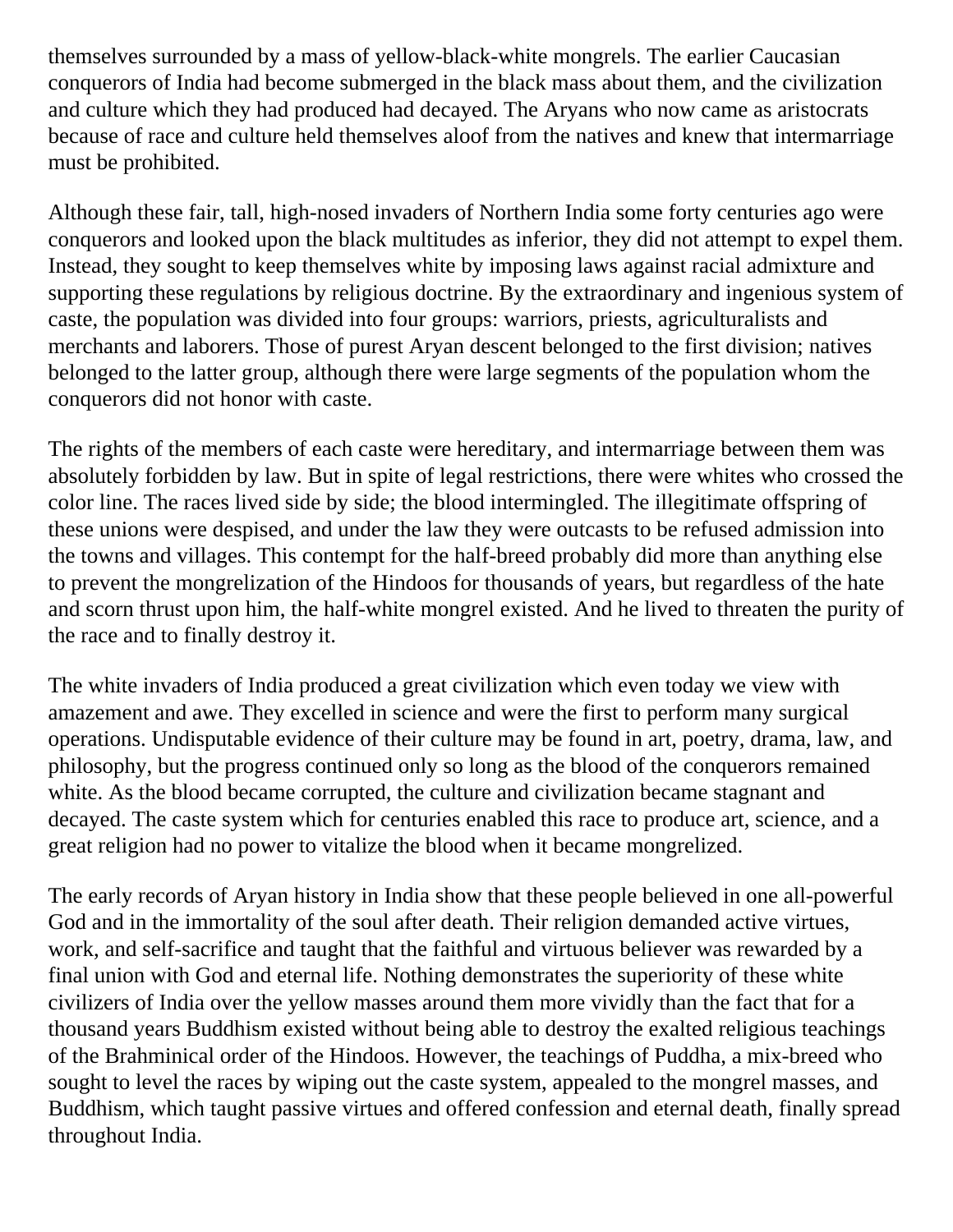The white civilizers of India gave the world a great civilization, and it would seem that nothing could have caused their deterioration, but mongrelization over hundreds of years destroyed race and civilization. The Hindoos used caste, supported by law and religion, to keep their blood pure. They used every remedial measure known to man except physical separation of the races in order to maintain racial integrity, but all their efforts failed and the result may be written in one word - amalgamation or mongrelization.

Men who call themselves Hindoos still exist but in name only. The blood of the proud, aristocratic Aryan of India was submerged in the yellow-black-white swamp and lost forever in the mongrel marshes.

#### Phoenicia

The pages of history continue to prove that civilization is the product of race. The Caucasians have out-distanced all other races in producing high civilizations, but they have maintained their culture and continued to progress only as long as their blood has remained pure. Race, not location nor environment, explains the power of the Phoenicians, a people who erected cities on the arid lands of the Syrian coast. These Caucasians succeeded in extending their influence over much of the entire world.

The Phoenicians were the first to create an extensive colonial empire, and they communicated their arts, including that of writing to the nations of the Mediterranean Sea. The prosperity of this country attracted immigrants, and since the Phoenicians were in need of workmen for their industries, they permitted all races to come. The newcomers with the blood of the white race, of the yellow race and of the Negro race surrounded the Phoenicians; intermarriage was the inevitable result; and finally, the nobles who had maintained racial purity were governing a people of different blood and speaking a different language from their own. With such a condition existing, need one ask what caused the decay of Phoenicia? The race which had created this great civilization had been destroyed, and the Phoenician-Chaldean-Egyptian-Negro-Greek mongrel was worthless. The mongrel not only lacks the ability to create a civilization, but he cannot maintain a culture that he finds around him or one that is thrust upon him.

### **Carthage**

From Phoenicia with its mongrel population and bloody revolutions, the governing class fled to Carthage, which had been one of the colonies. In time the Carthaginian Empire became very extensive, extending from the Atlantic to Cyrenaica and including Malta, the Balearic Islands, and Sardinia, as well as settlements in Sicily, Gaul, and Spain. It was from this City that the history of Phoenicia was continued.

The Empire flourished and the civilization seemed to be of lasting duration. But Carthage fell. The downfall has been explained in the following manner: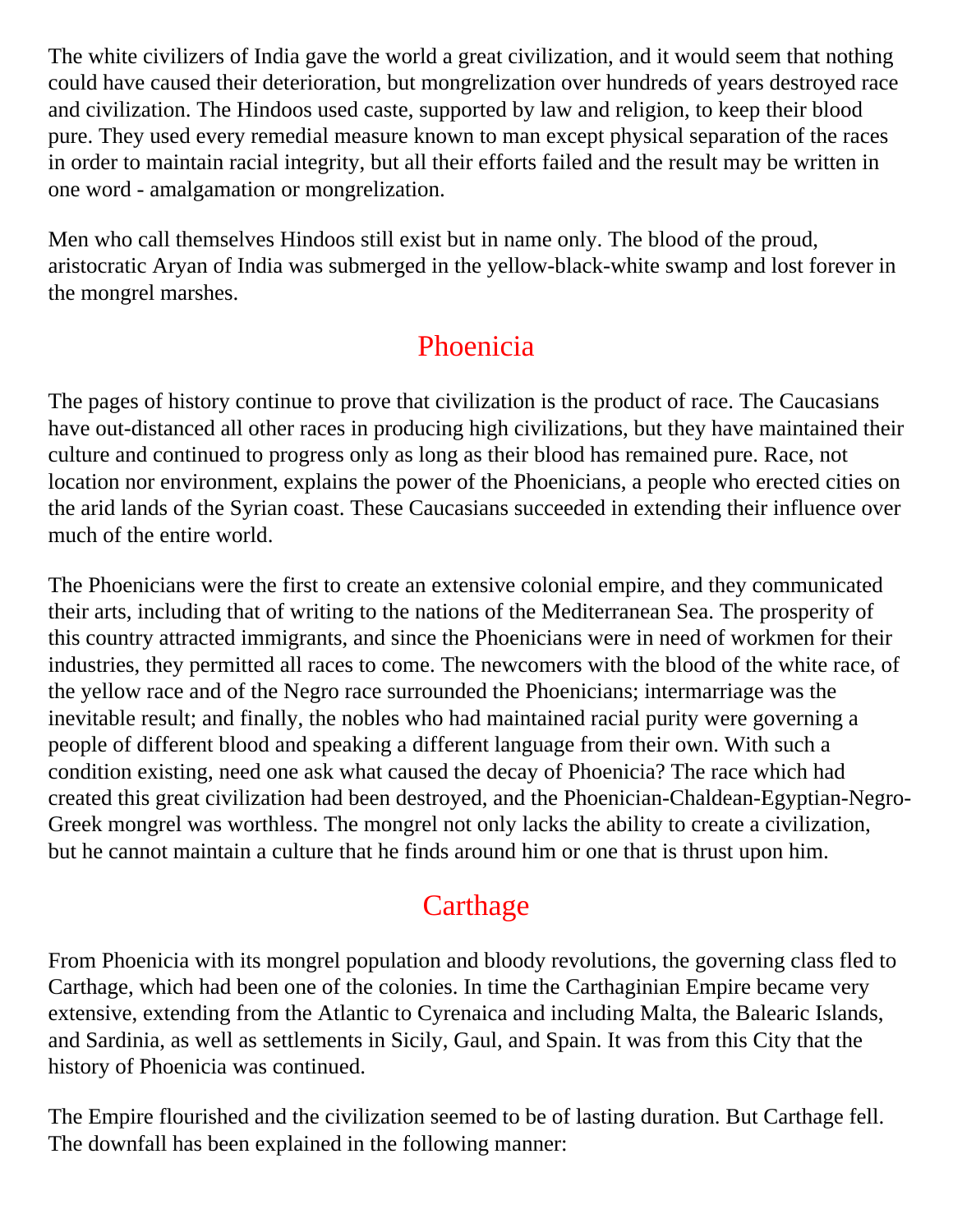In Africa her subjects consisted of three classes, Lybio-Phoenicians, Lybians and Nomads. The first were the products of intermarriage between the Lybians and earlier colonists of Phoenicia. They were regarded by the Carthaginians with suspicion. The Carthaginims of pure blood had in mind the fate of mongrelized Phoenicia. The Lybians were of entirely different race, and most of them did not understand the Punic language. They were therefore not considered dangerous. The suspicions of the Carthaginians concerning the Lybio-Phoenicians were well founded; for, being related to the Carthaginians to some extent intermarriages soon took place and African blood was introduced into their veins, As the immigrants from Tyre had not been very numerous, those intermarriages could not but affect the fibre of the race.

One of the first results was a change in the government. The heads of the government had been the suffetes, who held office for one year, and were capable of reelection. Under them was a senate. The people had a voice in the government. This gradually changed. The form of government remained the same for a time. The power, however, concentrated more and more in the hands of the captains of industry. A few capitalists usurped the authority, and ruled a mass of outlawed slaves. The history of Tyre repeated itself. Insurrection followed insurrection; internal dissensions tore the city asunder; and the successful faction wreaked cruel vengeance on the unsuccessful rivals.

Aristotle praises the Carthaginian constitution on the score of its stability and its success in securing the happiness of the people. He wrote of Carthage, not of the mongrel post-Carthaginian community that still called itself Carthage.

The religion of the Carthaginians became corrupted. The worship of Moloch was substituted for that of Astarte and Baal. Mothers cast their children into the flames as sacrifice to Moloch. Intellectually and morally the Carthaginians were moribund before the first Roman war. The post-Carthaginian mongrels practiced vices of so gross a nature, that the rotten Orientals turned from them with disgust and loathing.

This was the Carthage that Cato hurled his 'Carthaginem esse delendam' against. This was the Carthage that Rome destroyed;- and well was the work done. Seventeen days the city burned, and its very site was concealed by a heap of ashes. The plough was passed over it and the ground was cursed for ever. Scipio did his work well.

#### **Greece**

The early history of the Hellenes, an Aryan race, who settled in Greece, is the first chapter in the history of Europe. The great qualities and outstanding characteristics of this race, which attained a high degree of culture as early as 1,OOO B.C., are beyond dispute. These people produced a civilization which has for centuries brightened the pages of human history.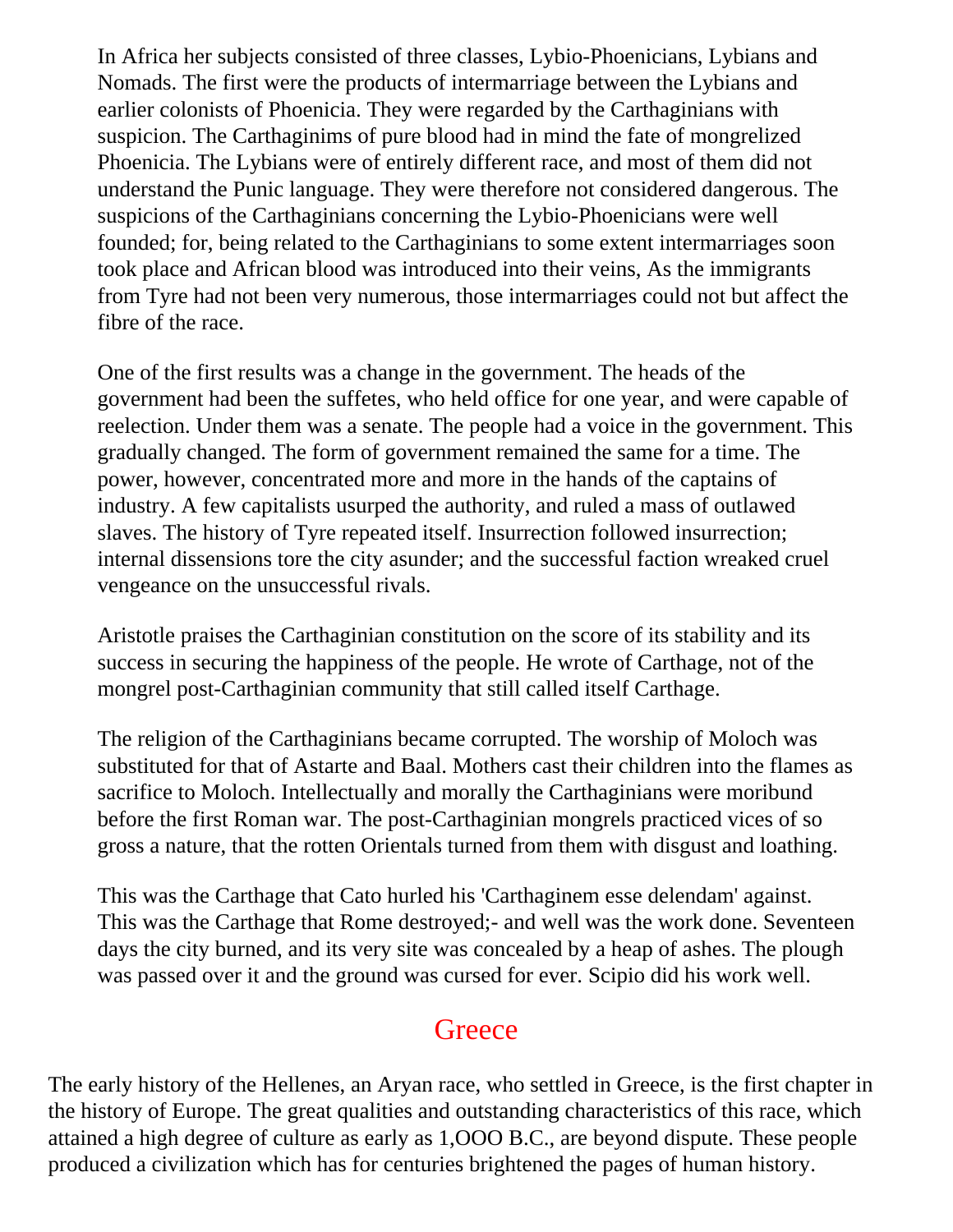In government and law, in religion and science, in art and architecture, in literature and philosophy, the Hellenes excelled. The fortifications, the palaces, the tombs, the fountains, the works of art found in Mycenae, one of the oldest of the Greek towns, furnish examples of the skill of the ancient Greeks. The immortal Homer sang his mighty songs in praise of this early Hellenic culture, and the Iliad and the Odyssey will forever reveal the genius of the Greek.

As soldiers the Greeks were unsurpassed in their strength, courage, and heroism. After the Persian wars, these people turned from warfare to rebuild their cities and to attain new heights in civilization and culture. The works of art produced during this period were masterpieces at the time of their creation; they are masterpieces today.

As the power and wealth of Greece increased, the number of immigrants and slaves in the industrial cities also increased. The resident aliens, who were mainly Aryan-Hamitic-Semitic-Egyptian-Negroid mongrels, were given the rights of citizens, but they could not be given the characteristics of the Greek race. With these people living among the Hellenes, intermarriage resulted; mongrelization was inevitable; and finally the Greek cities were filled with Greekspeaking mongrels.

Civilization is a product of race; Greek civilization was the product of the Hellenes. And as the Hellenic blood was corrupted, the culture declined. The cities, the power and wealth deteriorated, and Macedonia was the only part of Greece that was still Greek.

After the time of Alexander, who came from Macedonia, there is very little of Greek history that is worthy of the Hellenic name. When Alexander attempted to spread Greek culture over the East, he encouraged intermarriage among the different races and the mongrels. His efforts may have given a Hellenic varnish to other nations and other peoples, but he succeeded in further mongrelizing the Greek race, and when the blood was corrupted, the true Hellenic spirit and its productive genius were destroyed forever.

#### Rome

Produced by the crossing of related Caucasian groups and very close inbreeding for several hundred years, the Romans were a very strong and powerful people. In little over a hundred years, they made Rome the center of civilization and built the great Roman Empire which extended their power over most of the known world. The accomplishments of the Romans have been blazed across the pages of history for all posterity to read.

But the success of the Romans destroyed them. The strength of their race was the source of their power, and when the blood of the race was changed, the power declined. Rome invited the whole world to come and share her glory; Gauls, Greek mongrels, and Hamitic-Semitic-Negroid mongrels flocked to "the Eternal City." The decline of the Empire is the story of the decay of the people who had made the Empire great.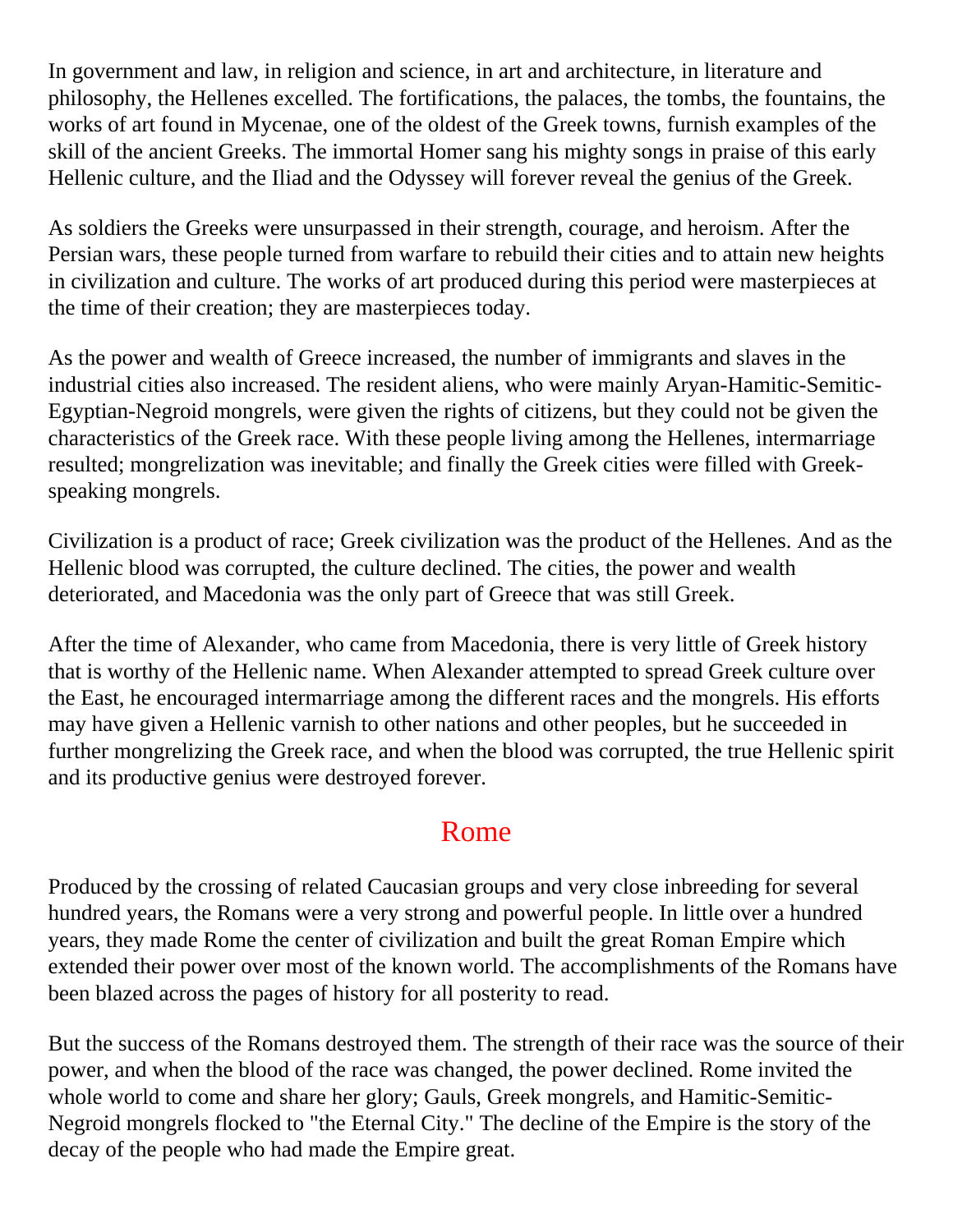Foreign races flooded Rome after Sulla's time, and Oriental and African blood combined with that of the Pan-European mongrel to further bastardize the Romans. As the mongrelization continued, the deterioration of Roman civilization and culture became complete. The Roman constitution, a product of Roman genius, could not rule a mixed blood population, and there followed bloodshed, revolution, and anarchy.

When Caesar became dictator in 49 B.C., Rome was no longer inhabited by the race which had made her the most powerful city in the world. And by the time of Caracalla, the amalgamation of the races and the corruption of the blood was virtually complete. He bestowed citizenship upon the mongrel masses, and the complete downfall of the Roman Empire was then only a question of time. As we compare the proud Romans who composed the citizenry of Rome when the City was at the height of her power and the degenerate mongrel herd who filled the City at the time of the downfall of the Empire, we might paraphrase the Biblical quotation in the following manner: "What doth it profit a Nation to gain the whole world and lose her soul?"

### **Conclusion**

Civilizations, the product of race, have been maintained only so long as the race which created them has maintained racial integrity. The Caucasian has founded all great civilizations, and this race, remaining white, has not lost civilization. But when the blood of the white man has become mongrelized, civilization has not been maintained. The mongrel can neither create nor continue civilization. The record of written history offers the proof.

We have also learned from history that prolonged racial contact between the white and colored races has always resulted in mongrelization. When different races live side by side in close contact, the blood will eventually intermingle and mongrelization is inevitable. The white race has never survived continued contact with the Negro race over a long period of time. This is just as true as the fact that when the white blood has been altered by an infusion of Negro blood, civilization and culture have decayed.

The civilization and culture of the United States of America and the might and power of our great Nation may be the greatest ever attained by man, but with one-tenth of our population belonging to the Negro race, can we expect history to reverse itself? Definitely not. Shall we slumber until ours is the fate of the Caucasian civilizers of Egypt, India, Phoenicia, Carthage, Greece, and Rome? Or shall we wake to realize that physical separation of the races is the only permanent solution of the race problem which threatens our future. Jefferson, Monroe, Madison, Lincoln, and Grant were not wrong. A white America or a mongrel America - you must take your choice!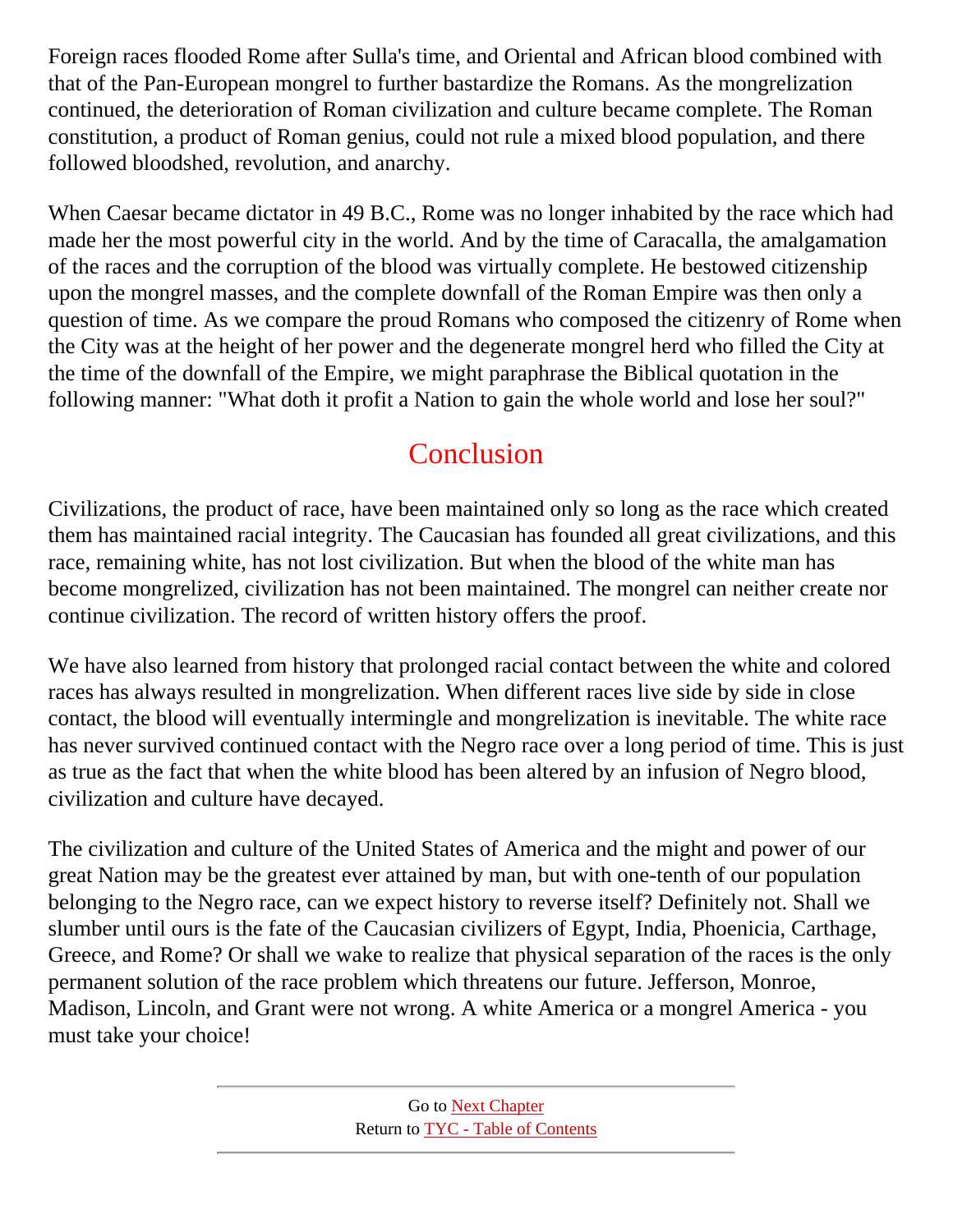#### **NOTES**

- 1. For information used in this chapter, the author is indebted to Cox, Earnest S., White America (Richmond: White America Society, 1937); Schultz, Alfred P., Race or Mongrel (Boston: L. C. Page and Company, 1908).
- 2. We shall not be concerned with the yellow race. However, the problems presented when the Mongolian lives in contact with the Caucasian differ only in degree from those caused by the presence of the Negro.
- 3. Any authentic history of the world will offer proof for this statement. The three main divisions of the white or Caucasian race are the Nordic, the Alpine, and the Mediterranean, and their history is the story of the civilization and progress of mankind.

Many of the experts agree that there is definite evidence that the civilization of ancient China,instead of being an exceptional case, was derived directly or indirectly from the Caucasian.

- 4. Maspero, G., story of Egypt (London: The Grolier Society, 1903), p. 260.
- 5. Schultz Alfred P., Race or Mongrel, p. 32
- 6. Schultz, Alfred P., Race or Mongrel, p. 26.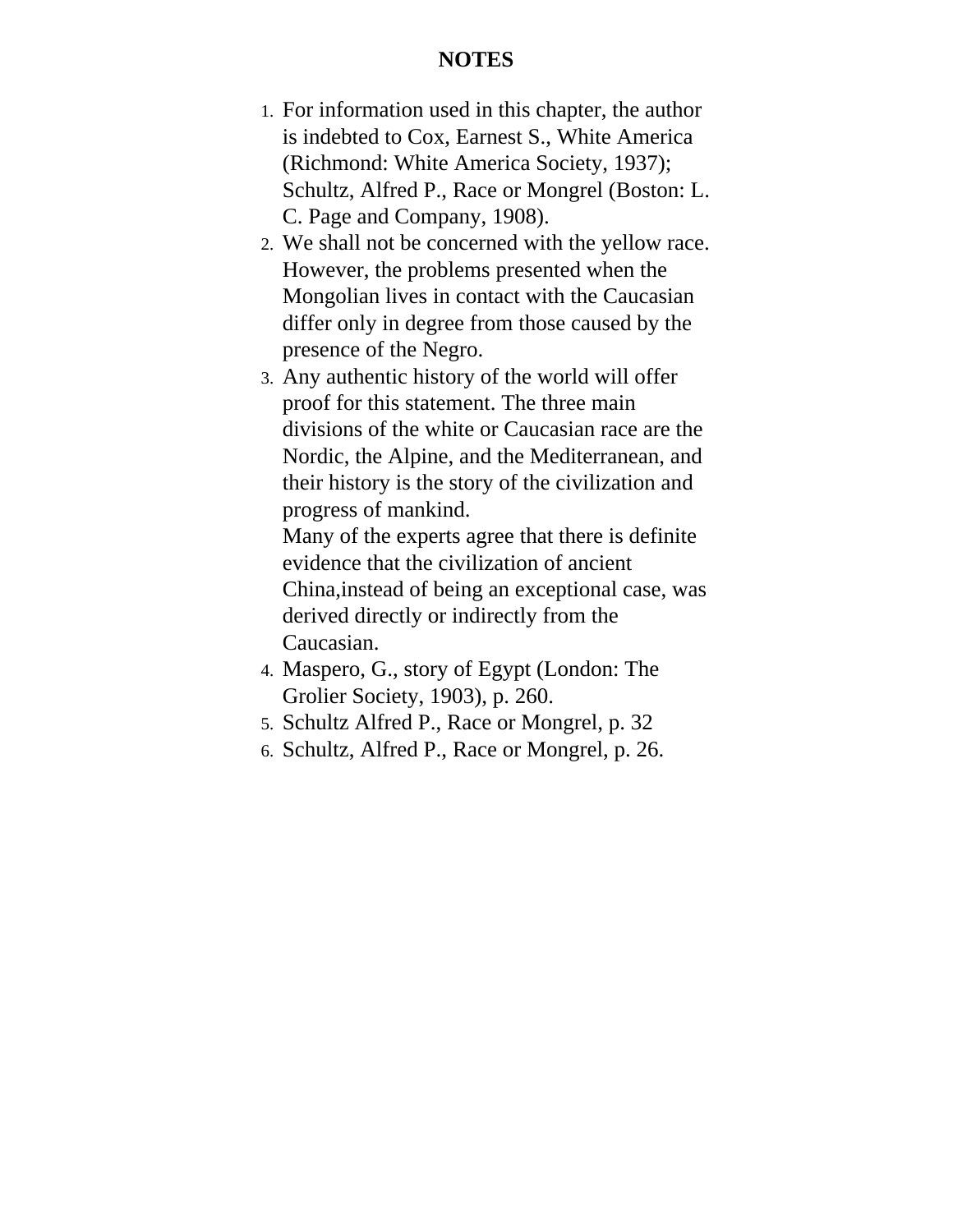## <span id="page-20-0"></span>Take Your Choice Separation or Mongrelization

By Theodore G. Bilbo

Chapter 3

# The Negro Problem in American History

The one excuse for slavery which the South can plead without fear before the Judgement bar of God is the blacker problem which their emancipation will create. *- Robert E. Lee*

FROM DARKEST Africa to the shores of North America where a mighty civilization was to be carved from a vast wilderness came the ships that brought the Negro slaves to the Arnerican colonies. To these vessels bearing their cargos of human freight, the words of the poet Milton have been aptly applied:

That fatal, that perfidious bark, Built i' the eclipse, and rigged With curses dark.

Just as the ships which brought the African to these shores were "rigged with curses dark," so have many pages of American history been filled with pages dark from the stain of the Negro problem.

The race problem may be said to have had its origin in the new world when a Dutch vessel brought the first cargo of Negro slaves and sold them to the settlers at Jamestown, Virginia, in August, 1619. There seems to be some disagreement among the historians as to whether there were fourteen or twenty African Negroes in this group, but it is conceded by all that this was the beginning of the slave trade in North America. The growth of the Negro population of Virginia was slow but steady, and by the time of the American Revolution there were over 200,000 Negroes in that colony. A few of this number were classified as freedmen, but the large majority were held in slavery. The demand for slave labor and the increase of the Negro population in Virginia was typical of the other colonies of the South.

There was also a demand for slaves in the colonies in the Northern section of the country. As early as 1741 Negroes were so numerous in the City of New York that panic-stricken colonists feared for their own safety, and by the time of the Revolution, there were 26,000 Negroes in the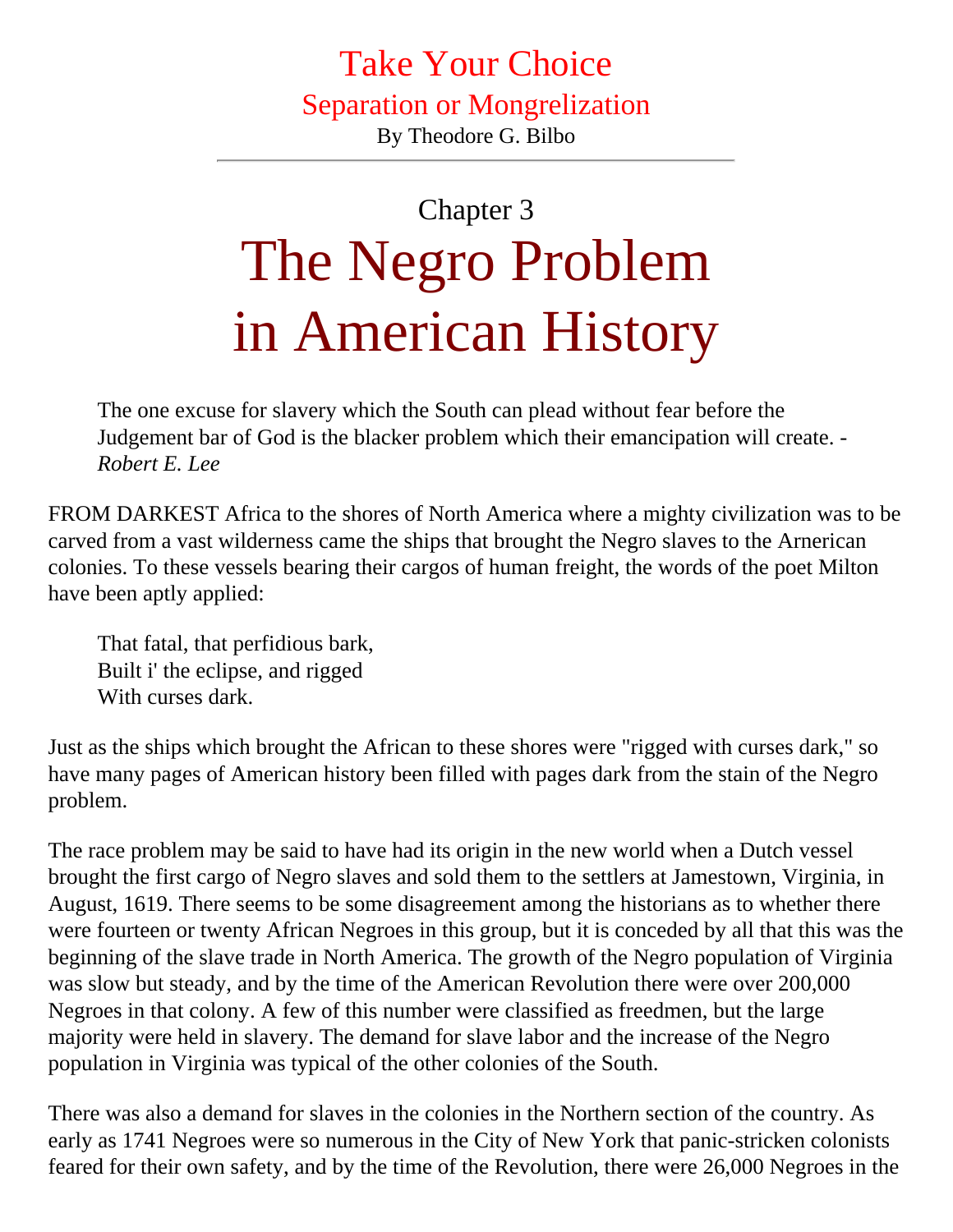colony of New York.

Slavery in the New England section was on a much smaller scale since slave labor was most profitably utilized on the plantations in the South. The census of 1790 showed the presence of some 17,000 Negroes, practically all of whom were slaves, in the New England colonies. However, it should also be pointed out that while these colonies did not furnish a ready market for the purchase of slaves, New England ship owners quickly found that transporting Negroes from West Africa to be sold in the Southern colonies was a profitable enterprise. The slave trade was a regular business with the colonial Yankees; it furnished wealth and adventure. Having some one hundred and fifty vessels engaged in the African slave trade in 1770, Rhode Island is said to have been responsible for bringing more Africans to this country than any of the other New England colonies.

The business of transporting slaves from Africa to the Americas was immensely profitable, and most of the civilized nations of the old world engaged in it. Great Britain entered the field at an early date, and Royal companies were formed to engage in the slave trade. Succeeding in this undertaking,from the very first, the English did not abolish slave traffic until 1807, the year before the American markets were closed.

In all sections in the American colonies the Negroes were rigidly controlled. They were not considered to have ordinary human rights and could be severely punished for any act of insubordination. Harsh laws and punitive measures to enforce strict discipline among the Africans appeared early on the statute books and were strictly enforced.

There were 757,208 Negroes, the great mass of whom were held in slavery, in the United States in 1790. (1) Even before this date, the growth of the Negro population had already caused alarm. There were a number of men in the colonies who realized what the increase of slavery in this country would eventually mean, and there were efforts made to restrict slavery in the undeveloped regions of the Northwest by the Continental Congress in 1787.

In this same year, the members of the Constitutional Convention faced the question of slavery as they worked at their task to form a better and more perfect union. There were grave difficulties involved and compromises were necessary. The three following provisions concerning the Negro question (2) were embodied in the Constitution of the United States by the founding fathers:

Article 1, Section II: Rcpresentatives and direct taxes shall be apportioned among the several states which may be included within this Union according to their respective numbers, which shall be determined by adding to the whole number of free persons, including those bound to service for a term of years, and excluding Indians not taxed, three-fifth of all other persons.

Article 1, Section IX: The migration or importation of such persons as any of the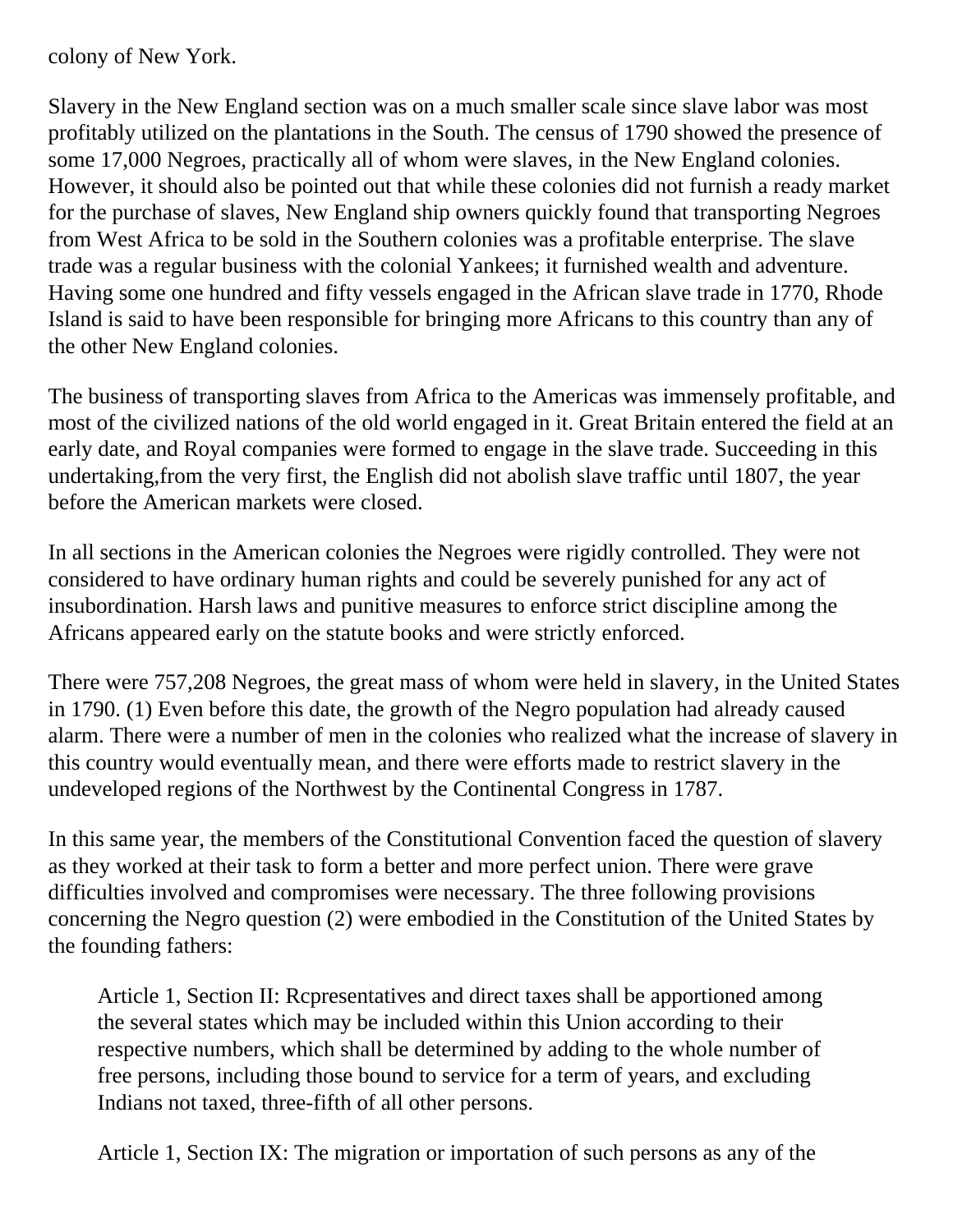states now existing shall think proper to admit shall not be prohibited by the Congress prior to the year one thousand eight hundred and eight, but a tax or duty may be imposed on such importation, not exceeding ten dollars for each person.

Article IV, Section II: No persons held to service or labor in one state, under the laws thereof, escaping into another, shall in consequence of any law or regulation therein be discharged from such service or labor, but shall be delivered up on claim of the party to whom such service or labor may be due.

The first section which was the result of a compromise and without which the Constitution would not have been ratified by the required number of states settled the question as to how the Negroes, not being citizens, were to be counted in determining the representation of the states in the House of Representatives of the Congress and in the Electoral College. The next section allowed the continuance of the slave trade for -the next twenty years, giving Congress the power to prohibit -such traffic in 1808. The last section enabling slave-holders to reclaim slaves which escaped into another state was later to form the basis for the widely-discussed "Fugitive Slave Law." Thus, in a spirit of compromise and even optimism, the framers of the Constitution disposed of the difficult problem of slavery and established the status of the Negro under the terms of the Constitution of the United States.

Regardless of the Constitutional provisions, problems caused by the presence of the African slaves continued to confront this Nation. Neither all the pressing problems connected with the organization and administration of the new government nor the War of 1812 succeeded in submerging the question of slavery. It again became acute and threatened our national existence in 1820. In that year Missouri, with a constitution providing for slavery, applied for admission into the Union. Until this time, the states had been admitted in balanced order, one in the South permitting slavery balancing with one in the North forbidding slavery. When Missouri sought to become a slave state, the fight to restrict slavery which had been begun with the adoption of the Northwestern Ordinance by the Continental Congress in 1787 was resumed with added vigor. The result was the famous Missouri Compromise of 1820 establishing the line of latitude thirtysix-thirty, north of which no state would be admitted to the Union permitting slavery within its borders.

Just as the framers of the Constitution failed permanently to settle the question of slavery, so the Missouri Compromise likewise failed. (3) As the years passed, the South felt the need for new slave territory; the North demanded that there be no extension of slavery. The Southern states proclaimed their right to maintain slavery within their borders; Northern sentiment for the abolition of slavery grew stronger and stronger. With the repeal of the Missouri Compromise in 1854, the efforts of the North to restrict slavery gave way to the demand that it be abolished completely throughout the Nation. The pulpits sounded forth their condemnation of the institution of slavery; the printing press carried the pleas of William Lloyd Garrison far and wide; Harriet Beecher Stowe's Uncle Tom's Cabin with its egregious exaggerations of Southern plantation life found a ready and eager audience. The Nation swayed beneath the intensity of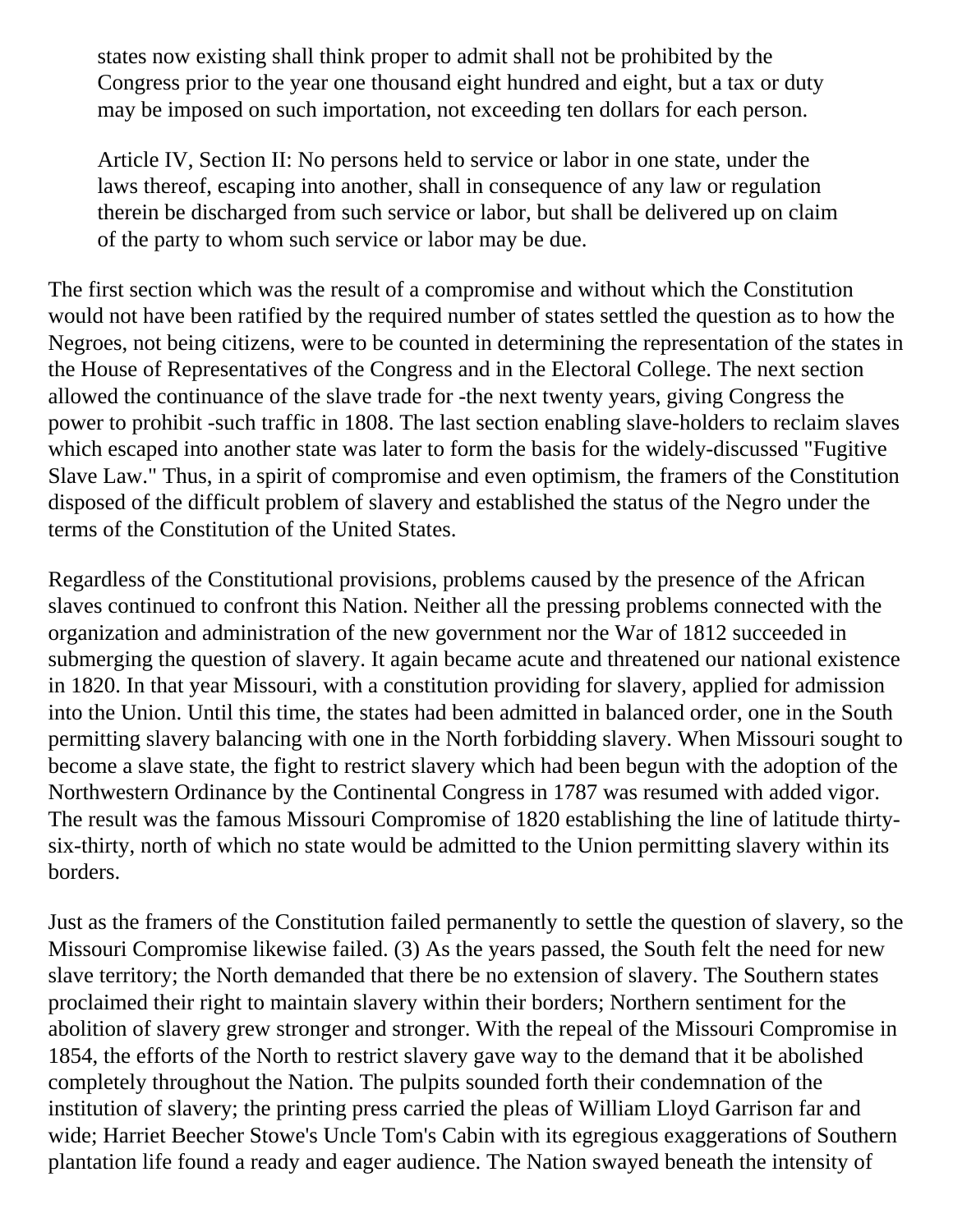the abolition movement, and again our national existence was in imminent danger.

The South fought back desperately to defend her position. Southern orators pleaded. Did not each state have the right under the Constitution to maintain slavery if the people of that state so desired? The arguments of Southern statesmen echoed in the halls of Congress, but they fell on deaf ears. It was fundamentally a question of states' rights and the interpretation of the Constitution, but the time for reason and compromise had passed. The abolition flame reached the point of white heat; the Nullification Act was passed; the South-the fighting South-could stand no more. Secession -Fort Sumter-The War Between the States was on!

It is not necessary for us to review the history of the tragic and fateful years of the War Between the States. The men who wore the gray and the blue wrote that history in blood upon the green valleys and hills of the Southland that were turned into battlefields. While the battle raged, President Abraham Lincoln sat at his White House desk in the Nation's Capital, struggling beneath his duties to preserve the Union and trying to work out a solution to the Negro problem.

Long before he became President of the United States, Lincoln had been a student of the race question. The issue was discussed at length in the famous debates between Lincoln and Stephen Douglas, and the following quotations from Lincoln's speeches show his position:

When Southern people tell us they are no more responsible for the origin of slavery than we are, I acknowledge the fact. When it is said that the institution exists, and that it is very difficult to get rid of it in any satisfactory way, I can understand and appreciate the saying. I surely will not blame them for not doing what I should not know how to do myself. If all earthly power were given me, I should not know what to do as to the existing institution. My first impulse would be to free all the slaves, and send them to Liberia, to their own native land. But a moment's reflection would convince me that whatever of high hope (as I think there is) there may be in this in the long run, its sudden execution is impossible. If they were all landed there in a day, they would all perish in the next ten days; and there are not surplus shipping and surplus money enough to carry them there in many times ten days. What then? Free them all, and keep them among us as underlings? Is it quite certain that this betters their condition? I think I would not hold one in slavery at any rate, yet the point is not clear enough for me to denounce people upon. What next? Free them, and make them politically and socially our equals. My own feelings will not admit of this and if mine would, we well know that those of the great mass of whites will not. Whether this feeling accords with justice and sound judgment is not the sole question if indeed it is any part of it. A universal feeling, whether well or ill founded, cannot be safely disregarded. We cannot, then, make them equals. It does seem to me that systems of gradual emancipation might be adopted, but for their tardiness in this I will not undertake to judge our brethren of the South. (From Lincoln's speech at Peoria, Illinois, October 16, 1854.)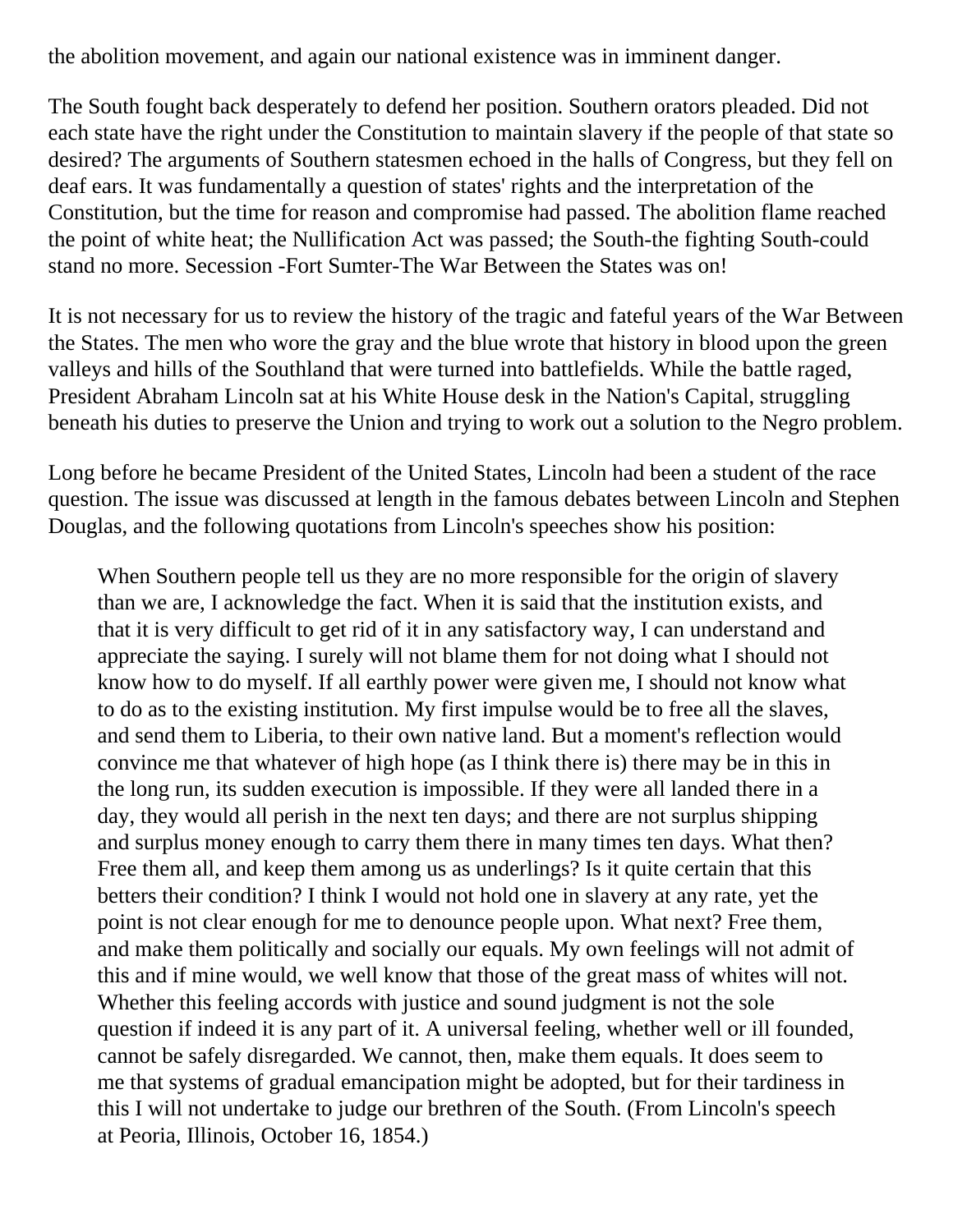There is a natural disgust in the minds of nearly all white people at the idea of an indiscriminate amalgamation of the white and black races. . . Now I protest against the counterfeit logic which concludes that, because I do not want a black woman for a slave I must necessarily want her for a wife. I need not have her for either....

A SEPARATION OF THE RACES IS THE ONLY PERFECT PREVENTIVE OF AMALGAMATION; But as an immediate separation is impossible the next best thing is to keep them apart where they are not already together....

Such separation, if ever effected at all, must be effected by colonization; and no political party, as such, is now doing anything directly for colonization. Party operations at present only favor or retard colonization incidentally. The enterprise is a difficult one; but 'where there is a will there is a way,' and what colonization needs most is a hearty will. Will springs from the two elements of moral sense and selfinterest.

LET US BE BROUGHT TO BELIEVE IT IS MORALLY RIGHT, AND AT THE SAME TIME FAVORABLE TO, OR AT LEAST NOT AGAINST, OUR INTERESTS TO TRANSFER THE AFRICAN TO HIS NATIVE CLIME, AND WE SHALL FIND A WAY TO DO IT, HOWEVER GREAT THE TASK MAY BE. The children of Israel, to such numbers as to include four hundred thousand fighting men, went out of Egyptian bondage in a body. (From Lincoln's speech at Springfield, Illinois, June 26, 1857.)

I WILL SAY, THEN, THAT I AM NOT, NOR EVER HAVE BEEN, IN FAVOR OF BRINGING ABOUT IN ANY WAY THE SOCIAL AND POLITICAL EQUALITY OF THE WHITE AND BLACK RACES - THAT I AM NOT, NOR EVER HAVE BEEN, IN FAVOR OF MAKING VOTERS OR JURORS OF NEGROES, NOR OF QUALIFYING THEM TO HOLD OFFICE, NOR TO INTERMARRY WITH WHITE PEOPLE, AND I WILL SAY IN ADDITION TO THIS THAT THERE IS A PHYSICAL DIFFERENCE BETWEEN THE WHITE AND BLACK RACES WHICH I BELIEVE WILL FOREVER FORBID THE TWO RACES LIVING TOGETHER ON TERMS OF SOCIAL AND POLITICAL EQUALITY, AND INASMUCH AS THEY CANNOT SO LIVE, WHILE THEY DO REMAIN TOGETHER THERE MUST BE THE POSITION OF SUPERIOR AND INFERIOR, AND I, AS MUCH AS ANY OTHER MAN, AM IN FAVOR OF HAVING THE SUPERIOR POSITION ASSIGNED TO THE WHITE RACE. (From Lincoln's speech at Charleston, Illinois, September 18, 1858.)

The last quotation from Lincoln's speech at Charleston should be especially emphasized because those words were frequently repeated with only slight variations in the wording in Lincoln's speeches during the next several years. Such was the seasoned opinion of the man who became the "Great Emancipator" of the Negro race; and it should not be forgotten that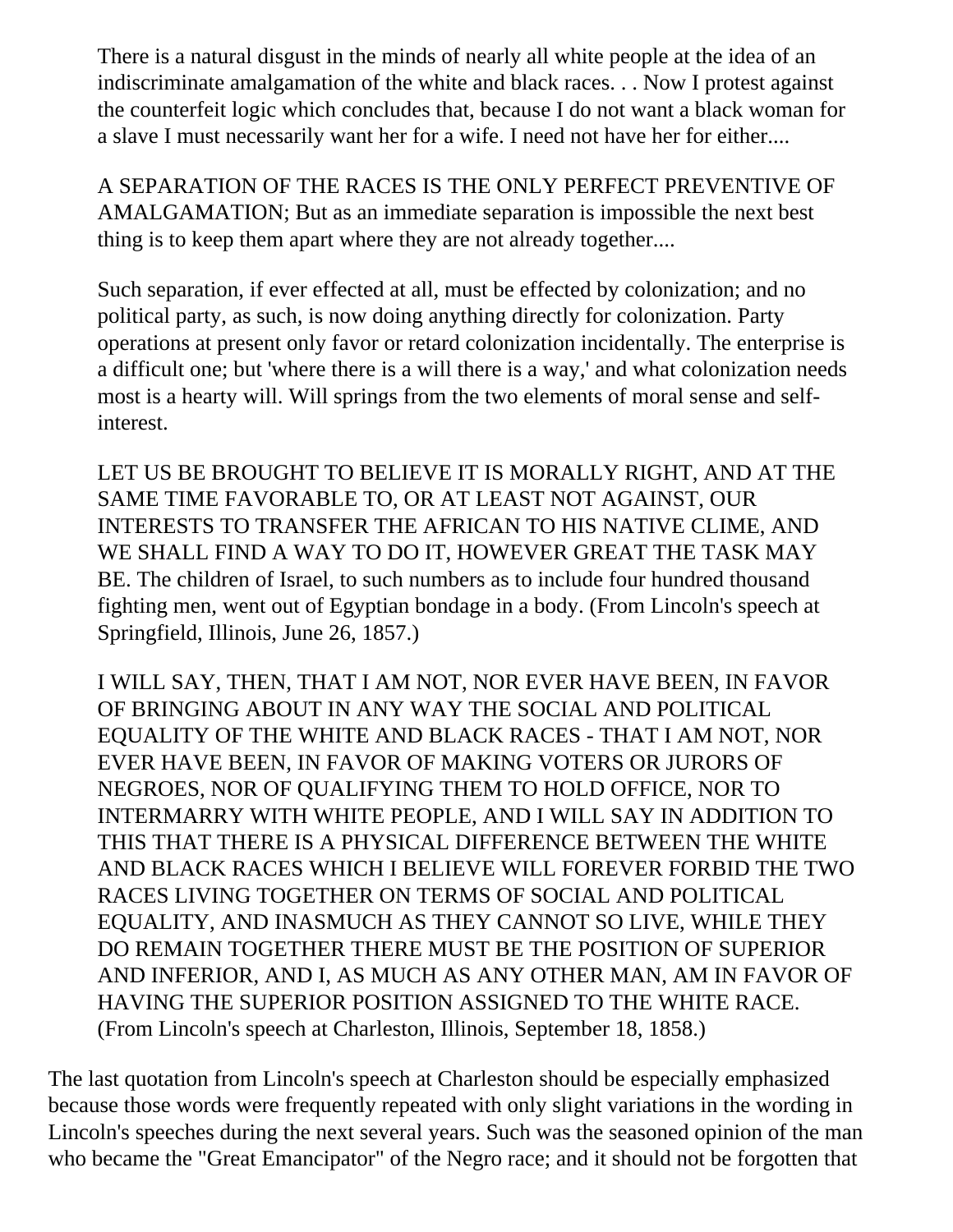Lincoln, when a member of the Illinois Legislature, voted to exclude Negroes from that State.

In his first annual message to Congress in December, 1861, President Lincoln recommended that steps be taken for the colonization of the Negroes "at some place or places in a climate congenial to them." On August 24, 1862, in a speech to a committee of Negro men at the White House, he made the following statements:

You and I are different races. We have between us a broader difference than exists between almost any other two races. Whether it is right or wrong I need not discuss; but this physical difference is a great disadvantage to us both, as I think. Your race suffer very greatly, many of them, by living among us, while ours suffer from your presence. In a word, we suffer on each side....

We look to our condition. Owing to the existence of the two races on this continent, I need not recount to you the effects upon white men growing out of the institution of slavery.

I believe in its general evil effects on the white race. See our present condition-the country engaged in war-our white men cutting one another's throats-none knowing how far it will extend-and then consider what we know to be the truth. But for your race among us there could not be war, although many men engaged on either side do not care for you one way or the other. Nevertheless, I repeat, without the institution of slavery, and the colored race as a basis, the war could not have an existence. It is better for us both, therefore, to be separated ....

The practical thing I want to ascertain is, whether I can get a number of able-bodied men, with their wives and children, who are willing to go when I present evidence of encouragement and protection. Could I get a hundred tolerably intelligent men, with their wives and children, and able to 'cut their own fodder,' so to speak? Can I have fifty? If I could find twenty-five able-bodied men, with a mixture of women and children,-good things in the family relation, I think- I could make a successful commencement....

A few weeks after the above speech was made on September 24, 1862, Lincoln issued the Emancipation Proclamation. His views as to the solution of the Negro problem were again embodied in this document.

I, Abraham Lincoln, President of the United States of America, and commander-inchief of the army and navy thereof, do hereby proclaim and declare that hereafter, as heretofore, the war will be prosecuted for the object of practically restoring the constitutional relation between the United States and each of the states and the people thereof, in which states that relation is or may be suspended or disturbed.

That it is my purpose, upon the next meeting of Congress, to again recommend the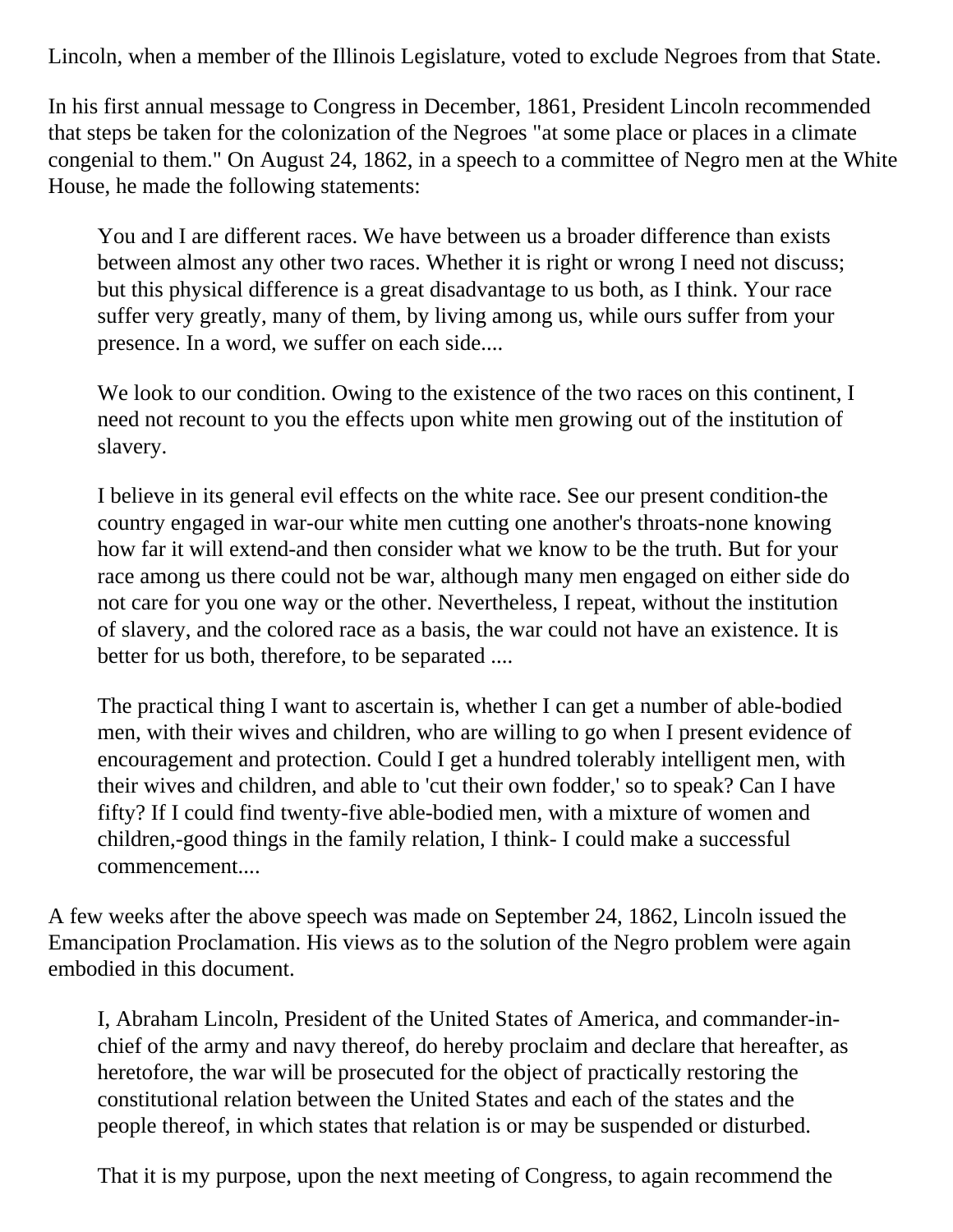adoption of a practical measure tendering pecuniary aid to the free acceptance or rejection of all slave states, so called, the people whereof may not then be in rebellion against the United States, and which states may then have voluntarily adopted, or thereafter may voluntarily adopt, immediate or gradual abolishment of slavery within their respective limits; and that the effort to colonize persons of African descent with their consent upon this continent or elsewhere, with the previously obtained consent of the governments existing there, will be continued.

That on the first day of January, in the year of our Lord one thousand eight hundred and sixty-three, all persons held as slaves within any state or designated part of a state, the people whereof shall then be in rebellion against the United States, shall be then, thenceforward, and forever free; and the Executive Government of the United States, including the military and naval authority thereof, will recognize and maintain the freedom of such persons, and will do no act or acts to repress such persons, or any of them, in any efforts they may make for their actual freedom.... (4)

In his second message to Congress, Lincoln proposed an amendment to the Constitution which would provide for the colonization of the Negroes in some place outside the United States. He was working on his plan for gradual colonization when the War Between the States was brought to a close. (5) He was also devoting all his great ability which was never disputed even by his political enemies to a generous program of reconstruction for the conquered South. But fate intervened and the wartime President fell before the assassin's bullet.

With Lincoln's death on April 14, 1865, his plans for rebuilding the South and reuniting the Nation as well as his plans for solving the Negro problem were completely cast aside and forgotten. While a Nation mourned for her fallen leader, a group of powerful politicians, led by Thaddeus Stevens, planned to take over the reins of government and force Negro domination upon the South. They were destined to write the blackest pages in American history.

While the hallowed chamber of the United States Senate echoed the speeches of Stevens and Charles Sumner, while the radicals laid their plans to give the ballot to the Negro and to pass the Civil Rights Laws to proclaim and enforce social equality, the South lay prostrate in humiliation and defeat. The fighting South had indeed fought to exhaustion. Leaving thousands of their comrades buried on the battlefields, the men in the worn uniforms of gray slowly made their way across the desolate and destitute countrysides and the wreckage of the towns and cities to their homes which were often found to be only a heap of ashes. General Sherman had done his job well. The land was lying idle, the houses and barns destroyed, and the fences down, the cattle, horses and mules had been driven away. It seems that nothing had escaped destruction. Businesses were gone; banks were closed; poverty was universal. And the white Southerner amid the wreckage and ruins was surrounded by the newly-freed Negroes who seemed to be the only concern of those directing the policy of the Federal government on the banks of the Potomac.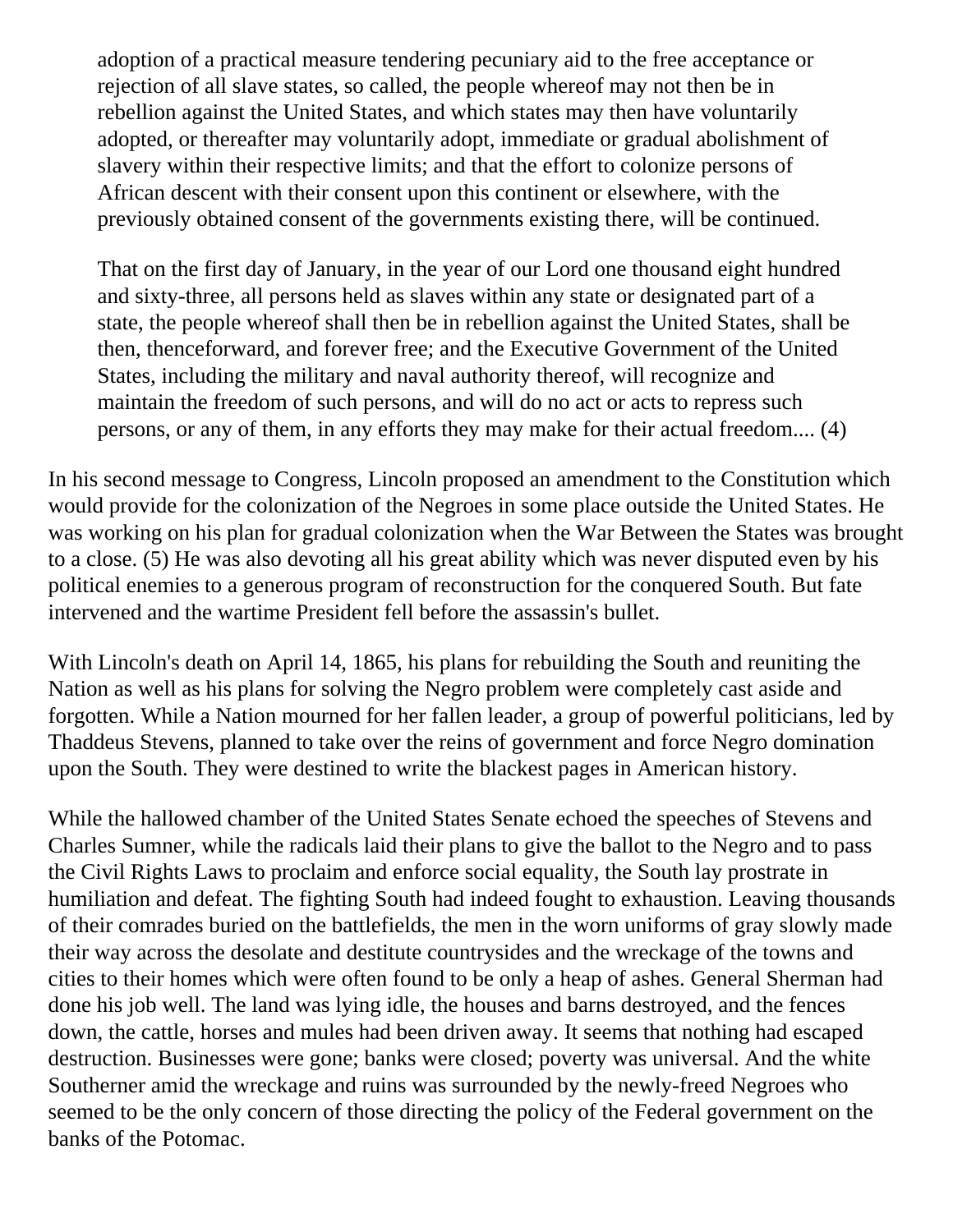Under military rule, the South was securely bound by the chains of the conqueror. Federal soldiers were everywhere. Northern agitators flocked to the Southern states to excite and inflame the mobs of Negroes and turn them against their former masters. Carpetbaggers, scalawags, corrupt politicians, dishonorable military commanders infested the land. There seemed to be only one more possibility of adding insult upon injury, and this the negrophiles in Washington did. Negro troops wearing the uniform of the United States Army and armed with bayonets were stationed throughout the South to maintain order over a people already conquered, poverty-stricken, and possessing no arms!

This, then, was the combination against the peace of a fallen people-the soldiers inciting the blacks against their former masters, the Bureau agents preaching political and social equality, the white scum of the North fraternizing with the blacks in their shacks, and the thieves of the Treasury stealing cotton under the protection of Federal bayonets. And in the North, demagogic politicians and fanatics were demanding immediate negro suffrage and clamoring for the blood of Southern leaders. (6)

Impoverished and disfranchised, the white Southerners began their struggle to take back their state governments from those who had usurped them. They could expect no help from the politicians in Washington whose racial madness knew no bounds. This power-crazed group had succeeded in forcing the passage of the fourteenth and fifteenth amendments to the Federal Constitution.

The thirteenth amendment abolishing slavery was quickly ratified and received overwhelming support, but the fourteenth amendment bestowing citizenship upon the Negroes and the fifteenth amendment giving them the right to vote were the products of fraud and coercion. When the proponents of the fourteenth amendment could not otherwise obtain ratification from the necessary three-fourths of the states, legislatures were installed in ten of the Southern states under military rule. And the approval of six of these states given through these legislatures composed largely of Negroes and under military coercion was counted to secure the ratification of the required number of states. Because of the fraudulent methods used by the proponents of the fourteenth amendment to secure its approval, Secretary of State Seward felt compelled to express his doubts as to the validity of the amendment when it was incorporated into the Federal Constitution.

The Negro suffrage politicians were confronted with another difficult task when they began their efforts to secure the ratification of the fifteenth amendment. In every state throughout the North where the question of Negro suffrage had been submitted to the people, it had been rejected except in Iowa and Minnesota. (7)

In December, 1865, when the question of the establishment of Negro suffrage in the District of Columbia was submitted to the voters there, the vote stood, in Georgetown, 1 vote for and 812 against the measure, and in Washington, 35 votes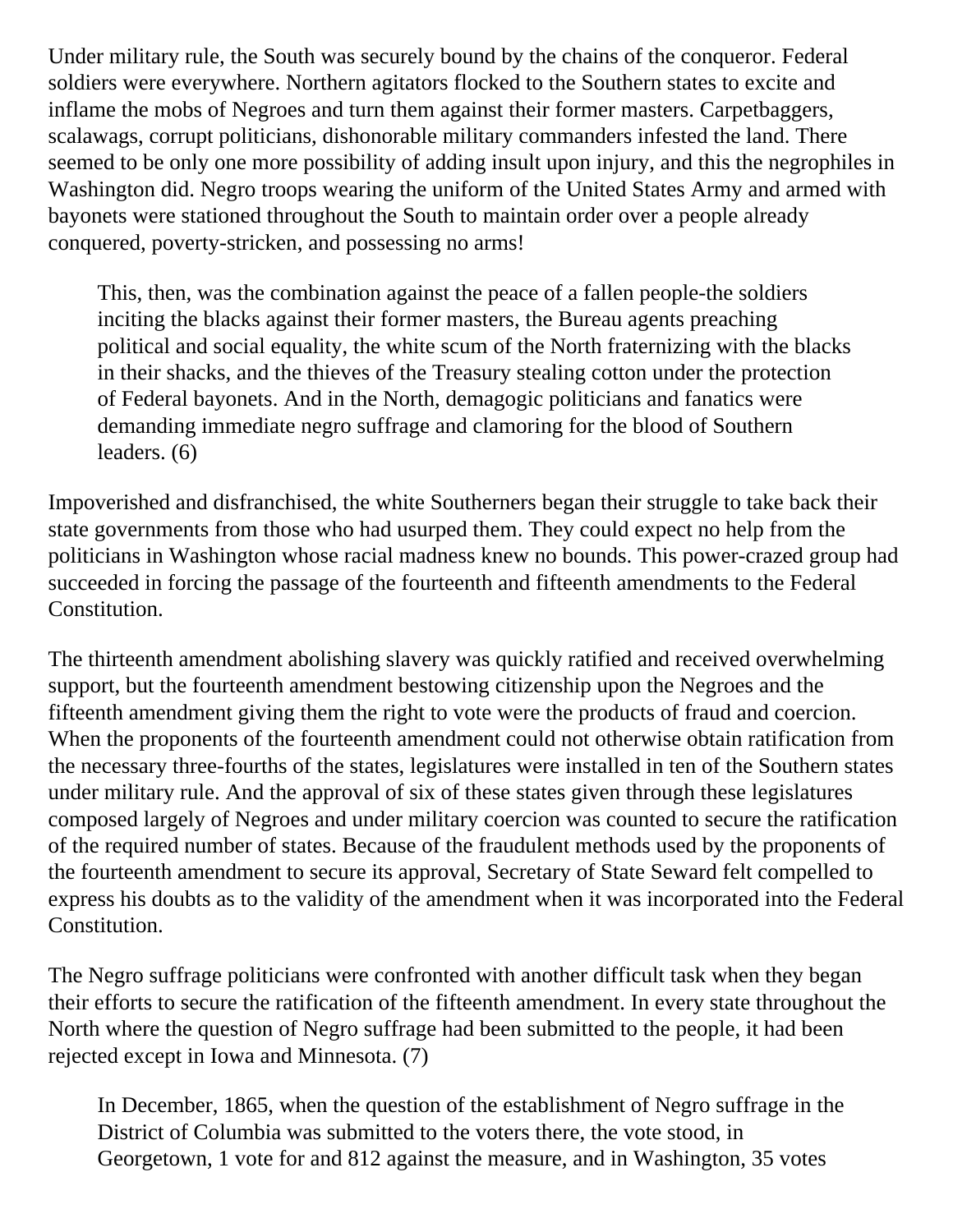for and 6,521 votes against the measure.

In September, 1865, the question was submitted to the voters of the Territory of Colorado. The vote stood 476 for and 4,912 against it.

In June, 1866, the people of Nebraska adopted a constitution which limited suffrage to the whites. In October, 1867, the proposition for Negro suffrage in Ohio was voted down by over 50,000 majority.

In 1868, in Missouri, the measure was voted down by 18,000 majority.

In Michigan, in 1868, when the Republican Party carried by nearly 32,000 majority, the question of Negro suffrage was voted down by nearly 39,000 majority.

In 1869, the people of New York defeated the proposed measure by over 32,000 majority, and the Legislature of that State rescinded a former act of a previous Legislature, which had, by a majority of two, ratified the Fifteenth Amendment.

On the 4th of March, 1869, in Indiana, seventeen Senators and thirty-six Representatives resigned from the Legislature to break a quorum and prevent the ratification of the amendment. Every one of these, with a single exception, was subsequently re-elected by the people.

Meantime, under the 'Reconstruction Acts,' the amendment was forced on the South. Seven of the Southern States ratified it by the Negro vote, the whites being generally disfranchised, while in three of them-Virginia, Mississippi and Texas-ratification was assented to as a condition of readmission to the Union. (8)

Thus, it is apparent that the faction which controlled Congress succeeded in forcing the adoption of the fifteenth amendment in direct opposition to the will of the majority of the people. The state legislatures throughout the North were made to feel the mighty pressure of the party whip. The dominant group in Congress was successful in having a bill passed to establish Negro suffrage in the District of Columbia and in all of the territories. Following this, Negro suffrage was forced upon the South, and it was only a matter of a few months until the fifteenth amendment was embodied into the Constitution of the United States.

Using methods never before nor after resorted to by men in high office, Stevens (9) and Sumner seemed to triumph in Washington. They had placed the ballot in the hands of the Negroes and left the great majority of the white population in "This assumption that she was Stevens's mistress was not confined, however, to undertone gossip, which is never impressive. It was current in the press, and the South voteless. The blacks and the unscrupulous politicians from the North with some dishonorable ones from the South maintained their sway over state and local governments throughout Dixie, but the white Southerners knew that they would find a way to redeem their power. The years were long and the road was difficult. There were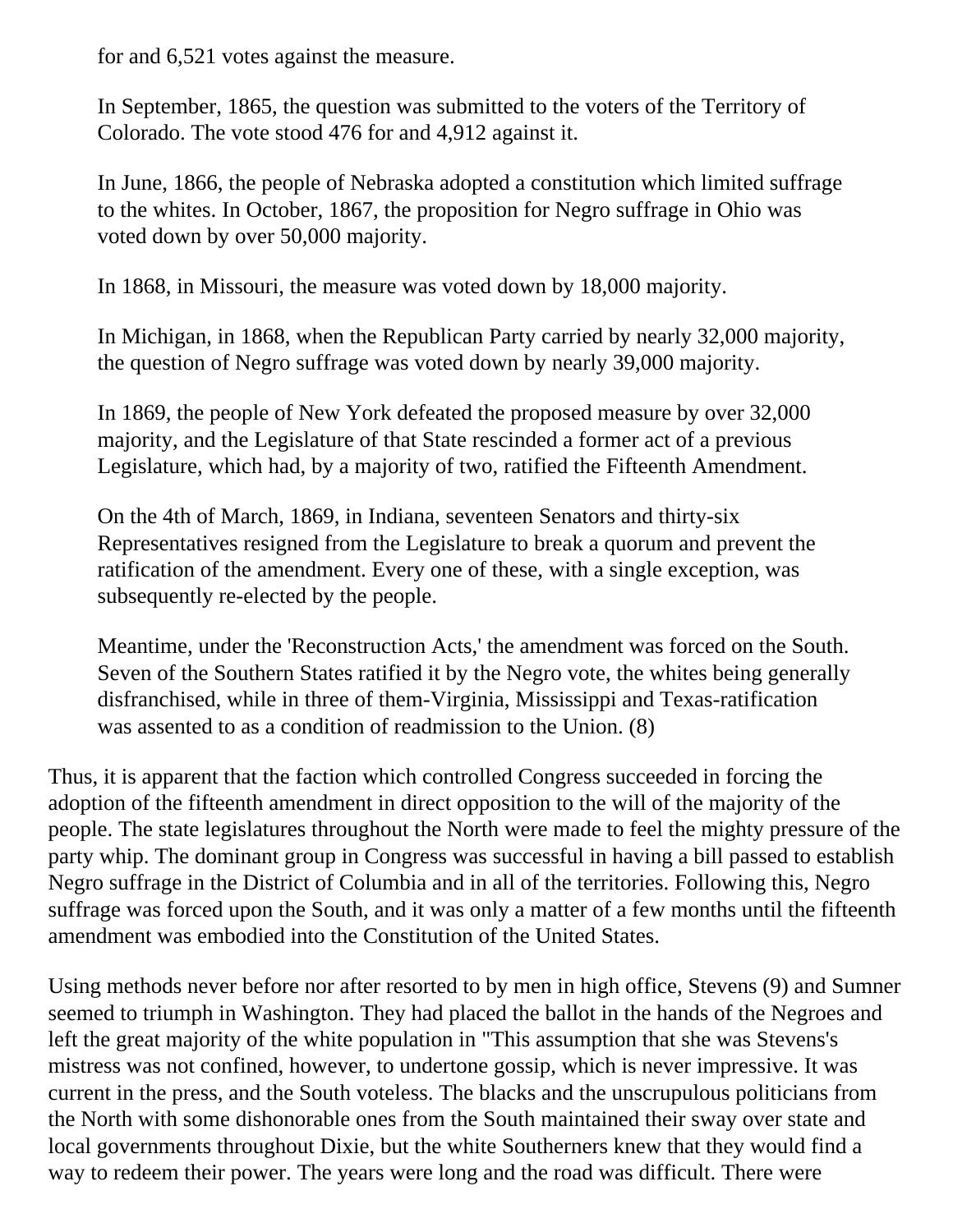heartaches and bloodshed, but one by one the Southern states threw off the yoke of Negro rule and domination.

The events which took place as Mississippi "broke her chains" were typical of those which occurred throughout the Southland. To refresh the memory of some and to help others to understand why the Southerner today instantly and emphatically cries "never again" at the slightest mention of Negroes in state politics, the following historical analysis by Claude Bowers of events in Mississippi-"dramatic as any in American history"-is related (10):

The events in Louisiana had their reactions in Mississippi, and immediately after sending his notorious message on bandits, Sheridan sent soldiers to Vicksburg to maintain the corrupt negro and carpetbag city government.

To grasp the significance of the Vicksburg drama we must have the background of the wreckage wrought by the alien rule of Governor Adelbert Ames. Whatever may have been the intent of this deadly dull army office, he lacked the courage or capacity to cope with the criminals around him. His own election had drawn the color line; the blacks were more powerful than ever, and more exacting with the carpetbaggers. They controlled the Legislature, one of the most grotesque bodies that ever assembled. A mulatto was speaker of the House, a darker man was Lieutenant Governor, the negro Bruce had been sent to the Senate, a corrupt quadroon was in charge or the public schools, a black, more fool than knave, was Commissioner of Immigration. The Lieutenant-Governor was a merry soul who played high jinks with Ames when he sought his native North for the hot season, dismissing Ames's officials and appointing others, amusing himself with the personnel of the judiciary, pardoning his friends out of the penitentiary-six being pardoned before their trials. He could be persuaded to accept a monetary consideration for these favors.

The people were breaking under the confiscatory taxes necessary to maintain their rulers in the style to which they had been accustomed, and Ames's appeals for retrenchment fell on ears of stone. He was arrogant, insolent, tyrannical toward the courts, naming incompetents to the bench and presuming to dictate their decisions.

Nowhere was the government such a farce as in Vicksburg, ruled by incompetents and corruptionists levying destructive taxes, and darker days loomed with the Republican nominations for the city election. Scarcely a member of the board of supervisors could read or write, and the whites, paying ninety-nine percent of the taxes, had only three officers of their color in the county. But the nominees for the election were even worse. For mayor, a degraded white; for the eight aldermanic positions, seven negroes; for the eight school trustees, six blacks.

The negroes were jubilant, increasingly threatening. Tramp, tramp, marched the black militia through the streets, muskets loaded, bayonets fixed. Night after night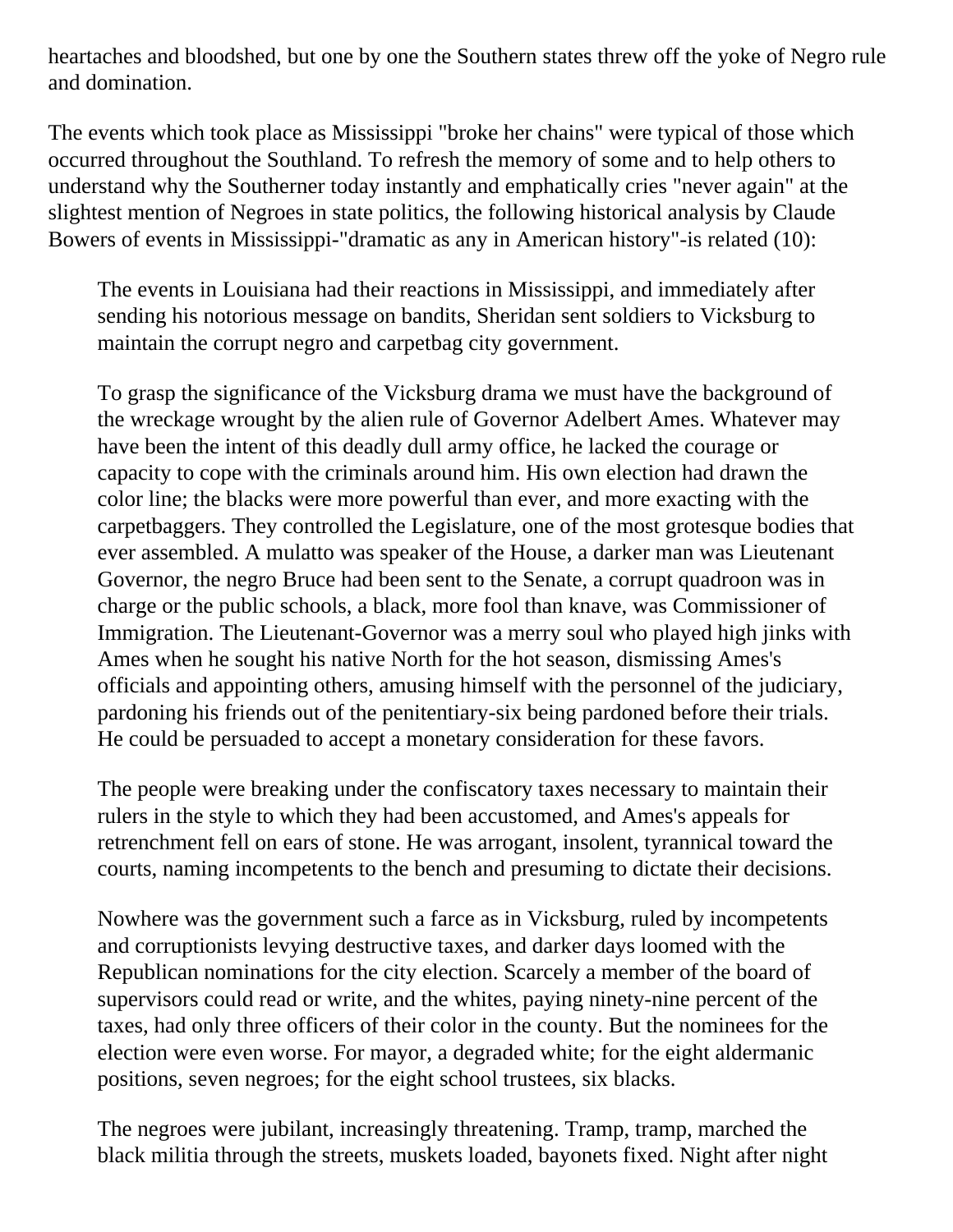they drilled with pickets posted to search pedestrians for arms and demand their business abroad. Talk there was of a slaughter of the whites in Vicksburg on election day, too. The excitement of negroes, drunk with power, spread through the county, where they were organizing to march on the city when called. The chancery clerk, a turbulent negro, was challenging fate with his speeches: 'There are thousands of Southern women . . . who would marry negroes today were they not afraid,' he was saying, '... for the white women now see that the negro is the coming man, that they have control of the State and city governments.' When the whites accepted the issue and nominated a strong ticket, the negro Lieutenant Governor asked Grant for troops, and Ames hurried back from his home in the North to repeat the request. 'No harm can result for troops are in many of our cities,' he wrote. Belknap telegraphed Grant's refusal and the Democrats won a sweeping victory.

Encouraged with the triumph, they turned at once to the redemption of the county. With enormous taxes, mounting debts, and brazen stealing, the chancery clerk was refusing citizens access to his books; court clerks were blithesomely putting out fraudulent witness certificates and county warrants; and, with tax-collecting time at hand, it was found that the bond of Peter Crosby, sheriff and tax collector, was defective. When reluctantly ordered by the board, yielding to public pressure, to file a sufficient bond, he announced he would ignore the order. Meanwhile, the grand jury had found indictments against two officials, and that day the taxpayers acted. Ten taxpayers, led by a captain in the Union Army, were instructed, in mass meeting, to call on the officials at the court-house and demand their resignations.

The committee made its demands, met jeering refusals, and reported back; and the meeting resolved to assemble at the court-house at noon and demand resignations. Marching in orderly procession, the taxpayers found the court-house deserted by all save Crosby, who resigned in writing. The Union soldier was put in temporary charge, guards were stationed about the jail, and the citizens dispersed until the morrow.

Meanwhile, Crosby had hastened to Jackson to be advised by Ames to summon a posse comitatus and demand his office; if this proved futile, Ames would send the militia to the scene. It was charged that Ames's Attorney-General had advised the summoning of the negroes of the county to Crosby's aid. Accompanied by Ames's Adjutant-General, and an officer of Ames's staff, Crosby hurried home, and soon runners, bearing handbills urging the negroes to organize and arm and march on Vicksburg on Monday, were rushing over the county. On Sunday, negro ministers urged compliance from their pulpits. Ames, in the meantime, issued his proclamation denouncing the taxpayers as 'riotous and disorderly persons' and flashed it over the country for political effect.

The news of the arming of the negroes to march upon the town reached Vicksburg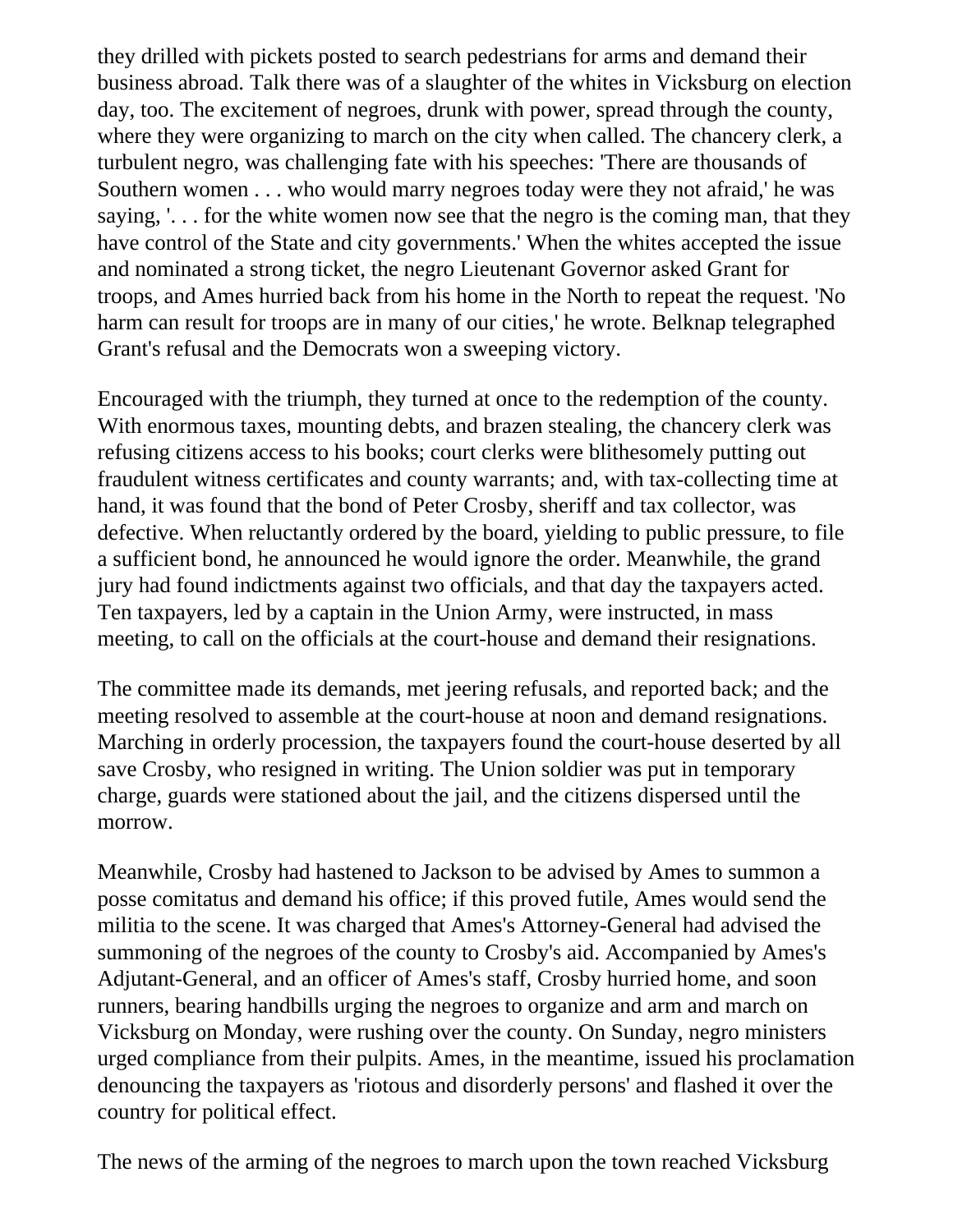on Sunday afternoon. Ames, ignoring the white militia, officered by a former Union soldier, had instructed the negro militia to cooperate with Crosby. Sleepless was that Sunday night, and by three o'clock Monday morning citizen soldiers had assembled to turn back the threatened inundation. The people were ordered to observe the laws and hold themselves in readiness.

At davbreat the watchman in the court-house tower saw a large black army moving on the town and sounded the alarm. The streets were filled with men, women and children when a hundred mounted men rode out to meet the invaders. Halting his men, the commander rode forward to urge the negroes to turn back. When time was asked to consult Crosby, the request was granted. Meanwhile, not a move was made, not a shot fired. But the lust for battle in the negroes was too strong-they 'had come to fight.' A volley followed, a few fell dead, the rest fled.

From the south, another band was marching on the town, and riding forth to meet them, the whites routed them easily, with some fatalities.

From down the Jackson road marched a larger crowd of negroes,who were met at the Pemberton Monument and scattered with a loss of twenty-five lives.

Thus the whites, of both political parties, including a hundred former Federal soldiers, prevailed. This was revolutionary, it was force, but it was necessary with the courts in possession of the tyrants and with no recourse from ruin in the law.

Throughout the crisis the people maintained their poise and common-sense. The representatives of Ames agreed with citizens that Crosby should resign and be given a safe-conduct from the town, and citizens battled to protect him. There was no feeling against the blacks. 'Grossly and criminally deceived,' was the verdict upon them by the Vicklburg Times. The negroes scattered to their homes, and absolute quiet was instantly restored. The Northern press justified the rising, and quoted Colonel Gordon Adams, Republican: 'My God ! the whites have borne and borne until forbearance ceased to be a virtue and almost became a crime.'

At his wits' end now, Ames called the Legislature to his aid hoping for authorization to raise a military force to turn against Vicksburg, but that body refused the responsibility and merely petitioned Grant for troops. The President issued his proclamation calling on the people, quietly going about their business, to 'disperse.' A successor to Crosby had been elected and installed.

And just then Sheridan's 'banditti' telegram flashed over the wires. (11)

And just then Sheridan telegraphed Ames that soldiers were on their way to Vicksburg.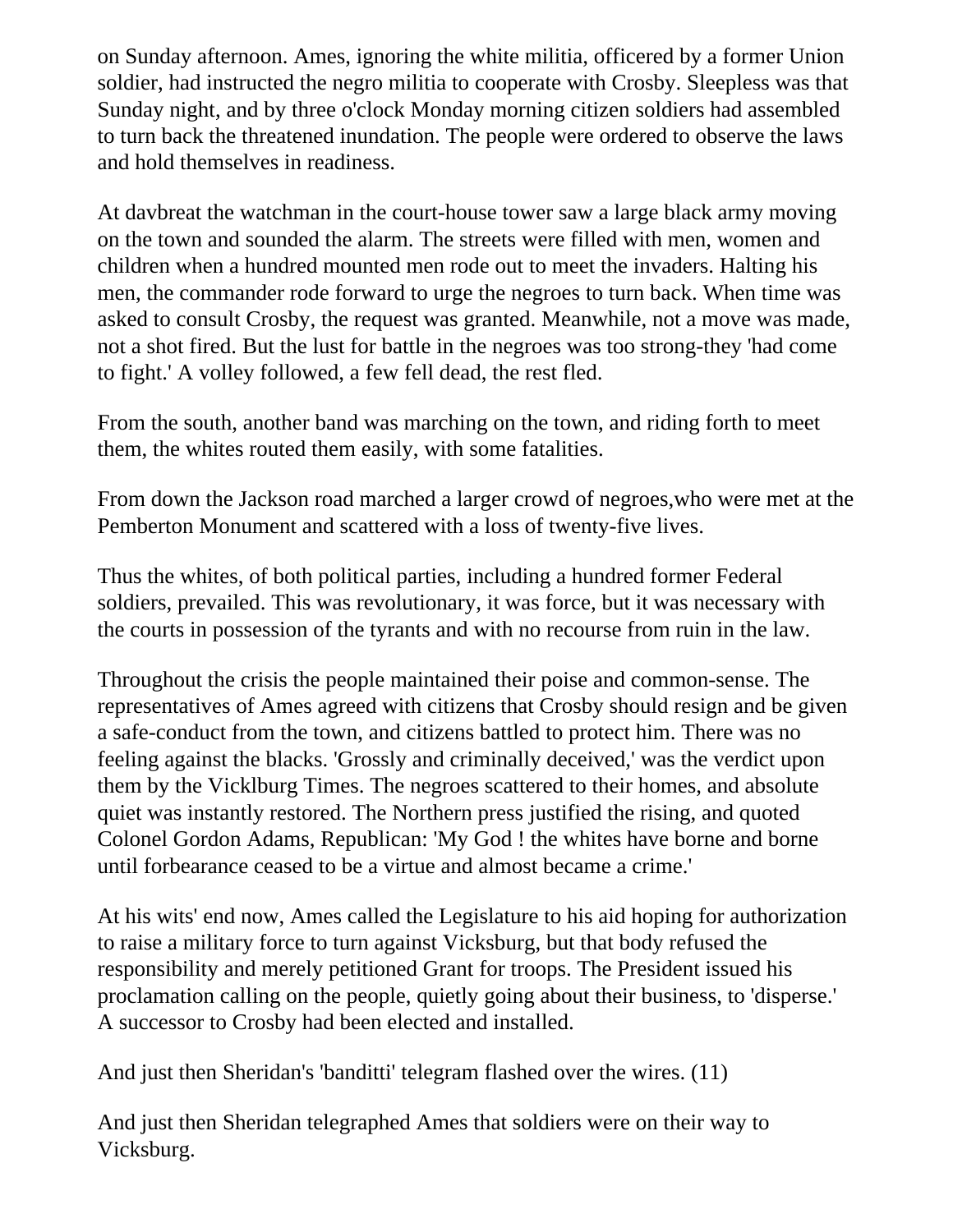Crosby and the others were restored, and one of these, not being one of the 'banditti,' was soon in jail for the commission of various crimes.

Sheridan had blundered again-he had unified the whites and intensified their determination to take possession of their government. They would fight in the fall to carry the Legislature, elect members of Congress and a State Treasurer. They had been dormant since Dent's failure in 1869. Now they were awake.

The Mississippi revolution began when the taxpayers met in Jackson and planned taxpayers' leagues in every county, and issued their call to arms. An impressive memorial was issued comparing the tax levies with that of 1869. 'For the year 1871 it was four times as great. For 1872 it was eight and a half times as great. For the year 1873 it was twelve and a half times as great. For the year 1874 it was fourteen times as great.'

The situation had become desperate. At the tax-collectors' sales the month the taxpayers met; half a million acres and four-fifths of the town of Greenville had been offered for sale for taxes, because the people were striking against such waste.

The cream of Mississippi manhood assembled in State Convention in August, listened to a dynamic, moving speech from Lamar, conservative and constructive, and adopted a platform in conformity with the spirit of the speech. It was while five hundred of these substantial citizens were standing in the State House yard that the hatred of alien rule was dramatically disclosed. Ames emerged from the mansion, and, crossing to the executive offices, had to thread his way among them. Not a man spoke; not a nod of recognition was given.

That day General J. Z. George was made commander for the battle of the polls. Distinguished in the law, a genius in organization, cautious yet determined, courteous but uncompromising, tactful and courageous, he dedicated himself to the task. It was not a campaign he was to manage-it was a revolution. 'The contest is rather a revolution than a political campaign,' said the Aberdeen Examiner, 'it is the rebellion, if you see fit to apply that term, of a downtrodden people against an absolutism imposed by their own hirelings, and by the grace of God, we will cast it off.' The negroes, no longer amenable to the carpetbaggers, raised the color line themselves. The Northern adventurers were alarmed. Had they created a Frankenstein monster? The Republican Columbus Press complained bitterly of the disposition of the negroes to despoil the carpetbaggers.

Then Ames, authorized to organize a negro militia, appointed as brigadier-general, William Gray, a drunken and debauched negro senator and preacher, and the monstrousness of the act steeled the grim determination of the native whites. While floor leader of his party in the Senate, Gray was peculiarly loathsome, living in open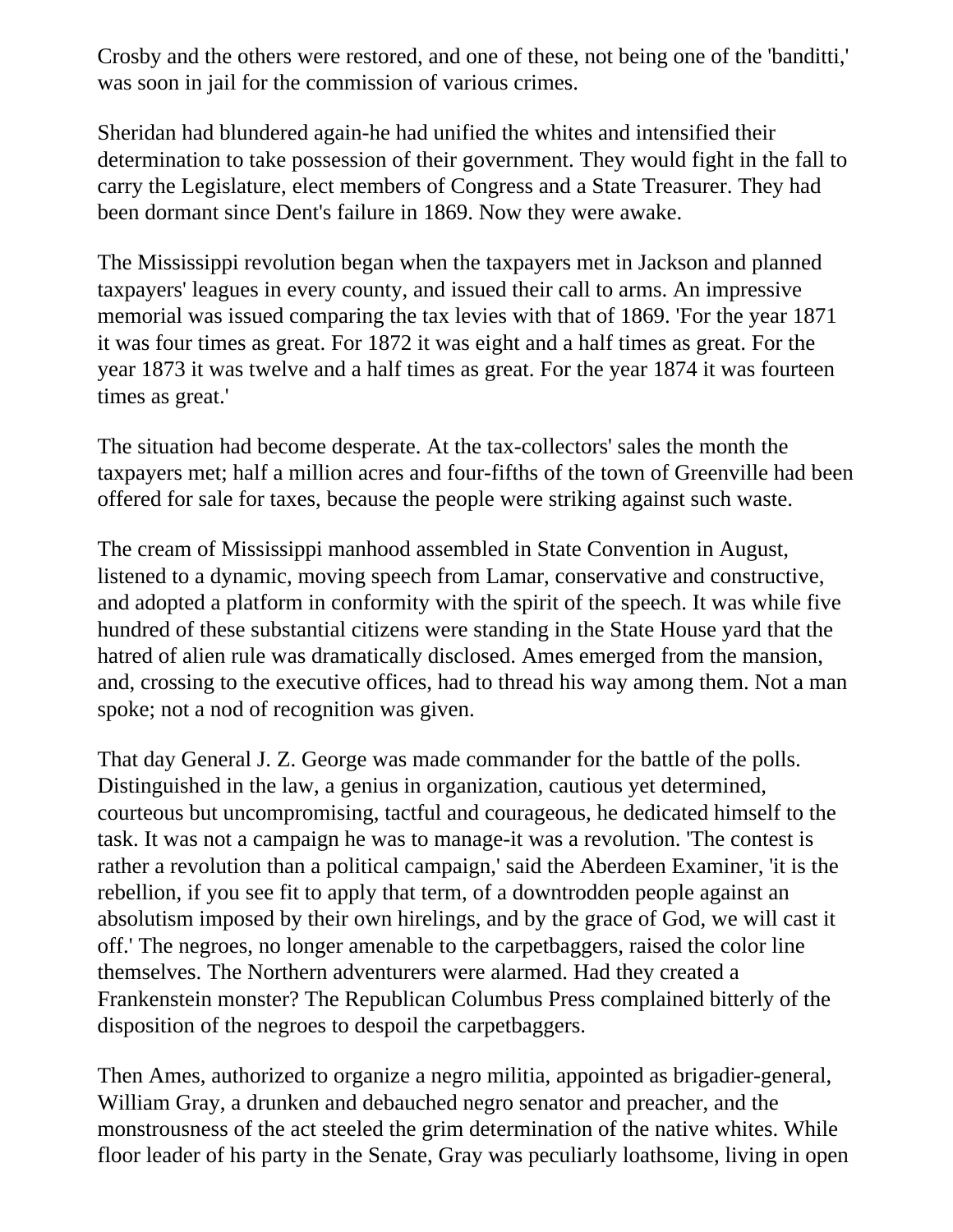adultery and preaching hatred of the whites. A dictator of his party, the carpetbaggers jumped when he cracked his whip- none quicker than Ames himself. When in a letter to Ames he threatened to slap his face, the utterly subservient Governor replied obsequiously with an expression of his esteem. Exhilarated by his triumph, Gray was soon proclaiming from the platform that Ames was going to send him all the arms necessary for the election and that he would win if he had to kill every white man, woman and child in the county, which was predominantly black.

Such was the spirit in which the negroes were being drilled and organized, and in lonely places they met at night to listen to harangues from white demagogues fanning racial hate, predicting reenslavement should the Democrats prevail, declaring that Grant wanted them to vote with the carpetbaggers. Here was a menace greater than the Mississippians had yet confronted, and the effect was instantaneous. If there were to be armed bodies of men, the whites, too, would arm; if intimidation was to be used, they, too, would use it; if force was to be employed they, too, would employ it; if the blacks under the inspiration of the carpetbaggers would march with arms, so, too, would the whites-and they would not yield. Soon Democratic clubs of a semi-military nature were formed in every county, with every ablebodied man and youth enlisting. That seething summer saw but little business done. Merchants abandoned their stores, lawyers their offices, planters their fields, and all gave themselves without stint or ceasing to the campaign. Under the fine organizing genius of George, a whole people was mobilized, prepared for every contingency, and the Democracy moved with banners and transparencies, amidst the firing of anvils and even of cannon. Barbecues by day, mammoth torchlight processions by night, intensified the will to victory.

A new psychology was employed in dealing with the negroes, against whom, in the mass, there was no feeling. The carpetbaggers held the government because of the blacks' support; this support was due to a loss of respect for the native whites; this loss had come from too much patience, which the simple freedmen had interpreted as fear-so ran the new psychology. The negroes' childlike faith in the carpetbagger must be destroyed. Their meetings must be invaded by the native whites facing the adventurers with denunciations as cowards and corruptionists imposing on the blacks. The experiment soon justified itself. Thus there was a singular lack of the oldtime arrogance and confidence in the Republican State Convention that fall. Alarmed, a little awed, by the rising of the whole people, it sent a committee to Grant with a plea for troops.

Never before since the days of Prentiss such meetings in Mississippi. Great masses moving from place to place with dash, daring, determination. Old men rising with trembling voices to pledge life, fortune and sacred honor to the winning of the fight. Youths turning politicians, grandsires urging them to battle for constitutional liberty. 'What a marvelous uprising!' said one man to another. 'Uprising? It is no uprising; it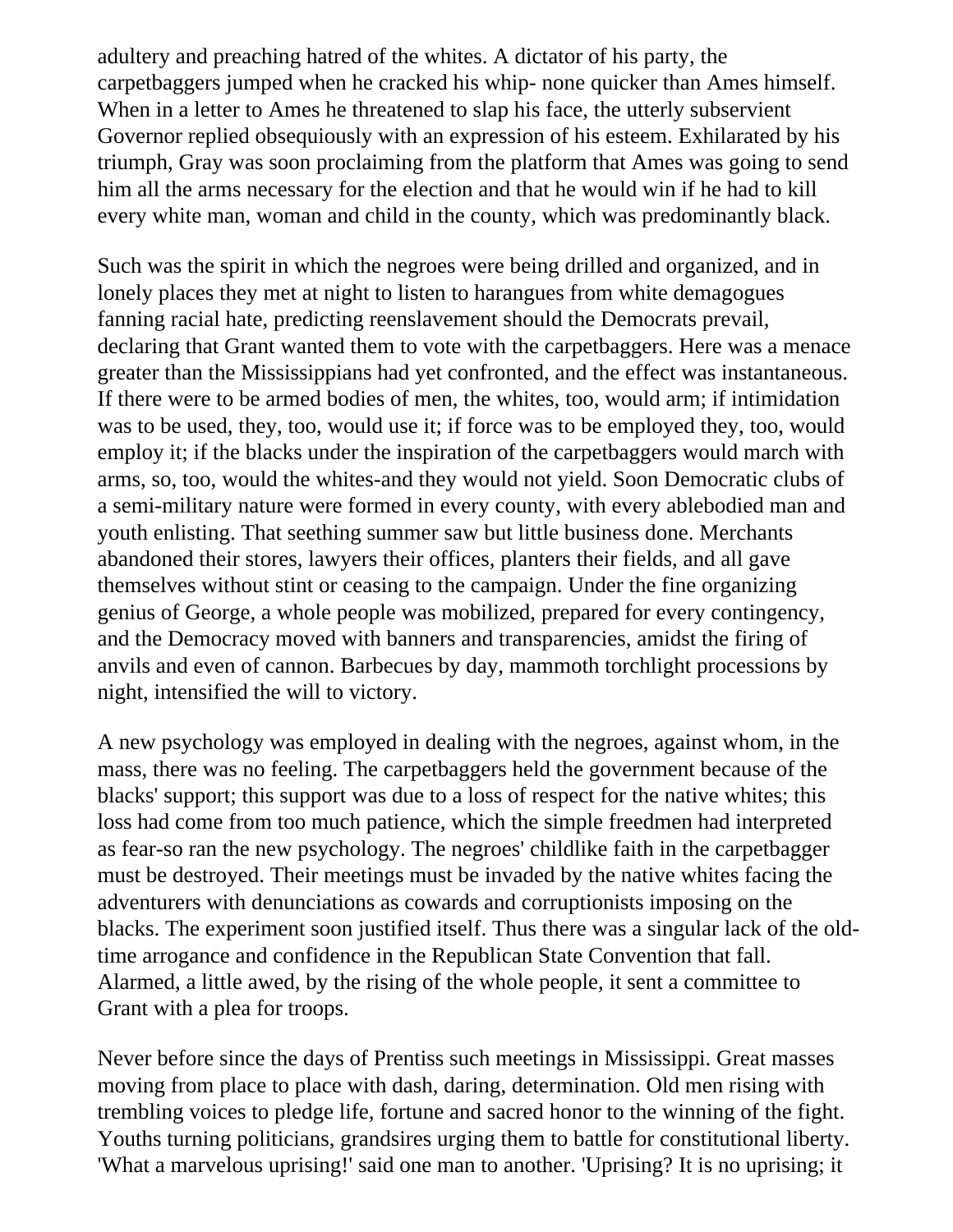is an insurrection.' Immense crowds moving in orderly procession with bands and banners, pausing on every hilltop to fire cannon. Prancing cavalry on the highways, all homes thrown open for the entertainment of visiting clubs, a people impoverishing themselves by hospitality. Women joyously cooking for multitudes everywhere. The brilliant Lamar, literally inspired, rushing from meeting to meeting, arousing the wildest enthusiasm, without striking a demagogic note. Here the eloquent Gordon of Georgia thundering, there the able Barksdale, of the Jackson Clarion, and, most dramatic of all, Cassius M. Clay, the old Kentucky Abolitionist, penetrating the black belt and calling on the negroes to stand by their own and reject the carpetbagger. These enormous assemblies vibrate with emotion, these barbecues and basket meetings, these long processions of marching men with banners and music, this booming of cannon, put the fear of the Lord into the hearts of the enemy. There was just one hope-if rioting should begin and Grant should send troops. No one understood the danger more than the Democrats.

With every one armed, even to many of the women, the iron discipline of George maintained order. Ames knew that his only hope was in bloody conflicts that would invite the intervention of Grant. When nothing happened, Ames hastened the organization of a negro militia -which was a bitter challenge. When the mere announcement of his purpose failed to incite the whites to slaughter, he sent a company of negro militia upon a march, without objective or occasion, through Hinds County. Here was a clear invitation to attack. But such was the rigid discipline of George that nothing happened.

Even so there were some armed conflicts that served the purpose of politics. In Yazoo City the carpetbag leader, a degenerate ex-Union soldier living with a mulatto woman, advertised a meeting where he would talk on the color line and welcome a reply. When a negro rose to answer, and was howled down, the whites demanded that he be permitted to reply. The crowd boiled with excitement, pistols were drawn, some shots fired, one man fell, and the carpetbag leader fled to Jackson for protection.

A few days later, a more serious conflict came at Clinton, where a Democratic judge was accorded the right to speak at a negro meeting. A quarrel of whites and blacks in the rear of the crowd-blows-shots -a general firing- a mad stampede. Half a dozen whites ran toward the town, a hundred negroes in hot pursuit. One was overtaken, killed, mutilated, stripped; another was shot farther on; a non-combatant white whose house was passed was murdered by the frenzied negroes in the presence of wife and children. Most of the whites were wounded, four negroes killed. Fearful of the reaction, the negroes hurriedly hitched up their mules and lashed them to the military post at Jackson. The town was put under martial law, a former Union soldier in command, and patrols were organized and picketed the roads. Whites of both parties speedily organized two military companies for defense- but nothing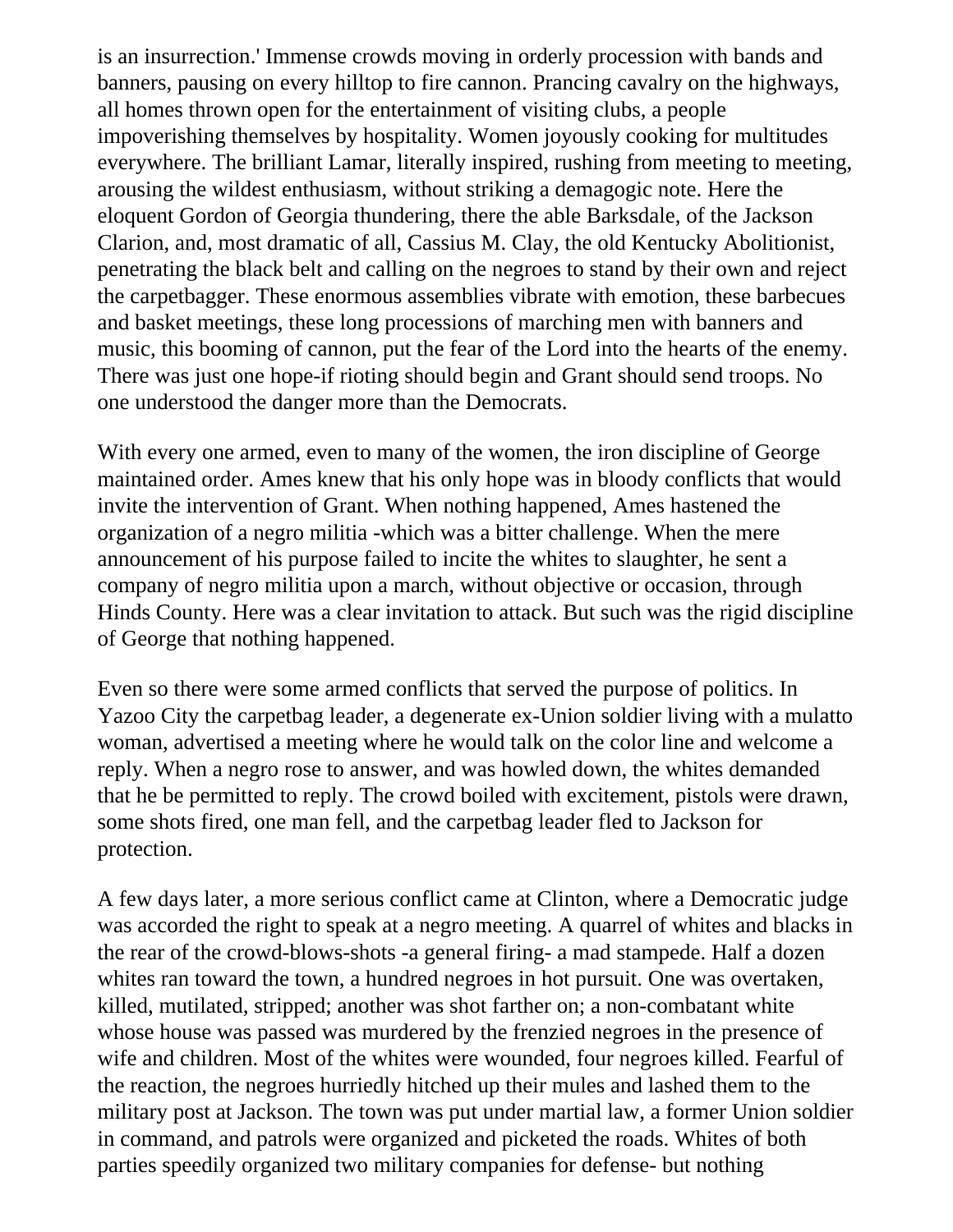happened.

Again the problem was beyond the solution of Ames's dull brain. His impulse was to put the Yazoo carpetbagger at the head of negro troops and send him back. Very well, said the Jacklon Clarion, that would justify any course the citizens of the town might adopt. Ames abandoned the idea. Indeed, Ames's days were full of trouble, his nights of disturbing dreams. White men guarded the State House to prevent forcibly the distribution of arms and ammunition to the negro militia, and Ames was warned that the arming of the negroes would be the signal for his death. All he could do was to phrase a proclamation for the inflaming of the North and call on Grant for troops. George protested vigorously to Edwards Pierrepont, the Attorney-General and a decent man, and Ames was told he had the power to summon the Legislature. Until then, Grant refused to move.

That was the last straw. Utterly helpless, deserted by Washington, Ames accepted the request of George for a conference. The leaders sat down in the parlors of the Executive Mansion and agreed upon a peace pact. Ames was to dismiss the militia, turn the arms over to the Federal troops, and send no armed men to Yazoo City. George pledged himself to maintain peace and order-and kept the faith.

A peaceful election, a Democratic landslide. Every candidate for Congress was elected, the Legislature carried, Lamar sent to the Senate he was to adorn. The day before the election, George sent telegrams everywhere demanding the maintenance of peace at all hazards. That many negroes were intimidated by the determination of the whites, there can be no doubt; and not a few actually voted with the Democrats. Senator Revels, the negro, wrote Grant. 'A great portion of them have learned that they were being used as mere tools,' he wrote, 'and determined, by casting their ballots against these unprincipled adventurers, to overthrow them.' As Grant sat pondering the explanation of Revels, he received a lengthy letter from the Republican Attorney-General of Mississippi putting the blame directly upon Ames.

Ames's reign was drawing to an ignominious close.

It was that summer that Charles Nordhoff, traveling in Mississippi, wrote of Ames, that 'his personal adherents are among the worst public thieves.... He has corrupted the courts, has protected criminals, and has played even with the lives of the blacks in a manner that, if this fall a good Legislature should be elected, ought to procure his impeachment and removal.'

The result of the election announced, the Jackson Clarion demanded Ames's impeachment. The fact that a negro Lieutenant Governor would succeed was his one protection; but this man was notoriously corrupt and could be impeached on any one of a dozen charges. He was impeached for bribery. On Washington's Birthday,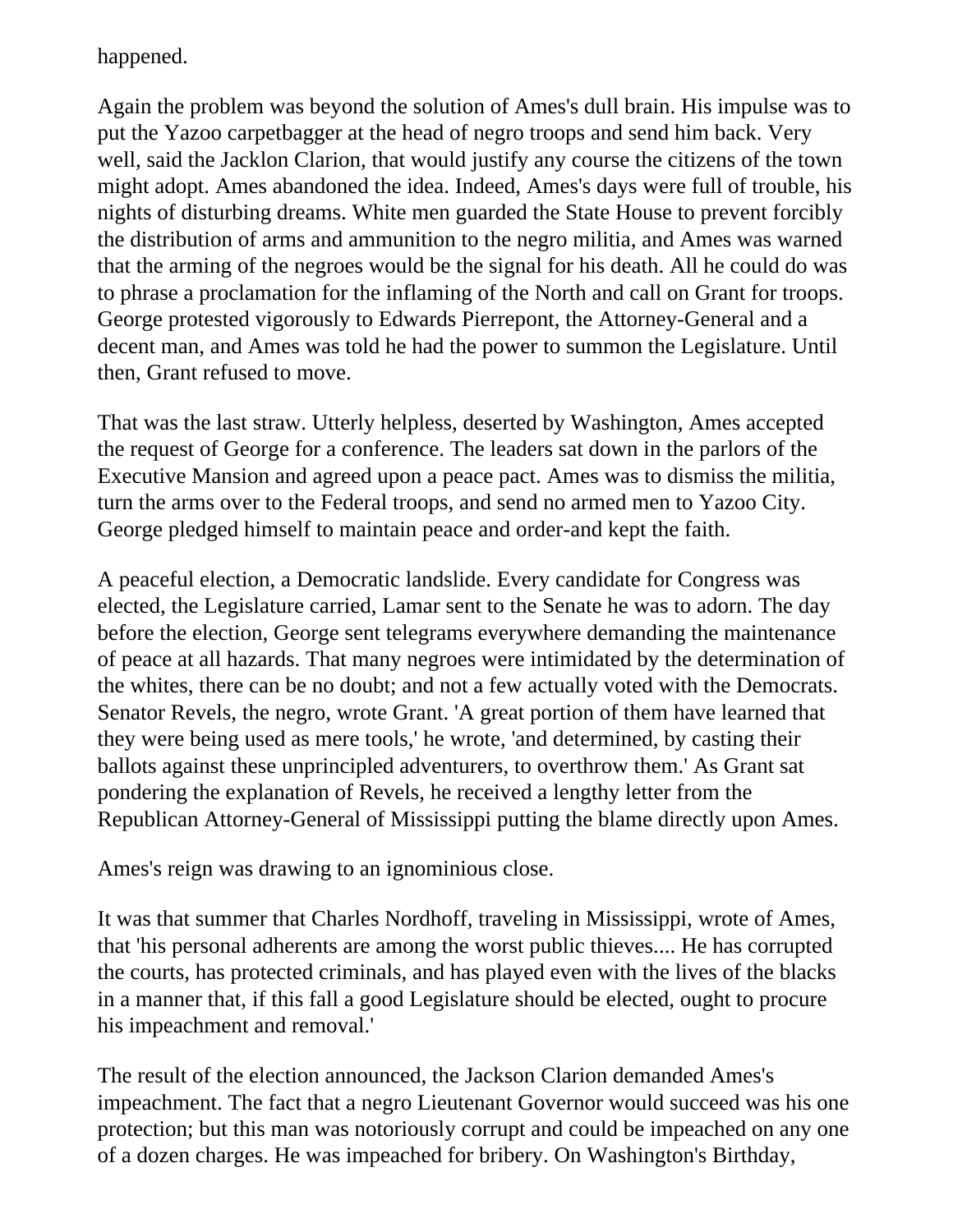articles of impeachment were drawn against Ames. It was not unexpected. The day the articles were presented, Ben Butler, whose daughter had married Ames, sat in the House talking with Beck of Kentucky. The wily lawyer, canvassing the possibilities of conviction, expressed the utmost confidence, but he was clearly disturbed. He assured Beck that if the impeachment proceedings were dropped, Ames would immediately resign. That day Beck told Lamar of the conversation and he sent the word to Mississippi. Thus negotiations were opened with the managers and an agreement reached. The proceedings were dropped; Ames resigned; and the reign of the Mississippi carpetbaggers was over. Leaving an odorous and odious memory behind, Ames hurried back to his home in Minnesota. Time was to soften the hatred into a feeling of pity for a weakling; and he was to live to an extreme old age, to become the golf partner of John D. Rockefeller, Sr., in Florida.

Virginia, Georgia, Texas, Alabama, Tennessee, Arkansas, and now Mississippi, had broken their chains and resumed their sovereignty.

The Constitution of Mississippi, adopted in 1890, contained two important sections on franchise. Section 241 provided that every qualified elector must have paid all taxes which had been legally required of him for the two preceding years (12) and that a qualified elector must have resided in the state two years and in the election district one year prior to the election. Section 244 provided that every qualified elector must be able to read any section of the state Constitution or understand same when read to him or give a reasonable interpretation thereof. The Mississippi Constitution of 1890 with subsequent statutes enacted thereunder had the effect of eliminating the Negro as a factor in county and state politics. (13) The other Southern states found similar methods to accomplish the same results, and by the turn of the century White supremacy had been restored throughout the Southland. It had been a long time since General Lee surrendered to General Grant at Appomattox on April 9, I865, and the years were filled with bitter memories, but at last the South had regained her power.

When the slaves were freed, a new pattern of race relations was necessary, and the Southern people put into operation the policy of racial segregation. Separate facilities and separate accommodations were provided for the white people and the Negroes, and the color line was drawn in every walk of life below the Mason and Dixon Line. Segregation of the races was established by custom, re-enforced by various state statutes, and this policy has remained through the years as a definite and fixed part of the Southern way of life.

The people of the South have continuously faced countless problems brought about by the presence of millions of Negroes within their midst. There have been economic and social problems, problems of health and education, and the white South has coped with these questions to the best of her ability. Any student who will approach the subject with fairness and justice will certainly come to the conclusion that the Negro in the South has made more progress under the guiding hand of the White Southerner than the black race has made anywhere else in the world in a similar period of time.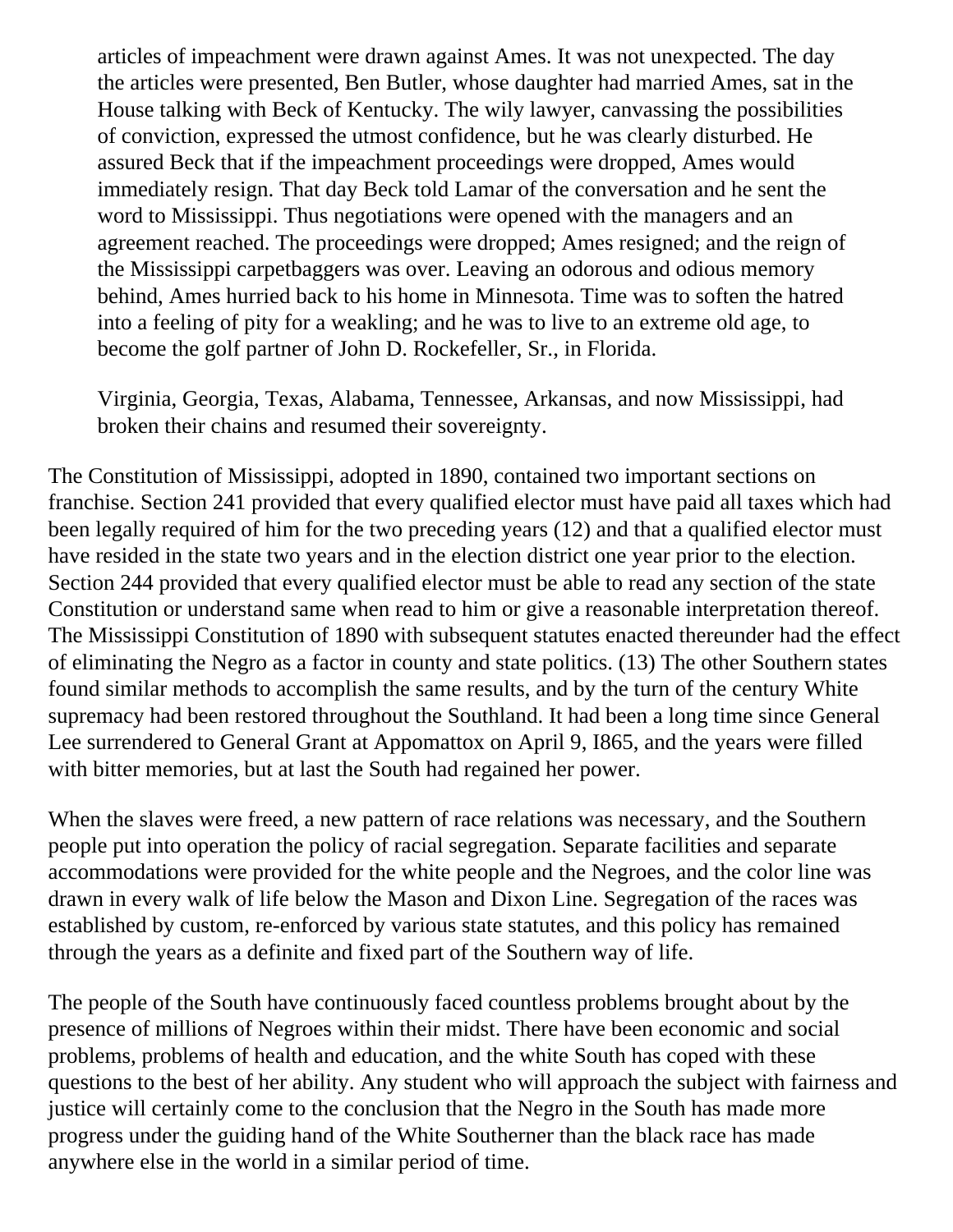The following tables (14) give an indication of the Negro problem in numbers:

| <b>NEGRO POPULATION IN 1940</b> |           |
|---------------------------------|-----------|
| Alabama                         | 983,290   |
| Arizona                         | 14,993    |
| <b>Arkansas</b>                 | 482,578   |
| California                      | 124,306   |
| Colorado                        | 12,176    |
| Connecticut                     | 32,992    |
| Delaware                        | 35,876    |
| District of Columbia            | 187,266   |
| Florida                         | 514,198   |
| Georgia                         | 1,084,927 |
| Idaho                           | 595       |
| Illinois                        | 387,446   |
| Indiana                         | 121,916   |
| Iowa                            | 16,694    |
| Kansas                          | 65,138    |
| Kentucky                        | 214,031   |
| Louisiana                       | 849,303   |
| Maine                           | 1,304     |
| Maryland                        | 301,931   |
| Massachusetts                   | 55,391    |
| Michigan                        | 208,345   |
| Minnesota                       | 9,928     |
| Mississippi                     | 1,074,578 |
| Missouri                        | 244,386   |
| Montana                         | 1,120     |
| Nebraska                        | 14,171    |
| Nevada                          | 664       |
| New Hampshire                   | 414       |
| New Jersey                      | 926,973   |
| New Mexico                      | 4,672     |
| New York                        | 571,221   |
| North Carolina                  | 981,298   |
| North Dakota                    | 201       |
| Ohio                            | 339,461   |
| Oklahoma                        | 168,849   |
| Oregon                          | 2,565     |
| Pennsylvania                    | 470,172   |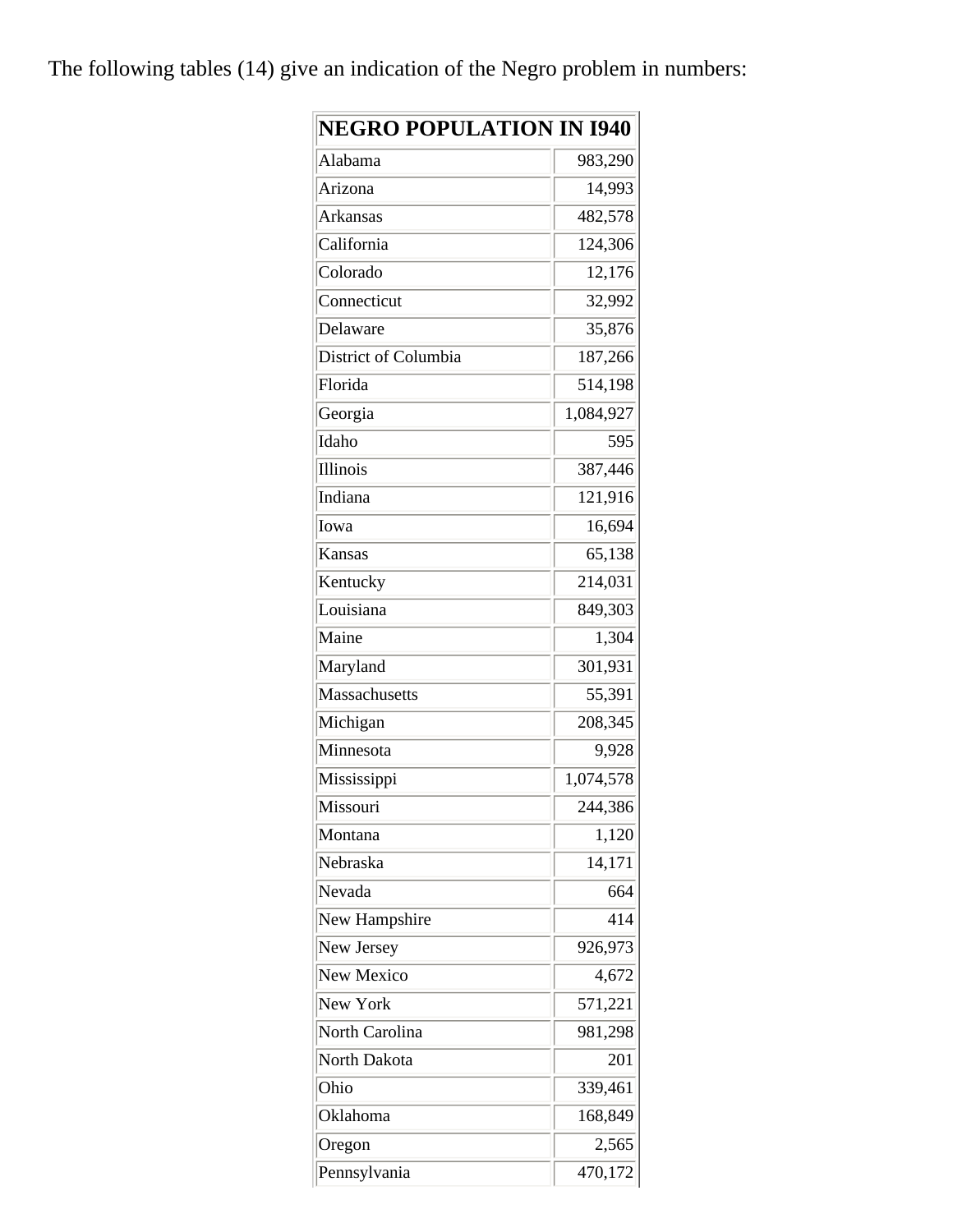| Rhode Island   | 11,024     |
|----------------|------------|
| South Carolina | 814,164    |
| South Dakota   | 474        |
| Tennessee      | 508,736    |
| Texas          | 924,391    |
| Utah           | 1,235      |
| Vermont        | 384        |
| Virginia       | 661,449    |
| Washington     | 7,424      |
| West Virginia  | 117,754    |
| Wisconsin      | 12,158     |
| Wyoming        | 956        |
| Total          | 12,865,518 |

| NEGRO POPULATION OF<br><b>11 SOUTHERN STATES IN 1940</b> |           |  |
|----------------------------------------------------------|-----------|--|
| Georgia                                                  | 1,084,927 |  |
| Mississippi                                              | 1,074,578 |  |
| Alabama                                                  | 983,290   |  |
| North Carolina                                           | 981,298   |  |
| Texas                                                    | 924,391   |  |
| Louisiana                                                | 849,303   |  |
| South Carolina                                           | 814,164   |  |
| Virginia                                                 | 661,449   |  |
| Florida                                                  | 514,198   |  |
| Tennessee                                                | 508,736   |  |
| Arkansas                                                 | 482,578   |  |
| Total                                                    | 8,878,911 |  |

It should be noted that although three-fourths of the Nation's 12,865,518 Negroes still live in the South, the number in other sections has been increasing steadily in recent years. The great majority of the Negroes in the North are concentrated in segregated areas in the large cities, and there the "black belts" and slum sections present the Negro problem in a form unparalleled in the entire Southland.

It has generally been contended that the North has offered the Negro more freedom and greater opportunity than the South. Certainly that section has had more wealth with which to provide for education, and the Negro vote along the Eastern seaboard and in the middle West has increased in size until today this vote amounts to something of a balance of power between the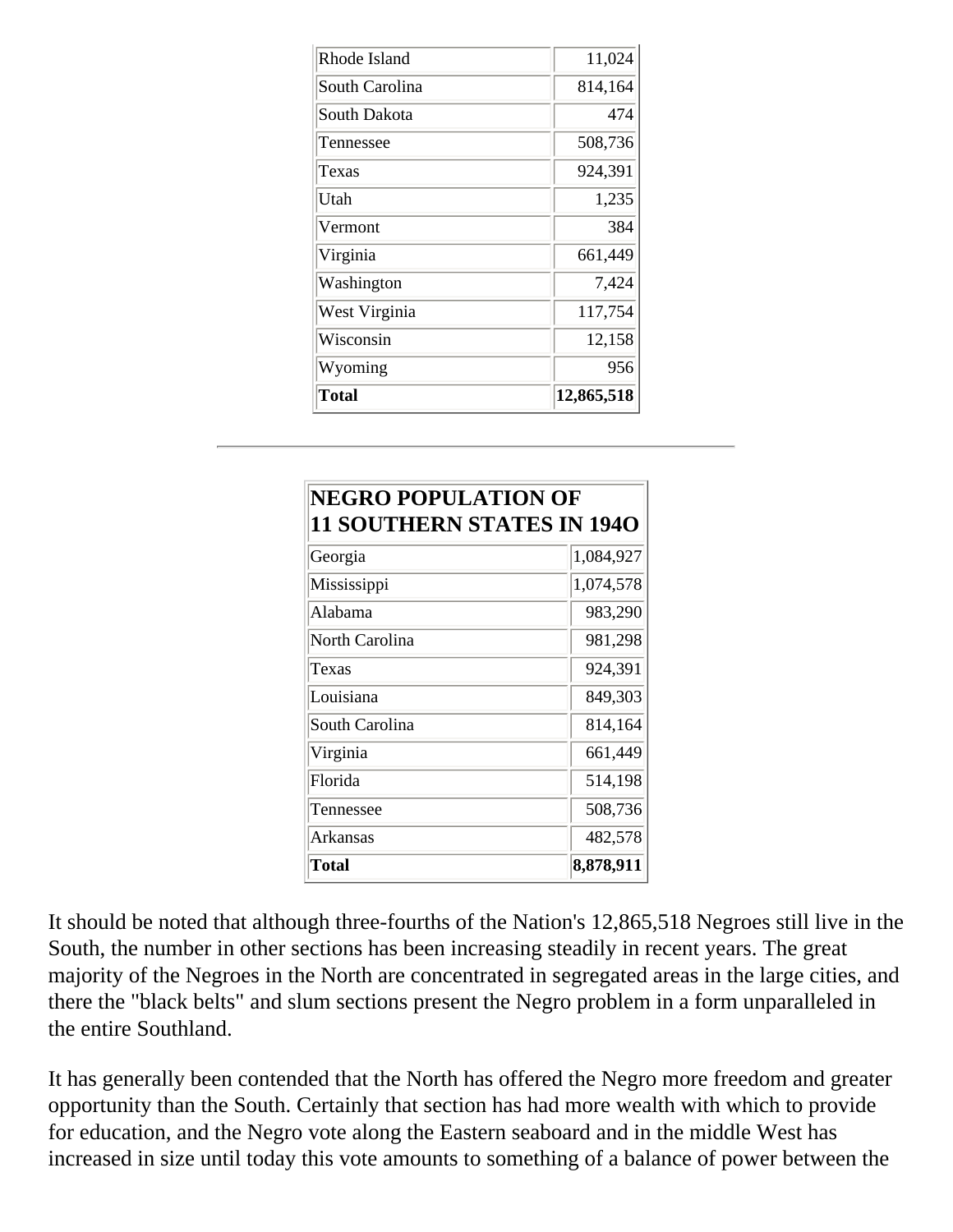white Democrats and white Republicans in the balance-of-power states.

It is unnecessary for us to discuss the different attitudes toward the Negro in various sections of the Nation. Whether the dominant white group is concerned chiefly with racial integrity or with the economic, social. cultural. or political aspect of the question. the race problem is universally a source of friction. And this much is certain. At no time in the history of this Nation in any section of the country has the Negro race been accorded full and absolute equality. The South has never pretended to offer complete political and social equality to the black race, and other sections have endorsed full equality in words only-with rare exceptions, they do not "practice what they preach." (15)

Equality means just what the word implies, and nothing less than full equality can, in reality, fulfill the meaning of the word. To be given equality, Negroes would have to be given business, industrial, political, social, and matrimonial equality with the whites. This has never been granted to the Negro race in the United States except on the statute books, and there is no indication that the great mass of the American people are willing to respond to the demands of the present-day leaders of the black race by granting this equality now. However, this situation certainly serves to make it both timely and urgent that a solution to the race question must be found and adopted.

In our Nation's history, this Negro problem, like the ships which brought the African slaves, has indeed been rigged with curses dark. Attitudes may still differ and proposed solutions may vary, but today in all sections public opinion is beginning to realize that the problems presented by the colored tenth of our population are national in scope. The Negro question may today, in a restricted sense, belong primarily to the South, but it is indeed a matter which only the Nation as a whole can adequately and permanently solve.

> Go to [Next Chapter](#page-42-0) Return to [TYC - Table of Contents](#page-0-0)

#### **NOTES**

- 1. This figure and those previously quoted in this chapter as to the number of slaves in the colonies were taken from: Pickett, William P., The Negro Problem: Abraham Lincoln's Solution: (New York and London: Putnam's Sons, The Knickerbocker Press. 1909), Ch. II.
- 2. It will be noted that the word "Negro" and the word "slavery" do not appear in the Constitution.
- 3. "From the time the slaves were first brought into the country, up to and to include the time when they were set free as a result of the Civil War, they were the cause of the framing and enforcing of no end of laws; of starting all sorts of legislation; of the formation of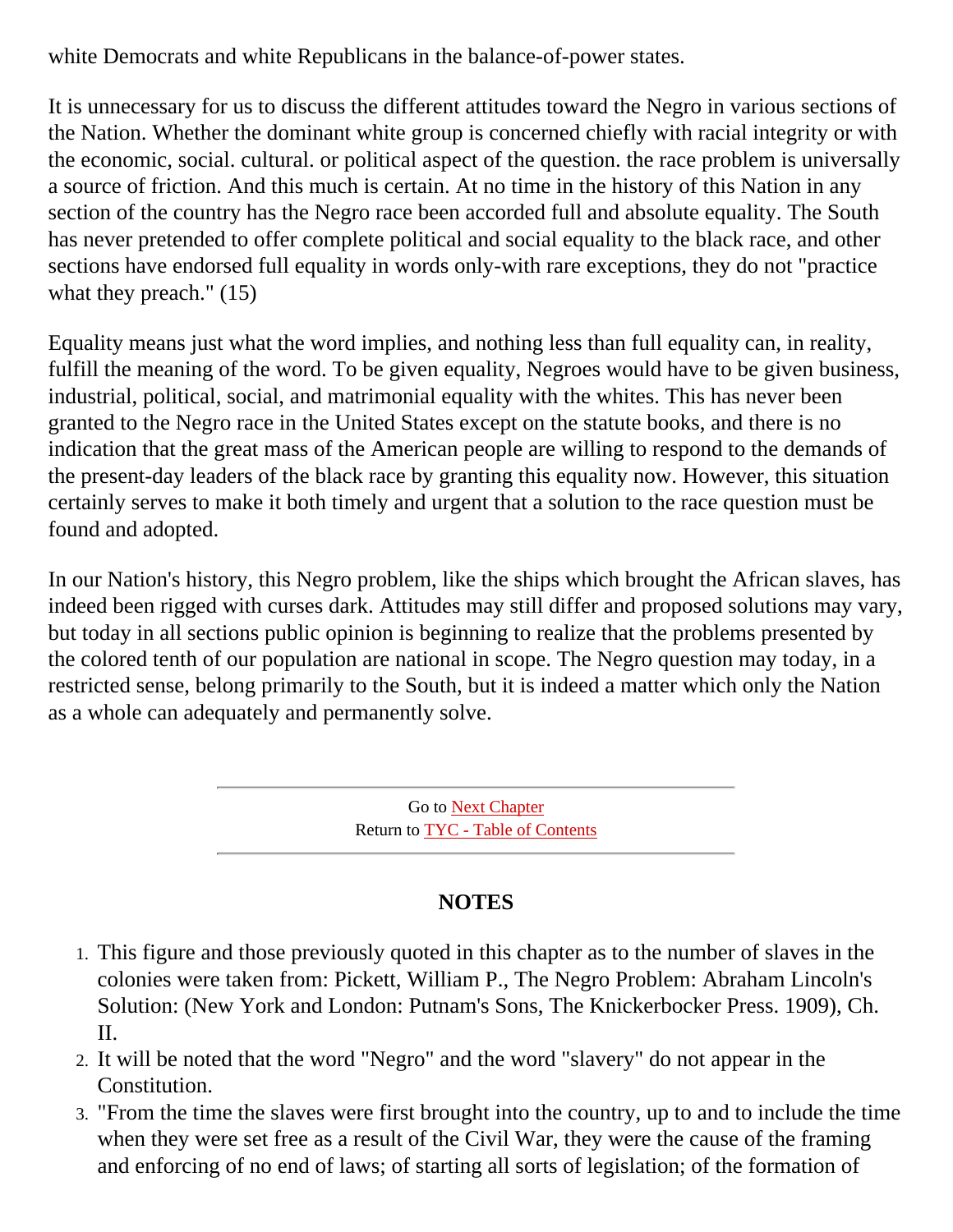parties for and against the trade- of exciting the Church to action, of strife of many kinds and outbreaks of passion and speech. It is not the intention of the present work to pass into the history of this part of the subject. It is the darkest and the dirtiest page in American history, and I must leave it to those who care to follow it along other lines. Indeed, enough would have been said in this chapter had I merely stated the fact that the North American slave trade practically began when the Dutch brought twenty of them to Virginia in 1619, and that upwards of four hundred thousand more of these benighted, ignorant, semisimian, superstitious and treacherous cannibals were, up to 1862, landed upon our shores. The entire traffic was horrid in the extreme, and the injury it has done and is still powerfully doing those of Anglo-Saxon descent in these United States of America is immeasurable." Shufeldt, R. W., America's Greatest Problem: The Negro (Philadelphia: F. A. Davis Company, l915). p. 76.

- 4. First three paragraphs frown the Proclamation issued by Prtsident Abraham Lincoln on September 22, 1862, attested by William H. Seward, Secretary of State (U. S. Statutes at Large, Vol. 12, 36th Congress, p. 1267).
- 5. An analysis of Lincoln's attitude toward the Negro throughout his lifetime with quotations from his speeches and . survey of his efforts for colonization may be found in: Pickett, William P., The Negro Problem: Abraham Lincoln's Solution, p. 306.
- 6. Bowers, Claude, The Tragic Era (Cambridge: The Riverside Press, Houghton Mifflin Company 1929), p. 61.
- 7. "There were but few Negroes in Minnesota (246 adults, according to the Census of 1870), while the State of Iowa had 1,542 Negroes as compared to 289,162 whites. Yet in these states Negro suffrage was carried by narrow margins." Cox, Earnest, White America, p. 242. Minnesota and Iowa likewise ratified the fifteenth amendment by narrow margins. It took three votes and all the pressure that the Republican party could bring to bear to secure ratification in Minnesota.
- 8. Cox, Earnest, White America, p. 240. Mr. Cox has quoted the above passage from The Negro: The Southerner's Problem by Thomas Nelson Page.
- 9. "Because of Stevens' obsession on negro rights to absolute equality, and his inveterate hatred of the Southern whites, his relation for many years to Lydia Smith, a mulatto, and until his death his housekeeper, cannot be ignored. It was the fashion of his enemies in his time openly to charge that there was an intimacy between them much more personal than that of employer and employee . . . When Stevens went to Washington, she accompanied him there. Wherever he was, there she was also . . . the relationship of the statesman and the mulatto 'created some scandal' in Washington. In no instance was the publisher rebuked or threatened with a libel suit... the 'Intelligencer' replied editorially: 'Nobody doubts that Thaddeus Stevens has always been in favor of negro equality, and here, where his domestic arrangements are so well known, his practical recognition of his pet theory is perfectly well understood... There are few men who have given to the world such open and notorious evidence of a belief in negro equality as Thaddeus Stevens. A personage, not of his race, a female of dusky hue, daily walks the streets of Lancaster when Mr. Stevens is at home. She has presided over his house for years. Even by his own party friends, she is constantly spoken of as Mrs. Stevens, though we fancy that no rite of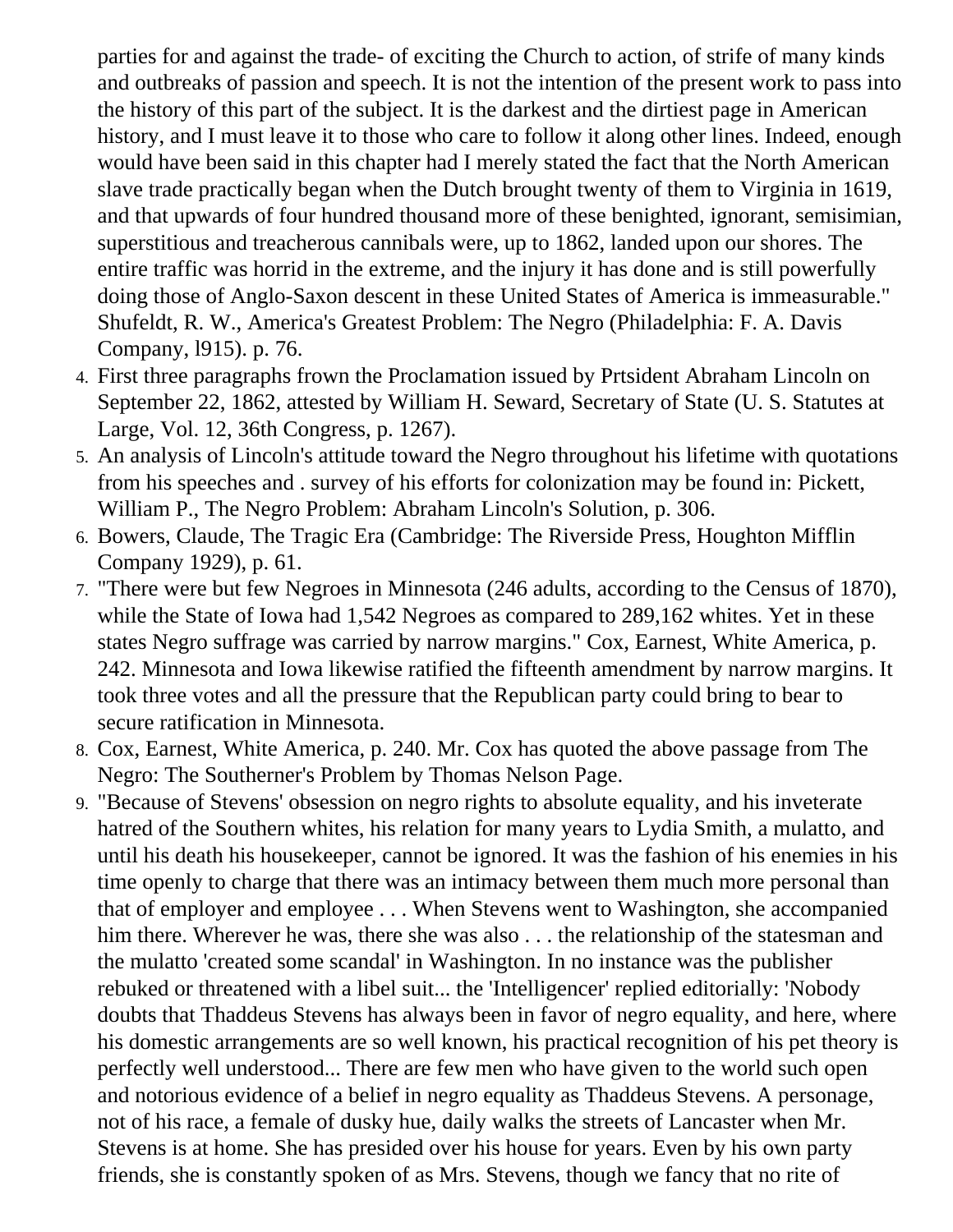Mother Church ever gave her a right to it. It is natural for men to desire to sleep their last with those they loved in life. If Thaddeus Stevens insists on being buried side by side with the woman he is supposed to have taken to his bosom, it is entirely a matter of taste ....' This was published in the leading paper of the small city in which Mr. Stevens lived and at a time when he was in town. There was no demand for a retraction, no suit for libel. The editorial was afterwards copied in papers throughout the country. Lydia Smith continued to live with him in the role of housekeeper and was to stand weeping at his bedside when he died, and to be a beneficiary of his will. These are the facts, and from these the reader must draw his own conclusions." Bowers, Claude, The Tragic Era, p. 80.

- 10. Bowers, Claude, The Tragic Era, p. 448.)
- 11. This was the infamous message in which Sheridan offered his plan to Grant to declare the most substantial people of Louisiana and Mississippi to be bandits, to be dealt with by the military. If Grant would proclaim the protesting people "banditti," Sheridan said, ' no further action need be taken except that which would devolve upon me."
- 12. This section was amended in 1935, and qualified electors in Mississippi are no longer required to pay all real and personal taxes. Section 241, as amended provides that all poll taxes for the two preceding years must have been paid by the elector.
- 13. The Supreme Court of the United States upheld the validity of the Constitution of Mississippi in the case of Williams v. Mississippi, 73 Miss. 82O, 19 So.826, 170 U.S. 213, 18 Sup. Ct. 583, 42 L. ed. 1012 (1898).
- 14. These figures have been taken from statistics compiled by the United States Bureau of the Census.
- 15. In substantiation of this statement of fact, read A Negro's Faith in America by Spencer Logan (colored), who was awarded the Macmillan \$2500 Centenary Award for writing this book.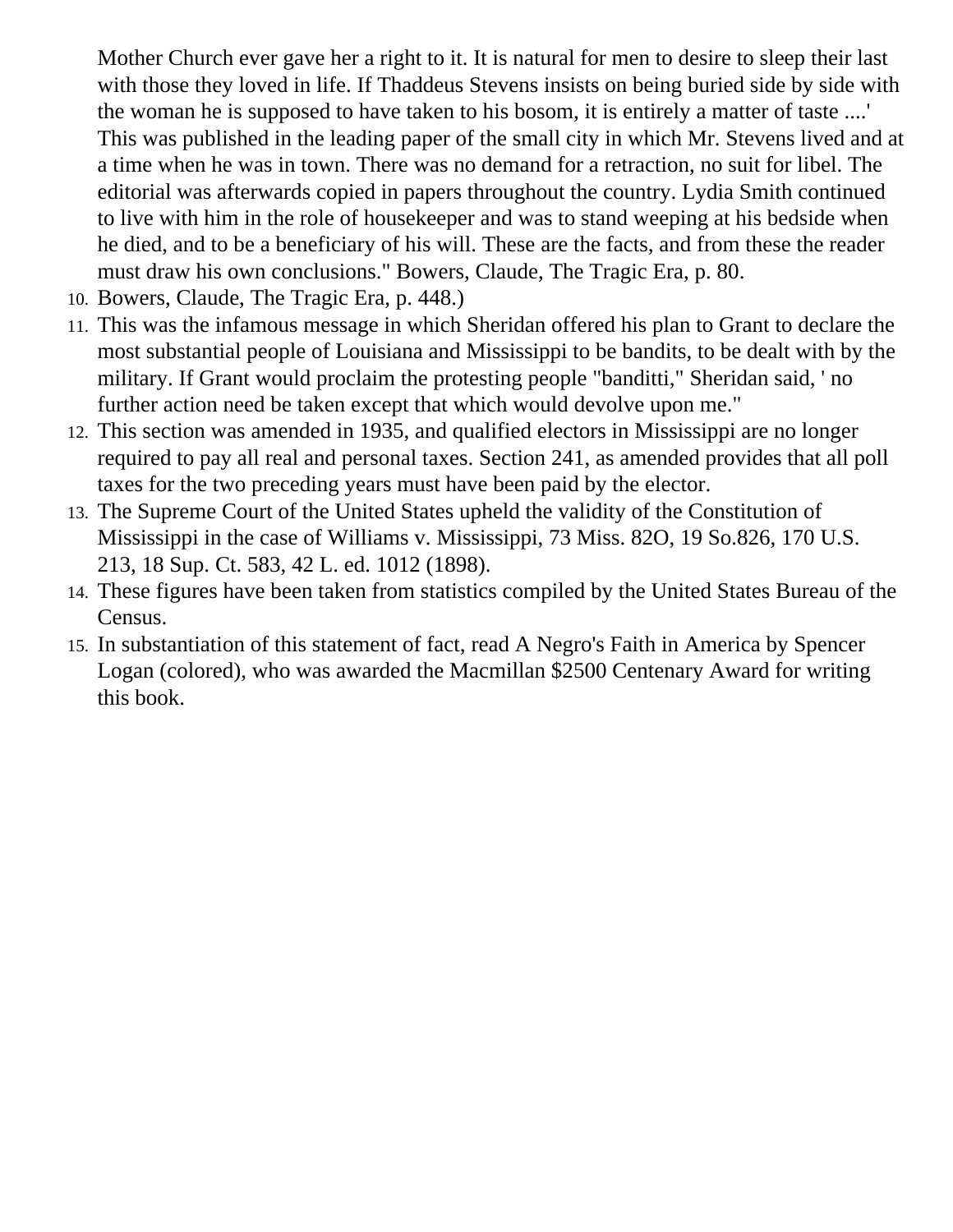## Take Your Choice Separation or Mongrelization

By Theodore G. Bilbo

### Chapter IV

# <span id="page-42-0"></span>SOUTHERN SEGREGATION AND THE COLOR LINE

Let not man join together What God hath put asunder. *-William B. Smith*

"THERE Is no power in the world-not even in all the mechanized armies of the earth, Allied and Axis-which could now force the Southern white people to the abandonment of the principle of social segregation." These are the words of Mark Ethridge, Editor of *The Louisville Courier-Journal*. (1)

Mr. Ethridge, who is known as a Southern liberal and whose opinions on the race question are often criticized in the South, was in this case offering no opinion, passing no judgment, but he was simply stating what he knew to be the truth and what is indeed an established fact.

The principle of segregation of the white and Negro races in the South is so well known that it requires no definition. Briefly and plainly stated, the object of this policy is to prevent the two races from meeting on terms of social equality. By established practice, each race maintains its own institutions and promotes its own social life. The residential areas of the towns are segregated; separate schools are maintained; separate accommodations are provided for the members of each race in public places and on the trains, busses, and street cars.

In an article entitled "For Plain Understanding," The News, and Courier of Charleston, South Carolina, made the following observations on race relations in the South:

The negroes are entitled, no more and no less than white people, to the enjoyment of the legal rights as citizens, including the right to qualify as electors when they can, and to vote, free from intimidation or interference.

For equal service they are entitled to equal pay, whether as school teachers or in other vocations.

The right of a negro to hire negroes in preference to white people is not to be questioned. The negro undertaker may refuse, if that be his wish, to hire a white man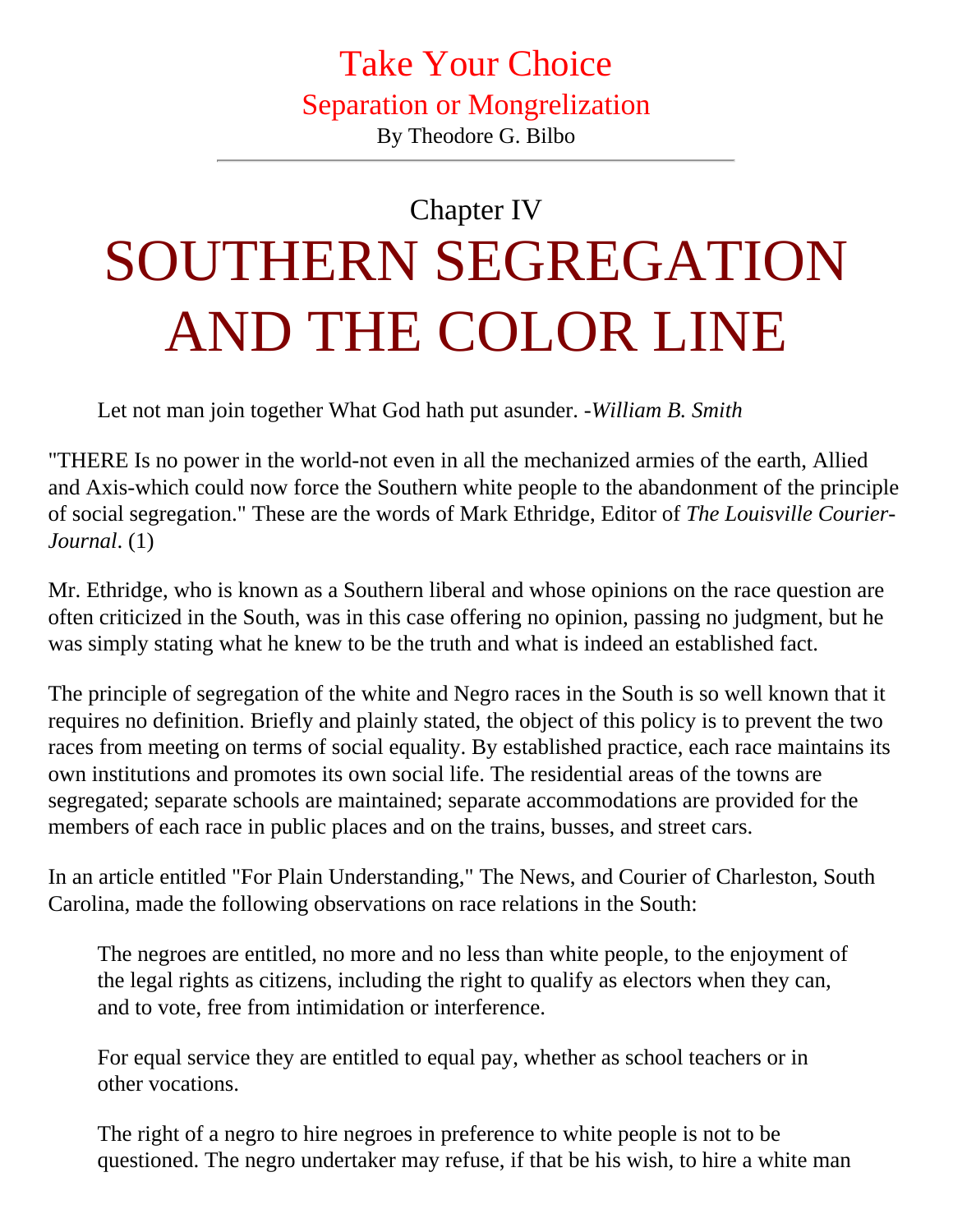to drive a hearse. The white employer has the same right. If he prefer a negro to a white man to drive his car, he is at liberty so to do. The manager of a store or a factory may exercise a similar liberty.

The right of white people to operate political clubs excluding negroes is also beyond question. So, in primaries, which are no more than elections by political associations, the exclusion of negroes bv white people is lawful, even as it is lawful for negroes to exclude white people from political, social, fraternal and other clubs.

The right of negroes to own and conduct hotels, restaurants, private schools and shops exclusively for themselves is not to be disputed. Negro undertakers are now exercising exclusive rights and no one objects. Follows and exists the right of white people to have business concerns exclusively for themselves. It is the right of white people to enact and conduct separate racial public school, as long as they shall be in the majority and shall choose to make laws of that purpose.

On busses and railroad trains negroes are entitled to equal accommodations with white people for the money they pay. >From this follows no inference that races shall not be separated in busses and railroad cars.

Equal and exact justice to the two races, under the law with racial separation as a right to be enforced, is the principle and the practice that THE NEWS and Courier stands for. It believes that the intelligent and honest people of the state, white and colored, stand for it.

We repeat: The News and Courier advocates equal and exact justice for negroes and whites, with the right of separation enforced at all costs. (2)

The South is determined that segregation of the races be "enforced at all costs." In this section where three-fourths of the Nation's Negroes live and earn a livelihood, the people fully realize that as long as the black race is within our midst, racial segregation is necessary to preserve racial integrity.

Southern people know what it means to live in states where the number of Negroes ranges from 25 to 49 per cent of the total population, and they know what steps are necessary to maintain race and culture. Negroes in Mississippi comprise 49 per cent of the population; 43 per cent in South Carolina; 36 per cent in Louisiana; 35 per cent in Alabama; 35 per cent in Georgia: 27 per cent in Florida; 27 per cent in North Carolina; and 25 per cent in Virginia.

In the South where the Negroes live in such large numbers, the color line was rigidly established and has been just as rigidly maintained. As practically applied, the color line classifies as white only those who are of pure white blood and classifies as Negroes all those of pure Negro blood and of Negro and white blood mixed. With this line tightly drawn, the separate races then live under the policy of racial segregation.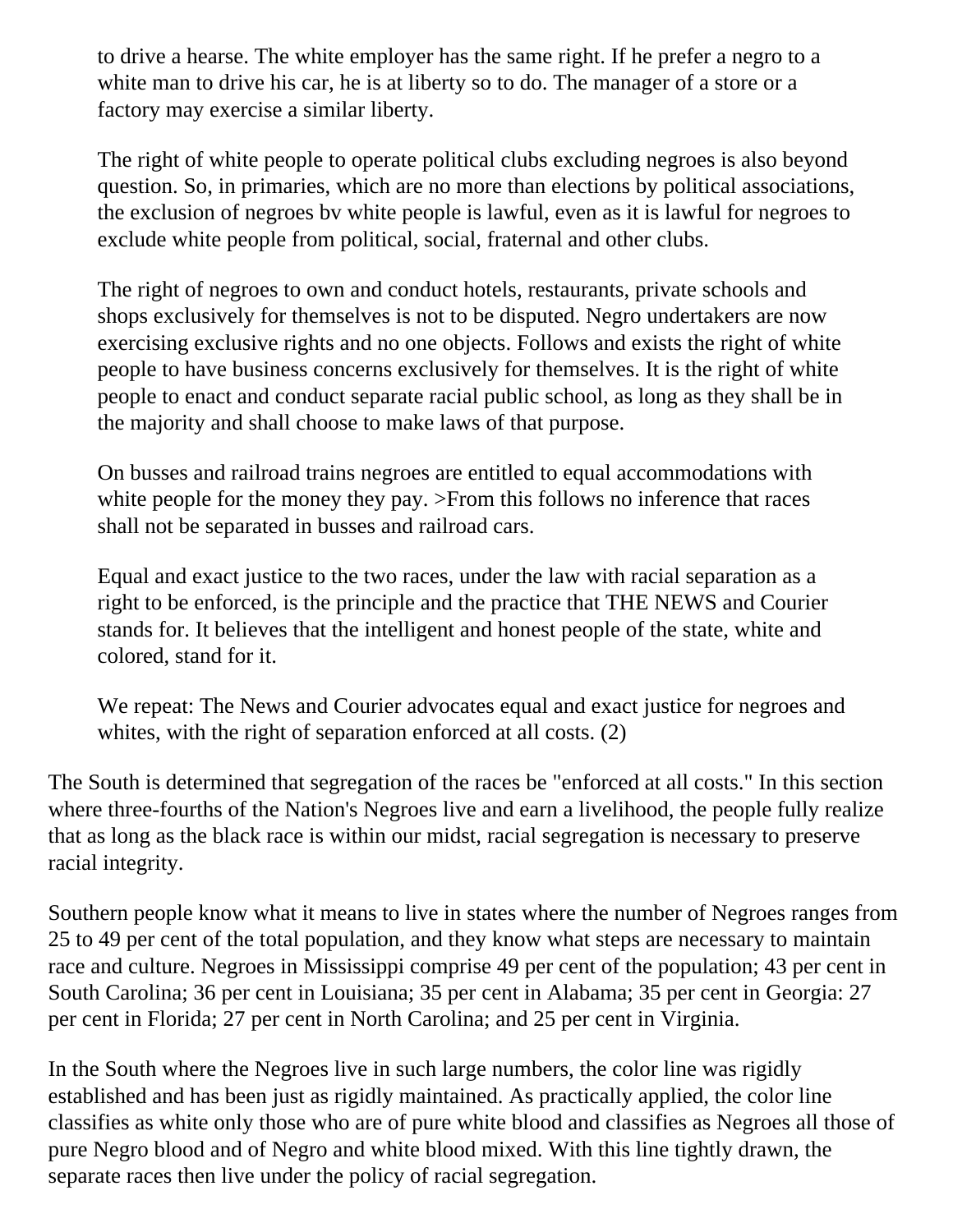Just as there have been whites in the North who have disregarded the color line and preached miscegenation. there have been some whites in the South who have practiced it. But the Southern white people have drawn the color line unflinchingly and without deviation and have attributed to the Negro race those with any degree of Negro blood. Thus, the miscegenation which has occurred-as deplorable and unforgivable as it may be-has not altered in any degree the purity of the blood of the white Southerner.

The South may be said to have established a record in world history in race relations. Three hundred years could have been sufficient time for the Southern White man to become submerged in the black mass about him; and if our forefathers had not been faithful to race and traditions, the United States would now have to point to a hybrid Dixie. But white Southerners have maintained racial integrity: the purity of the white blood in the South can not be disputed. As proof of her faithfulness through three centuries of immediate contact with multitudes of Negroes and nohvithstanding abuse and condemnation from many sources in this country, the South now offers some thirty million Saxon sons and daughters for the Nation's use in war and in peace. Let any one who doubts the wisdom of racial segregation or fails to understand the South's loyalty to the color line make a study of conditions in South America. When the Spaniards arrived on that continent, they conquered the Indian tribes, but instead of expelling them as the English did in North America, they ruled over them and married their women. These Spanish and Portuguese adventurers save in the south of the continent seldom brought their families to the new world and were more interested in obtaining wealth than in implanting race and culture. When the Negro slaves arrived, the colonists mixed with them as freely as they did with the Indians.

The fusion of whites and Indians produced mestizos; the fusion of whites and Negroes produced mulattoes; the fusion of Negroes and Indians produced zambos. Mongrelization started in South America, and there was no power to stop it. The population began to consist of mestizos, mulattoes, zambos, terceroones, quadroons, cholos, musties, fusties, and dusties. There were crosses between Spaniards and Indians, Spaniards and Negroes, Spaniards and yellows; crosses between these half-breed off-spring and the whites and blacks; crosses between mongrels of one kind and mongrels of another kind; half-breeds, cross-breeds, mix-breeds soon infested the land!

A single half-caste race, with here the Negro and there the Indian predominating over the conquering Spaniard, obtains from the Atlantic to the Pacific. from the frontier of the United States to the southern limits of the continent .. American Indians, Negroes, Orientals and Europeans of different origin, are creating the race of the future in homes in which mixed blood is the rule . The Negroes of the Congo have mingled equally with the Spanish and the Indian. The African woman satisfied the ardor of the conquerors; she has darkened the skin of the race ...The Negro is a formidable influence in America (Latin America). But they are revenged for their enslavement, in that their blood is mingled with that of their masters. The black race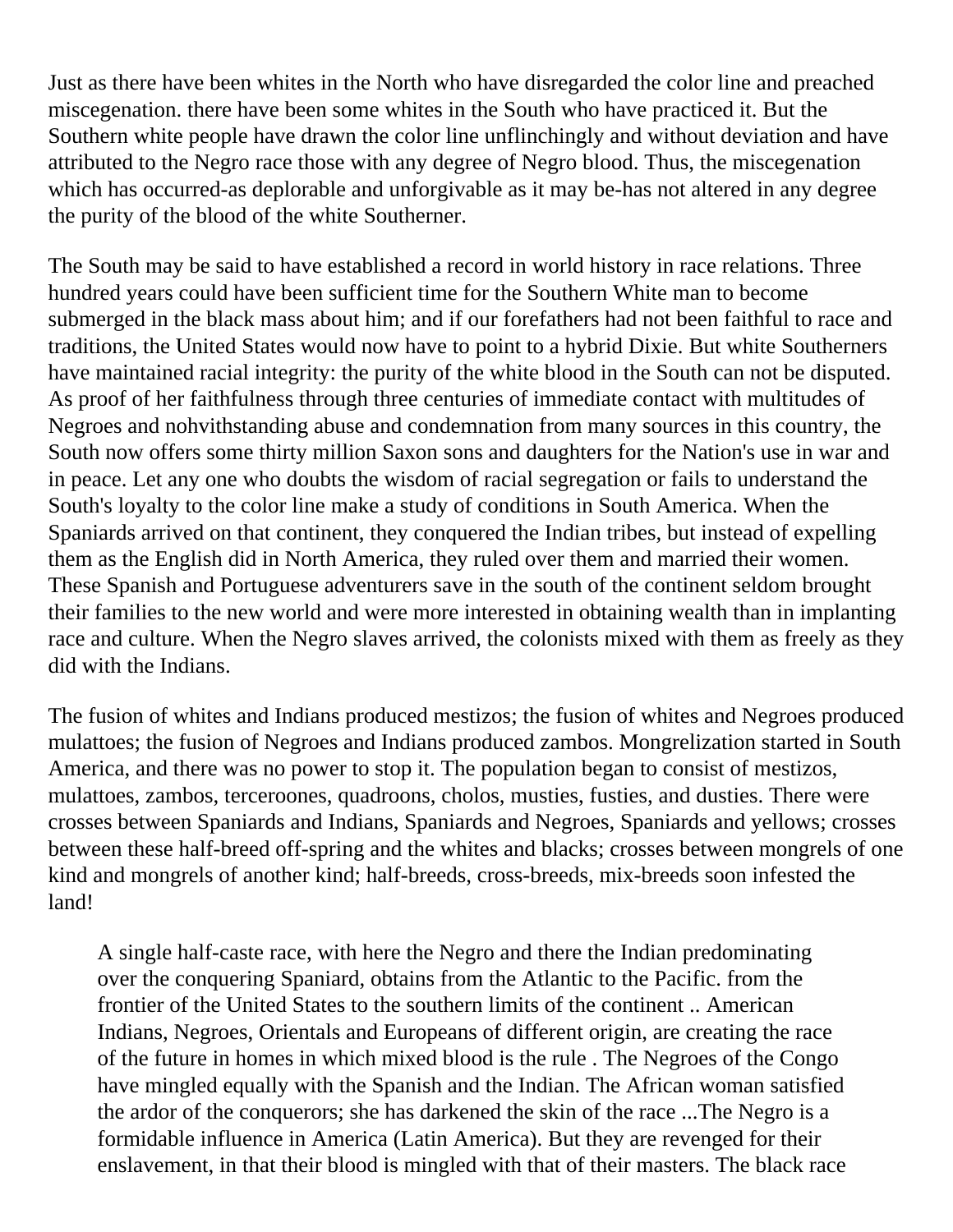is doing its work and the continent is returning to its primitive barbarism. This retrogression constitutes a very serious menace. In South America civilization is dependent upon the numerical predominance of the victorious Spaniard, on the triumph of the white over the mulatto, the Negro and the Indian.

Holland and England-Teutonic America! Portugal and Spain- Latin America! The first transform a wilderness into a mighty civilization; the second conquer a continent, implant a culture and preside over its decay.

In North America the Caucasian, after three centuries of contact with colored races, constitutes ninety per cent of the population. In Latin America the Caucasian constitutes less than ten per cent of the population. The remaining ten per cent of the inhabitants of North America are divided between the black and red races and the mongrel offspring of these races mixed with each other and with the white. The remaining ninety per cent of the inhabitants of Latin America are likewise divided between black and red and their mongrel offspring resulting from their unions with each other and with the white. North Amcrica is nine-tenths white; Latin America is nine-tenths colored. North America possesses a vigorous, expanding, self- sustaining civilization; South America, a puny, restricted, dependent culture which, apart from the extreme south of the continent, is receding before a terrible hybridism. (3)

We have no right to point the finger of scorn at South America. Rather, let us pay our respect to the whites who have withstood four centuries of contact with the mongrels and hybrids and remained white. Together with the later immigrants they compose only some ten per cent of the population. but with this group lies the future of South America. We have no time to waste in weeping for the blood which has been corrupted in these neighboring Republics; nothing can restore it. The same fate can overtake our own Nation unless we seek a permanent solution to our color problem. We have withstood three centuries of racial contact and remained white. But many times three centuries are ahead of us, and each succeeding generation faces the Negro problem grown to new proportions.

As we have seen from our study of race relations in world history, (4) there are only two permanent solutions to the race problem: physical separation of the races or their blood amalgamation. Until one or the other of these occur, the problem remains. While this Nation has not yet seen fit to adopt the policy of physical separation of the races, racial segregation and the color line have thus far prevented the corruption of the blood of the white race. It is true that the color line has been the ideal of the Nation as a whole, yet it has been the Southern people living in the midst of the great majority of the Negroes who have met the rigid test and maintained this ideal. As long as the Negroes remain in our midst, Southern white people will use every means at their disposal to continue the policy of racial segregation.

Southern whites, therefore, will not at any foreseeable time relax the taboos which keep the races separate. They fear and believe that once a small crack is made in the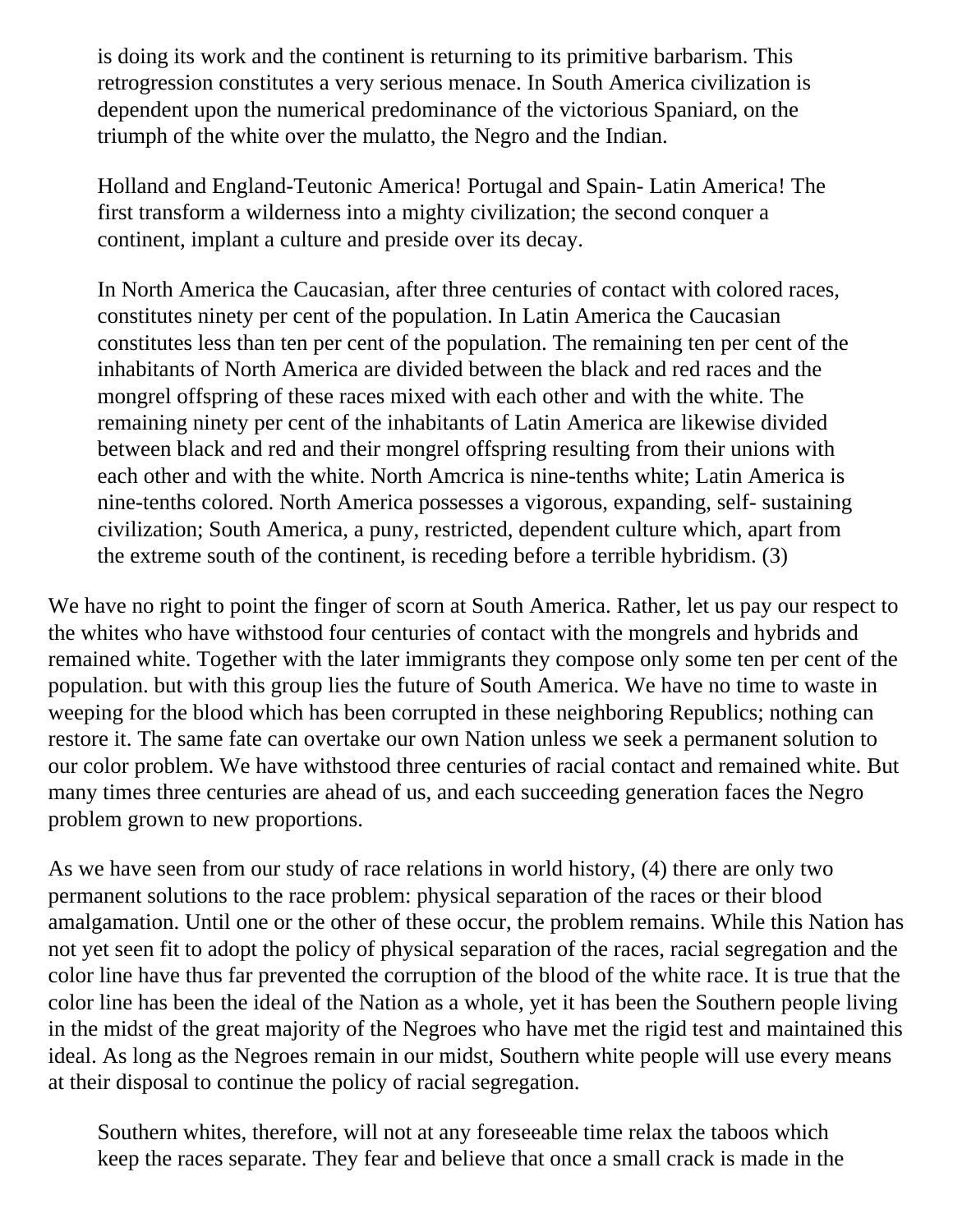walls of social segregation, the walls will eventually be breached. Yet there are whites and Negroes who would attempt to break down segregation by federal fiat. Let them beware. He who attempts to change the mores of a people by law runs risks of incalculable gravity. I have no doubt that in such an event southern white men would spring to arms and the country would be swept by civil war. (5)

What is the real issue at stake? Why this determination on the part of the South to maintain the color line and to fight back with all her strength against the combined efforts of certain groups in our Nation, white and black, (6) to break down segregation and to destroy Southern ideals and customs ? The answer is simple. The South stands for blood, for the preservation of the blood of the white race.

To preserve her blood, the white South must absolutely deny social equality to the Negro regardless of what his individual accomplishments might be. This is the premise - openly and frankly stated - upon which Southern policy is based. This position is so thoroughly justified in the minds of white Southerners that it is sometimes difficult for them to comprehend the reasoning of those who seriously dispute it.

The alternatives are as clear as the sun. If we sit with Negroes at our tables, if we attend social functions with them as our social equals, if we disregard segregation in all other relations, is it then possible that we maintain it fixedly in the marriage of the South's Saxon sons and daughters? The answer must be "No." By the absolute denial of social equality to the Negro, the barriers between the races are firm and strong. But if the middle wall of the social partition should be broken down, then the mingling of the tides of life would surely begin. It,would be a slow process, but the result would be the same. And though the process be gradual, it would be none the less irresistible and inevitable. The lower strata of the white population would probably feel the first effects, and within the foreseeable future the middle and upper classes would be invaded. Then, the Southern white race, the Southern Caucasian, would be irretrievably doomed.

For no possible check could be given to this process once established. Remove the barrier between two streams flowing side by side - immediately they begin to mingle their molecules; in vain you attempt to replace it. Not even ten legions of Clerk Maxwell's demons could sift them out and restore the streams to their original purity. The moment the bar of absolute separation is thrown down in the South, that moment the bloom of her spirit is blighted forever, the promise of her destiny is annulled, the proud fabric of her future slips into dust and ashes. No other conceivable disaster that might befall the South could for an instant compare with such miscegenation within her borders. Flood and fire, fever and famine and the sword - even ignorance, indolence, and carpet-baggery - she may endure and conquer while her blood remains pure; but once taint the well-spring of her life, and all is lost - even honor itself. It is this immediate jewel of her soul that the South watches with such a dragon eye, that she guards with more than vestal vigilance with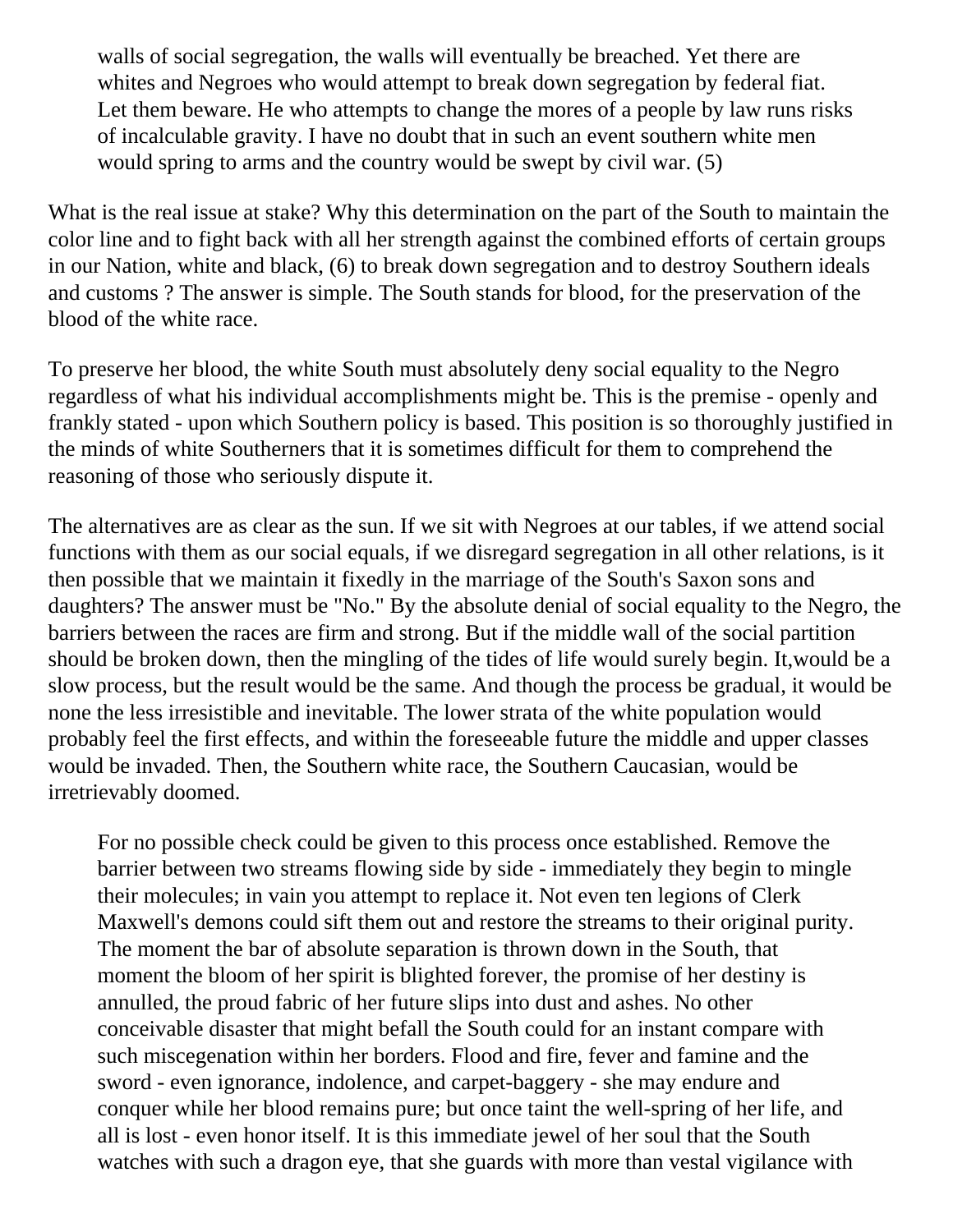a circle of perpetual fire. The blood thereof is the life thereof; he who would defile it would stab her in her heart of heart, and she springs to repulse him wih the fiercest instinct of self-preservation. It may not be that she is distinctly conscious of the immeasurable interests at stake or of the real grounds of her roused antagonism; but the instinct itself is none the less just and true and the natural bulwark of her life. (7)

Whenever the mingling of the races on terms of social equality is permitted, then the possibility of intermarriage must be admitted. If the social segregation of the white and black races is destroyed, then intermarriage becomes a question of the personal preference of the individual. The possible might then become the actual. There are all sorts of people, and there is no explanation for the actions or tastes of some individuals; for example, note the recent marriage of the twenty-one year old white girl from Canada to the corpulent, fraudulent, pot-bellied, coalblack, seventy year old Negro who calls himself Father Divine.

If social equality should be granted and intermarriage should become a matter of individual taste, then the pride of race and the sense of blood superiority which has heretofore protected the Southern whites would be destroyed. Racial self-respect has been the rock of salvation of the South. Because the otherwise proud Spaniard in South America did not possess this characteristic, he amalgamated with the colored races around him, and the results are evident for all the world to view. Anyone who would destroy racial pride and break down segregation of the races in the South by implanting the infamous doctrine of social equality must realize that such efforts would plunge Dixie into hopeless depths of mongrelism.

The white Southerner firmly, absolutely, and irrevocably denies the contention of the social equality advocates that mongrelization would not degrade the South. Any one who is familiar with the pages of history and the doctrines of biology must know the dangerous results of the amalgamation of the white and black races. That the Negro is inferior to the Caucasian has been proved by six thousand years of world wide experimentation as well as craniologically, and that the mingling of the superior with the inferior will result in the lowering of the higher is just as certain as the fact that half the sum of six and two is only four. (8)

Even if only the lower strata of whites mingled with the upper strata of Negroes, the result would be the same. Not only would the other circles be broken within the foreseeable future, but it is wholly erroneous to contend that a child is born of its immediate parents only. Every child is a child of its race, and there is no escape from the almightiness of heredity. However weak the white man, his ancestors produced the greatness of Europe; however strong the black, his ancestors never lifted themselves from the darkness of Africa.

Should the social barriers in the South be broken down, the mongrel poison would spread far and wide, and there would be no power sufficient to stop it. Once the blood has been corrupted, neither fame nor fortune, neither culture nor science, not even religion itself can ever restore its purity. If the blood of the white and black races mixed freely within her borders, the South, like the white race, would be forever doomed. Pure blood may flow in some veins, but who could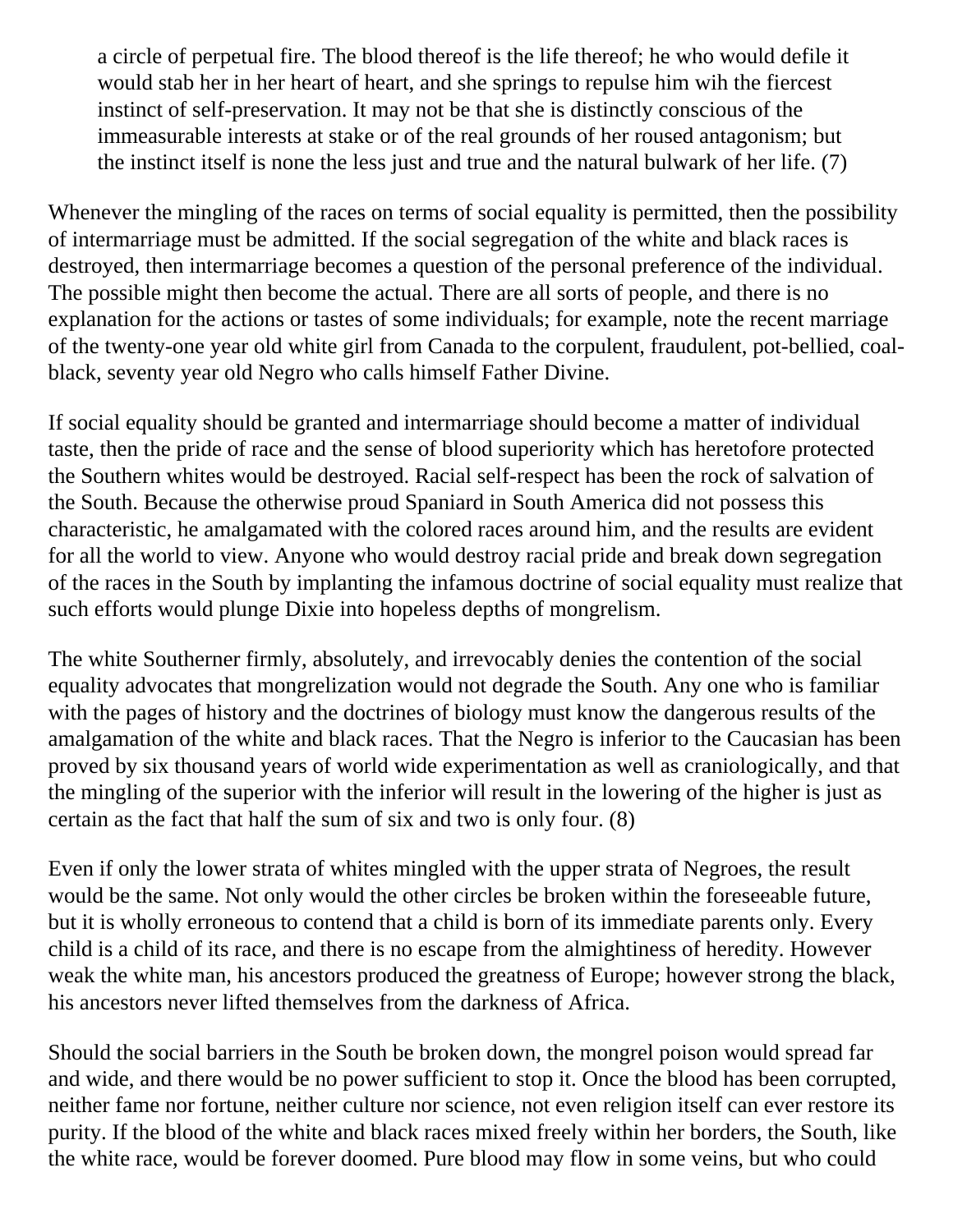prove it? And no power on earth can redeem the vitiated blood of a race.

At this point, the advocates of social equality are quick to point to the miscegenation which has already occurred in the South. Those who advance this argument must either advocate widespread miscegenation or admit that the South should strengthen her racial barriers instead of removing the ones which exist. We deplore the conditions which have poured a broad stream of white blood into black veins, but we deny that any appreciable amount of black blood has entered white veins. As disgraceful as the sins of some white men may have been, they have not in any way impaired the purity of Southern Cancasian blood. Southern white women have preserved the integrity of their race, and there is no one who can today point the finger of suspicion in any manner whatsoever at the blood which flows in the veins of the white sons and daughters of the South.

The South stands for blood, for the preservation of the blood of the white race. We shall not relax in any way whatsoever the social barriers which have been erected to maintain the purity of that blood. The South will not grant to the Negro race social equality with the whites. There may be individual cases which claim our sympathy and appeal to our sense of fair play, but it is no more a case of individual justice than of individual morality. It is a question of preserving for ourselves and for our posterity the blood, heritage, and culture of the white race.

If the racial instinct of the white race is so strong, then wherein does the danger lie? There is, of course, no real danger when the instinct is aroused and on guard. Without a doubt, this has been the salvation of the South. But today a constant warfare is being waged against this instinct, and every conceivable effort is being made to destroy it altogether or to drug it to sleep in the name of science, of democracy, or of religion. (9) Time and time again the white South is scorned and ridiculed; her people are called "unenlightened" and "prejudiced"; her customs and institutions are insulted and attacked. Agencies of the Federal Government, men and women in high office, powerful political organizations, pressure groups, various associations and individuals are throwing the weight of their power and influence to destroy racial segregation. When those who are preaching social equality are advocating a policy which would be ruinous to the South, can they expect the Southern people to sit idly by?

Let no one doubt but that the fighting South will defend her position. In our section the Negro problem is neither academic nor hypothetical; we live in the midst of it. The South will pledge her strength, wealth, and sacred honor to maintain racial segregation and the color line. Mr. Ethridge was right. There is not enough power in all the world, not in all the mechanized armies of the Allies and the Axis, including the atomic bomb, which could now force white Southerners to abandon the policy of the social segregation of the white and black races.

But let us be realistic. What about the next generation and the next and the next? The Southern whites are in the minority when it comes to determining the policy of the Federal Government; the Negro problem increases yearly; and there are centuries ahead of us. The South needs help, and for the sake of generations yet unborn the South pleads for that help before it is too late.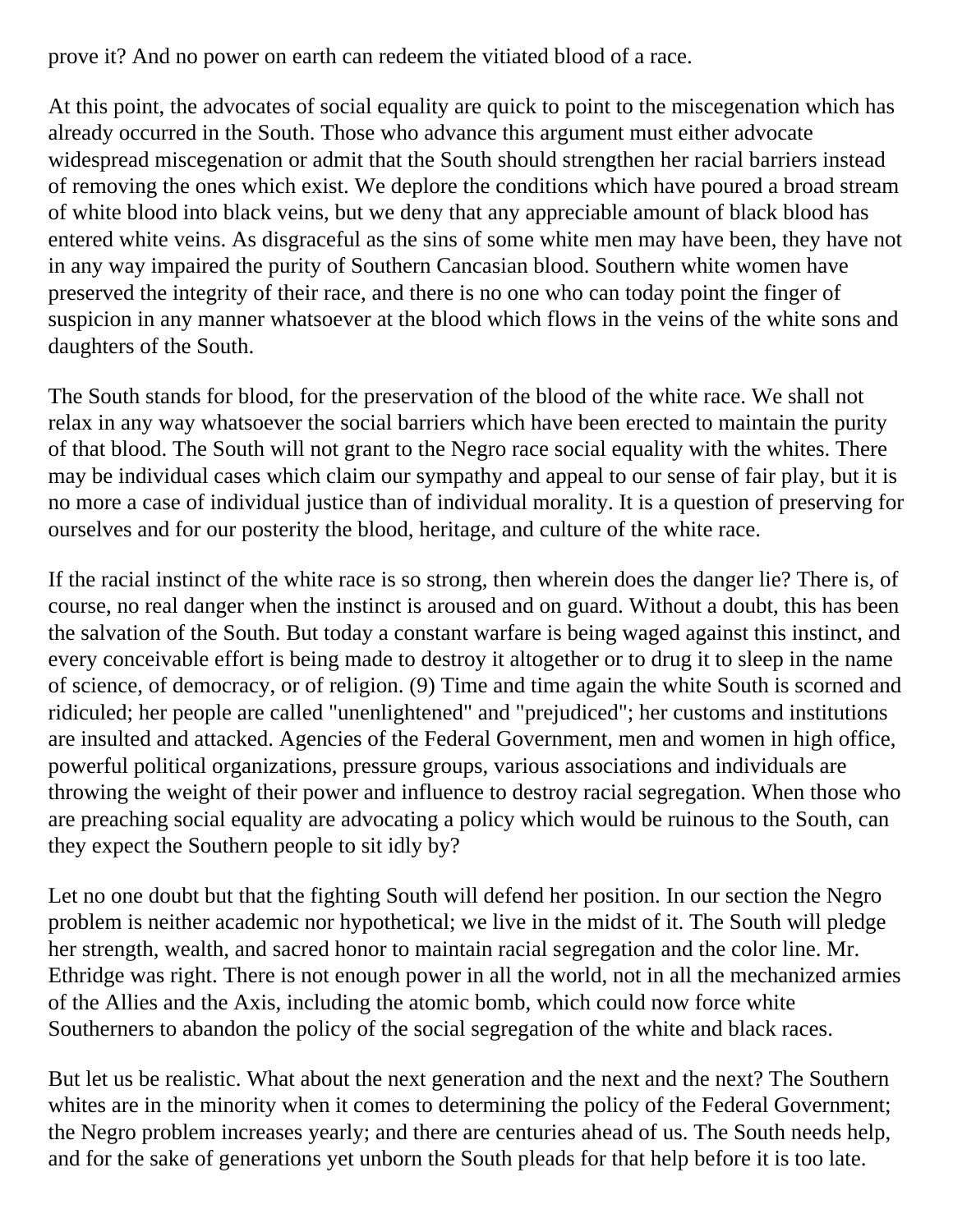Alone and unaided, Southerners may maintain a white South for many decades yet, and we shall do so in spite of all outside attacks, even those coming from members of our own race, whose battles we are also fighting. But the South can hope for no permanent victory over the Negro problem without the aid of the North, East, and West. We must have the help of the entire Nation to bring about the physical separation of the races. This is a problem which the Nation created and which only the Nation as a whole can adequately and permanently solve.

When tyranny, backed by immense power, attempted to intimidate the Northern colonies, the South, though not immediately concerned in the struggle, cried, 'Our brethren are already in the field! Why stand we here idle?' (Henry.) We know the result. The South made common cause with their endangered 'brethren' and the American nation sprang into existence Race and culture are imperiled in the South as they never were in the North. There are millions of Southerners who wait for the powerful white North to say, 'Our brethren are in the field! Why stand we here idle?' (10)

> Go to [Next Chapter](#page-51-0) Return to [TYC - Table of Contents](#page-0-0)

#### **NOTES**

- 1. This widely publicized statement by Mr. Ethridge was made when he was a member of the President's Committee on Fair Employment Practices during the hearings of this Committee at Birmingham, Alabama, in 1942.
- 2. As reprinted in *The Southern Watchman* (Greensboro, Alabama), Feb. 19, 1944, p. 5.
- 3. Cox, Earnest S.. *White America*, p. 181.
- 4. See [Chapter II](#page-11-0)
- 5. Cohn. David I., "How the South Feels," *The Readers Digest*, June, 1944, pp. 2
- 6. These groups will be discussed in subsequent chapters.
- 7. Smith, William B., *The Color Line* (New York: McClure, Phillips and Company, l905), p. 8.
- 8. Smith, William B., *The Color Line*, p. 12. The differences between the races will be further discussed in [Chapter V](#page-68-0)
- 9. These arguments will be answered in Chapter [VI,](#page-68-0) [VII,](#page-78-0) and [VIII](#page-87-0).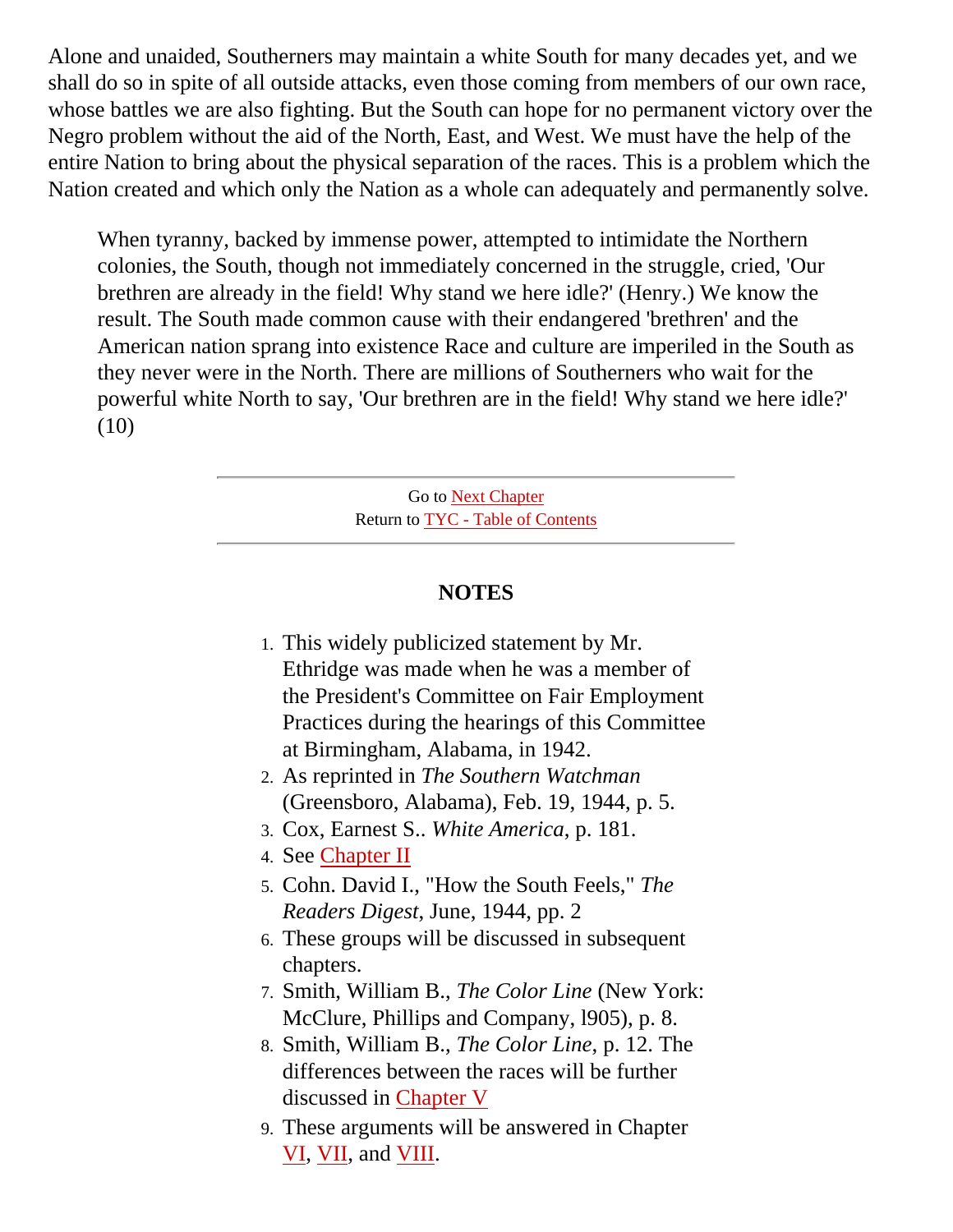10. Cox, Earnest S., *White America*, p. 253.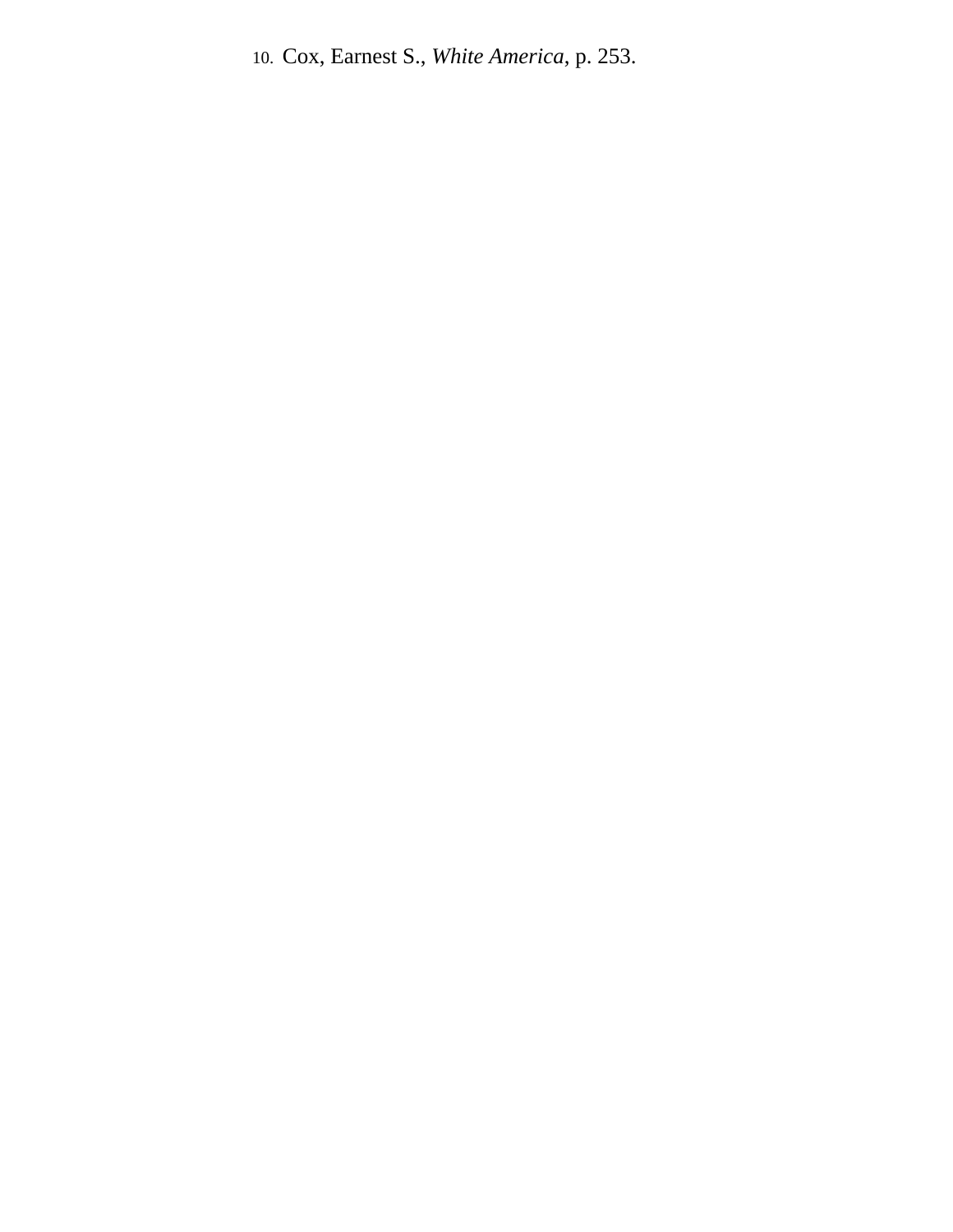## Take Your Choice Separation or Mongrelization

By Theodore G. Bilbo

### Chapter V

## <span id="page-51-0"></span>THE DEMANDS OF THE NEGRO LEADERS

I love to watch the rooster crow, He's like so many men I know, Who brag and bluster, rant and shout, And beat their manly breasts, without The first damn thing to crow about. *-John K. Bangs*

COMPLETE political, economic, and social equality with the white people is what the Negroes in this country want. This is the stated demand of the leaders of the colored race on behalf of the 12,865,518 Negroes in the United States. They want all racial barriers abolished throughout the Nation; they want racial segregation completely eliminated; they want to eat in the restaurants with the white people, attend the same schools, churches, and theaters, the same social functions, use the same swimming pools, sleep in the same hotels, use the same barber shops; they want the color line forever and Everywhere abolished; they want intermarriage between whites and blacks, the right to date your daughters and to become your sons-in-law.

The demands of the Negro leaders have been stated in fourteen essays which compose the text of the book, *What the Negro Wants*. (1) In the Publisher's Introduction, W. T. Couch stated that this book was written at the request of the University of North Carolina Press. The idea was that the country, and especially the South, should know what the Negro wants, and that statements from leading Negroes might give needed information on this subject.

In the Editor's Preface Rayford W. Logan (colored) says that fourteen Negroes who have devoted many years of study to America's most difficult minority problem have presented their views in this book, their conception of what the Negro wants and the methods by which he can best achieve his aspirations. He states that he selected the contributors, four of whom might be called conservatives, five liberals, and five radicals, and in no way attempted to influence their opinions or conclusions.

The purpose of this chapter is to present the demands of the Negroes today in the words of these Negro leaders themselves. Every one of them asks for full and complete equality for the colored minority in this Nation. Economic, political, and **social equality** is their goal; the abolition of the color line is the ultimate aim of all of them. The reader is urged to give careful attention to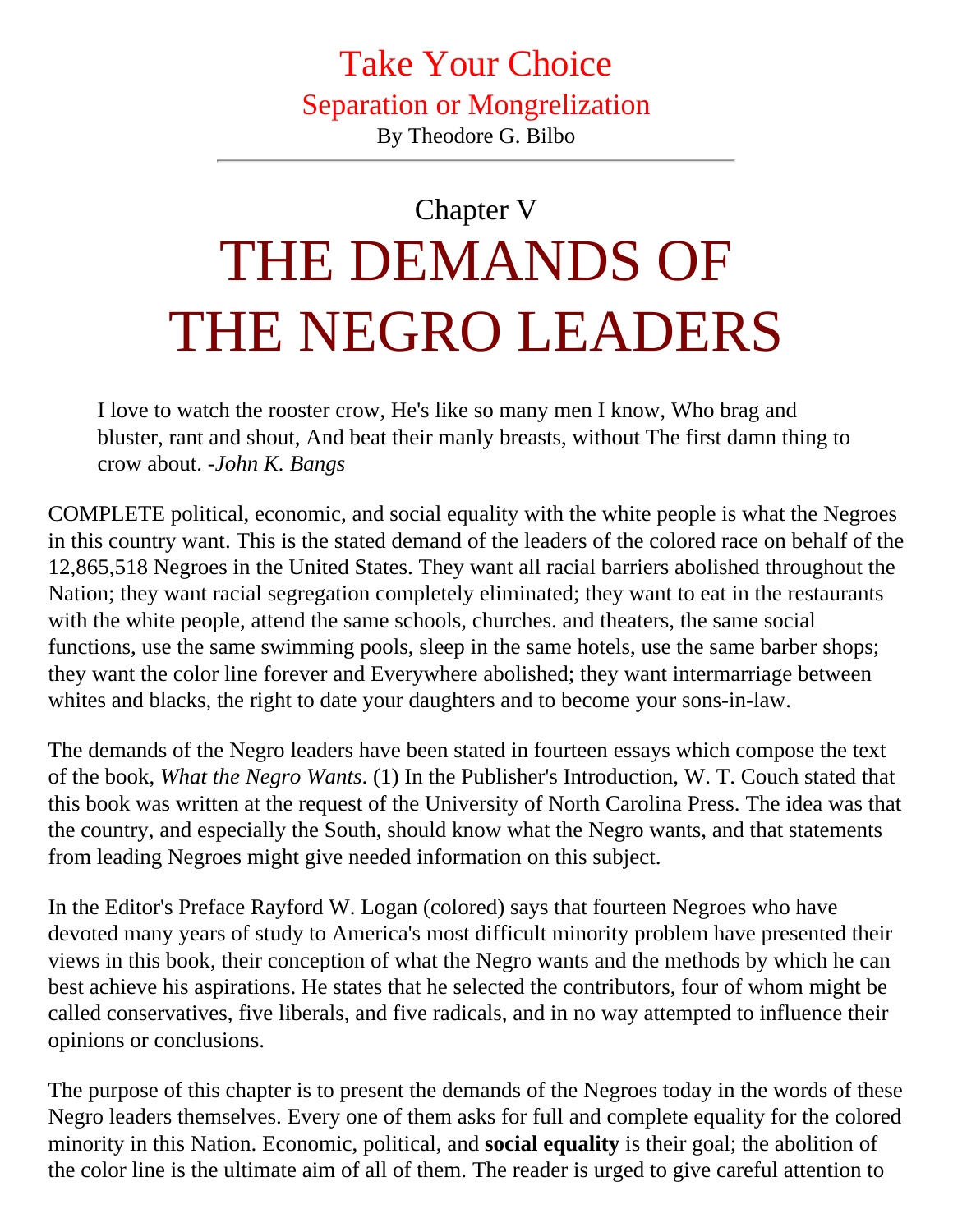the following quotations, one of which was taken from each of the fourteen essays written by a Negro leader and contained in the book, What the Negro Wants.

In the opening discussion entitled "The Negro Wants FirstClass Citizenship," the Editor, Rayford W. Logan, Professor of History at Howard University (colored), makes the following statements: (2)

Negroes in the United States want first-class citizenship. . . In the name of democracy for all Americans we ask these irreducible fundamentals of first-class citizenship for all Negroes:

- 1. Equality of opportunity.
- 2. Equal pay for equal work.
- 3. Equal protection of the laws.
- 4. Equality of suffrage.
- 5. Equal recognition of the dignity of the human being.
- 6. Abolition of public segregation.

The crucial question remains: What should be the ultimate ob- jective of this proposed action on both the national (including the state and the local) and the international scene? Should it be continuation of public segregation or should it be the eventual integration of Negroes into the public life of the American people? The answer to this question, indeed vitally affects the achievement of the immediate steps proposed. Many persons who say that they favor economic, political, and educational equality for the Negro oppose such equality in practice for fear that it will lead to 'social equality,' by which most of them mean intermarriage. And the great majority of those who favor economic, political, and educational equality in practice oppose intermarriage. On no aspect of the race problem are most white Americans, North as well as South, so adamant as they are on their opposition to intermarriage.

Now, Southerners especially fear that the abolition of public segregation would result in intermarriage. The fact that mixed schools, mixed employment, even social mingling in the more liberal parts of the United States have resulted in very few mixed marriages does not prevent this real or fancied fear. Mrs. Roosevelt may publicly state that mixed marriages are the personal affair of the couple if they are willing, in communities where they are not prohibited by law, to assume this additional burden upon a happy marriage. Some biologists and anthropologists have concluded that mixed marriages do not necessarily result in an inferior offspring and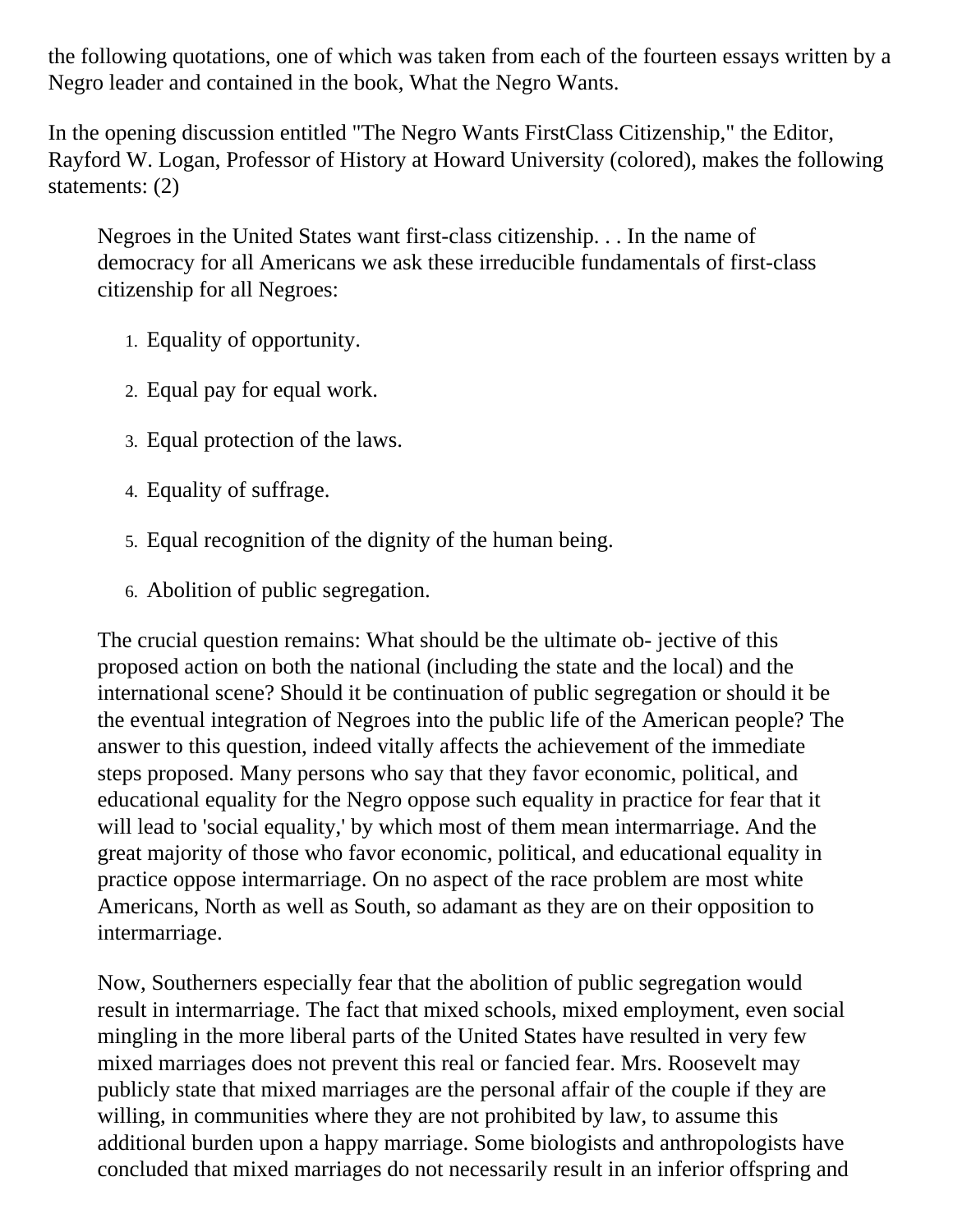that, in fact, there is no pure race. Most white Americans remain nonetheless opposed to intermarriage and many of them to the abolition of public segregation as a possible first step toward it.

There seems to me to be an essentially sound answer to the fear of ultimate intermarriage whether it should result from the achievement of economic, political, and cultural equality under segregation (if that be possible) or from the abolition of public segregation. If, after either or both of these eventualities, laws or custom still rigidly oppose mixed marriages, there will be few more than there now are. If, on the other hand, laws and public opinion should change and there should be more mixed marriages - why, we shall all be dead in 2044 and the people will do what they wish. After all, most Southerners have accommodated themselves to the abolition of the 'divine institution' of slavery.

The author of the second essay in *What the Negro Wants* is W. E. B. DuBois, who was born in Massachusetts, educated at Fisk University in Tennessee, at Harvard University in Boston, and at the University of Berlin in Germany. For many years, Dr. DuBois was a professor at Atlanta University (colored), Atlanta, Georgia, and he has been universally recognized as the head spokesman for the thoughts and ambitions of the Negroes in this country. In presenting "My Evolving Program for Negro Freedom," Dr. DuBois, who is now Director of Special Research for the National Association for the Advancement of Colored People, says: (3)

Finally and in summation, what is it that in sixty years of purposive endeavor, I have wanted for my people? Just what do I mean by 'Freedom'?

Proceeding from the vague and general plans of youth, through the more particular program of active middle life, and on to the general and at the same time more specific plans of the days of reflexion, I can see, with overlappings and contradictions, these things:

By 'Freedom' for Negroes, I meant and still mean, full economic, political and Social equality with American citizens, in thought, expression and action, with no discrimination based on race or color.

A statement such as this challenges immediate criticism. Economic equality is today widely advocated as the basis for real political power: men are beginning to demand for all persons, the right to work at a wage which will maintain a decent standard of living. Beyond that the right to vote is the demand that all persons governed should have some voice in government. Beyond these two demands, so widely admitted, what does one mean by a demand for 'social equality'?

The phrase is unhappy because of the vague meaning of both 'social' and 'equality.' Yet it is in too common use to be discarded, and it stands especially for an attitude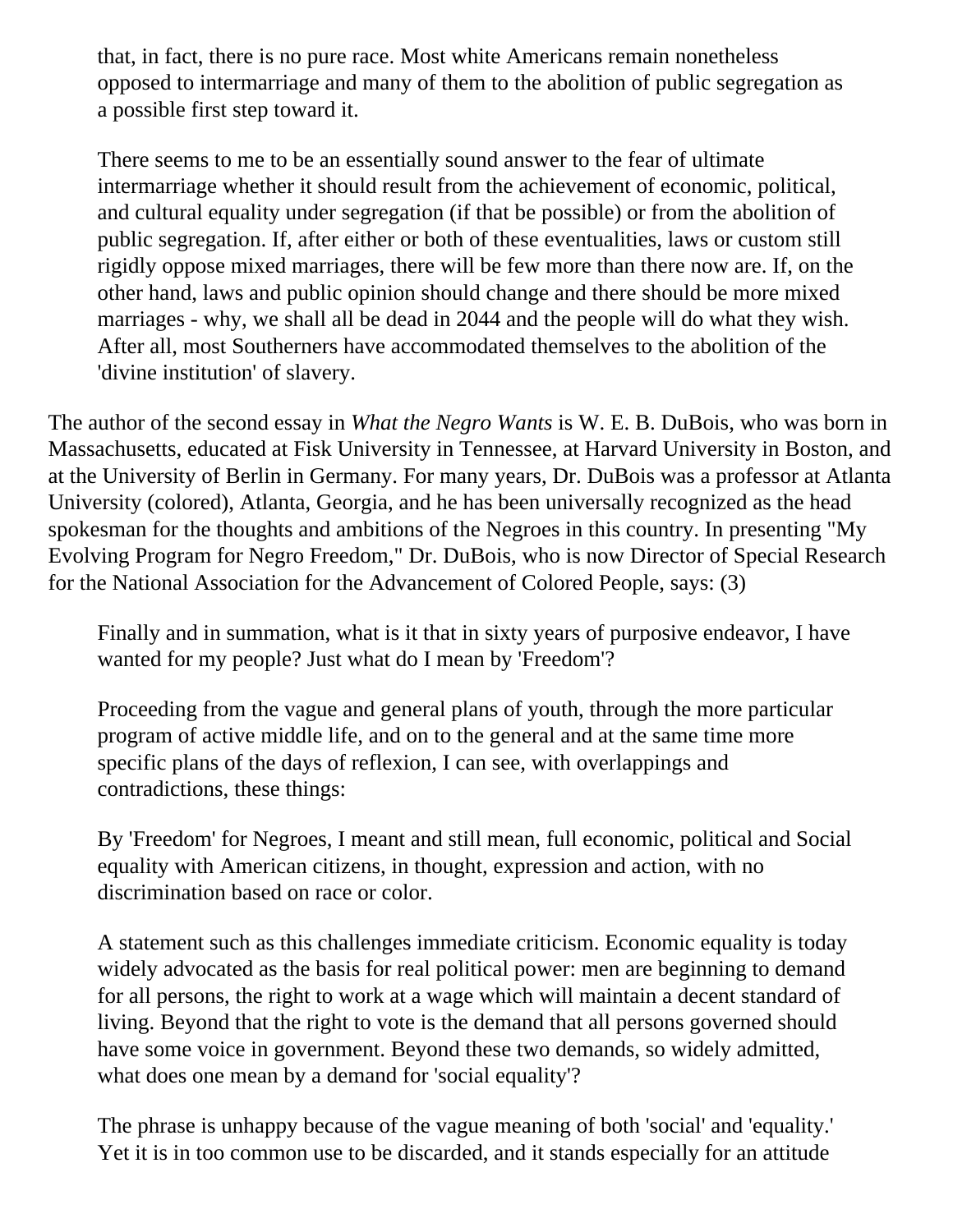toward the Negro. **'social' is used to refer not only to the intimate contacts of the family group and of personal companions, but also and increasingly to the whole vast complex of human relationships through which we carry out our cultural patterns.**

We may list the activities called 'social' roughly as follows:

#### A. **private social intercourse (marriage, friendships, home entertainment).**

B. **public services (residence areas, travel, recreation and information, hotels and restaurants).**

C. Social uplift (education, religion, science and art).

**Here are three categories of social activities calling for three interpretations of equality. In the matter of purely personal contacts like marriage, intimate friendships and sociable gatherings, 'equality' means the right to select one's own mates and close companions. The basis of choice may be cultured taste or vacant whim, but it is an unquestionable right so long as my free choice does not deny equal freedom on the part of others. No one can for a moment question the preference of a white man to marry a white woman or invite only white friends to dinner. But by the same token if a white desdemona prefers a black othello; or if theodore roosevelt includes among his dinner guests booker t. Washington, their right also is undeniable and its restriction by law or custom an inadmissible infringement of civil rights.**

Naturally, if an individual choice like intermarriage is proven to be a social injury, society must forbid it. It has been the contention of the white South that the social body always suffers from miscegenation, and that miscegenation is always possible where there is friendship and often where there is mere courtesy.

This belief, modern science (4) has effectively answered. There is no scientific reason why there should not be intermarriage between two human beings who happen to be of different race or color. This does mean any forcible limitation of individual preference based on race, color, or any other reason; it does limit any compulsion of persons who do not accept the validity of such reasons not to follow their own choices.

The marriage of Frederick Douglass to a white woman did not injure society. The marriage of the Negro Greek scholar, William Scarborough, to Sarah Bierce, principal of the Wilberforce Normal School was not a social catastrophe. The mulatto descendants of Louise Dumas and the Marquis de la Pailleterie were a great gift to mankind. The determination of any white person not to have children with Negro, Chinese, or Irish blood is a desire which demands respect. In like manner, the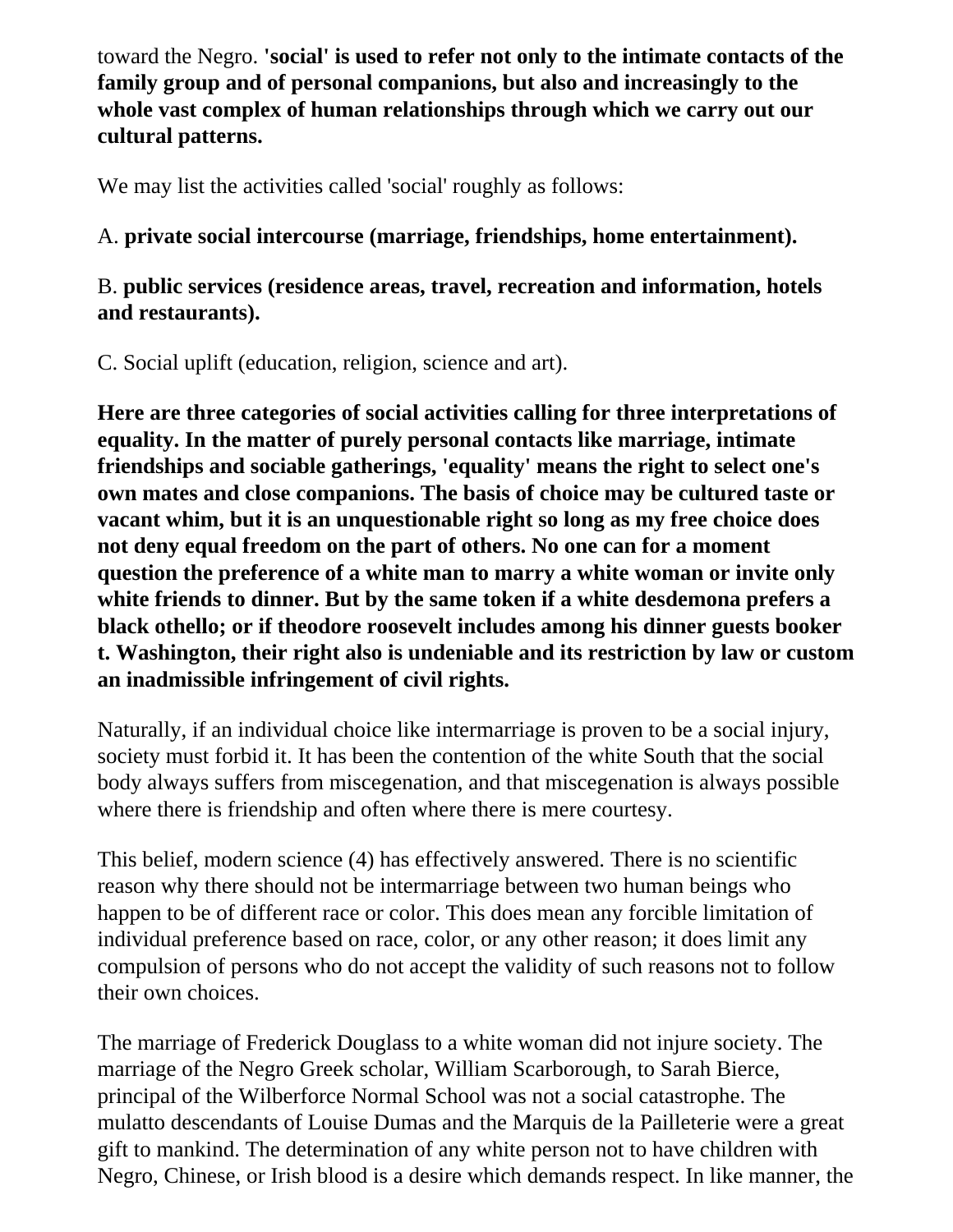tastes of others, no matter how few or many, who disagree, demand equal respect.

Notwithstanding the foregoing pronouncements by Dr. DuBois, who is the real leader of the Negro intelligentsia in America. you will often find Negro leaders who are not yet so bold as their number one spokesman. This group will deny that social equality is the ultimate aim, dream, and purpose of ninety-nine per cent of the Negroes of the United States. For policy's sake, perhaps through fear of public condemnation, they make their denials when as a matter of fact the sweetest dream of their lives is to live to see complete social equality-the right and daily custom for a Negro man to marry a white woman without criticism or any form of condemnation.

As the summary to his discussion of "What the Negro Wants and How to Get It: The Inward Power of the Masses," Leslie P. Hill (colored), President of State Teachers College, Cheyney, Pennsylvania, says: (5)

What does the American Negro want? Full citizen status in our American democracy. How shall he reach that goal? By the inward power of the masses. And how shall that power be acquired? Fundamentally, on the highest plane and on the humblest, by a leadership motivated by a world-encompassing philosophy which is rooted in the will of God - a leadership which, itself a vital part of the force of events, is consecrated in humility to the immediate and practical education of the people.

Let me say in response to the hypocritical statement of President Hill that the real and true white man is willing to accept the Negro as his brother in Christ. However, he does not prefer to take him on as a son-in-law in his family, and this decision comes under the head of an honest and true white man's business. No decent white man who has any regard for racial integrity is called upon to sacrifice the purity of his white blood in order to admit the spiritual truth of the fatherhood of God and the brotherhood of man.

In his article entitled "The Negro Has Always Wanted the Four Freedoms," Charles H. Wesley, President of Wilberforce University (colored), declares: (6)

The Negro wants a revision of the concept of race and of racism. Discriminations in industry, labor unions, education, the Jim Crow pattern for the Army and Navy are based upon facist racism. The white people of the United States have strong and positive ideas about racial equality. They use these justifications for discriminations. Before the latter can be removed, there must be some change in the former. The Negro is pressing forward against these barriers but the assumption of racial equality is being resisted. The war, with its emphasis upon democracy and its apparent opposition to racial superiority, is continuing to raise the issue, and it will have to be met with sincerity. Speeches and well-meaning committees cannot solve it by themselves. There will have to be education on the subject of race. We shall have to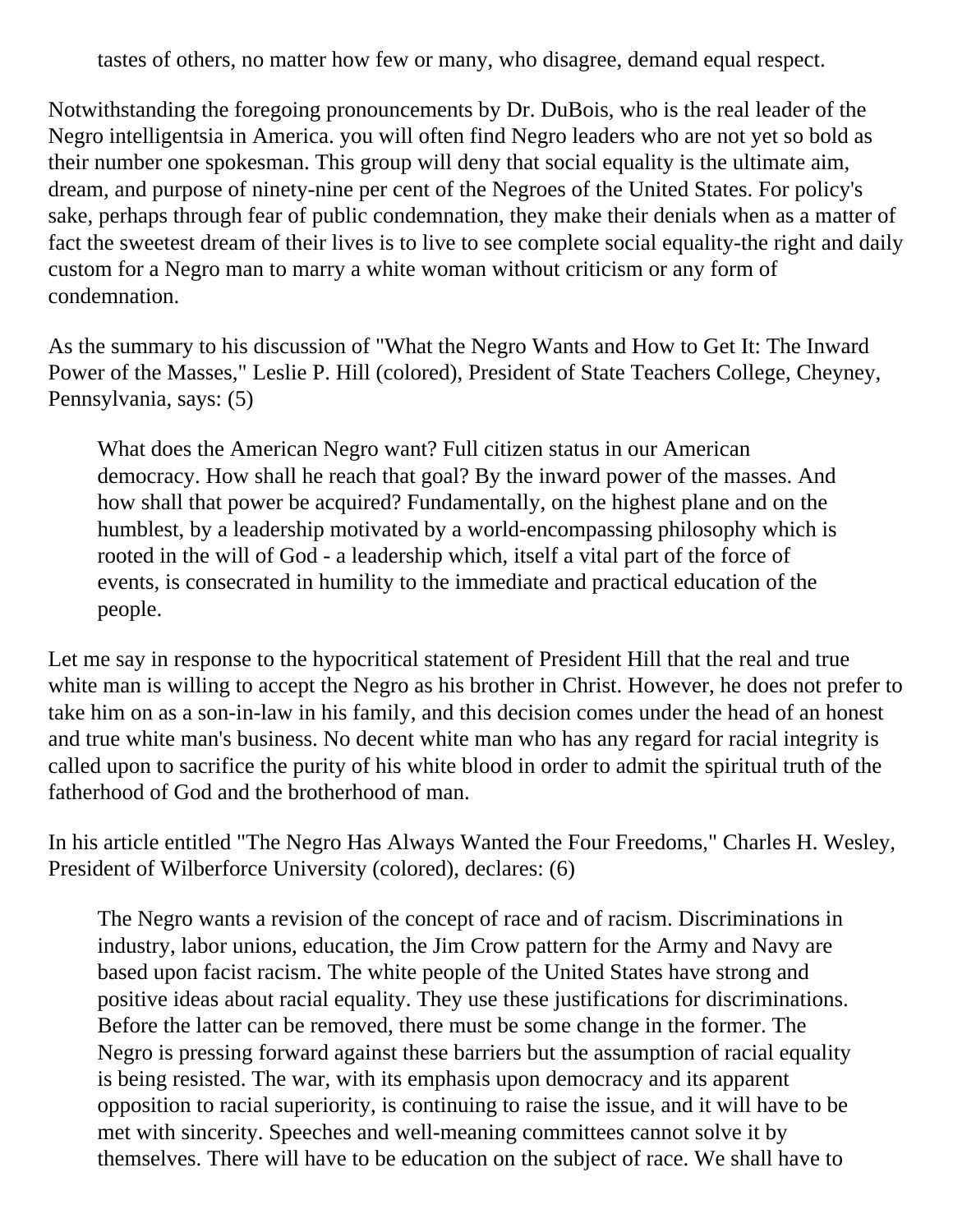learn that the doctrine of racism has no scientific foundations . . .

The Negro wants a realistic interpretation of religion in terms of brotherhood. The church is seen consistently to practise segregation and division, although its theory is universal. If it were not for the Negro Church, it is probable that there would be thousands of enemies of Christianity among Negroes. If the church does not desire to be known as a hypocrite in history and in fact, it must cleanse itself of segregation, discrimination and exclusion and begin to minister to all groups without the longhandled spoon. If the church would save itself, it must develop a crusading ardor for Christianity in relation to all men. The church can give the people the will to do, for facts will not suffice in this situation. (7)

"The Negro Wants Full Equality" is the title and the theme of the article by Roy Wilkins, Assistant Secretary of the National Association for the Advancement of Colored People and editor of *The Crisis*. Wilkins says: (8)

It has been said that not all the armored divisions of both the Axis and Allied armies can force the South to revise its system of social segregation. It has been said again that if such a demand is made seriously. every white male below the Potomac will spring to arms and another civil war will rend the nation.

Certain it is that the Negro soldiers are not fighting and dying to maintain the status quo for their race. Their place now is in the front of the bullets of the enemy, and below the bombs in enemy planes. Bullets, or threats of bullets, are not likely to cause them to bow and scrape once they are home.

No, the threats of civil war will not turn the trick. The American demands of the Negro are there, made in the American manner, rooted in the American ideal. They are not to be brushed aside, and something more than fulmination and bluster is indicated from the opposition. The next move is up to white Americans, and particularly white Southern Americans.

Let me say to Roy Wilkins, and I am speaking the sentiments and convictions of the true, decent, self-respecting white men and women North and South of the Mason and Dixon Line, that this last war was not fought to change one whit the definition or meaning of true democracy and true Americanism. We fought to preserve what we already had, and those who may have had any other motive constituted a subversive element that was as dangerous to our cause as the enemies we fought. If some over-zealous person or persons or ill-informed Negro intelligentsia or documents compiled by white Quislings to be used in the orientation courses given in some sections of the Army set-up or unreliable newspapers and magazines written by Negroes and white Quislings left colored Americans under the impression that a victory in this recent war meant the breaking down of the color line in the South or social equality and intermarriage with the white race, then I am sorry. World War II and all its great victories will not in any way or in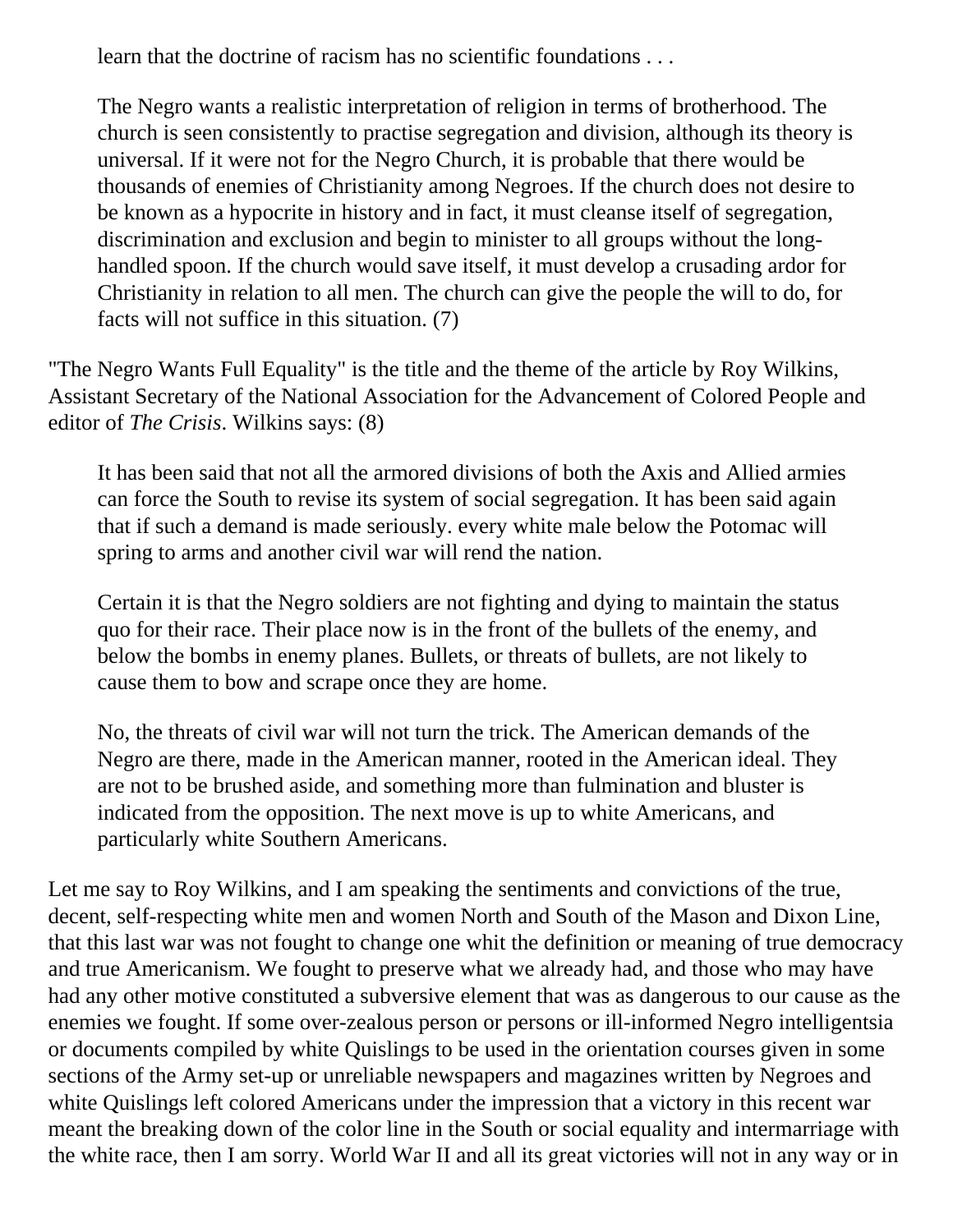any manner change the views and sentiments of white America on the questions of social equality and intermarriage of the Negro with the white race. The integrity of the blood of white Americans must be preserved at all hazards regardless of how many wars we might be forced to wage.

A. Philip Randolph, President of the Brotherhood of Sleeping Car Porters and organizer of the March on Washington Movement, is the author of the next essay, which is entitled "March on Washington Movement Presents Program for the Negro." Before reading the hereinafter direct quotation from this Negro, let it be known by all Americans that he is the most vigorous, audacious, ambitious, and dangerous Negro in America today.

Randolph is the type who believes in force and who has bragged about the technique of force which he used in the threatened march on Washington in 1941. This was the time when he intimidated the President of the United States with the threat of riotous conditions in the Nation's Capital at a moment when the whole Nation was preparing for World War II. Using this method, he and his collaborators secured the President's signature to the famous Executive Order No. 8802, which was the birth of the unAmerican bastard known as the Fair Employment Practice Committee. The word "reason" is not in his vocabulary. He does not know how to plead or ask for anything that he wants for the Negro people. Using the communistic pattern, he vociferously and obstreperously DEMANDS. The following are his words: (9)

We in the March on Washington Movement are disturbed by these things. We call on our fellow Americans to fight with us to wipe out these practices which violate both in spirit and in letter the Declaration of Independence and the Constitution.

We demand a democratic army and call upon the President as Commander-in-Chief to enforce the Draft Law which forbids discrimination.

We demand that Negroes be employed on the basis of their skill and intelligence in all branches of our federal service in every public and private industry. This means a functioning FEPC with power to end discrimination in training, in placement, in wages, in promotions and in membership in labor organizations. We demand equal education opportunities with equal access for the Negro student to all public taxsupported institutions. We demand the democratic right to vote without poll-taxes, white primaries and other devices which keep the majority of Southern Negroes a voteless group with no voice either in the selection of their representatives or a check on unjust public policies.

We demand an end to segregation in transportation, in housing, in health and recreational facilities and in all other social service.

We demand the enforcement of that provision of the Constitution which provides that 'No person shall be deprived of life, liberty, or property, without due process of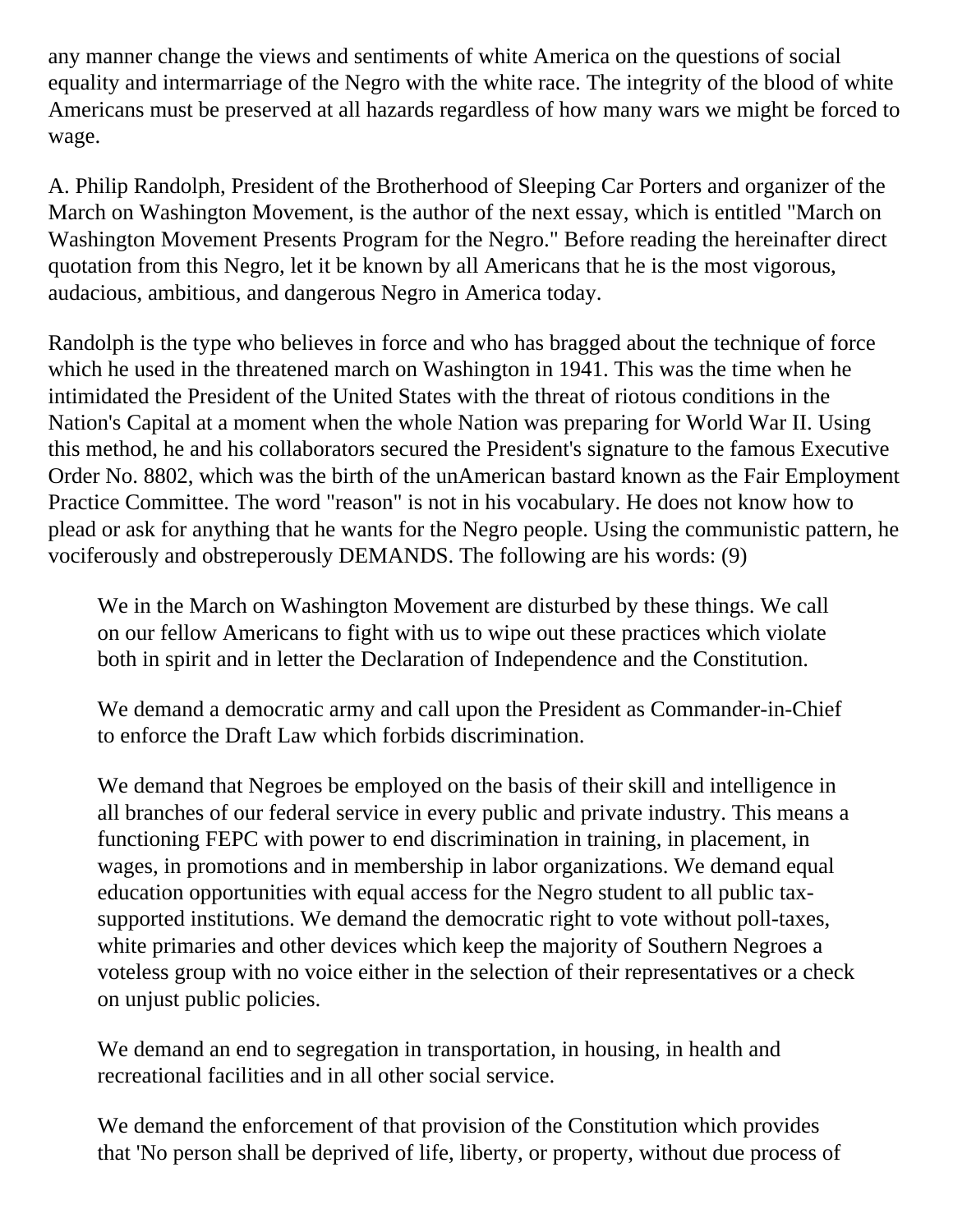law.'

We demand the abrogation of every law which makes a distinction in treatment between citizens based on religion, creed, color or national origin.

We demand Negro and minority group representation on all administrative agencies so that these groups may help to determine policies for all people.

In his article entitled "One American Problem and a Possible Solution," Willard S. Townsend, President of the United Transport Service Employees of America (Red Caps) and a member of the General Executive Board of the CIO, states: (10)

While the problem maintains a surface sectionalism in many ways, its real solution lies within the framework of our total national economy. It is intellectually indecent for many of our 'liberal spokesmen' in the North to spend the greater portion of their time berating the South for its obvious shortcomings while at the same time accepting the basic concept of inequities found hidden beneath the surface of such trivial innocent sounding phrases as 'individual initiative and incentive' and the recently revived hoax of 'free enterprise' emanating from the well paid public relations experts of the National Association of Manufacturers.

Discussing "Freedom-Through Victory in War and Peace," Doxey A. Wilkerson, Editor of *People's Voice* and a member of the National Committee of the Communist Political Association, says: (11)

The Negro wants to be free. He wants freedom from every form of discrimination on account of race or color. He wants complete economic, political and social equalityin short, full democratic rights. And they shall attain their goal of full democratic rights- far sooner than many people think.

This Negro, Doxey Wilkerson, is a pal of Benjamin Davis who led the fight along with Communist William Z. Foster against the ex-convict, Earl Browder, in the reorganization and reorientation of the Communist Party in the United States and made Foster the new head of the Party. They have been leading the Negroes to believe that through the Communist Party they will soon seize the deep South, drive out the native whites, and convert the land of Dixie into a soviet republic owned, controlled, and dominated alone by the American Negro. The American people would be surprised at the number of Negroes in this country who believe that this grand and glorious negrophile dream will come true. However, let me assure these poor, deluded fellow-travelers of the darker skin that they will hear Gabriel "toot his tooter" and will see the "Sweet Chariot swing low" before they take possession of the deep South.

Gordon B. Hancock, Professor of Economics and Sociology at Virginia Union University (colored), selects as his subject "Race Relations in the United States: A Summary." He declares: (12)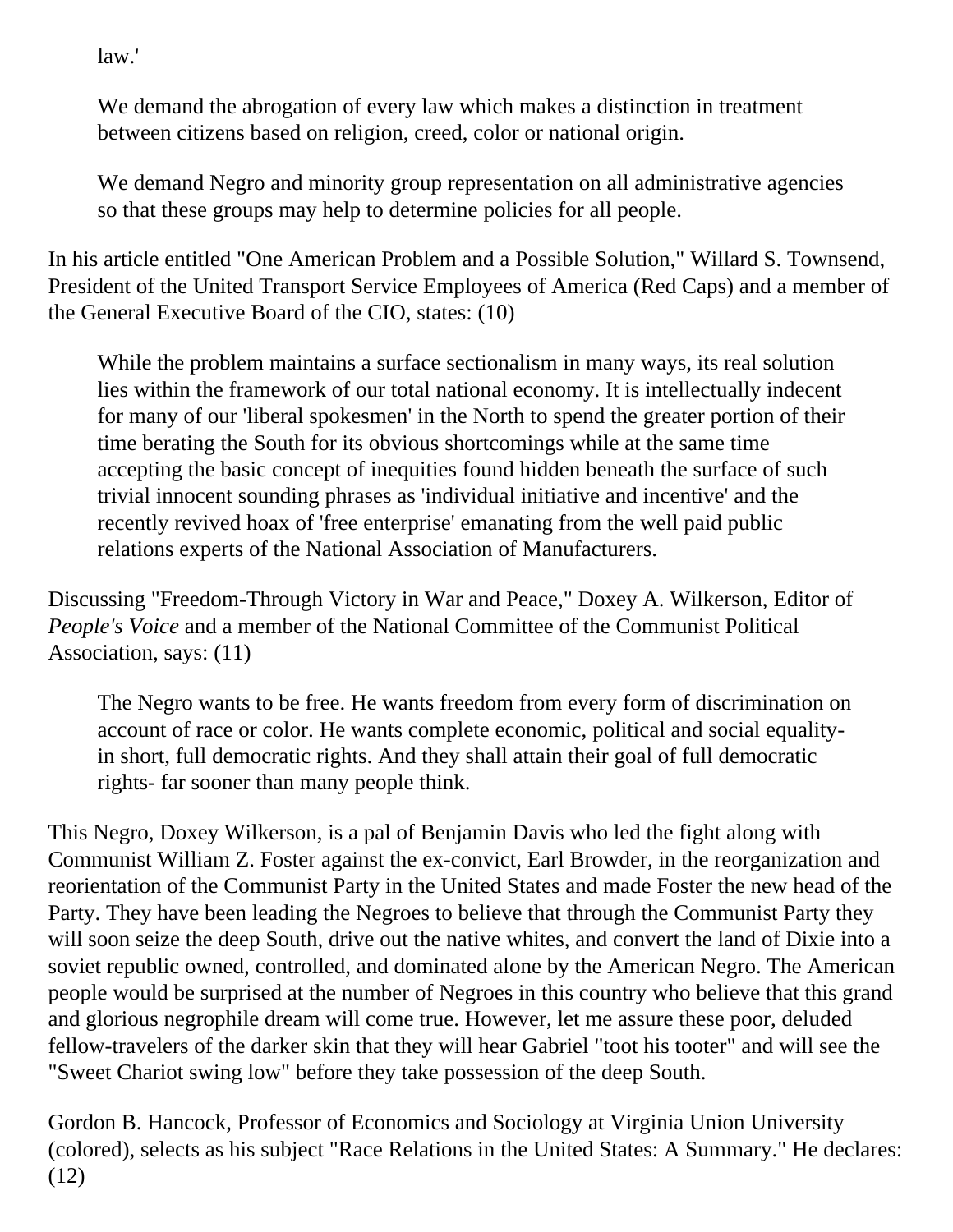There is no way to avoid a head-on collision with the color question. It has been raised everywhere by the white man who dominates the Twentieth Century world, in which color considerations have assumed a major importance. Common sense precludes the possibility that Negroes in these war times make a frontal attack for full citizenship without a frontal counter-attack by the resisting white elements who in sheer desperation are threatening again to throw the color question into the politics of the South; and who are at present rumor-mongering in a manner that would provide excuses for a revival of their Reconstruction methods of dealing with the Negroes of the South.

The above quotation from Gordon B. Hancock (colored) Professor at Virginia Union University, Richmond, Virginia, is a very subtle admission that Negroes have made in these war times a frontal attack for full citizenship which to them means social equality. This is further evidenced by the two hundred or more books which have been written in the past four years by Negroes and Quislings of the white race together with the flaming, sensational, irritating, and inflammatory articles appearing in almost every Negro newspaper in the Nation arousing hatred and animosity in the minds and hearts of the Negro population against the whites, North, South, East, and West, while at the same time demanding social equality under the newly-defined definitions of democracy and Americanism. During these same four years, less than six books have been written in the interest of the integrity of the white blood of America, and these books are apologetic in the extreme. In other words, while the white people of the Nation were absorbed in fighting the World War at home and abroad, the Negro leaders and intelligentsia were working and are still working assiduously and indefatigably to force their integration into the white society of America regardless of costs and consequences. Even during the most perilous days of the War, these Negro leaders cared not at all if their equality campaign retarded the war effort. Unless the Negro social equality seekers learn their lesson before it is too late, Professor Hancock will find out that the white people not only of the South but of the entire Nation will rise to resist this united effort on the part of the Negroes to mongrelize the white race and will present a solid front against this greatest menace which has ever confronted white America.

In the next essay in this collection, "Certain Unalienable Rights," Mary McLeod Bethune (colored) President of the National Council of Negro Women says: (13)

Here, then, is a program for racial advancement and national unity. lt adds up to the sum of the rights, privileges and responsibilities of full American citizenship. This is all that the Negro asks. He will not willingly accept less. As long as America offers less, she will be that much less a democracy. The whole way is the American way.

Mrs. Eleanor Roosevelt's special friend, associate, and coworker, Mary McLeod Bethune, failed to elaborate on her pronouncement of what the Negro wants, but when she says that America will not be a full democracy until complete racial equality is granted, that the "sum of the rights,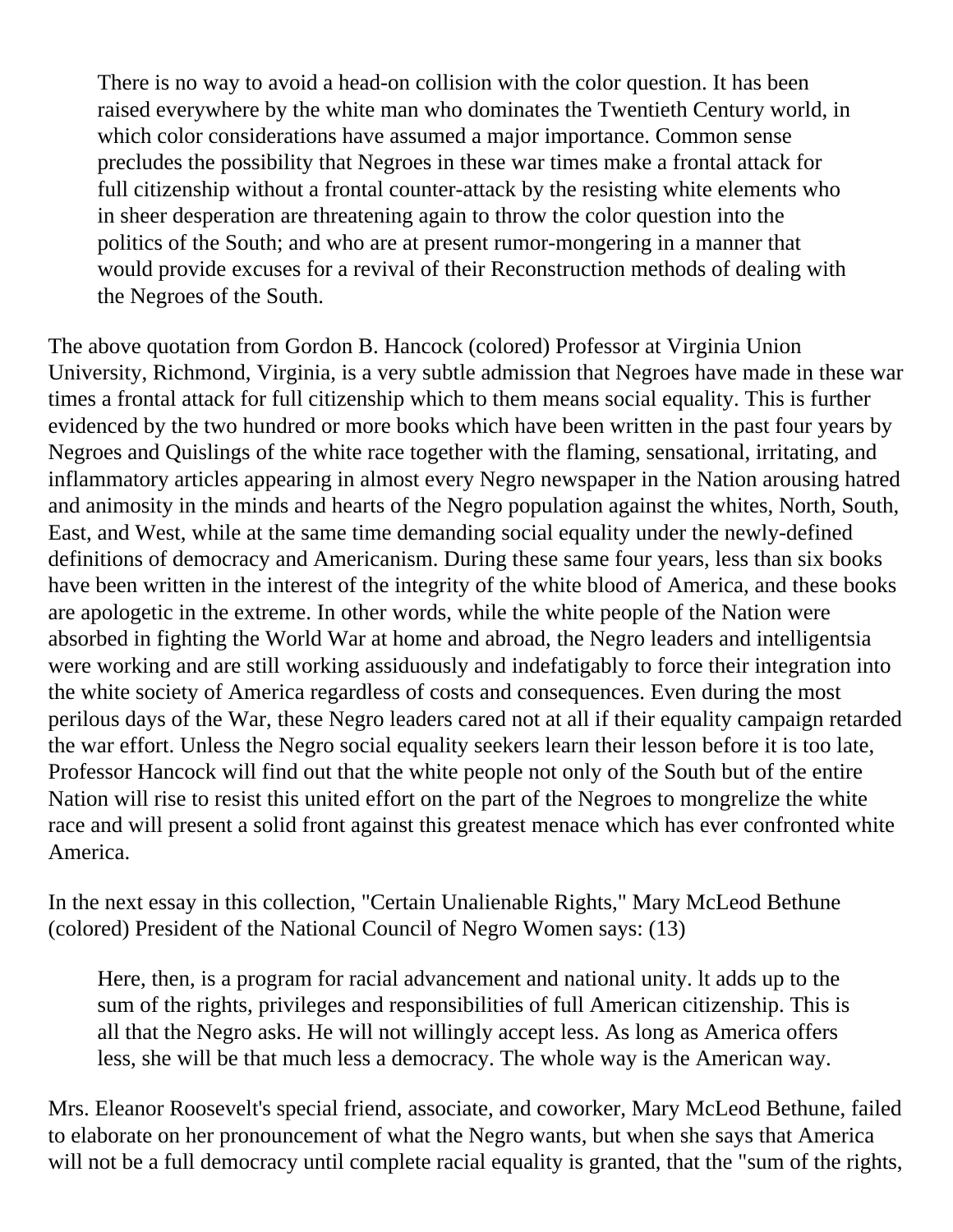privileges and responsibilities of full American citizenship" is all the Negro asks, and that "the whole way is the American way," you can be assured that she meant to ask for total social equality between the two races. Surely, any one would know that this would in the end mean miscegenation, bastardization, amalgamation, and intermarriage of the races. Regardless of what Mrs. Roosevelt and her associate, Mary McLeod Bethune, have actually said or may say about social equality of whites and Negroes and the complete intermingling of the two races, their preachments and practices will eventually lead to the amalgamation, mongrelization, and destruction of both the white and black races. And they might well exclaim: "Oh, what a great day is coming when all Americans will be covered with tan, sunkissed, brown skins!"

"The Negro Wants Full Participation in the American Democracy" is the name of the article by Frederick D. Patterson (colored), President of Tuskegee Institute. He proclaims: (14)

Any form or segregation based on race, creed or color is discriminatory and imposes a penalty inconsistent with the guaranties of American democracy. The more conservative element of Negroes differ from those who hold the most radical views in opposition to segregation only in terms of time and technique of its elimination. In my statement which attempts to speak unequivocally in terms of ultimates, all Negroes must condemn any form of segregation based on race, creed or color anywhere in our nation.

My kind and gentle reader, please let me especially direct your re-reading and analyzing with all its implications the foregoing pronouncement of Dr. Frederick D. Patterson, President of Tuskegee Institute, at Tuskegee, Alabama, in the heart of Dixie in the deep South. I would not pick one laurel from the crown which the American people have placed upon the head of that great, sane, sound teacher and leader of the Negro race, Booker T. Washington, who founded and administered during his lifetime this great Negro Institution. His teachings, philosophies, and convictions on the race question permeated every room on the campus at Tuskegee Institute. The lives, thoughts, and visions of the tens of thousands of his students, who left their alma mater knowing how to live and succeed as they pursued life's journey living in a white man's country where they are out-numbered ten to one, have been a memorial to him.

Everywhere in this broad land where Booker T. Washington's students are found, they are living, succeeding, happy on their way, reflecting credit to the great Negro leader and teacher at whose feet they learned the "Negro's place." A great misfortune has overtaken Tuskegee Institute in that it now has a president who holds and announces such views on the race question in America as we have just read and noted. Figuratively speaking, Booker T. Washington would turn over in his grave if he could read the apostasy of his successor at this Institution where he spent his life in a consecrated work safely to steer and guide the course of the sons and daughters of his race along life's journey. Frederick Patterson, for the sake of the future of the Negro race, should be instantly transplanted to Brooklyn, New York, where there are some whites who have concluded that they are no better than the Negro, or to Harlem where he would not have the opportunity to contaminate and corrupt the minds and hearts of the boys and girls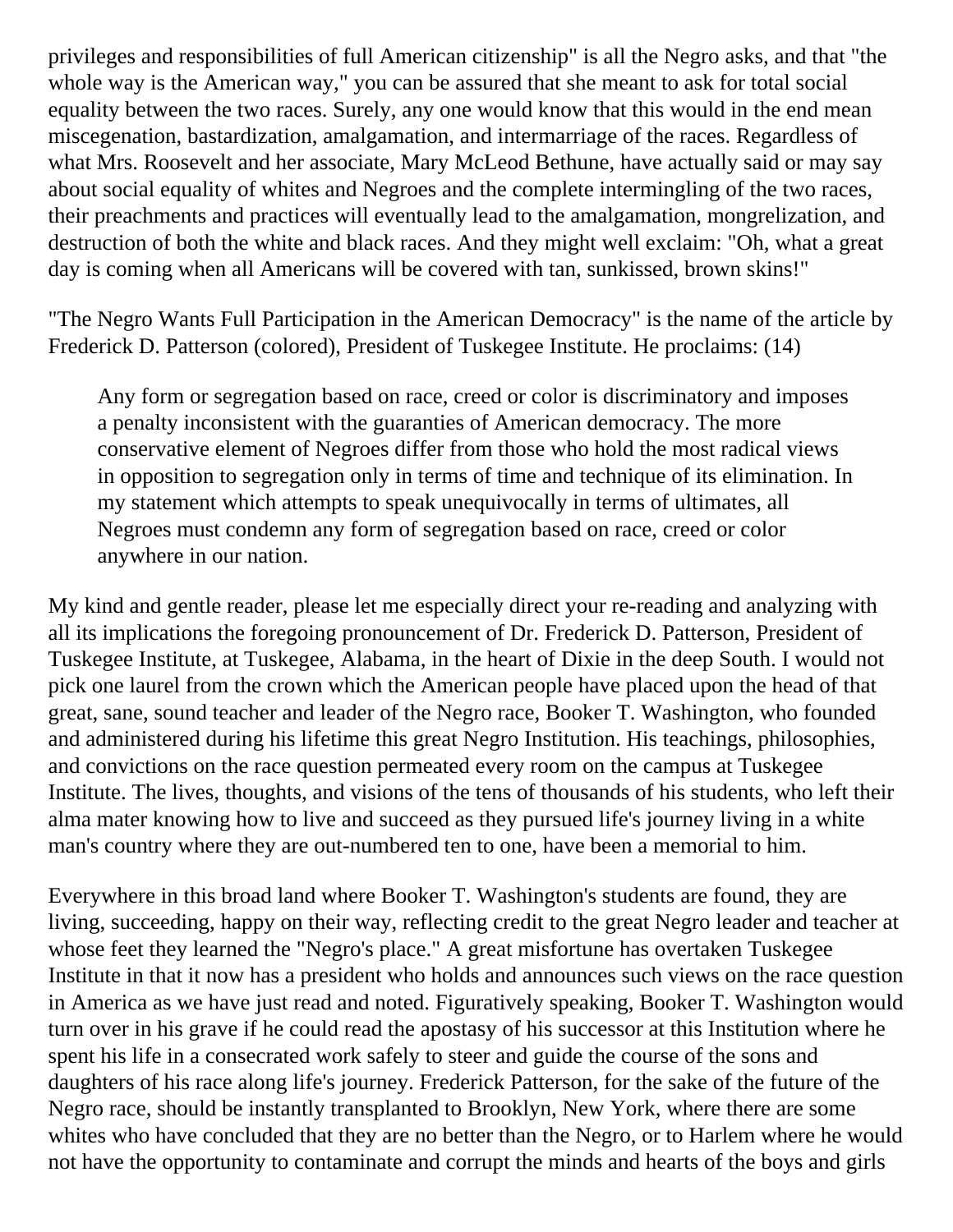of the Negro race of the entire Southland.

Dr. Patterson either willingly, willfully, or with no care, thought or vision of the future of his race prevaricates when he says that segregation of race or color is discrimination. Again, he prevaricates when he announces that segregation "imposes a penalty inconsistent with the guaranties of American democracy." By his own statement, he admits that he does not know what American democracy means. The evil of his declaration that in any attempt "to speak unequivocally in terms of ultimates all Negroes must condemn any form of segregation based on race, creed or color anywhere in our nation" is indescribable. With this one statement, he deliberately plants in the hearts and minds of his students and the members of his race a craving for a condition that will not only bring on a bloody conflict between the true, white Americans and the few million Negroes in this country, but he announces an ambition that the Negroes will possess under his philosophy and teachings that will lead to amalgamation, miscegenation, and mongrelization of both his race and the white man's race - total destruction of both.

I do not know whether to blame or to censure Dr. Patterson. He could be just plain stupid and not know what he is doing; but regardless of the reason behind his preachments, he is sowing the seeds that will destroy him and his kind. God give us another Booker T. Washington to save Tuskegee Institute!

George S. Schuyler (colored), Associate Editor of the Pittsburgh Courier and of The African and Business Manager of The Crisis, in an article entitled "The Caucasian Problem" has this to say: (15)

What chance is there of doing this? It would require a revolutionary program of reeducation calling not only for wholesale destruction of the accumulated mass of racialistic propaganda in books, magazines, newspapers, motion pictures and all the present laws and regulations which recognize the racial fiction and are based upon it, but for a complete reorganization of our social system. It would have to include the complete abolition of Jim Crow laws and institutions; the rescinding of all racial pollution laws barring marriage because of so-called race; a complete enforcement of the letter and spirit of the federal constitution, and the ending of every vestige of the color bar in industry, commerce and the professions. The words 'Negro,' 'white,' 'Caucasian,' 'Nordic' and 'Aryan' would have to be permanently taken out of circulation except among scholars and scientists. There would have to be an end of gathering population statistics by so-called race. Government service in all its branches, state and federal, would have to be thrown open to all on the basis solely of merit, and promotions made accordingly. It would probably be necessary to have drastic laws against manifestations of color prejudice and discrimination, just as we have legislated against kidnaping, arson and murder which are certainly no more serious from the viewpoint of national welfare.

It is extremely doubtful if the colored people here or anywhere else will accept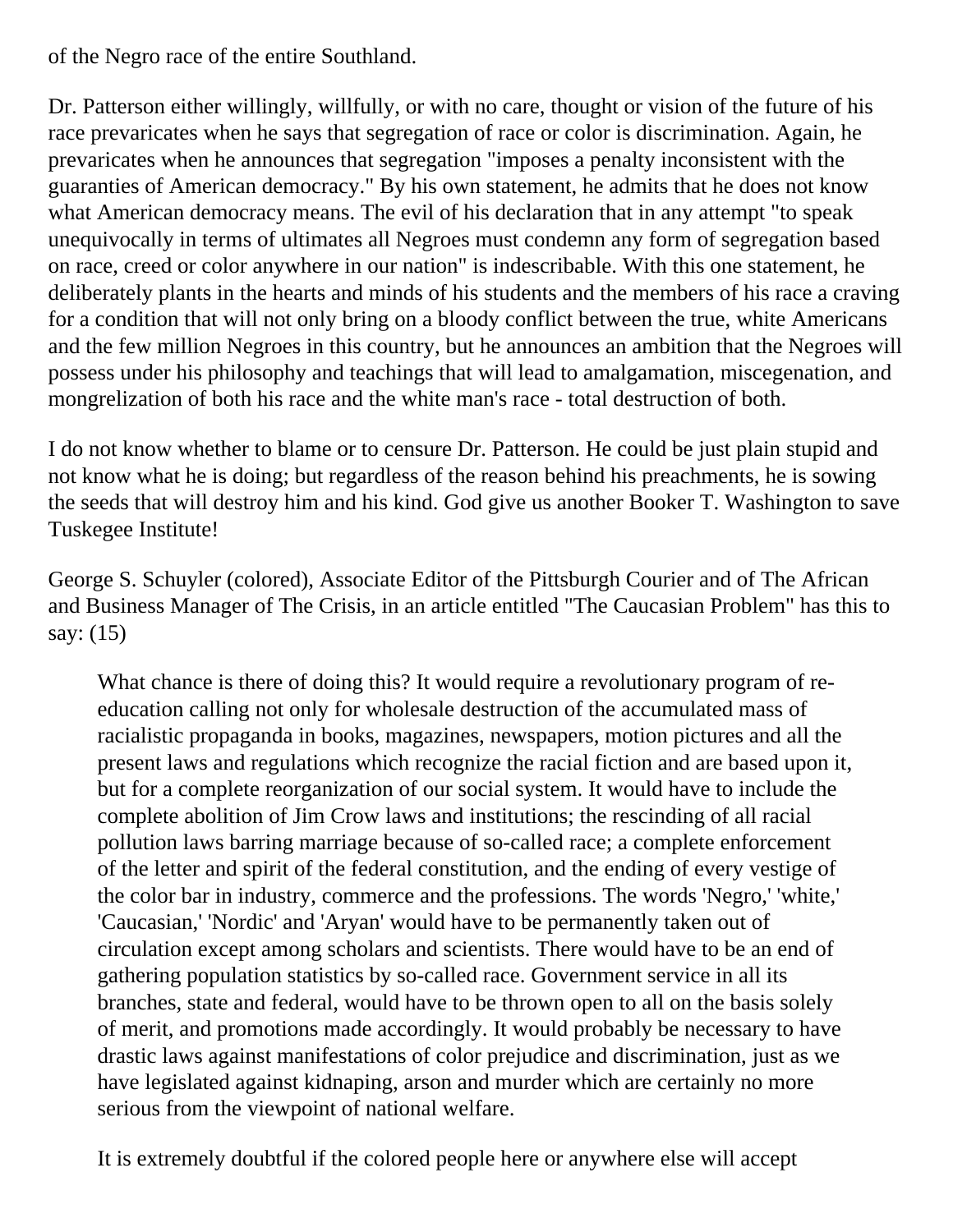anything less than this, and if they do it is very likely to prove unsatisfactory. The alternative is to drift toward an international color war.

Concerning George S. Schuyler, the writer of the above quoted statement, two things are quite evident. First, he is the best news writer and all-round advocate of total social equality and intermarriage of the races in America today. Second, he is bold and reckless in making clear to the world the consummation and fulfillment of the dream of every Negro man in America regardless of whether he can read or write. (Schuyler has personally realized his dream - he already has a white wife!) Many Negroes, and the South certainly has its portion, are too ignorant to be articulate, and others keep quiet on their ultimate dream because silence is the best policy. However, Schuyler throws discretion to the winds in all his writings and leaves no one in doubt about the things for which all Negroes are working and praying, and he thoroughly agrees with the prophecy of Dr. DuBois that we are drifting toward a world war based on color alone.

I have been fighting, I am now fighting, and I shall keep on fighting the plan and pattern of Schuyler and his kind. I beg, plead, and intreat every white man and white woman in this Republic who has any regard for the integrity of the white race and the white man's civilization to see to it that the day never comes when Schuyler's demand shall be complied with and the words "Negro," "white," "Caucasian," "Nordic." and "Aryan" shall be taken out of everyday circulation.

The question of race relations and the matter of social equality which leads inevitably to miscegenation, amalgamation, bastardization, mongrelization, and intermarriage of the races should be the concern of every decent, straight-thinking white man and white woman in this land. It is a question about which there can be no compromise. You are either white and want your offspring throughout all the years to come to be just as white, or you are willing to pursue a policy of "doing nothing about it." If you choose the latter, then step by step, day by day, year by year, century by century, both the white and the black races will be destroyed, and nothing but brown-skinned mongrels will be left to inhabit this fair land of ours.

This question of social equality which involves the mixing of the white and black bloods is in the same category as vice, and the following words of Pope are just as applicable:

Vice is a monster of such frightful mien, That to be hated, needs but to be seen, But seen too oft, familiar with her face, We first endure, then pity, then embrace!

Dear reader, just what stage have you reached? Are you enduring, are you pitying, or are you embracing the African Negro in our midst?

In a discussion entitled "My America," Langston Hughes (colored), a writer and member of the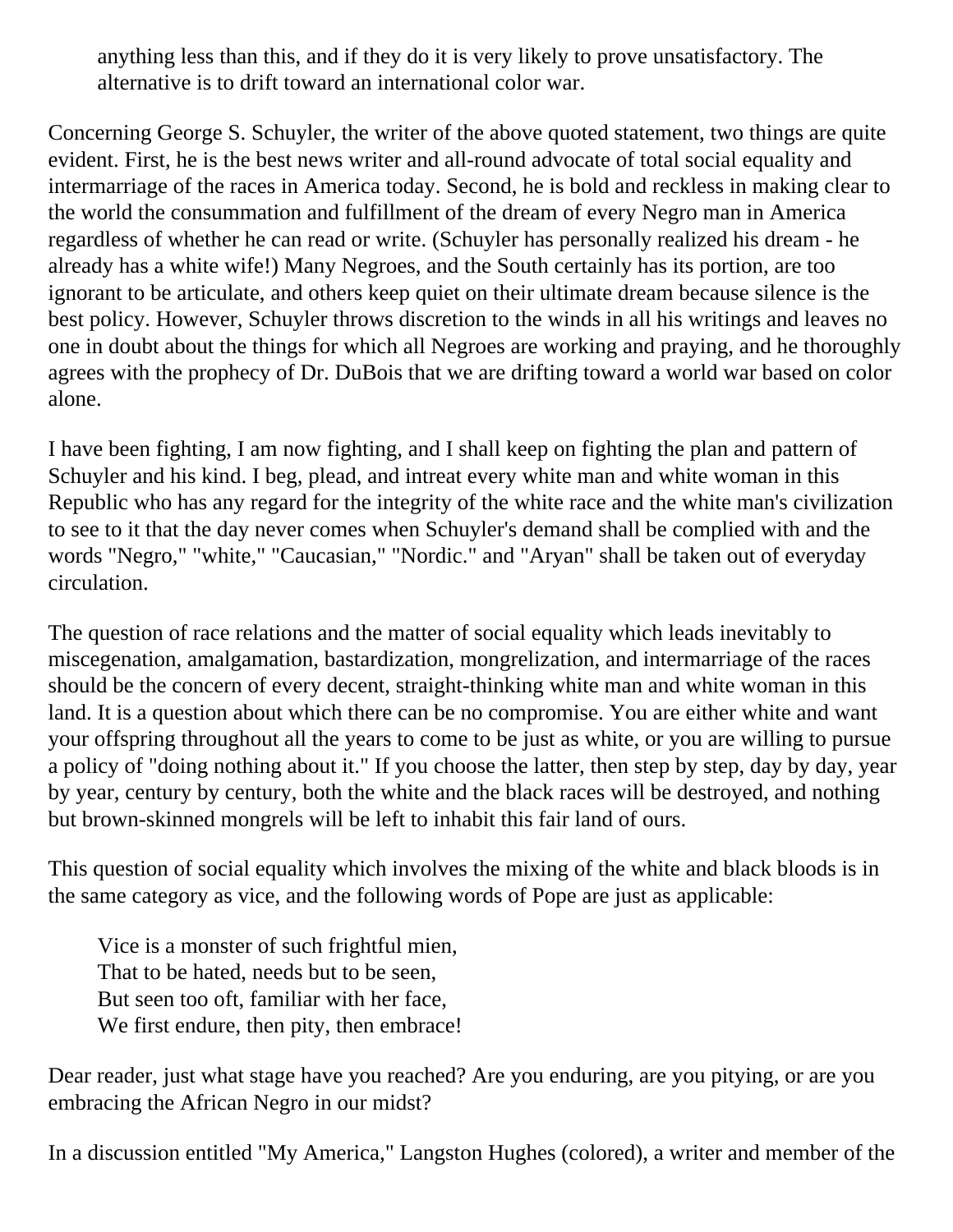Advisory Council of the Writer's War Board, declares: (16)

The South opposes the civil rights of Negroes and their protection by law. Witness lynchings where no one is punished, witness the Jim Crow laws that deny the letter and spirit of the Constitution. For democracy to have real meaning, the Negro must have the same civil rights as any other American citizen. It seems obvious that the South does not yet know what this war is all about. As answer Number One to the question, 'What shall we do about the South?' I would suggest an immediate and intensive government-directed program of pro-democratic education, to be put into the schools of the South from the first grades of the grammar schools to the universities.

Although Langston Hughes is a fair writer and poetically inclined, the Negro race and intelligentsia can not get much consolation out of his literary progress because three of his great grandfathers were white men. However, Hughes is a Negro just the same because one drop of African blood or one limb on the family tree makes a Negro.

We are indebted to Langston Hughes for his frankness in telling us what he has up his sleeve in answering the question, "What shall we do about the South?" If we had a white Quisling President, a spineless Congress playing politics for the Negro vote, the first bill Hughes would wish introduced and passed would be to have all the school books from the first grades to the universities rewritten. His purpose in having this done would be to teach the American youth from Maine to California, from the Canadian border to the Gulf of Mexico that the Negro is the equal of the white man and that the type and characteristics, as well as the color of the skin, make absolutely no difference from now until doomsday in white America. The road would then be clear for the immediate and speedy mongrelization of both the white and the Negro races.

According to Hughes -- and this is where the Negro mind and blood asserts itself -- World War II was fought for the purpose of mongrelizing White America. If the South and the decent, selfrespecting white people of the rest of the Nation had ever entertained the slightest suggestion that World War II was fought to integrate the Negro into the social life of white America, we would have had a nationwide rebellion against the conscription of the 12,000,000 or more men and women who marched and fought in the uniform of our country in order to win this war.

Let me say to Langston Hughes that the American Republic is still white, and our civilization is still safe because it is white. The mongrelization of the Nation, as Hughes seems so much to desire, would be far worse than an atomic bomb dropped upon every township of American soil.

In the last essay in this book "Count Us In," Sterling A. Brown (colored), Professor of English at Howard University, writes: (17)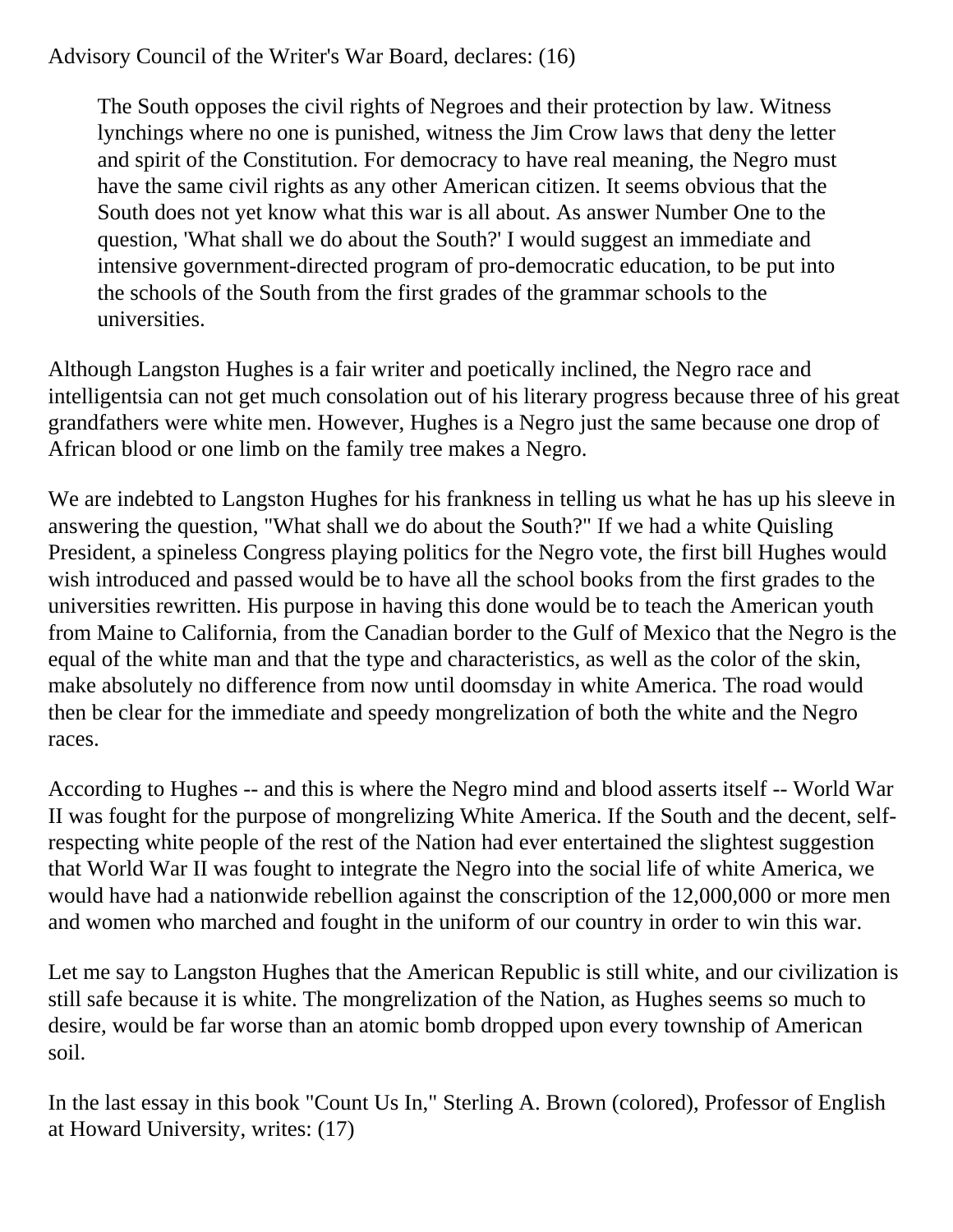The black herring of intermarriage has been dragged too often across the trail to justice. 'Would you want your sister to marry a nigger?' is still the question that is supposed to stun any white man who sponsors rights for Negroes. It stirs Negroes to ironic laughter, although on all levels they recognize the white man's fear of intermarriage as deepseated. From the jokes of the people--of Negroes talking to Negroes, where 'Miss Annie's' name is changed to 'Miss Rope' or 'Miss Hemp'-- to the satire of the publicists, this awareness is to be found. A Negro editor, fighting a covenant restricting housing, was asked point blank: 'Do you believe in intermarriage?' to stop his guns of logic and facts. Some Negro public speakers, faced with the question, dodge behind statements like 'Well, I'm married already myself.' Some take refuge in Kipling's line, 'Never the twain shall meet,' without sharing Kipling's assurance or hope. The twain have met and the twain will meet. But negroes are not convinced thereby that they must give up their struggle to share in American democracy.

Notwithstanding the fact that Sterling A. Brown, nativeborn citizen of the District of Columbia, had opportunities to acquire knowledge while attending Williams College and Harvard University and while teaching and studying at Virginia Seminary, Fisk University, Lincoln University, and Howard University; yet with all these many vaccinations with the virus of wisdom, none were successful. In common, everyday language, or shall I call it localism, he is just a plain intellectual screw-ball.

When any Negro who has even a smattering or a suggestion of intelligence treats lightly and sarcastically the artful tragedy of the commingling of white blood with Negro blood in holy wedlock or in marriage, it is astounding, inexplicable, and beyond the comprehension of a sane and rational mind. It is true that occasionally because of sin, weakness, and infidelity, in violation of all the laws of God and nature, and in total disregard of the purity and the integrity of both the white and black bloods "the twain have met." But by the Eternals, this unpardonable sin against race must stop regardless of cost and consequences; and even though Brown and his kind would have us believe otherwise, it can be stopped without violating in the remotest degree the true principles of American democracy.

Here we have parts of the statements of fourteen Negro leaders. Their demands for complete political, economic, and social equality have been openly and frankly stated for all the world to read and understand. They have used every conceivable argument in an attempt to support their appeal for full equality which to them means social equality. These arguments in the name of democracy, of science, and of religion will be answered in the next chapters. We will see that they are merely smokescreens which can not and will not stand under any sane, sound, and logical analysis.

Since this chapter has been devoted to quotations from the book "What the Negro Wants", it is only proper that we conclude with a part of the Publisher's Introduction written by W. T. Couch (white) of the University of North Carolina Press. In a forceful and unanswerable statement,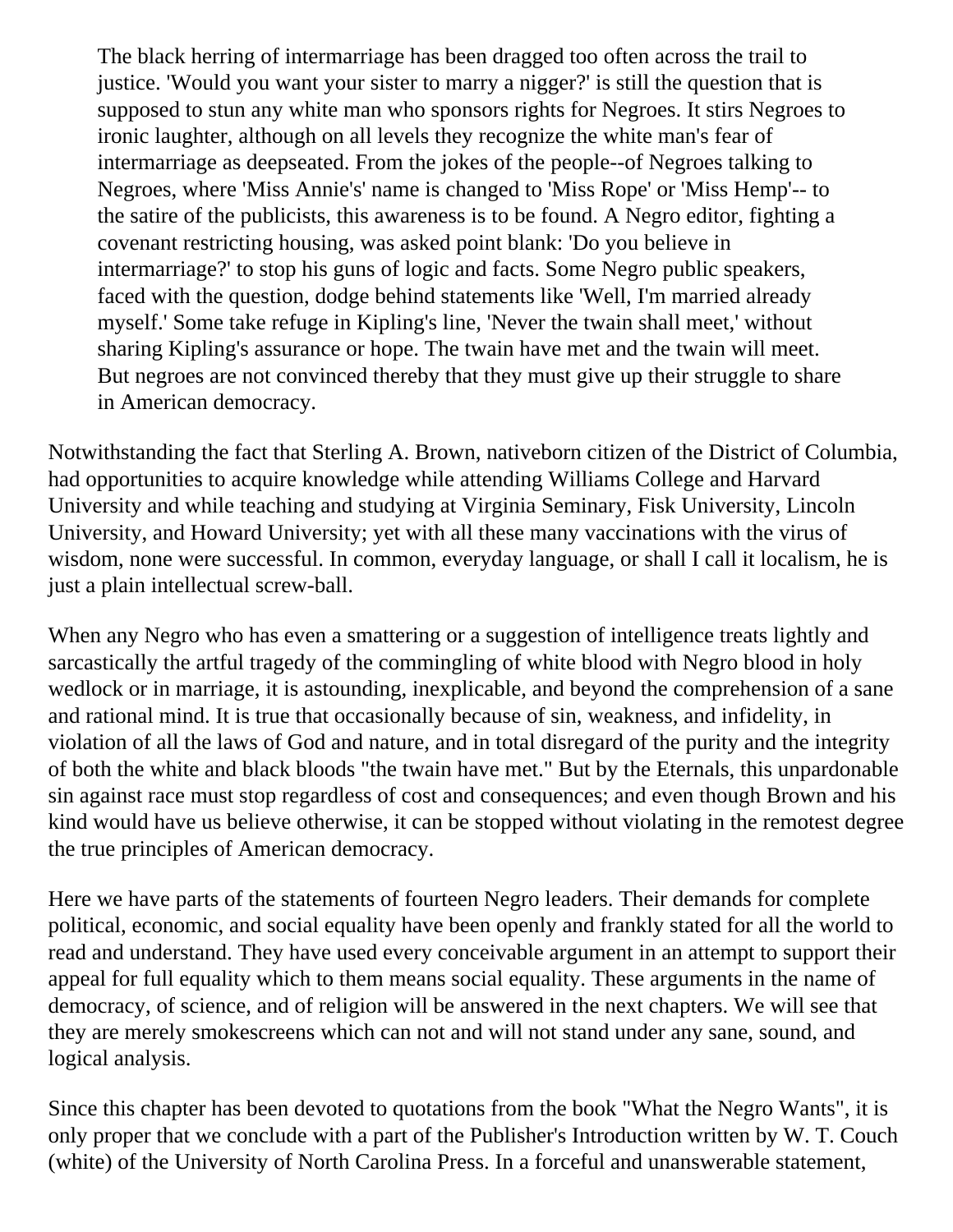Mr. Couch disagrees with the Negro writers in their insistence that all racial barriers be abolished. In conclusion he says: (18)

When the Press asked for this book it was hoped that serious attention would be given the possibilities for the Negro in America and elsewhere. The old complaints against the white man may be justified, but more than that, far more, is needed. More evidence that the white man is not considered responsible for everything, that the Negro himself has some responsibilities would help. Does the Negro have no opportunities in the South? Is the southern white man to blame for everything that happens? Do fate and the Negro have no part?

Do Negro leaders have any ideas on how educational processes can be improved? What is the Negro doing of importance in agriculture, in industry, in the professions? What is he inventing, discovering, writing? What is he contributing that is new and valuable, what does he want, what does he need in order to enable him to contribute more? Is there need for a really great university for Negroes in the South? Can it be that Negroes in this region now have all the educational opportunities they can use? Which is the wiser course for the Negro: continuation of efforts to break down segregation in higher education --efforts which have no chance to succeed-- or efforts to get the southern states to co-operate in supporting a first-rate institution for Negroes in some southern center?

Can Negroes and whites learn to work together, to develop and use all their talents, to live in peace and mutual respect-- can they discover the meaning of human rights, can they learn to practice what they discover? Can they remain racially separate and distinct and at the same time avoid inflicting disabilities on each other? Does the white man have no right to attempt to separate cultural from biological integration, and help the Negro achieve the first and deny him the second? Can biological integration be regarded as a right? What happens to the case for the Negro if it is tied up with things to which he not only has no right, but which, if granted, would destroy all rights? If any two people have a right to lead their own lives, certainly any two others or ten or twenty million have a right to opinions on what ought to be allowed and what forbidden. To say that the twenty million have no right to make and enforce decisions that they think necessary to the well-being of all is to say that society has no right to govern itself. The assumption of a better, a more valid authority, one that can be understood and that ought to be accepted by all rational beings, one that speaks with the voice of reason and justice, is the only foundation for appeals against majority decisions. To say that two may be right and twenty million wrong is to say that there is a more valid authority, that it is the only trustworthy guide, and that all men ought to act in accord with it. But the spokesman for minorities have followed the fashion of the times and denied the existence of any such authority. In doing so they have destroyed the only possible basis for their arguments, and have abandoned their only opportunity to help create understanding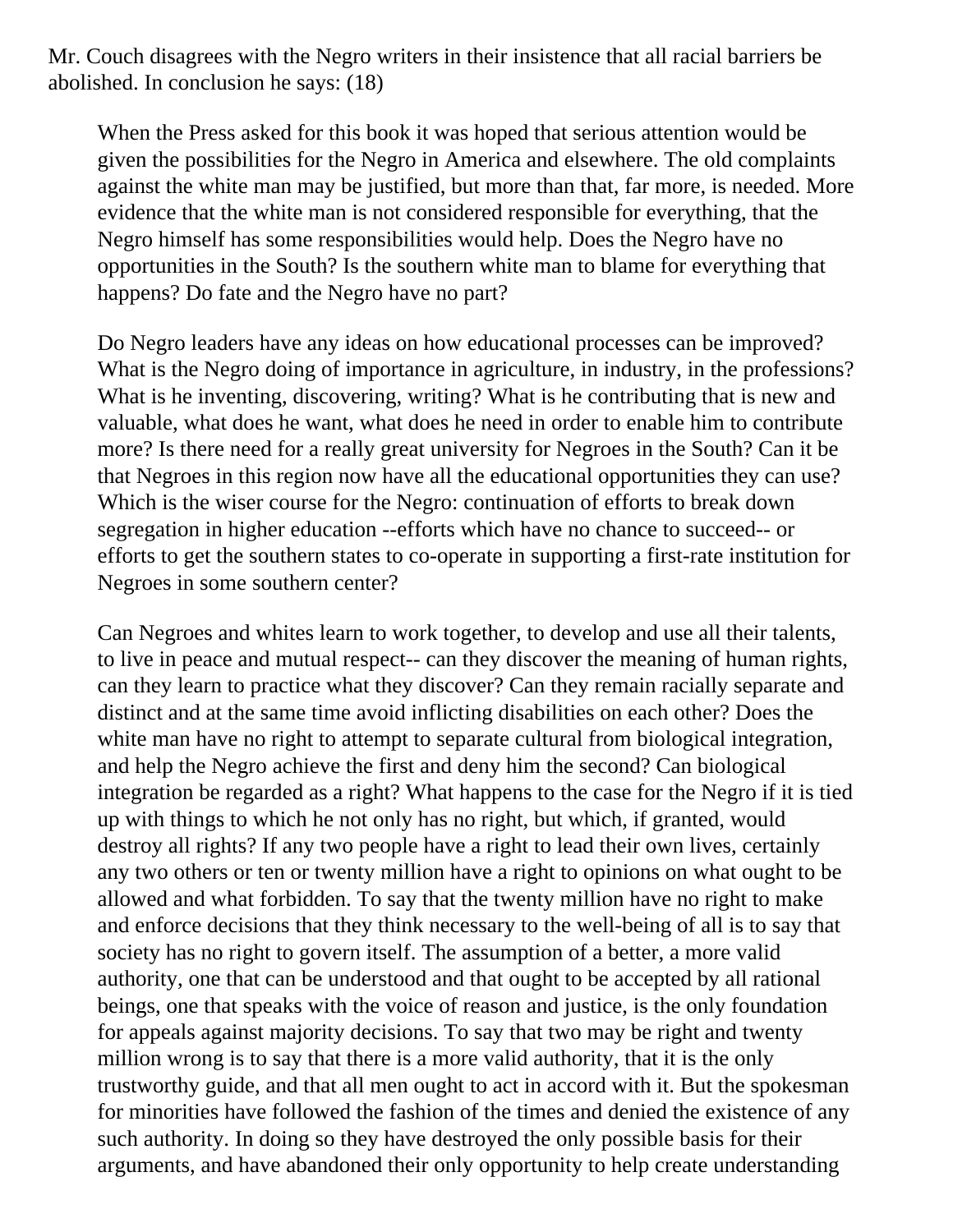where confusion now exists.

What problem would be solved if the white South dropped all barriers and accepted amalgamation? Would anything be gained if overnight the whole population could be made one color? One of man's great problems in this world is to learn what is good, to learn to recognize the good in whatever form, under whatever circumstances, it may appear. Some day the social engineers may be able to make all men alike, indistinguishable from one another, and equally good. But until that has been done, men need most of all to learn to recognize and use good qualities whether they belong to tall or short, round or long skulled, colored or white. Booker Washington came nearer than anyone else to stating the problem of the Negro in its true terms. Envy, jealousy among his own people seriously hampered his efforts, curbed his program. Nothing is more needed in the South today than rebirth of his ideas, restoration of the great leadership that he was giving.

I believe that regardless of the Negro's abilities the same justice that is good for the white man is good for the Negro. But this justice does not, cannot operate on the basis of a mechanical equality. To be just, distinctions and discriminations have to be made. If the distinctions and discriminations are made in directions that some people say are wrong-- who can take such charges seriously in a world that denies the existence of any real right and wrong? I can and do, because I believe standards of right and wrong are necessary to civilization. Until the modern intellectual abandons his relativistic dogmas, he cannot criticize without expecting to be reminded that, according to his own doctrine, his opinion is merely his opinion and has no real validity. If he can quote 'authorities,' if something that calls itself 'science' supports his views, if the assertion of opposed views is not intellectually respectable, what of it? What kind of 'science' is it that has to support itself in this manner?

> Go to [Next Chapter](#page-68-0) Return to [TYC - Table of Contents](#page-0-0)

#### **Notes**

- 1. Logan, R. W., *What the Negro Wants* (Chapel Hill: University of North Carolina Press, 1944).
- 2. Reprinted from *What the Negro Wants*, edited by Rayford W. Logan, by permission of The University of North Carolina Press. Copyright, 1944, by The University of North Carolina Press.
- 3. Ibid.
- 4. The argument presented by Dr. DuBois in the name of "modern science" as well as other arguments in the name of democracy and religion will be answered in Chapters [VI,](#page-68-0) [VIII.](http://www.churchoftrueisrael.com/tyc/tyc-07.html>VII</A>, 
and <A HREF=)
- 5. Reprinted from *What the Negro Wants*, edited by Rayford W. Logan, by permission of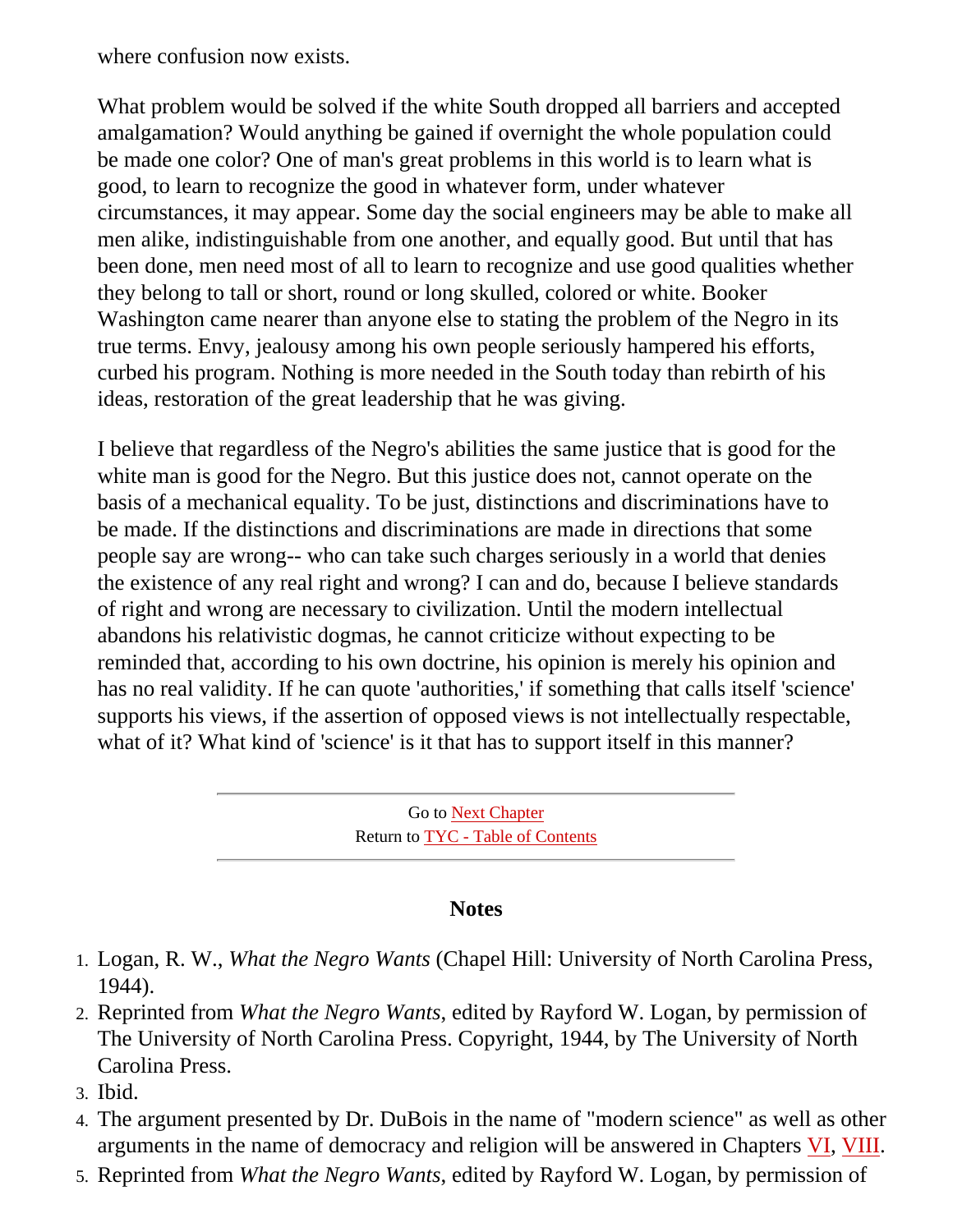The University of North Carolina Press. Copyright, 1944 by The University of North Carolina Press.

- 6. Ibid.
- 7. President Wesley's three arguments for full equality in the name of science, democracy, and religion will be answered in Chapters [VI](#page-68-0), [VII,](#page-78-0) and [VIII.](#page-87-0)
- 8. Reprinted from *What the Negro Wants*, edited by Rayford W. Logan, by permission of The University of North Carolina Press. Copyright 1944 by The University of North Carolina Press.
- 9. Thru 18. Ibid.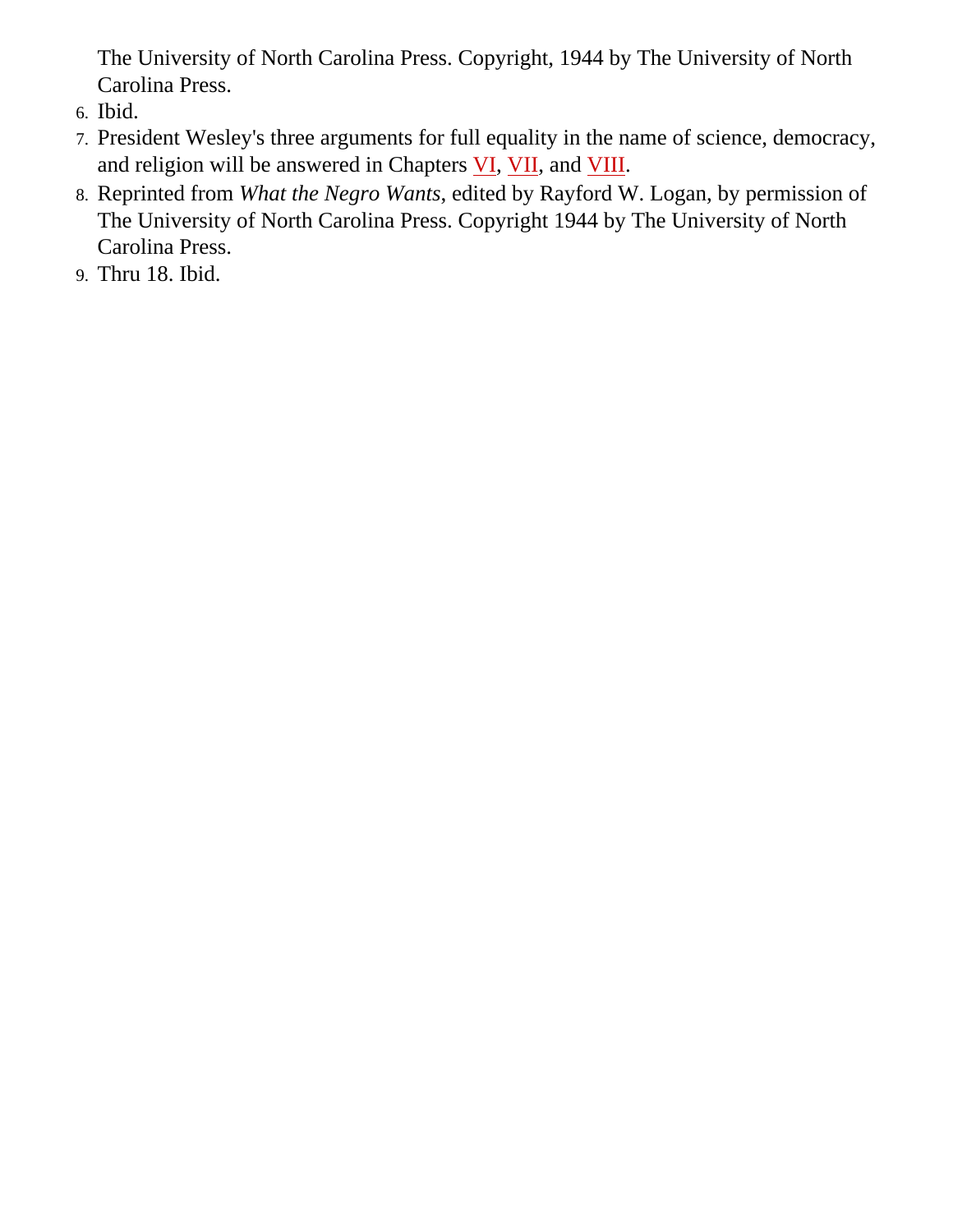### Take Your Choice Separation or Mongrelization By Theodore G. Bilbo

## <span id="page-68-0"></span>Chapter VI Inequalities of the White and Negro Races

Thou art weighed in the balances, and art found wanting. *-Daniel, 5:27*

THE PREVIOUS chapter has presented the demands of the Negro leaders for complete economic, political, and social equality between the white and black races in the United States. These demands must necessarily be based on the acceptance of the doctrine of the equality of the two races and the denial of the inferiority of the Negro. If racial differences do not exist, then these writers are asking for equality for equal races; but if differences do exist, then they are asking for equality for unequals, and the very basis of their argument is refuted. It is the purpose of this chapter to show that both history and science defy the theory of the equality of the Caucasian and the Negro races.

At this point, it should be pointed out that no attempt will be made here to reconcile the different theories as to the origin of the races of mankind. We leave the reader to his own conclusions concerning the plan which was used by the Creator of the Heavens and the Earth in creating and separating the different races. The fact that God did ordain the division of the people of the earth into separate races as a part of the Divine plan is sufficient for our purpose. We do know that for thousands of years, the races have been constituted practically as they are today and grouped into three great divisions: the white, the yellow, and the black. We also know that from the dawn of history the different races have left a record of their accomplishments and achievements upon the pages of time, and from this chronicle we can compare their qualities, abilities, and their contributions to the progress of mankind.

In [Chapter II](#page-11-0) we found that all the great civilizations of the world have been produced by the white race. Could this have been accidental? Over thousands of years, north, south, east, and west, everywhere, under all conditions, Caucasian man has manifested his conquering, victorious qualities. Throughout the years, history records no achievements of the Negro race which challenge in any manner whatsoever the superiority of the culture and civilization of the white man.

Such is the lesson of history. It shows us that all civilizations derive from the white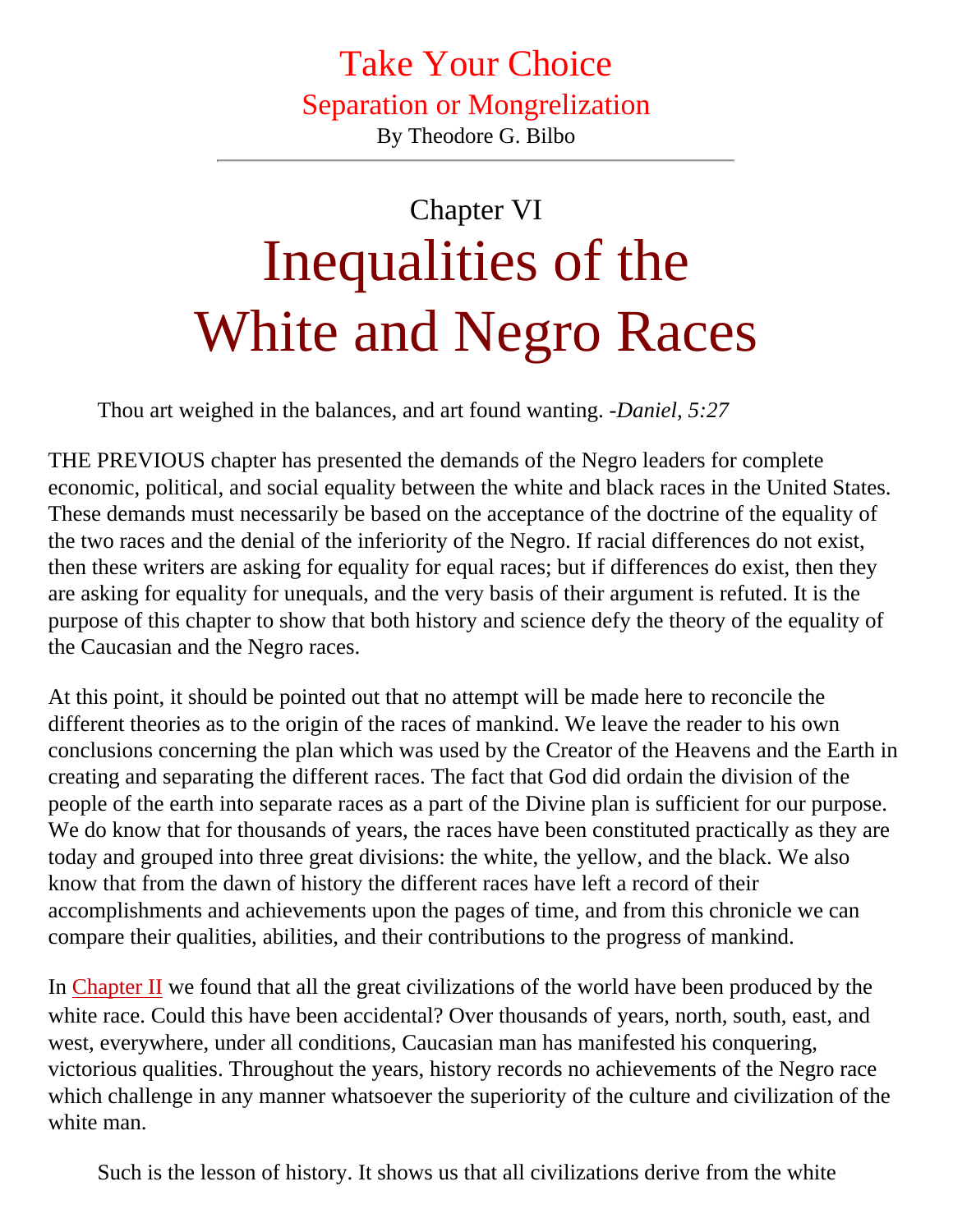race, that none can exist without its help, and that a society is great and brilliant only so far as it preserves the blood of the noble group that created it, provided that this group itself belongs to the most illustrious branch of our species. (1)

The history of civilization and culture is the history of the Caucasian race. Great and glorious cities, monuments and Coliseums, amphitheatres and cathedrals, empires and nations have testified to the ability of the white man. He has bridged the rivers, spanned the oceans. conquered continents, and built mighty civilizations out of wildernesses. Great men, world leaders, brilliant minds that have mastered things material and spiritual, all the endless creations of art, science, literature, law, religion, and of every activity known to man blaze across the pages of history to give evidence of the superior ability of the white race. It was by the white man's brain that the atoms of creation were split and the atomic bomb became the greatest power on earth.

. . .all of this infinite cloud of witnesses gather swarming upon us from the whole firmament of the past and proclaim with Pentecostal tongue the glory and supremacy of Caucasian man. It seems impossible to represent in human speech, or by symbols intelligible to the human mind, the variety and immensity of this consentient testimony of all historic time and place. Not to be overwhelmed and overawed, much more convinced, by such a prodigious spectacle of evidence, is to gaze at midnoon into the heavens and cry out, 'Where is the sun?' For over against all these transcendent achievements, what has the West African to set? What art? What science? What religion? What mora]ity? What philosophy? What history? What even one single aspect of civilization or culture or higher humanity? It would seem to be an insult to the reader's intelligence, if we should prolong the comparison. (2)

The Negro has had just as long as the white man to develop a civilization of his own. Thousands and tens of thousands of years have passed, and the black man has not lifted his people from the darkness of Africa. If the white and black races are equal in ability, then why have they not produced equal civilizations? Or why has not the African exhibited his ability to reproduce civilization and culture after the way has been blazed for him? It is a matter of historical truth that no Negro race has ever initiated a civilization and "only, when it is mixed with some other can it even be initiated into one." (3) This may well be said to be the real reason why the American Negro is feverishly and unrelentingly demanding the integration of his kind into every phase of the white man's civilization- in the churches and schools, in politics and government, in the army and navy, and in the air. The only known request that he has not made is for the permission to help handle the atomic bomb! He is afraid of that "bug"!

There were some American Negroes who were repatriated by the American Colonization Society to West Africa and established the Republic of Liberia in 1847. However, they have provided us with no startling revelations of the black man's ability because even in the creation of the Liberian Republic the Negroes adopted almost in toto the Constitution of the United States. The only noted changes which they made in adopting the American Constitution for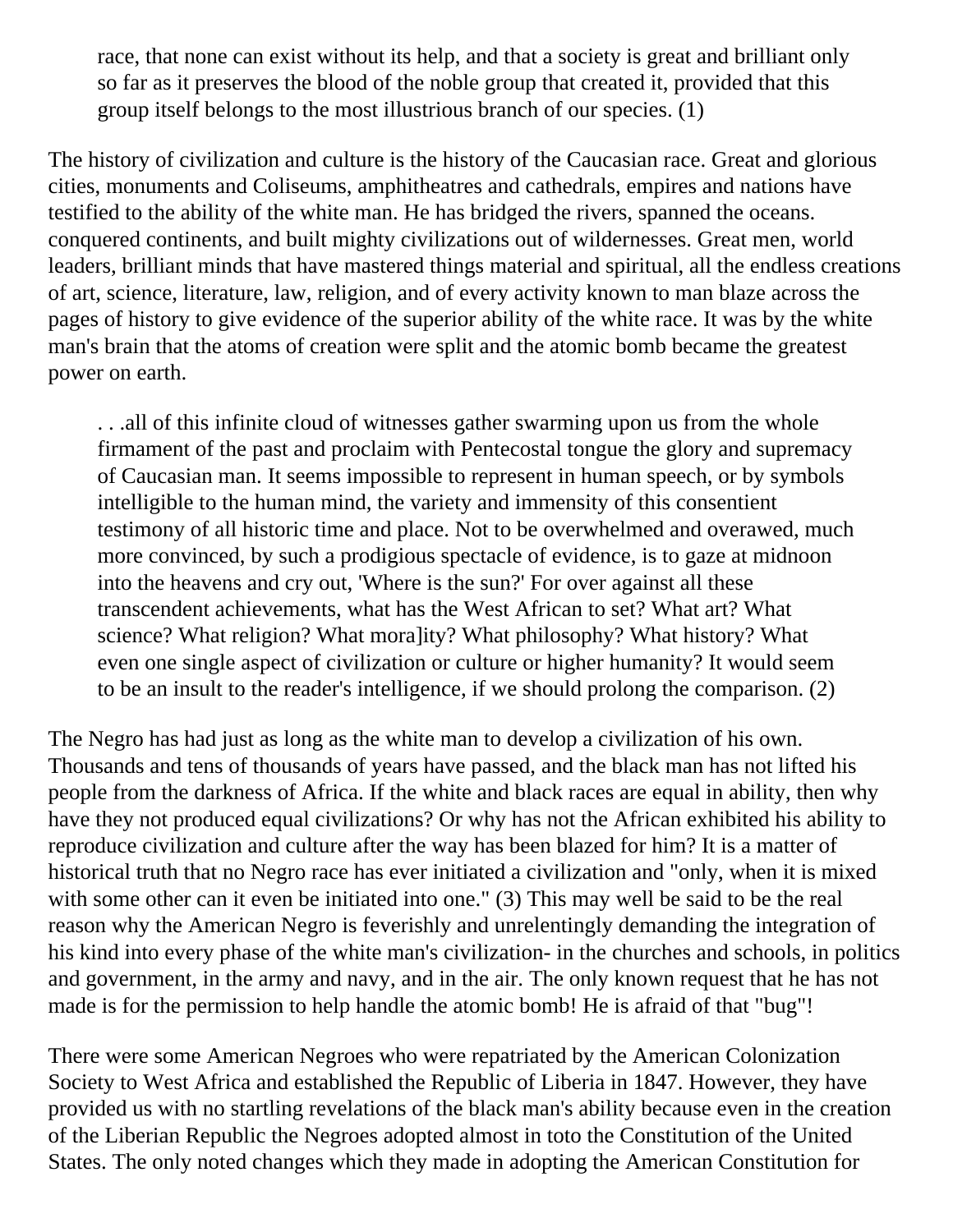their form and scheme of government were two amendments:

1. an amendment to provide specifically that no white man should ever vote in the Republic of Liberia,

2. an amendment to provide that no white man should ever own a foot of land in Liberia. This second provision, however, does not prevent the leasing of the lands of Liberia to traders, merchants, and manufacturers. (4)

The accomplishments of the white and black races in world history prove without a shadow of a doubt the inequality of the two races. "Wherefore by their fruit ye shall know them." (5) The white man has shown his superior ability by the great civilizations and cultures which he has created.

White Americans who have built the civilization of the new world are the descendants of the white men who created the civilization of Europe. Whether a descendant of the Nordic or Mediterranean or Alpine branch of the white race, (6) the white man in America can look back with pride at the accomplishments of his racial family. "Every human being unites in himself the blood of thousands of ancestors, stretching back through thousands of years," (7) and the white man has a right to be proud of his world-conquering Caucasian blood.

What of the ancestors of the American Negro whom the proponents of the doctrine of the equality of the races would attempt to make the equal of the white American? Edmund Burke once wisely said: "People will not look forward to posterity who are not anxious to look backward to their ancestry." Often we hear mention of the ancestors of the Negroes who were slaves in this country. but very seldom is reference made to the African tribes from whence the slaves were brought to the new world.

We are now in position to consider the mental, moral, and physical characters of the negroes and negroids, especially the tribes found in the West Soudan; the Congo Basin, the Slave and Gold coasts of Africa,- in fact the stock from which was derived the negroes that were brought to the United States as slaves. These are the negroes, and the descendants of them are of the race or races that interest us here in this country. It is these we have upon our hands, and it is these we have to deal with in the condition of affairs widely known as the 'negro problem.'

Taking up first some of their external characters, it will be seen that the hair is short, black, and frizzly,- in fact, distinctly wooly.... The negro has a large black eye, with the sclerotic coat tinged with yellow,- a distinctive character frequently noticed in the typical west-coast negroes. The jaws exhibit decided prognathism, or projection forward, the facial angle being seventy degrees against the eighty-two of the average white man. Another marked feature is the nose, which is broad and flat, with dilated nostrils, and with the ridge concaved, often showing the red inner surface of the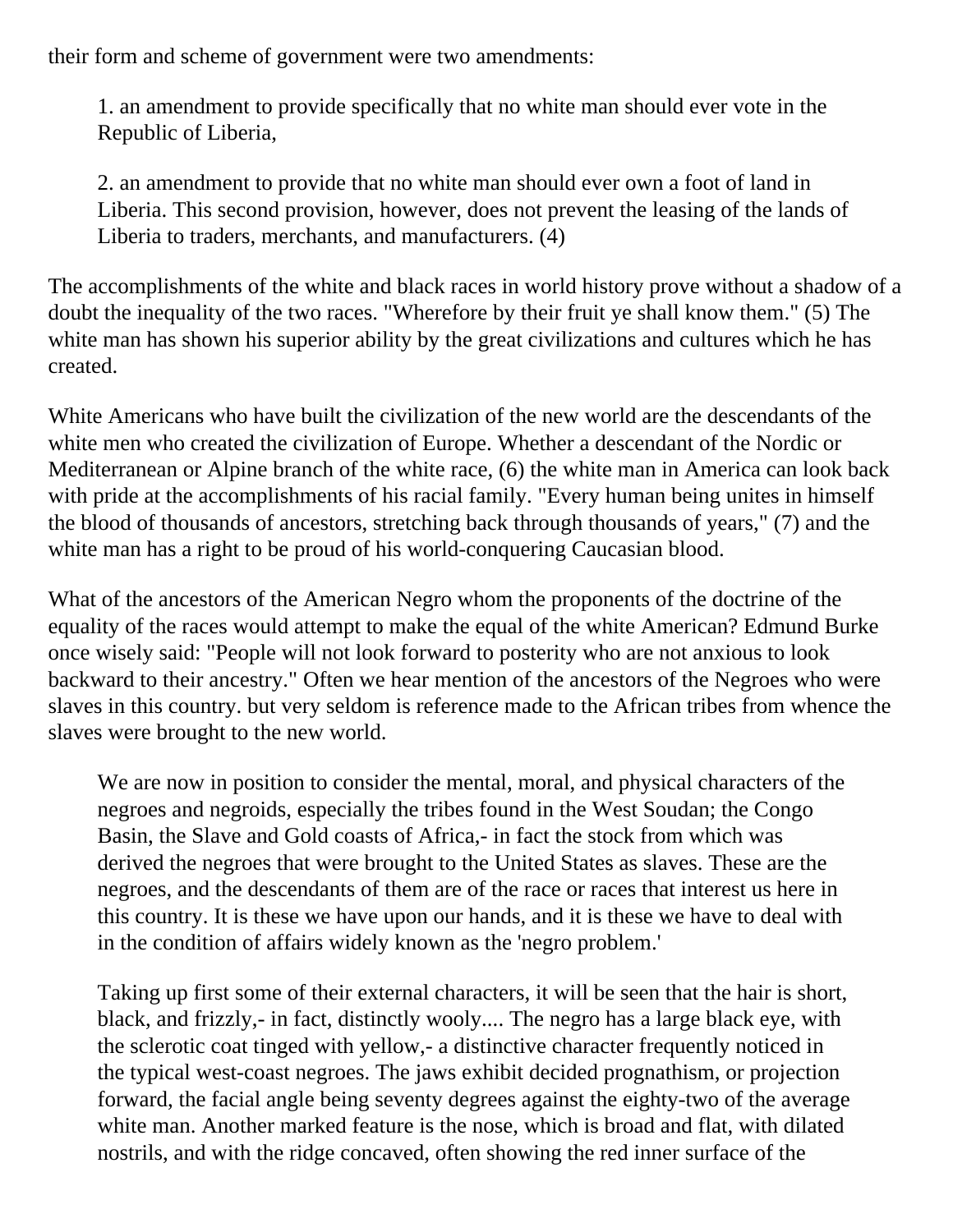mucous membrane. The lips are very large, protruding and heavy. Sometimes they are everted, displaying the red mucous membrane of the mouth. The molar bones and zvgomatic arches being prominent, the cheeks are made equally so. These fu]lblooded negroes have black skins or a deep brownish tint. Climate has nothing whatever to do with this, nor has any special pigment. It is due to a superabundance of coloring matter between the true and the scarf skins. Soft and velvety to the touch, the negro epidermis is, for the most part, quite free from hair, and would be interesting were it not for the outrageous odor it emits, especially under heat and excitement. This is sometimes so strong that I have known persons of our own race brought almost to the stage of emesis when compelled to inhale it for any length of time.

In the skull of the negro the crania] capacity and the brain itself are much under size. On the average the former will measure thirty-five ounces as against forty-five for the Caucasian skull. In the negro the cranial bones are dense and unusually thick, converting his head into a veritable battering-ram: moreover, the cranial sutures unite very early in life. This checks the development of the brain long before the same takes place in other races, and this fact accounts to some extent for the more or less sudden stunting of the negro intellect shortly after arriving at puberty.

In short, as has long been known, whether living in Africa or living in America, the typical west-coast negro is, in his physical organization as near the anthropoid apes as are any of the savage races of mankind, - perhaps the nearest. He is untold ages nearer than is the typical representative of the best in the white race.

We may say the same thing of his mental and moral qualifications. Professor Keane states that the mental and moral differences between the negro and the white races are quite as well marked as the physical ones, 'and as both are the gradual outcome of external conditions, fixed by heredity, it follows that the attempt to suddenly transform the negro mind by foreign culture must be, as it has proved to be, as futile as the attempt would be to suddenly transform his physical type,'- a point that the untutored masses in the United States fail to see. The negro has, in fact, no morals, and it is therefore out of the question for him to be immoral; in other words, he is non-moral rather than immoral.

Throughout the entire historic period of man's career upon the earth, the chapter on the negro is practically a record of the lowest savagery, soon lapsing back into the mere tradition of wild and untutored tribes, whose social institutions are at the lowest possible level, with fetichism for religion, coupled with torture, cruelty, slavery, cannibalism, and a common belief in sorcery. Where not checked by the presence of the European, the native shambles ln the middle Congo Basin are still hung with choice cuts of human bodies, and these continue to be sold in the open marketplace. In Africa they even barter their dead relatives, and those securing the corpses in this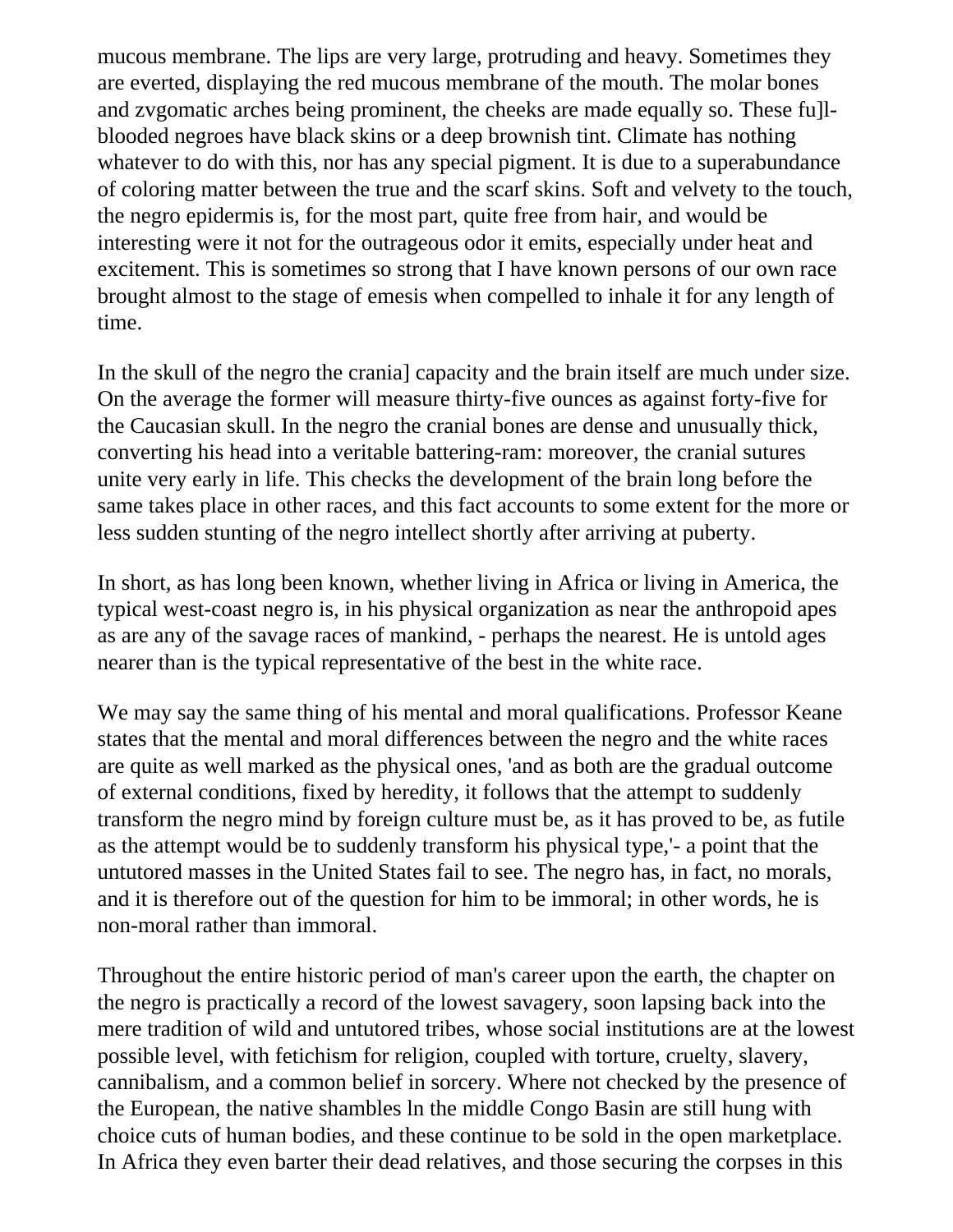way eat them. They will even disinter them for the same purpose and eat them after decomposition has set in. The negroes who still practise this in Africa are several millions in number, and close blood relations of the race in the United States. (8)

Historically and scientifically, the inferiority of the Negro race when compared to the white race is both a proved and obvious fact. It is wholly unnecessary to compile statistics and opinions of distinguished physicians and ethnologists who classify the Negro race as inferior to the Caucasian. The following quotations from the works of Dr. Robert B. Bean are typical of the conclusions of scholars who have studied the Negro race:

The frontal region of the Negro skull has been repeatedly shown to be much smaller than that of the Caucasian. Considering this fact, the conclusion is reached that the Negro has a smaller proportion of the faculties pertaining to the frontal lobe than the Caucasian. The Negro, then, lacks reason, judgment, apperception, affection, selfcontrol, will power, orientation, ethical and esthetic attributes, and the relation of the ego (of personality or self) to environment.

The conclusion is that the brain of the Negro is smaller than the brain of the white, the stature is also lower, and the body weight is less, and any crossing of the two races results in a brain weight relative to the proportion of white blood in the individual.

The skull capacity of the Negro has been repeatedly demonstrated to be less than that of the Caucasian. (9)

From the beginning of time down to the present day, the Negro race has been weighed in the scales and found wanting. Although those who are advocating complete equality for the whites and blacks in the United States claim that "a modern science" supports their demands, neither this argument nor their shouts against what they call "racial prejudice" can refute facts and logic. The chief points which are characteristic of the Negro race may be listed as follows: (10)

1. The abnormal length of the arm, which on an average exceeds that of the Caucasian by about two inches.

2. The projection of the jaws and the facial angle which is about 70 as compared with 82 for the Caucasian.

3. Weight of the brain, which indicates cranial capacity of 35 ounces, as compared with 20 for the highest gorilla and 45 for the Caucasian.

4. Full black eye, with black iris and yellowish sclerotic coat.

5. Short flat snub nose with dilated nostrils and concave ridge.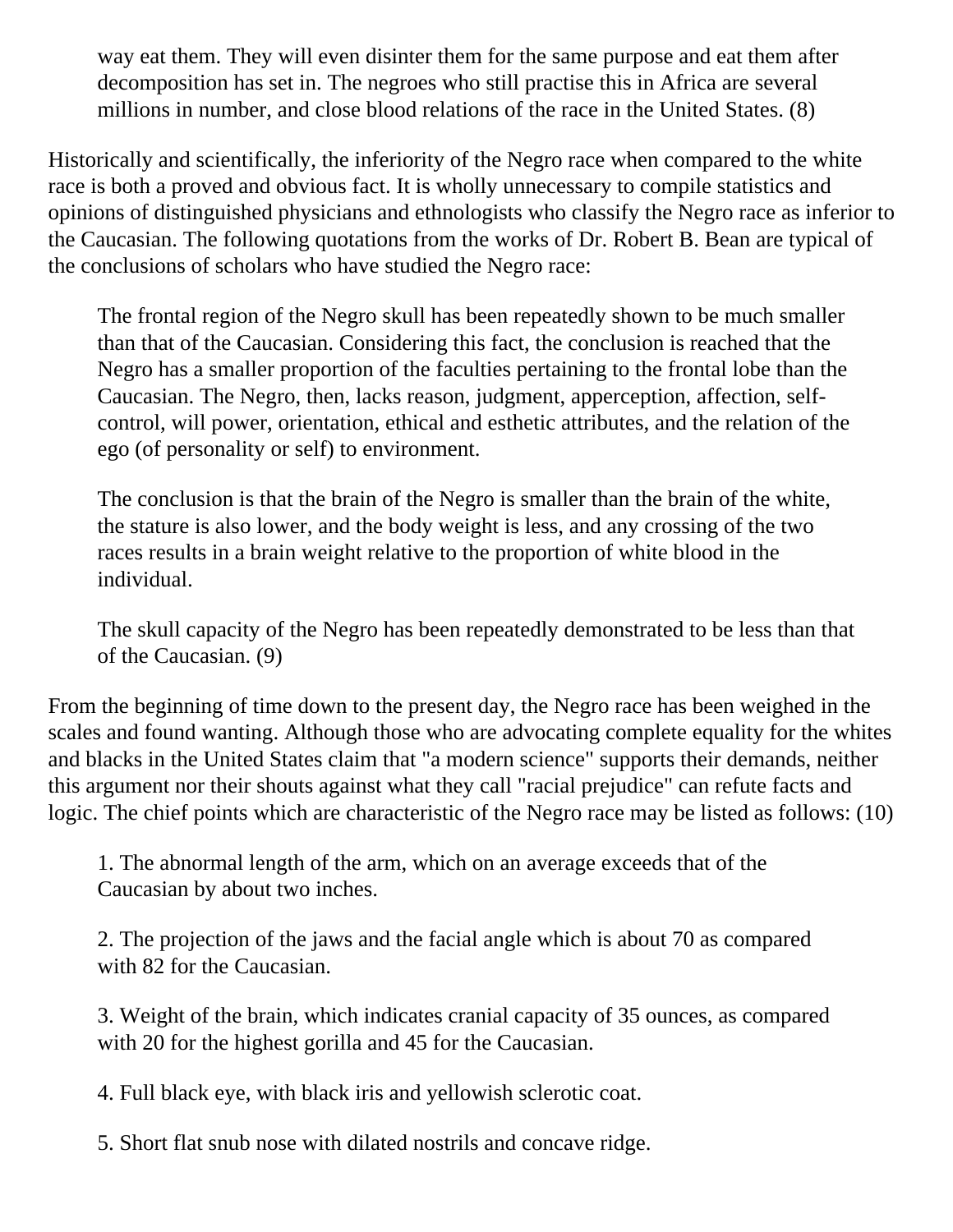6. Thick protruding lips, plainly showing the inner red surface.

7. High and prominent cheek bones.

8. Exceedingly thick cranium, enabling the Negro to butt with the head and resist blows which would break any ordinary European skull.

9. Correspondingly weak lower limbs with a broad flat foot with low instep and heel projecting backwards.

10. Deep brown or blackish complexion which is in some cases distinctly black.

11. Short, black hair, elliptical or almost flat in section and distinctly woolly.

12. Thick skin, mostly hairless, and emitting a peculiar rancid odor.

13. Frame of medium height, thrown somewhat out of the perpendicular by the shape of the pelvis, the spine, and the backward projection of the head.

14. Cranial sutures, which close much earlier than in the other races and thus seem to arrest the growth of the brain at an earlier age.

The Negroes in the United States have been citizens for some eighty years. During this time, they have advanced and made notable progress, but they have accomplished nothing which will refute the age-old proof of the inferiority of the Negro race in comparison to the Caucasian.

But to what end is it necessary to marshal facts, discuss theories, and draw conclusions to demonstrate what to the average observant American citizen is already a well established proposition, viz.- that the negro, as he is found today, in our community, is in all respects greatly inferior to the white man with whom he is brought into relationship and resulting competition? Self-evident truths require no argumentative demonstration. **If there be those who, after observation and reflection, are not to be convinced of the truth of the foregoing statement as to existing negro inferiority, then this work is not entitled to their serious consideration.** (11)

We are fully aware that there are different theories being currently publicized as to the reason for the inferiority of the Negro race. However, whether this status is the result of a natural and inherent inferiority never to be overcome or whether it is caused, as sometimes contended, by the fact that the Negro is a backward race, thousands of years behind the white man in civilization and culture, the practical result is the same. If inequality and inferiority exist, then the doctrine of the equality of the races is absolutely false. And if this theory is unfounded and untrue, then the proponents of racial equality have no basis upon which to argue that the blacks should be given full equality with the whites in this country, including the right of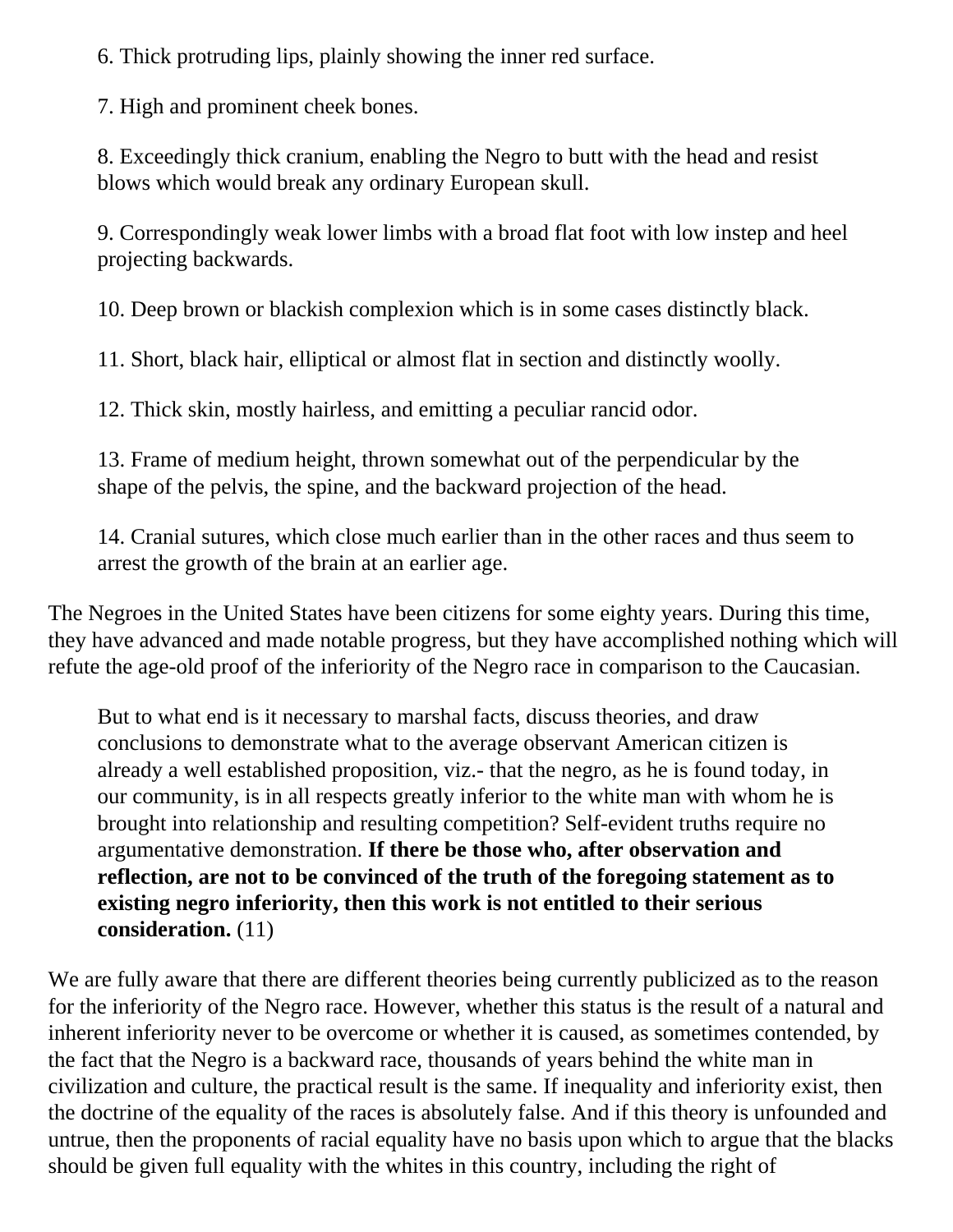intermarriage.

We hear much about the so-called equality of the races from certain Negroes who seek to defy the laws of God and man in order to mix and mingle and intermarry with white people, but we seldom hear them express any gratitude to white Americans and particularly to Southern white Americans for what has been done for the Negro in America. The slave traffic may have been evil and horrible and the institution of slavery may have been wrong; nevertheless, slavery in America definitely left the Negro in a better condition than it found him. The savage, cannibalistic, barbarian Negro slaves were fed, clothed, civilized, and taught Christianity.

No other people in the history of the world have had thrust upon them a perfected civilization. . . They were given a government, a national home, a citizenship, free schools, religion, language, books, art and science, with helpful hands to instruct them in all economic and civic relations. All of this required a thousand years of experience for other nations to acquire. In all of these contributions their race had no part or parcel in the making or in the creation. All other nations had to fight, work, bleed and die to procure these things. Not so with the American Negro. All these things came to him as a free gift from the white man. They were left a penniless liability among former masters in the South, who assumed responsibility for their welfare. The debt of gratitude they owe the people of the Southern States can never be paid. Instead of gratitude, they revile and abuse their benefactors.

The godfathers of this race in America were the people of the New England States. No sooner had he been born and while he was in his swaddling clothes the godfathers cast him into(the lap of the people of the Southern States, who had been forced to care for, feed and clothe and educate, and Christianize, four generations of these people, and at the same time support, maintain and educate their own children.

For the past eighty years the Southern people have borne the heavy burden of this responsibility and have taxed themselves to educate and civilize more than four or five million Negro children at a cost of nearly a billion dollars. (12)

It is difficult to overestimate the importance of education; grammar schools, high schools, colleges, and universities are indispensable. But who will claim that training and teaching in the school room can overcome racial characteristics? The laws of heredity exist and can not be denied or changed. Every child is a child of its race, inheriting his racial qualities from thousands of ancestors. The child of Negro parents is born of a race that has never shown constructive power, of ancestors who have never founded a civilization, of forefathers who have imitated but never created.

The whole of history testifies to this truth. As the Englishman Meredith Townsend says: 'None of the black races, whether negro or Australian, have shown within the historic time the capacity to develop civilization. They have never passed the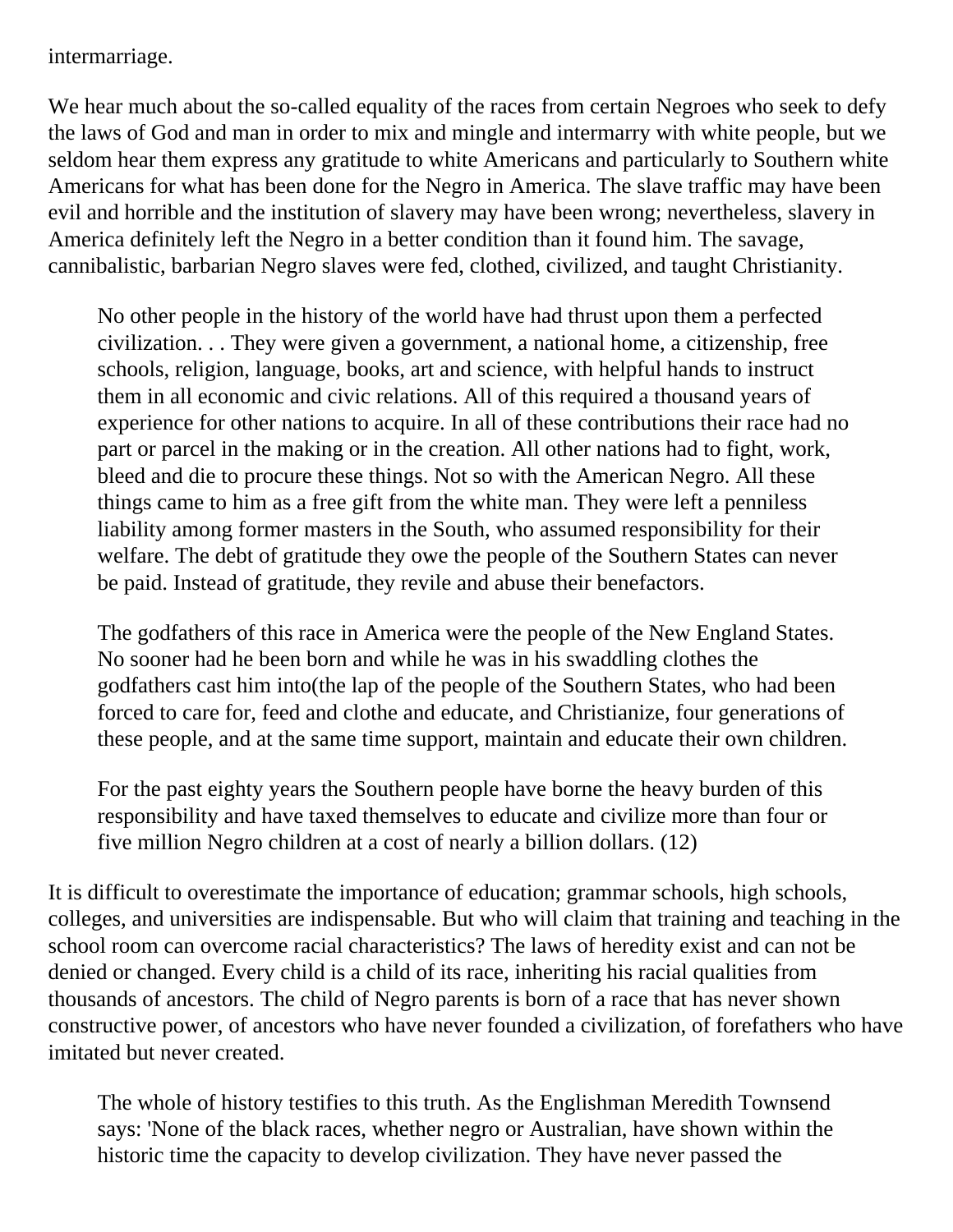boundaries of their own habitats as conquerors, and never exercised the smallest influence over peoples not black. They have never founded a stone city, have never built a ship, have never produced a literature, have never suggested a creed. . . There seems to be no reason for this except race.' (13)

The importance of environment must be readily acknowledged. But to claim that education and environment are more important or can satisfactorily replace racial integrity and blood purity is to brand as false both history and biology. This we can not do. Spencer, Darwin, Haeckel, Mendel, Pearson and many other great scientists have lived and taught, and we know that the power of heredity can not be denied.

It is not all in training up A child against its will: To silver scour a pewter cup, -- It will be pewter still.

Environment has placed the American Negro in the midst of a great civilization produced by the white man, but neither environment nor education can change the basic traits and characteristics of the race to which the Negro in the United States belongs.

'The endowment of each generation at birth is dictated by heredity, but all that it acquires subsequently is the gift of environment.' (Tillinghast.) Mental characteristics are subject to the laws governing heredity. With regard to race, heredity and environment, Robert R. Marett, Reader of Social Anthropology in the University of Oxford, says in his *Anthropology*, 'nor is it enough to take note simply of physical feature - the shape of the skull, the color of the skin, the tint and texture of the hair and so on. There are likewise mental characteristics that seem to be bound up closely with the organism and to follow the breed' (p.23), 'for race, let it not be forgotten, presumably extends to mind as well as to body. It is not merely skin deep' (p. 60), and 'circumstances can unmake; but of themselves they never yet made man, nor any other form of life' (p. 129) And let us dismiss the unwarranted assumption that environment will directly and immediately affect heredity. Heredity may be affected in but one way - congenitally. *You may breed a superior type of Negro by selective mating, just as you may breed a superior type of Caucasian by the same process; but no amount of imitation will instill a creative instinct or capacity into the Negro, nor will education or sympathetic aid of any kind.* (14)

There are certain mental, physical, and moral characteristics which belong to the Negro race. And these characteristics are thus attributed to the race which has never produced a great civilization in world history, and one which has produced very little indeed during the years of its existence in America. The most outstanding leaders which have come from the Negro race would have passed unnoticed if their skin had been white. They have been prominent in this country because they were Negroes.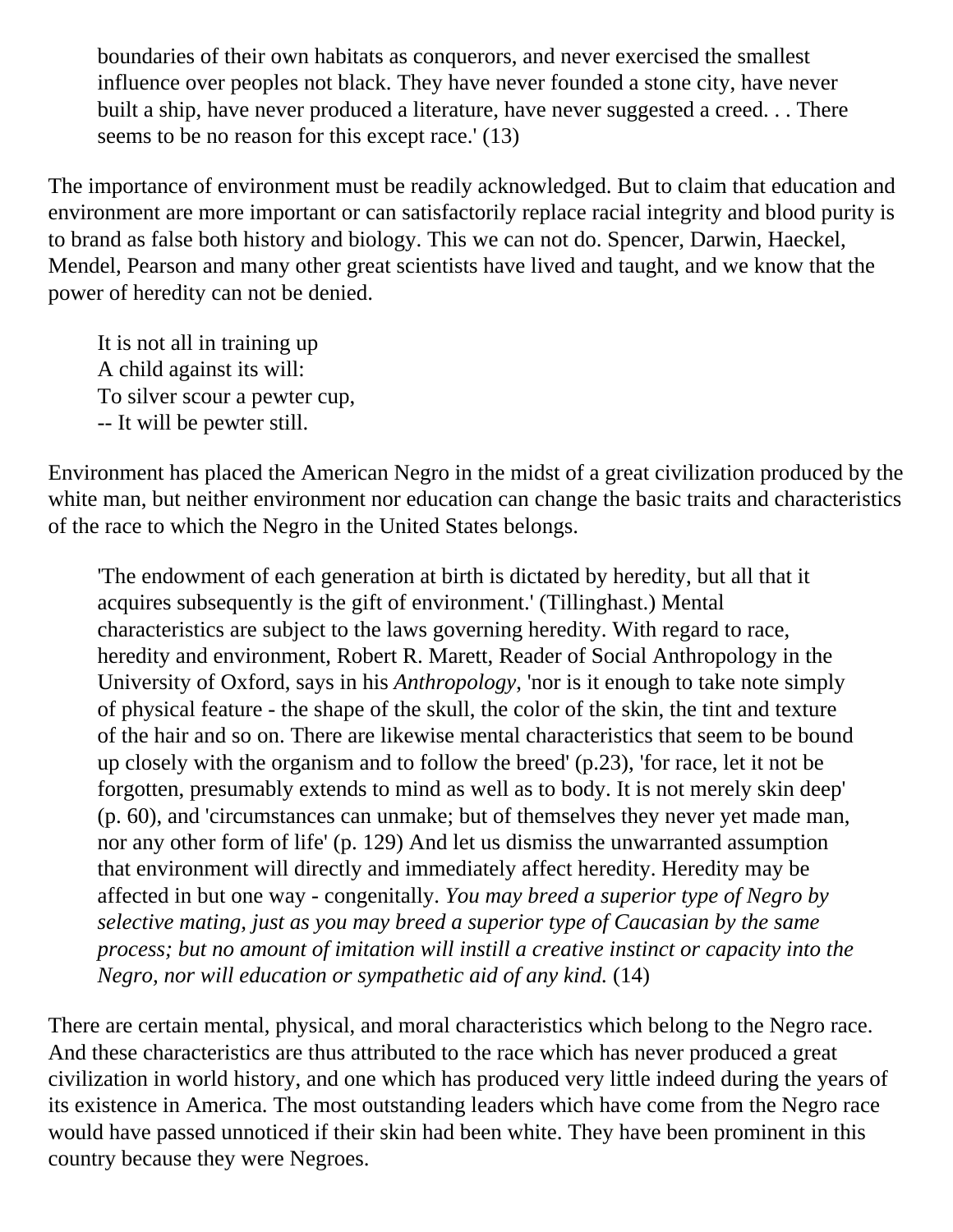**Were it not for the super-sensltive mongrels of North America, there would be no clamor for 'equality' of races; nor would there be any eminent 'negroes.' Booker Washington was a mulatto, frederick douglas was a mulatto, bruce, turner, dubois, miller - these are not negroes! Were they white men they would be obscure, but by social custom and by law they are recognized to be negroes, and as such they stand at the head of their race.** (15)

History and science refute the doctrine of the equality of the white and Negro races which is proclaimed by the proponents of racial equality in the United States today. There are inequalities and differences between the white and black races, and all the history of civilization affirms that the superior position belongs to the Caucasian. The Negroid writers and the negrophilists will continue to deny the facts of history and the findings of science, for they are color-blind, but white America must realize these truths and accept them as a basis from which we must work to bring about an adequate and permanent solution to the Negro problem.

If any Negro reads this chapter and has just reason to think that he does not possess the inferior qualities of mind, body, and spirit which the greatest and most reliable scientists - students of the comparative qualities of the races - have pointed out, then let him thank God for that portion of white blood which flows through his veins, because of the sin of miscegenation on the part of one or more of his ancestors.

> Go to [Next Chapter](#page-78-0) Return to [TYC - Table of Contents](#page-0-0)

#### **Notes**

- 1. De Gobineau, Arthur, *The Inequality of Human Races* (New York: G. P. Putnam's Sons, 1915), p. 210.
- 2. Smith, William B., *The Color Line*, p. 32.
- 3. De Gobineau, Arthur, *The Inequality of Human Races*, p. 212.
- 4. The Firestone Rubber Company has leased a large area of Liberia for the purpose of establishing a rubber plantation.
- 5. Matthew 7:20.
- 6. A discussion of the three branches of the Caucasian race and a racial history of the white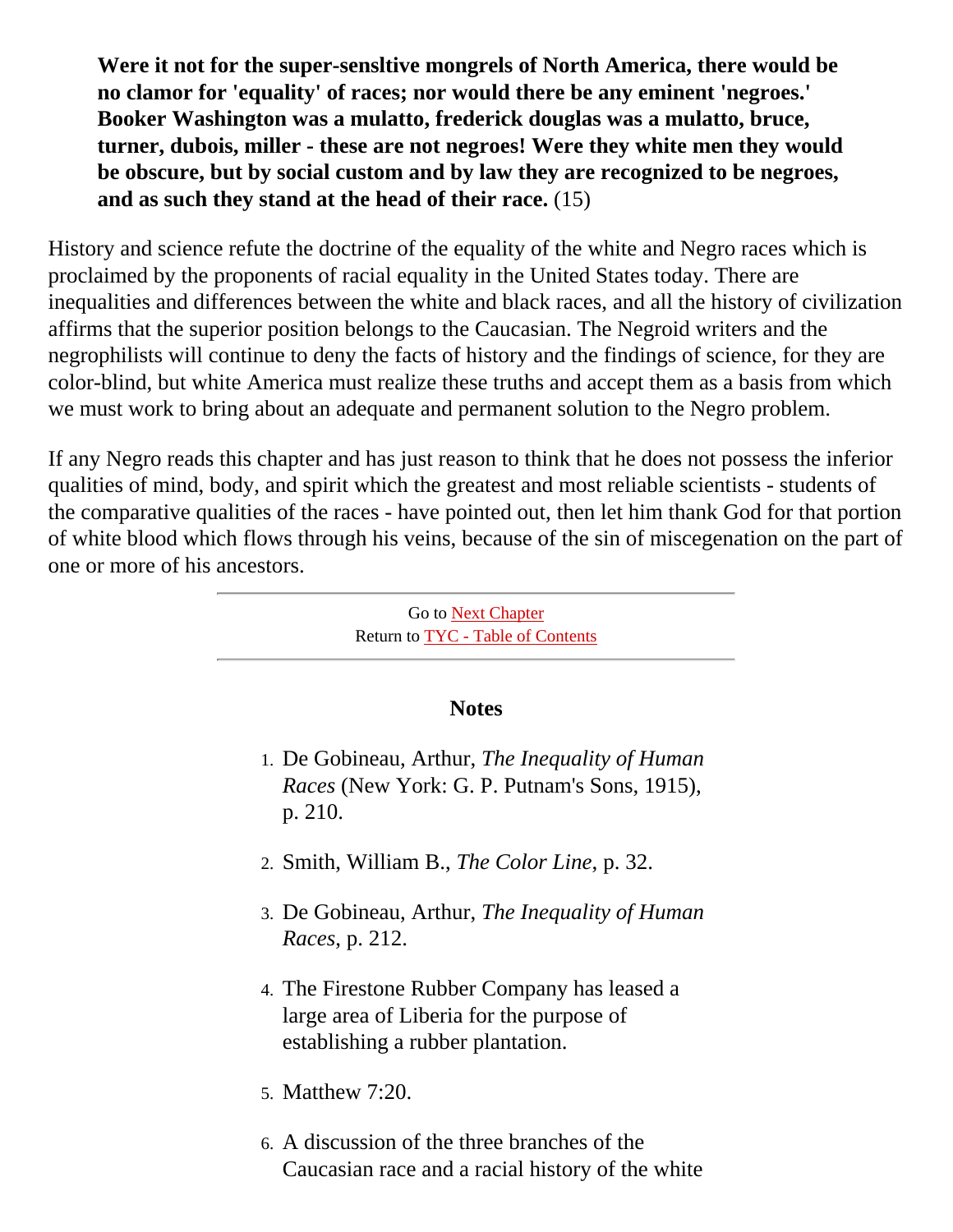race in Europe may be found in: Grant, Madison, *The Passing of the Great Race* (New York: Charles Scribner's Sons, 1916).

- 7. Grant, Madison, *The Passing of the Great Race*, p. 31.
- 8. Shufeldt, R W. *America's Greatest Problem: The Negro*, pp. 26-28, 30, 36-37.
- 9. Pickett, William P., *The Negro Problem: Abraham Lincoln's Solution*, pp 10-11, as reprinted from Some Racial Peculiarities of the Negro Brain, by Robert Bennett Bean, University of Michigan, vol. V., No. 4.
- 10. See Smith, William B., *The Color Line*, pp. 46- 49, where these fourteen characteristic points concerning the Negro race have been quoted from the works of Prof. A. H. Keane, a profound student of the qualities of the Negro.
- 11. Pickett, William P., *The Negro Problem: Abraham Lincoln's Solution*, p. 11.
- 12. Irwin, John R., *Let's Keep the United States White*, p. 6.
- 13. Stoddard, Lothrop, *The Rising Tide of Color* (New York: Charles Scribner s Sons, 1921), p. 101.
- 14. Cox, Earnest S., *White America*, pp. 312, 314.
- 15. Cox, Earnest S., *White America*, p. 190.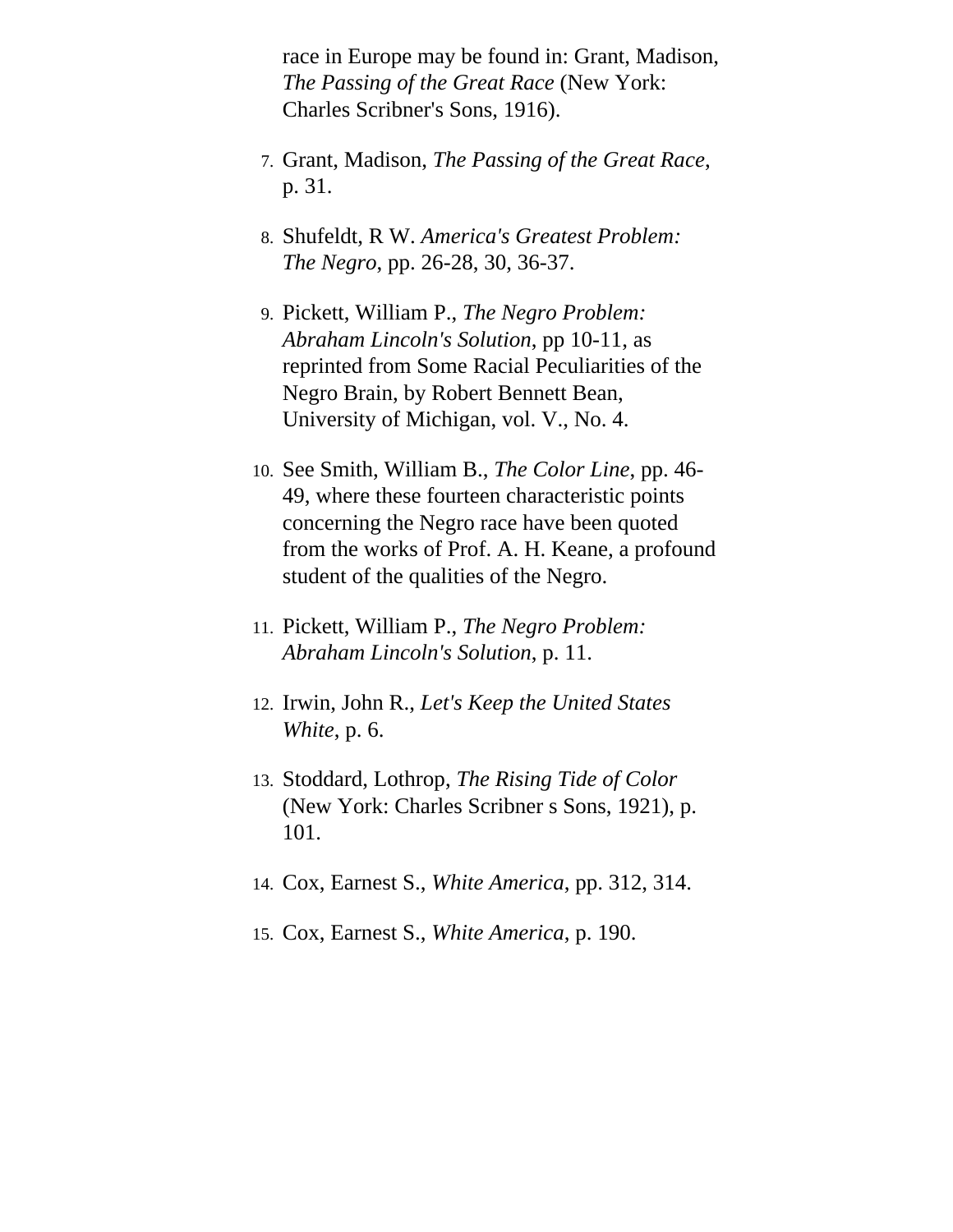### Take Your Choice Separation or Mongrelization

By Theodore G. Bilbo

### Chapter VII

## <span id="page-78-0"></span>False Interpretations of American Democracy

I hold that this government was made on the white basis, by white men for the benefit of white men and their posterity forever.

-- *Stephen Douglas*

THE DEMANDS of the Negro leaders for complete political, economic, and social equality between the white and Negro races in the United States were stated in Chapter V. The doctrine of the equality of the two races upon which theory these demands are based was shown to be false in Chapter VI. Thousands of years of world history have shown that the achievements of the Caucasian race have been superior to those of the Negro race. Science has recognized physical, mental, and moral differences between the white and black races, and no amount of argument on the part of these full equality advocates can change or alter these findings. Racial differences and inequalities do exist, and they will continue to exist just as long as white women bear white children and Negro women bear Negro children.

In addition to the contention that science supports the demands for full economic, political, and social equality of the white and Negro races in the United States, the colored leaders and their white Quisling friends state that our ideals of democracy and our concepts of religion force us to grant this complete racial equality to the black race. Upon these three grounds - science, democracy, and religion - the arguments for full equality are based. We have already seen that the scientific arguments are false, and we shall now see that the other two contentions based on democracy and religion are equally fallacious.

The fundamental concepts of democracy upon which the government of this Nation is based are embodied in the Declaration of Independence and the Constitution of the United States. By amendment to the Constitution, the Negroes were made citizens of this Republic, and also by constitutional amendment they were given the right to vote. The Negro, just as much as any white citizen, is entitled to the rights, privileges, and protection which are guaranteed to all American citizens. Every citizen, white and colored, is entitled to the same justice and fairness before the law and in the courts of the land.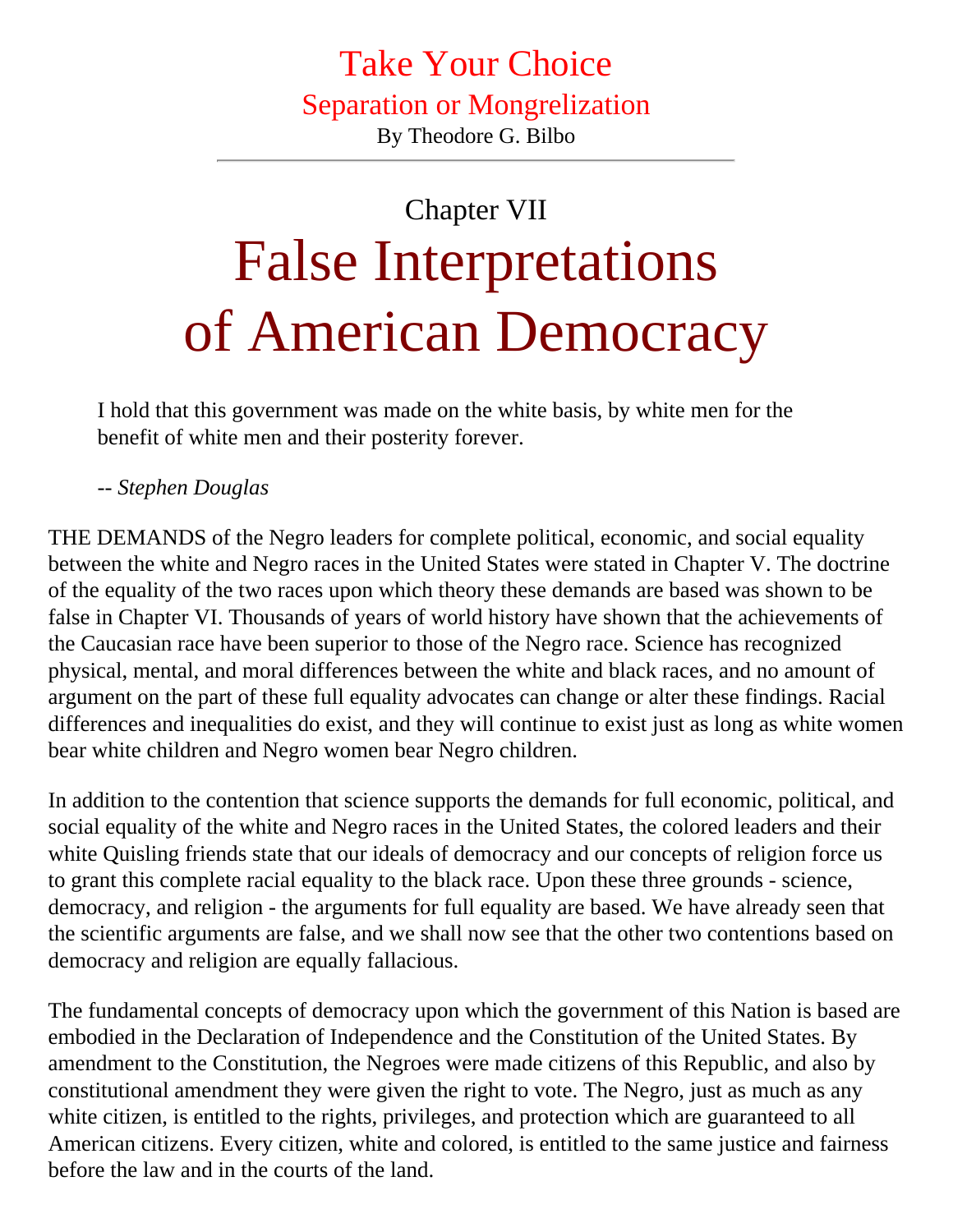At this point, it would be well to state the points upon which there may be said to be general agreement. The Negro leaders agree with W. E. B. DuBois that they are seeking for the members of their race "full economic, political and social equality with American citizens, in thought, expression and action, with no discrimination based on race or color." (1) Concerning the first two demands, there is not so much dispute. All American citizens are entitled to economic equality; every man, white or black, is entitled to a job and to a wage sufficient to support himself and his family. A unified effort should be made to further the economic advancement of the Negro race in this country. This does not mean that the employer should be deprived of the right to select his own employees, nor does it mean that racial segregation should be abolished. (2)

Regarding the second demand, political equality, the matter becomes somewhat more complicated. No one questions the fact that Negroes have the constitutional right to qualify as electors. Even in the South where Negroes heretofore did not vote in the white Democratic primaries, there was nothing to prevent them from voting in the general elections, and many of them did vote if they were qualified under the laws of their respective states. Whenever and wherever he can comply with the qualifications for voting as prescribed by the state in which he lives, the Negro should be permitted to vote.

It is the third demand, that of social equality, which white Americans cannot and will not grant. When the Negro leaders include social equality of the races and the abolition of all forms of racial segregation as a part of their program, they not only are asking for what they will never be freely given, but they are greatly diminishing their chances to secure the economic and political equality which they are seeking for their people. Many Southern white liberals and Southern Negro leaders have made attempts to point out how firmly the segregation of the races is established in the Southland and the dangers which will come from organized attempts to abolish segregation and establish the social equality of the races in this Nation. But the Northern and some Southern Negro leaders have refused to heed any warning.

The no-compromise leadership among the Negroes would have none of this factfacing on segregation, however. At the 33rd annual convention of the National Association for the Advancement of Colored People in Los Angeles, Assistant Secretary Roy Wilkins vowed (as quoted) that there would be no faltering in the allor-nothing policy: 'The issues are clear; the stakes are great; the path is straight; the tensions are tremendous; the pressure crushing. This is our answer to the Ethridges of Kentucky, the Dabneys of Virginia, the Graves of Alabama. This is the watchword that must go forward. We cannot give up the trust!' And A. Philip Randolph declared: 'It is better to die fighting than to live begging.'

Against this attitude of the white liberals in the South was the persisting one of Northern Negro leaders. Reciting injustices to the Negro 'particularly in the Southern States,' *The Crisis* declared editorially in March, 1941: '*The Crisis* leaves to its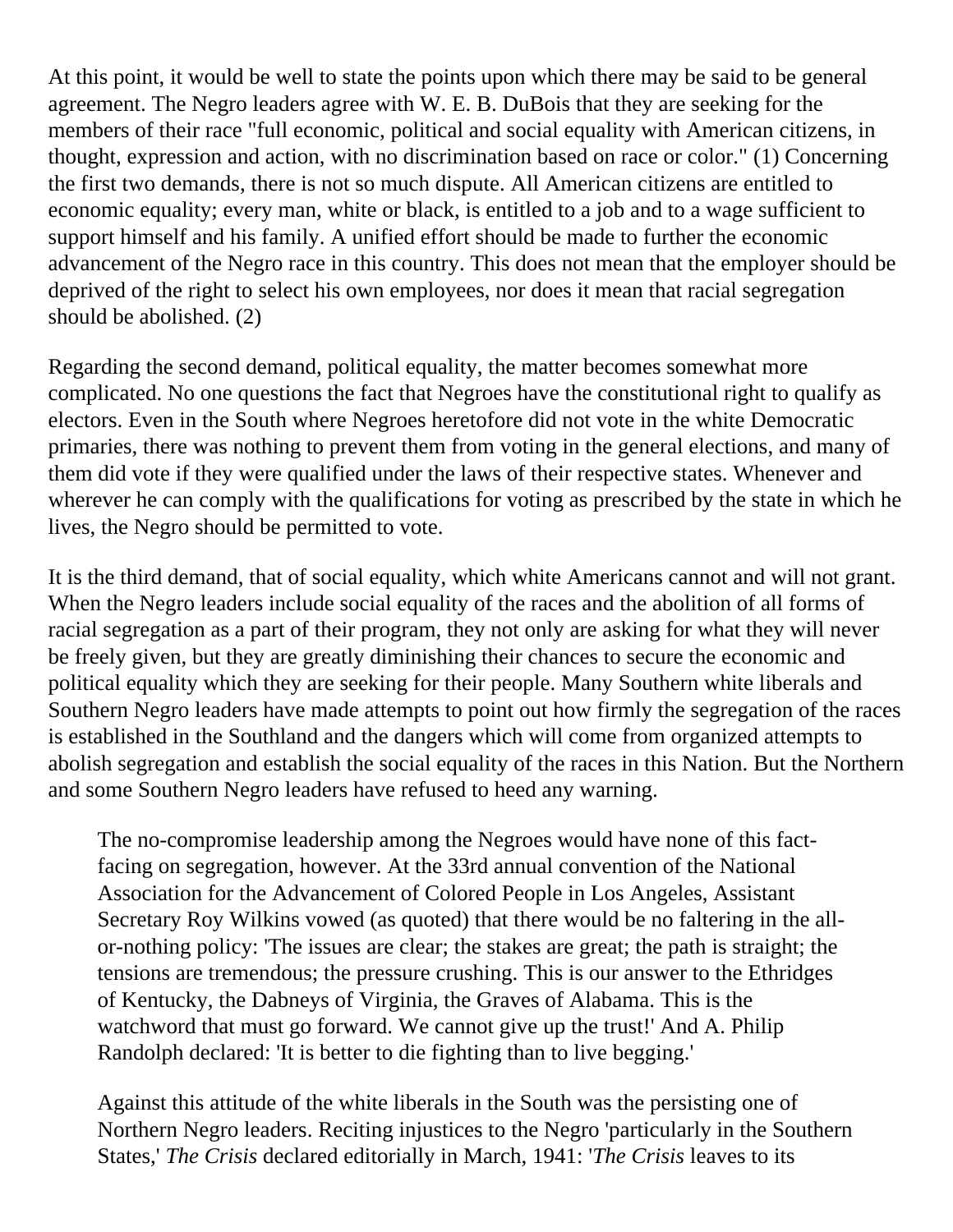readers the question of whether there is a great deal of difference between the code for Negroes under Hitler and the code for Negroes under the United States of America - the leading democratic nation in the world.' Roy Wilkins vowed in Detroit after a racial clash there that the Negroes are 'fed up with this democracy stuff.' And when an official of the N.A.A.C.P., William Pickens, issued a statement praising the 99th Pursuit Squadron at Tuskegee, first Negro aviation unit in history, he was dropped from the executive board for implied acceptance of segregation. (3)

The Negro leaders who are seeking social equality of the races and the abolition of every kind of racial segregation cannot justly claim that ideals of American democracy sup- port their demands. They contend that democracy means "full equality" for all citizens, and they quote the Declaration of Independence as proof thereof. Discussing "Certain Unalienable Rights," Mary McLeod Bethune asks for "full American citizenship" for American Negroes. She says: "As long as America offers less, she will be that much less a democracy. The whole way is the American way." (4)

There is absolutely nothing in the immortal declaration "that all men are created equal, that they are endowed by their Creator with certain unalienable rights" to support this plea for social equality of the white and black races in the United States. Any person who uses the Declaration of Independence or the Constitution to bring about the social equality of the races in this country is placing a false and dangerous interpretation on these two documents which embody the ideals of American democracy.

To say that all men or all people or all races are equal is to assert: (a) that certain qualities exist; (b) that these qualities exist among men; (c) that each and every man has exactly the same portion. Now to discover whether there is any validity in the idea of the equality of all men, it has to be asked: What qualities, if any, are shared equally by all men? The author of the famous phrase 'all men are created equal' also wrote: 'I do not mean to deny that there are varieties in the race of man distinguished by their powers both of body and mind. I believe there are, as I see to be the case in the races of other animals.' (Notes on Virginia.) What then did Jefferson mean when he used the word *equal*? According to his own statement (Letter to Henry Lee, May 8. 1825), among his sources were 'the elementary books of public right, as Aristotle, Cicero, Locke, Sidney...' Now look at one of these authors, that one closest to Jefferson in time and fighting the divine right of kings exactly as Jefferson was. In his second *Treatise on Civil Government*, VI, 54, Locke says:

**Though I have said above 'That all men by nature are equal,' I cannot be supposed to understand all sorts of 'equality.' Age or virtue may give men a just precedency. Excellency of parts and merit may place others above the common level. Birth may subject some, and alliance or benefits others, to pay an observance to those to whom Nature, gratitude, or other respects may have made it due; and yet all this consists with the equality which all men are in in**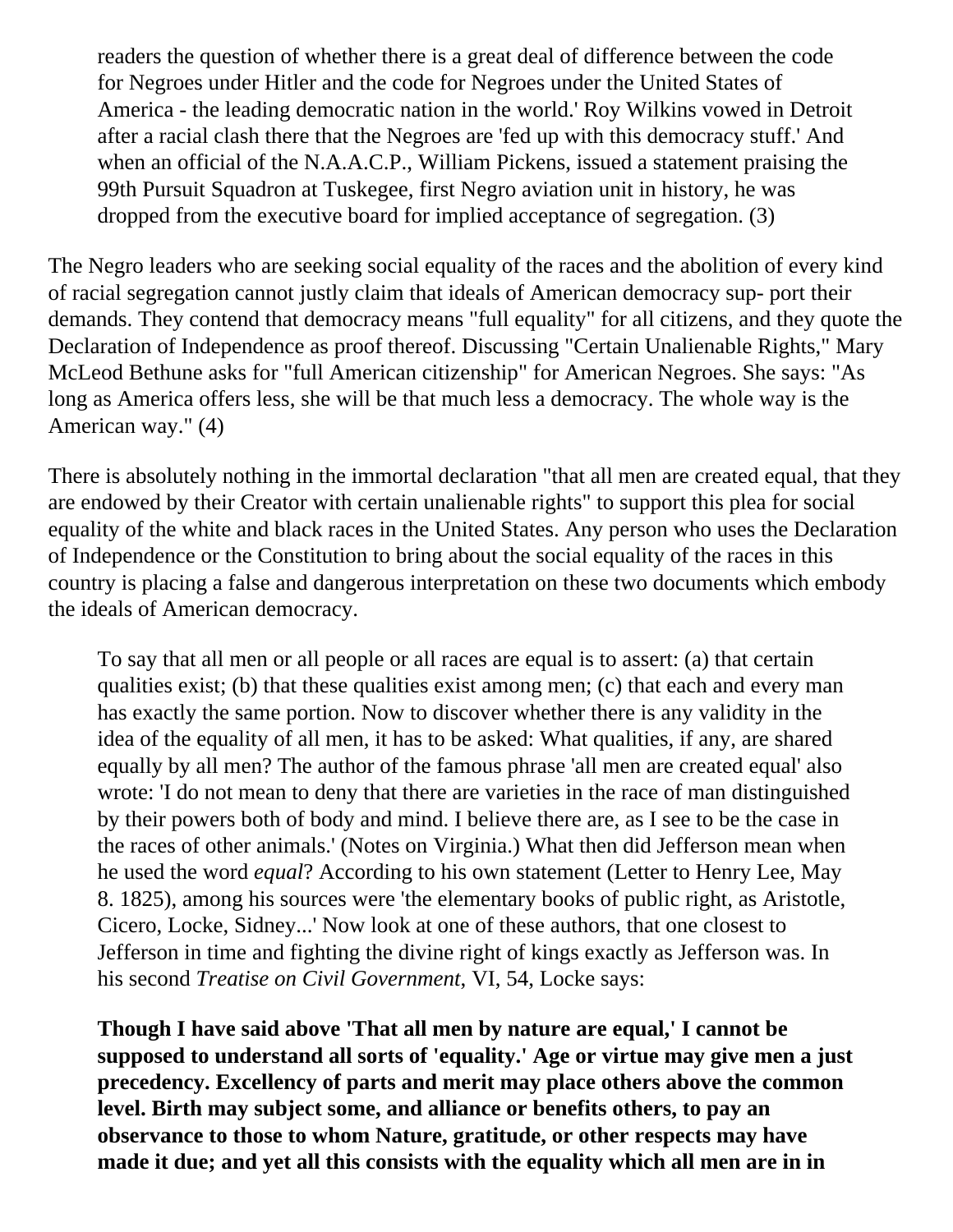**respect of jurisdiction or dominion one over another, which was the equality I there spoke of as proper to the business in hand, being that equal right that every man hath to his natural freedom, without being subject to the will or authority of any other man.**

It is impossible here to go further into the question of the exact content of the word 'equal' as used in the Declaration of Independence. It should be clear that those who deny universal values cannot believe in equality, that they do not know what they are saying, either when they deny the values or when they assert the equality. It is not improbable that they are ignorant of the nature of both

Those of us who believe in universal values can also subscribe without reservation to Jefferson's idea of equality. This idea is more powerful than any high explosive. Handled with knowledge and skill it can civilize the world. Handled ignorantly or maliciously it can blow humane living out of existence and reduce man to a level lower than that of the savage. (5)

It cannot be forgotten that Thomas Jefferson who wrote that "all men are created equal" also wrote the following lines concerning the Negro.

### **Nothing is more certainly written in the book of fate than that these people are to be free; nor is it less certain that the two races, equally free, cannot live in the same government.**

Jefferson believed that the race question should be solved by colonization of the Negroes at some place outside the United States, and he devoted much time and energy to promoting such a scheme. There is no indication whatsoever that either he or any of the other Founding Fathers interpreted the words of the Declaration of Independence to destroy the racial barriers which from the very beginning of our history separated the white and black races in the United States. Practically all of these men were owners of Negro slaves, and the indications are that they never even thought of the Negro when they announced to the world that "all men are created equal."

Democratic theories of government in their modern form are based on dogmas of equality formulated some hundred and fifty years ago, and rest upon the assumption that environment and not heredity is the controlling factor in human development. Philanthropy and noble purpose dictated the doctrine expressed in the Declaration of Independence, the document which to-day constitutes the actual basis of American institutions. The men who wrote the words 'we hold these truths to be self-evident, that all men are created equal,' were themselves the owners of slaves and despised Indians as something less than human. Equality in their minds meant merely that they were just as good Englishmen as their brothers across the sea. The words 'that all men are created equal' have since been subtly falsified by adding the word 'free' although no such expression is found in the original document and the teachings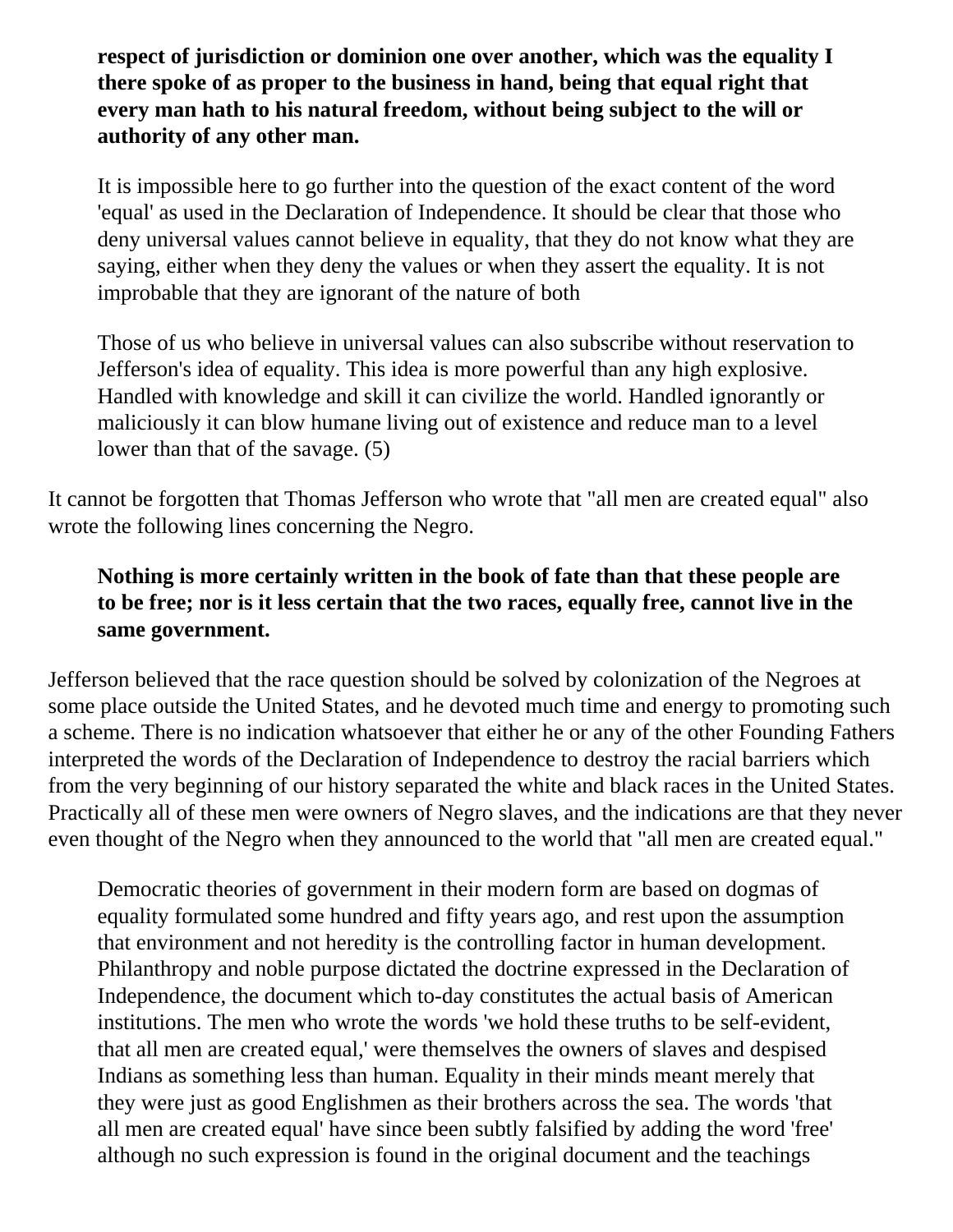based on these altered words in the American public schools of today would startle and amaze the men who formulated the Declaration. (6)

The Negro leaders not only claim that American democracy teaches the social equality of the white and black races, but they go further and proclaim that the denial of this equality is fascism. According to Doxey A. Wilkerson, many Negroes have asked: "Why fight fascism in Germany when we have fascism right here in America?" (7) It is also contended that segregation of the races is a "Hitler-like doctrine." These social equality advocates completely overlook the fact that racial barriers existed in this Nation before the world ever heard of the fascism of modern Germany or of Adolph Hitler and his doctrines or any of his followers. Segregation of the races, racial integrity and the color line have always been the ideals of this Nation. Segregation of the white and black races is as American as any of the other well-known institutions and ideals which have come to us through the one hundred and fifty years of our national existence. Great American statesmen have proclaimed the inequalities of the white and black races all through our national history. Our illustrious leaders have advocated the segregation of the races in this country; they have warned us of the dangers of amalgamation. The present day leaders of the Negro race may attack the denial of social equality to the Negro as in accordance with the teachings of Hitler, but there is no foundation, no logic, and no reason for such a contention. Long before Hitler spoke of racial superiority and plunged the world into the greatest war in history. the Great Emancipator, Abraham Lincoln. said:

I will say, then, that I am not, nor ever have been, in favor of bringing about in any way the social and political equality of the white and black races - that I am not, nor ever have been, In favor of making voters or jurors of negroes, nor of qualifying them to hold office, nor to inter- marry with white people; and I will say in addition to this that there is a physical difference between the white and black races which I believe will forever forbid the two races living together on terms of social and political equality. And inasmuch as they cannot so live, while they do remain together there must be the position of superior and inferior. and as much as any other man, am in favor of having the superior position assigned to the white race. (Speech at Charleston, Illinois, September ]8, 1858.)

Can it be possible that the Negro leaders who today seek to destroy racial barriers would brand Abraham Lincoln as "fascist"? Do they contend that his opinions concerning the Negro race were Hitler-like? Do they contend that the Great Emancipator and war-time President was "un-American" ? Of course, they dare not make such a charge. Lincoln did not believe in the social equality of the white and black races, and nowhere do we find any record to show that he believed American democracy required him or any other American to subscribe to the doctrine of complete racial equality.

Senator Stephen Douglas, who was Lincoln's opponent in the famous Lincoln-Douglas debates, was also opposed to the granting of full equality to the Negro race. These two statesmen differed on their attitude toward slavery, but they were in agreement that social equality with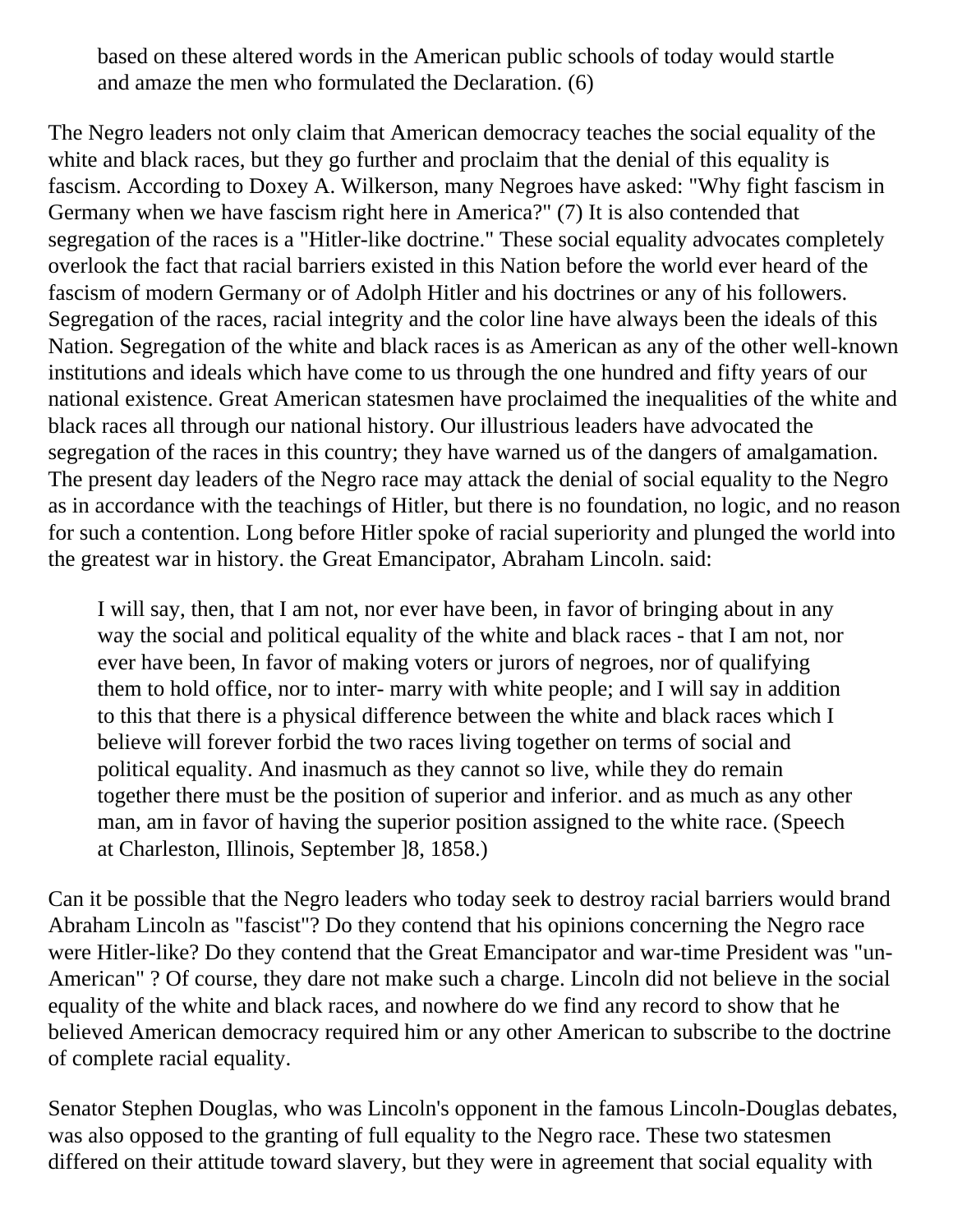the whites must be denied the American Negro as long as he remains in this country. In debating with Lincoln, Douglas, who was a statesman from Illinois, said:

**I hold that this government was made on the white basis, by white men for the benefit of white men and their posterity forever, and should be administered by white men, and none others.** I do not believe that the Almighty made the Negro capable of self-government. I am aware that all the Abolition lecturers that you find traveling about through the country, are in the habit of reading the Declaration of Independence to prove that all men were created equal and endowed by the Creator with certain inalienable rights, among which are life, liberty, and the pursuit of happiness.... Now, I say to you, my fellow-citizens that in my opinion the signers of the Declaration had no reference to the Negro whatever, when they declared all men to be created equal. They desired to express by that phrase white men, men of European birth and European descent, and had no reference either to the Negro, the savage Indians, the Feegee, the Malay, or any other inferior and degraded race, when they spoke of the equality of men. **One great evidence that such was their understanding, is to be found in the fact that at that time every one of the thirteen colonies was a slaveholding colony, every signer of the declaration represented a slaveholding constituency, and we know that no one of them emancipated his slaves, much less offered citizenship to them, when they signed the declaration**; and yet, if they intended to declare that the Negro was the equal of the white man, and entitled by divine right to an equality with him, they were bound, as honest men, that day and hour to have put their Negroes on an equality with themselves. Instead of doing so, with uplifted eyes to heaven they implored the divine blessing upon them, during the seven years bloody war they had to fight to maintain that Declaration, never dreaming that they were violating divine law by still holding the Negroes in bondage and depriving them of equality.

My friends, I am in favor of preserving this government as our fathers made it. It does not follow by any means that because the Negro is not your equal or mine, that hence he must necessarily be slave. On the contrary, it does follow that we ought to extend to the Negro every right, every privilege, every immunity which he is capable of enjoying, consistent with the safety of our society... (8)

How can the Negro leaders contend that it is "un-American" and "undemocratic" to preserve the government as our forefathers made it? As was once emphatically stated by Senator Robert Toombs: "This Republic was born of the soul of a race of pioneer white freemen who settled on our continent and built an altar within its forest cathedral to Liberty and Progress. In the record of man, has the Negro ever dreamed this dream?" (9)

It is difficult to understand the arguments of these advocates of social equality of the races. They contend that American democracy demands that the white and Negro races mix and mingle and intermarry. Does it not occur to them that such a condition would destroy the Nation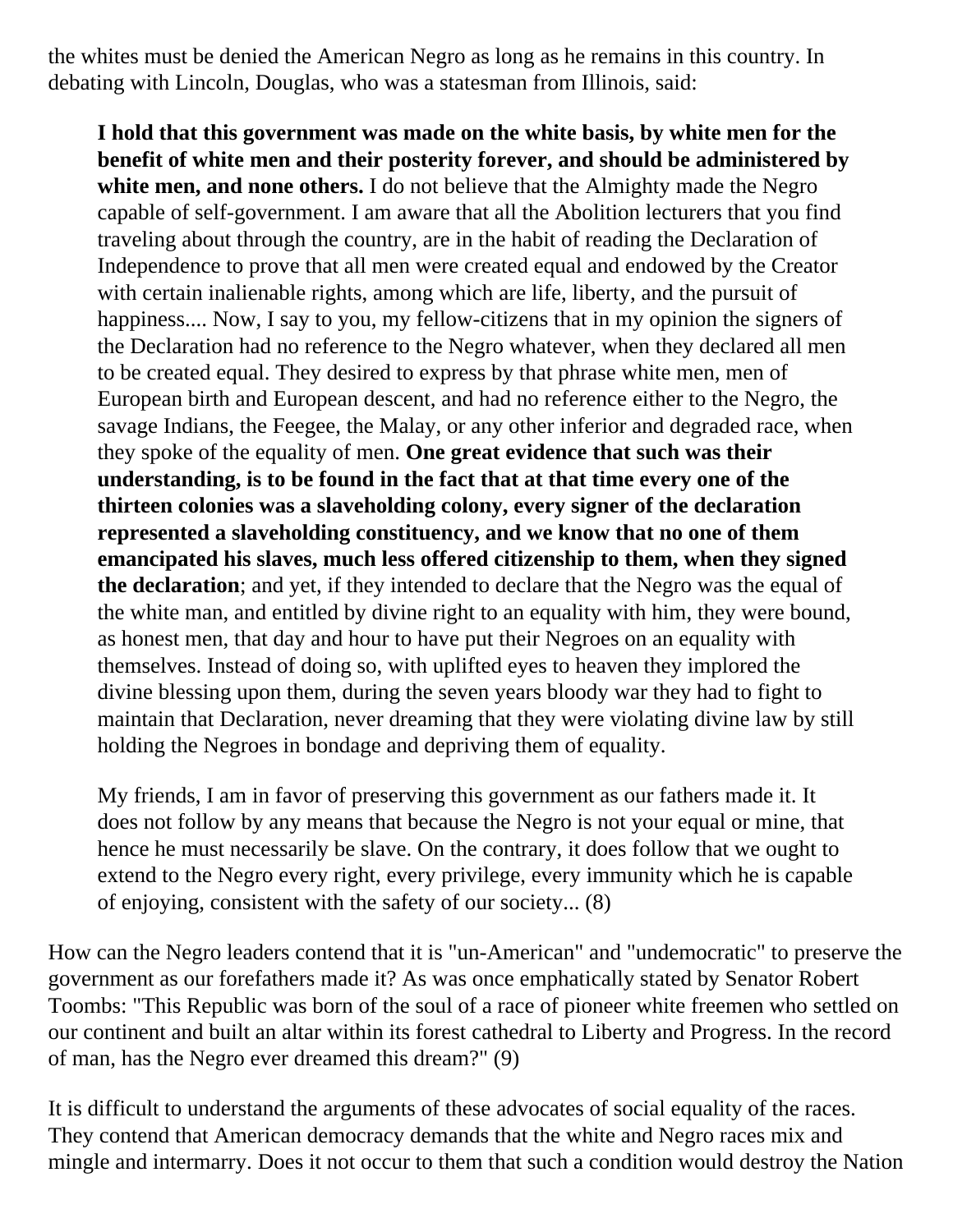to which they claim to pledge their loyalty? Praise and acknowledgment of the power and greatness of the United States and the contention that whites and Negroes should intermarry according to individual preference are thoroughly inconsistent. Racial intermarriage would destroy the "race of pioneer white freemen" who created this Nation, and it would thus destroy the Nation itself. Who can visualize a future of progress for a Nation of octoroons ? The Negro leaders either ignore this possibility, or have no objection to such a condition, or by their silence they admit that they would welcome such a future.

The colored editor of *What the Negro Wants*, R. W. Logan, pleads for the fulfilment of the democratic aims of this Nation by granting full and complete equality to the Negro race, but he is not very much interested in the future of this democratic Nation when, in his plea for intermarriage, he says: "Why, we shall all be dead in 2044 and the people will do what they wish." (10) If our ancestors had been so utterly lacking in racial pride and in vision and hope for their own future and that of their posterity, we would today be a Nation of mongrels. No one except possibly the mongrels themselves would dare to contend that we would have benefitted from such a state of affairs.

At this point, there is a deplorable and sorrowful fact which should be noted by every reader. In eighteen states in this white man's country and also in the District of Columbia, where the Nation's Capitol is located, intermarriage of the races is permitted by law. This fact is a national shame, or should I say crime, against the white race of America, and I pray God that these states and the Congress of the United States, on behalf of the District of Columbia, will do something about this situation before it is too late.

Democratic ideals among an homogeneous population of Nordic blood, as in England or America, is one thing, but it is quite another for the white man to share his blood with, or intrust his ideals to, brown, yellow, black or red men.

This is suicide pure and simple, and the first victim of this amazing folly will be the white man himself.  $(11)$ 

The Negro leaders themselves say that never in the history OI the United States have the members of their race been accorded full and complete equality with the whites. And it is true that "On no aspect of the race problem are most white Americans, North as well as South, so adamant as they are on their opposition to intermarriage." (12) Then, what stronger proof than the actual practice of white Americans do we need in ascertaining how the majority of our people feel toward the demands of the Negro leaders today for the social equality of the races?

We have found that white Americans have never interpreted American democracy to mean that there would be no racial barriers between the white and black citizens of this Republic, and those who now seek to read such a meaning into the Declaration of Independence are misconstruing the immortal words which were penned by Thomas Jefferson. The social equality of the white and Negro races and the abolition of racial segregation have never been in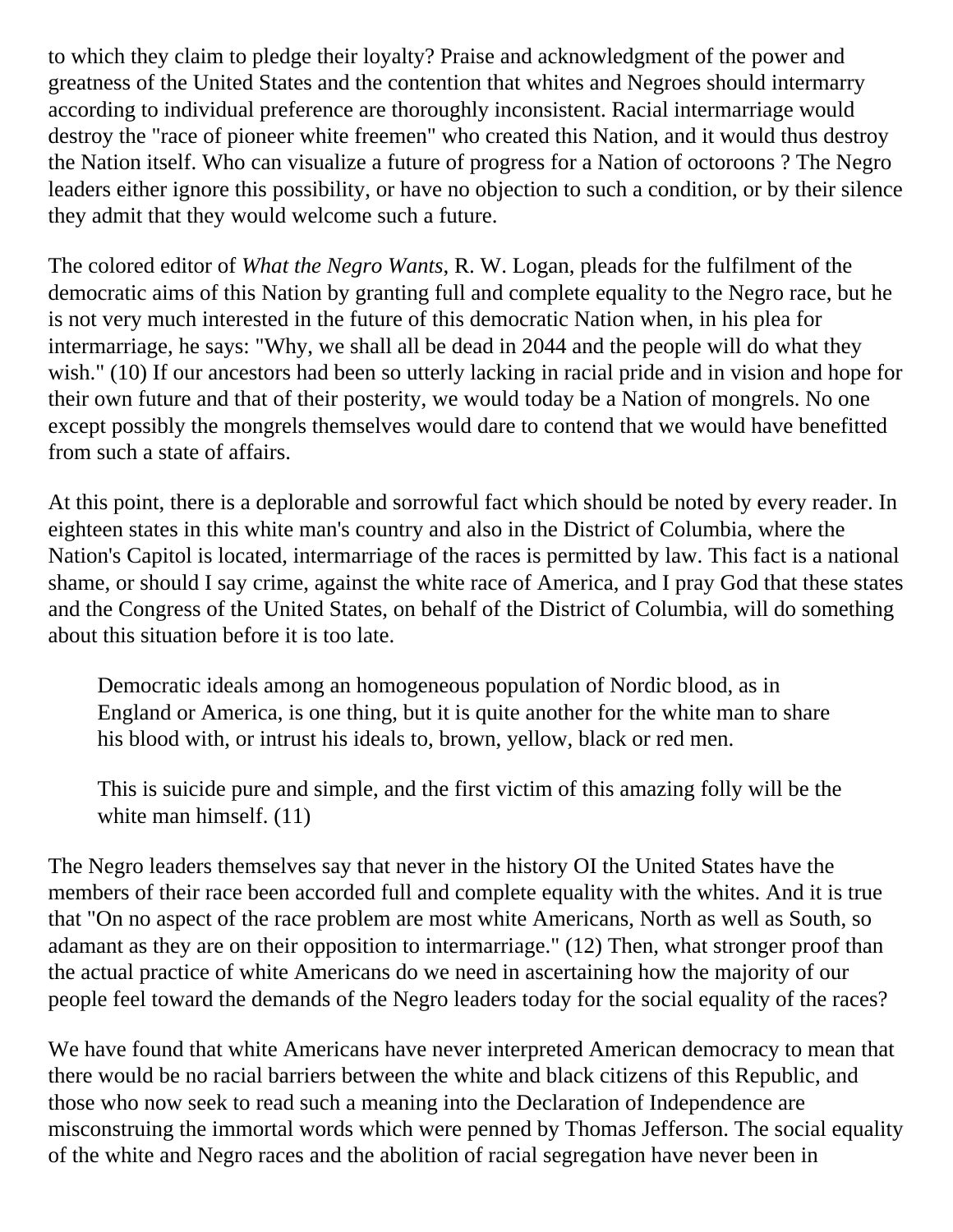accordance with the ideals of this Nation. Any one who advances such an argument is placing a false interpretation on the meaning of American democracy, and because he is willing, either consciously or unconsciously, that the future of this Republic be destroyed, he is a traitor to his country as well as to his race.

> Go to [Next Chapter](#page-87-0) Return to [TYC - Table of Contents](#page-0-0)

#### **Notes**

- 1. Logan R. W. *What the Nero Wants*, p. 65.
- 2. See Chapter IV, p. 50 for a statement of equal and exact justice for negroes and whites, with the right of separation enforced at all costs.
- 3. Graves, John Temple, *The Fighting South* (New York: G. P. Putnam's Sons, 1943). pp. 127, 132.
- 4. Logan, R. W., *What the Nero Wants*, p. 255.
- 5. Reprinted from *What the Nero Wants* (the Publisher's Introduction p. xvi) edited by Rayford W. Logan. by permission of The University of North Carolina Press. Copynght,1944, by The University of North Carolina Press.
- 6. Grant, Madison, *The Passing of the Great Race*, p. xvi.
- 7. Logan R. W., *What the Nero Wants*, p. 196.
- 8. The speech from which this quotation comes has been reprinted in: Calvin, Ira, *The Lost White Race* (Brookline, Massachusetts: Courtway-White Publications, 1944). p. 39. This speech was made by Senator Douglas at Jonesboro, Illinois, September 15, 1858.
- 9. Calvin, Ira, *The Lost White Race*, p. 62.
- 10. Logan, R. W., *What the Nero Wants*, p. 28.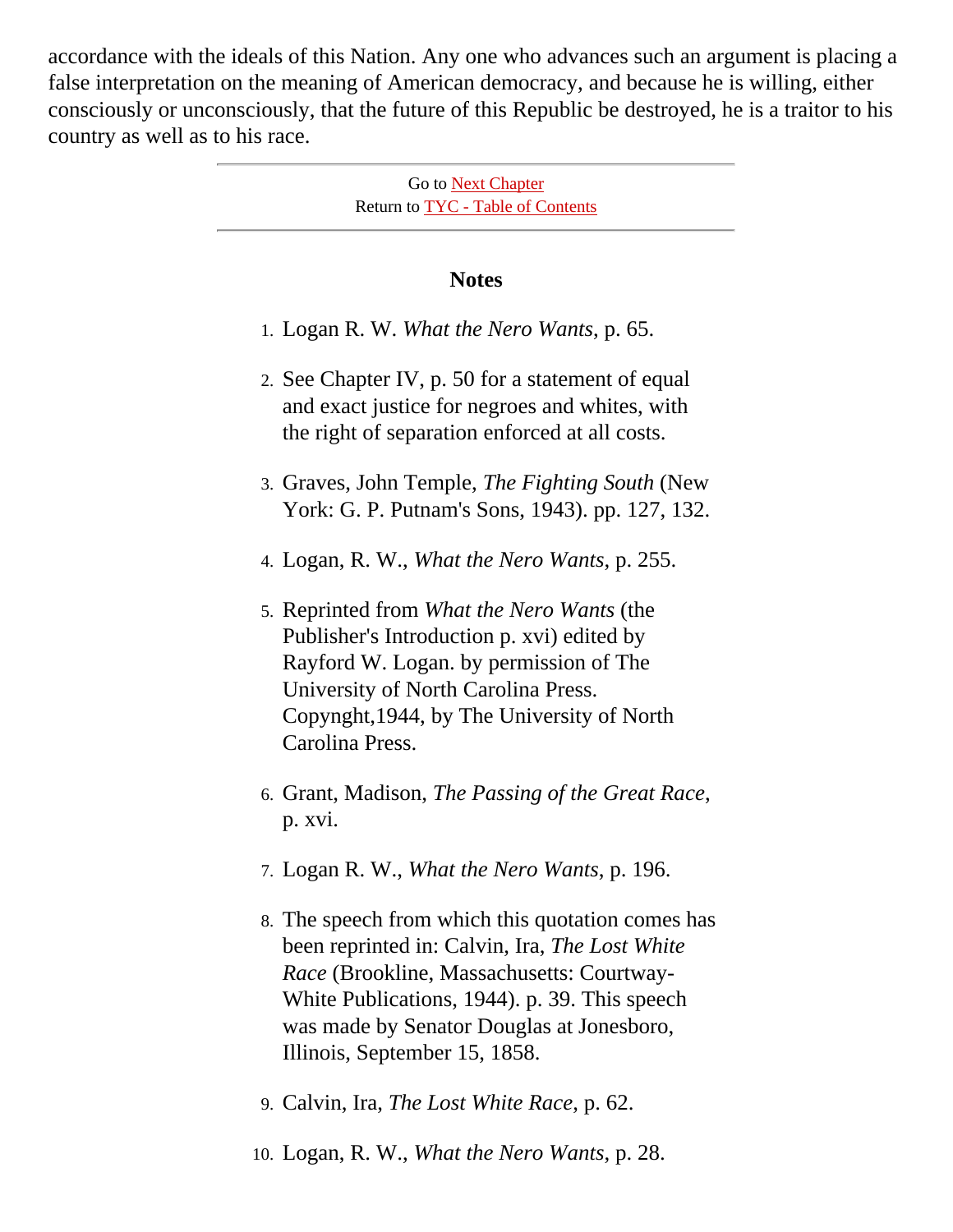- 11. Stoddard, Lothrop, *The Rising Tide of Color*, p. xxxii (from the Introduction by Madison Grant).
- 12. Logan. R. W., *What the Nero Wants*, p. 28.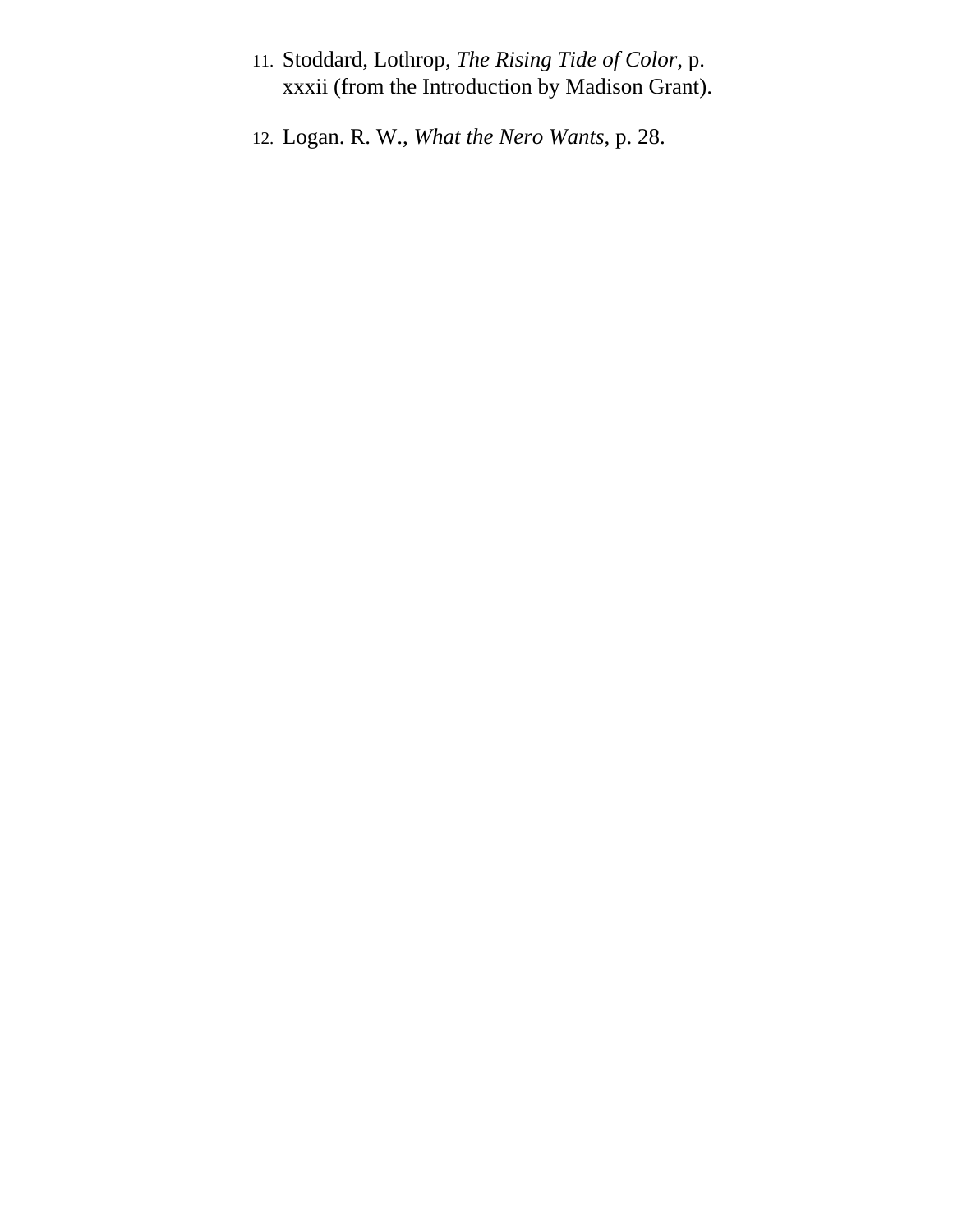### Take Your Choice Separation or Mongrelization

By Theodore G. Bilbo

Chapter VIII

# <span id="page-87-0"></span>False Concepts of The Christian Religion

God hath made of one blood all nations of men for to dwell on all the face of the earth, and hath determined the times before appointed, and the bounds of their habitation. -- *The Acts: 17:26*

[CHAPTER VI](#page-68-0) answered the arguments for complete racial equality in the United States which have been made in the name of science; [Chapter VII](#page-78-0) answered the arguments for absolute racial equality which have been made in the name of democracy; and now we come to the third argument which has been advanced by these Negro equality advocates, that of religion.

There have been many discussions and pleas based on the assumption that the concepts of our Christian religion now force us to grant total social equality to the Negro race in the United States. The following statement from the colored president of Wilberforce University, Charles H. Wesley, is typical: "The Negro wants a realistic interpretation of religion in terms of brotherhood." (1)

Many colored leaders, as well as some misguided white people, would have us believe that the Christian religion teaches the social equality of the white and black races. They would have all forms of segregation and all racial barriers in the churches and elsewhere abolished and have the approval of Christianity stamped on marriages between whites and Negroes. It is reported that a few Methodist, Catholic, Jewish, Baptist, Presbyterian, Episcopalian ministers, and maybe some others, are now performing such marriage ceremonies. God forbid!

If Methodist Bishop G. Bromley Oxnam keeps on in the direction which he is now going he will soon be doing likewise. (2)

Nothing could be more foreign to the ideals of the Christian religion than miscegenation and amalgamation. There is absolutely no foundation for advocating the mixing of the blood of the races as a part of our religious doctrines. Professor Smith has emphatically stated: "The notion of social racial equality is thus seen to be abhorrent alike to instinct and to reason; for it flies in the face of the process of the suns, it runs counter to the methods of the mind of God." (3)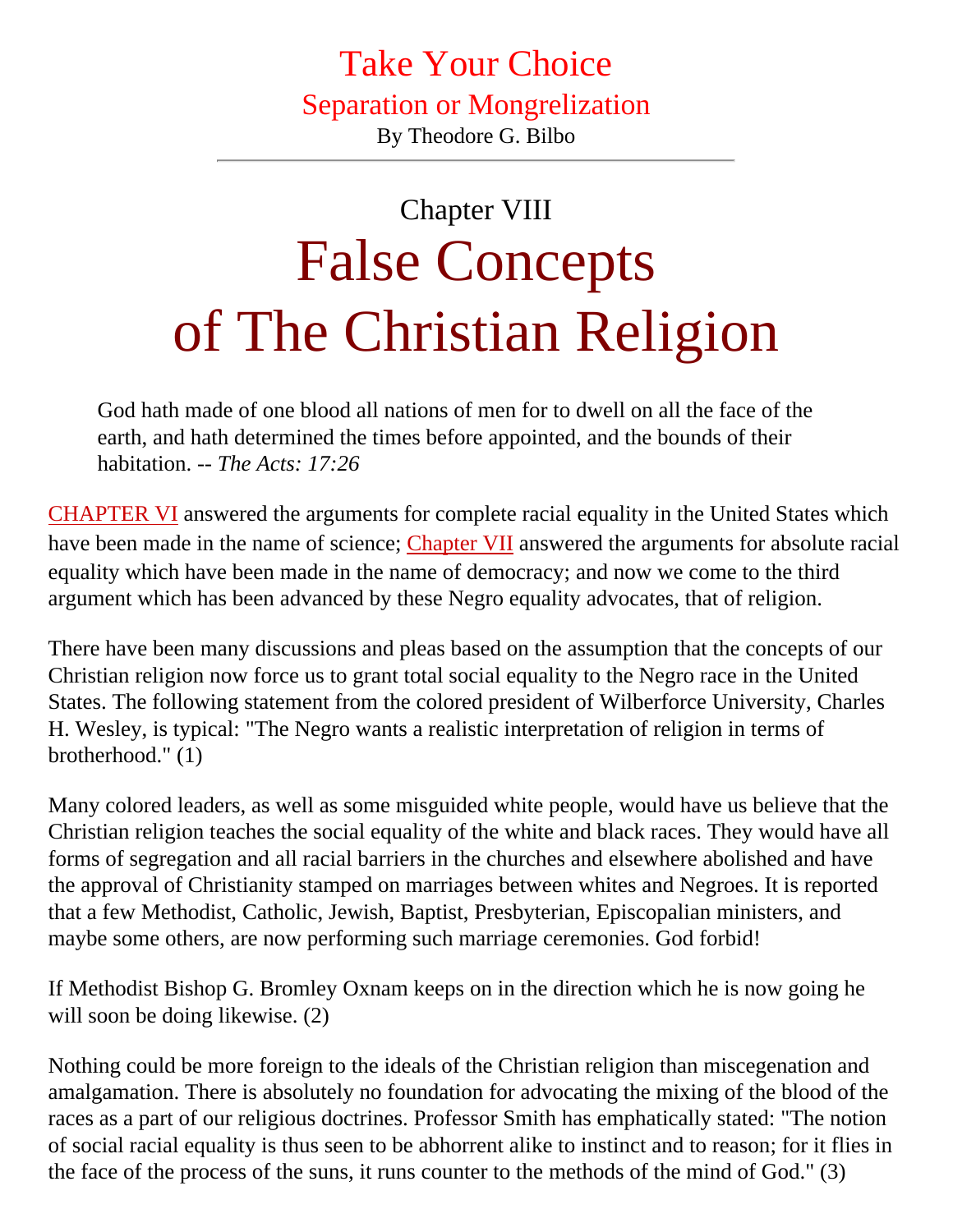The attempts to destroy the color line in the name of religion are in many respects more dangerous than those arguments relating to science and democracy. Gordon. B. Hancock, Negro Professor of Economics and Sociology at Virginia Union University, Richmond, Virginia, has observed:

"It is a most significant and salutary fact that the races can come closer together in the name of religion than in any other capacity; why this great opportunity is not more thoroughly exploited is at times bewildering." (4) Americans are a religious people and the teachings of the Bible have throughout the years been the very strength and foundation of our Republic. Anyone who would today interpret God's Divine word and His teachings in such a manner as to destroy the blood of the race which created this Nation is a traitor to his religion, to his country, and to his race. However, such false interpretations are being placed upon God's word and upon the teachings of Christ. Pleas for social equality are coupled with condemnation of the Southern policy of segregation as "unchristian." Many colored leaders proclaim that "if the church does not desire to be known as a hypocrite in history and in fact, it must cleanse itself of segregation, discrimination and exclusion...." (5) Concerning such arguments, John R. Irwin of Sandersville, Georgia, has this to say:

During the past decade magazines, newspapers, writers, professors, philanthropists and fanatical reformers have flooded the country with discussions of racial relations, and with propaganda, teaching the public that there is no difference between the various races, and that they are all the same flesh and blood and EQUAL in refinement, culture, accomplishments and civilization, and are physically and mentally alike excepting in COL0R and that intermarriage is unharmful.

If social barriers are destroyed, and all segregation eliminated, social equality enforced by Governmental EDICT and LAW so that schools, churches, hotels, restaurants, parks, recreation centers and picture shows, clubs, buses and Pullmans must be open to all persons of every creed, color, character or station in life, then indeed is racial integrity a thing of the past, and the white people of the United States would be transformed into a hybrid yellow or brown nation within the next several generations.

Human experience teaches that social association and intimacies, between people of different races certainly will bring about, and lead to, intermarriage, even between those who differ in racial affinity, culture or color.

God saw fit to segregate and separate the different races by placing each in different lands. He located the white races in the middle northern hemisphere, and placed the Negro in Africa, and the brown and yellow peoples in other spheres, as far as possible from each other. He divided them by color lines as well as by territorial lines so that each race would maintain its racial integrity.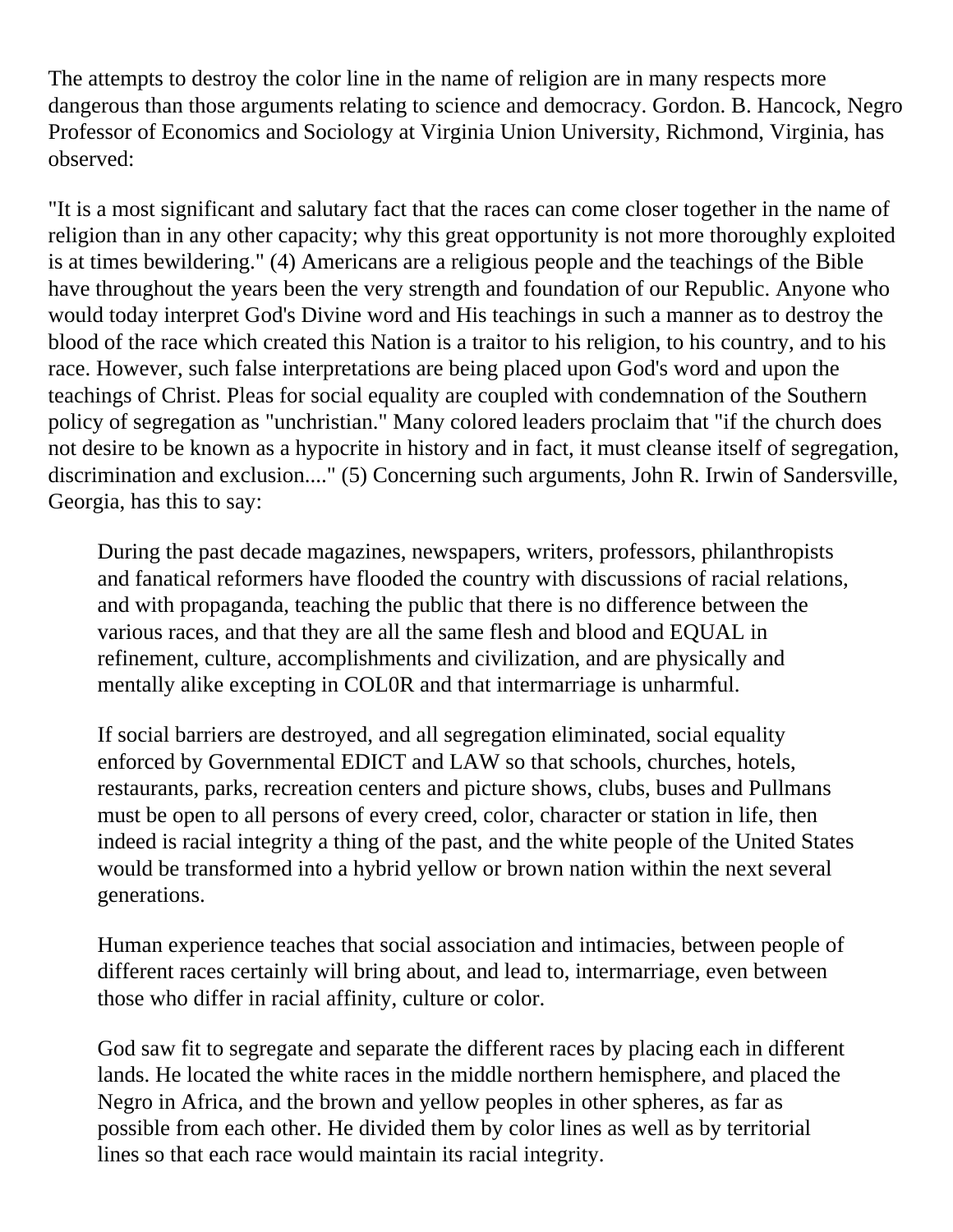Isolation and segregation, and racial purity and integrity appear to have been the Divine plan and intent when He divided mankind by giving to them a distinct varied coloring. There are many misguided Christians and fanatics who think God made a mistake when he made the black man, and now seek to bleach him by absorption, and amalgamation.

Some of the Southern states have been criticized severely for the passing of laws segregating the whites and Negroes. Since God set the example, why should Southerners be so severely criticized for following His footsteps? (6)

Probably the most frequently used religious plea for the social equality of the races is that "God hath made of one blood all nations." According to Leslie P. Hill, colored President of State Teachers College, Cheyney, Pennsylvania: "A thousand years was needed to document and verify the assurance of the most vigorous of all the saints that God has made of one blood all the nations of men. But the laboratories did in the end indubitably produce the proof." (7) With such statements as these, men are supposed to be led to believe that there is no difference in the blood of the white and black races and that it is in accordance with the teachings of Almighty God that the blood of these races should mix freely. What these colored leaders fail to point out is that when their false concepts of religion are used to destroy racial integrity, nothing can ever restore the vitiated and corrupted blood of either the white or black race.

Nothing is more sacred than racial integrity. Purity of race is a gift of God. but it is a gift which man can destroy. And God, in his infinite wisdom, has so ordained it that when man destroys his racial purity, it can never be redeemed. This should be sufficient to show that any statement which says our Christian religion forces us to accept the social equality of the races and to sanction intermarriage as the private affair of the two individuals concerned is utterly and absolutely fallacious. If God gave the Negro the inalienable right to social equality and intermarriage with whites, then we must go further and say that He gave to the black man the right to destroy the white race. Everyone knows that the white person who marries a Negro becomes the parent not of a white child but of a colored one. And that colored child will in turn produce colored offspring. In other words, when the blood of the races mix, the white blood, as far as reproducing its own is concerned, is forever lost. We refuse to believe that the destruction of either the white or the black race is in accordance with the Divine plan of God. Rather, there is every reason to believe that miscegenation and amalgamation are sins of man in direct defiance to the will of God.

The question of the mixing of the races seems simple indeed to those who are not blinded by color. As aptly stated by A. H. Shannon: "Which is better, a mongrel race whose origin is in sin, and which represents the worst of all the races; or a race, whatever its limitations, yet true to its own racial peculiarities and striving to attain, intact, the best and highest of which it is capable?" (8) And from God's own word comes this warning: "A bastard shall not enter into the congregation of the Lord; even to his tenth generation shall he not enter into the congregation of the Lord." $(9)$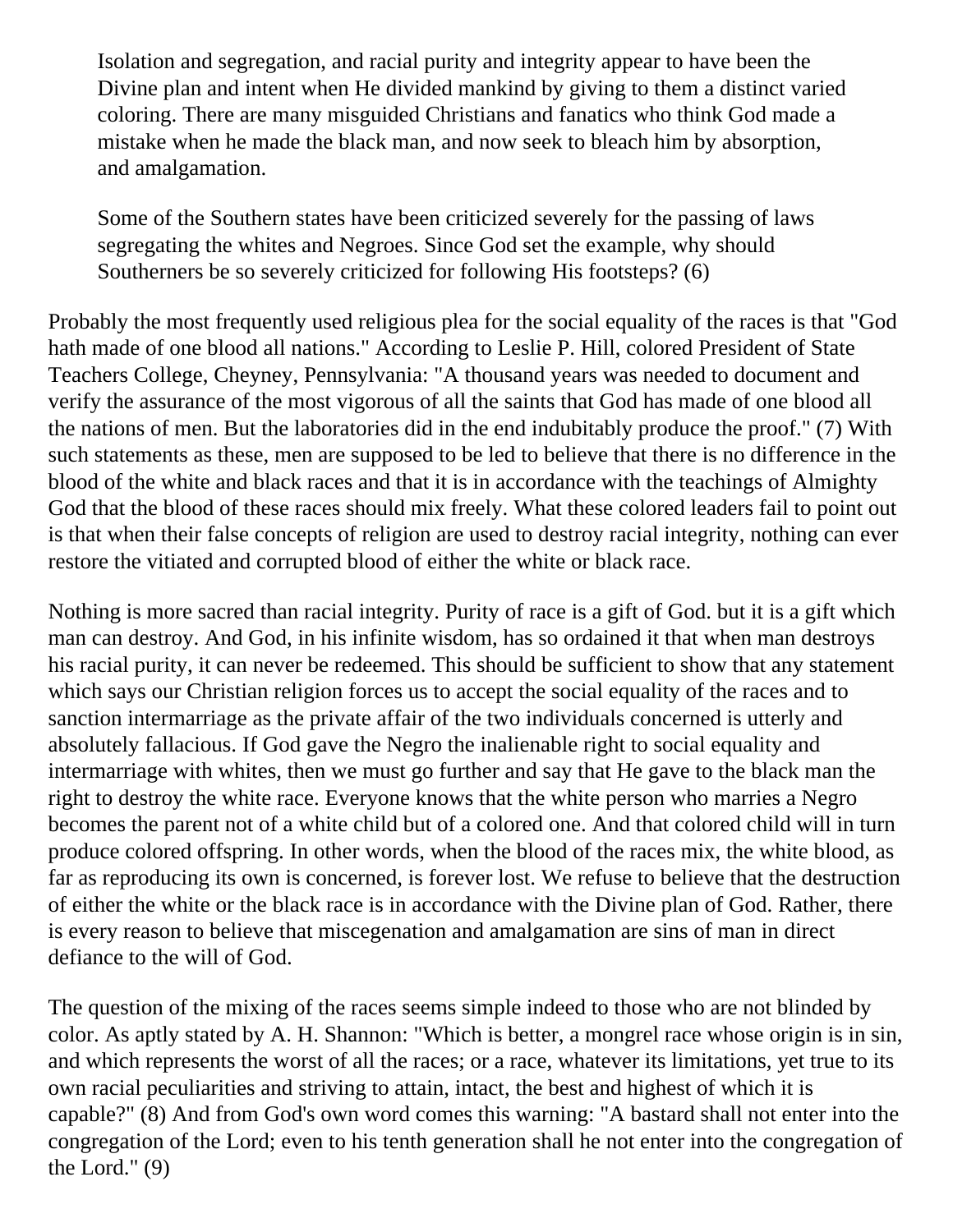The author of White America, Earnest S. Cox, made a special study of the early attempts of the Christian missionaries to spread the Gospel in South Africa. Some of these early missionaries made the fatal and serious mistake of teaching the social equality of the races and advocating intermarriage. At a time when much condemnation was being hurled at the missionaries, Mr. Cox wrote a letter to the Transvaal Missionary Association, which was composed of nineteen separate missionary organizations in South Africa. He stated that his purpose was to show that not Christianity but a false social teaching of certain of the Christian missionaries was the object of the criticism. The following quotations are from this letter:

There has been a tendency in teachers of Christianity to utilize its social tenets to level races and cultures. But Buddhism did this, and so did Mohammedanism. The last named arose among a white people and threatened to attain world domination, but its influence gradually waned as its white custodians interbred with colored races.

In Africa, in China, in India, in Nearer Asia, in Latin America - in these countries, some of them evangelized by the Apostles - Christianity has been implanted by the white man and has not survived the white man. Two thousand years of Christian activities seem to establish that the white race as white is custodian of the Gospel of Jesus, and that to the white man as white is entrusted the spreading of the Gospel.

A Gospel of equality of races cannot but end in free miscegenation of races ...

It will not injure, but actually promote the missionary influence in South Africa for the well meaning missionaries to admit the errors of their movement: The political errors of their influence,... The economic sins of their number who came as spiritual advisers and remained as commercial exploiters. Their social sins, such as the perpetual and pitiless misrepresentations of the Boer civilizers of South Africa; the failure to warn against and prevent by legal mandate the marriage of European men and women to Negro men and women; the endless harping upon the nobility of colored races and the depravity of the white; the licensing of co-racial schools and the persuasion of ignorant and poverty-stricken white parents to send their children to these schools to receive utterly false teachings in matters concerning equality of races; the placing of white children with black ones forming them in public parade, the children carrying banners inscribed Ex uno sanguine' (of one blood); the refusal to permit the word 'colour' to be used in co-racial schools, when it is inscribed indelibly in human history; the citing of the willing prostitution of women of the black race to men of the white as parallel to and offsetting black men's forceful assaults upon white women. (10)

The warnings in this letter, although given to missionaries in South Africa, hold a special meaning for those of us who are interested in maintaining and preserving a white America. Mr. Cox further comments on the letter and the false teachings which prompted his writing it: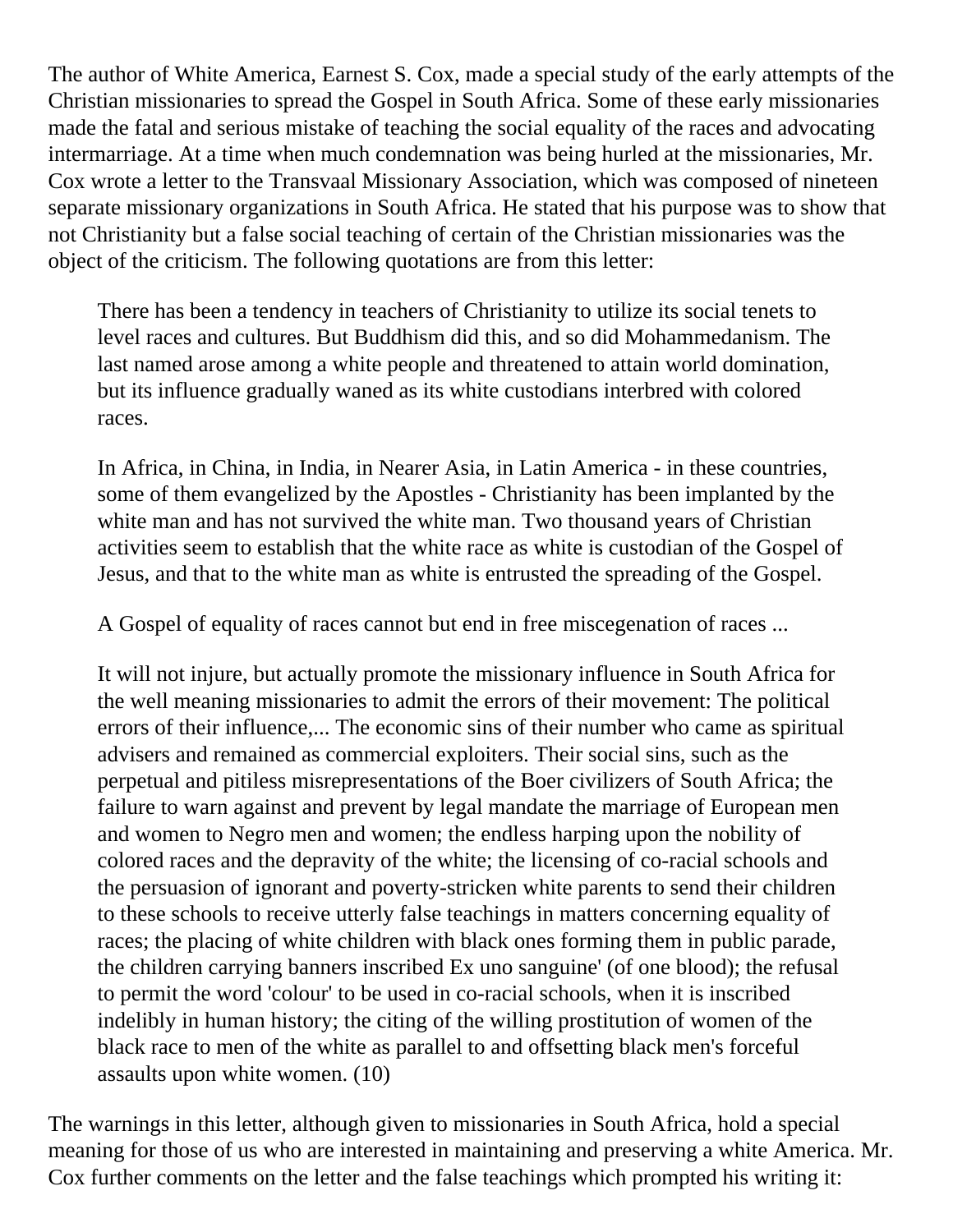These 'errors' of the missionary apply mainly to the past. Not so however, the last one enumerated. The missionary type has changed for the better, and also the social teaching of the missionary. The present missionary teaches of the same God as the former, the same Redeemer, but there is a much modified negrophilism in his social teaching.

It is evident that those posing as custodians of a Gospel whose genius is missionary, whose scope is universal, and whose claim is exclusive, may be of great harm to the cause they misrepresent by placing literal constructions upon the anthropomorphisms of a spiritual religion.

Why place an interpretation upon the 'Fatherhood of God and brotherhood of man' ideal of the Christian religion which nature and human history have proved to be fallacious? Why literalize 'brotherhood of man' and spiritualize 'fatherhood of God'? If the brotherhood through Christ is physical, then so is the fatherhood through God.

Let those who believe themselves chosen to evangelize the world understand that, up to the present time, after nearly two thousand years of Christian activity, apparently God has entrusted the heralding of the Gospel to the white race, not to the Negro or to the mixbreed. Christianity, times without number, has been implanted by white teachers among colored races, but the Christian religion has never survived the white teachers. When the whites have departed or become eliminated through miscegenation, the Christian religion has been abandoned altogether, or has degenerated into crass superstition. This is a cold fact that is verifiable. It may not be a welcome fact to European Christianity.

The Apostles turned to the white man and to the colored. The white man perpetuated the Apostles' teaching and made the Christian religion ascendant among the creeds of the world. Had the Apostles confined their activities to negroid Africa, how different would have been the result! The Christian Fathers came to Africa and taught and suffered martyrdom. There the blood of the martyrs did not prove to be the seed of the Church. Christianity perished in the soil of Africa, but the Christian religion is becoming universal through the blood of Europe. . .

The God of these churchmen saw fit to make some men white and some men black; to endow the white with potentialities, the realization of which would, in fullness of time, conceive an ethical monotheism and a spiritual brotherhood of mankind. What God has done, the churchmen may succeed in undoing, but that which the churchmen seek to do, God cannot undo. The churchmen may succeed in hybridizing the white and the black. The God of the churchman will not transform the hybrid into its original elements. If the churchmen are making a mistake, it is irremediable. (11)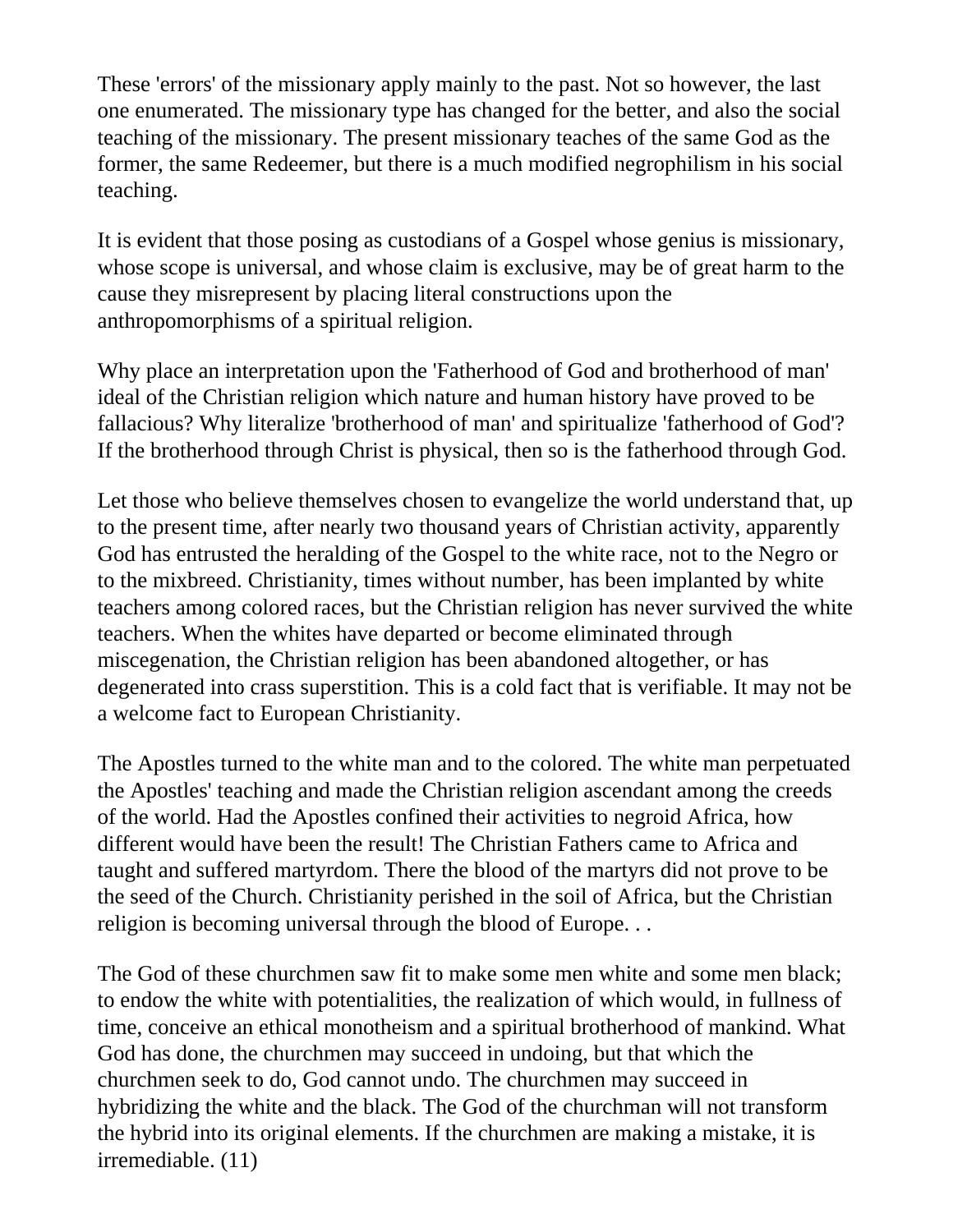Mr. Cox has posed a question which should forever answer any argument that suggests an interpretation of the "brother- hood of man" in such a manner as to advocate the intermar- riage of the white and Negro races. He asks: "Why liter- alize 'brotherhood of man' and spiritualize 'fatherhood of God'?" Both the brotherhood of man and the fatherhood of God are spiritual, and any other interpretation is not only fallacious but is in direct opposition to the ideals of the Christian religion. Racial integrity and the purity of the blood are in accordance with the teachings of Jesus Christ who set the standards for high and noble living some two thousand years ago. Nowhere in the sermons of Christ do we find Him seeking to bring about the social or any absolute equality among men on earth. He preached to all men and the Gospel of Christianity is universal to be spread throughout the earth for all men to hear and accept. But His Kingdom where there will be no human inequalities, no imperfections, no worldly wealth, and where all men will be judged by God's own standard of perfect justice is not of this world but is the Kingdom of Heaven - a spiritual not a physical kingdom.

The Biblical reference to "one blood" which has been so often quoted and misconstrued is from the teachings of the great Apostle Paul. These are the words:

God that made the world and all things therein, seeing that he is Lord of Heaven and earth, dwelleth not in temples made with hands;

Neither is worshipped with men's hands, as though he needed any thing, seeing he giveth to all life, and breath, and all things;

### **And hath made of one blood all nations of men for to dwell on all the face of the earth, and hath determined the times before appointed, and the bounds of their habitation;**

That they should seek the Lord, if haply they might feel after him, and find him, though he be not far from every one of us:

For in him we live, and move, and have our being; as certain also of your own poets have said, For we are also his offspring.  $(12)$ 

Paul's statement that God "hath made of one blood all nations of men for to dwell on the face of the earth' is as much spiritual as his other statement that God ''dwelleth not in temples made with hands" and his assurance that the Lord "be not far from every one of us, for in him we live, and move, and have our being. . . for we are also his offspring." It may also be pointed out that in the same verse which made reference to the "one blood" of all nations of men, the great Disciple said that God "hath determined. . . the bounds of their habitation." Until some men migrated and others were moved by force by their conquerors, who can say that it was not in the Divine scheme of things that the different races should be on the separate continents with physical barriers to prevent their intermingling?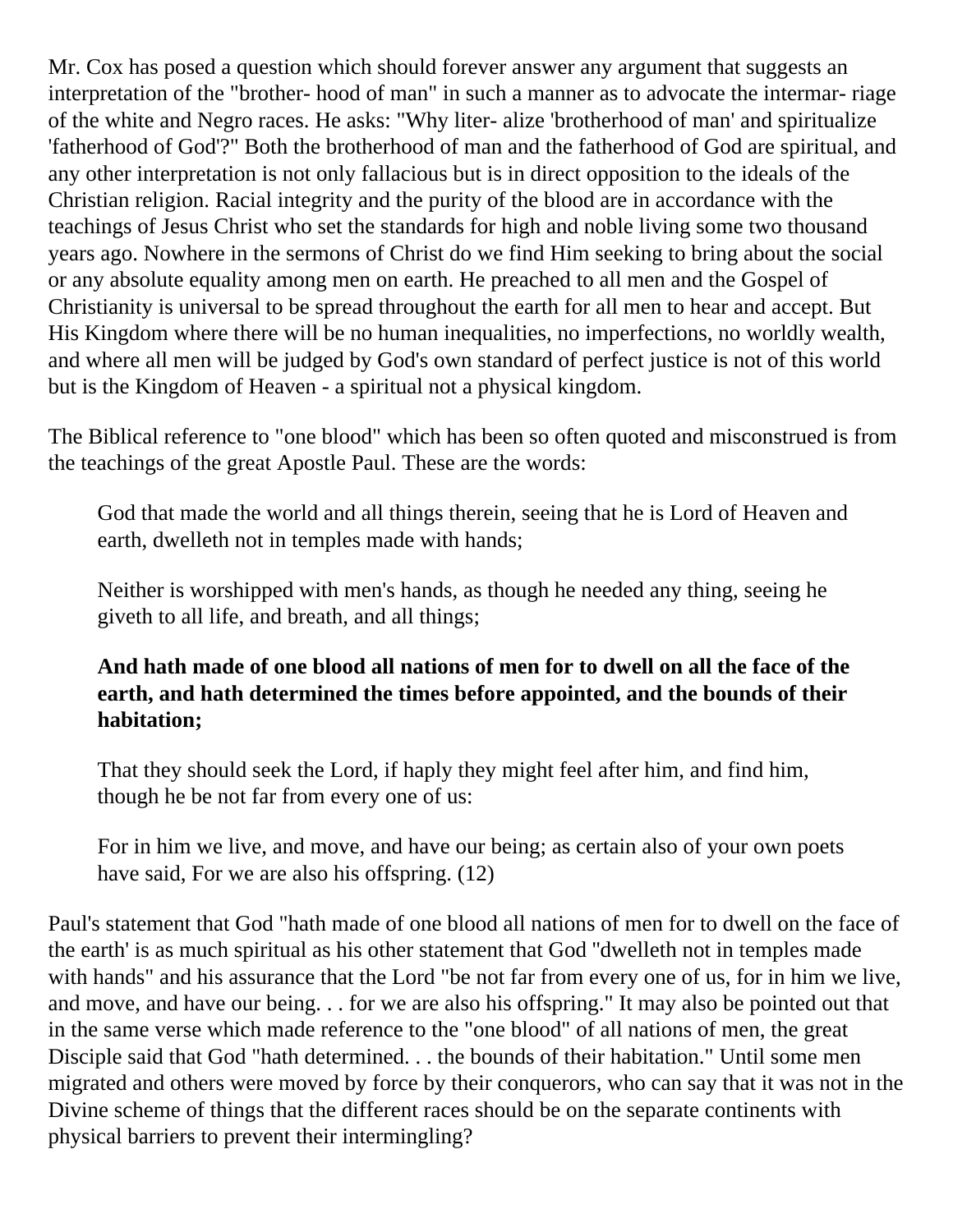Those who are attempting to implant the doctrine of social equality of the races throughout this land and seeking to promote the intermarriage of the races must indeed think that Almighty God, the Creator of the heavens and the earth, made a mistake, or perhaps played a practical joke, when He made the skin color of the Negro race black. And these social equality advocates would now have the white man share his blood with the Negro in order that the black man may become bleached and the white man lost in the intermingling process. Would those who preach this infamous doctrine have us believe that they would thus improve on the handiwork of God ? "And God said, Let the earth bring forth the living creature after his kind, cattle, and creeping thing, and beast of the earth after his kind: and it was so." (l3)

There are those who point out that Noah's three sons, Shem, Ham, and Japheth, were the fathers of three great divisions of mankind. And this gives grounds for the argument that Canaan, son of Ham who was cursed, was the father of the black race. We quote the following verses from Genesis and leave the reader to his own conclusion as to what constituted the curse of Canaan:

And he said, Cursed be Canaan, a servant of servants shall he be unto his brethren.

And he said, Blessed be the Lord God of Shem; and Canaan shall be his servant.

God shall enlarge Japheth, and he shall dwell in the tents of Shem; and Canaan shall be his servant. (14)

It should also be noted that Abraham and his sons had no fear of God's wrath when they practiced "discrimination" in the selection of wives. Surely, God bestowed his blessings and approved his household when He said to Abraham: "Lift up now thine eyes, and look from the place where thou art northward, and southward, and eastward, and westward: For all the land which thou seest, to thee will I give it, and to thy seed forever. And I will make thy seed as the dust of the earth: so that if a man can number the dust of the earth then shall thy seed also be numbered." (15) Later, we find these verses in the Holy Scripture which we leave to the reader's interpretation:

And Isaac called Jacob, and blessed him, and charged him, and said unto him, Thou shalt not take a wife of the daughters of Canaan.

When Esau saw that Isaac had blessed Jacob, and sent him away to Padan-aram, to take him a wife from thence; and that as he had blessed him he gave him a charge, saying, Thou shalt not take a wife of the daughters of Canaan;

And Esau seeing that the daughters of Canaan pleased not Isaac his father:

Then went Esau unto Ishmael, and took . . . the sister of Nebajoth, to be his wife.

The fact and permanency of race have been recognized throughout the ages. "Can the Ethiopian change his skin, or the leopard his spots?" asked the prophet Jeremiah. (l7) The answer is quite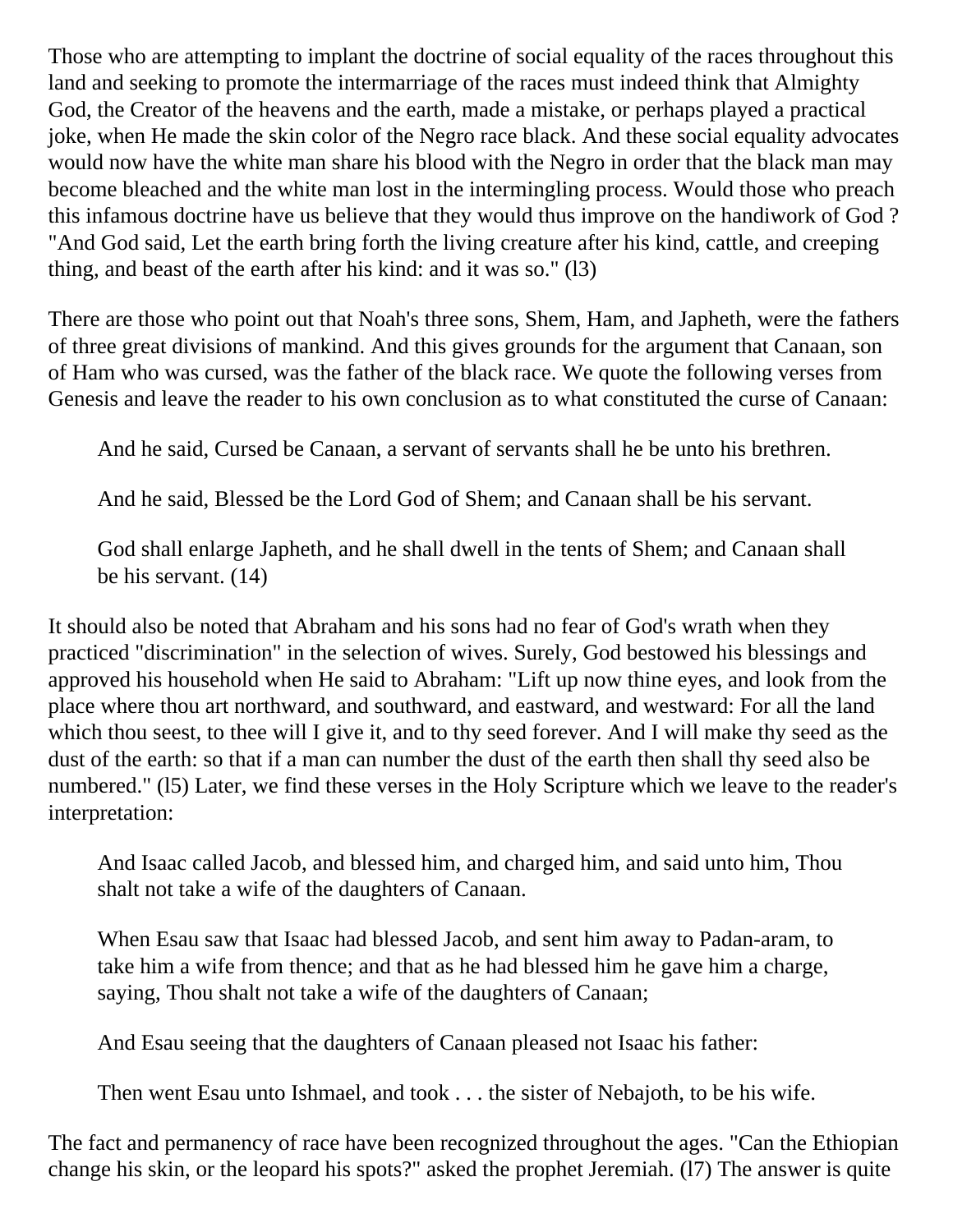evident to every thinking person. The Negro or any other race cannot change the skin color, the hair texture, or any of the other characteristics of race as long as racial integrity is maintained. The only way that modification can be brought about is by the crossing of different races, and we have already seen that this is in direct defiance with the laws of God. Each race should remain true to itself and develop to the highest and noblest status of which it is capable. Racial pride should be instilled in the youth of all races.

The desire to maintain purity of blood and to preserve the blood of his forefathers is a respectable and welcome quality in white and black men. Indeed, it is a necessary quality if the races are to be preserved and racial integrity triumph over mongrelism.

Just as we have never interpreted American democracy to mean that there will be no racial barriers in the United States, so the true concepts of our Christian religion have never taught the social equality and the intermarriage of whites and blacks. There is nothing un-American or unchristian in racial segregation and the preservation of the color line.

The demands of the Negro leaders for complete political, economic, and social equality were shown by statements from the Negro leaders who were asked to write essays for *What the Negro Wants*. From a study of these essays, we found that the pleas for full equality were based on the doctrine of the equality of the white and Negro races. This doctrine, as well as the argument for equality in the name of science, was refuted in Chapter VI. We have considered the demands for complete equality in the name of democracy in Chapter VII and found that they are based on false and dangerous interpretations of American democracy. In this chapter, we nave considered the pleas for Negro racial equality in the name of religion and have discovered that they are based upon concepts of our Christian religion which are absolutely unfounded and untrue. Thus. we see that the three fundamental reasons given for the granting of full equality to the Negro race the teachings of science, democracy, and religion, are denied by facts and logic. This leaves the colored leaders asking for full equality for the Negro race when history and science have shown that the white and black races are unequal and when American democracy and the Christiall religion have never taught such equality.

Americans must meet the arguments for complete equality openly and frankly, tear away the smokescreens and false in- terpretations, and then guard the barriers which separate the races more firmly. We must denounce those who would interpret either science, democracy, or religion in such a manner as to bring about the social equality of the races and the intermarriage of whites and Negroes as traitors to race and to country. They are seeking a mongrel America. Those who do not wish such a Nation must join forces to prevent the spread of these fallacious and flammable doctrines and to guarantee a white America for the generations yet unborn.

Whenever and wherever you hear a Negro preacher or a white negrophilistic minister or layman advocating social equality of the races under the high and ecclesiastical sounding terms of "all one blood," "brotherhood of mankind," "the golden rule," or "the fatherhood of God," you will instantly know that he is either a fraud and hypocrite or an unthinking and ignorant man.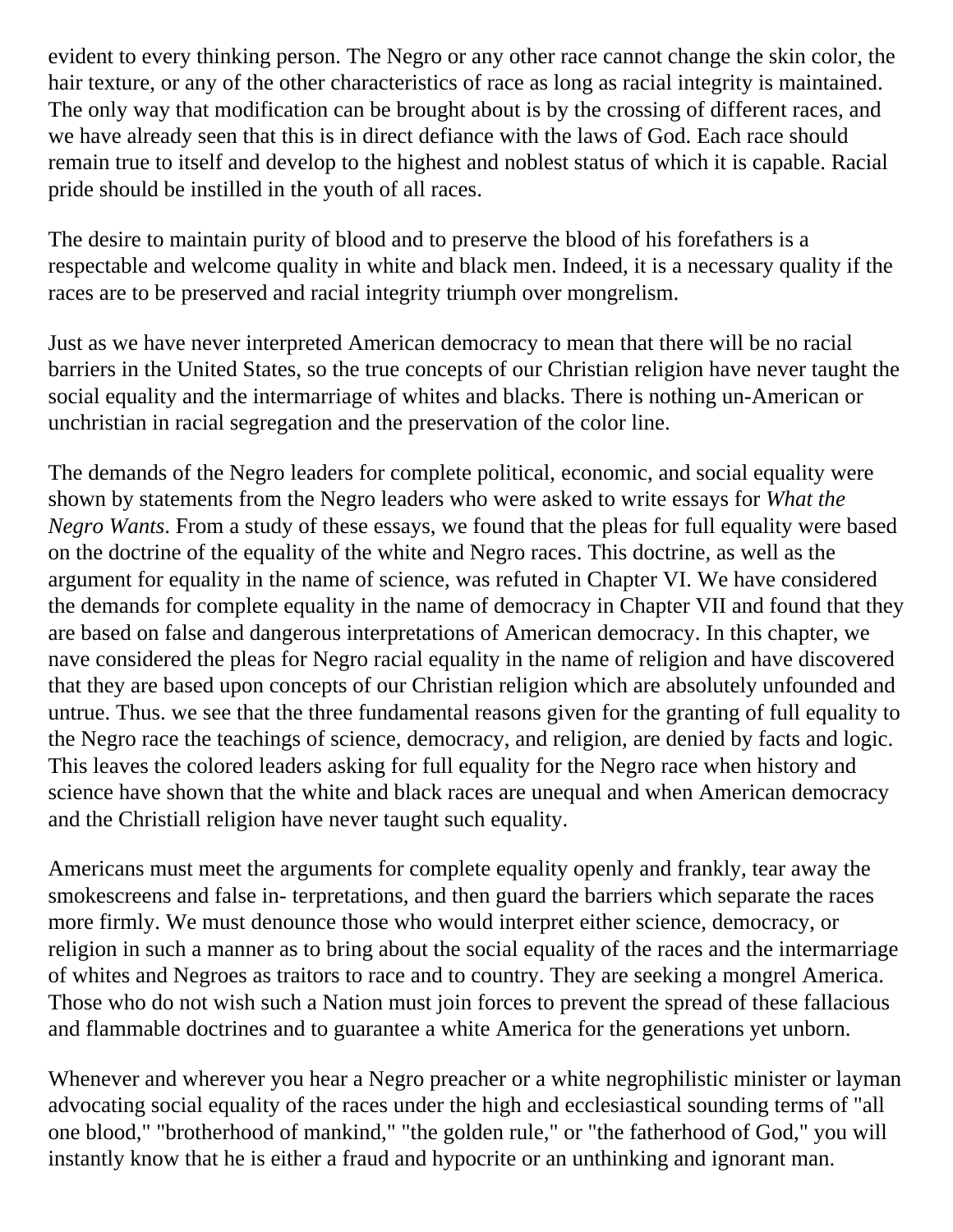Whichever may be the case, you are beholding and listening to a dangerous and destructive enemy to both the white and black races. Selah!

To make secure the purity and integrity of both the white man's blood and the Negro's blood, every congregation whether white or colored in this broad land should promptly and unhesitatingly unfrock the pastors in the pulpits who desecrate their sacred calling by preachments which through direction or indirection seek to destroy and mongrelize both races by advocating or even tolerating social equality in the name of the Christian religion. Selah!

Therefore, let me call upon the good Christian mothers of the Nation never again to take the life of the choicest fowls in the yard with which to please and satisfy the craving and ravenous appetite of an ecclesiastical negrophile! Selah!

> Go to [Next Chapter](#page-97-0) Return to [TYC - Table of Contents](#page-0-0)

#### **Notes**

- 1. Logan, R. W., What the Negro Wants, p. 108.
- 2. See Oxnam, G. Bromley, "The Nazis Aren't Licked Yet," Yet," The American Magazine, October, 1945, p 28.
- 3. Smith, William B., The Color Line, p. 13.
- 4. Reprinted from What the Negro Wants, edited by Rayford W. Logan, by permission of The University of North Carolina Press. Copyright, 1944, by The University of North Carolina Press.
- 5. Logan, R. W., What the Negro Wants, p. 108. These are the words of Charles H. Wesley (colored) President of Wilberforce University, and Trustee of Fiske University, Nashville, Tenn.
- 6. Irwin, John R. Let's Keep the United States White, p. 1.
- 7. Reprinted from What the Negro Wants, edited by Rayford W. Logan, by permission of The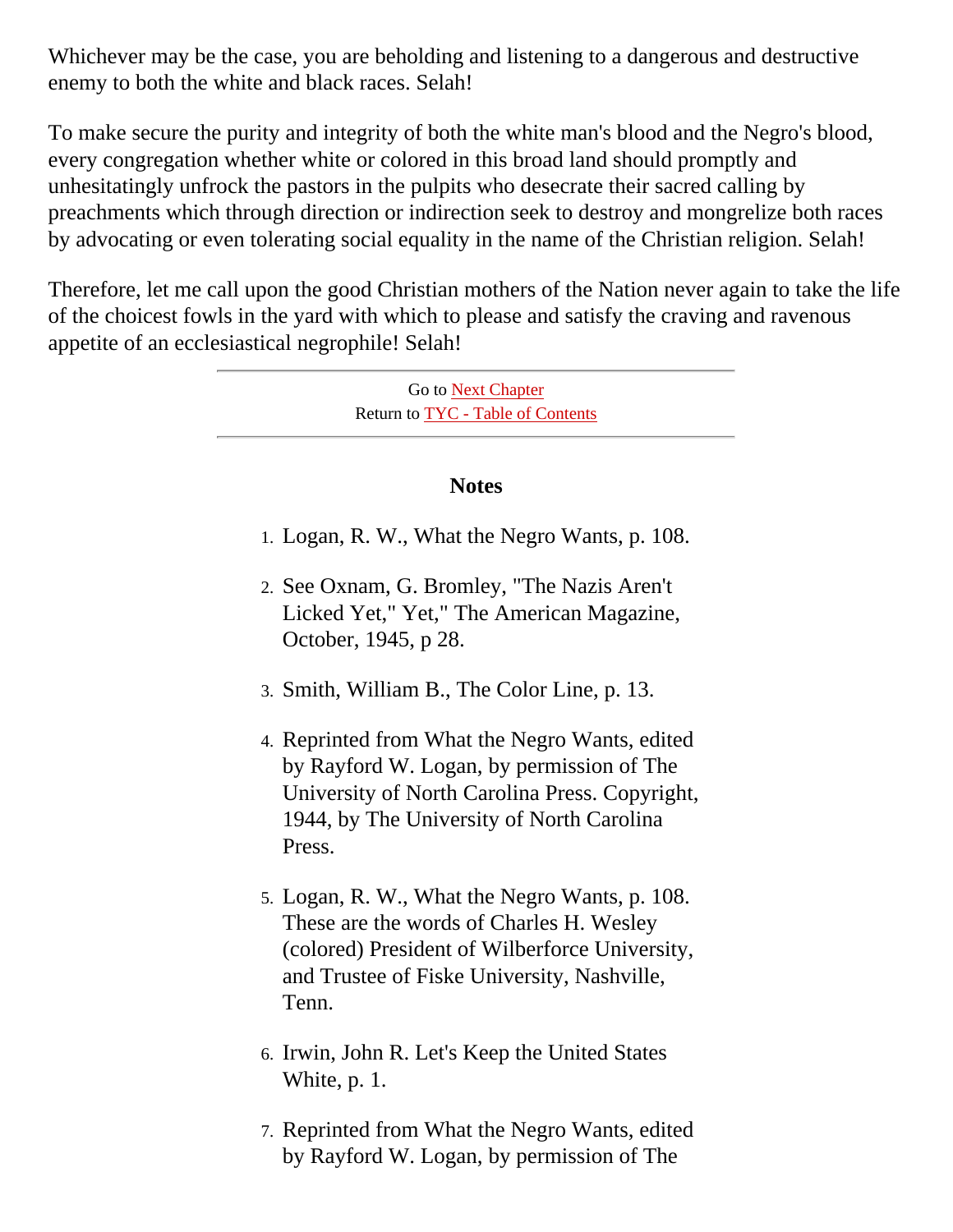University of North Carolina Press. Copyright, 1944, by The Umverslty of North Carolina Press.

- 8. Shannon, A. H., Racial Integrity and Other Features of the Negro Problem (Nashville: Publishing House of M. E. Church, South, 1907), p. 94.
- 9. Deuteronomy 23:2.
- 10. Cox, Earnest S., White America, p. 289.
- 11. Cox Earnest S., White America, p. 294.
- 12. The Acts, 17:24-28.
- 13. Genesis, 1:24
- 14. Genesis, 9:25-27.
- 15. Genesis, 13:14-16.
- 16. Genesis, 28:1, 6, 8, 9.
- 17. Jeremiah, 13:23.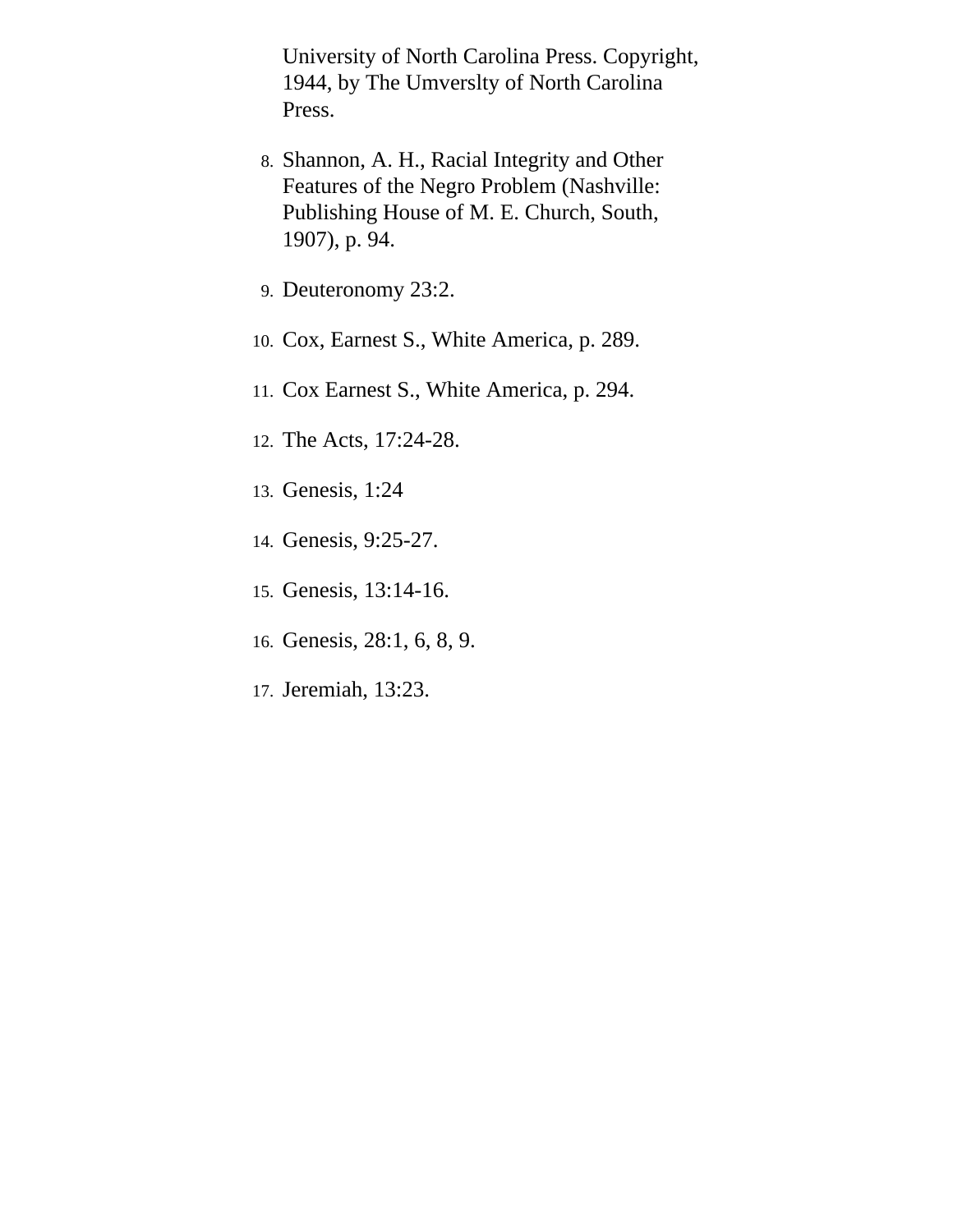### Take Your Choice Separation or Mongrelization

By Theodore G. Bilbo

## <span id="page-97-0"></span>Chapter IX THE CAMPAIGN FOR COMPLETE EQUALITY

In all things that are purely social we can be as separate as the fingers, yet one as the hand in all things essential to mutual progress. -*Booker T. Washington*

ON SEPTEMBER I8, 1895, a Negro from the black belt of the South stood before a great throng of people convened at the Atlanta Exposition and delivered a speech which echoed across the Nation. This was the first time that a Negro had made a speech in the South on such an important occasion before an audience of white men and women. The colored orator carefully and deliberately spoke words which marked a new epoch in the history of the South:

A ship lost at sea for many days suddenly sighted a friendly vessel. From the mast of the unfortunate vessel was seen a signal. 'Water, water; we die of thirst!' The answer from the friendly vessel at once came back:, 'Cast down your bucket where you are.' A second time the signal, 'Water, water; send us water!' ran up from the distressed vessel and was answered, 'Cast down your bucket where you are.' And a third and fourth signal for water was answered, 'Cast down your bucket where you are.' The Captain of the distressed vessel, at last heeding the injunction, cast down his bucket, and it came up full of fresh, sparkling water from the mouth of the Amazon River. To those of my race who depend on bettering their condition in a foreign land or who underestimate the importance of cultivating friendly relations with the Southern white man, who is their next-door neighbour, I would say: 'Cast down your bucket where you are' - cast it down in making friends in every manly way of the people of all races by whom we are surrounded.

Cast it down in agriculture, mechanics, in commerce, domestic service, and in the professions. And in this connection it is well to bear in mind that whatever other sins the South may be called to bear, when it comes to business, pure and simple, it is in the South that the Negro is given a man's chance in the commercial world, and in nothing in this Exposition more eloquent than in emphasizing this chance. Our greatest danger is that in the great leap from slavery to freedom we may overlook the fact that the masses of us are to live by the productions of our hands, and fail to keep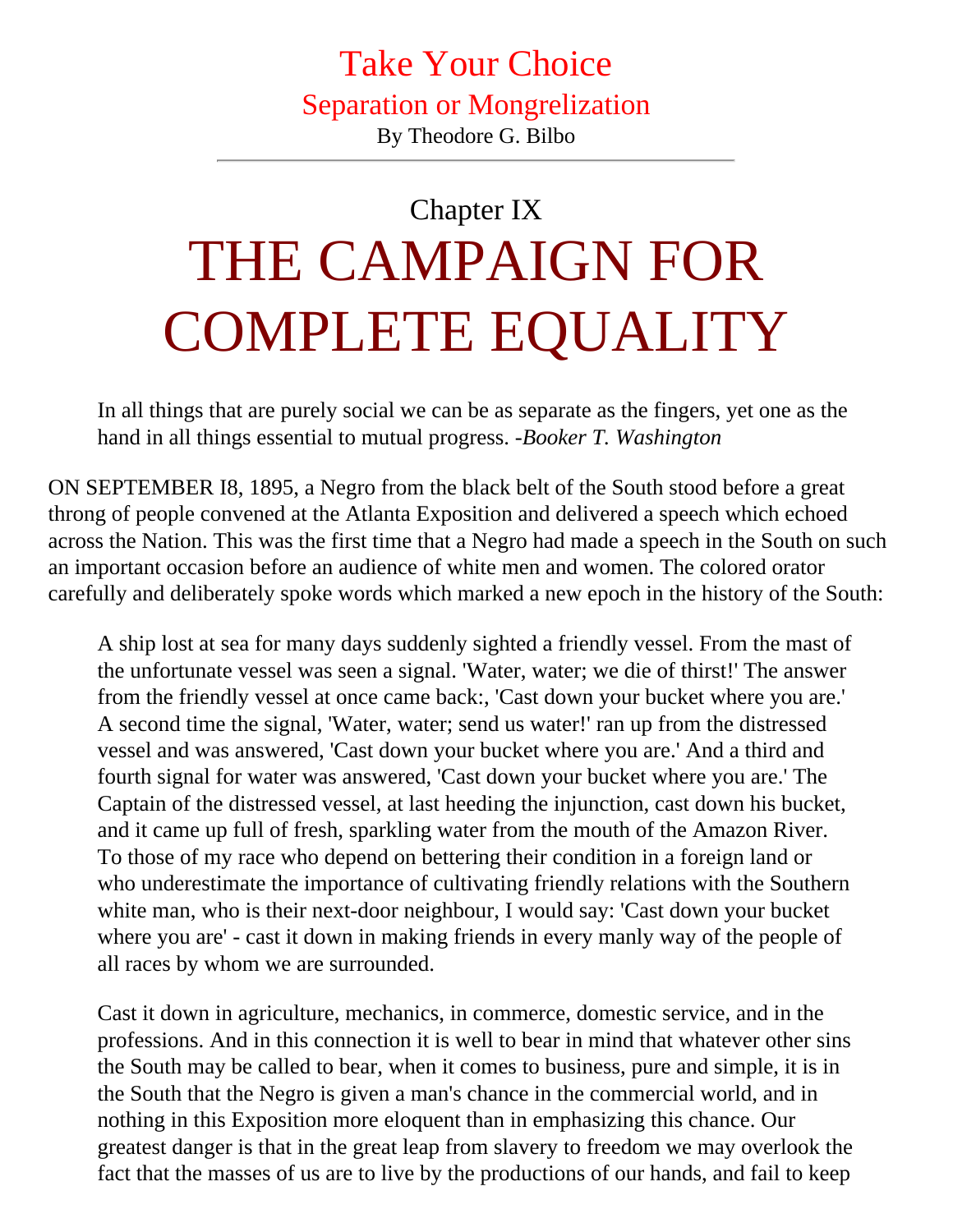in mind that we shall prosper in proportion as we learn to dignify and glorify common labour and put brains and skill into the common occupations of life; shall prosper in proportion as we learn to draw the line between the superficial and the substantial, the ornamental gewgaws of life and the useful. No race can prosper till it learns that there is as much dignity in tilling a field as in writing a poem. It is at the bottom of life we must begin, and not at the top. Nor should we permit our grievances to overshadow our opportunities.... (1)

Booker T. Washington, President of the Tuskegee (Alabama) Normal and Industrial Institute for Negroes, was speaking in Atlanta, Georgia. Before ten minutes had passed, his audience was cheering in an uproar of enthusiasm. When he held his hand high above his head with fingers stretched wide apart, saying to the white people of the South on behalf of his race, "In all things that are purely social we can be as separate as the fingers, yet one as the hand in all things essential to mutual progress," a great wave of sound burst forth and the whole audience was on its feet in a delirium of applause.

This speech was winning the support of the Southern white people and also the Southern Negroes. "The wisest among my race," Professor Washington continued, "understand that the agitation of questions of social equality is the extremest folly." And he concluded "I pledge that in your effort to work out the great and intricate problem which God has laid at the doors of the South, you shall have at all times the patient, sympathetic help of my race, only let this be constantly in mind, that, while from representations in these buildings of the product of field, of forest, of mine, of factory, letters and art, much good will come, yet far above and beyond material benefits will be that higher good, that, let us pray God, will come, in a blotting out of sectional differences and racial animosities and suspicions, in a determination to administer absolute justice, in a willing obedience among all classes to the mandates of law. Thus, this, coupled with our material prosperity, will bring into our beloved South a new heaven and a new earth."

The great mass of Negroes hailed Booker T. Washington as a Moses, and the white South endorsed his program and gave him its support. Support also came from the white North, and thus this colored leader seemed to have accomplished the impossible in winning the confidence of the South, of the North, and the great majority of his own race. He became the recognized leader of the Negro race and devoted his life to the uplifting of his people.

Practically all of the criticism which Professor Washington encountered came from men of his own race. Over the years the opposition grew louder and louder from Negroes in the North who opposed Washington's program which they said fell much too short of their goal of complete equality of the races. They criticized him for not demanding social equality, and they denounced his doctrine of industrial training for Negro youth.

Booker T. Washington possessed ability, a noble character, and a reverent faith in God. He was endowed with qualities of real leadership; he taught no doctrine of hate toward the white man;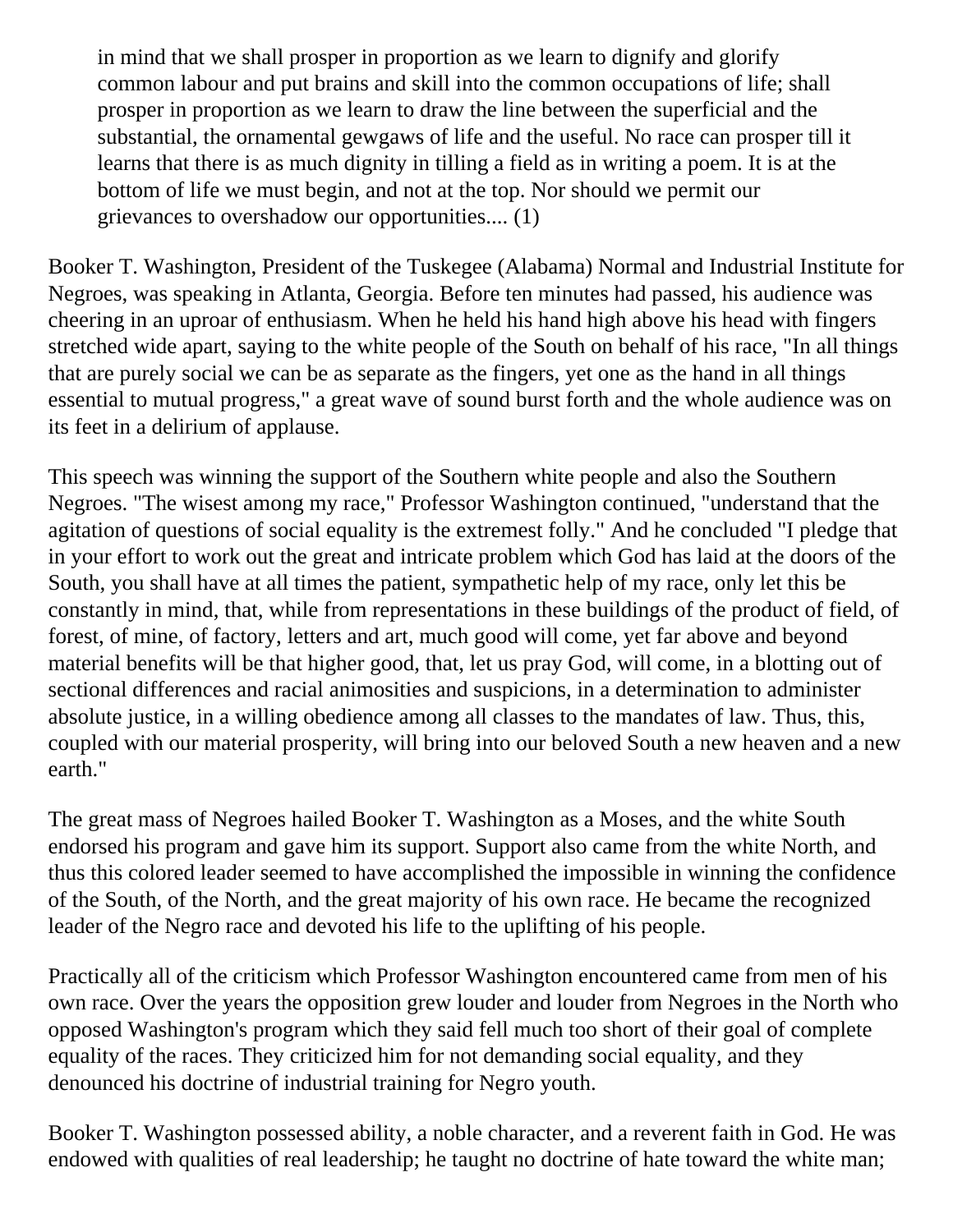he was not bitter. Though he was criticized by members of his own race because he did not ask for social equality, (3) he lived to see Tuskegee, the school which he founded, endorsed and supported by both the North and the South. He saw his vision become a reality as this school, boasting sixty-six buildings and valued at almost two million dollars, sent forth thousands of graduates who had been trained to become honest and respectable citizens of their communities and of their Nation. In the closing chapter of his autobiography, Professor Washington said: "We can safely say that at least six thousand men and women from Tuskegee are now at work in different parts of the South; men and women who, by their own example or by direct effort, are showing the masses of our race how to improve their material, educational, and moral and religious life." (4)

The leadership of the Negro race passed from Booker T. Washington to a group of Northern Negroes whom we shall next discuss. However, let it be noted here that the only hope of the Negro race, if it is to remain in the United States, lies in the revival of the ideas and doctrines of Booker T. Washington. The story of the life of the man who founded Tuskegee should be an inspiration to every member of his race. Until the Negro masses realize the wisdom of his teachings and repudiate the present day leaders who are seeking the destruction of racial barriers and the mongrelization of the races, there can be nothing but conflict and strife and trouble in the matter of race relations in the United States.

Criticism of Booker T. Washington was one of the things which brought W. E. B. DuBois, a New England Negro, educated at Fisk University, Harvard, and the University of Berlin into the limelight. In his book, The Souls of Black Folk, published in 1903, DuBois, advocating complete political, economic, and social equality of the races, stated the points on which he and the Professor from Tuskegee differed and referred to Washington's Atlanta speech as the "Atlanta Compromise." With this publication, DuBois became the head of the radical and militant Negroes who were asking for complete and full equality of the white and black races.

According to DuBois "opposition among Negroes to what now came to be called the Washington program grew," and in 1906, he called the Niagara Movement to meet at Niagara Falls. "The manifesto which we sent out fixed my status as a radical, opposed to segregation and caste," says DuBois. (6) The Niagara Movement was an all-Negro organization which asked full equality for the colored race and openly opposed segregation. This organization was later merged with the National Association for the Advancement of Colored People, which was formally organized in 1909.

As DuBois assumed the national leadership, the conservative elements within the Negro race gradually came over to his way of thinking. Not many years had passed before Booker T. Washington's doctrines were replaced by demands for complete equality of the Negroes in the United States with the white people. In 1929, the then President of Tuskegee, Dr. R. R. Moton, wrote a book entitled What the Negro Thinks, in which he stated, in essence, the demands of DuBois for full equality. The present President of Tuskegee, Frederick D. Patterson, in his essay in What the Negro Wants says: "Any form of segregation based on race, creed or color is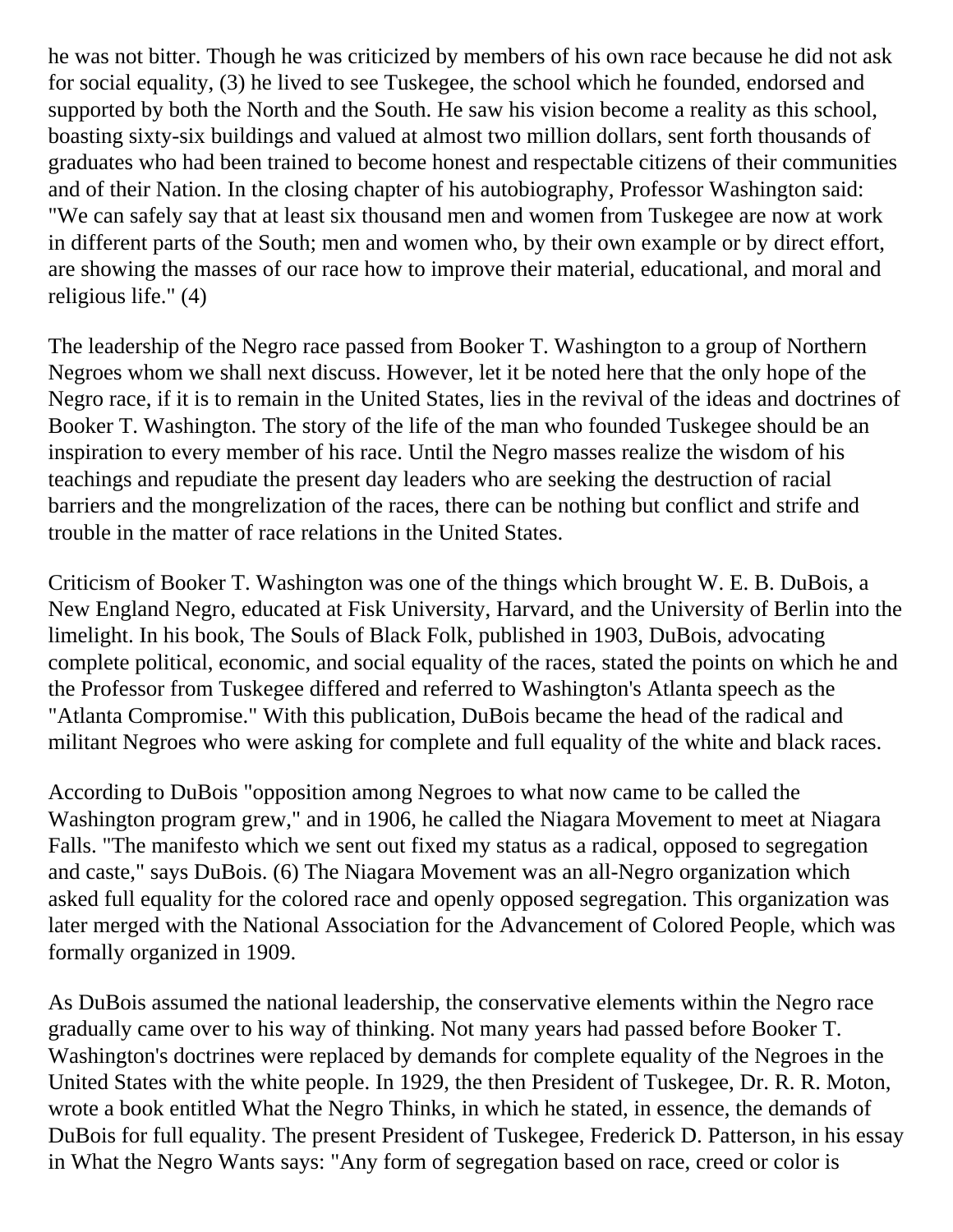discriminatory and imposes a penalty inconsistent with the guaranties of American democracy. The more conservative element of Negroes differ from those who hold the most radical views in opposition to segregation only in terms of time and technique of its elimination. In any statement which attempts to speak unequivocally in terms of ultimates, all Negroes must condemn any form of segregation based on race, creed or color anywhere in our nation." (7)

Most of the Negro leaders will admit that they seized the opportunity which the global conflict presented to press their united campaign for full equality of the races. At a time when the United States was at war and her citizens engaged in an all-out effort to win battles on a dozen fronts throughout the world, the colored leaders and organizations used all their combined efforts to attack segregation and to destroy as many of the racial barriers which exist in this country as possible. They have openly and frankly stated their demands until there is today no question at all as to what the American Negro leader is seeking for his people. As we noted in Chapter V from the essays in What the Negro Wants, the aim is complete POLITICAL, economic, and SOCIAL EQUALITY. This point must be made again and again until all America understands the situation and awakes to seek the proper solution to the problem.

These demands are clearly evidenced and openly stated in the two hundred or more books which have been written in the past four years by Negroes and Quislings of the white race. During this same period of time, day after day, week after week, practically every Negro newspaper has printed sensational and inflammatory news items and editorials which have preached that any form or character of segregation is discrimination. They have sought to inflame the Negro mind against the white race, North, South, East and West, and have attempted to incite and embitter the minds and hearts of every Negro man and woman in the United States against the whites.

These same groups have tried by methods of intimidation to bulldoze and influence public officials to pass ordinances, enact laws, and form policies which would carry out their dream of total social equality. In their mad chasing of the pot of gold at the end of the rainbow, these full equality advocates have intimidated officials with the voting power of the Negroes, and many of them have tried to threaten the white race with force and bloodshed.

It is well to again note here that during this same war period, when the Nation itself was struggling and fighting for its very existence, only five or six books have been written in the interest and in the defense of white America. Furthermore, most of these books have been apologetic in the extreme.

Many white newspapers, white columnists, and white radio broadcasters have been whipped into line in pursuit of the "will o' the wisp." Some newspapers now go so far with their doctrine that segregation is discrimination that in reporting crimes committed by a Negro they are afraid to say that- the perpetrator of the crime was colored. These same papers in announcing a list of deaths refuse to designate whether the deceased was a white person or a Negro who passed on to his "happy hunting ground." Even in announcing births, some of the papers refuse to state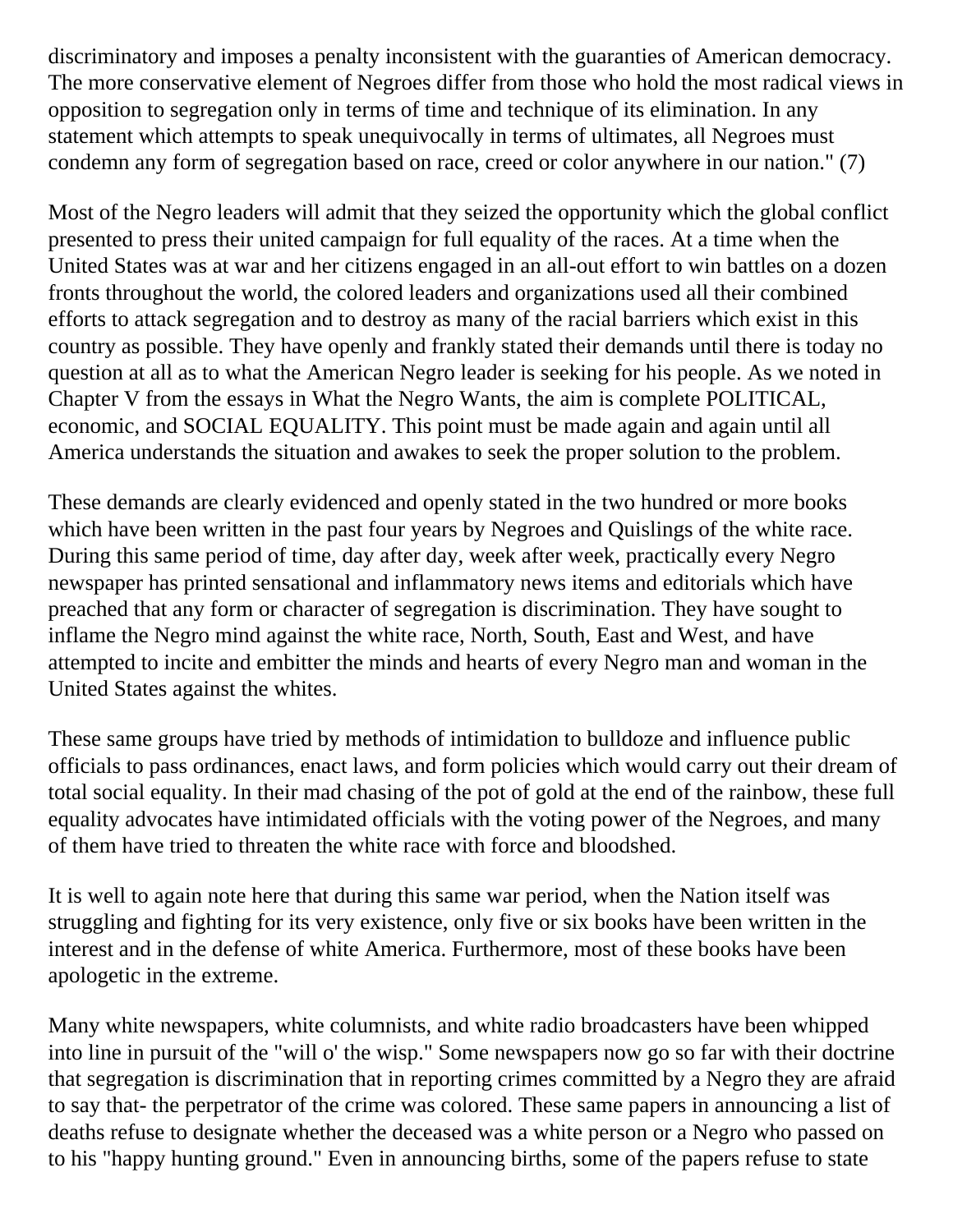whether the baby is a white child or a pickaninny.

The Negro equality advocates have invaded the parts of government until today the Civil Service Commission no longer requires the applicant for a position to furnish a photograph of himself. This is to prevent the application from showing through the picture that the applicant is a white person or a Negro. The full equality seekers have even insisted that the various reports recorded when Uncle Sam takes a census should fail to reveal whether the citizen listed is white or colored. The Negro groups have gone so far in their nodiscrimination campaign that even some of the schools, colleges and universities of the Nation which do not draw the color line do not today require the students in matriculating to state the race, color, or nationality to which the registrant belongs. And to refuse to address a Negro as "Miss" or "Mister" is an unpardonable sin and social error! Ye gods, how much further is white America going with this kind of damphoolishness!

Today. as this book is being written, Walter White is in Washington or has just recently been here protesting the building of all-Negro hospitals for veterans. The present day Negro intelligentsia who have repudiated the teachings of Booker T. Washington and have adopted the social equality philosophy of DuBois bitterly protest the establishment by the United States Government of air training centers, Army camps, Navy bases, or hospitals unless Negroes are integrated among the whites. They even insist that no ship shall sail unless it has a quota of Negro crewmen. These colored leaders who demand that Negroes be mixed and mingled with the whites are either ashamed of the members of their own race or they are afraid to trust them to discharge the duties of executive positions.

Under the leadership of Mrs. Eleanor Roosevelt and by direction of the Fair Employment Practice Committee, segregation has been eliminated in practically all of the departments of Government in the city of Washington. By orders issued at the top, all partitions have been torn out in order to compel the whites and blacks to eat together in the same rooms and at the same tables. Negro wash basins and toilets have been wrecked or removed in order to compel whites and Negroes to use the same wash basins, the same towels and the same toilet facilities. Hundreds of complaints have come to my office from white girls who are now forced to stand and wait patiently until the odoriferous females of the Negro race have finished their toilets in closets formerly used and occupied by white girls only.

It mattered not to those in high authority that these orders from the Fair Employment Practice Committee compelled the clean white girls from American homes who were eager, due to war emergencies, to work in the Government agencies to use all the toilet facilities in common with the Negro employees. It mattered not to some officials and semi-officials that the public health authorities had certified and attested to the fact that an astoundingly high percentage of these colored men and women are infected with all forms of venereal diseases. These facts were immaterial to those in power because they chose to dance to the tune of the theory that segregation is discrimination. Should they fail to do this, their positions would be in jeopardy since the Negro voters would penalize them by political defeat on election day in the many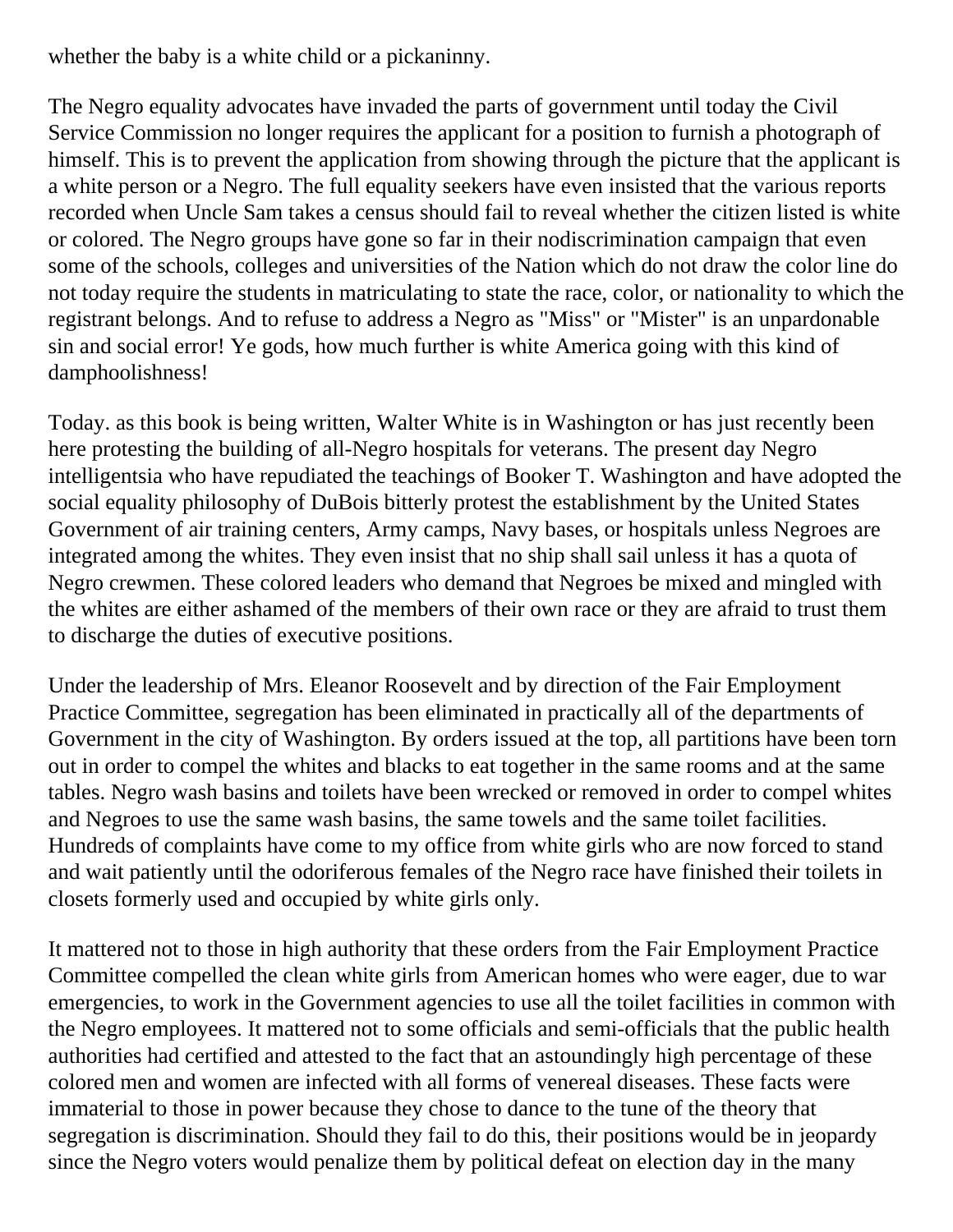districts, counties, and states where the Negro holds the balance of power between white Americans Democratic and white Americans Republican.

It is remarkable and hardly understandable that today in all the Government agencies in the District of Columbia over nineteen percent of all the employees are Negroes. When the percentage of Negroes in the United States is compared with our total population, we can readily see that the members of this race are entitled to only nine percent as their pro rata share of Government jobs. Thousands of white girls have been compelled to resign their jobs and go back to their homes throughout the United States, because they have refused to work as clerks and stenographers under Negro executives holding high salaried jobs. Political success at the polls is devoutly wished for, but ye gods, what a price is being paid!

Stuart 0. Landry has emphatically pointed out that social equality is the goal toward which the present day leaders of the Negro race are working. He says:

The Negro press makes no bones about it. Says Dan Gardner (colored) in *Plain Talk*:

Rankin, Bilbo, and Cotton Ed Smith are dead right in their fears that the Negro wants, in fact, demands social equality. The redneck block in Congress correctly sees the situation and its warning yelps reflect the wild, confused alarm in which the reactionaries are stewing over the approach of the day when All Americans will enjoy the full advantages democracy holds forth ....

By social equality, the Negro does not mean what some people think he does: He doesn't want equal, but separate con- ditions. He doesn't want another parlor car hitched onto the train into which he is segregated. He doesn't want a side of the theatre roped off for his exclusive use. He doesn't want to be considered apart from other people. He wants **the same consideration that all americans should get** in stores. on trains, busses, hotels, restaurants, schools, and in residential districts. He wants the same right to worship in so-called white churches as do white parishioners. **That is the social equality the negro wants and will get**.

Dan Gardner did not emphasize the point here, but he and the others of his ilk want white people to receive them in their homes and to extend to them all social courtesies. This kind of social equality will lead as the Negroes well know, to the breaking down of race barriers, to intermarriage and to the final amalgamation of the races. (8)

The campaign which the Negro leaders launched in time of war has reached alarming proportions. Social equality is their ultimate goal. To further their scheme of the mongrelization of the races, they have raised the race question on every possible occasion in recent months.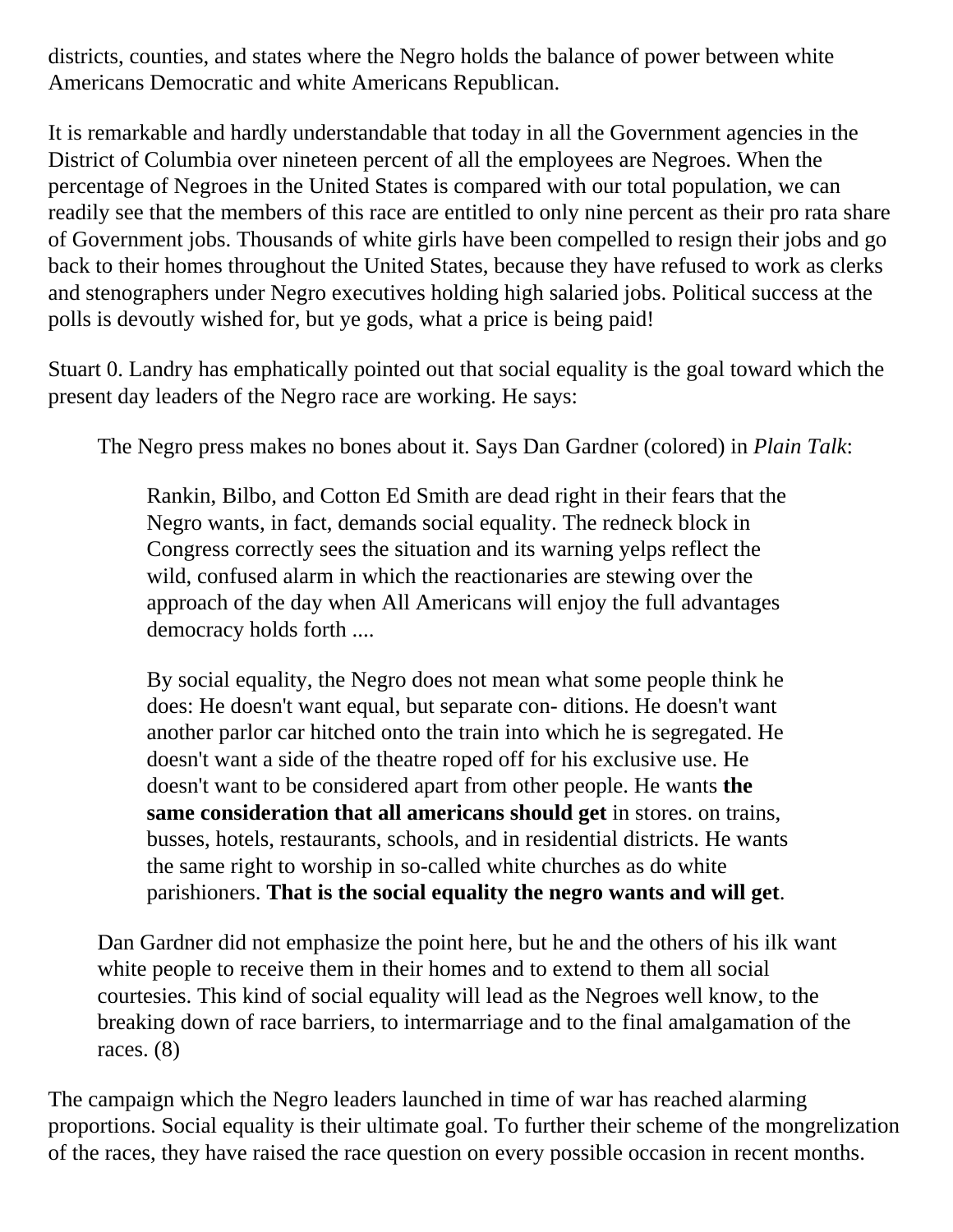Already, too much time has been wasted; we must point out the individuals and organizations that are conducting this campaign for racial equality and absolutely refuse their demands.

Since its organization in 1909, the National Association for the Advancement of Colored People has been the leading organization in the campaign for the COMPLETE AND FULL EQUALITY of the races in the United States. Roy Wilkins, who is now Assistant Secretary of this Association says: "From the very beginning the NAACP was for complete equality." (9) Political and social equality was the stated goal of this organization thirty-five years ago, according to Wilkins. However, it has been only in recent years that the campaign has reached such a degree as to receive nation-wide attention.

The Executive Secretary of the National Association for the Advancement of Colored People, Walter White, a Georgia Negro, leads the activities of his organization in the fight to secure COMPLETE racial equality. He and the other present-day leaders have followed the course set out by the now elderly DuBois and they adhere, in essence, to his ideals. The Negro author, Roi Ottley, says: "To put their objective briefly, they seek for Negroes UNCONDITIONAL equality with whites!" (10)

Walter White has been associated with the National Association for the Advancement of Colored People since 1918 and has been Executive Secretary since 1931. In recent years, the organization has been something of a one-man show with White never missing an opportunity to make the headlines, to espouse the cause of equality, and to continue his attacks on racial segregation. Seeking all-out equality for the Negro race, "he is willing to lose a whole battle rather than accept a partial victory." (11) In general, the Negro press has supported White and the National Association for the Advancement of Cololed People, but when he objected to the Tuskegee Institute's flying school because it was an all-Negro school (he wanted the Negroes mixed with the whites), the *Nashville Globe and Independent*, a Negro paper said:

Rank and file members of the National Association for the Advancement of Colored People should start a rebellion in their local branches against the regime of Walter White, the executive secretary. They might get this choleric little man to change his ways or force him to resign . . The vendetta he is now carrying on against Tuskegee Flying School is undoubtedly injurious to the morale of the young men being trained there. His opposition to Tuskegee getting funds from the state of Alabama could be suppressed until it is shown that state aid for the great school proved injurious to it. . But Walter White specializes in agitation, and still worse in fury too vindictive to accomplish any worthwhile results for the race he is trying to serve. (12)

From a Southern white paper comes the following analysis of Walter White's activities:

Walter White has issued one tirade after another against the South. He has preached the political, economic and social overthrow of the South. He has held that the Southern racial pattern must be destroyed. He has inveighed against segregation,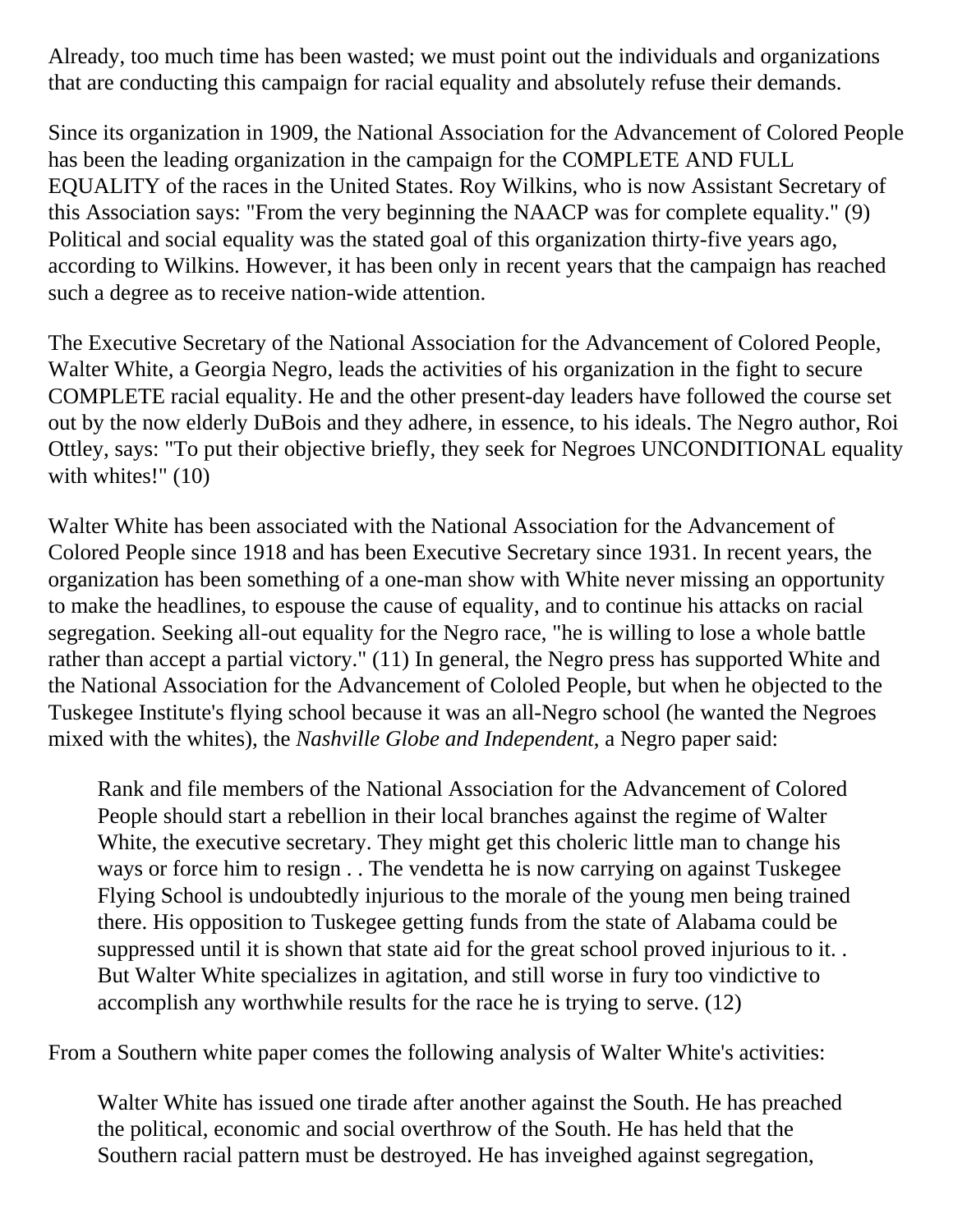North and South. Walter White has preached for the absolute equality of the races. In so doing, he has contributed no small amount toward strife in America. He has a large equity in the Detroit riots. As much as any man in America, he has brought about discord. With every additional dollar which he raises to fight 'the negro's enemies,' he is raising money for the shedding of more negro blood. He has the power to promote harmony He has fed upon discord in the past and he continues to feed upon it. This is tragic, but it is true. (13)

Another of the organizations championing the Negro's cause is the March on Washington Movement. This is an all-Negro group, headed by A. Philip Randolph, (14) President of the Brotherhood of Sleeping Car Porters (AFL). In 1942, Randolph rallied some twenty thousand Negroes at Madison Square Garden to protest against what was termed discrimination in industry and in the armed services. Walter White and other of the Negro leaders spoke of their campaign for full equality to the loud approval of the throngs in the Garden. Harlem's *Amsterdam-Star News* carried the headline: "20,000 Storm Madison Square Garden to Help Bury Race's 'Uncle Toms'." (15)

Randolph did not speak at this mass meeting, but in a statement to the press, he said: "American democracy is a failure. It is a miserable failure. It has failed because it is a limited and racial and divisible democracy." He warned that "America will have to answer to the colored peoples everywhere before the bar of world opinion" and asked, "How can we fight for democracy in Burma, a country we have not seen, when we don't have democracy in Birmingham, a city we have seen?" This is typical of the type of propaganda which Randolph feeds to the Negro masses.

The program of the March on Washington Movement follows:

- 1. We demand in the interest of national unity, the abrogation of every law which makes a distinction in treatment between citizens based on religion, creed, color or national origin. This means an end to Jim Crow in education, in housing, in transportation and in every other social economic, and political privilege; and especially we demand, in the capital of the nation, an end to all segregation in public places and in public institutions.
- 2. We demand legislation to enforce the Fifth and Fourteenth Amendments guaranteeing no person shall be deprived of life, liberty or property without due process of law, so that the full weight of the national government may be used for the protection of life and thereby may end the disgrace of lynching.
- 3. We demand the enforcement of the Fourteenth and Fifteenth Amendments and the enactment of the Pepper Poll Tax bill so that all barriers in the exercise of the suffrage are eliminated.
- 4. We demand the abolition of segregation and discrimination in the army, navy, marine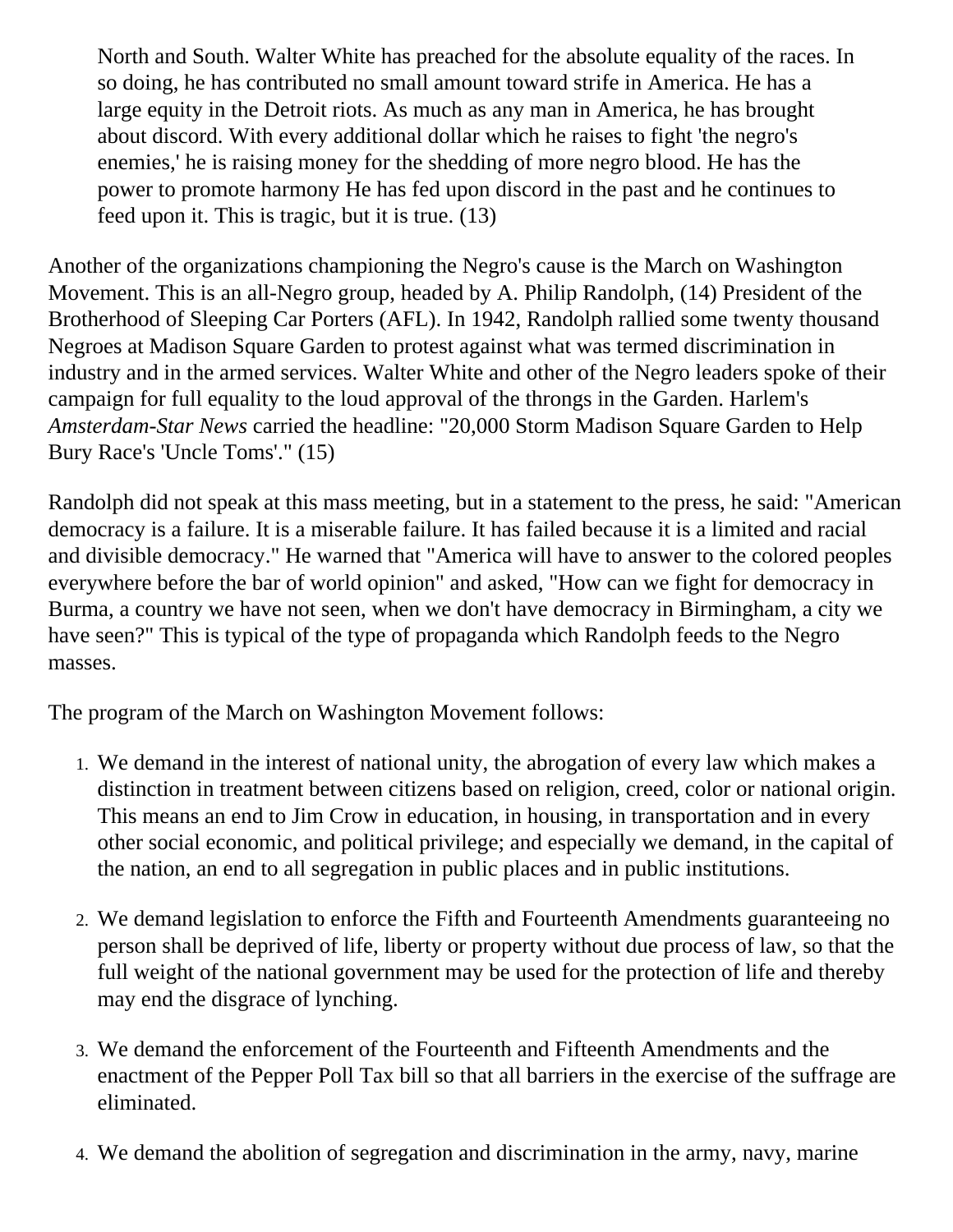corps, air corps, and all other branches of national defense.

- 5. We demand an end to discrimination in jobs and job training. Further, we demand that the FEPC be made a permanent administrative agency of the U. S. Government and that it be given power to enforce its decisions based on its findings.
- 6. We demand that federal funds be withheld from any agency which practices discrimination in the use of such funds.
- 7. We demand colored and minority group representation on all administrative agencies so that these groups may have recognition of their democratic right to participate in formulating policies.
- 8. We demand representation for the colored and minority racial groups on all missions, political and technical, which will be sent to the peace conference so that the interests of all people everywhere may be fully recognized and justly provided for in the post-war settlement. (17)

The colored writer, Roi Ottley frankly proclaims: "A program of this character obviously means social equality." And according to Ottley: "The masses of Negroes are supporting it with their money, time, and energy. The Negro press has flatly demanded social equality. Said the Baltimore *Afro-American*, 'We believe in social equality if it is anything other citizens have !' It remains to be seen whether this development in the Negro's thinking will continue as aggressively racial, or eventually become absorbed in some sort of proletarian revolt. If Randolph has his way, 'Negroes will continue to hammer on this evil of Jim Crow until the monster is buried for all time.' " (18)

The March on Washington Movement was primarily responsible for the issuance of Executive Order No. 8802 by President Roosevelt. Protesting against what was termed nationwide discrimination in war industries, an estimated two hundred thousand Negroes threatened to march on Washington on July 1, I941. The plans were made under the leadership of Philip Randolph, and when President Roosevelt asked that the march be called off, he was refused. Randolph and several other Negro leaders were summoned to Washington, but not until the President agreed to issue Executive Order No. 8802 forbidding discrimination in war industries and in government and creating the Fair Employment Practice Committee did they agree to call off the threatened march on the Nation's Capital. The Order proclaimed:

" . that it is the policy of the United States to encourage full participation in the national defense program by all citizens in the United States, regardless of race, creed, color, or national origin... that all departments and agencies of the Government concerned with vocational and training programs for defense production shall take special measures appropriate to assure that such programs are administered without discrimination....and that all contracting agencies of the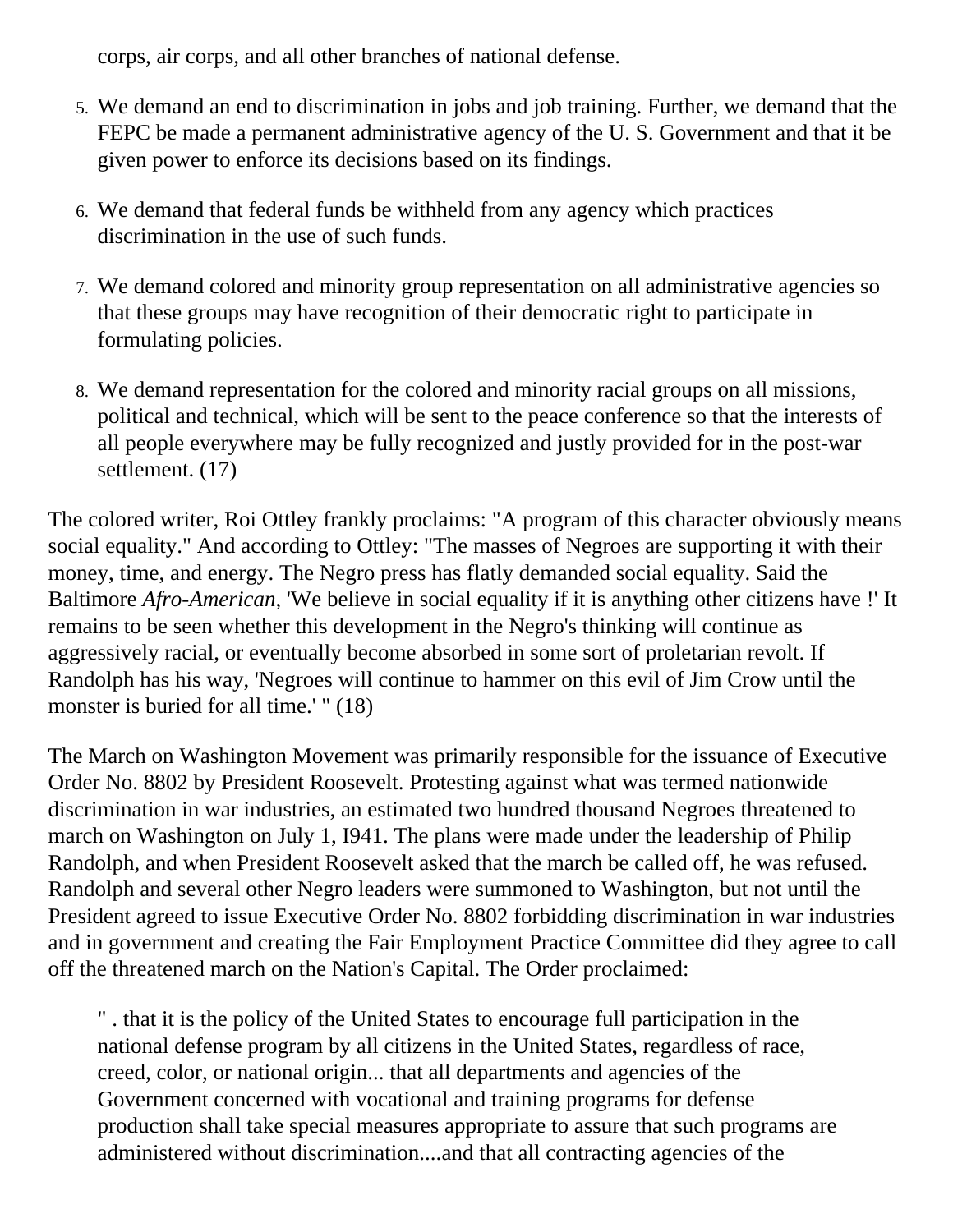Government shall include in all defense contracts hereafter negotiated by them a provision obligating the contractor not to discriminate ... "

"It was purely a knock-down-drag-out affair," Randolph is reported as saying. "I don't want anyone to think I called off that march on Washington permanently. That's still our ace in the hole. We could rally thousands of Negroes to stage it next week."19 In another statement Randolph said: "The march was postponed by the timely issuance (June 25, I941) of the famous Executive Order No. 8802 by President Roosevelt. But this order and the President's Committee on Fair Employment Practice, established thereunder, have as yet only scratched the surface by way of eliminating discriminations on account of race or color in war industry. Both management and labor unions in too many places and in too many ways are still drawing the color line."

Randolph continues his efforts to abolish the color line. He was jailed during the first World War because of his stand against this country's participation in that conflict, but during this war he has avoided any direct utterances which would get him into trouble with the Federal authorities. However, much of the material published by the March on Washington Movement could not be termed patriotic. One of the pamphlets issued by this group, headed by Randolph, carries the threat that American Negroes may be lured by the propaganda that the Japs used on the Burmese. Japanese propaganda "has attracted little support among Negroes-yet" according to this booklet which sought disunity in time of war. And the statement that "After this war we will be lucky if the army's racial policies inflict nothing worse on us than race riots" can certainly put nothing except fear of the future in the minds of the readers. Such publications as these sow "the seeds of insurrection by inflaming the black race against the white."

Certainly the pamphlet just issued cannot be considered by anyone, no matter how friendly to the negro race, as any evidence of ordinary common sense.

It is difficult to understand the mental processes of a man who decries against racial discrimination and then does his utmost to stir it up.

It looks like he wanted to create racial preiudice in order to prove he was right when he charged it existed. Maybe it does exist to various degrees in various sections of the country.

But the kind of propaganda the self-appointed negro saviors are now circulating can do nothing but intensify it when it exists and arouse it when it does not exist.

Consider this, for instance. The pamphlet supports the action of a negro draftee who refused to serve in any black military unit, probably considering himself superior to his race.

Whatever his motives, this man defied the government of the United States in war and refused the call to service.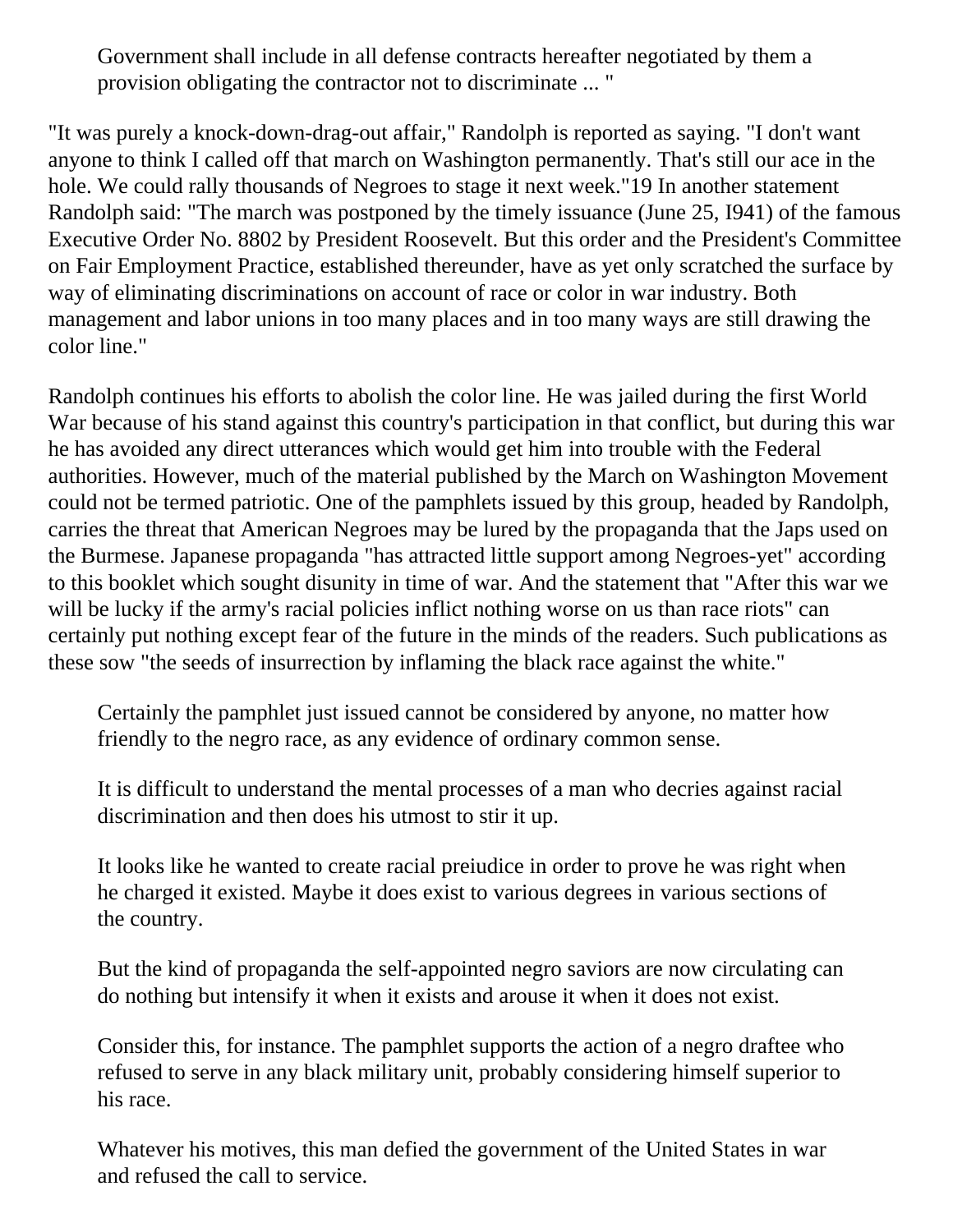That's good stuff, according to Randolph.

He says the defiant negro is asserting his rights in refusing to submit to prejudicial treatment.

But is any white man permitted to say where he will serve and where he will not serve? Is he permitted to defy the government if he does not receive special consideration?

He is not.

Yet Randolph claims this s privilege for negroes. He demands special privileges which are denied to white men. That isn't racial equality or any other kind of equality.

That's what Randolph asks the labor press of America to support. Labor is not sympathetic to such appeals. Almost two million members of labor are in the armed services.

They went where they were assigned and did what they were told to do. They did not ask or receive any preferential consideration. They did not refuse to serve with their own people.

The pamphlet cynically quotes another Negro who refused to fight because, he said, 'this is a white man's war and it's no damn good.'

It is our opinion that the purpose of quoting this negro is to give others the same idea and suggest they can defy the government without penalty because 'you can't send 13 million people to jail.'

When Randolph says this is a 'white man's war' he must be color blind. Our allies are the yellow-skinned Chinese, the brown-skinned Filipino and the black-skinned people of every locality that has come in contact with the japs. (22)

The above quotation is part of an article which appeared in *The International Teamster*. This magazine is the official publication of the International Brotherhood of Teamsters Chauffeurs, Warehousemen and Helpers of America, headed by Dan Tobin, and the article therein condemns A. Philip Randolph's efforts at disunity in no uncertain terms. Such leaders as Randolph do nothing except agitate the race question and will certainly bring more and more trouble to the Negro race in the United States.

Walter White and A. Philip Randolph with their respective organizations work in close harmony with the Negroes in Washington who compose what is known as "The Black Cabinet.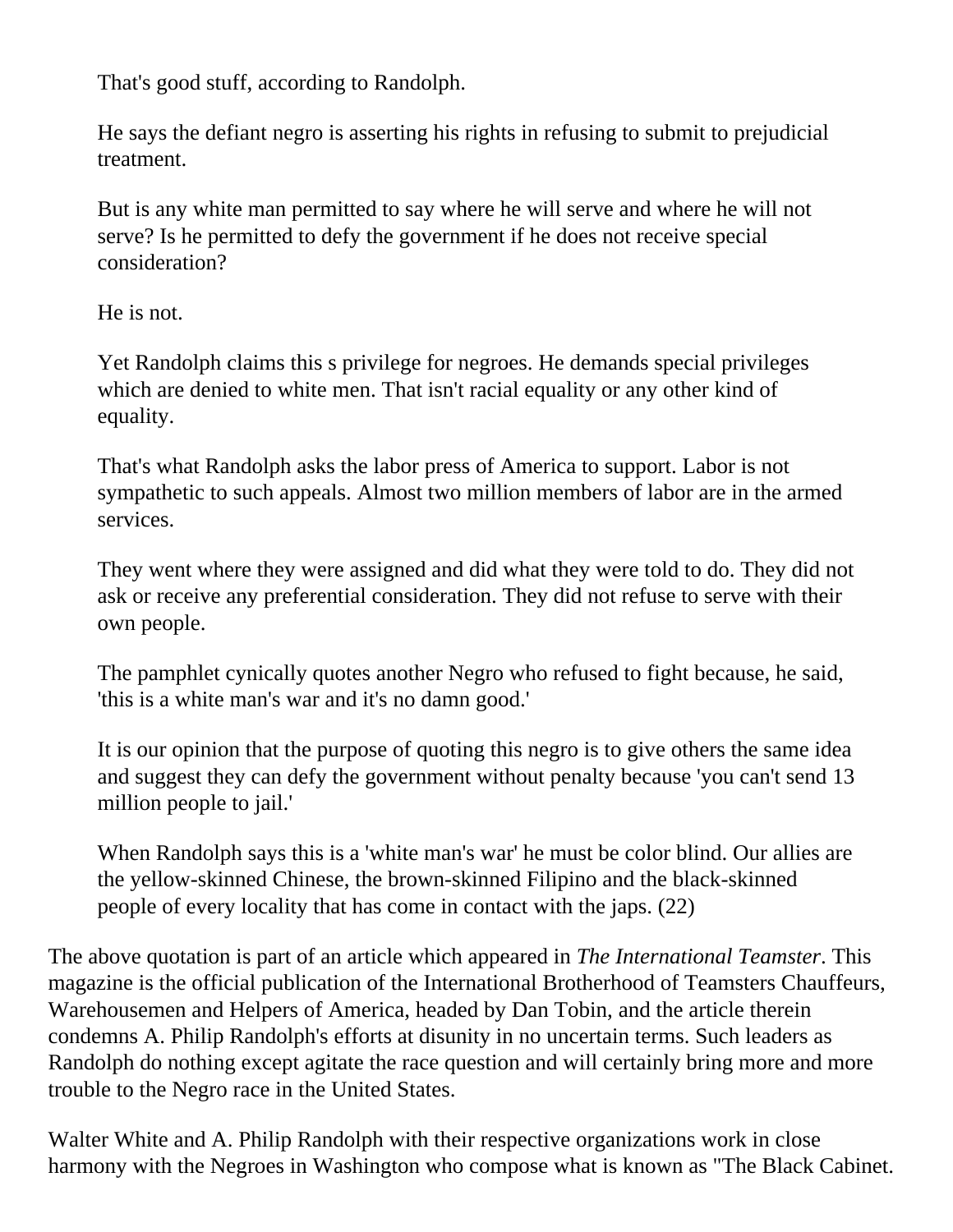This is another group which is constantly active in the campaign for complete racial equality.

"The Black Cabinet" is composed of Negroes who hold key positions in Washington; they serve as racial advisers to the heads of various government departments and bureaus. "The men and women who form this influential body are determined, one of them told me, 'to secure for Negroes all the rights, privileges, and benefits now enjoyed by whites,'" says Roi Ottley. (25)

It has been due chiefly to the efforts of this group of Negro leaders in Washington that the number of Negro employees of the Federal government has increased to such large proportions. As a result of the application of Executive Order No. 8802 and upon the insistence and direction of Mrs. Eleanor Roosevelt, segregation has been abolished-over the protest of many white Democrats-in the offices of the Federal government in Washington, and the Negroes and whites are working in the same rooms, the same offices, eating together at the same cafeterias, using the same rest-rooms and recreational facilities. Destroying racial barriers is the aim of these Negroes; they want to see white girls working for Negro men and Negro girls working for white men. and to some small extent, they have been successful in bringing about this deplorable condition in the Nation's Capital. Because of this forced mixing of whites and blacks in the Federal departments, many white girls resigned their jobs and left Washington.

"The Black Cabinet," sometimes called "The Black Brain Trust," may be said to have opened a second front on the home front in time of war, for they devoted their time and energy to gain full equality for their race in this Nation as a part of the war effort. At every opportunity they have been ready to plead their cause, and no one can deny that they have done all in their power to tear down the racial barriers in this country. There is no question at all as to the fact that they used the all-out war effort of this Nation in every way that it would help promote their cause. When accused of taking advantage of the war, "they boldly admit it, insisting that if this is a war for liberty, they want theirs." (24) They made no secret of the demand that before the close of the war, they "want to see the stuffing knocked out of white supremacy." (25) Roy Wilkins, Assistant Secretary of the National Association for the Advancement of Colored People, has been quoted by the press as saying at a meeting of his organization in Detroit in June, 1943: "We refuse to listen to the weak-kneed of both races who tell us not to raise controversies during the war. We believe, on the contrary, that we are doing a patriotic duty in raising them."

The Negro leaders in Washington use their position and every other possible means to accomplish their purpose. Whenever there is a chance to further their plan for complete equality of the races, they leave "no stone unturned" to achieve their objective. "The Black Cabinet, to accomplish its ends, often employs much of the positive features of the lobby -- it arouses public interest through the press and the pulpit, approaches influential white persons, puts the heat under congressmen with large Negro constituencies, and frequently goes directly to the White House." (26)

Today's Black Brain Trusters don't beg. These new Negro leaders have shed every tradition handed down from slavery days. They operate efficiently through official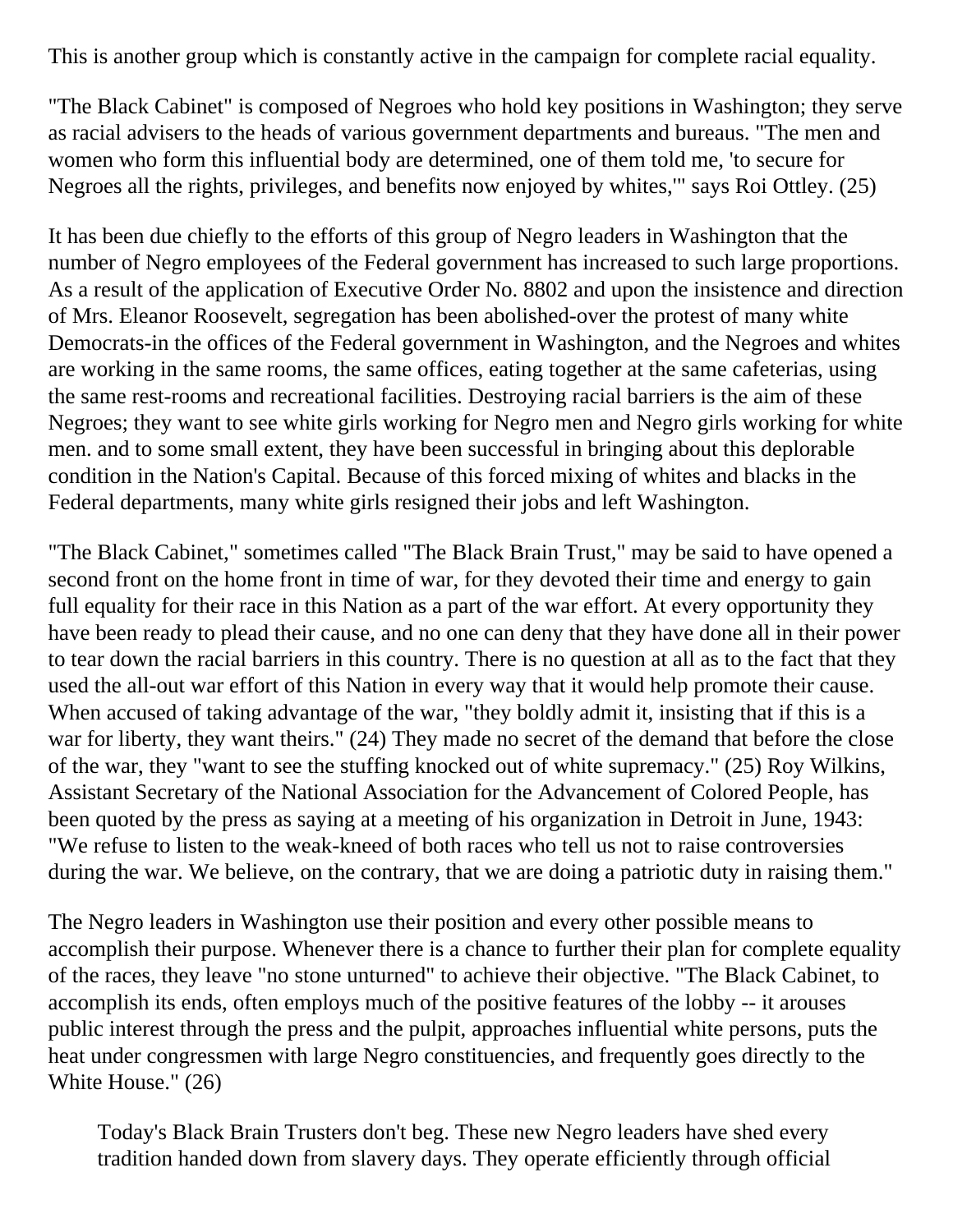government agencies, through their press with a million and a half readers, through shrewd lobbying in Congress, even through direct pressure on the White House. Specifically the Black Brain Trust is divided into the government and nongovernment branches. The government branch in Washington consists of racerelations advisers in numerous departments who look out for Negro interests. But they would be fairly impotent if it weren't for the outsiders -- union leaders, preachers, politicians, editors, and heads of national organizations who can turn on the political heat when ordered. The Washington boys provide the fancy footwork; the others provide the heavy punches. As a team, they work as smoothly as Joe Louis and his managers. (27)

Until his resignation in 1943, Judge William H. Hastie (colored), who was civilian aide to Secretary of War Stim- son, was considered the top man in "The Black Cabinet." Hastie, who subscribes to the theory that segregation is discrimination, has led the attempts to have segregation abolished throughout the armed forces. In a speech made at the meeting of the National Association for the Advancement of Colored People in Detroit in June, 1943, as reported by the press, Hastie proclaimed that "segregation results inevitably in discrimination and inferior treatment," and that the Army is suffering a terrific wastage of man-hours "by denying trained Negro officers the right to command Army groups composed in part, or entirely, of white men."

When the Tuskegee Flying School was established for colored flyers in Alabama, Hastie protested because it followed the traditional Army policy of segregation and was opened for Negroes only. It has been said that this was the incident which brought about his resignation from his post in the War Department. "Early in 1943, Hastie became fed up and resigned his job, charging the War Department with an anti-Negro bias that made his work there a travesty" is another explanation which has been given. (28)

After Hastie s resignation, Robert C Weaver (colored), racial adviser to Paul V. McNutt, Chairman of the War Manpower Commission, moved to top place in "The Black Cabinet." Weaver, who holds a Ph. D. in economics from Harvard University, formerly held a post in the Department of Interior. In 1934, he and Hastie "struck a preliminary blow for Negroes in Washington" by eating in the Department of Interior's Cafeteria from which tradition had always excluded Negroes. (29)

Other Negroes who have been listed as members of "The Black Cabinet" are: Ted Poston, racial adviser to Elmer Davis, who was head of the Office of War Information; Frank S. Horne, chief of the racial relations office of the Federal Public Housing Administration; William J. Trent, Jr., race-relations adviser to the Federal Works Agency; Mary McLeod Bethune, who was director of the Office of Negro Affairs in the National Youth Administration and is now head of the National Council of Negro Women; and Crystal Bird Bauset, racial relations adviser to Dean Landis, head of the Office of Civilian Defense.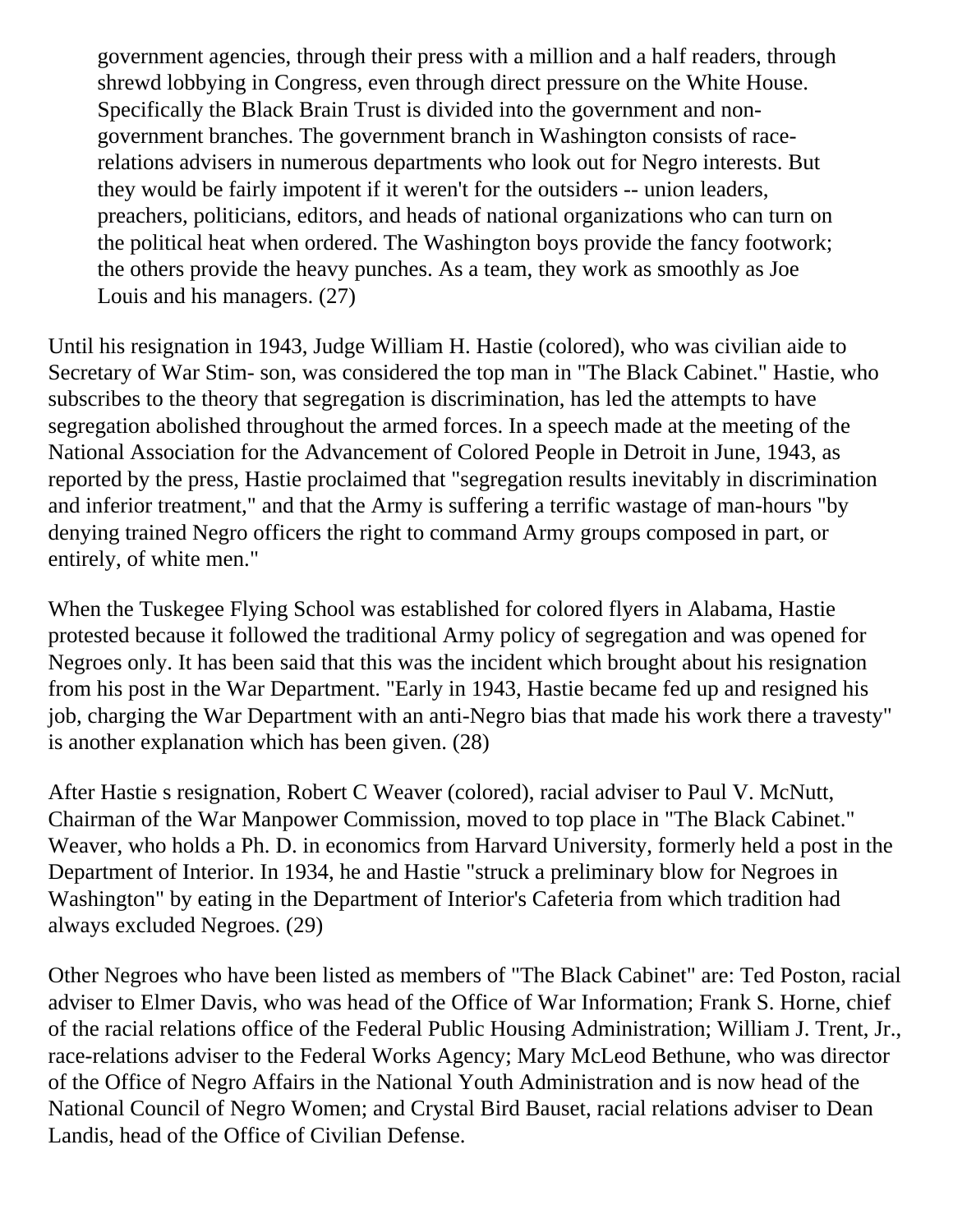In addition to such organizations as the National Associa- tion for the Advancement of Colored People and the March on Washington Movement, and the individual Negro leaders who are promoting the campaign for complete equality of the white and black races in the United States, there are a number of white people, properly designated as Quislings of the white race, who are aiding in this campaign. There is first of all Mrs. Eleanor Roosevelt, who, through misuse of her prestige as First Lady of the Land, probably did more than any other one white individual to aid the fight for Negro social equality in this country. Continuing her activities today as a private citizen, she is now a member of the Board of Trustees and Directors of Walter White's National Association for the Advancement of Colored People, which organization has for its first objective social equality and intermarriage between the white and black races.

Mrs. Roosevelt's activities have been so widely publicized that everyone is familiar with her speeches and ideas on the race question. Photographs of the former First Lady as well as statements made by her have caused no small amount of antagonism and resentment in the South where her methods of handling the color question have been widely criticized and condemned. Mrs. Roosevelt has gone so far in aiding the campaign for complete social equality that she has, in effect, endorsed intermarriage. She thinks marriage between whites and Negroes is an individual matter since it is a "very personal problem." The unanimous condemnation of the Southland came down upon her as she told the Negro students at Howard University that "I would never say yes or no to intermarriage." (30)

Our ex-First Lady of the Land, Mrs. Eleanor Roosevelt, cannot deny that she believes in social equality and the intermarriage of Negroes with white people and continue to be a trustee and sponsor of the National Association for the Advancement of Colored People. She resigned from that great patriotic White American association known as the Daughters of the American Revolution because the DAR members refused to let Constitution Hall be converted into a Negro Concert Hall by Marion Anderson. Likewise, Mrs. Roosevelt must resign from the NAACP or stand branded by the white people of America as advocating and believing in social equality and intermarriage between the white and Negro races -- the primary objective of this organization.

The above statement about Mrs. Roosevelt applies with equal force to every white man and white woman who hold membership in the NAACP or who encourage or sponsor this group by spoken word, by written word or by financial contribution. Unless you believe in and are willing to encourage or tolerate your sons and daughters, relatives, neighbors and friends associating with and marrying into the Negro race, then you must turn your thumbs down on the NAACP and all its activities, branding it as Public Enemy No. 1 of the white race in America. There is no middle ground: you must take your choice -- white or black. If the above and foregoing statements about the NAACP and its white sponsors are bigotry and intolerance - then make the most of it!

Another white woman who has done her share in the campaign for complete social equality is Pearl Buck, who recently received an honorary degree from Howard University (colored). Her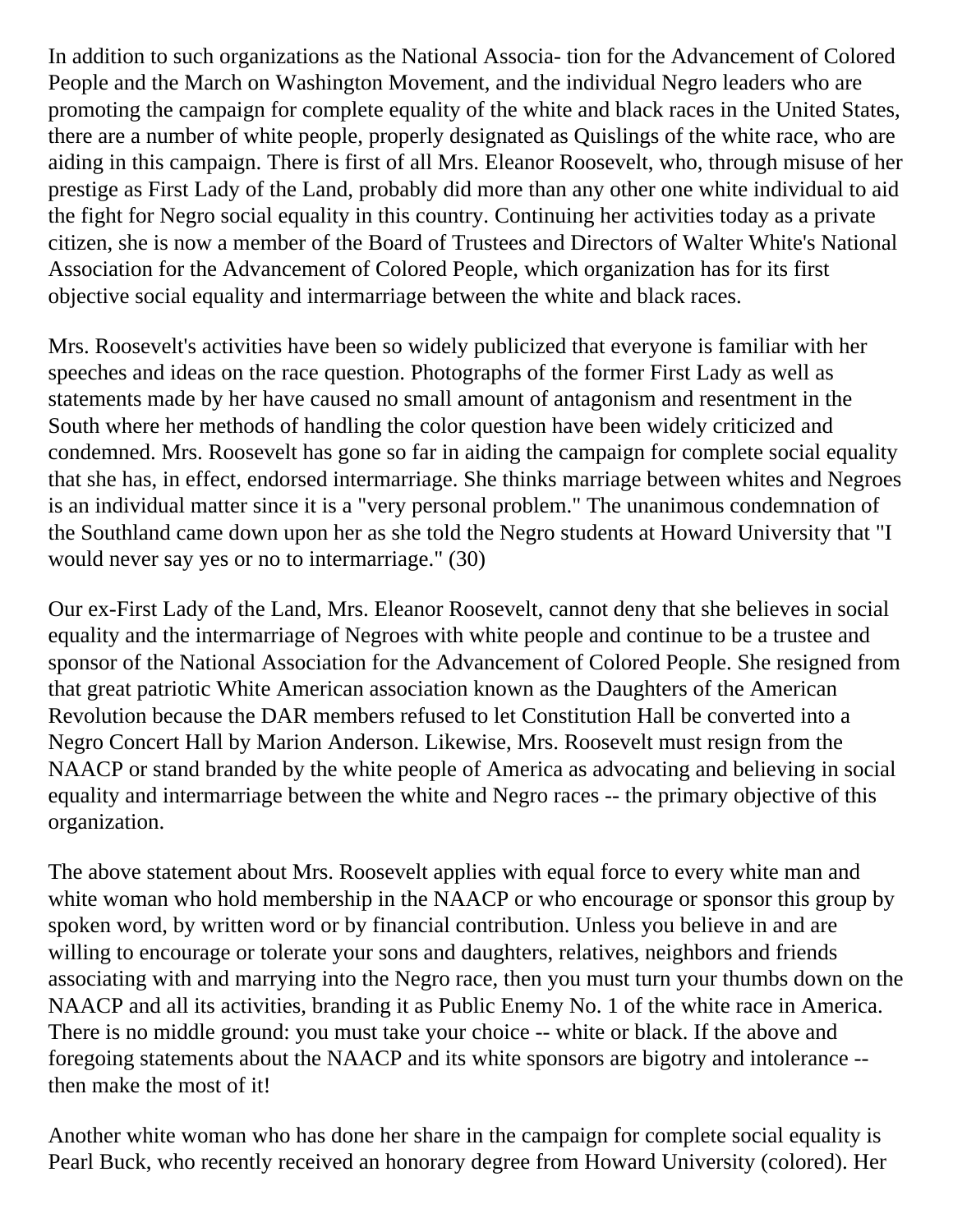article, "Race Barriers Must Be Destroyed" in the *New York Times* in May, 1942 is typical of her type of racial propaganda. The late Wendell Wilkie, author of *One World*, was another of the nation-wide figures who advocated full racial equality. This position of Mr. Wilkie is especially interesting in view of the fact that he was born and reared in Elmwood, Indiana, the town from which his father helped drive away every Negro, and which had signs reading "No Negroes Admitted Here" on every road leading into the city limits.

As a potential candidate for President of the United States making a bid for the Negro vote, Mr. Wilkie made a speech in New York in July, 1943, in which he demanded full rights for Negroes and said the cause of race riots could be found in an "attitude of mind" akin to fascism. (31) In promoting the doctrine of the equality of all races neither Miss Buck nor Mr. Wilkie seemed to realize that the fulfillment of their program would destroy the race which created this Nation to which they both have pledged their allegiance.

The Negro paper, the *Chicago Defender*, published an "honor roll for 1943," in which white and colored men and women were named. The white people who "have battled against barriers of prejudice" in behalf of the Negro were listed as follows: Malcolm Ross, Chairman of the Fair Employment Practice Committee; Mrs. Eleanor Roosevelt, First Lady of the Land; Wendell Wilkie, political leader; Thomas Sancton, managing Editor of the *New Republic*; R .J. Thomas, President of United Automobile Workers; Vito Marcantonio, American Labor and Communist Party member of Congress; Edwin Embree, President of the Rosenwald Foundation; Henry A. Wallace, Vice President of the United States; John P. Lewis, managing Editor of *PM* (militantly communistic); Samuel Heller, Chicago Municipal Judge (of the district known as the "River Ward" or the "Bloody Twentieth"); and Aubrey Williams (with communistic, pinkish and negrophilistic affiliations), editor and publisher of *The Southern Farmer*, Montgomery, Alabama. (32)

These eleven men and women have, in their own ways, aided in the campaign for racial equality in the United States. "There they are, eleven men and women; without a single exception, they are professional anti-Southerners. They are the people who would destroy the civilization of the South, and set up in its stead a mongrelized people." (33) For their efforts to destroy racial barriers, they have been commended by a Negro newspaper; but they are forfeiting the confidence of the white people, not only in the South but in all sections. They should suffer the condemnation of all white Americans unless they promptly repent of their sins and are "baptized by emersion" in the clear, crystal waters of racial integrity and our white Caucasian civilization, followed by active and militant efforts to prevent the mongrelization of their offspring throughout the centuries to come.

There are other white individuals, some of them in Congress, who are serving the campaign for equality whether they intend to or not by aiding in the movements to abolish by federal law the poll tax in the Southern states, to secure the passage of anti-lynching legislation, and to have a permanent Fair Employment Practice Committee established. And there are such organizations as the National Committee to Abolish the Poll Tax, the United Committee Against the Poll Tax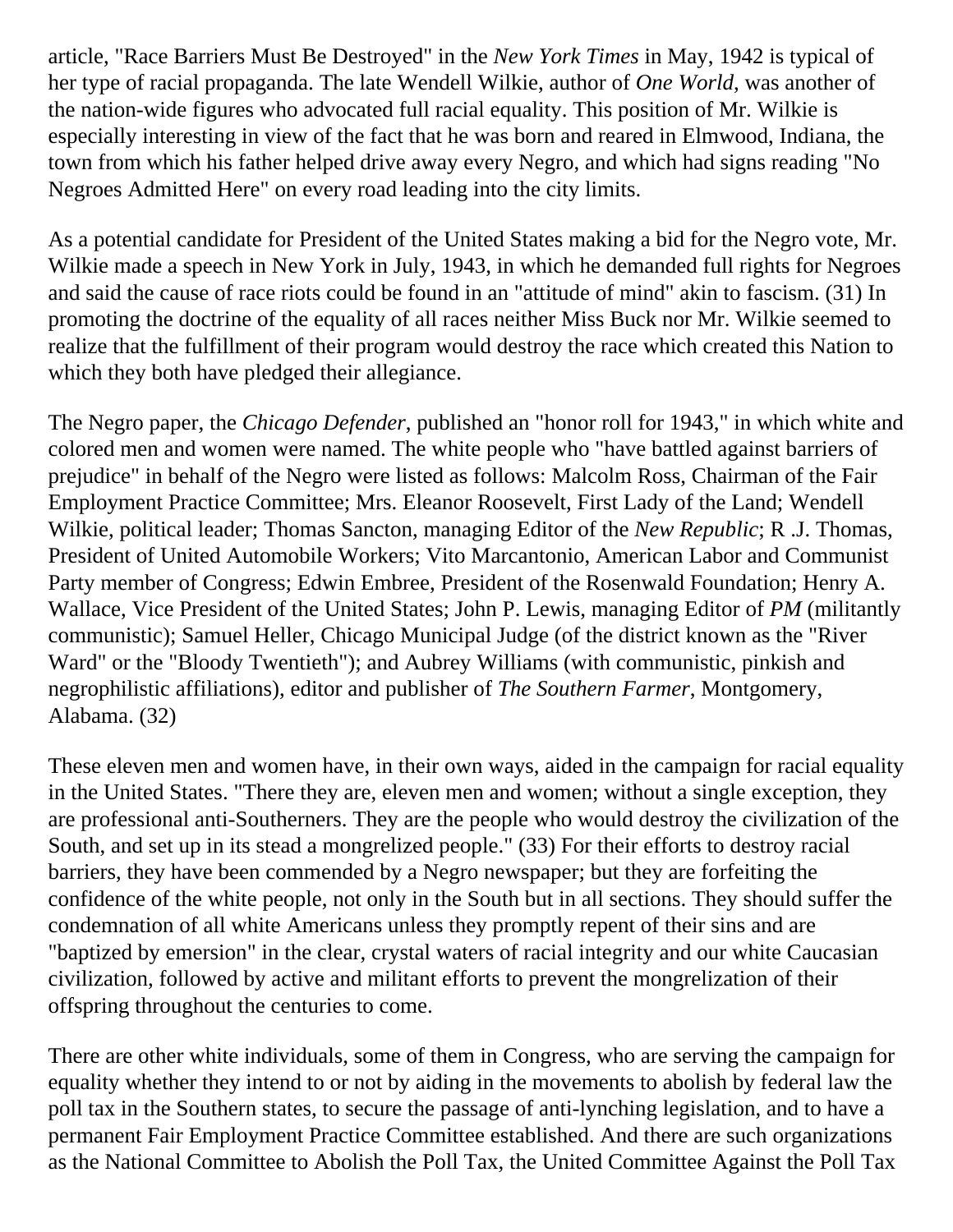Filibuster, The Southern Conference for Human Welfare and the Committee of One Hundred of the National Association for the Advancement of Colored People which are aiding in this cause. Such organizations as these with white and colored members do all that they can to promote the cause of social equality. To these groups may be added the hundreds of communist-front organizations scattered throughout the United States.

The most subtle, deceiving, and hypocritical of all the Negro social equality fronts or organizations is the communistic Southern Conference for Human Welfare, which has been listed above. Notwithstanding the fact that this group is advertised as a Southern organization, it was conceived and organized in New York City and its sponsors and members can be found all the way from Harlem, New York, to the heart of Dixie. It is a kind of Mother Hubbard or coverall that reaches out and tries to "mother" all the minor social equality fronts. While most of the respectable and outstanding members of this organization are inactive, yet its militant membership is composed of leading members of the Negro intelligentsia and a few questionable betrayers of the white race.

All true Southerners resent the implication of the name of this mongrel organization -- Southern Conference for Human Welfare -- which means or leaves the impression that humanity in the South is sorely neglected and ungodly, depressed and oppressed. If these Northern intermeddlers with Southern affairs are such great humanitarians, then why do they not organize a Northern Conference for Human Welfare and devote their time, money, energy, writing, and much loud speaking to do something for the "human welfare" of the depressed and oppressed people in the slums of Washington, the Nation's Capital, in the ungodly, immoral, sin-soaked sections of Harlem, New York, the "black belt" of Chicago, and in some of the other sore spots on the body politic in the large cities of the North? There is much work to be done, the harvest is great, but it seems that the laborers are few in the unfortunate "black spots" of our national life in the great Northern and Eastern sections of our country

This so-called Southern Conference for Human Welfare with nominal headquarters in Nashville, Tennessee, with James A. Dombrowski as Secretary, a well-known Communist female helper as assistant Secretary, Clark Foreman of Atlanta, "black sheep" of one of the South's most distinguished white families, President, and other officials, white and black, good, bad, and indifferent, has been staging some wonderful banquets from New York to the Southland. They have fooled and seduced many very fine citizens into sponsoring and becoming parties to these mongrel meetings. The most disgraceful performance of this un-American negrophilistic outfit has been the desecration of the name and memory of that great Democratic leader of the South, Thomas Jefferson, who said,

Nothing is more certainly written in the book of fate than that these people are to be free; nor is it less certain that the two races, equally free, cannot live in the same government,

by bestowing upon the well-known Negro communist, Mary McLeod Bethune, and others the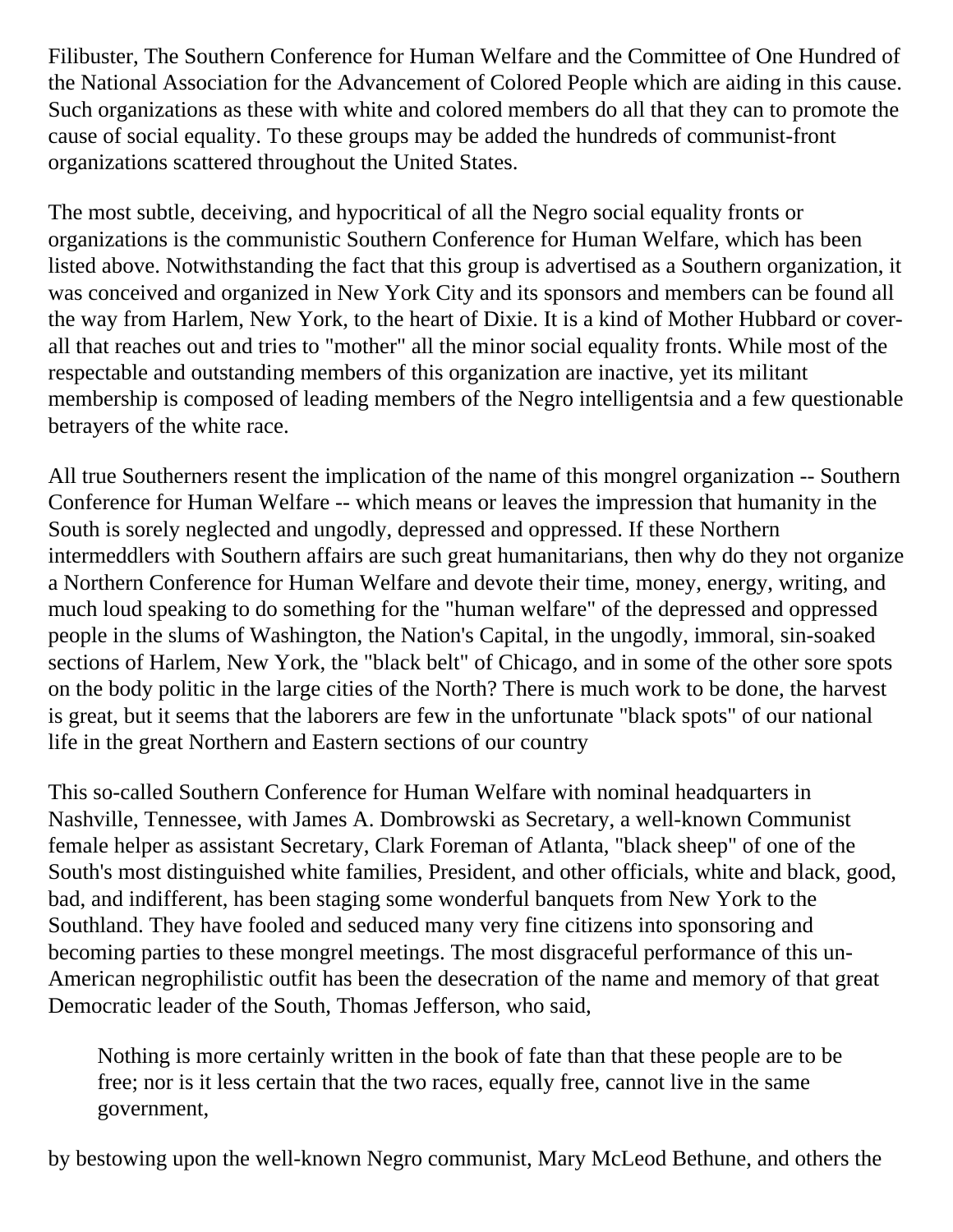so-called "Jefferson award." God forgive such a desecration of a great man, a great leader, a great President, a great philosopher, a great statesman, who helped to organize the American Colonization Society for the voluntary repatriation of the Amertcan Negro to his fatherland, West Africa, because he foresaw the mongrelization of his race and the destruction of our bloodbought civilization if the two races attempted to live side by side in the same country.

Let it be noted here that the "black sheep" Clark Foreman, President of the Southern Conference for Human Welfare, is the same Clark Foreman who joined the staff of Harold Ickes in the Department of Interior as racial adviser in 1933, and in that capacity he was the first white government official to employ a Negro secretary. It was this same Foreman who, as President of the Southern Conference for Human Welfare, was instrumental in persuading Congressman Lee Geyer of California to introduce the first anti-poll tax bill in Congress in 1938. He also sponsored the creation of the National Committee to Abolish the Poll Tax, of which another white Quisling of the South, Jennings Perry, is President.

It should also be noted that Robert W. Dunn as Treasurer and Joseph R. Brodsky as Secretary of the Sound View Foundation, Inc. issued a check dated April 20, 1943, for \$250.00. payable to the National Committee to Abolish the Poll Tax, this check being drawn on the Amalgamated Bank, 11-15 Union Square, New York City. It is a well known fact that the Sound View Foundation, Inc. is a communist outfit and has handled communist funds from abroad through Sidney Hillman's bank, the Amalgamated Bank of New York.

The white people of the South never fail to denounce those in high office or elsewhere who are endeavoring to bring about the social equality of the races in the United States. There are many white Americans in other sections who also condemn such activities and still many, many more who will do likewise when they fully realize the issues which are at stake. The New England author, Ira Calvin, has emphatically stated:

If it be treason to advocate the overthrow of the government of a people, it follows, as truly as the fact that the whole is greater than any of its parts, that to advocate the destruction of the people themselves is the highest kind of treason. Whoever in any way contrives to get the Negro into white society is guilty, either consciously or unconsciously, of advocating the destruction, not only of the white people of that particular country, but of the entire white race. Any man who accepts public office must expect that, sooner or later, the spotlight is bound to be thrown on his doings. As Swift says, 'Censure is the tax a man pays to the public for being eminent.' Up until now these men have apparently been quite proud of their actions, but any man or woman who cannot see that the entrance of the Negro into white society would eventually destroy that society, is void of reason and should not be permitted to hold public office. (34)

Another type of white person promoting the cause of racial equality is Lillian E. Smith, of Clayton, Georgia, and we can at least be thankful that there are not very many like her. She is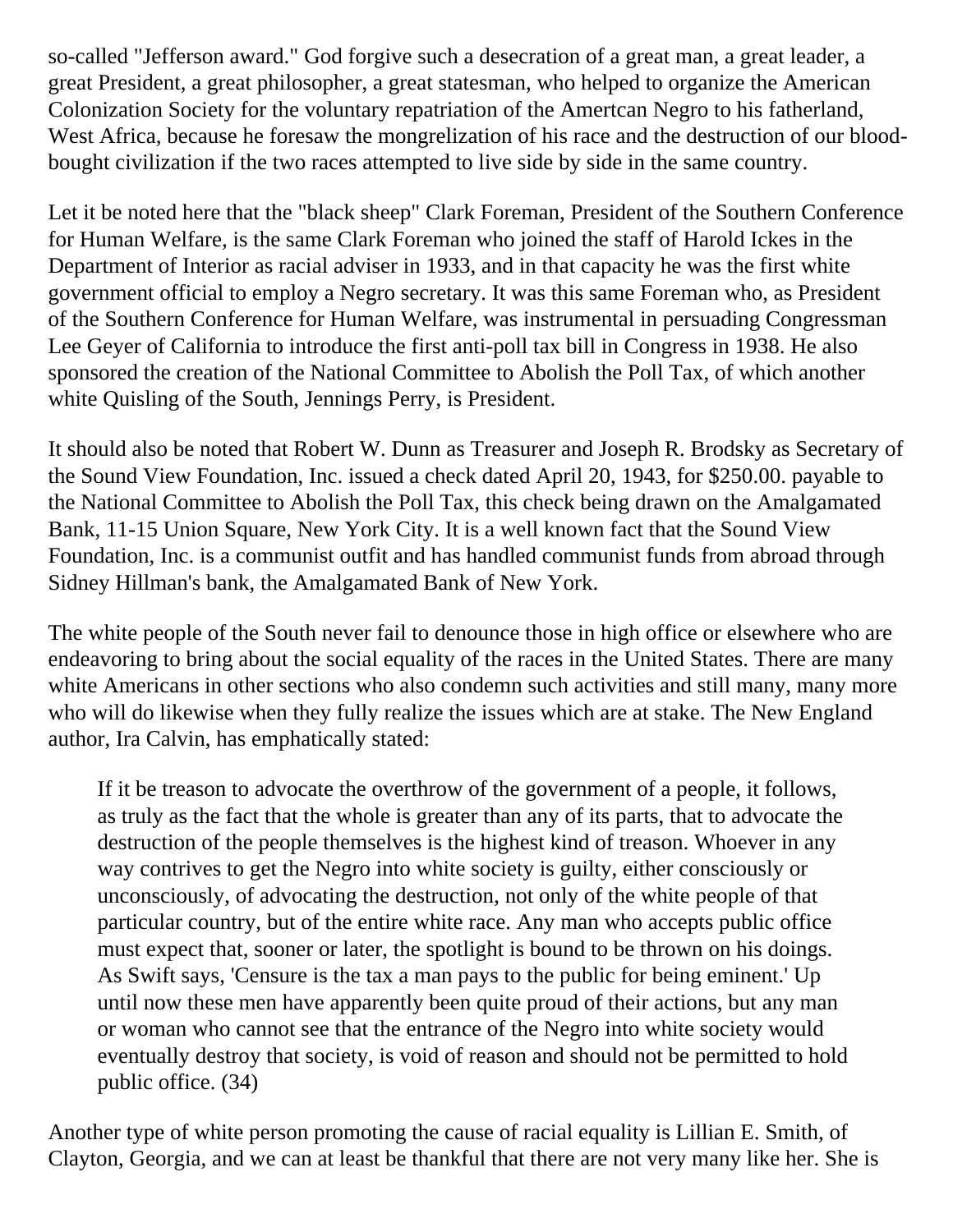the editor of the magazine, *South Today* and the author of the novel, *Strange Fruit*. Miss Smith says that she is a Southerner. but in her thinking and writing she is as alien to the South as the darkest corner of Africa. She preaches the destruction of segregation and the wiping out of all racial barriers. In the winter 1942-43 issue of *South Today*, there is an article entitled "There Are Things To Do." We do not have space here to list the suggestions which are clothed in beautiful and exemplary language, but still designed to break down all segregation, and to make the South a great big happy mulatto family." (35)

In Miss Smith's book, *Strange Fruit*, she has thrown a "halo of romance" around the illicit affair of a mulatress heroine and a white man. Containing obscenities that would have jailed the author a few decades ago, banned by the police in Boston and Detroit, praised by Mrs. Roosevelt, *Strange Fruit*, with its immorality and miscegenation, could have no other possible aim except the mongrelization of the Nation. This book by such a strange-minded lady of the deep South was condemned by the Massachusetts Supreme Judicial Court, as evidenced by the following press report:

## GUILT AFFIRMED IN SALE OF *STRANGE FRUIT* AS BAY STATE COURT DEEMS IT **OBSCENE**

Boston, September 17--Declaring that Strange Fruit, the novel of racial conditions in the South by Lillian Smith, could be found to be obscene, indecent, and impure, the Massachusetts Supreme Judicial Court upheld today the conviction of a Cambridge book store proprietor for selling the book.

In a dissenting opinion, Justice Henry T. Lummons asserted that while the majority opinion seemed to construe the statute rightly, he did not believe the evidence warranted a finding of guilty.

'Under normal conditions, I think the book could do no substantial harm to the morals of youth, for few juveniles would ever see it, much less read it,' he stated.

The opinion of the six other justices upheld the action of Judge Edward F. Hanify, who found Abraham A. Eisenstadt, guilty of possessing an obscene book with intent to sell and selling an obscene book. He was fined S100 on each of the two counts on December 4. His sale of the novel was made, for a test case, in March 1944 to Bernard De Voto, the literary critic, in the presence of representatives of the Civil Liberties Union.

In the 17-page majority opinion, written by Justice Stanley E. Qua, the court's majority said:

'Regarding the book as a whole, it is our opinion that a jury of honest and reasonable men could find beyond a reasonable doubt that it contains much that even in this post-Victorian era would tend to promote lascivious thoughts and to arouse lustful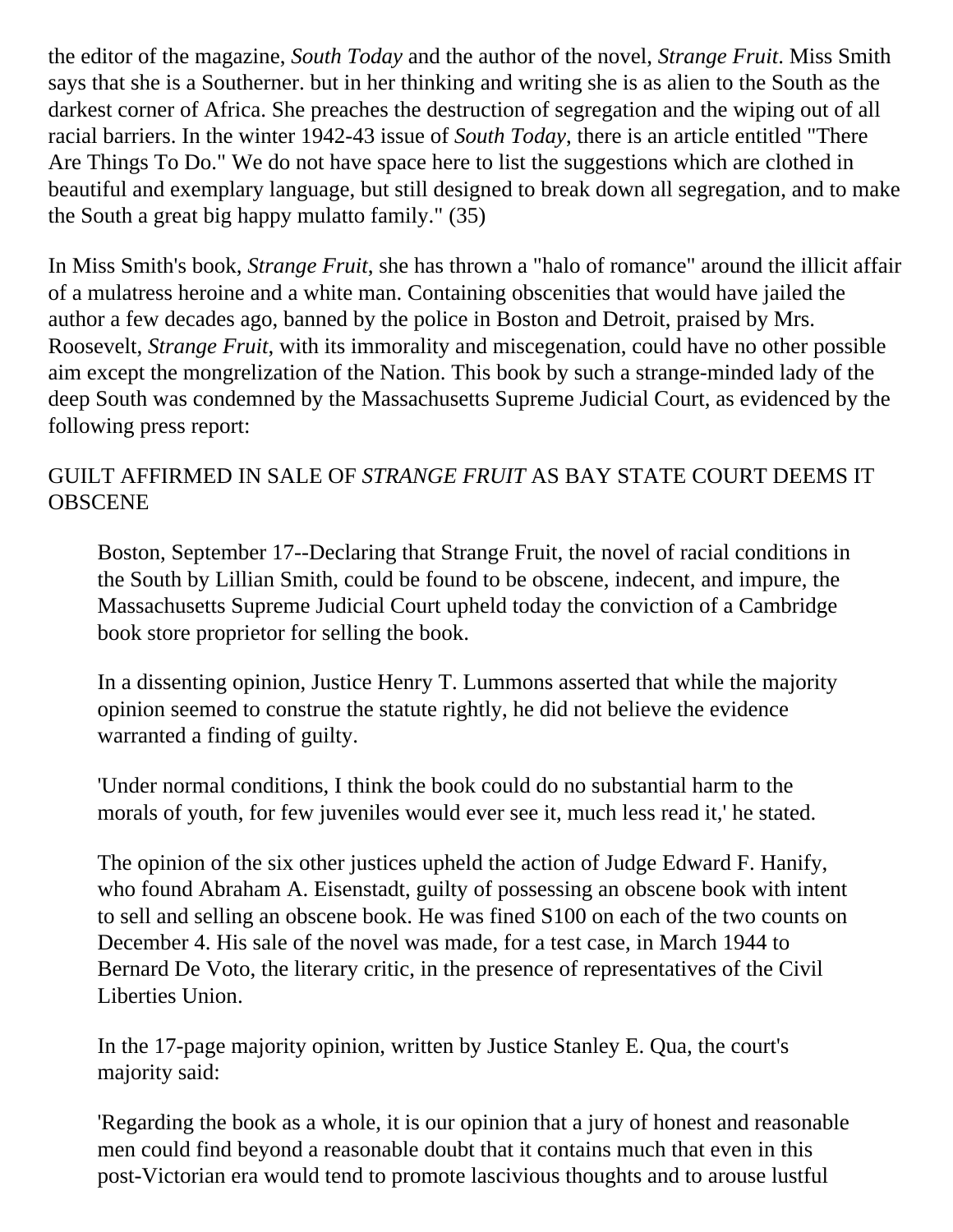desire in the minds of substantial numbers of the public into whose hands this book obviously intended for sale, is likely to fall.'

The majority further stated that 'the matter which could be found objectionable is not necessary to convey any sincere message the book may contain, and is of such character and so pervades the work as to give the whole a licentious quality calculated to produce the harm which the statute was intended to prevent.'

For the same reasons, the majority said, an honest and reasonable judge and jury could find that the book 'manifestly tends to corrupt the morals of youth,' the words of the statute. (36)

Strange as it may seem, there are religious leaders and organizations who are aiding in this campaign for complete racial equality. In 1942, the Executive Committee of the Federal Council of the Churches of Christ in America, representing twenty-four denominations, appealed to its membership to end race bias. The statement said: "Interracial fellowship must become a deeper reality in the church itself. The church, as the body of Christ, cannot accept any barrier to fellowship, either locally or nationally, based upon considerations of race." And in December, 1943, the Council called upon Christian people to be "unprejudiced and wise enough to bridge and cross the chasms of racial isolation and segregation." (37)

Of course, the reader will understand that in quoting and condemning the words of a few of the leaders and part of the Executive Committee of the Federal Council of the Churches of Christ in America, we are not censuring or even holding responsible the great congregations of white men and women who belong to these churches. Millions of these good Christian American people who believe in the integrity of the white race condemn in their hearts the pronouncements and declarations of such leaders, and these members would not for a moment tolerate miscegenation and the mongrelization of the white race. However, those who compose the membership of these churches have a responsibility which they should and ought to perform; that is, they should purge their organizations of these negrophiles who are trying to lead the great body of white Christian men and women who belong to these churches into social equality, intermarriage, and the mongrelization of their race.

It is to be devoutly hoped that the great bodies composing the membership of these churches will no longer tolerate the apostasy and perfidy of some of their leaders but will at once rise and drive them from the temples as Christ drove the thieves from the Temple of God. It is most certainly a time when righteous indignation, as in the case of Christ with the thieves, should express itself not in hushed conversation but in militant and affirmative action. Throw them out! Selah.

There is in existence another religious organization operating under the name of The United Council of Church Women which should be discussed here. Without a doubt, this group, which we understand is interdenominational, is rendering a great disservice to the integrity of the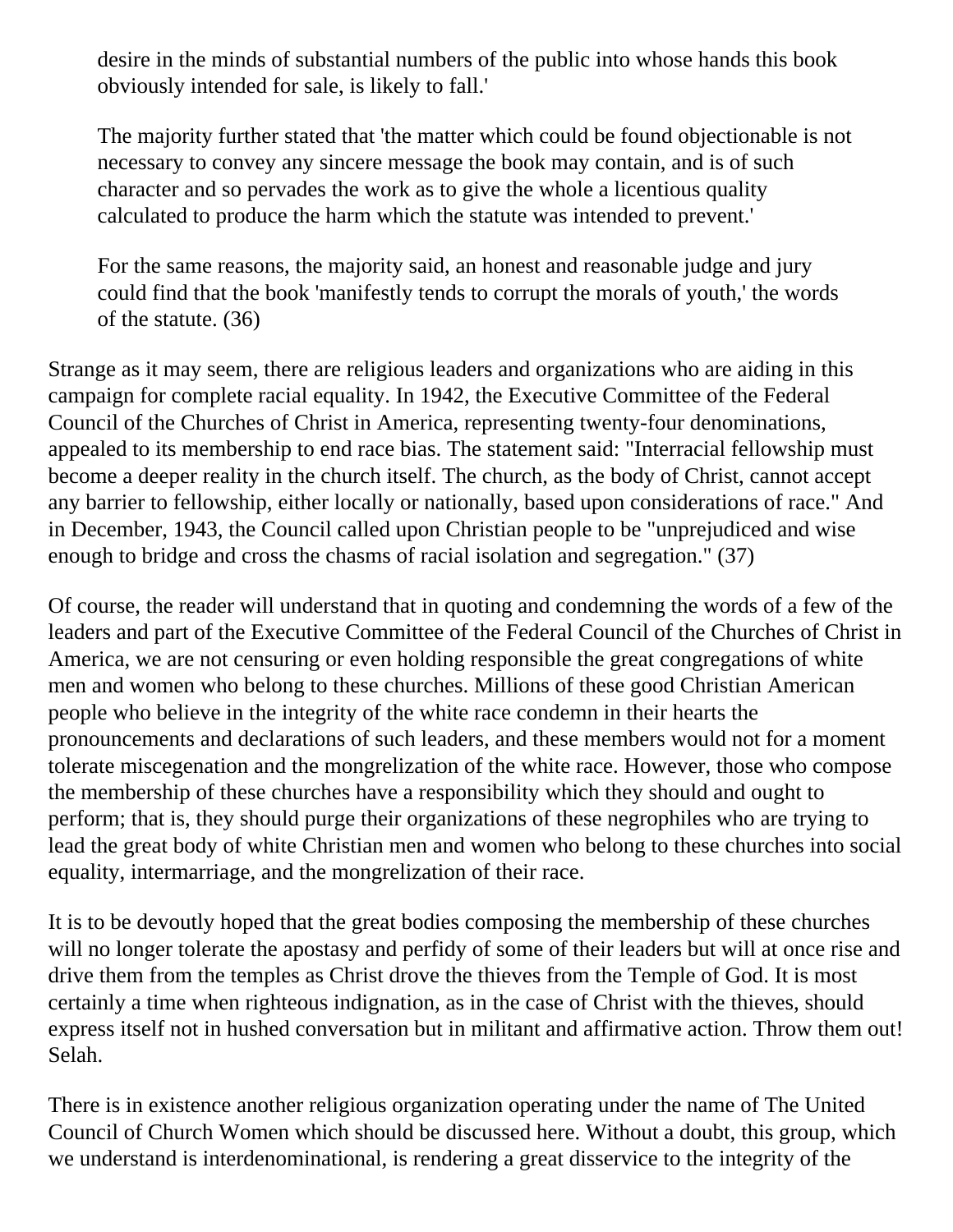white race in the United States. Some members of this organization are not only preaching social equality between the white and black races, but they are brazenly practicing it.

The following quotation is from the *Washington (D.C.) Post* article, dated October 24, 1945, about the meeting of these "negrophilistic religionist" women in the Nation's Capital:

The United Council of Church Women (opened) a four-day conference at the First Congregational Church, 10th and G Sts., N.W., here yesterday....

The council devoted part of its opening session to racial problems, hearing, among other speakers, Charles H. Houston, Negro member of the President's Committee on Fair Employment Practices.

The council accepted an invitation from the Washington chapter to hold its conference here only on the condition that there would be no racial segregation of members. A number of members are guests during their visit in Washington at Negro residences, and some Negro delegates are being entertained in white homes. Mrs. Harper Sibley, president of the council, is a guest at the residence headquarters of the National Council of Negro Women, 1318 Vermont Ave., N.W. Mrs. Sibley lives in Rochester, N. Y.

Mrs. Emory Ross and Miss Jane Tiffany Wagner, both of New York City, are guests of Judge and Mrs. Armand Scott, Negroes. Dr. Paul Douglass, president of American University, is among white persons entertaining Negro delegates.

Such "stunts" in practicing social equality, especially in Washington, the Capital of the Nation, are not only disgraceful, unthinkable, and outlandish, but these practices are an open, brazen and defiant betrayal of the integrity of the white race and an affront to every suggestion of the decent, cultural, American ideals and aspirations of the Anglo-Saxon race. Of course, we are not questioning the right of freedom in the choice of associates or the right of American homes to select and entertain their own guests. Neither do we question the right of a white citizen to "bed up" in a Negro residence. However, we do question the right of any white man or woman, be he or she high or low, to compromise, contaminate, and do those things which will lead to miscegenation and the mongrelization of our white race.

We have carefully read the press reports of this four-day session of The United Council of Church Women in Washington. It has been noted that their time was spent in discussing and passing resolutions

(1) in opposition to peace-time compulsory military conscription, (2) for the creation of an international body to control the atomic bomb, (3) for the establishment of a permanent Fair Employment Practice Committee, (4) for the extension of financial aid to the United Nations Relief and Rehabilitation Administration, (5) for the passage of the anti-poll tax bill, (6) to increase the wage scale to a sixty-five cent minimum, and (7) to obtain Palestine for the Jews.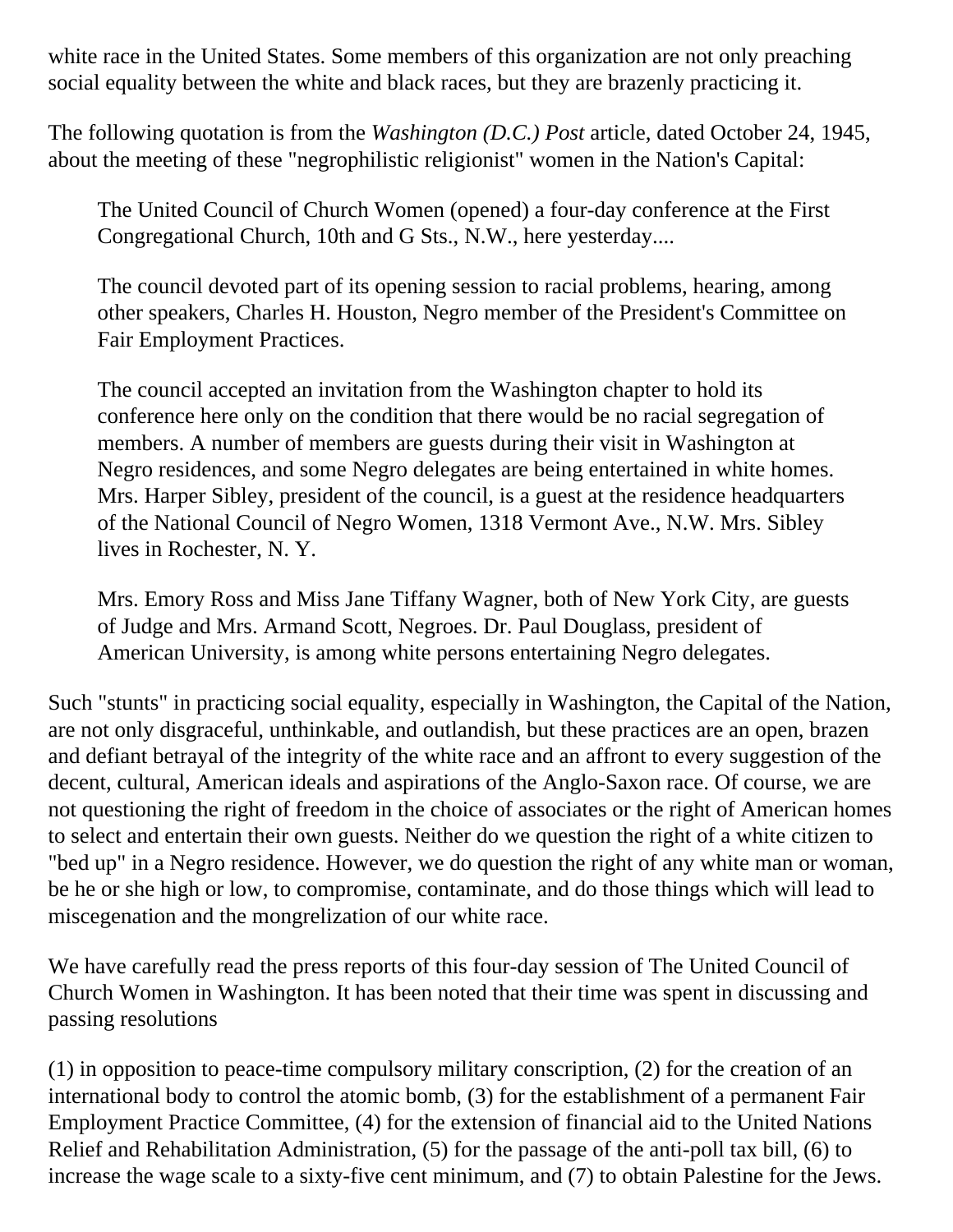At no time during the session did we read an account where they were discussing and resolving concerning Jesus Christ and Him crucified as the Savior of sinful men and women. Evidently they do not endorse the words of the Apostle Paul who said: "And I, brethren, when I came to you . . determined not to know any thing among you, save Jesus Christ, and Him crucified. . . And my speech and my preaching was . . . in demonstration of the Spirit and of power." (35)

Mrs Harper Sibley, who is the head of this negrophilistic organization, went away from Washington fanatically exclaiming: "We made Washington an inter-racial City for the moment." May she and her kind never return! The one gratifying thing about the meeting was that this group vowed never to hold a session in any city in the United States where the people do not practice social equality of the races. Thank God that we will not be bothered with them below the Mason and Dixon Line!

The Methodist General Conference which was held in Kansas City on May 5, 1944, moved for the "ultimate elimination" of racial discrimination in that church. However, at this point let it be noted that this resolution would never have been proposed or adopted by the general Methodist Conference if there had not been the unification of the Southern Methodist Church with the Northern Methodist Church. Since the unification, some of the Northern Methodist bishops and leaders have taken the social-equality-Negro-ball and are trying to run away with it. It can also be said with certainty that the great body of white Methodism is fed up with these teachings of social equality which form, for the white race, a suicidal policy.

God grant strength and courage to the millions of the true white men and women who are members of the great Methodist Church to stop this insidious campaign of Negro or social equality miscegenation, amalgamation, intermarriage, and mongrelization before it is too late. My mother was a devout Methodist until the day of her death, but as she now looks down from her heavenly abode, I know that she would not want her offspring to follow leaders, whether bishop or pastor, who would lead the members of their church into mongrelization.

This picture of what is to be under the teachings of these few negrophilistic leaders - no matter how high in their church - may sound a little bit harsh, but remember that it is a picture of what will ultimately take place unless these leaders are stopped, suppressed, or thrown out. It is better that you know the truth now than to continue unheedingly in this path until the day comes when your offspring will wake up and find that they have become mongrels.

In an article which was recently sent to all newspapers, trade journals, and magazines by the *Writers War Board*, a publication issued by a government agency, Dr. Harry Emerson Fosdick, pastor of one of the biggest churches in New York, quoted what he termed an unequivocal statement by a foremost American sociologist: "The assumption of the inherent superiority of one (race) over all the rest, of the Nordic over the Latin, of the Anglo-Saxon over the Slav, of the Gentile over the Jew, of the Western over the Oriental, of the white over the colored, is childish folly, contrary to the teachings of science, dangerous to the common weal, and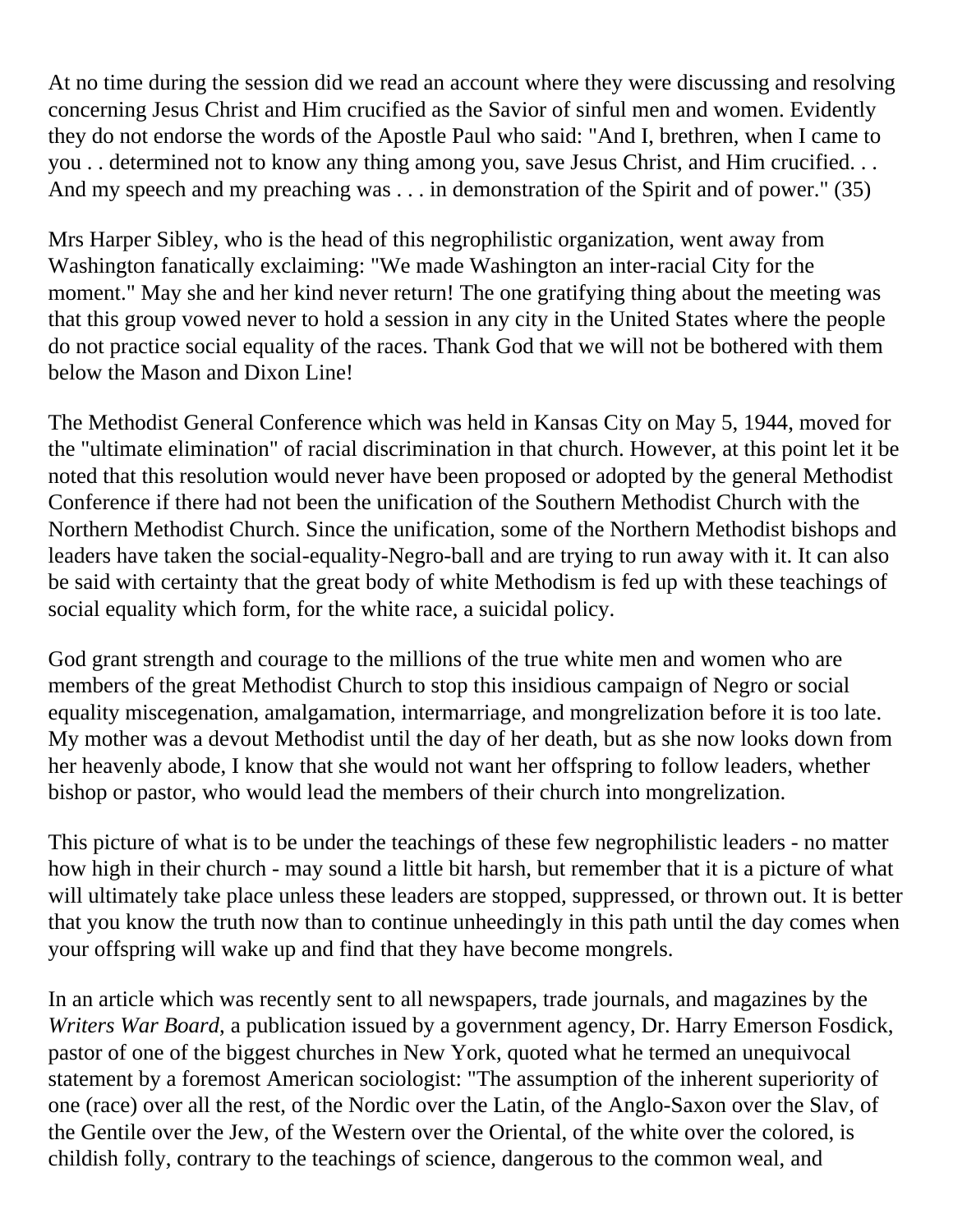unworthy of civilized man."39 Such doctrine as this and all others which would lead to the amalgamation of the white, Mongolian, and Negro races in the United States must be repudiated whether they come from those high in government or those high in religious circles. White America cannot afford to allow such teachings to go unchallenged.

We must also condemn the activities of the United States government whenever its agencies are guilty of spreading Negro racial propaganda. In 1943, the Office of War Information issued an elaborate seventy-two page booklet showing Negroes at work, at play, and in uniform. The cost to the taxpayers for the two million copies of this booklet must have been close to a half-million dollars. Although the information contained in this publication is generally factual, it is certainly unusual that the Federal Government should spend the taxpayers' money in an attempt to promote the cause of a minority group. As Stuart O. Landry observes: The Government, as far as I know, has never gotten out a folder about the Indians in the United States, telling what they have done to help the war effort; it has issued no booklet pleading the cause of the Jews; neither have the Poles been favored with Government help through the Office of War Information; nor has any other minority racial group or association of American people been so honored."40 Clearly, such publications as the one referred to are used to aid the cause of Negro racial equality and at best the motive behind their publication by an agency of the Federal Government is questionable and political.

The United States Office of Education has likewise been guilty of spreading racial equality propaganda. In a report to the press, Dr. John W. Studebaker, head of the Office of Education, and his Negro assistant, Dr. Ambrose Caliver, who is racial adviser in the office of Education, called upon the colleges and universities of the South to open their doors to Negro students. (41) Replying to this report advocating the mingling of whites and Negroes in institutions of higher learning, Frederick Sullens, Editor of the Jackson, Mississippi *Daily News*, in a most appropriate editorial, told the advocates of such a practice to "Go straight to Hell." No government agency or organization or individual will ever convince the people of the South that separate schools for whites and Negroes should not be maintained. The people of the South know that the doctrines of those who argue for the mixing of the races in the institutions of learning would lead to the destruction of all racial barriers and to the amalgamation of the races.

Although separate racial schools have always been maintained in the South, it is understandable that in some sections of the North, East, and West where there were only few Negro families that the frugal, economic, money-saving objectives of town, city, county or state officials permitted the dangerous and destructive practice of integrating the few Negro children in their midst into the white schools. Little did these planners of the past dream of the great harm they were doing the white race by not enforcing the absolute segregation of the races in their school systems. As the Negro population has migrated from the South to all parts of our common country, more and more of the white people of those sections are realizing the great crime they have committed against the white children and the white race.

Today, the failure to segregate the white and black children in the public and all other schools is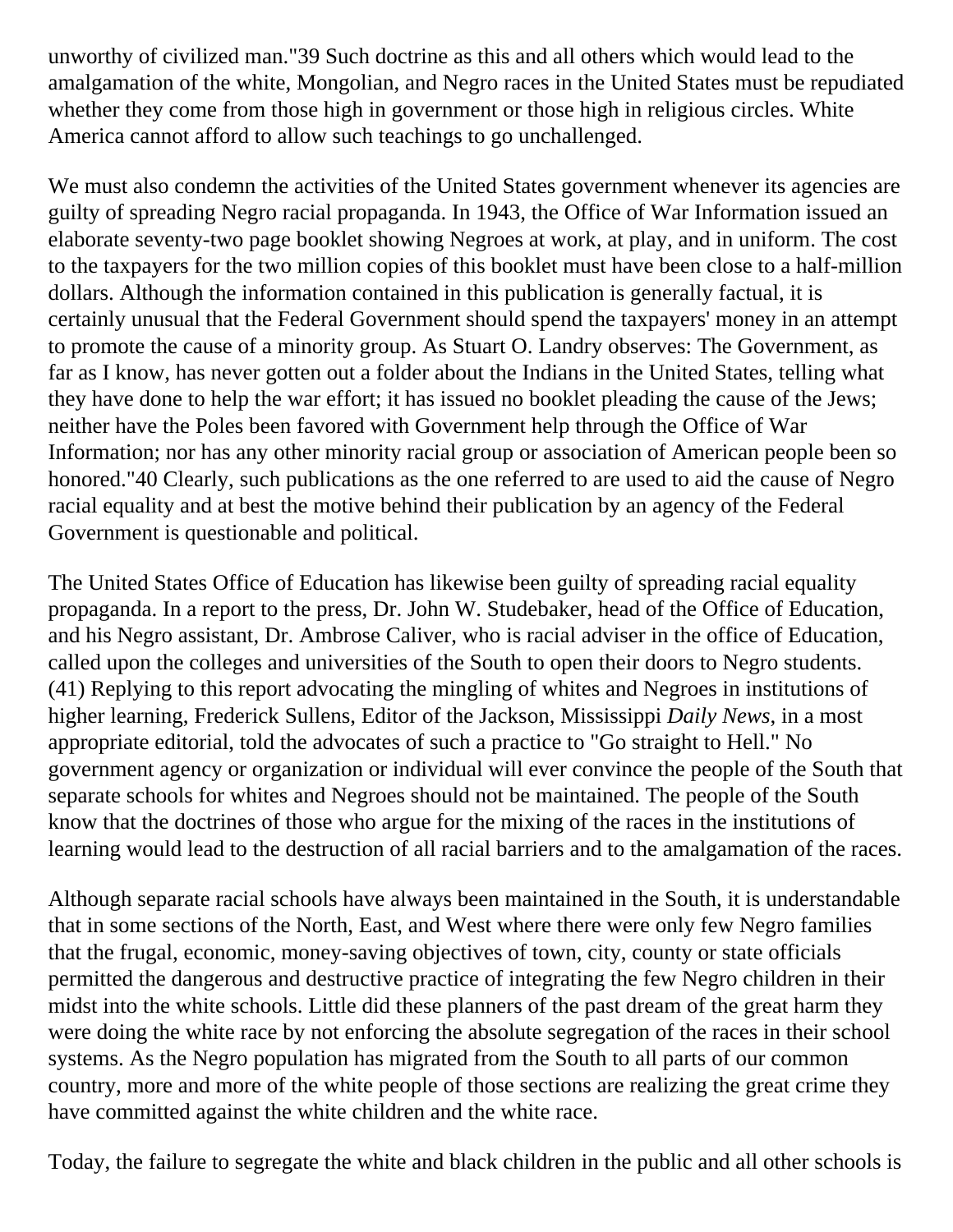becoming the source of acute racial tension and disturbances because the white children are instinctively and rightfully protesting against the presence of the Negro children in their schools. The unwise yet frugal planners of the North, East, and West, are now reaping the harvest of their folly and betrayal of the white race in strikes, riots, antagonism, and all sorts of disturbances in those places where the white children are forced to attend mixed schools. All Americans have just read of the militant and uncontrollable situations in the schools in many sections, notably in New York, Chicago, Illinois, and Gary, Indiana. God grant that the day will soon come when the white people of the whole Nation realize the crime that is being committed by the failure to provide for racial segregation in the schools of this Republic no matter what the cost. Money used to correct this fatal mistake will be well spent, because if the white children are forced to social equality with the Negro children in our schools, colleges, and universities, such contacts will lead to and prepare the way for social equality miscegenation, amalgamation, mongrelization, and intermarriage of the two races.

The responsibility for the salvation and perpetuation of the white race - for the prevention of the eventual mongrelization of both the White and black races - is upon the lawmakers and school authorities in every village, township, county and state of the Nation. Delay is dangerous and will be fatal in the end. I call upon the decent, right-thinking people of America to correct their mistakes of the past by immediately providing for racial segregation in the schools of our common country. And remember, if you fail or refuse to do this, do not blame me when some day you look upon your family tree and behold, there will be little mulattoes and mongrels hanging on every limb.

The most active of all government agencies in the full equality campaign was the Fair Employment Practice Committee. This Committee was the government agency created under Executive Order No. 8802 to which we have already referred. The stated purpose of this agency was to prevent discrimination in employment in government and war industries, and this was and is still being used as a basis for a constant campaign for the destruction of all racial barriers in the United States. In a speech before the House of Representatives, the Honorable John A. Rankin, of Mississippi, referred to the Fair Employment Practice Committee as "one of the most dangerous communistic agencies ever created to annoy and harass the white people of this country . . . it has attempted to force the railroads of the country to place Negroes in positions of conductors and engineers. It is attempting to force business establishments to employ Negro clerks, and even managers and place them beside, and even over, the white men and white women they have always employed."

The Fair Employment Practice Committee employed over one hundred people in its own organization, three-fourths of whom were Negroes. Thus, it seems to have been chiefly a Negro organization though it preached no discrimination. This Committee did more than any other agency to create bitterness between the races and to promote racial conflict. Such attempts as were made by this Committee to force employers to accept employees regardless of race, creed, or color are definitely undemocratic, and the efforts which are now underway to enact legislation to establish a permanent Fair Employment Practice Committee must be defeated.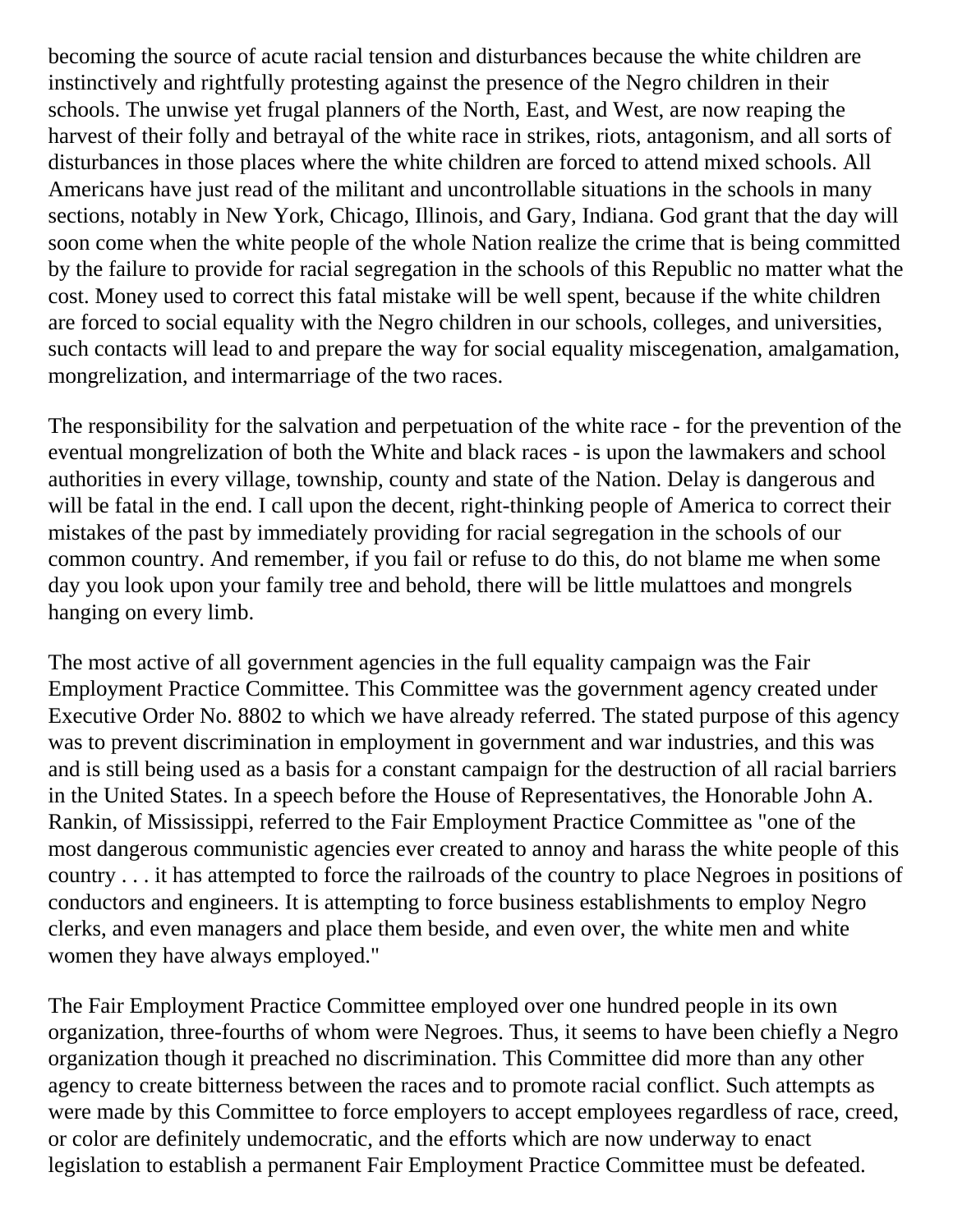The only serious attempt which was made by the Fair Employment Practice Committee to enforce its orders in the South resulted in the Mobile Shipyard race riot. This should be sufficient warning to these advocates of complete racial equality to confine their activities to areas above the Mason and Dixon Line. (42)

In promoting their campaign for complete racial equality in the United States, the Negro leaders and their white collaborators not only have the support of their organizations and some agencies of the Government, but they have the Negro press and magazines and some few white publications back of them. *Time* and *Life* magazines have supported the equality campaign by pictures and articles; newspapers such as *PM* and *The Daily Worker* give so much space to racial equality that they have a wide reputation of being anti-Southern. With its attacks on Southern policies and Southern leaders, as well as other groups who meet its disproval, *PM* is certainly "one of the finest examples of a hate sheet that flourishes in this country." (43)

The Negro newspapers and magazines are, of course chiefly responsible for familiarizing the Negro masses with the aims of the equality campaign. They devote as much space to promoting their "cause" as they do to reporting the news to their readers. "They descend to every form of diatribe and denunciation. They make bitter, vitriolic, slurring attacks on southern whites. When it comes to racial hate and intolerance, these newspapers and magazines have no equals." (44) If any doubt this description, they need only to obtain a few copies of the magazine *Negro Digest* or Negro papers, such as the *People's Voice*, the *Chicago Defender*, the *Pittsburg Courier*, the *Amsterdam Star-News*, or any one of the ten *Afro-Americans* and read for themselves.

In 1940, there were 339 newspapers, magazines, and bulletins published by Negroes, and 155 of the newspapers had a total circulation of 1,276,700. (45) Thus, the campaign for racial equality receives a strong and widespread backing from the Negro press.

Another group of workers in the campaign for the complete political, economic, and social equality of the white and black races are the members of the Communist Party. Concerning the Negroes, one section of the platform adopted by the Communist National Convention in 1940, stated:

The Negro people, most exploited of the toilers, suffering from lynching and jim crowism, robbed of their constitutional rights, are being prepared to fight another war for 'democracy' in order to further enslave them.

Pass the Geyer Anti-Poll Tax bill to give the vote to the Negro and white masses in the South....

Guarantee to the Negro people complete equality, equal rights to jobs, equal pay for equal work, the full right to organize, serve on juries and hold public office. Pass the anti-lynching bill. Demand the death penalty for lynchers. Enforce the 13th, 14th, and 15th Amendments to the Constitution. (46)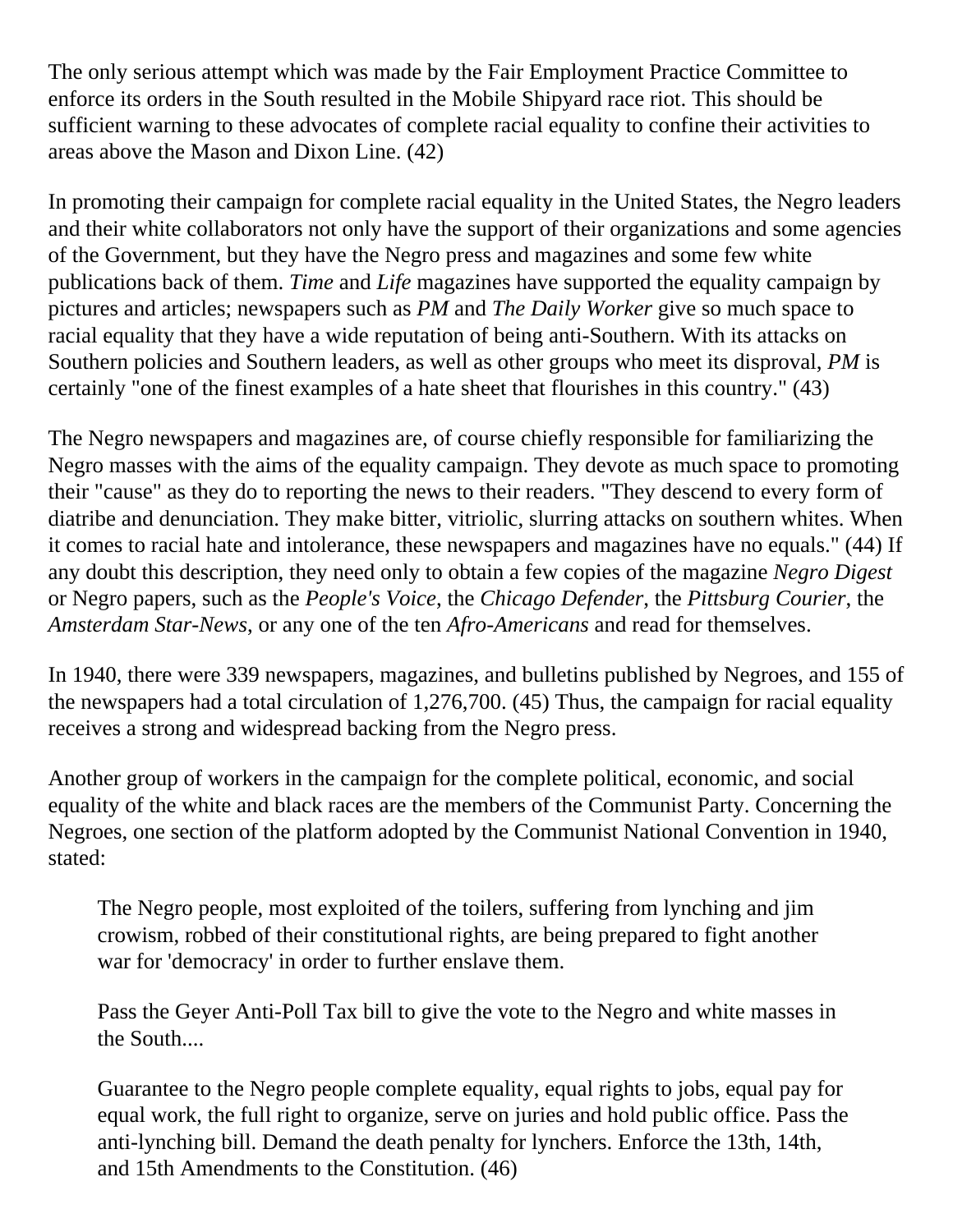In his essay in *What the Negro Wants*, Doxey Wilkerson, a member of the National Committee of the newly organized Communist Political Association, quotes a statement on the race issue from Earl Browder, formerly the head of the Communist organization in the United States. Browder says that the status quo of the Negroes in the United States is based "on Hitler-like racial conceptions," and he adds: "We must, as a war necessity, proceed to the systematic and relentless wiping out of every law, custom, and habit of thought, which in flagrant violation of our Constitution enforce an unequal status between Negro and white citizens of the United States." (47)

The destruction of all racial barriers is one of the chief aims of those in the United States who are branded as communists. They would abolish segregation and establish in its place the doctrine of social equality and intermarriage of the races. The fact that this group aids in promoting the campaign for racial equality should not only make us suspicious of such objectives but should definitely mark them as un-American. The following quotation from the pamphlet *Negro Liberation* by James S. Allen, Communist, should be carefully noted by all loyal and true Americans:

In every phase of life, whether it be in the shop, or in social or political relations, the Negroes suffer most, and therefore must demand more than the white workers or poor farmers.... In industry this demand takes the form of equal wages, equal conditions of work, etc.; in social life, the wiping out of all Jim Crow and segregation, and the right to be treated on a plane of equality with the whites; in political life, the right to vote, to hold office, etc....

In the South, and therefore in the North too, the Negroes can only be assured true equality by winning the demand of the right of self-determination, the most important of all democratic political rights....

The right of self-determination as applied to the Negroes in this country means: That the Negro people in the Black Belt, (48) where they have formed the majority of the population for many generations and where they have developed as a people, have the right to set up a republic of the Black Belt in which the Negro would exercise governmental authority (and where the significant white minority would have full equal rights with the Negroes), and determine for themselves whether their country should be federated to the United States or have complete political independence....

Communism strives to bring the people of the world closer together, to unite them into larger and larger states. The Communist Party of the U. S. A. strives to unite the Negro toilers and the white masses of the country, but this objective cannot be reached until the Negroes have the freedom - which they do not have now - to enter of their own free will and without coercion into such a union. (49)

The Negro leaders and all the other individuals and organ- izations which are aiding them are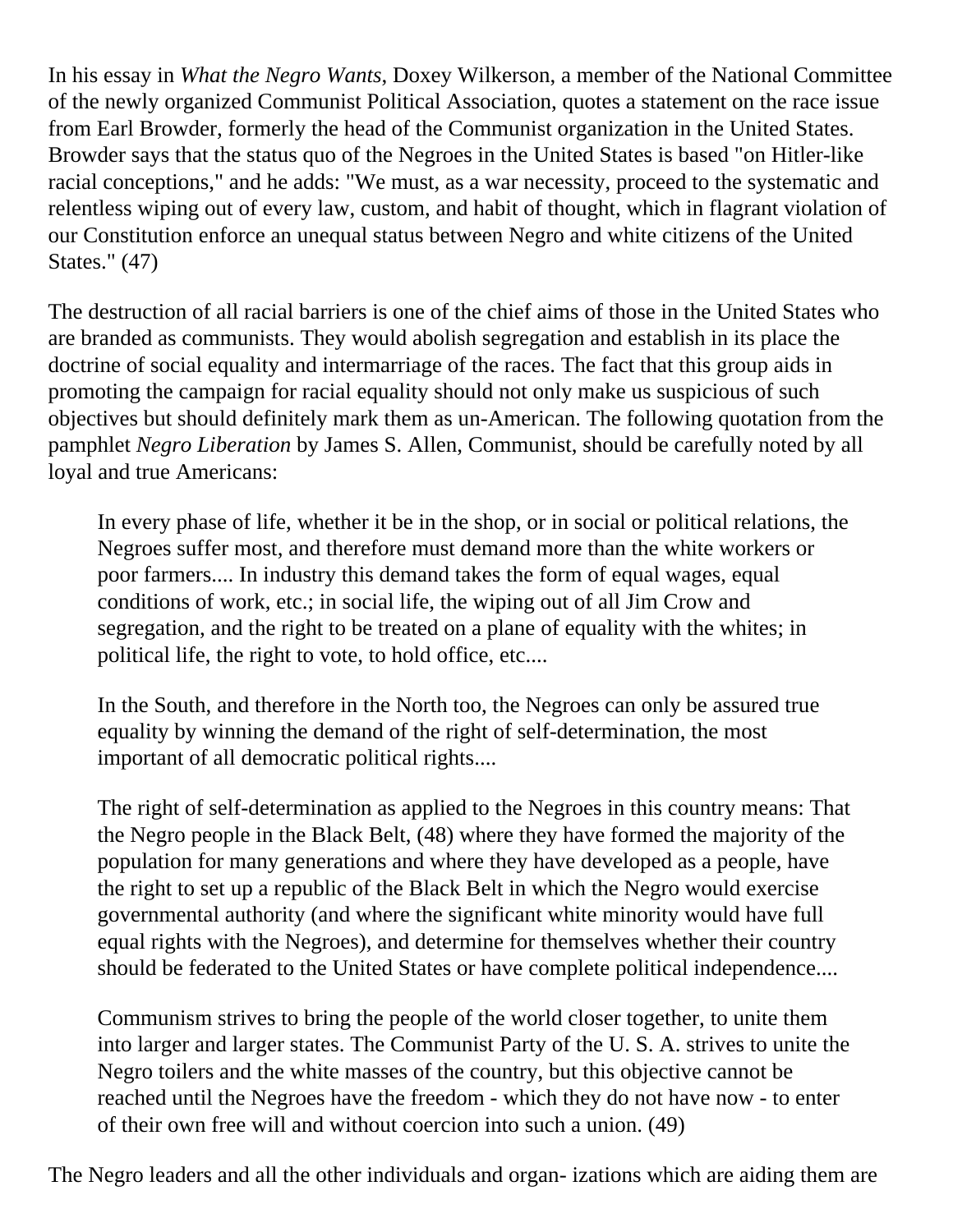presenting a united effort in their attempts to secure complete racial equality in the United States. In addition to the National Association for the Advancement of Colored People and the March on Washington Movement, which we have discussed in this chapter, the National Urban League, the National Negro Congress, and the National Council of Negro Women are strong organizations engaged in this fight. Including this group, sometimes referred to as the "Big Five," there are 125 national Negro organizations (50) which are in a position to aid in the campaign for equality.

Representatives of twenty-five Negro organizations met in December, 1943, and made public the terms upon which the Negro voters would support a candidate for President in 1944. The Negroes served notice on both major political parties in the United States that they would oppose any candidate with an "anti-Negro" record who might be nominated. The statement, presented to the Democratic and Republican parties, declared: "The Negro voter will support a political party which by words and deeds shows its determination to work for full citizenship status for thirteen million American Negroes and to better the lot of all disadvantaged people in this country."

The statement offered by these Negro organizations demanded the right of the Negro to vote in every State, unre- stricted by poll taxes and white Democratic primaries, action against lynching and mob violence, an end to imperial and colonial exploitation. It also condemned segregation of the races and "discrimination" against Negroes in the armed forces and declared that any political party which wanted to obtain Negro support must adopt a program with the follow ing provisions:

Full integration of the Negro into the armed forces without segregation.

Abolition of quotas by race in the medical corps, nurse corps, technical and all other branches of the services.

A program of education in decent and democratic race relations to be carried out in the army and navy.

A revised navy program which will include acceptance of Negroes as commissioned officers, the use of Negroes in general and technical service in sea-going vessels and the acceptance of Negro women in the Waves, Spars and nurse corps without segregation.

Abolition of segregation in recreational and other facilities at army posts and naval shore installations and abolition of segregation of blood plasma.

Progressive removal of Negro troops from those areas where they are treated with violence, abuse and disrespect in the civilian community in view of the demonstrated inability of the federal authorities, military and civil to cope with such behavior.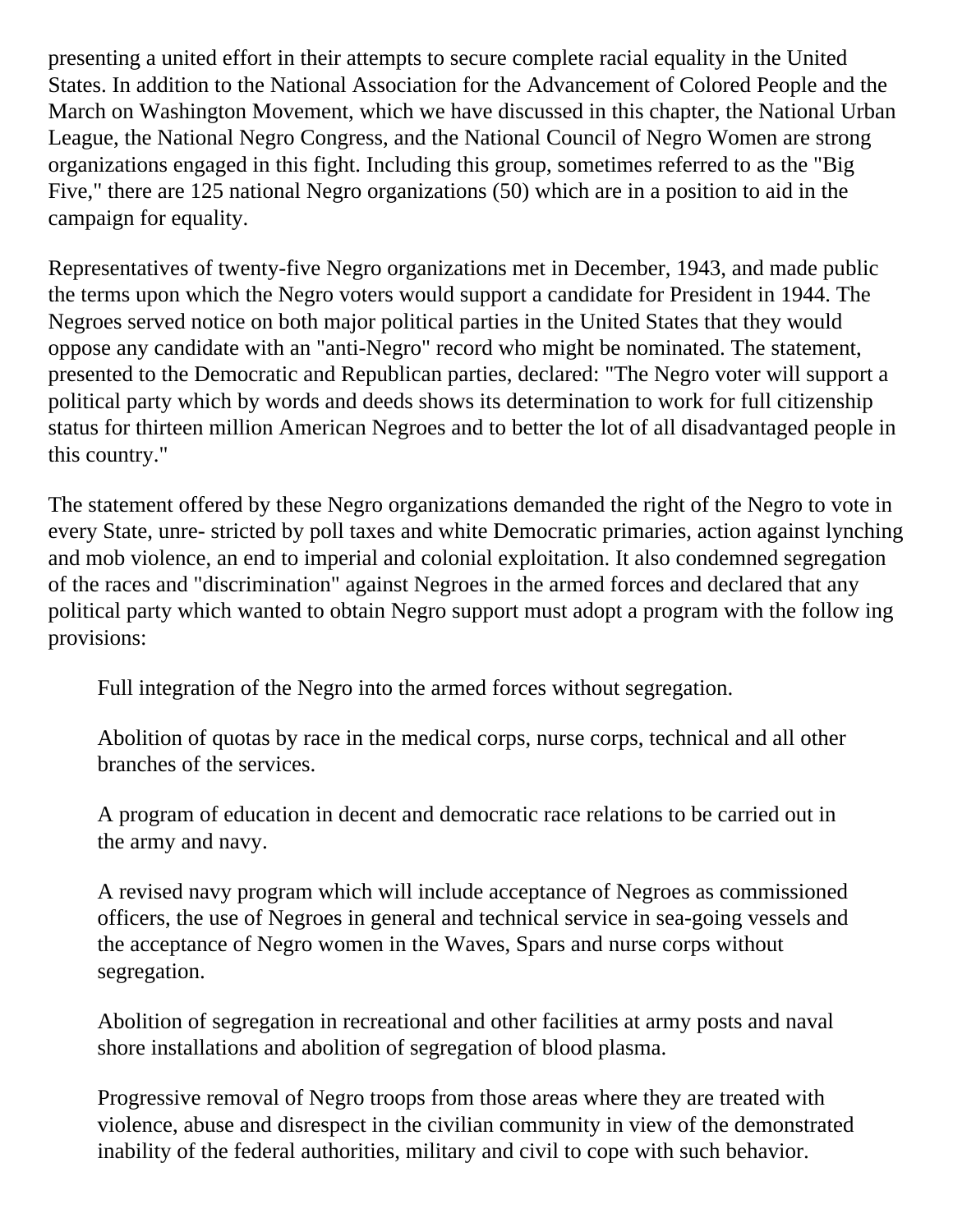The same opportunity as others to serve in combat forces.

In presenting their demands to the major political parties, the Negro organizations declared: "The Negro knows that his voting strength in seventeen or more States with 281 or more votes in the electoral college gives him the potential balance of power in any reasonably close national election and in many State and local elections. His vote no longer belongs to any one political party." (51) The importance of the Negro vote makes it possible for the Negro leaders and organizations to wield much more power today than they did in former years. Functioning as a pressure group, the Negroes often are able to secure some favorable action from a political faction in exchange for the colored vote. The Negro organizations are using the political strength of their minority group in every way possible to aid in their campaign for equality, and they are much more powerful today than they have ever been in the past. The political importance of the colored vote comes from the fact that it often represents the balance of power in balance-of-power states. Along the Eastern Coast and in the middle West, the Negro vote may turn the tide of victory in a national election when the vote is close. In these states, the Negro vote is an important factor in the gubernatorial elections, and it assumes even more importance in municipal elections in the cities where the Negroes are concentrated.

When the doubtful state of Illinois went Democratic in 1932 by a majority of 382,290, the Negro vote of about 170,000 amounted to a balance of power. When the normally Republican state of Pennsylvania went Democratic four years later by a majority of 581,646, the Negro vote played a big role in the upset; the Republican majority in 1932 in Pennsylvania had been less than 70,000 - and there was some 207,000 Negro votes in the state. Pennsylvania counts for more in the Electoral College than Alabama, Georgia, and South Carolina combined, while Illinois outweighs Virginia and North Carolina put together.

Perhaps the most significant political event below the Potomac since Lincoln freed the slaves was the winning of the Negro vote above the Potomac by the Democrats in 1932 and its retention in 1936 and 1940. (52) It means that from now on the Democratic Party will be competing for what has heretofore belonged to the Republicans. And because the vote represents something near a balance of power in balance-of-power states, it means also that Northern Negroes may become more important than Southern whites in the party of the white South's long allegiance. (53)

The colored leaders use this political strength of the Negro vote whenever possible to influence members of Congress to support legislation favorable to this minority group. The pressure groups keep up a relentless fight to secure passage of the so-called anti-poll tax bill, and antilynching and FEPC legislation, and various other measures which they feel would aid in their campaign for racial equality in the United States.

Minority groups can be extremely powerful especially when they are well organized. The colored minority in this Nation has a definite objective which has been stated as the complete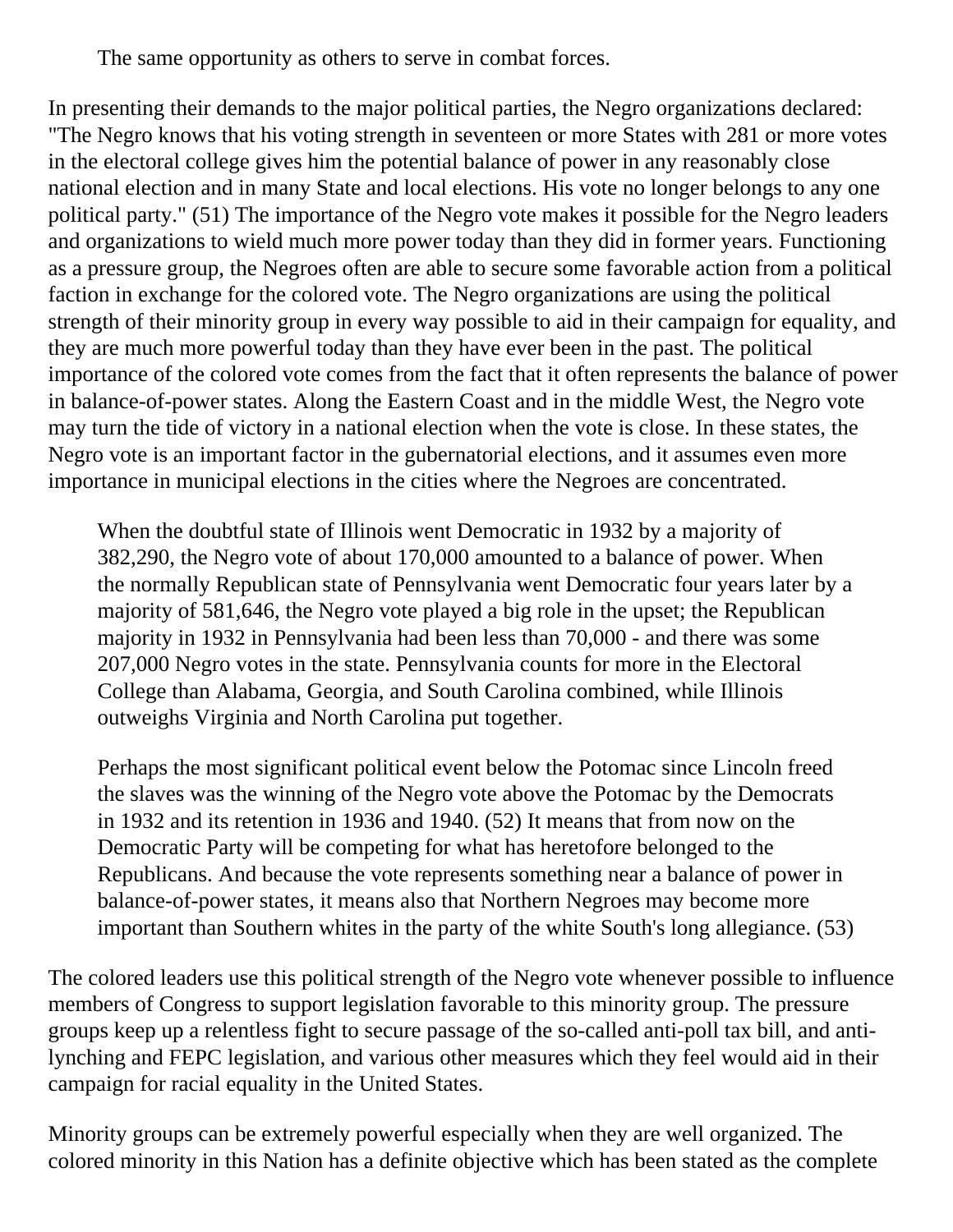political, economic, and social equality of the white and black races throughout the country. To accomplish this goal, they are using their combined strength and that of other groups which are sympathetic with these aims. The Negro leaders, the Negro organizations, the Black Cabinet, the white individuals and groups who are aiding the colored minority are constantly and actively engaged in spreading the infamous doctrine of Negro equality. They declare that the white and black races are equal and plead for the destruction of racial barriers in the name of science, democracy, and religion- reasons which we found to be absolutely false in [Chapters VI,](#page-68-0) [VII,](#page-78-0) and [VIII.](#page-87-0)

In demanding racial equality, occasionally the Negroes and negrophiles present arguments which are somewhat factual; more often their pleas contain half-truths which are extremely dangerous, and often they use what must be branded as outright lies. The Negro equality propaganda has now reached an all-time high. It seems as if these full equality advocates have taken the advice of Adolph Hitler, who once said that if you make the lie big enough, tell it often enough and emphatically enough, it will appear to the masses of the people as the truth. But such a damnable doctrine will not be accepted by the people of the United States. White America must condemn every individual, every group, and every organization that is directly or indirectly aiding in the campaign for complete racial equality which will bring about the mongrelization of this Nation.

> Go to [Next Chapter](#page-130-0) Return to [Table of Contents](#page-0-0)

## **Notes**

- 1. Washington, Booker T., *Up From Slavery* (Garden Clty, New York: Doubleay, Doran and Company, Inc., 19OO), p. 219.
- 2. Washington, Booker T., *Up From Slavery*, p. 224.
- 3. Some of the present day leaders of the Negro race have even tried to desecrate the memory of Booker T. Washington by claiming that he endorsed their total social equality demands. Disregarding Washington's spoken words, his speeches, his writings, and the philosophy which he taught the youth of his race at Tuskegee, Roy Wilkins, now Assistant Secretary of the National Association for the Advancement of Colored People, has had the audacity to write that Washington "envisioned complete equality as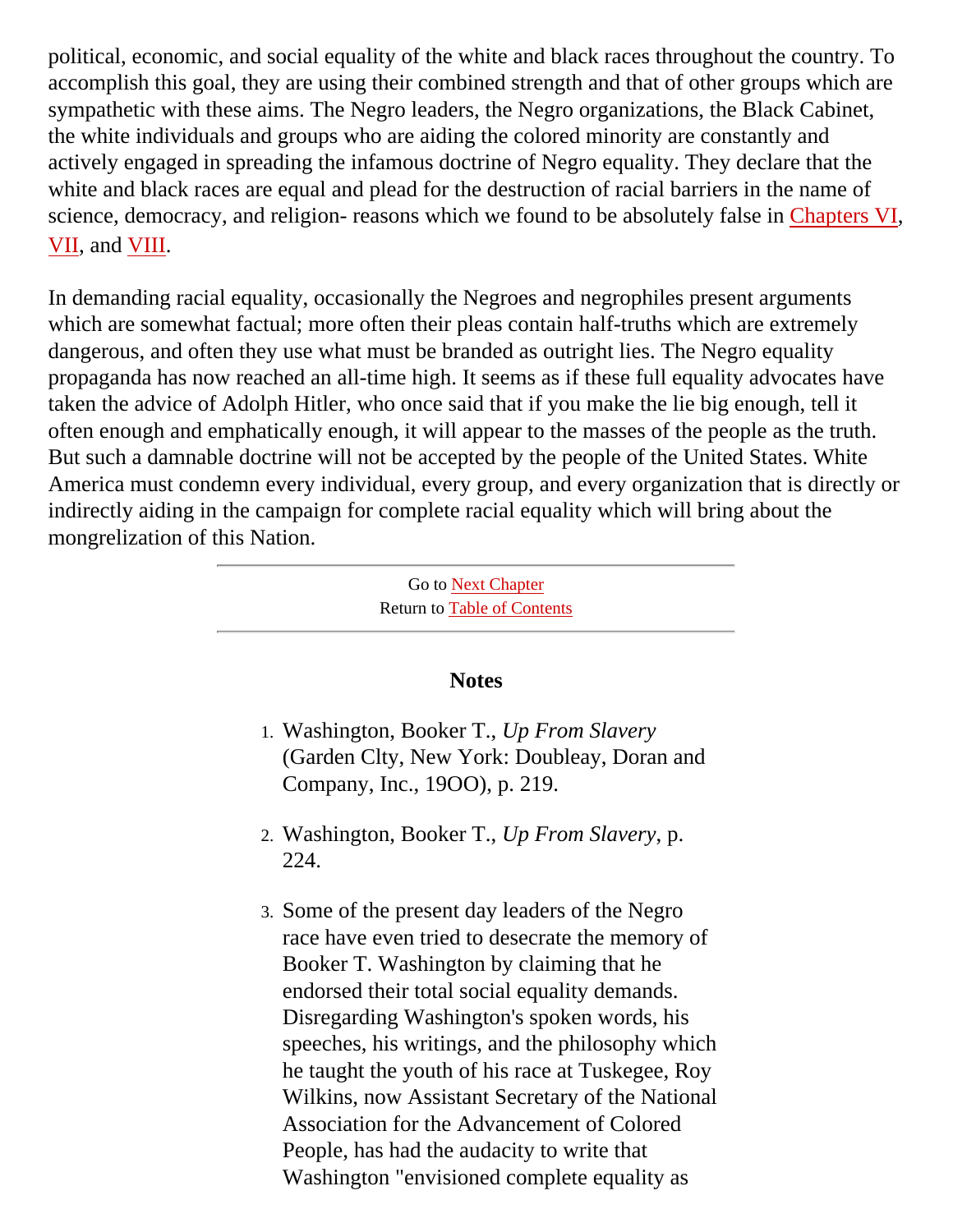the goal for his people," that he was "a shrewd man, thoroughly in tune with his time and its people," and that he "appeared to be an appeaser and did his great work under that protective cloak." (This statement by Wilkins may be found in: Logan, R. W., *What the Negro Wants*, p. 117.)

- 4. Washington, Booker T., *Up From Slavery*, p. 314.
- 5. Logan, R. W., *What the Negro Wants*, p. 55.
- 6. ld. at p. 55.
- 7. Reprinted from What the Negro Wants, edited by Rayford W. Logan, by permission of The University of North Carolina Press. Copyright 1944, by The Universiry of North Carolina Press. (Patterson's statement has already been discussed in [Chapter V.](#page-51-0))
- 8. Landry, Stuart O., *The Cult of Equality* (New Orleans: Pelican Publishing Company, 1945), p.298.
- 9. Logan, R. W., *What the Negro Wants*, p. 117.
- 10. Ottley, Roi, *New World A-Coming* (Cambridge: The Riverside Press, Houghton Mifflin Company, 1943), p.240.
- 11. Embree, Edwin R., 13 *Against the Odds* (New York: The Viking Press, 1944), p. 71.
- 12. Embree, Edwin R., 13 *Against the Odds*, p. 91.
- 13. *The Southern Watchman*, July 3, 1943, p. 5
- 14. See [Chapter V,](#page-51-0) p. 67.
- 15. 0ttley, Roi, *New World A-Coming*, p. 252.
- 16. Id. at p. 252.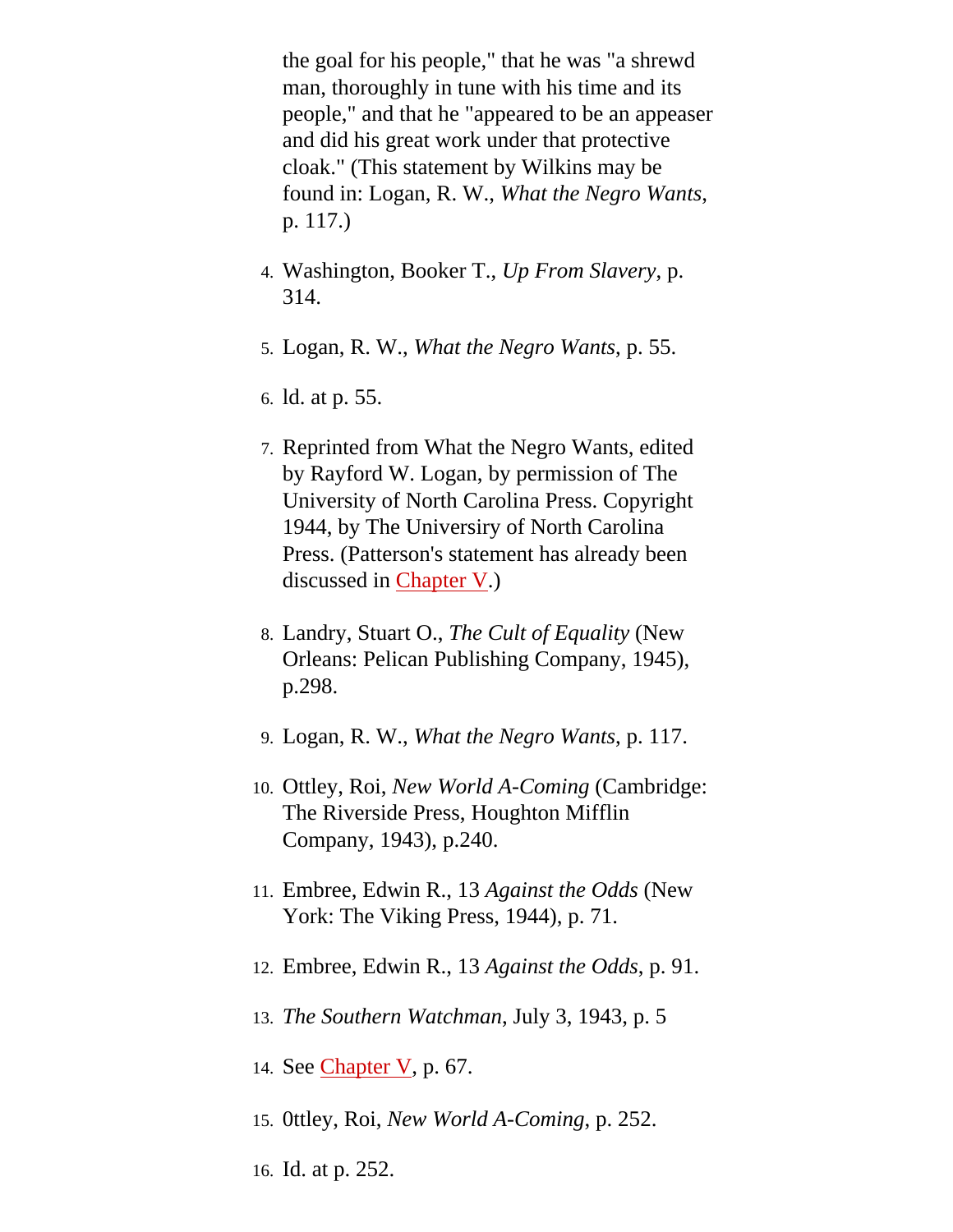- 17. Randolph, A. Philip, "Why Should We March?", *Survey Graphic*, November, 1942, p. 489.
- 18. 0ttley, Roi, *New World A-Coming*, p. 253.
- 19. Birnie William A. H., "Black Brain Trust," *The American Magazine*, January, 1943, p. 94.
- 20. Randolph, A. Philip, "Why Should We March?", *Survey Graphic*, November, 1942, p. 489.
- 21. 0tt]ey, Roi, *New World A-Coming*, p. 249.
- 22. Hunt, Lester M., "Negro 'Leader' Stirs Race Hate," *The International Teamster*, June, 1943, p. 11.
- 23. Ottley, Roi, *New World A-Coming*, p. 254.
- 24. Birnie, William A. H., "Black Brain Trust," *Thc American Magazine*, January, 1943, p. 37.
- 25. Randolph, A. Philip, "Why Should We March?", *Survey Graphic*, November, 1942, p. 488.
- 26. 0ttley, Roi, *New World A-Coming*, p. 265.
- 27. Birnie, William A. H., "Black Brain Trust," *The American Magazine*, January, 1943, p. 37.
- 28. Ottley, Roi, *New World A-Coming*, p. 261.
- 29. Birnie, William A. H., "Black Brain Trust," *The American Magazine*, January, 1943, p. 95.
- 30. Landry, Stuart 0., *The Cult of Equality*, p. 302.
- 31. *Commercial Appeal* (Memphis, Tenn.), July 25, 1943.
- 32. This list was published in *The Southern Watchman*, January 8, 1944. p. 4.
- 33. Ibid.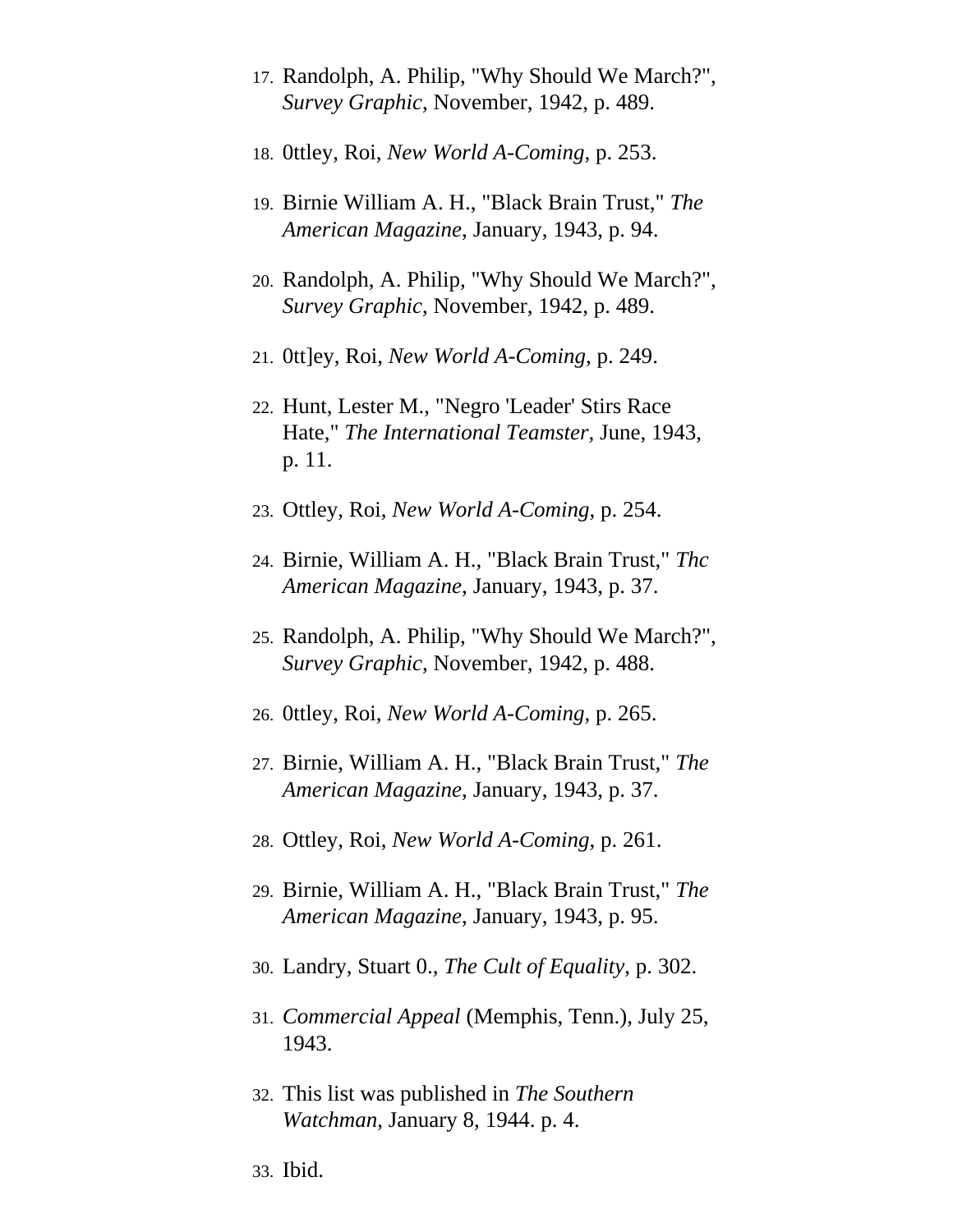- 34. Calvin, Ira, *The Lost White Race*, p. 111.
- 35. *The Southern Watchman*, March 20, 1943, p. 2.
- 36. This article may be found in the Congressional Record (Daily), September 20, 1945, p. 8947.
- 37. Landry, Stuart O., *The Cult of Equality*, p. 18.
- 38. I Corinthians 2:1-2, 4.
- 39. Landry, Stuart 0., *The Cult of Equality*, p. 18.
- 40. Landry, Stuart 0., *The Cult of Equality*, p. 14.
- 41. Jackson (Mississippi) *Daily News*, March 8, 1943.
- 42. "The racial outbreaks of this week (the Mobile riot) were the result of this FEPC policy. Obeying the FEPC, the company sent negro welders on the same shift with white welders and then the trouble came. Eight men, seven of them negroes, were injured in the fight which followed - and 7,000 negro workers in the Mobile area were called from their jobs! State guardsmen were sent into the area; highway patrolmen were rushed out.

"The Mobile trouble didn't 'just happen.' It had a background. It had been in the making for months. It happened because wise men of the South, giving solemn warning, were utterly ignored. It happened because the troublemakers thought that they knew more about our affairs than did we ourselves. The only thing for which we have a right to be thankful is that it wasn't more serious. But there is one thing certain: If the meddlers - the radical negroes of the North, the professional meddlers all over the country and our own 'liberal' quislings of the South don't leave us alone, more trouble will come -- and it might be a lot more serious next time."\_ *The*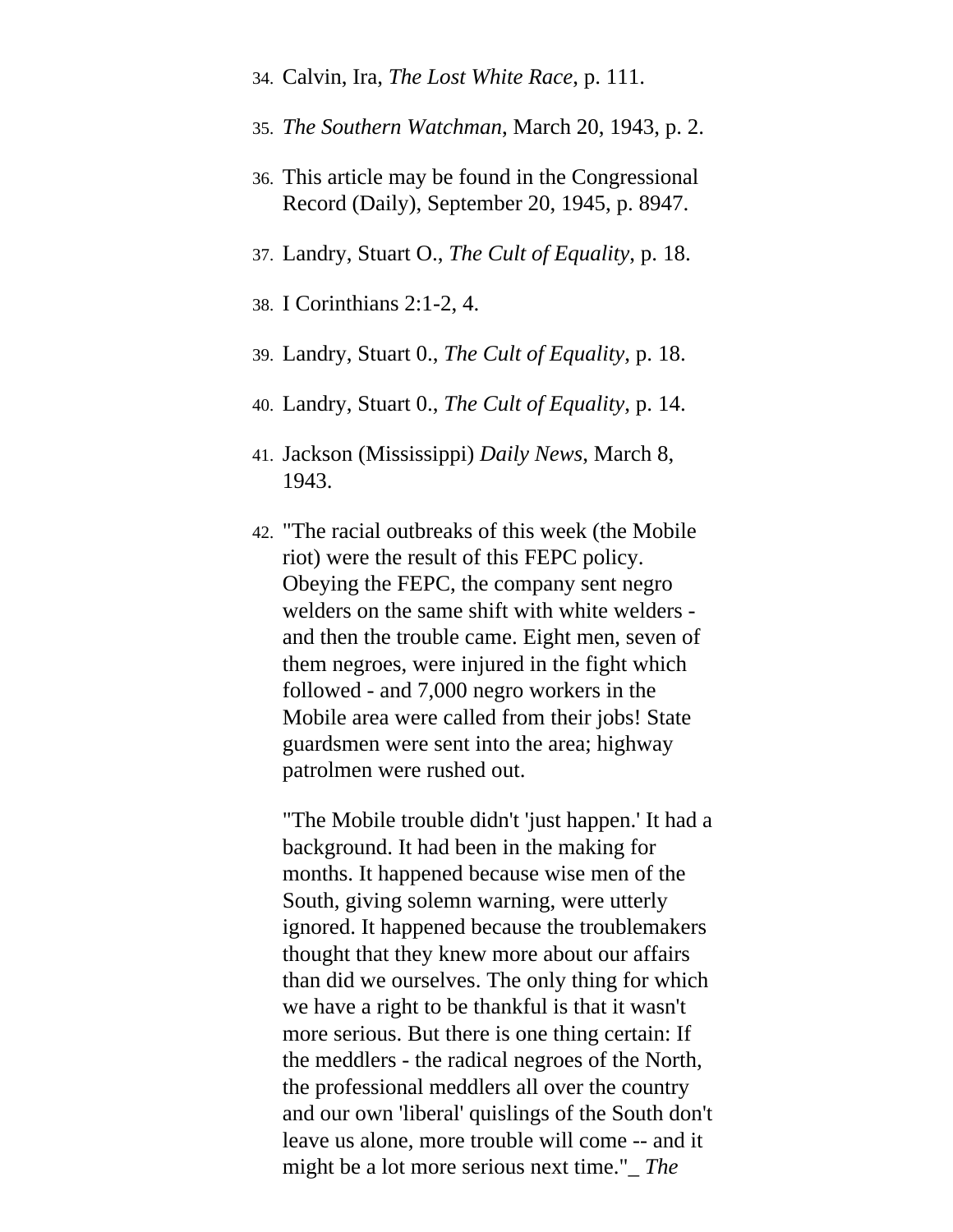*Southern Watchman*, May 29, 1943, p. 8.

- 43. Landry, Stuart 0., *The Cult of Eguality*, p. 257.
- 44. Landry, Stuart 0., *The Cult of Equality*, p. 257.
- 45. Murray, Florence, *The Negro Handbook* (New York: Wendell Malliet and Company, 1942), p. 201.
- 46. Id. at p. 172.
- 47. Logan, R. W., *What the Negro Wants*, p. 209.
- 48. Allen has previously described the "Black Belt of the South" as "the old cotton country which sweeps through parts of twelve southern states from the southern border of Maryland into the Mississippi delta" and where "today there are 5,000,000 Negroes."
- 49. Allen, James S., *Negro Liberation* (New York: International Pamphlets, 1935), pp. 18, 20, 21.
- 50. Murray. Florence, *The Negro Handbook* (New York: Current Reference Publications, 1944), p. 271.
- 51. *New York Times*, December 2, 1943.
- 52. And also in 1944.
- 53. Graves, John Temple, "The Solid South is Cracking," *The American Mercury*, LVI, Jan-June, 1943, p. 401.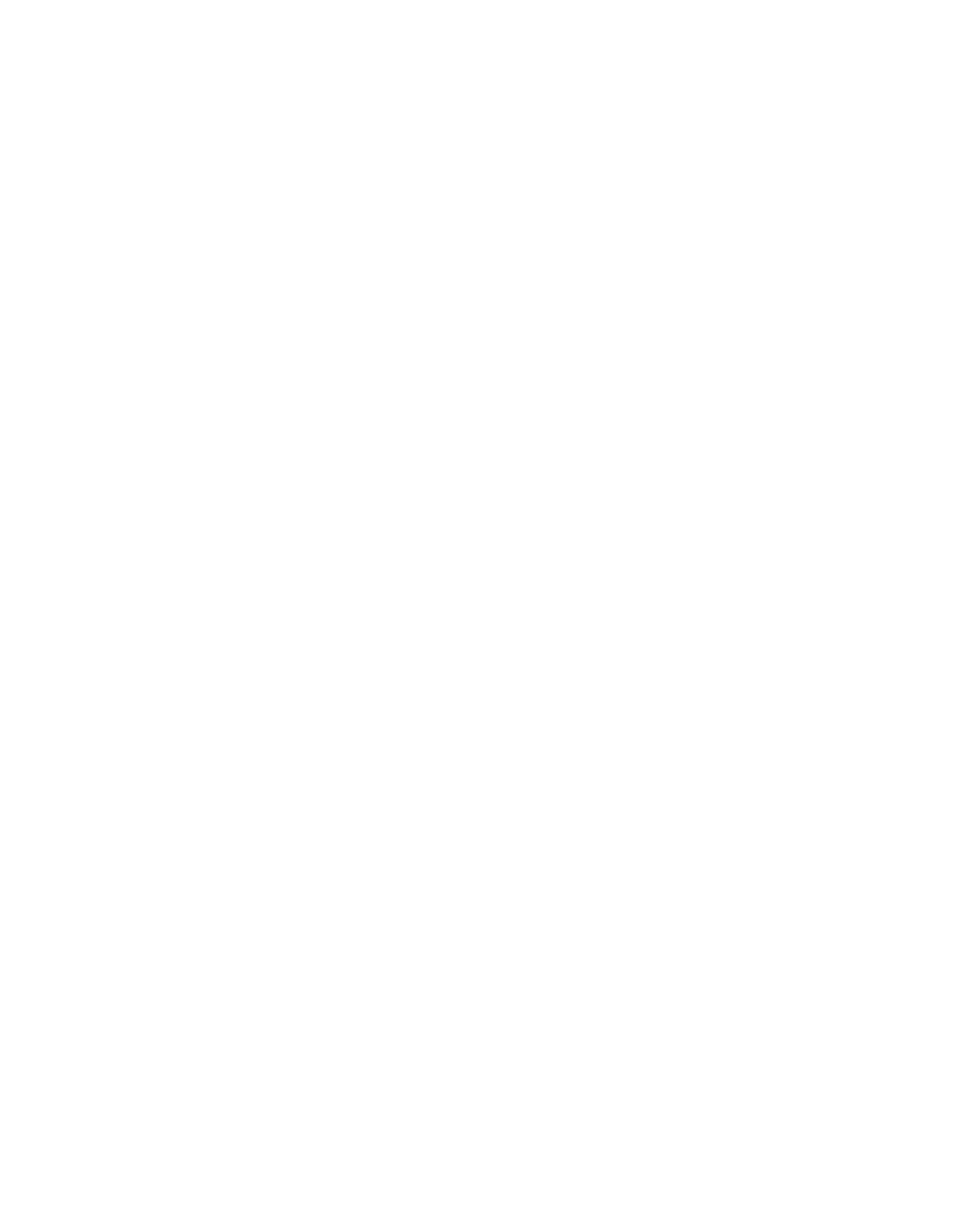## Take Your Choice Separation or Mongrelization

By Theodore G. Bilbo

Chapter X

## <span id="page-130-0"></span>ASTOUNDING REVELATIONS TO WHITE AMERICA

Lord, what fools these mortals be! -*William Shakespeare*

THOSE PEOPLE in the United Sitates today who advocate a mongrelized Nation may be called disciples of Professor Franz Boas, who for many years was a member of the Department of Anthropology of Columbia University. Professor Boas, a Jew, brought considerable notoriety to himself during the early years of this century by his efforts to destroy all concepts of race and to encourage and promote miscegenation in this country.

A naturalized citizen of the United States. Professor Boas did everything in his power to destroy the racial ideals of the Nation which he took for his own. When he arrived on these shores, from the heart of Germany at the age of twenty-one, he saw what the white race had accomplished in the new world. He certainly must have been familiar with the history of the American colonies, and the civilization of this country was proof before him of the ability of the American pioneers and their descendants. Yet for some reason which has never been publicized, this German Jew, a newly-arrived immigrant, wanted to destroy the racial stock which had carved this mighty Nation out of a wilderness. Professor Boas frankly and boldly proclaimed that he was in favor of the miscegenation.of the races. He wrote a number of books and made numerous speeches which were recorded so that there can be no doubt as to what were his beliefs and objectives.

Professor Boas criticized the South for not promoting a general program of amalgamation so that it would become a land of mulattoes. He wished to lighten the Negro race by an infusion of white blood and pointed out that if light Negro men formed unions with darker women, the colored population would tend to become darker which would be "an undesirable condition." His solution was, of course, the intermarriage of the races. He believed that an "increase of unions of white men and colored women would be desirable but as far as we know he never went so far as to practice what he preached. Of course, the failure to practice what they preach is an outstanding characteristic of all white Quislings. Mrs. Roosevelt and many of these hypocritical negrophilistic preachers are shining examples.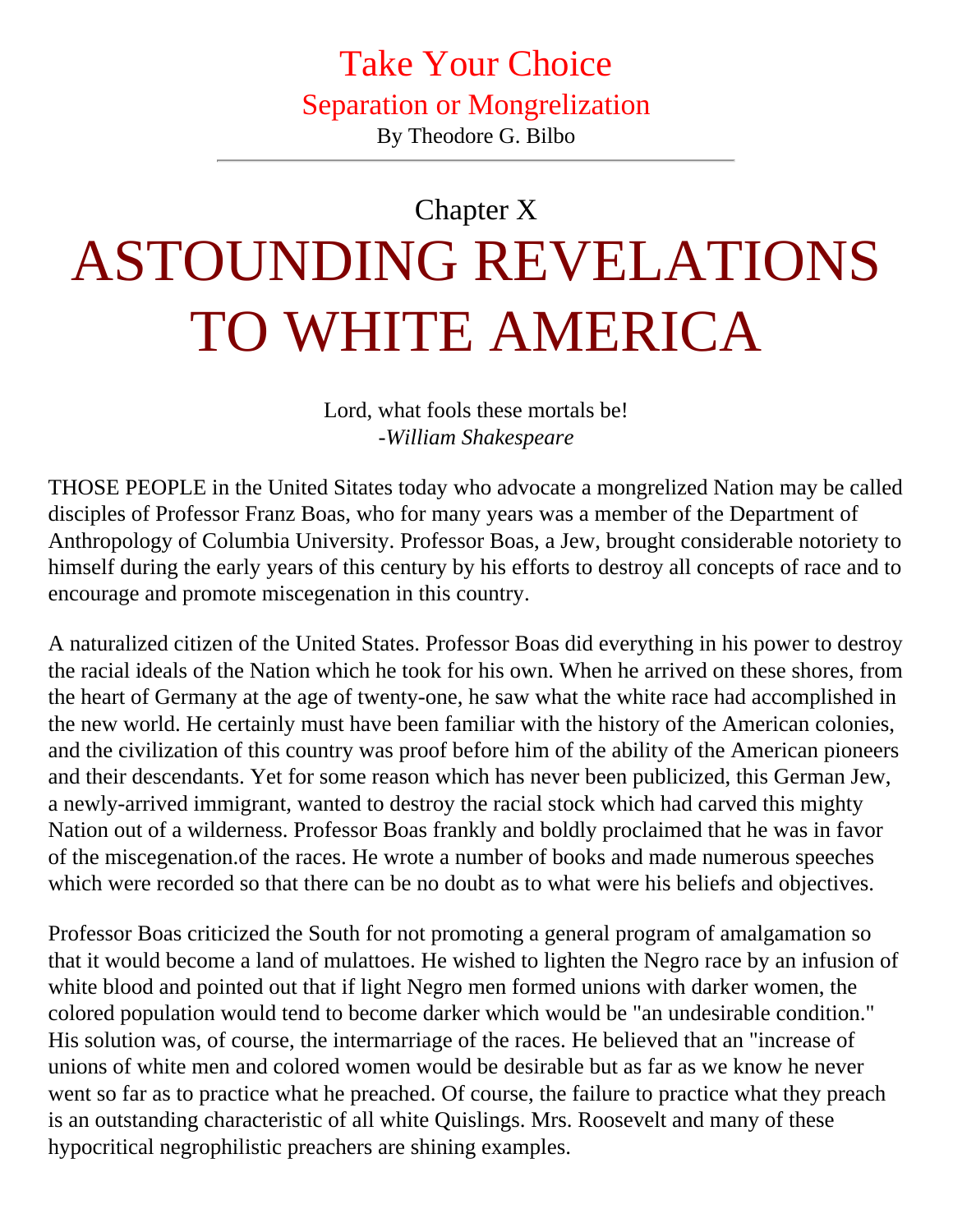In one of his addresses, Professor Boas proclaimed that in instances when white Mohammedans mixed with the native Negro tribes, they were able to "civilize these tribes and to raise them to nearly the same standard" which the white people had attained. Contrary to this policy of the "introduction of culture" by the intermingling of the blood, Boas pointed out that white Europeans have been reluctant to mix with Negroes, and he lamented that "a real amalgamation between the higher types of the whites and the negroes has never taken place." Referring to this particular argument for amalgamation by Professor Boas, Dr. Smith, of Tulane University, has written:

Such is the program for 'influencing' the Negro! Such is the war to introduce 'culture,' whereby, in a thousand years, the 'mixed race' may 'nearly' attain the present Caucasian standard! That is, the only successful 'method of introduction of culture' is to introduce blood, to introduce a new stock, a new germinal principle. Then comes a race of mongrels, of average mental powers higher than the lower breed, with exceptions little lower than the higher. Since the forms of civilization are easily imposed on inferior breeds, the resulting mongrels do what one may be pleased to call 'nearly attaining' to the standard of the higher. Bear witness the West Indies, and Mexico and Central and South America. What interest has any one In contesting such statements? To our mind they give away the case entirely; out of their own mouths such speakers are unappealably condemned. Bornu and Haiti may have attractions for some; but for us, none whatever. (3)

Those people in the United States today, and especially those who call themselves students of science, who contend that the white and black races are equal, should be interested in the fact that even Professor Boas, who longed to see white men taking Negro brides, did not go so far as to plead that the two races were mentally equal. He admitted that "it is true that the average size of the Negro brain is slightly smaller than the average size of the brain of the white race." (4) His explanation that this is off-set by the fact that "a wide range of brain-forms and brain-sizes occur among the white race" (5) as well as among Negroes is wholly inadequate. When Boas is forced to admit that "low brain-weights are slightly more frequent among the Negroes, high brain-weights slightly more frequent among the whites," (6) his case for racial amalgamation is lost. Of course, mental ability does not depend upon the size of the brain alone, but even Professor Boas says: "There is presumably a slight increase of average ability corresponding to a considerable increase in average brain-weight." (7) If the white race, as a group, is mentally superior to the black or if the world's greatest minds, whether they be listed by the tens or hundreds or thousands, have been the products of the exceptional "high brain-weight" of the white race, (8) then this race, as such, is worthy of preservation contrary to all the teachings of Professor Boas and his followers. These advocates of amalgamation have purposely overlooked the fact that in all history the Negro race has produced no men to stand beside the towering geniuses of the white race, and they have utterly failed to show any civilization produced by Negroes to compare with all the great civilizations which have been created by the white man.

It is extremely difficult to understand what kind of reasoning went on in the mind of Professor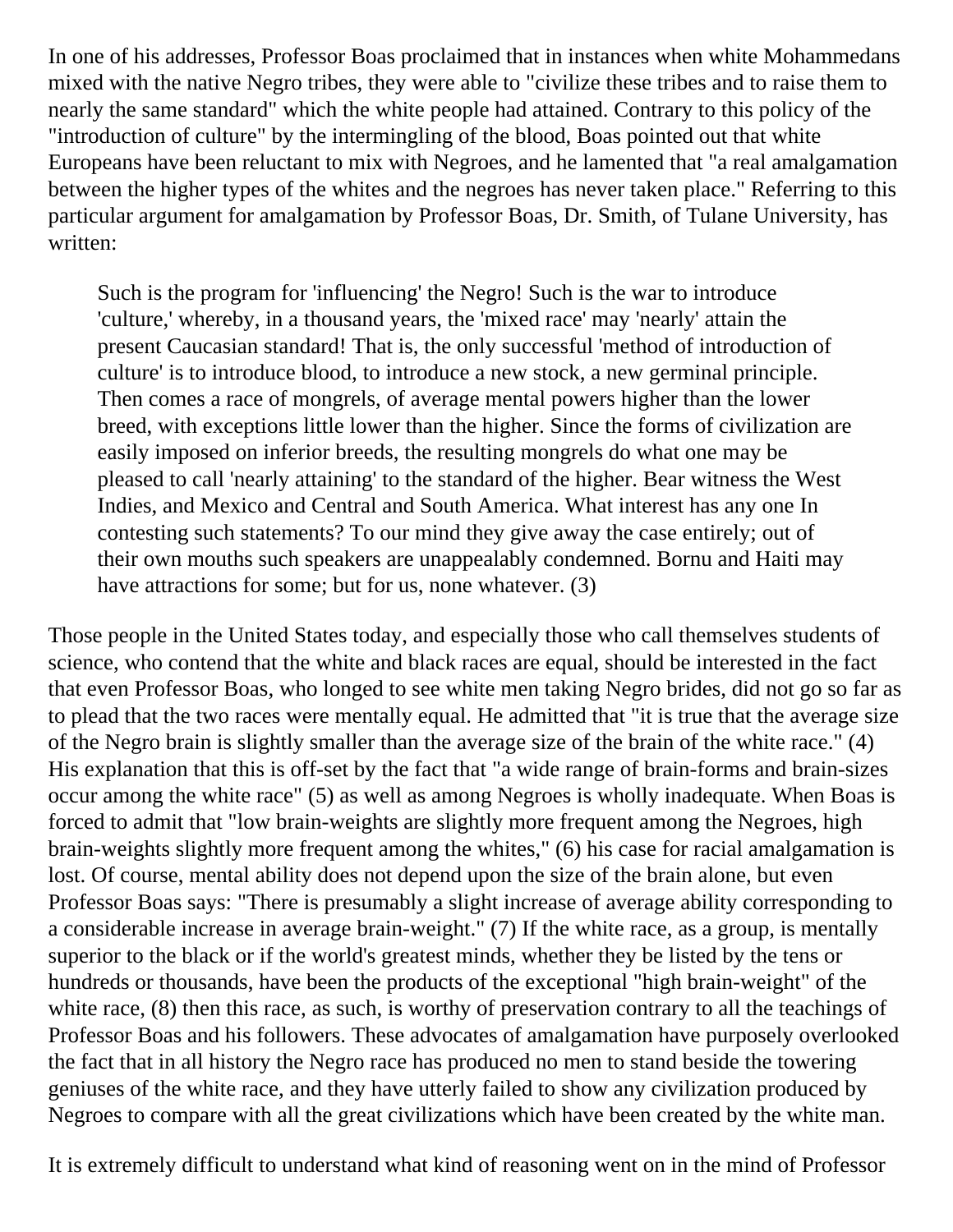Boas. He contended that biological analogy and historical evidence "do not favor the assumption of any material inferiority of the mulatto," (9) but he evidently meant inferiority to the Negro race, for there seems to be no record that he was ever so bold as to assert that the mulatto was the equal, much less the superior, of the white man. And while he wrote that he could not predict "what the result of the intermingling of two races will be," (10) he not only advocated but he encouraged the white and black races to mix in the United States so that we would become a Nation of mulattoes and octoroons. Let it be especially noted here that in all of his dangerous, disastrous, and destructive teachings and in all his arguments urging that the white and black races in this Republic commingle in order to produce a Nation of mulattoes and mongrels, Professor Boas never at any time gave us any hope that he could remove from his new brown race of Americans the odoriferous African aroma which forever remains with a human being no matter how small an amount of Negro blood flows in his veins. He could have truthfully proclaimed: "I give you a brown race of mongrels, but the smell and the odor of the true Negro shall be with you always!"

Though he said he did not know what the result would be, Professor Boas advised this great Nation to plunge into a program of amalgamation! He did promise that the "disappearance of the most distinctive type of Negro" would "tend to alleviate the acuteness of race feeling."11 And he held out the glowing hope that "an unbiased examination of conditions as they exist at the present time points to the ultimate result of a levelling of the deep distinctions between the two races and a more and more fruitful co-operation." (12) Co-operation between whom? There would be no two races to co-operate if a scheme of amalgamation, as was advocated by Boas, should make this a Nation of mongrels.

What of the future of the Nation of mongrels of which Professor Boas dreamed? He might not have known, certainly he did not care, what the result of his program would have been (perhaps he preferred not to mention the race mixture of ancient Egypt or the results of miscegenation in South America); but he did know that when racial purity was destroyed, it could never be restored. He advised whites and Negroes in the United States to mix while at the same time he wrote: "All attempts to reconstruct the component elements of a population of mixed ancestry are destined to fail. Supposing, for instance, that we did not know a White race and a Negro race, but only Mulattoes. Could we reconstruct a White race and a Negro race?" (13) of course, we could not; Professor Boas knew that the races could not be reconstructed; he knew that his program would be fatal. He said: "We are not able to predict, even statistically, much less individually, what the result of the intermingling of two races will be. Much less are we able to reverse the process and determine the types from which a population may have sprung." (14) This last statement is certainly true, and the very fact that it is true is sufficient reason within itself why the advice of Professor Boas must never be taken. He may have visualized a Nation of mongrels, but the people of the United States, both white and Negro who believe in racial integrity, must join in a united effort to see that this vision never becomes a reality.

Where is the true, straight-thinking, decent white American man or woman who can read of the dreams and objectives of Professor Boas without becoming nauseated? But we can not dismiss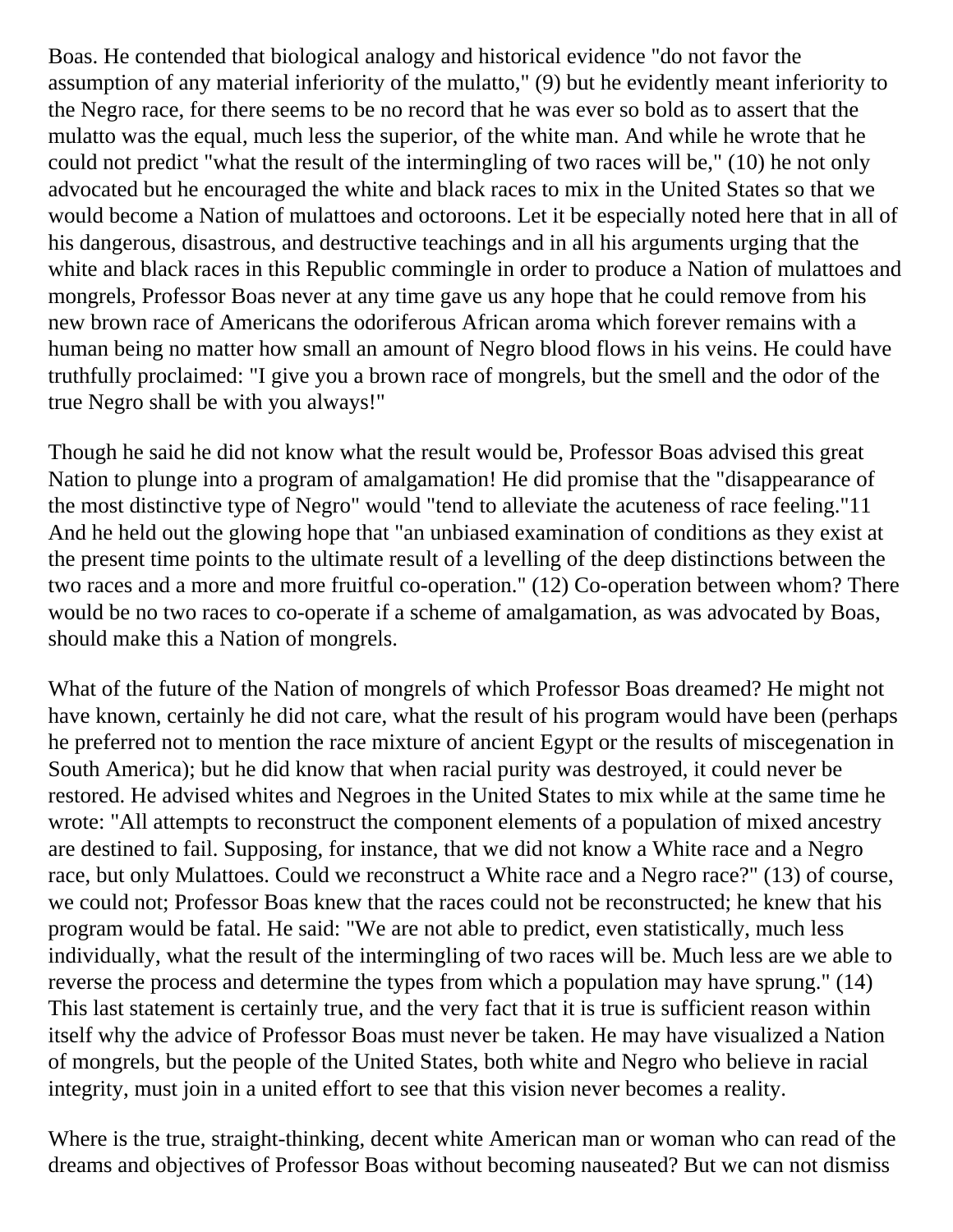his teachings with a shrug of the shoulders regardless of how much we would like to turn away from them in disgust. As Professor and Dean of Anthropology and Ethnology at Columbia University, this immigrant from Germany - totally un-American to the last - literally pried open Pandora's box. Through the tens of thousands of students who came under his influence and teachings and accepted them, he scattered his evil, disastrous, and racial suicidal preachments and his insane and corrupt doctrines of miscegenation, amalgamation, intermarriage, and mongrelization throughout this broad land. Carefully and deliberately he sowed the seeds for the undermining and destroying of both the white and Negro races in this Nation.

We are today reaping in many ways the evil doctrines and damnable teachings of Professor Boas. We have notorious examples of the writings and philosophies of his students; *Strange Fruit* by Lillian Smith and *Races of Mankind* by Ruth Benedict and Gene Weltfish are examples. Ruth Benedict and other students of the late Professor Boas were employed during the recent World War by the Office of War Information, and they assisted in writing racial equality propaganda which was used for the orientation courses taught in our Army as well as other branches of the Service.

Many of our outstanding colleges and universities throughout this Nation have had and have today deans and professors of anthropology, ethnology, and sociology who were educated at Columbia University and who were vaccinated with the virus of poison of Boas's teachings. Of course, there were thousands of students who were at Columbia University during the days of Professor Boas who never sat in his classrooms; there were thousands who completely disagreed with his racial views and disastrous doctrines of mongrelization. Some of the students who majored in his field did not accept the teachings of Professor Boas and have not taught them in their own classrooms. However, we are sorry to say that large numbers of his students did endorse the doctrines and philosophies of their master and have in the past and are today teaching these infamous theories and advocating mongrelization of the races to the youth of this Nation.

At the present time, Edwin E. Embree, head of the Julius Rosenwald Foundation, is granting fellowships and scholarships in order to place the apostles of Boas's doctrines in some of our best educational institutions, even in some of our Southern colleges and universities. In this manner, the damnable and blighting teachings of these disciples of Boas are being disseminated and inculcated into the minds of the pure-blooded Anglo-Saxon students of Dixie. It is also true that Embree is granting fellowships to Negroes and white Quislings to write books on the subject of Negro or social equality. Many of us believe that Embree, who is in fact the custodian of poor old Rosenwald who is dead, is using the Foundation's funds in a way that violates every thought and intention which Mr. Rosenwald had in mind when he set up the fund for the education of the Negro children of the South. We are sure that he never even dreamed that his money would be used to give scholarships and fellowships to carry out the objectives. paralleling those of Professor Boas, which are now in the mind of the Negrophile Embree.

It is a safe presumption that Professor Ruth Benedict and Dr. Gene Weltfish, who are now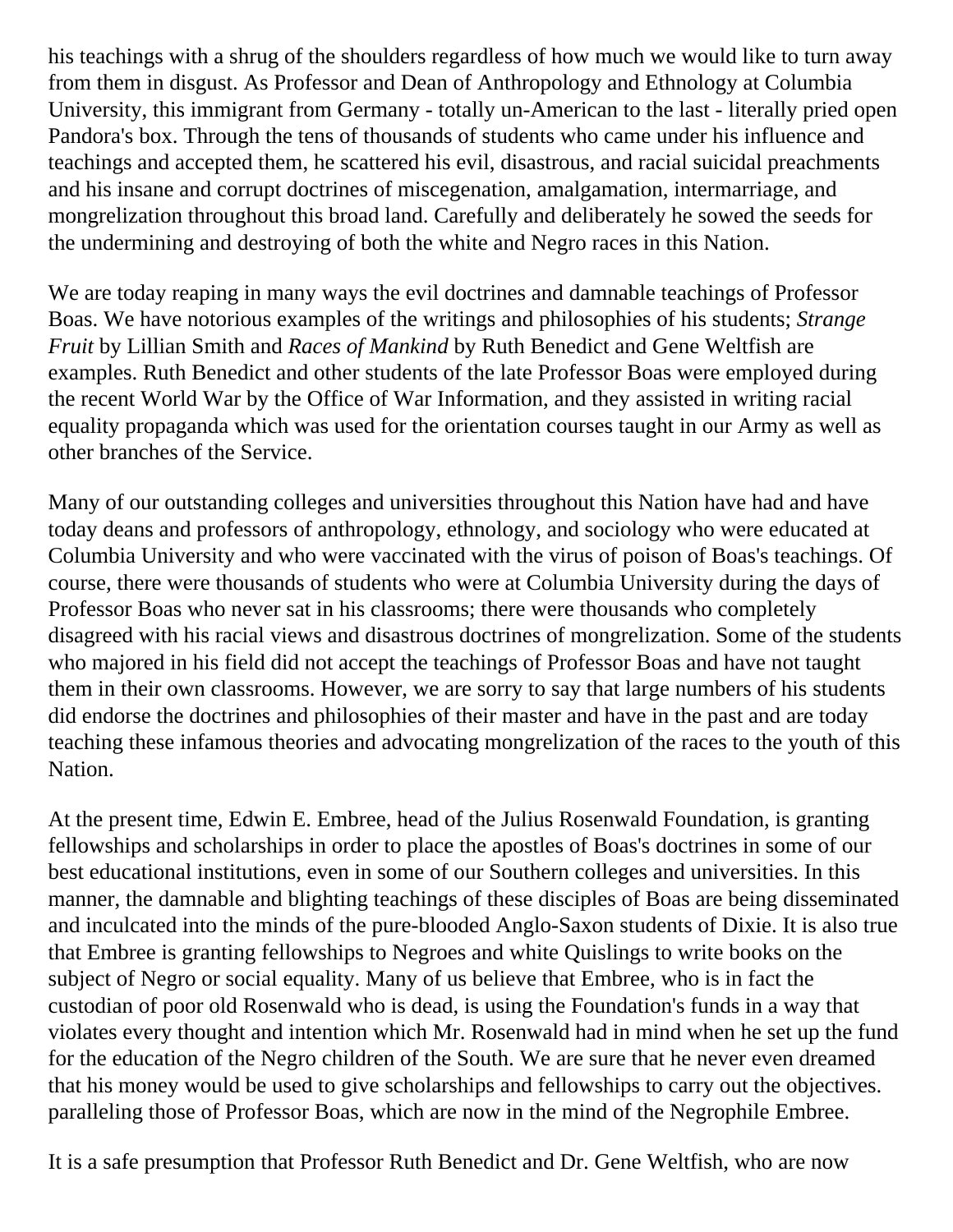members of the Department of Anthropology of Columbia University, were students of the late Professor Boas, since they belong to this same school of thought. In a pamphlet entitled *The Races of Mankind*, published in 1943, these modern disciples of Professor Boas contend that no one has been able to show that this (race mixture) is necessarily bad, and they conclude that racial intermixture is not harmful. (15) Discussing the mixing of different races, they advise socalled sensible parents not to be guilty of grieving if their children make such unions. It will be noted that Professor Benedict and Dr. Weltfish are not so bold and frank as Boas their master in advocating miscegenation, but in their own subtle manner they endorse the practice. In fact, the underlying purpose of this entire pamphlet which is based on the false assumption that all races of mankind are equal seems to be to further the program of amalgamation in this country.

The booklet is written in language and terms which the authors evidently thought would appeal to the masses of the people and they constantly advise the reader that the authors are scientists whose conclusions are not subject to doubt or contradiction. Using unsupported statements and accepting the opinions of so-called scientists who agree with them, they have attempted to prove that race is a myth and that all men are equal physically and mentally. Their conclusions are not only inaccurate, but many of them are absolutely false. If this be "science," then we weep for its future!

According to the advocates of miscegenation who wrote this pamphlet, they have only stated such facts that they claim have been learned and verified by science. This claim we must refute. In preparing an answer to this booklet, Earnest S. Cox, the distinguished author of *White America*, has said: "Not only are the conclusions of the authors open to question but a considerable amount of their data set forth as fact is questionable. Some of it is in error. Some of it is inaccurate. It is not sufficient to dogmatically declare that color is determined by climate, for there are dark skinned races at the poles and light skinned races at the equator. Nor is it sufficient to say that 'Blue eyes appeared in the North,' emphasis being placed, presumably, on northern environment. Full fledged anthropologists would know that the 'North' has also produced dark eyed races, and so have the sub-polar regions of the South."

Another example of bold statements made without proof is that there were great Negro states in Africa when Europe was a thinly settled forest and that Negroes made iron tools and wove fine cloth when fair-skinned Europeans wore hides and knew nothing of making iron tools. The story of Egyptian civilization, now generally agreed to have been the product of the white race, (16) has been traced some six thousand years, and if the authors of this pamphlet are familiar with any "great Negro state" in Africa which did not derive what civilization it had from the white Egyptians, they should have made their knowledge public. "Based upon the authority of one writer the booklet asserts that history records that there were great civilizations in Africa in the past, and that Negroes have made important contributions to world culture-a statement that is ridiculous." (17)

According to Professor Benedict and Dr. Weltfish, all the racial differences among the races of mankind are in nonessentials such as texture of hair, quantity of body hair, shape of nose or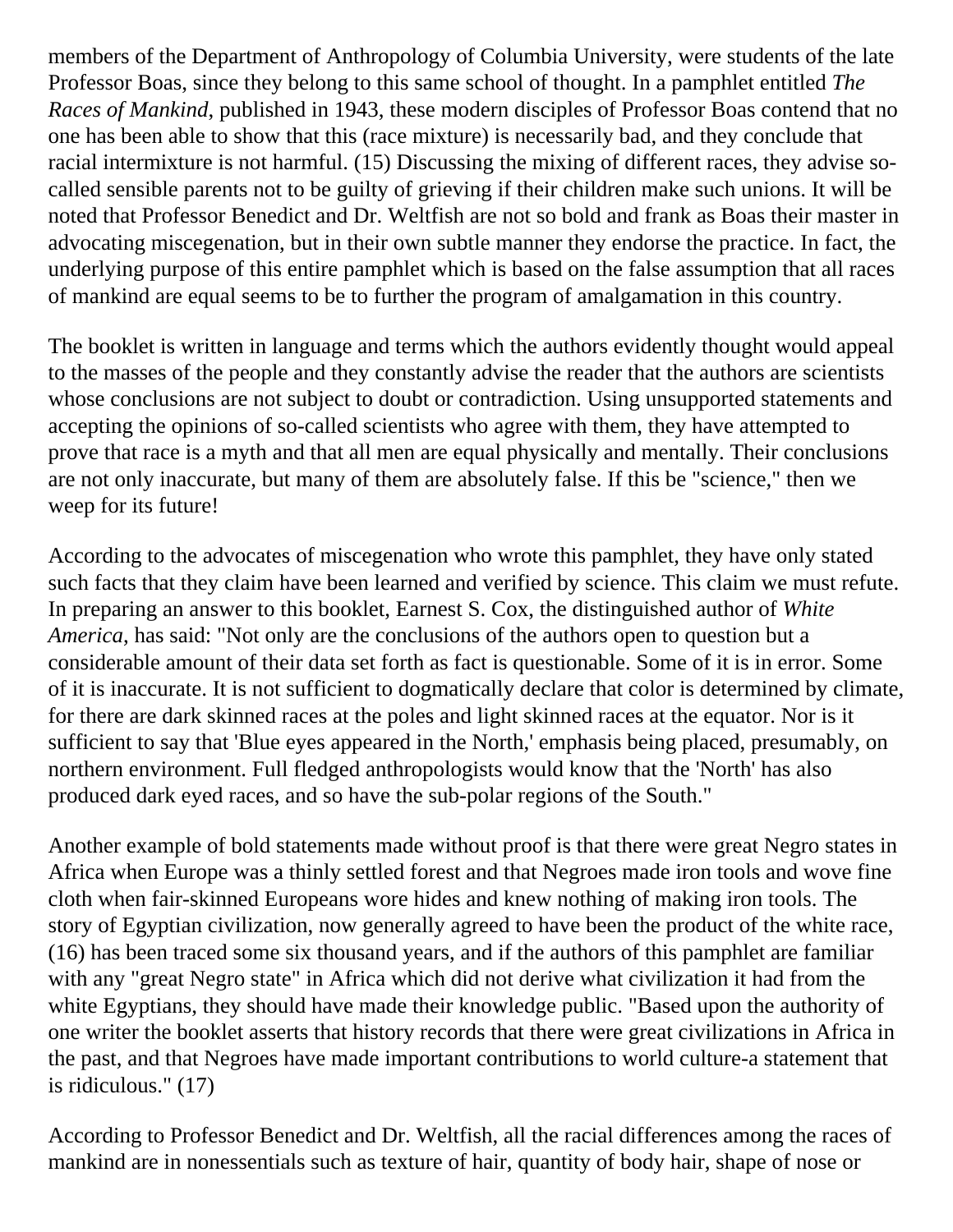head, or color of the eyes and the skin. It is probable that these writers would not have admitted these differences had they not been outwardly apparent to everyone who is not blind. When these authors deny any other racial differences except these so-called "nonessentials," they deny the conclusions of their own master, Professor Boas, who wrote: "Thus it may safely be said that there is no anthropological evidence showing inferiority of the Negro race as compared with the white race, although we may assume that differences in mental characteristics of the two races exist." (18)

They are also denying all the great scientists, too numerous to mention, who have in the past found physical, mental, and moral differences between the Caucasian and Negro races. Perhaps they think that their denials are justified by the thought that their unscientific teachings may aid in the fulfillment of the dream of Professor Boas, who wanted to see the white and Negro Americans replaced by chocolate-colored mongrels. Mr. Cox asks: "If the races of mankind are 'equal' as claimed by the authors, what advantage would flow from miscegenation? Like produces like. There could be no biological gain from mixing 'equal' races. If races are 'unequal' there could be no gain in mixing them, for one or the other must suffer loss in the process. But we know that 'inequality' is the iron law of nature. No two people, much less two races, are 'equal.' One or the other is 'superior,' the other 'inferior' under all norms. Why then the zealots' demand for miscegenation?"

On April 27, 1944, *The Races of Mankind* was denounced by the Military Affairs Subcommittee of the House of Representatives as containing statements ranging "all the way from half truths through innuendos to downright inaccuracies." (19) The Congressmen halted distribution of the pamphlet to members of the armed forces by the United States Army, and they answered the booklet's "basic theme" that the races of mankind "are all brothers" by saying that "even brothers in the same family are not necessarily equal mentally, physically socially, politically, or morally." (20)

The most controversial of the inaccurate statements in this booklet is the table which purports to make an intellectual comparison between Northern Negroes and Southern white people, giving the highest scores to the Negroes. According to the authors, "scientists" compared the scores of Southern whites and Northern Negroes as taken from the intelligence tests made during the First World War. But they not only fail to show how they arrived at these ridiculous figures, but they obviously refrained from listing the complete percentages and the general conclusions which were made from these World War I tests. "The tests showed that . . . in the same section the whites always graded better than Negroes. In fact, in testing 1,500,000 troops the intelligence of the white soldiers proved to be greater than that of the Negroes.... The conclusions drawn by the authors of this pamphlet with respect to the army intelligence test are unjustified," says Stuart O. Landry. (2l)

It is impossible to refrain from pointing out at least one more false assumption made by these two faculty members of Columbia University. Under the title of "What is Being Done" by the government to promote their program, they refer to Abraham Lincoln and his Emancipation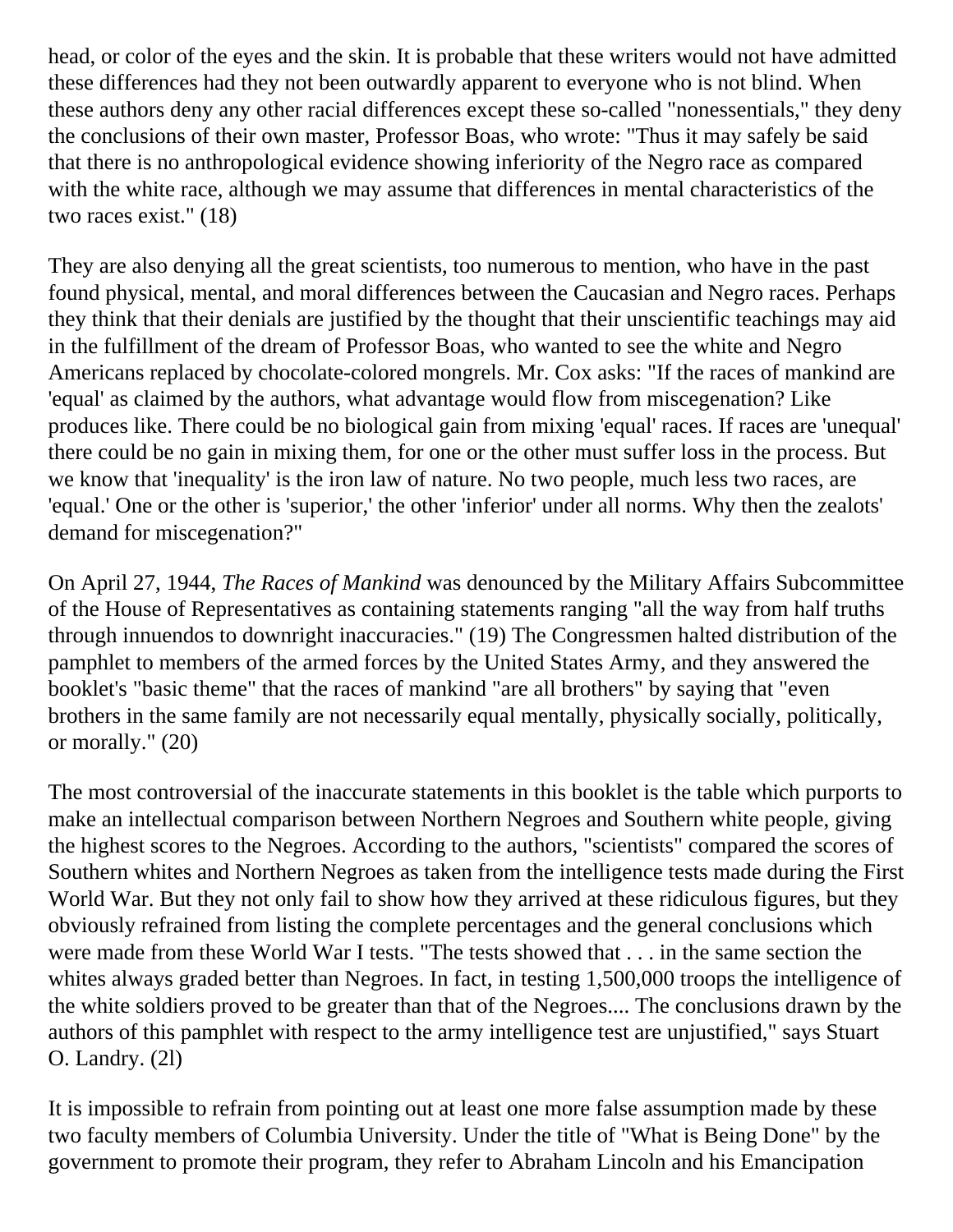Proclamation. Lincoln's own speeches and statements deny the whole theory of the equality of the races as espoused by Professor Benedict and Dr. Weltfish. These advocates of miscegenation are evidently ignorant of Lincoln's expressed opposition to amalgamation and his belief, which was embodied in one-half of the Emancipation Proclamation, that the Negroes should be colonized somewhere outside the United States. Mr. Cox has emphatically stated:

Lincoln stood for a white race in a white nation. Professor Boas stood for a mongrel race in a mongrel nation, and so do the authors of the pamphlet "The Races of Mankind."

These hapless authors, seeking to promote a program of race equalization, even to miscegenation, seem to have assumed that Lincoln stood a sponsor for their program. I have said that many of the dogmatic statements in this work lack historical foundation. There may be mitigating circumstance when they err in the less known records of early times and we can bear with them even though they announce their conclusions to be the voice of 'science.' But we cannot acquit them when they deal with Lincoln who preserved the Union and who from the standpoint of the Union would unquestionably be ranked as the foremost of statesmen and the foremost of men. There are many people living who lived in the days of Lincoln and a number who saw him in the flesh. Yet the authors of this pamphlet assume that Lincoln sponsored race equality and race amalgamation, an assumption that is wholly contrary to fact, wholly false, and which brings to question every unsupported statement that they have advanced to bolster their race destroying theories.

And as a conclusion to this discussion of *The Races of Mankind*, nothing is more appropriate than these closing words from the pen of Mr. Cox:

I have written at length, but before I have finished my estimate of the pamphlet I want to call your attention to an inescapable conclusion so bald and nauseating that it might well be left unrecorded were it not an inseparable reflex from the miscegenation propaganda with which we here deal.

All of us, possibly, have observed the tendency of groups within our nation bringing forward their peculiar problems and asking for immediate relief on the assumption that the inequalities that they endure here are similar to the inequalities in enemy governments against which we are contending. These groups assert that the peculiar inequalities under which they labor should be corrected so that our armed forces may return and find that their ideals have been effected here as well as in enemy countries.

The pamphlet assumes that 'race prejudice' is one of the things against which we are fighting. But the miscegenation ideals are also in the pamphlet, inter-twined with our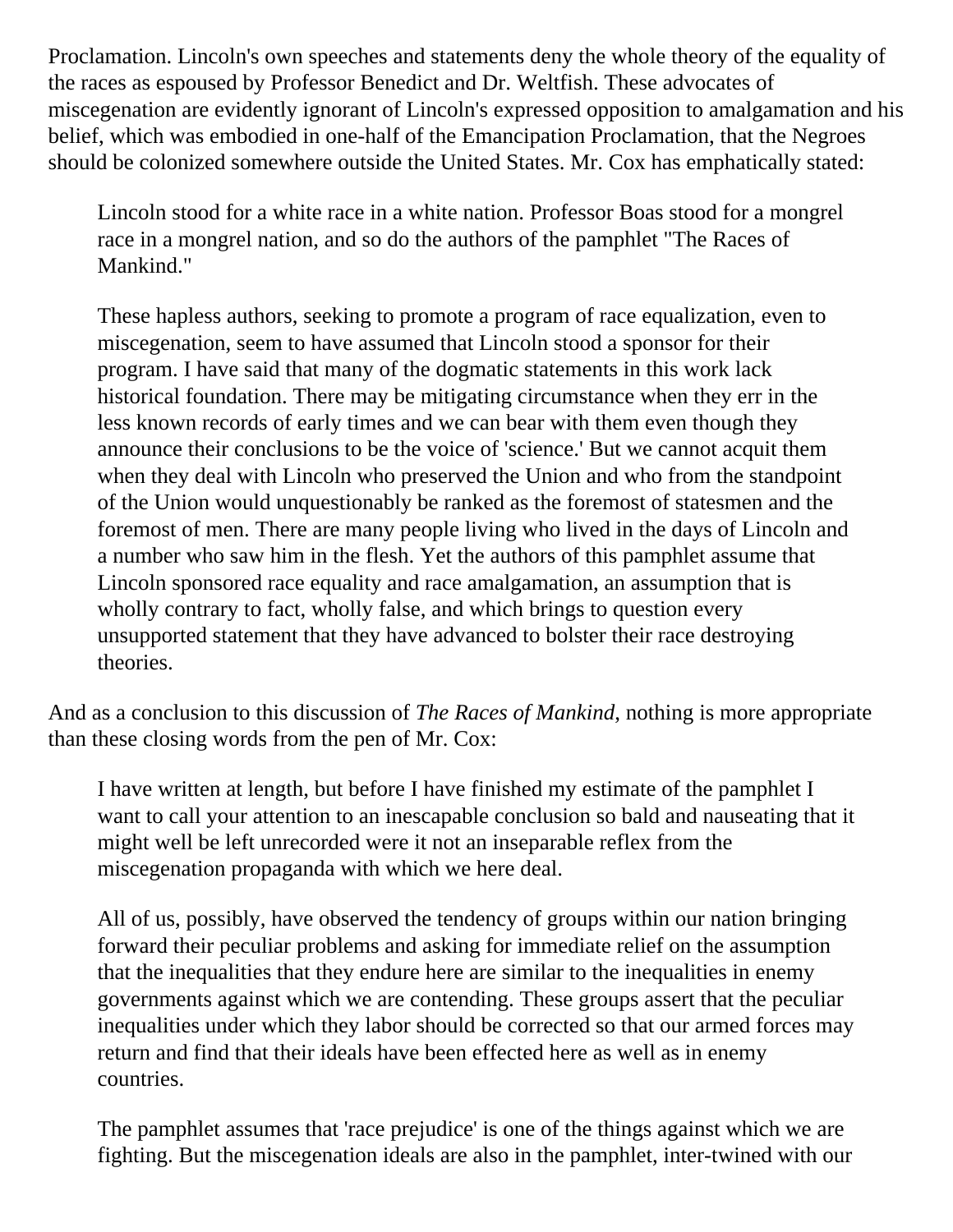ideals of liberty and economy. I have stated that the inflammatory material in the pamphlet need not have been a part of it. If it is not disengaged from our war ideals, but left with them, it could be truly said that when our soldiers, white and black, return from the war and find that in their absence their sisters have not conceived a mulatto child they will feel that their sacrifices have been in vain. Could an excess of zeal carry a group to a more pathetic conclusion? And, in the history of America has there been a more 'un-American' assertion, or one more likely to inflame 'race prejudice' rather than eliminate it?

After five years of research sponsored by the Carnegie Corporation, Gunnar Myrdal, a Swedish Professor, with the assistance of Richard Sterner and Arnold Rose, wrote *An American Dilemma*, a two volume study of the Negro problem. Published in 1944, this work is the most comprehensive and the most elaborate which has been written concerning the Negro in the United States. However, only because of the circumstances under which it was prepared and its verbosity does *An American Dilemma* differ from other books and pamphlets which have been coming off the press in recent years to promote the campaign for racial equality.

*An American Dilemma* subscribes to the theory that race is a myth, that the Negro's condition in the United States is not due to any racial inferiority but wholly and completely to race prejudice and the segregation and discrimination inflicted by the white man. With such a doctrine, this wellfinanced book takes its place with the teachings of Professor Boas to aid in bringing about a mongrelized United States.

According to Dr. Myrdal, "The trend of psychology, education, anthropology, and social science is toward environmentalism in the explanation of group differences, which means that the racial beliefs which defended caste are being torn away. It also means, by implication, that the white majority group in power is accused of being the cause of the Negro's deficiencies and unhappiness. Authority and respectability are no longer supporting the popular beliefs. The beliefs are no longer nourished from above. Instead they are increasingly fought." (23) And if this author had the power to solve America's race problem, he would suggest that the campaign for complete equality be "increasingly fought" until all racial barriers and racial lines disappeared and this country turned into a land of mixbreeds.

After pointing out that "the racial inferiority doctrine is beginning to come into disrepute with people of higher education and is no longer supported by the press or by leadinb public figures," (24) *An American Dilemma* treats the Southerner's fear of intermarriage as if it were emotional, silly, and unfounded. (25) With much discussion of the "American Creed," this book would have us believe that our democracy is a failure and the country approaching fascism unless we solve our race problem by the acceptance of the doctrine of racial equality which would permit the intermarriage of the races. The reader is often reminded that if America would give up her "social definition of 'race,'" (26) and the "unfortunate whites" would cease to "believe in the system of segregation and discrimination and to justify it to themselves," the race problem would solve itself. Of course, the editor of *An American Dilemma* is a thousand times wrong. If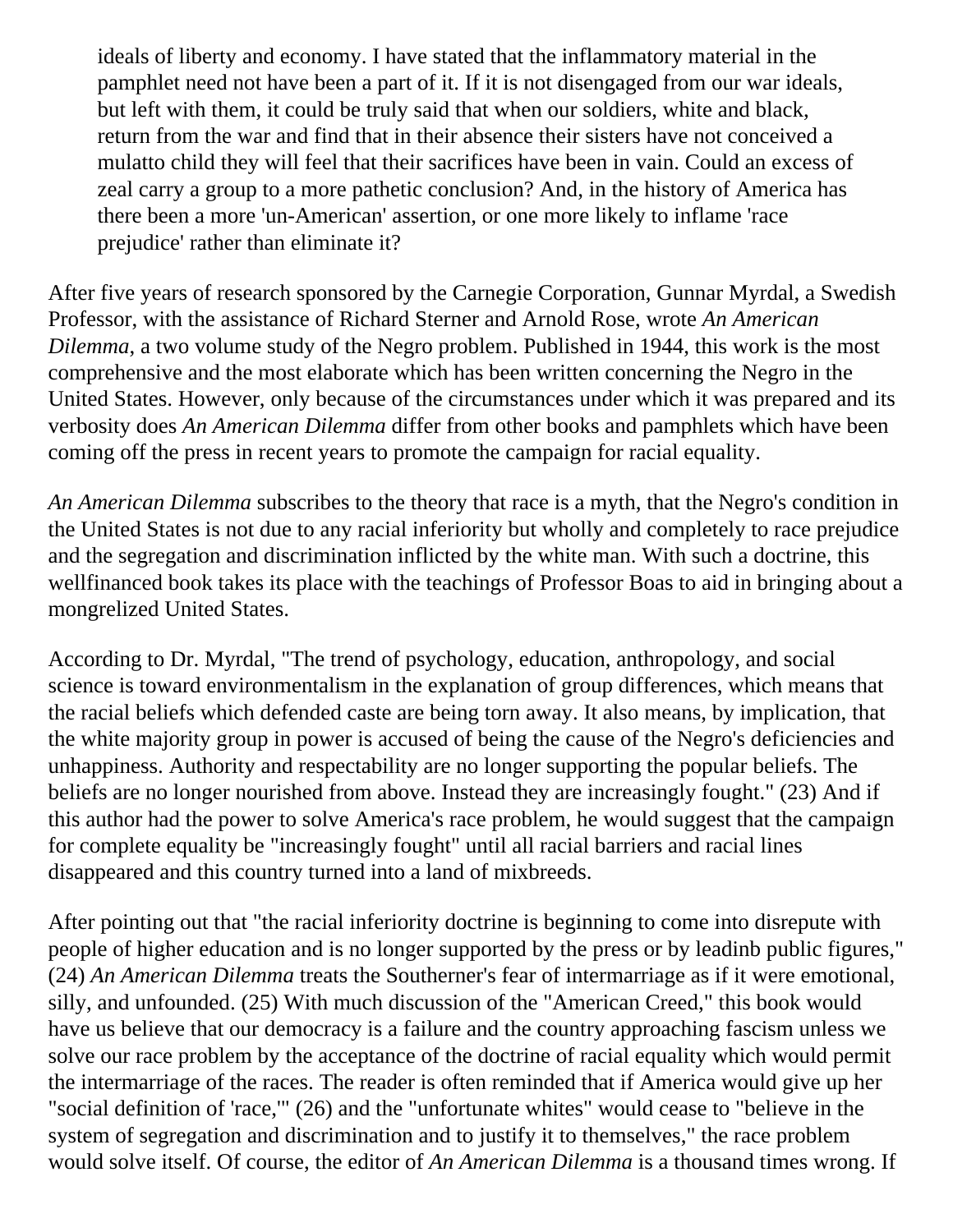the white people of this Nation should agree with the conclusions of this editor, instead of the race problem solving itself, such a course would complete the destruction of our race and civilization.

In the closing chapter of *An American Dilemma*, Dr. Myrdal says that America has the opportunity to "demonstrate that justice, equality and cooperation are possible between white and colored people." Then, having no objection to intermarriage and amalgamation, this author concludes that if this country fulfills its destiny, the Negro will finally become "integrated" in our democracy. It is our belief, as has been expressed by W. T. Couch, of the University of North Carolina, that this book "was written under gross misapprehensions of what such ideas as equality, freedom, democracy, human rights, have meant, and of what they can be made to mean. I believe the small measure of these gained by western man is in serious danger of destruction by widespread misunderstanding of the kind represented in *An American Dilemma*." (29)

Our democracy, our Nation, our people are in danger of destruction by the kind of doctrine presented by Dr. Myrdal. Such a proposed solution of the race problem as would permit amalgamation of the races would bring with it no hope of the future - only utter desolation - for a Nation of mongrels.

Another author who, in his own way, has added his plea for a mongrelized Nation is William B. Ziff, of Chicago, Illinois, a Jewish ex-candidate for Congress and a former chairman of an interracial society, who discusses "The Tragic Struggle of Race" in his book, *The Gentlemen Talk of Peace*.(30) Although he has no rating as a scholar and little influence, Mr. Ziff has been mixed up in half a dozen ill-fated publishing enterprises. Mr. Ziff says that the colored peoples are convinced that the true meaning of the war is not a battle between the ideals of two contrasting social philosophies, but between the rival imperialisms of the defunct white races, whose brief tenure of world rule is drawing to a close. They see their own appointed task as that of hastening its final conclusion. And he adds that the dark peoples will move to end every type of exclusion, social or economic, and will see such discriminations even where there are none.

Mr. Ziff believes that all racial barriers should be removed, and the fact that this would pave the way for amalgamation in the United States does not seem to bother him at all. This author says that the race question should not be ignored, and he suggests that it could be solved by outlawing racial assault and the violent slander on which it feeds, as was done in the Soviet Union. Although he expresses no objection of his own to this solution which would result in the mixing of the blood of the races, he is wise enough to know that to attempt "to outlaw prejudices by legal enactment" would only increase such prejudices in the long run. This brings him to observe that "a determined effort" to liquidate the basic cause of the race problem in this country would result in the moving of the minority peoples into areas of self-jurisdiction. If this were the solution that he endorsed, then he would be rendering a service to the Negro Americans who, he says, are not received anywhere as the "social equal" of the white people.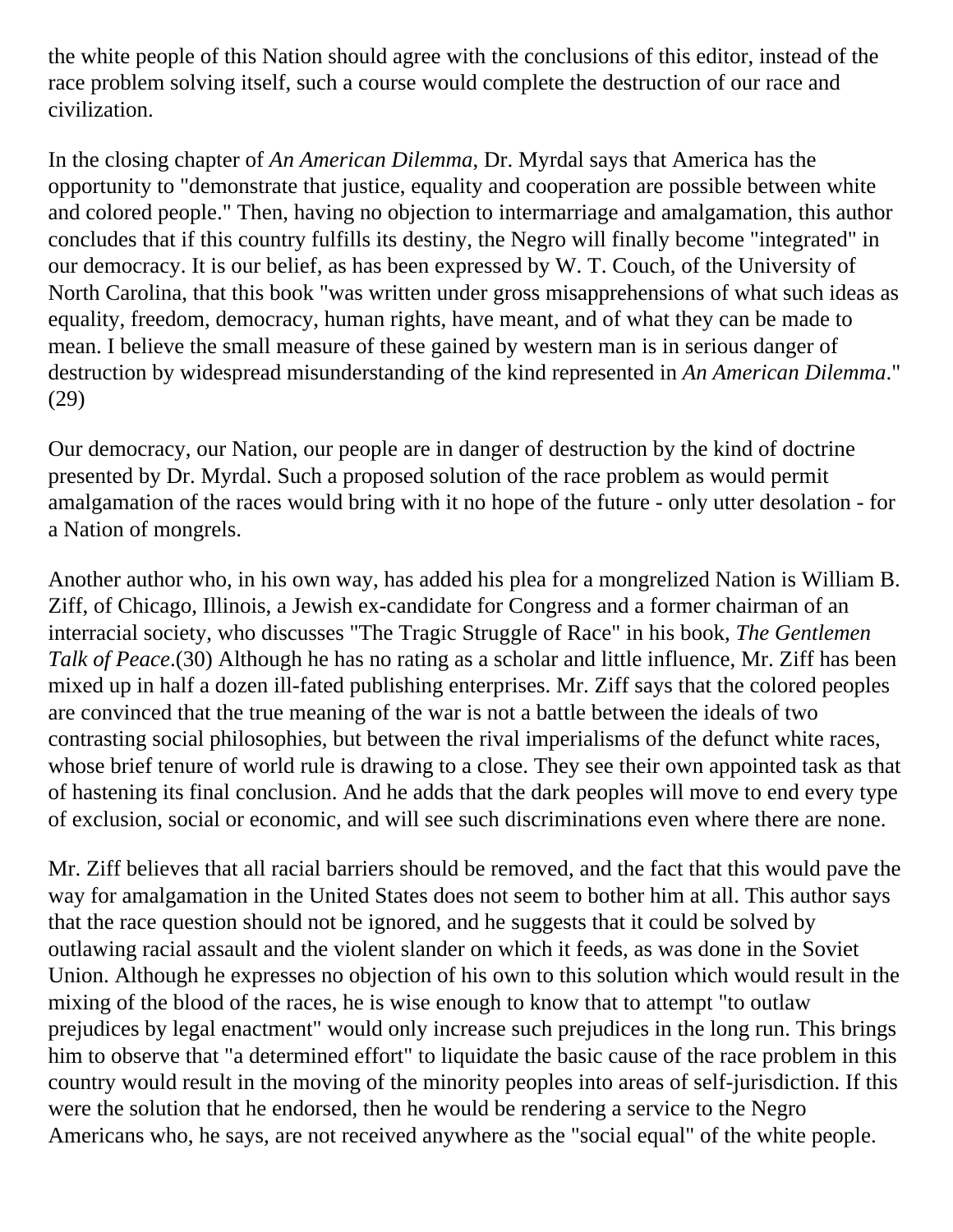Does Mr. Ziff believe that the future American should be the product of miscegenation? He does not say that he would welcome such a condition, as did Professor Boas, but he warns that it is a process which the Caucasian cannot stop whether he wills it or not.

We absolutely and emphatically disagree with those who believe that the white American would be improved by an infusion of Negro or any other type of colored blood. And we believe that the great majority of white Americans and self-respecting Negroes also disagree with those who plead for a mongrelized Nation. We might suggest to these advocates of miscegenation that they go to some of the South American countries or elsewhere where there is general racial intermixture and preach their infamous doctrine to their heart's content.

Frank H. Hankins, who wrote a series of articles in *The Progressive* entitled "Meaning of Race and Race Superiority," (31) is another writer who is doing his part for a mongrelized Nation. Mr. Hankins says that he is a "scientist more devoted to the facts than to worthy propaganda." He denies that he belongs to the group of scientists who assert that there is no such thing as race" or to the group who claim that "all races are equal in cultural potentialities." From this position, he continues the development of his own theory which is indeed abundant with fallacies.

Acknowledging that there are distinct races of people and that they have racial characteristics, this writer says: "Even an ignorant man can tell the difference between a white man and a black one at a glance" and "the contention that the Jews are not a race will continue to fall on deaf ears, so far as the mass man is concerned, so long as many of them are racially visible, that is, carry the marks of their genetic descent in their faces." Yet the doctrine which Hankins expounds says that we must treat "all persons as individuals" and ignore the fact of race. He could have made a better argument for "dealing with each person" as an individual, not as a member of a race had he not made so many admissions of racial differences.

Mr. Hankins evidently belongs to a school of thought similar to that entertained by Professor Boas and the authors of the pamphlet, *The Races of Mankind*. It has been noted in his biography that he was a student at Columbia University; therefore, it is a safe presumption that he was there infected by the Boas poison from which he has never recovered. However, his arguments are even less founded than those of Professor Boas and the authors of *The Races of Mankind* for he does not state, much less attempt to prove, that the races of mankind are equal. He is thus in the position of admitting the inequality of the races, while setting forth a doctrine that would permit the intermarriage of the white and black races in the United States.

When he discusses the "moot question of White-Negro intelligence," Mr. Hankins is forced to admit that those who argue "that there is no difference in the average of the two groups" rest their case "on doubtful evidence." But he is quick to add that "Democracy does not require that a man be equal to the average" - a statement which has no relation whatsoever to the comparison of the mental qualities of the white and Negro races.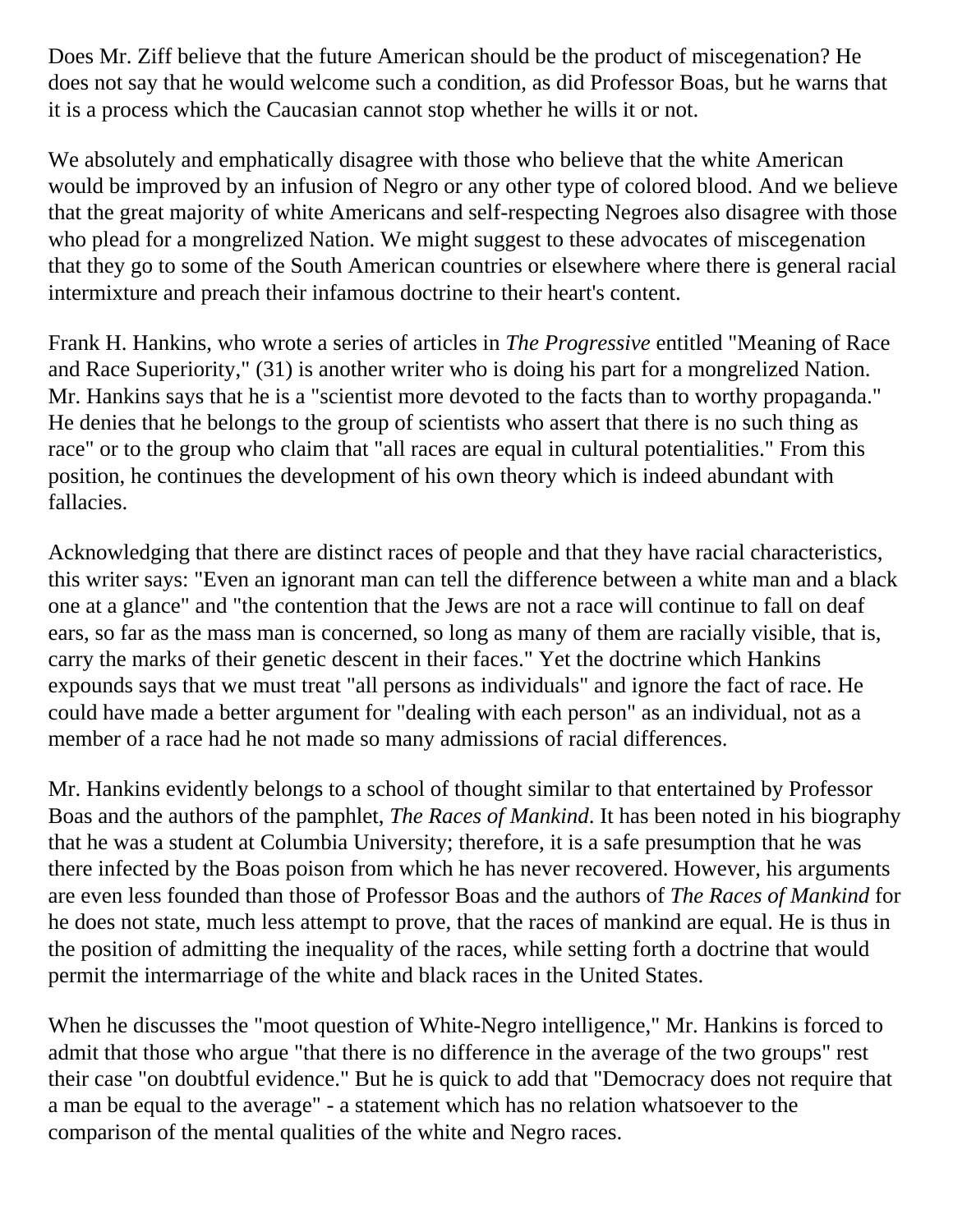After illogical and fallacious reasoning, this author summarizes: "From all this it follows that there is not in the logic of either race or democracy any ground for discrimination against the Negro as a race, unless it can be shown that all Negroes are inferior to all whites and thus wholly incapable of profiting by opportunity for self-development." Has there ever been a more ridiculous statement? It would be just as logical to say that because there was one man who, because of some fatal disease of the mind, was absolutely void of any mental power or control and thus unable to respond to directions as would a trained dog, then it followed as a natural conclusion that there must be no difference in the treatment of men and beasts. Such a presumption is not worthy of an answer!

After the above statement which has been quoted from Mr. Hankins, he says: "Now since the lower level of whites are idiots, imbeciles, and morons, this amounts to a *reductio ad absurdum*." Therefore, he contends, since every white person, including the mentally defective, can not be said to be superior to every Negro, we must abolish all racial barriers in the United States. This argument, if it can justly be called an argument, is utterly absurd. But somehow from such reasoning he justifies his theory which is to treat all persons "as an individual, not as a member of a race." This is the view, he says, that the "man on the street can be made to understand."

If the doctrine of Mr. Hankins should be accepted, then the color line which he says causes Virginia to class "all persons with one drop of Negro blood as Negro" would no longer exist. If his infamous theory should be adopted, the twenty-eight states, which according to his analysis, "prohibit the marriage of white and black regardless of genetic constitution or personality development, thus checking that amalgamation which is the only final solution of any race problem" would wipe the legal restrictions on intermarriage from their statute books and open the flood gates for the amalgamation of the Nation.

Action which could only be designed to promote the mongrelization of this country has been demanded of the Junior Hostesses at the Stage Door Canteen in New York City. In the summer of 1943, Margaret Halsey, captain of the Junior Hostesses, ordered the white girls serving as hostesses to the service men at this canteen to dance with Negro soldiers and to accept them as their social equals.

The author of an article which was distributed to the Junior Hostesses regarding "Dancing with Negro servicemen at the Stage Door Canteen" and was reprinted in the newspaper *PM*, Miss Halsey told these girls that the Canteen was giving them "a golden opportunity to come into contact with Negroes under the best possible circumstances." She dismisses the question of intelligence, saying: "Actually, I don't believe any of you are very deeply concerned with Negro intelligence. What worries you more is the fear of rape. You unconsciously, but very arrogantly, assume that no male Negro can so much as glance at you without wanting to get you with child. The truth is, that while you are an extremely attractive group of young women, there isn't one of you who's *that* good." And from this absurd statement, she concludes that there is no reason at all why the white girls and Negro men should not mingle on terms of social equality.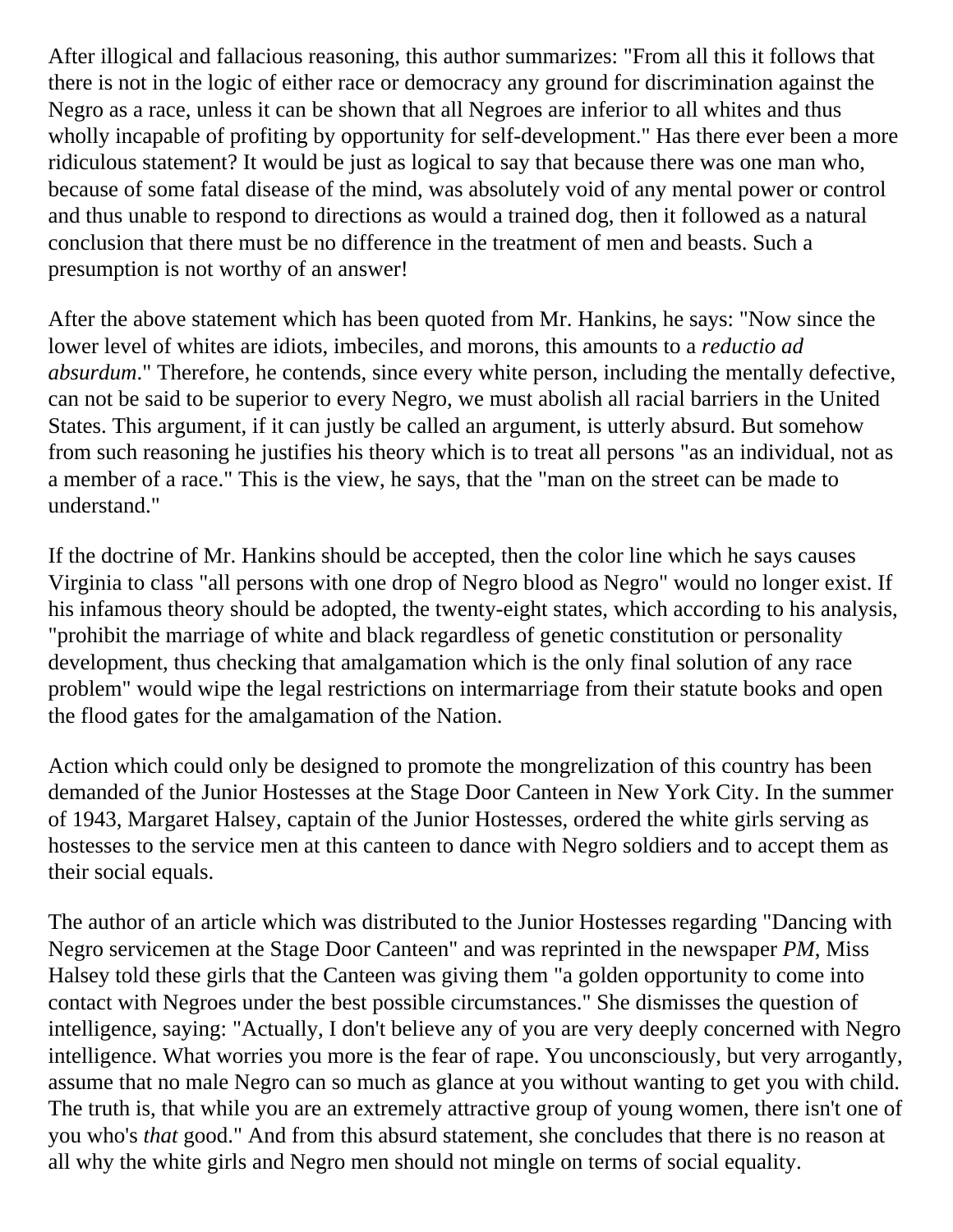Miss Halsey continues her article with a discussion of the "machine age" which, in her opinion, is going to make it necessary for white girls to "spend an increasing amount" of their time "mingling with Negroes" so some of them "might as well get used to it here and now, on Sunday nights at the Canteen." While our fighting men were dying and facing the enemy's bullets all over the world so that mankind could again know peace, Miss Halsey attempted to destroy the social customs in this country so that they may return home to find the way prepared for the mongrelization of the Nation. Any white woman who would give such advice, as did Miss Halsey, to the young girls of her race, should forever be ostracized from the people of her own blood.

Another attempt to encourage amalgamation was made in the Nation's Capital in February, 1944, when the Congress of Industrial Workers opened a canteen for service men and women. On opening night there were some two hundred members of the armed forces present. About an equal number of white and Negro soldiers were in attendance, and white and colored girls served as hostesses in about equal numbers. Discussing the opening of this canteen, Congressman McKenzie of Louisiana asked: "How can anyone be a party to encouraging white girls into the arms of Negro soldiers at a canteen while singing 'Let Me Call You Sweetheart'?"

The sponsors of this place of entertainment where whites and Negroes mingled on terms of social equality declared that the "plan was proving successful." And Joseph Phillips, president of the C.I.O. Washington Industrial Union Council, said that his organization was proud to sponsor the "first effective non-Jim Crow canteen in Washington." He added that "when people come to our dances they dance with whomever they choose."

If we have reached the place in this country that we are going to permit white girls to attend social functions with Negro soldiers, then we can no longer profess to be surprised at whatever may happen. Such practices of social equality, which is communism in its worst form, can only result in harm to both races and the furtherance of the scheme of the mongrelization of the Nation. Denouncing the "uninformed agitators and starry-eyed, half-baked theorists in other sections" who are attempting to meddle with the question of race relations in the South, Congressman Joseph R. Bryson, of South Carolina, made the following remarks:

Some days ago you doubtless read reports published in the newspapers of the country of the opening of a local United Service Organizations unit in Washington for service men and women, regardless of color. The stories published at the time noted the presence at the opening of outstanding officials and semiofficials of the United States, and indicated that they joined with others of both races in singing such songs as Let Me Call You Sweetheart.

No member of this House has greater respect for our leaders than I, but one can be pardoned if he questions the wisdom of such officials participating in these festivities. I unhesitatingly brand that affair as a distinct disservice to the Negro race one to which our sanction should not be given. Whatever the intent of those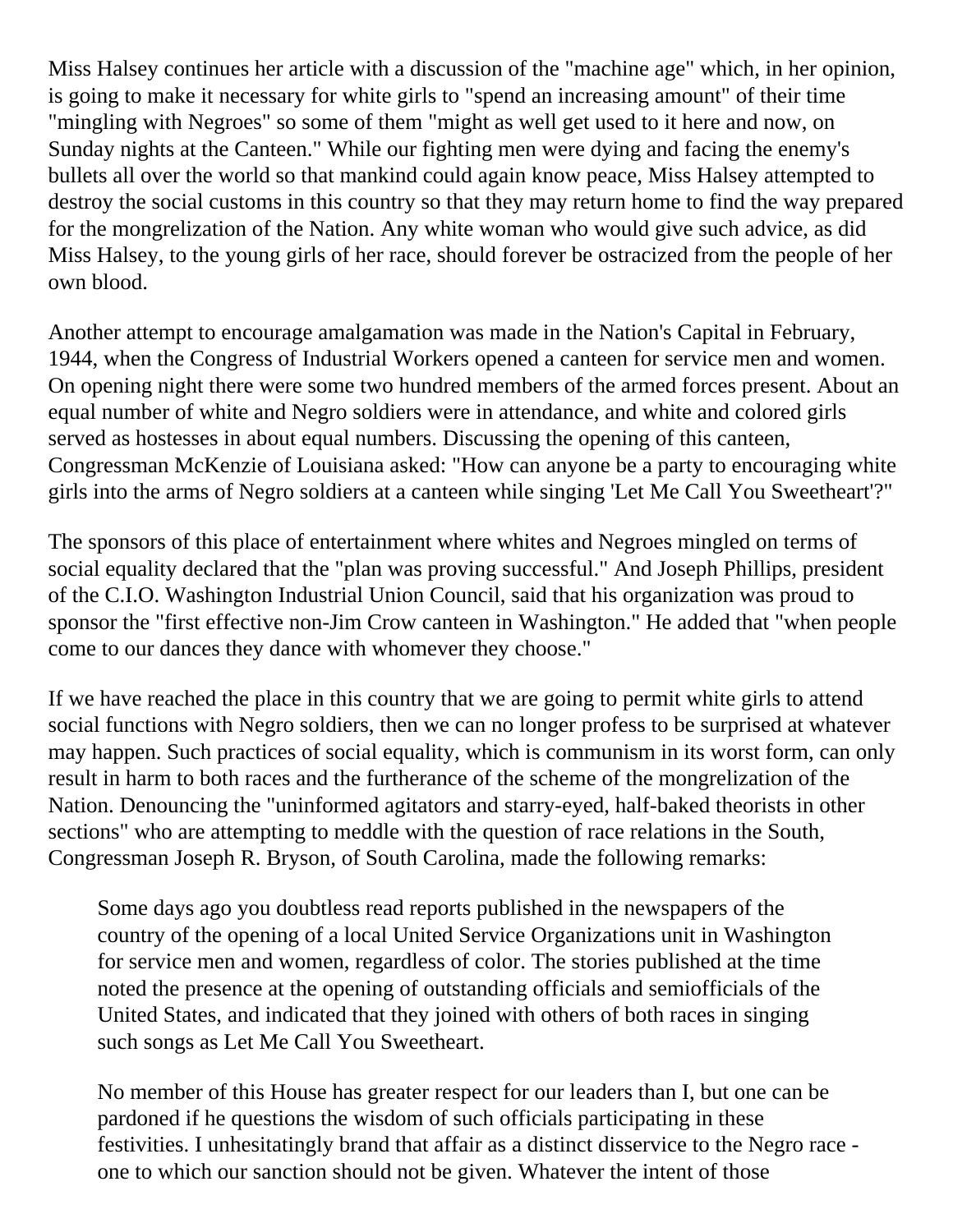responsible for the creation of this particular U. S. O. unit, its continued operation can result only in the intensification of the race problem, with which we of the South must constantly struggle.

Negroes in the armed services who visit Washington or other centers do not lack U. S. O. units of their own, as well organized and conducted as any for white service men and women. In all conscience, why not permit them to patronize the units created especially for them. They are always happier among themselves on social occasions, most of them preferring not to mingle with white folks. The race problem is grave enough without deliberately aggravating it by promoting the intermingling of Negroes and whites on such occasions. (32)

Perhaps those who operate and sponsor the "non-Jim Crow" canteen in Washington believe, as does Gluseppe Antonio Borgese, in promoting any scheme which will increase the number of interracial marriages in the United States. This white Professor of Italian literature at the University of Chicago has expounded his ideas on the race question in an article entitled "A Bedroom Approach to Racism," which appeared in the magazine, *Negro Digest*. (33) **"EQUALITY," says Professor Borgese, "IS NOT YET BROTHERHOOD, WHICH IS CHARITY, OTHERWISE NAMED LOVE ... THIS ALTAR OF CHARITY IS IN THE BEDROOM."** And thus, he declares, the race problem which confronts this Nation can be solved only in the bedroom!

Professor Borgese admits that it will be difficult to abolish racial lines, but he thinks that everything possible should be done to bring about the "demolition of the color line." He is forced to acknowledge that the miscegenation in South America "has failed anyhow to bring forth so far a pattern of social civilization and intellectual culture unquestionable enough to affect with its prestige the rigor of Anglo-Saxon racialism." But this does not dampen the ardor of this Professor for a mongrelized United States. Instead, he laments that the process cannot be hastened so that Negroes could see the destruction of the color line in this generation.

Giuseppe Antonio Borgese was born in Polsizzi, Genorosa (Palerma, Italy), in 1882 and came to this country in 1931 at the age of 49. He was naturalized in 1938. This immigrant w ho entertains and preaches such racial doctrines which are foreign to every suggestion of true Americanism in this white man's country should be promptly deported as a public enemy. He should immediately and most certainly be ostracized by all decent, white American citizens regardless of their nationality. Nationalities have nothing whatsoever to do with the race question which we are discussing in this book provided that the nationality belongs to the white race. This is a white man's fight for his perpetuation and involves every white man in this country regardless of what his nationality might be.

"Slow melting pots that may keep simmering for centuries" before finally producing a Nation of octoroons in North America will involve too much time, according to this Professor who advocates miscegenation. Therefore, he suggests that all legal restrictions, all forms of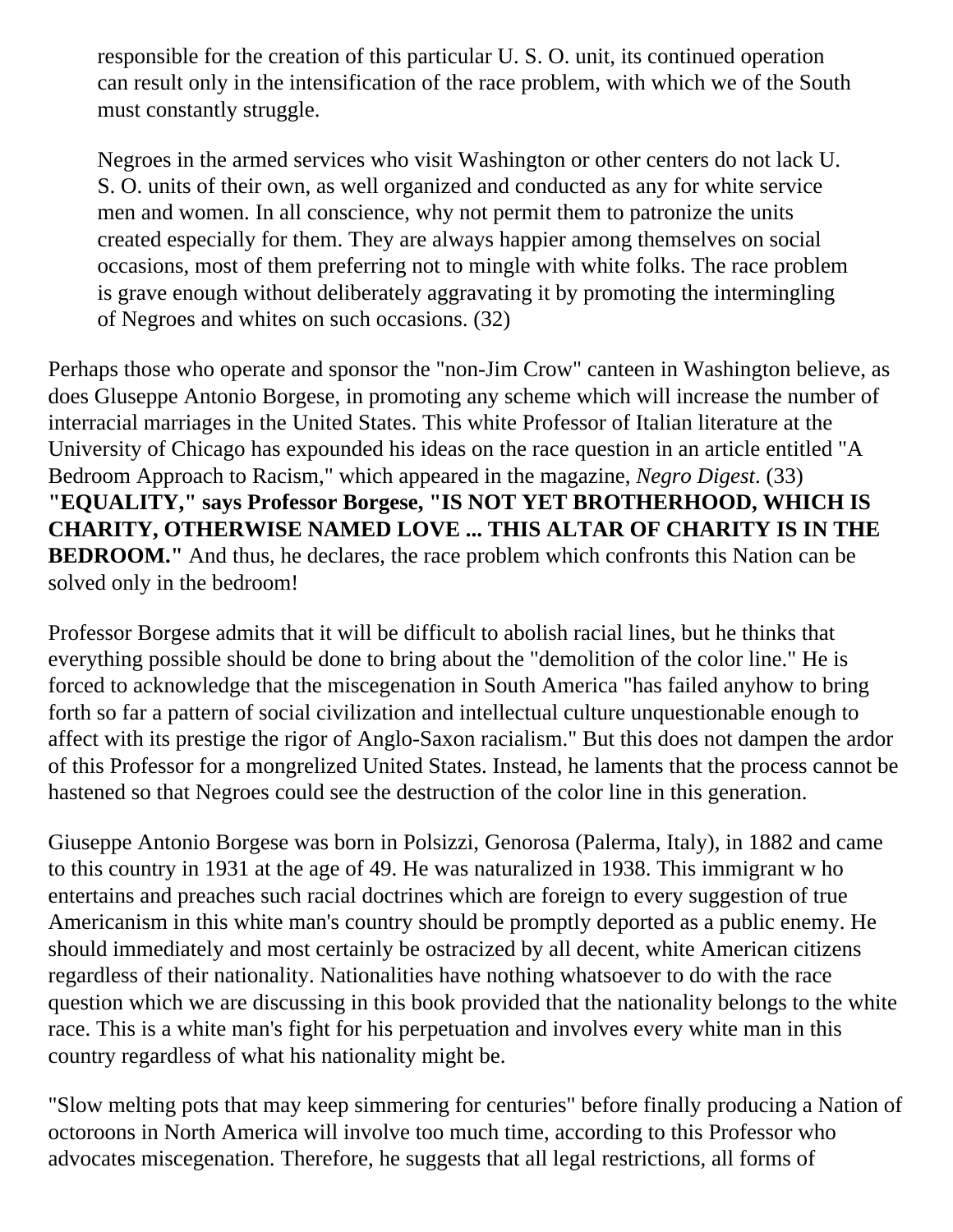segregation, and all social customs which now separate the races in this country be removed, because **"only when the bedrooms open and the two bloods mix freely in many marriages, free from blame and bane"** will the race question, in his opinion, be solved.

The civilization and culture of the Caucasian race mean nothing to this Italian immigrant Professor at the University of Chicago. He does not place any value whatsoever on the accomplishments of the white race from which all races of mankind have benefited, and he evidently is far from being proud of the blood which flows in his own veins. What type of man is this who wishes to bequeath to his posterity the destruction of the race of his fathers?

When a white man pleads for the mongrelization of his country, places his stamp of approval on miscegenation, and denies that the white-skinned, blue-eyed, blonde women of his own race are more beautiful than the dull-skinned half-breeds, then we are forced to exclaim:

Do I sleep? Do I dream? Do I wonder and doubt Are things what they seem? Or is visions about? Is our civilization a failure? Or is the Caucasian played out?

Professor Borgese claims that "the snow-white, blue-eyed archetype of Aryan beauty" is in "a process of revision" and gradually losing its "exclusive purity." This, of course, he views with satisfaction and looks forward to the day when an infusion of Negro blood will give all white people the "extrapigmentation of the creole or mulatto." "A 'global' color, somewhere midway between sun and shade, light and earth, that should narrow and smooth the distances across which we are allowed or forbidden to look at our fellow-creatures as brothers and sisters" is his aim. We can but wonder if Professor Borgese has carried out his doctrine and contributed his part to the lightening of the Negro race by forming a union with a colored woman.

Now we come to the pitfall which this writer has dug, and we can only hope that his teachings will be forever buried therein. After pleading for white-Negro marriages and a mongrelized people, he says that science should find some means "to discolor the Negro." Professor Borgese evidently thinks that Almighty God made a grave mistake when He made the Negro black; and if this race can not be bleached right away by a sufficient mixture of white blood, then science must speed the process by finding a way to make the colored man white. With this suggestion, the author admits that there is not only some kind of superiority but also beauty attached to a white skin. And since this cannot follow from his plea for the destruction of the white race, then his reasoning is not only fallacious but utterly ridiculous.

This advocate of a bedroom approach to racism is forced to admit that race is more than skin deep. Even though a Negro might be made white by "science," Professor Borgese does know that he would become the parent of a colored child. And then the whitening would have to be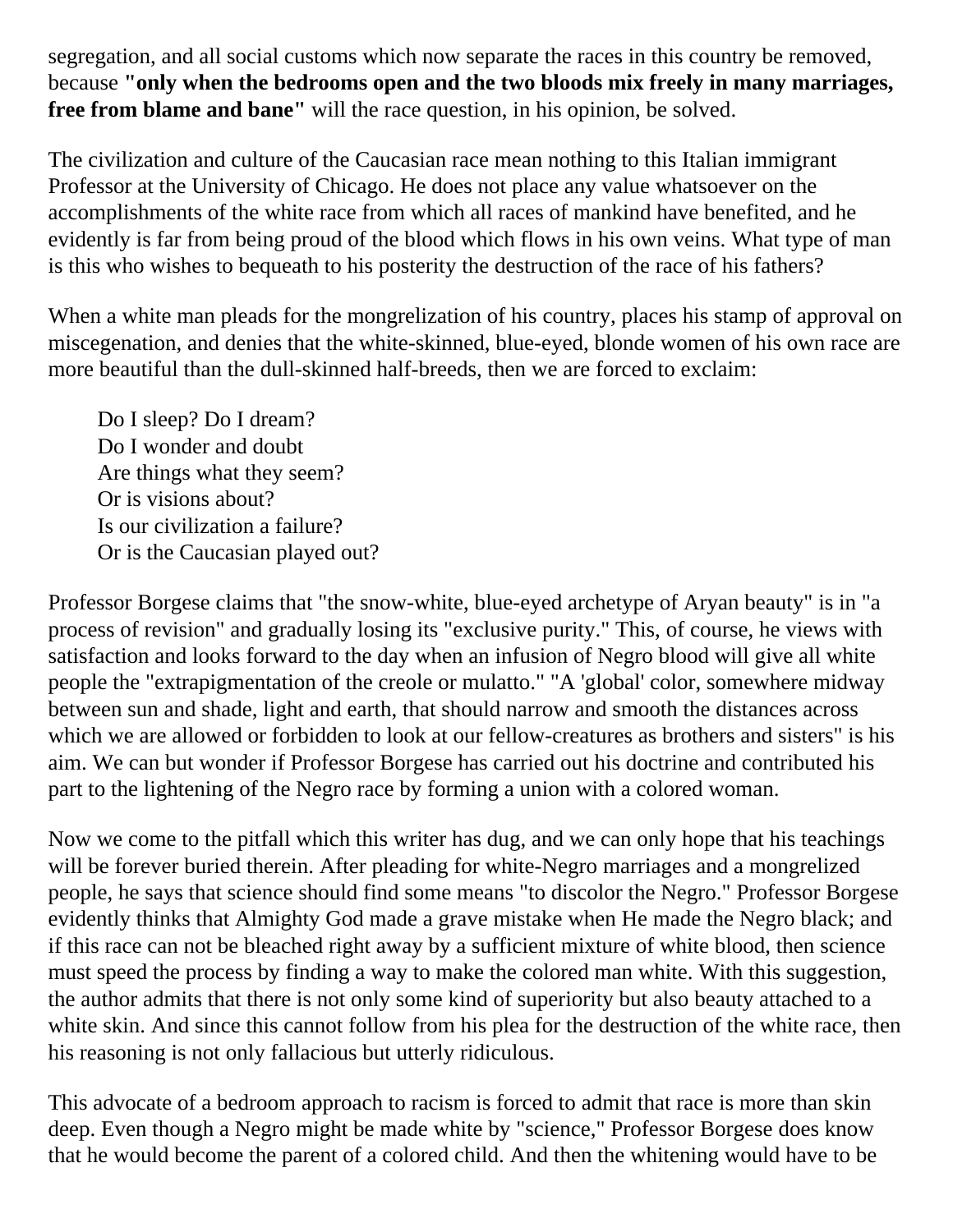done all over again. He says:

Mixed marriages would be insured against racial nemesis by the know]edge that the treatment that was inexpensive and successful for the parent will be no less so for the progeny, with the other and less definite differential characteristics of the races merging by-and-by much more easily in the multiple miscegenation of the border zones.

This it is that would make a substantial and positive - not nominal, not utopian bequest by us to children and grandchildren. The color line should blur almost past recognition in the course of the very next generations.

Every white man and woman in the United States who has any pride in the Caucasian race will condemn the teachings of Professor Borgese. Likewise, every Negro who has racial pride, and whose race has been insulted by the suggestion that scientists should make the Negro white, will condemn the doctrines of this advocate of miscegenation. Such a theory as that advanced by Professor Borgese is revolting and nauseating to everyone who believes in racial integrity, and anyone who espouses such a doctrine is a disgrace to his own race.

Without a doubt, the above and foregoing recital of thoughts, beliefs, sentiments, and teachings of this Italian immigrant, Gluseppe Antonio Borgese, who is now a Professor of Italian literature at the University of Chicago, will come as a shocking surprise to every white man and woman in America who chances to read this book. The young men and women throughout this Nation who are planning to finish their education at the University of Chicago, as well as the mothers and fathers who are planning to send their sons and daughters to this great Institution, should certainly be apprised of the fact that the minds of the young men and women who come under the tutorage of this member of the faculty may be subjected to his baneful, criminal, disastrous, and racial suicidal teachings and philosophies.

If the President of the University of Chicago and the members of the Board of Trustees are informed of such damnable and un-American teachings which are being disseminated by Professor Borgese and refuse to take prompt action by discharging him from the faculty, then they are thereby condoning, endorsing, and sponsoring a philosophy which will mongrelize white America. If they refuse to remove such a cancerous sore from their great educational Institution, every white American who believes in the integrity of his blood and race will be forced to say that the University of Chicago needs a complete and thorough house cleaning.

In this chapter, we have called attention to only a few of the individuals who have followed the teachings of Professor Boas by promoting the campaign for the amalgamation, miscegenation, and mongrelization of the white and black races in the United States. The arguments used by the few are typical of those used by the many who are aiding in this scheme of racial mongrelization. The clock has struck, the hour is here - to delay is fatal - when every white man and white woman in the South and North, in the East and West, regardless of his nationality,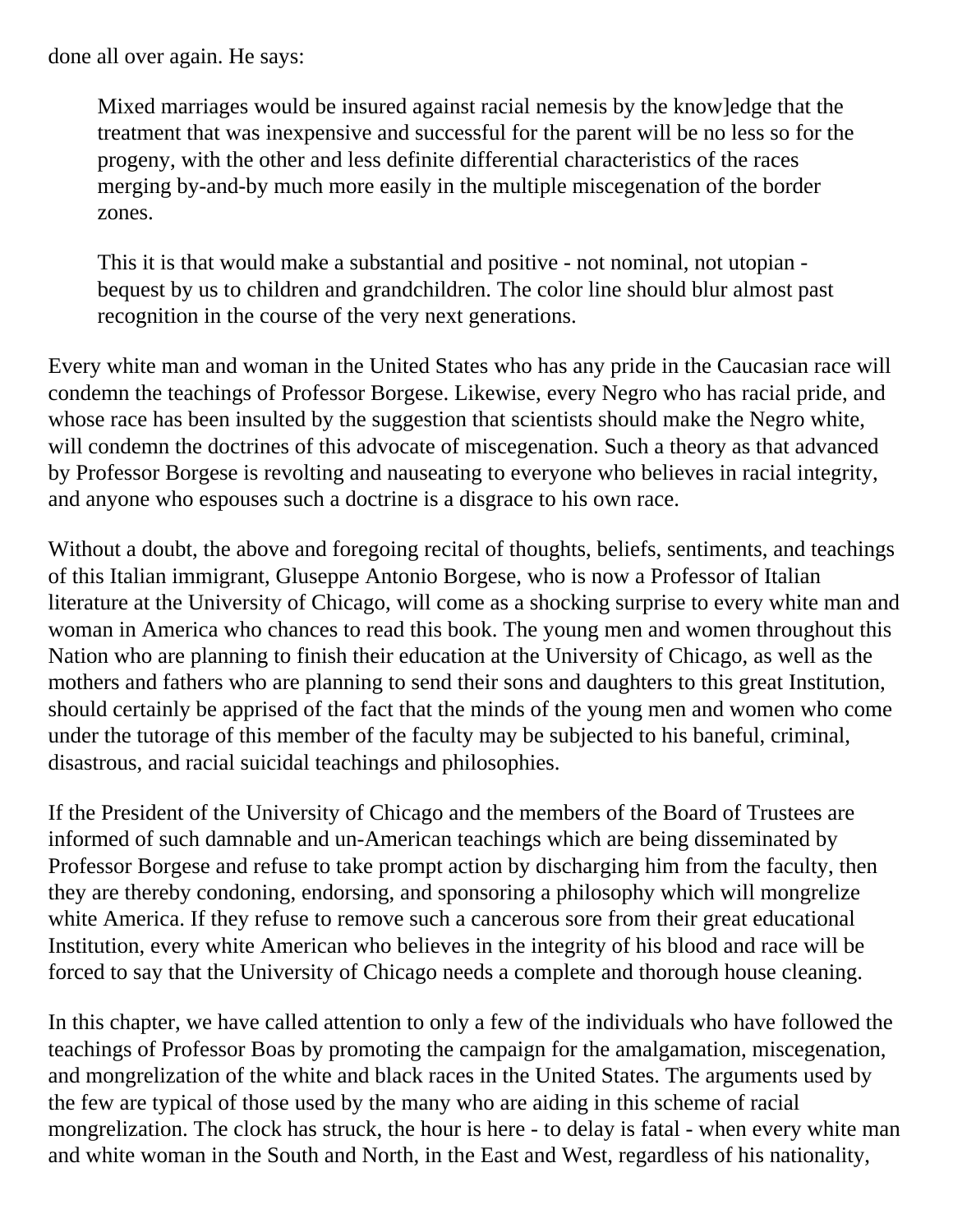must take drastic steps to stop these enemies of the white race from spreading their damnable doctrines of destruction. They would destroy the white race through the process of social equality which leads to miscegenation and intermarriage of the two races which are so widely and vitally divergent. We must denounce, condemn, and ostracize from white society any person and every person regardless of station or position - high or low - in religion, in politics, or in society - who by word or deed endorse or encourage the mongrelization of the Nation. To do this is not bias, bigotry, prejudice, un-American, or undemocratic. It is merely the white race fighting for the protection of its purity and integrity and for the perpetuation of the white man's culture and civilization.

> Go to [Next Chapter](#page-148-0) Return to [Table of Contents](#page-0-0)

#### **Notes**

- 1. Boas, Franz, *The Mind of Primitive Man* (New York: The Macmillan and Company, Inc., 1938), p. 272.
- 2. Boas, Franz, *Anthropology and Modern Life* (New York: W. W. Norton and Company, Inc., 1928), p. 75.
- 3. Smith, William B., *The Color Line*, p. 127. Professor Smith has forcefully and adequately answered the doctrines of Professor Boas in Chapter Four, "Plea and Counterplea," of his book The Color Line. Using science and history, this able Southern writer and scientist has refuted what he terms the plea for the "backward races" which was made by the Jewish professor of Columbia University.
- 4. Boas, Franz, *The Real Race Problem* (New York: National Association for the Advancement of Colored People, 1910), p. 2.
- 5. Ibid.
- 6. Boas, Franz, *The Real Race Problem*, p. 3.
- 7. Ibid.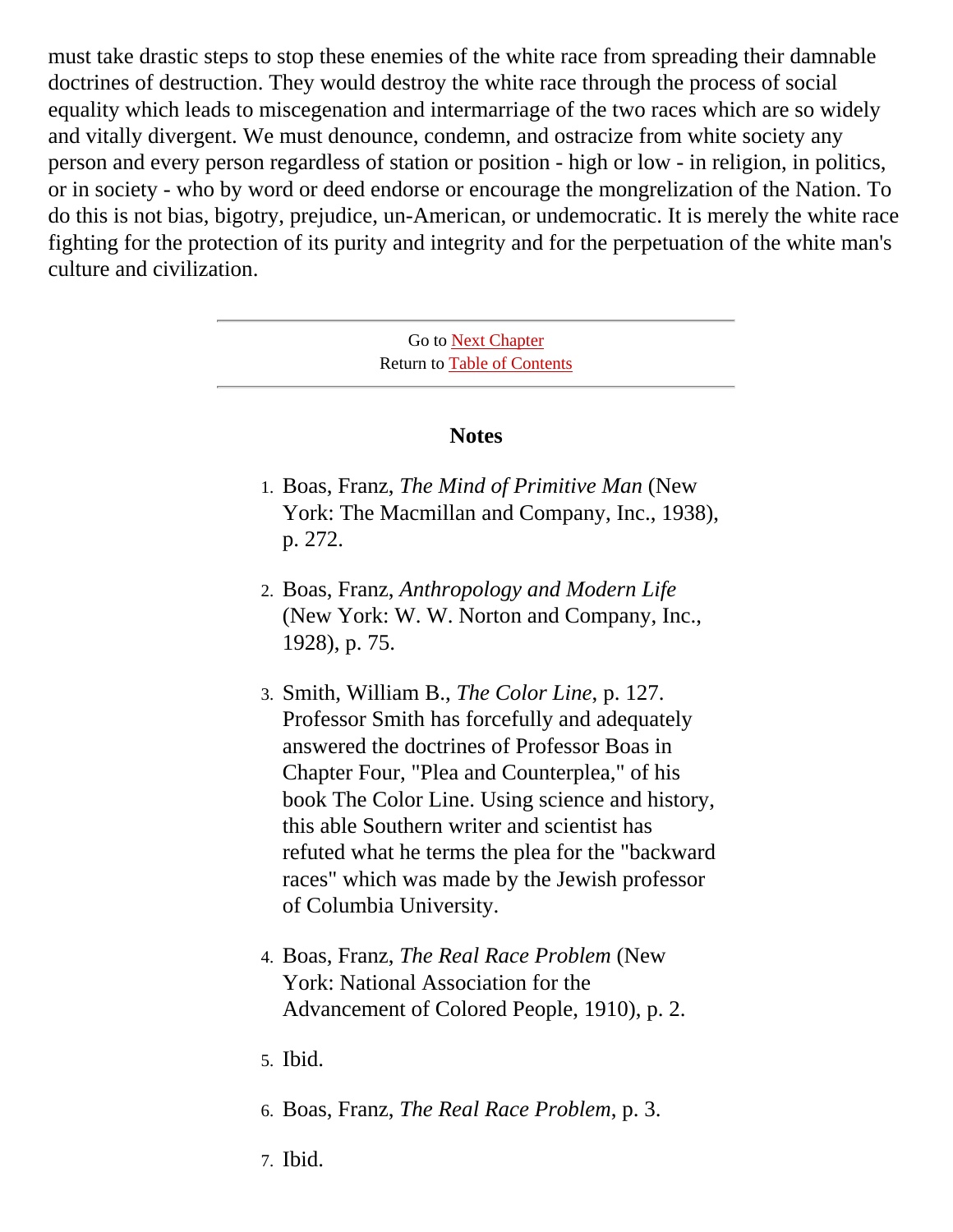- 8. "'We might, therefore, anticipate a lack of men of high genius, but should not anticipate any great lack of faculty among the great mass of negroes living among whites and enjoying the advantages of the leadership of the best men of that race.' (Boas) These words seem to surrender everything. They admit a sensible inferiority of the Negro. This defect may be slight as expressed in ounces, and yet, as measured by achievement, it may be inexpressibly great." \_Smith, William B. *The Color Line*, p. 146.
- 9. Boas. Franz, *The Real Race Problem*, p. 6.
- 10. Boas, Franz, *The Mind of Primitive Man*, p. 71.
- 11. Boas, Franz, *The Real Race Problem*, p. 8.
- 12. lbid.
- 13. Boas Franz, *The Mind of Primitive Man*, p. 70.
- 14. Boas, Franz, *The Mind of Primitive Man*, p. 71.
- 15. Benedict, Ruth and Weltfish. Gene, *The Races of Mankind* (New York: Public Affairs Committee, Inc., 1943), p. 14.
- 16. See [Chapter II.](#page-11-0)
- 17. Landry, Stuart 0., *The Cult of Equality*, p. 17.
- 18. Boas, Franz, *The Real Race Problem*, p. 4.
- 19. The Evening Star (Washington, D. C.), April 27, 1944.
- 20. Ibid.
- 21. Landry, Stuart 0., *The Cult of Equality*, p. 17.
- 22. Ira Calvin had ample reason to state that "if you are a decent person you will need a clothes pin on your nose while you study it (The Races of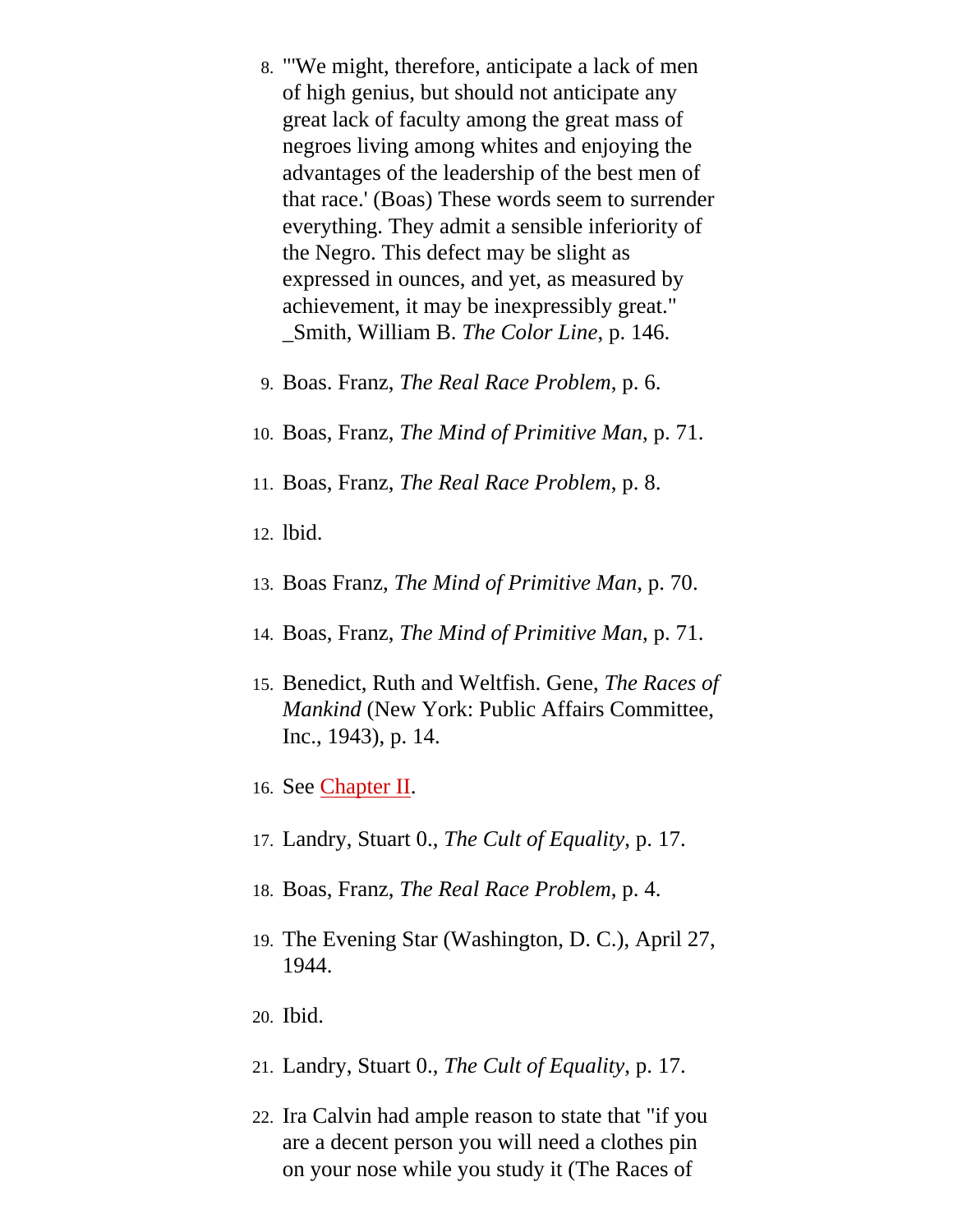Mankind), for it stinks. Imagine trying to convince sensible white people that they are no different from Negroes, Japanese, Chinese, and Indians." \_Calvin Ira, *The Lost White Race*, p. 115.

- 23. Myrdal Gunnar, *An American Dilemma* (New York: Harper and Brothers, 1944), 2 vols., p. 1003.
- 24. Id. at p. 583.
- 25. Id. at p. 1012, 587.
- 26. Myrdal, Gunnar, *An American Dilemma*, p. 117.
- 27. Id. at p. 660.
- 28. Id. at p. 1021.
- 29. Logan, R. W., *What the Negro Wants*, p. xv (from the Publisher's Introduction).
- 30. Ziff, William B., *The Gentlemen Talk of Peace* (New York: The Macmillan Company, 1944), p. 379.
- 31. *The Progressive* (Madison, Wisconsin), April 16, 1945, p. 8.
- 32. The Congressional Record (Daily), March 8, 1944.
- 33. Borgese, G. A., "A Bedroom Approach to Racism," *Negro Digest*, December, 1944, p. 31.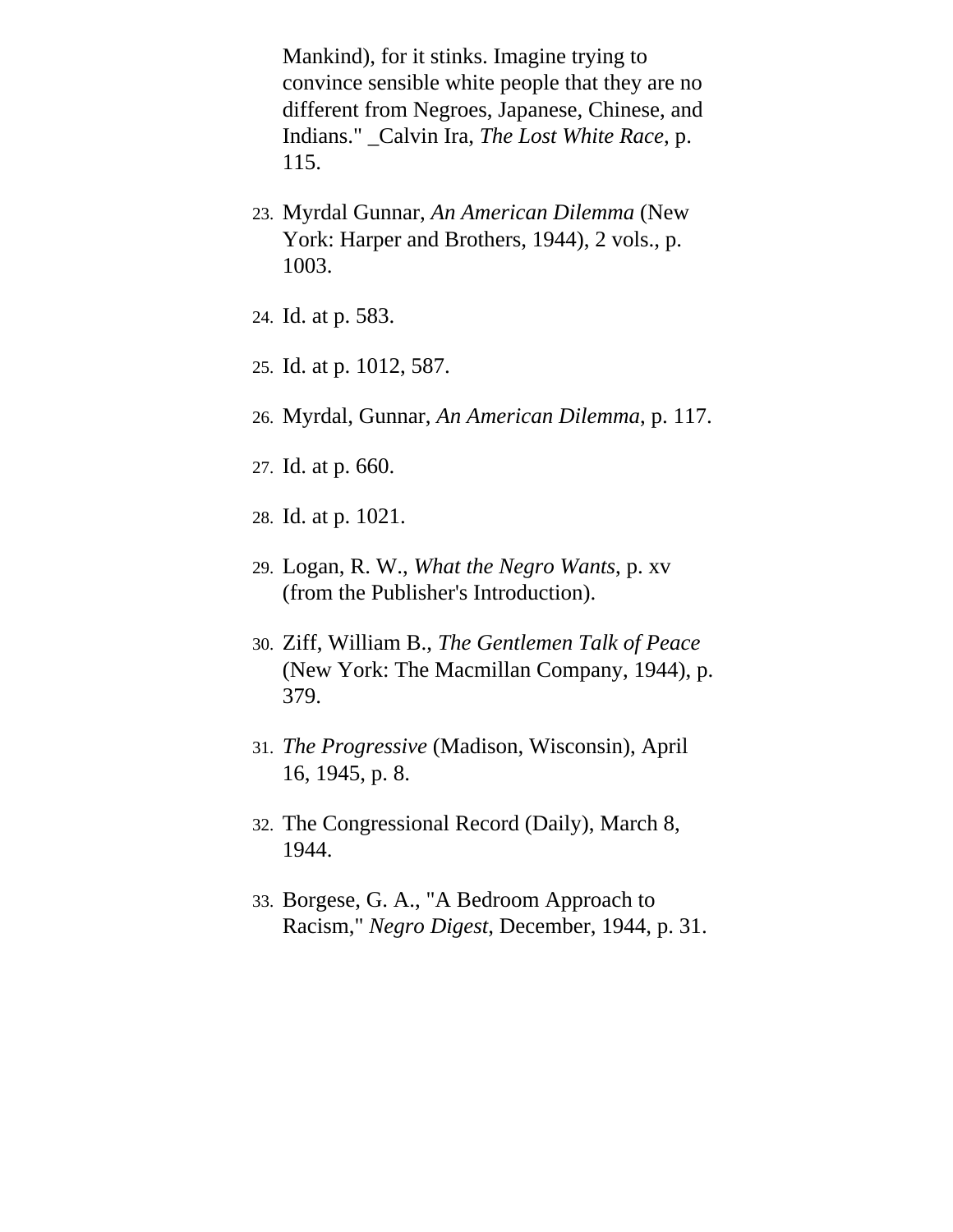### Take Your Choice Separation or Mongrelization

By Theodore G. Bilbo

# <span id="page-148-0"></span>Chapter XI THE SPRINGFIELD PLAN AND **SUCH**

Anyone who would, in the name of Christianity, make us a negroid people betrays his religion and his race. It should be the desire of both races to maintain racial integrity and have their blood remain pure. We condemn, we will not condone, the attempt on the part of any group, or individual, to destroy our ideals and principles in the name of history, or of science, or of democracy, or of religion. -*Theodore G. Bilbo*(1)

THE GROUPS and individuals who are today advocating either directly or indirectly, the social equality of the white, black, and Mongolian races which all intelligent people know will lead to mongrelization and intermarriage of these races in the United States are quick to endorse the socalled "Springfield Plan." This is the name applied to the program inaugurated some six years ago by the town of Springfield, Massachusetts, under the leadership of one of the students of the late Professor Franz Boas of Columbia University, who, it will be remembered, spent his life teaching intermarriage and mongrelization of the races. Although the plan has been widely acclaimed as America's Number One method of fighting racial intolerance through intelligent schooling, it is in fact only another one of the schemes aimed at the destruction of all racial barriers and the abolition of the color line.

Without a doubt the promoters of the "Springfield Plan," as well as the disciples of the late Professor Boas to whom we have referred in the previous chapter, found comfort and consolation in the statement issued on October 31, 1945, by Dr. Ralph S. Linton, Professor of Anthropology at Columbia University. The press report of Dr. Linton's announcement in which he predicted that the mongrelization of the races in the United States will be completed within three hundred years follows:

### SEES BLACK RACE ABSORBED IN WHITE

*Dr. Linton of Columbia Holds Process Will Be Finished in U.S. in 300 Years*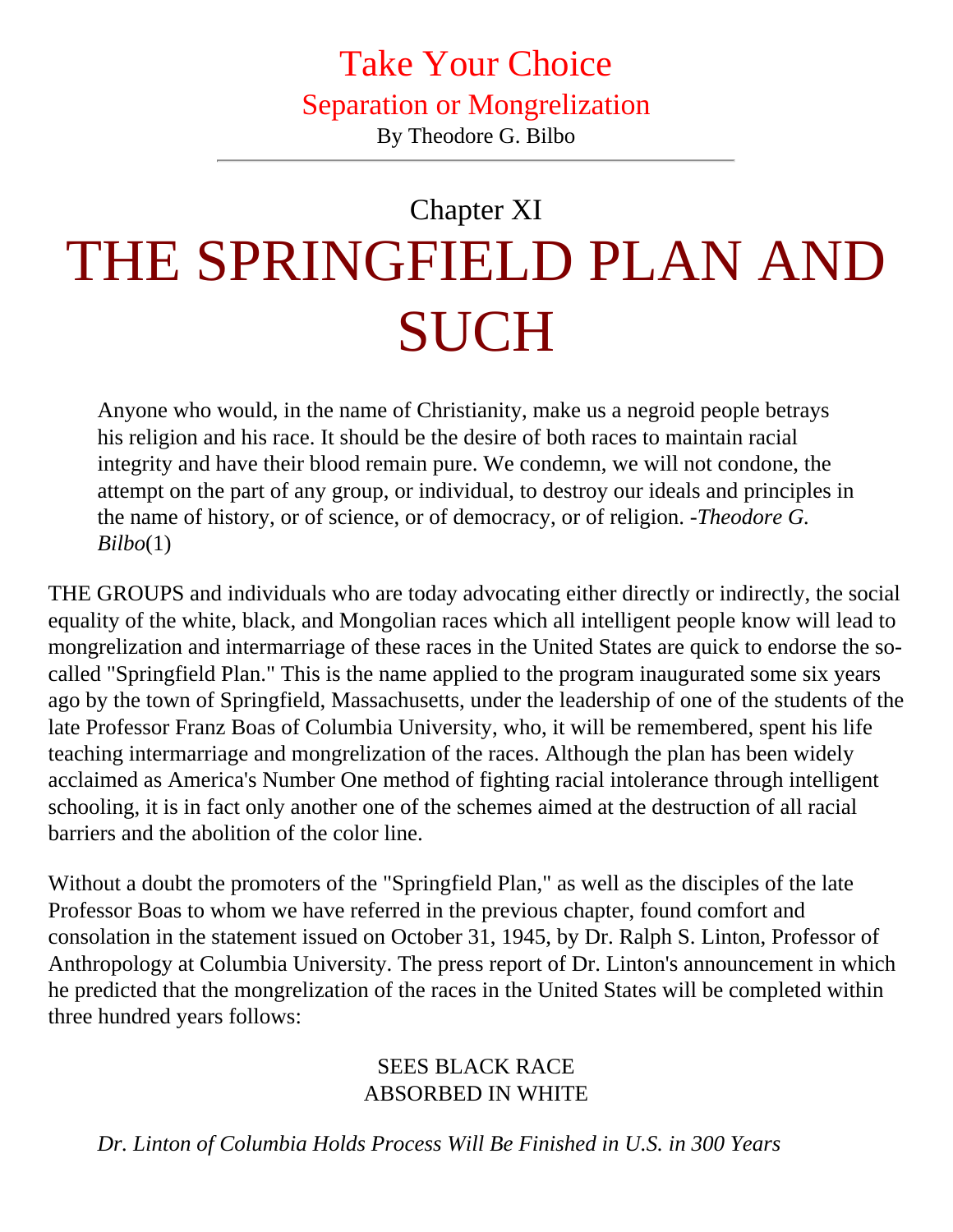Absorption of the Negro race into the general population of the United States within 300 years was forecast yesterday by Dr. Ralph S. Linton, Professor of Anthropology at Columbia University.

In an address before Protestant, Catholic and Jewish clergymen and religious leaders attending the second weekly lecture series sponsored by the Institute for Religious and Social Studies at the Jewish Theological Seminary, Broadway at 122nd Street, Professor Linton said that this process already had gone further than was generally known.

'Not more than 10 per cent of the American Negroes now have unmixed blood,' he told the 300 men and women enrolled in the five-month course. 'The bulk of the American Negro population is a rather complex mixture.'

As the absorption continues, Professor Linton asserted, 'in every generation a certain number of Negro genes will be incorporated in the white population.' However, he contended, as time goes on the appearance of Negroid characteristics will 'cease to be socially significant.'

Speaking on the general topic, 'Anthropology as a Bridge to Intercultural Understanding,' Professor Linton first pointed out the conditions under which two racial or cultural groups have been found living peaceably, side by side.

It has been established, he declared, that two groups 'get along best' when each engage in certain occupations, thus eliminating direct economic competition, and when each group 'regards itself as somewhat superior and has no particular desire to be accepted by the other.'

Citing isolated examples in. this country, such as that of the Mennonites in Pennsylvania, Professor Linton conceded, though, that such conditions could not be put into general effect in this country because of our tradition as a 'melting pot' and because of our belief in 'individual social mobility.'

Dr. Robert M. Maclver, Lieber Professor of Political Philosophy and Sociology at Barnard College and Columbia University, presided at the luncheon session of the inter-faith forum.

At the two morning sessions, Dr. Hunter Guthrie, dean of the Graduate School at Georgetown University, discussed St. Francis of Assisi; and Dr. John T. McNeill, Professor of Church History at Union Theological Seminary spoke on the 'dissenting tradition' in American life. Dr. Louis Finkelstein is president of the institute. (2)

What hope for the future does Dr. Linton give us? His statement should surely be enough to awaken us to the grave threat of mongrelization which confronts white America. He says that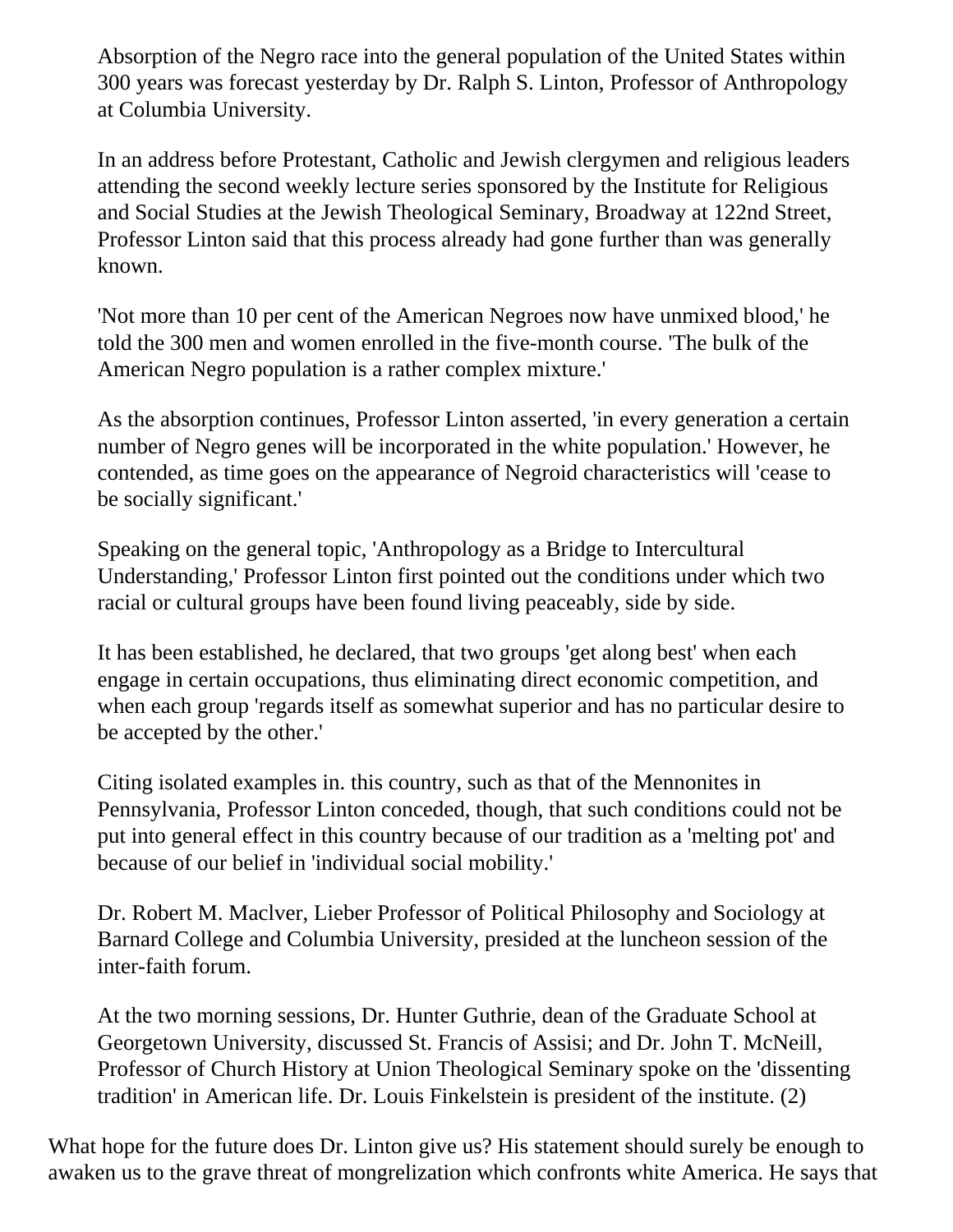within three hundred years or nine generations the white and black races in the United States will have ceased to exist as distinct racial groups. If the mixing of the races continues at the present rate, the United States will be a negroid Nation within three centuries, according to this Professor at Columbia University. Dr. Linton could well have concluded with the statement that when this day comes, the dream of his predecessor, Professor Franz Boas, for a brown race may be realized, but our white civilization will be destroyed and this country will suffer the fate of all the great Nations in world history whose populations have become mongrelized.

If our buildings, our highways, our railroads should be wrecked, we could rebuild them. If our cities should be destroyed, out of the very ruins we could erect newer and greater ones. Even if our armed might should be crushed, we could rear sons who would redeem our power. But if the blood of our white race should become corrupted and mingled with the blood of Africa, then the present greatness of the United States of America would be destroyed and all hope for the future would be forever gone. The maintenance of American civilization would be as impossible for a negroid America as would be the redemption and restoration of the white man's blood which had been mixed with that of the Negro.

The promoters of the "Springfield Plan" surely must not be concerned about the future of the white race or of this Nation. The entire program ignores the existence of the different races although the word "race" is written indelibly upon the pages of human history. It is my understanding that there has never been any segregation of the races in the schools of Springfield, but the program adopted in recent years has been aimed at total abolition of all racial distinctions. In the public schools where the white and Negro students attend the same classes, no records are kept concerning color or creed and all students attend the same social functions.

Dr. John Granrud, Superintendent of Schools, is said to be the father of the Springfield Plan." He accepted the position of Assistant Superintendent of Schools in Springfield about ten years ago, and soon after his arrival in the New England town he noted the differences of race, nationality, and religious affiliations of the school children and the teachers. He concluded that something must be done about the fact that practically all of the teachers were from the "oldline American families." James Waterman Wise says in *The Springfield Plan* (3) that the situation which Dr. Granrud found in the schools was not only incongruous but that it was destructive of our concepts of democracy and our theory of the equality of all peoples and all races! Therefore, the School Superintendent began to place teachers of all races and all faiths in the public schools of Springfield. Vivid evidence of the results of his theory may be found in the November, 1945 issue of *Ebony* Magazine where there is a photograph of a Negro teacher instructing a class of eighth grade white students. (4)

The "Springfield Plan" places primary emphasis on the teaching of the full equality doctrine to the youth in the public schools. This town of some 160,000 inhabitants "feels that children are born free from bias and attempts to keep them that way." (5) However, there are also various programs aimed at promoting social relations between white and colored citizens of all ages.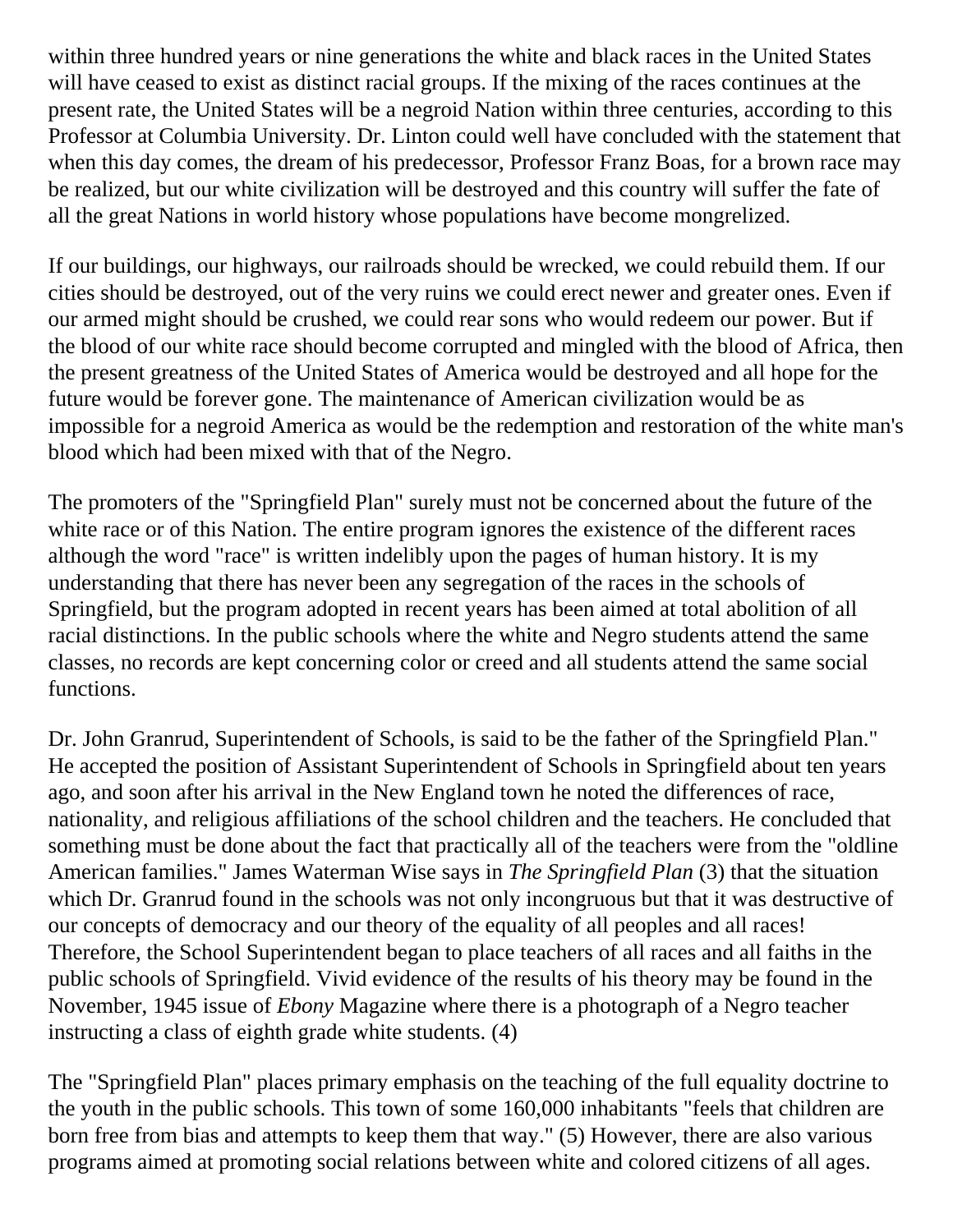There is a photograph in *The Springfield Plan* of two couples, one white and one Negro, visiting together socially. The author remarks that such scenes as these are not yet commonplace, but that the promoters of the "Springfield Plan" feel that they will become more common during the coming years. He further comments that this is the plan which will "clear the tracks for democracy unlimited!" (6)

We certainly do not question the good which may come from the sincere and wholehearted cooperation between the white and Negro races when both races are working to benefit themselves and to benefit the community and Nation as a whole. However, we not only question the wisdom of the "Springfield Plan" but condemn this or any other program Which calls for the mixing of the white and Negro races in the public schools and for the promotion of the doctrine of social equality between the members of these two races.

The book, *The Springfield Plan*, tells the story of the experiment being carried on in Springfield and contains many photographs, some of which show the white and colored students in the same classrooms. This book together with the picture of the Negro teacher instructing white students which appeared in *Ebony Magazine* should be enough to convince any person that the "Springfield Plan" goes all the way in promoting racial equality. Such a plan which attempts to level the races and destroy all racial lines can only lead to miscegenation, intermarriage, and the destruction of the blood of both the white and Negro races.

Those who sponsor the "Springfield Plan" and other programs of similar nature evidently agree with Louis Adamic that all races and nationalities must be mingled and integrated in order to form the United States of America. Mr. Adamic's philosophy as set forth in his book, *A Nation of Nations*, (7) is all right insofar as the various nationalities of the white race are concerned, but when he includes the Negro he proposes a way of life that can only destroy racial integrity and the blood of both the white and black races. The integration of American Negroes into white society in this country would destroy the white race and within several generations make our entire population negroid. As Dr. Linton has pointed out, the process of intermixture and interbreeding is going on today at a rapid rate; the threat of mongrelization hangs as a heavy, dark cloud over white America and the danger increases with every year that passes.

Another program which promotes the social intermingling of the white and Negro races is one which originated in Vermont under the direction of Reverend A. Ritchie Low. Under this proposal of Reverend Low, pastor of the United Church, Johnson, Vermont, Negro children are sent to his state from Harlem, New York, to live with white families during part of the summer vacation season. Regardless of what the intentions of this minister may be - and no doubt he is absolutely sincere - his plan goes far beyond that which is necessary to provide vacations for the children from the slum sections of Harlem.

Reverend Low's plan for the mixing and mingling of white and Negro children began in Vermont in 1944. In 1945, a similar program was carried out in Vermont, Connecticut, New Hampshire, and Illinois. Hundreds of Negro children from Harlem who had been exposed to life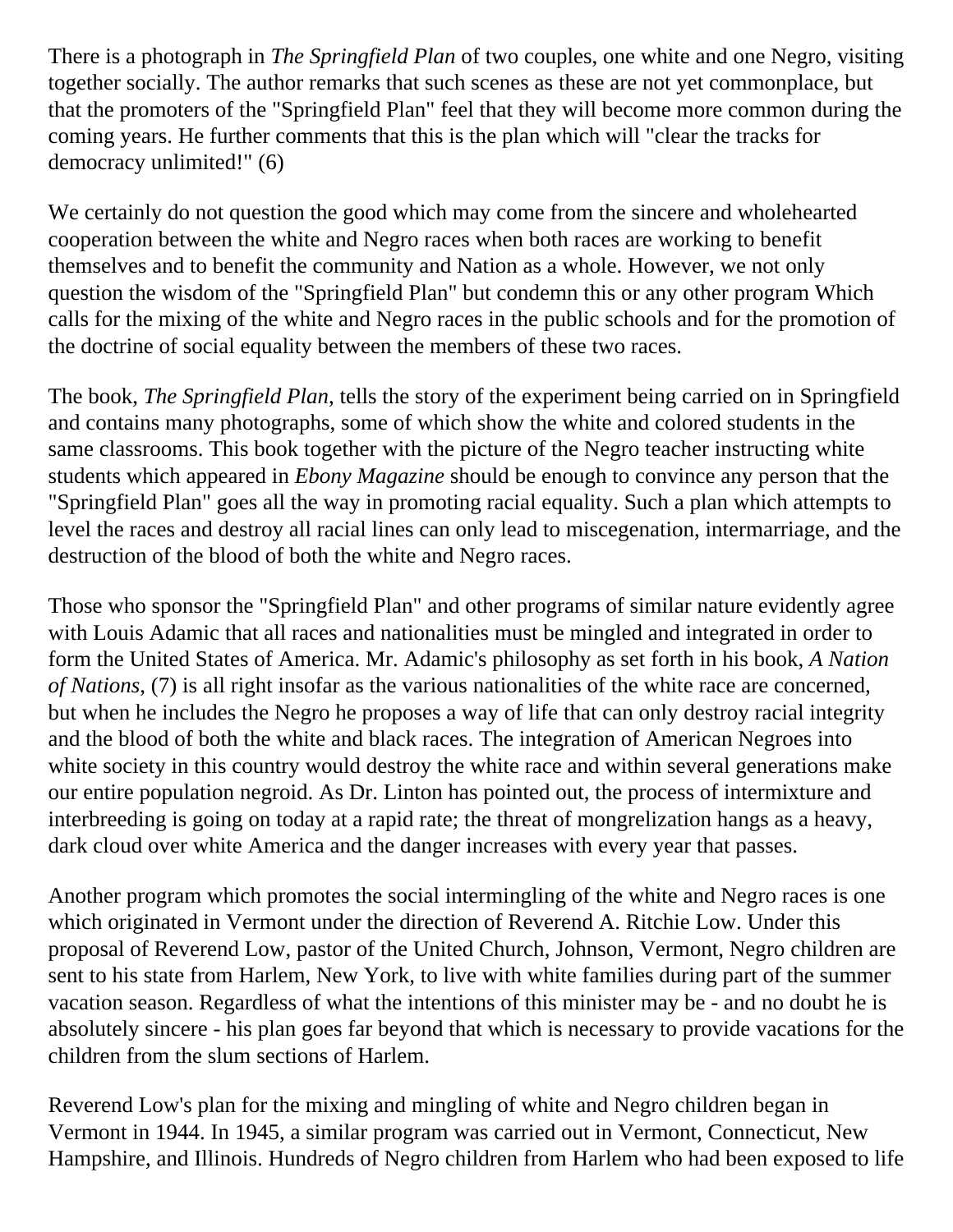in this slum section with all the vices connected therewith have been placed in white homes throughout New England to "live, eat, and sleep" with white children. What possible good could come from such an experiment? The Negro children could be given vacations with their own people - members of their own race - and receive all the benefits of getting away from Harlem without being sent to live with white children on terms of social equality. Any white man, minister or layman who would promote such a program certainly is either totally misinformed or has no regard for the integrity of his race.

If no good can come from sending Negro children to live with white families in New England, surely no good but only harm can come from sending white children to visit in Harlem. This is the other part of the program of "exchanging" children for vacations for according to the Negro press and other newspapers white children from Vermont and other places have been sent to spend awhile in Harlem while the Negro children visited in the white homes. Anyone who is familiar with life in Harlem, where it has often been said that a white person enters at his peril even in the day time, shudders at the very idea of sending young children from white, Christian homes in New England to this center of sin, vice, and practically every disease known to the human race, venereal diseases predominating.

The only possible results which may be accomplished by this infamous scheme of sending children from New England to Harlem would be to expose the white children to every known form of wickedness and crime! Surely every white man and woman responsible for such a plan in the past will immediately begin to work to see that the practice is never carried out again in order to make amends for the harm which has already been done and to make sure that it shall never occur again. Any minister of the Gospel who is so fanatical or indifferent to the integrity of his white blood and white civilization as to endorse such a scheme - no matter how sincere he may be - should at once be unfrocked and removed so far away from the scene that he can never again perpetrate such a great and grievous wrong on a trusting, confiding congregation under his jurisdiction.

Similar plans of teaching social equality and thus integrating the Negro into the white society of America have originated and been endorsed by some ministers of other denominations, a number of whom have been named in other chapters of this book. However, there is another religious leader who sets forth a philosophy capable of doing untold harm to the Negro mind and whose writings have been given wide circulation. This church leader, Father George H. Dunne, S.J., who wrote "The Sin of Segregation," would surely endorse the "Springfield Plan," Reverend Low's plan, and all others which would help in any way to break down the segregation of whites and Negroes and contribute to the ultimate mongrelization of both races in the United States.

Father Dunne's article "The Sin of Segregation" first appeared in *Commonweal* on September 21, 1945, and was reprinted in pamphlet form available to all those interested in sending out this article to promote the Negro social equality campaign. It was sent out by Friendship House, 309 East 43rd Street, Chicago, Illinois, and widely distributed by the Harlem Friendship House.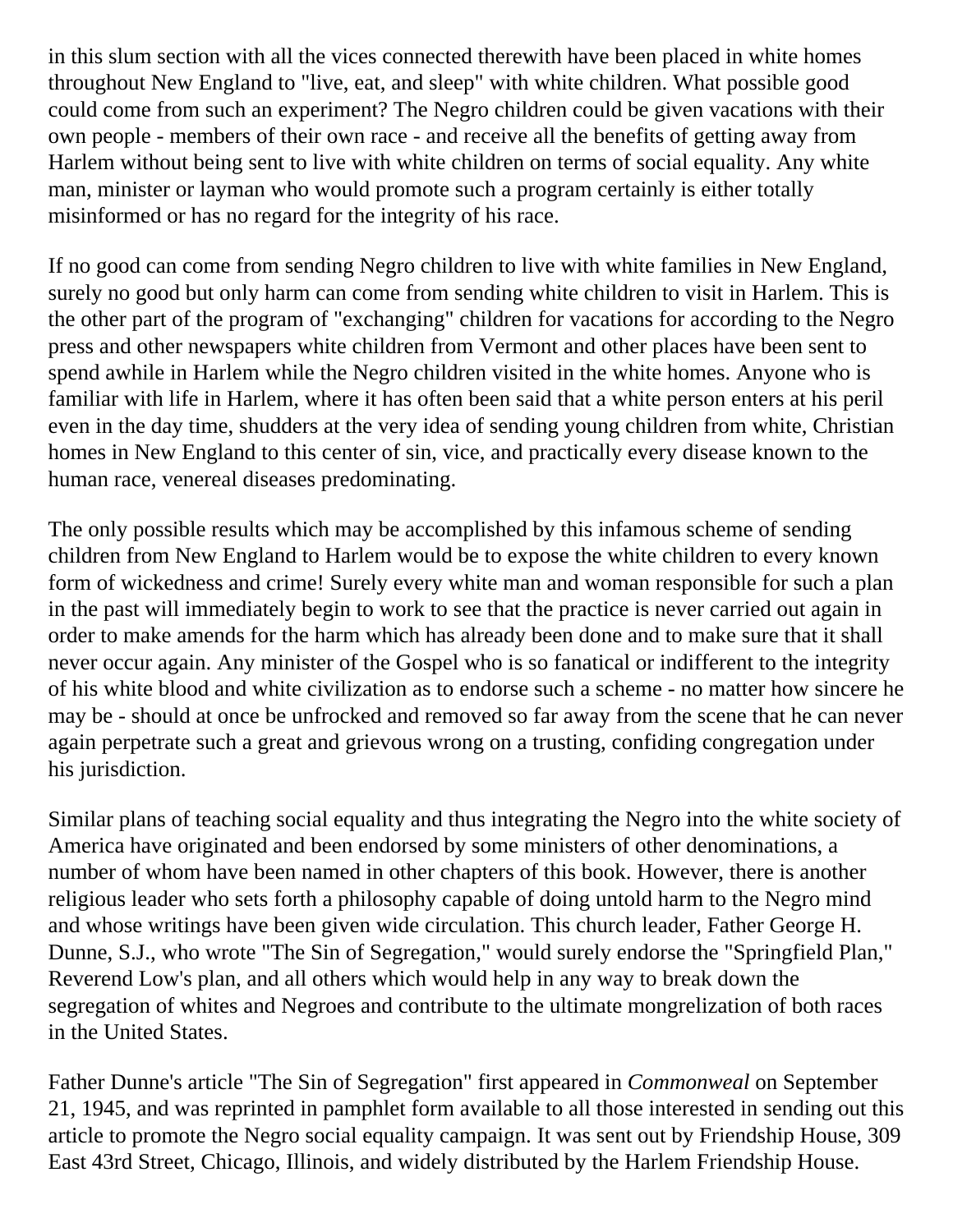This well-written article is evidently being widely distributed to mislead and confuse the average reader, white and black, and incite him to desert race and blood and plunge into a program of racial amalgamation.

Condemning all forms of racial segregation, Father Dunne has no fear of and offers no objection to intermarriage of whites and Negroes. The American Negro should, according to Father Dunne's theory, be fully integrated into white society, and he is doing his best to speed the process of racial intermixture. However, he admits that complete integration make take some years yet. Father Dunne says: "It is probable - at least we must think so if we are not to despair - that one hundred years from now the Christian conscience will repudiate with equal decisiveness the whole pattern of racial segregation. In that happy event the lucubrations of midtwentieth century apologists for Jim Crow will make interesting, if sad, reading."

This religious leader blasts the schools of his own Church for failure to admit white and black students to the same institutions. In order to conform to Catholic principles, one of which is "unconpromising repudiation of racism in all its forms." Father Dunne calls on every Catholic school to open its doors to white and black students. After quoting Pope Pius XII who said: "The only road to salvation is definitely to repudiate all pride of race and blood," Father Dunne comments: "If Jim Crow is not the natural off-spring of pride of race and blood, whose offspring is it?"

This Catholic priest announces that the Christian religion demands the abolition of all racial segregation and endorses the mingling and mixing of the two races on terms of social equality. Furthermore, those who advocate racial segregation are guilty of a sin which is punishable in hell, according to Father Dunne. He concludes: "*Racial segregation* is certainly a sin against charity and, in the Christian dispensation, is certainly immoral and not to be tolerated. We can go to hell for sins against charity as easily as for sins against justice, perhaps more easily."

Racial segregation is an established policy of the South and is also practiced in other sections of the country. It is believed in and adhered to by true, loyal, patriotic Americans in every walk of life, some white and some black, some Christian and Jew, some Protestant and Catholic. Neither Father Dunne nor any other religious leader has the right to sit in judgment and proclaim the acts of these people in practicing racial segregation as sins punishable in hell. Instead of spreading the doctrine of racial integration and intermarriage which will bring about the destruction of both the white and Negro races through mongrelization, Father Dunne should be spending his time preaching the Gospel of Jesus Christ. It would be far better for him to expend his efforts and spend his time in saving both white and black people from hell instead of trying to change the color of their skin.

We can thank God that there are very few decent, straight-thinking, right-thinking white Catholics of America who agree with this fanatical, radical, race-baiting ecclesiastic to whom we have just referred. Catholic leaders in justice to their Church should lose no time in figuratively liquidating this destroyer of racial integrity from any and every position of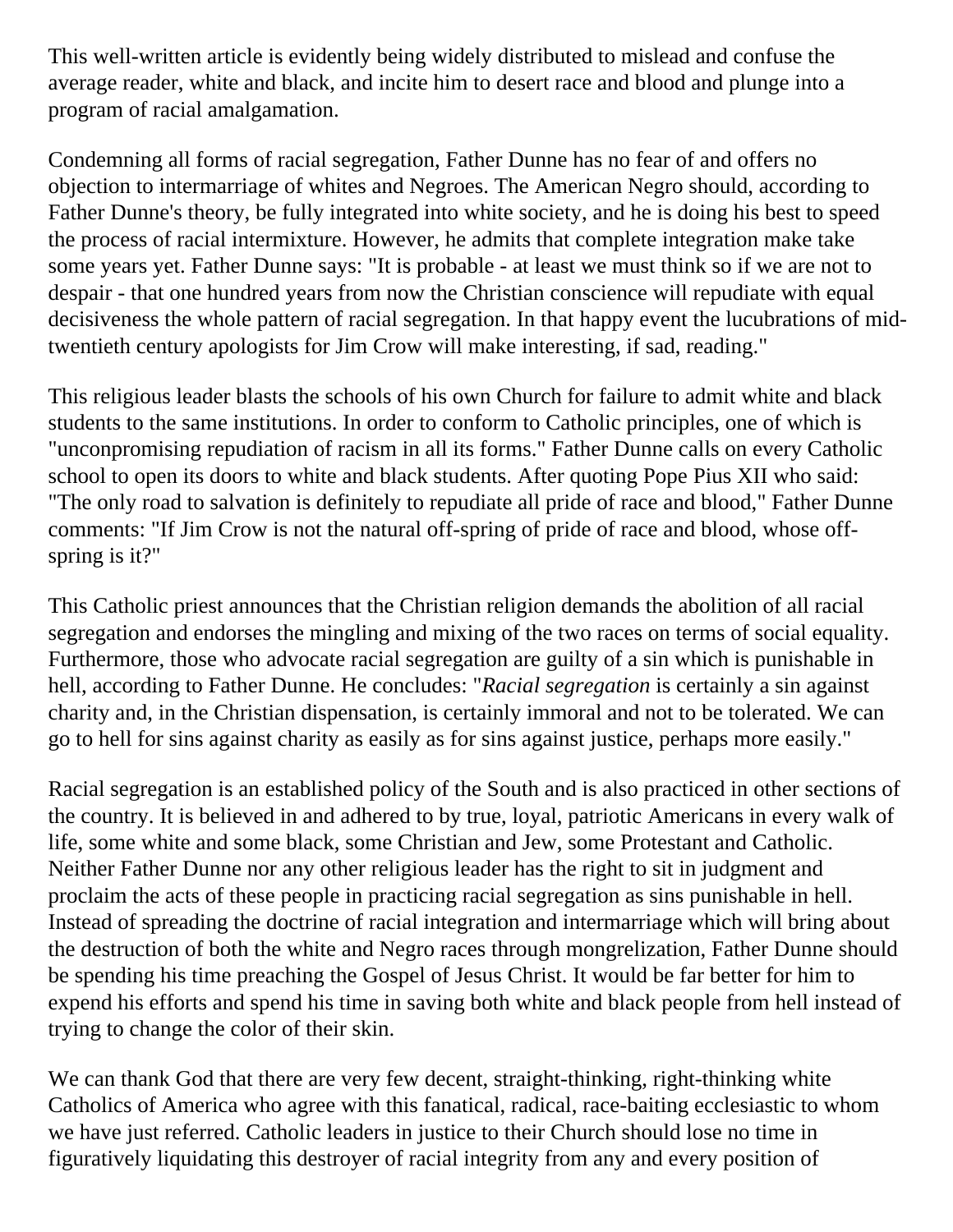anthority and leadership in this great religious organization. When any man, no matter how high his position in his church desecrates the teachings of the word of God and deliberately and knowingly goes out to destroy the white race and white civilization, he should without delay, unceremoniously, be "squelched" for all time to come. Again, we thank God that the Catholic Church does not believe in or teach any such "rot" as proclaimed by Father Dunne.

In these days of world changes and disturbances, a large number of religious leaders are forsaking the teaching of the Bible and the preaching of the Gospel to a sinful world in order to bring about a new social order and to carry on political lobbying. Various churches and church groups have established lobbies in Washington for the purpose of influencing legislation and bringing pressure to bear on the Nation's lawmakers. These practices caused Carlyle B. Haynes to make the following statement in a recent publication: "It is beginning to appear as if the church has mistaken its divine calling and has come to believe that its mission is to influence governmental legislation and administration. Earnest, devoted Christians in many communions are becoming concerned about it. They miss the preaching of the word. They do not like the preaching on current political themes, or the sermonettes which are reviews of current books."

Within recent months, there have been many notable examples of church organizations and religious leaders demanding that the Congress pass certain legislation. During the filibuster in January, 1946 on the bill to establish a permanent Fair Employment Practice Committee, Senators' offices were flooded with telegrams from certain ministers of the Gospel, and these groups have long been outspoken in their demands for the passage of the anti-poll tax and the anti-lynching bills. Perhaps one of the most outstanding examples of a church organization going into politics was the convention of the United Council of Church Women which was held in Wash- ington in October, 1945. This group passed resolutions on everything from the atomic bomb to the race question; in fact, they seemed to talk about everything except religion, (8) and they went on record as condemning the segregation of the races and as endorsing complete racial equality.

Sponsors of such as the "Springfield Plan" and other programs to bring about racial social equality are advocating racial intermarriage. Some of these groups and individuals may not be conscious that they are preaching this infamous doctrine to bring about the destruction of the white race but this they are doing just the same.

On June 23, I946, there appeared the following article in the *Vallejo*, (California) *Times-Herald*:

### U. C. PROFESSOR PROPOSES NEGRO, WHITE INTERMARRIAGE

Grinnell, Ia. (UP) - The biennial meeting of the general council of Christian churches here yesterday was still considering a proposal by Prof. Buell G. Gallagher, Berkeley, Cal., that Negroes and whites be allowed to marry 'at the dictates of the individual's heart and mind.'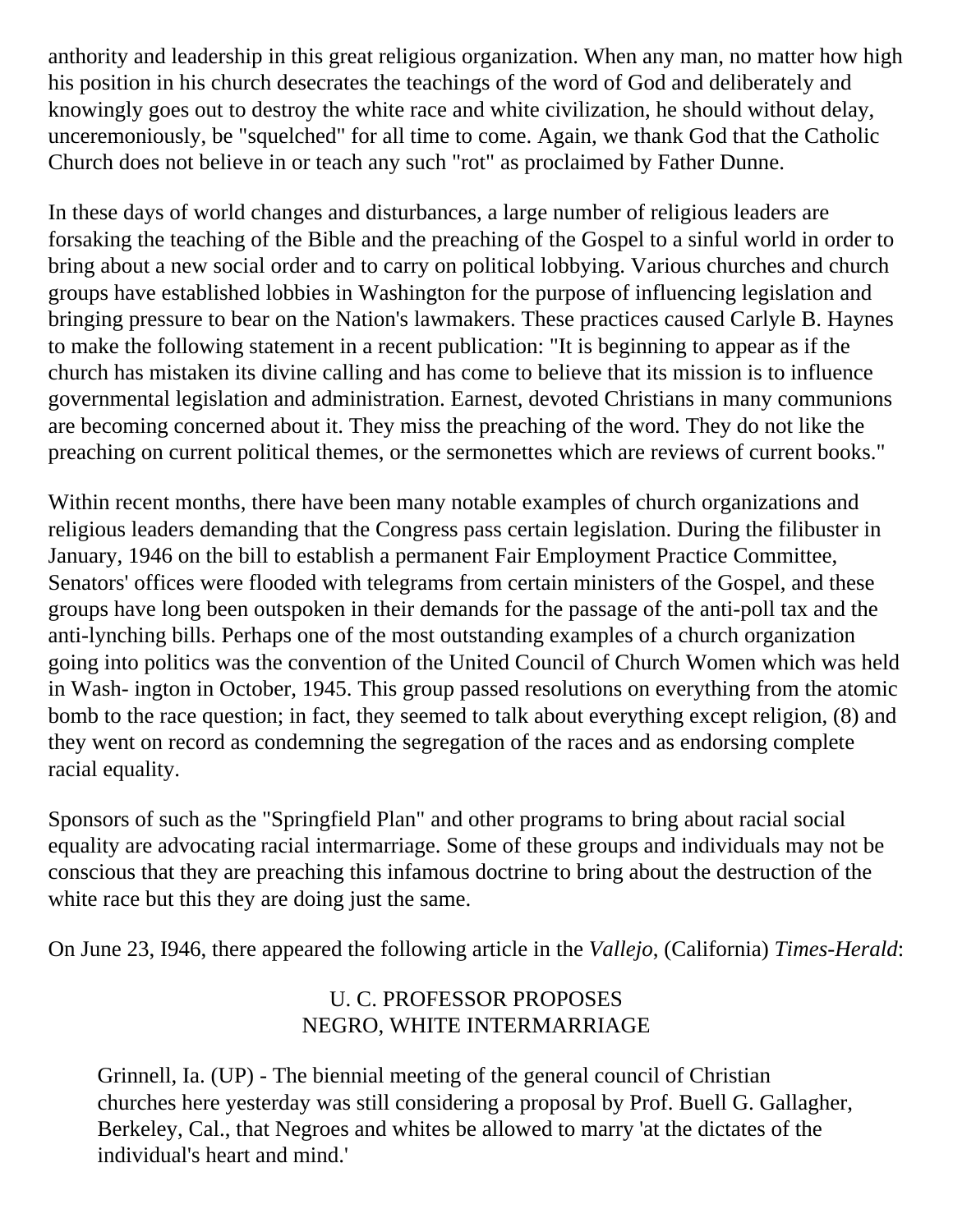Gallagher told the council that a policy of integration was the best means of solving inter-racial tensions. He labelled integration as 'not favoring any barriers of separation between any people.' It is 'an indifference to marriage between races,' he explained 'which should be dictated by the individual's heart and mind.'

The Californian listed as other possible solutions to the inter-racial tensions, extinction of minority groups, expulsion to the lands from which they came, parallel racial civilizations, amalgamation and segregation within communities and creation of a '49th state' where all would be enclosed.

A11 these, he said, were beyond serious consideration. He said the Congregational church has not practiced integration and 'is the leading candidate for the Jim Crow badge of honor.'

'Amalgamation,' he said, 'was a policy of forced intermarriage recognized as a 'red herring' across the path of any discussion which seeks a feasible solution to racial problems.'

The following is from the *Chicago Defender* (colored), July 8, 1946:

Over at Englewood High School Negro and white students not only talk democracy, but live it as was evidenced Friday night when the Circle Saronies, Negro club, gave its annual graduation prom. . . White boys dated Negro girls and brought them to the dance. . . Negro boys went to the homes of the white girls and escorted them to the dance. . . Everybody had a good time and nothing happened... And while on the interracial subject, it might interest you to know that Harry Field's El Grotto cafe was jammed packed Friday night when George Auld, white band leader and his ork played their first engagement.. . This is the first time it has been done on the Southside and again we say, everybody had a good time and nothing happened....

On August 7, 1946, there was a news item in the *Washington, D.C. Post* (Jewish-controlled) in which the following appeared:

FATHER DIVINE WED WHITE GIRL HERE IN APRIL, RECORDS SHOW

Maj. J. Divine, a name used by Father Divine, the Negro cult leader.... (who claims to be God) was married on April 29 in Washington to a 21-year-old white girl from Canada, Marriage License Bureau records today disclosed....

Philadelphia, Aug. 7 (AP)-The secretary to Father Divine, 'Martha Blessed Love,' today confirmed reports that Divine has married a 21-vear-old Montreal (white) girl. She said further details would be published August 10 in Divine's publication, New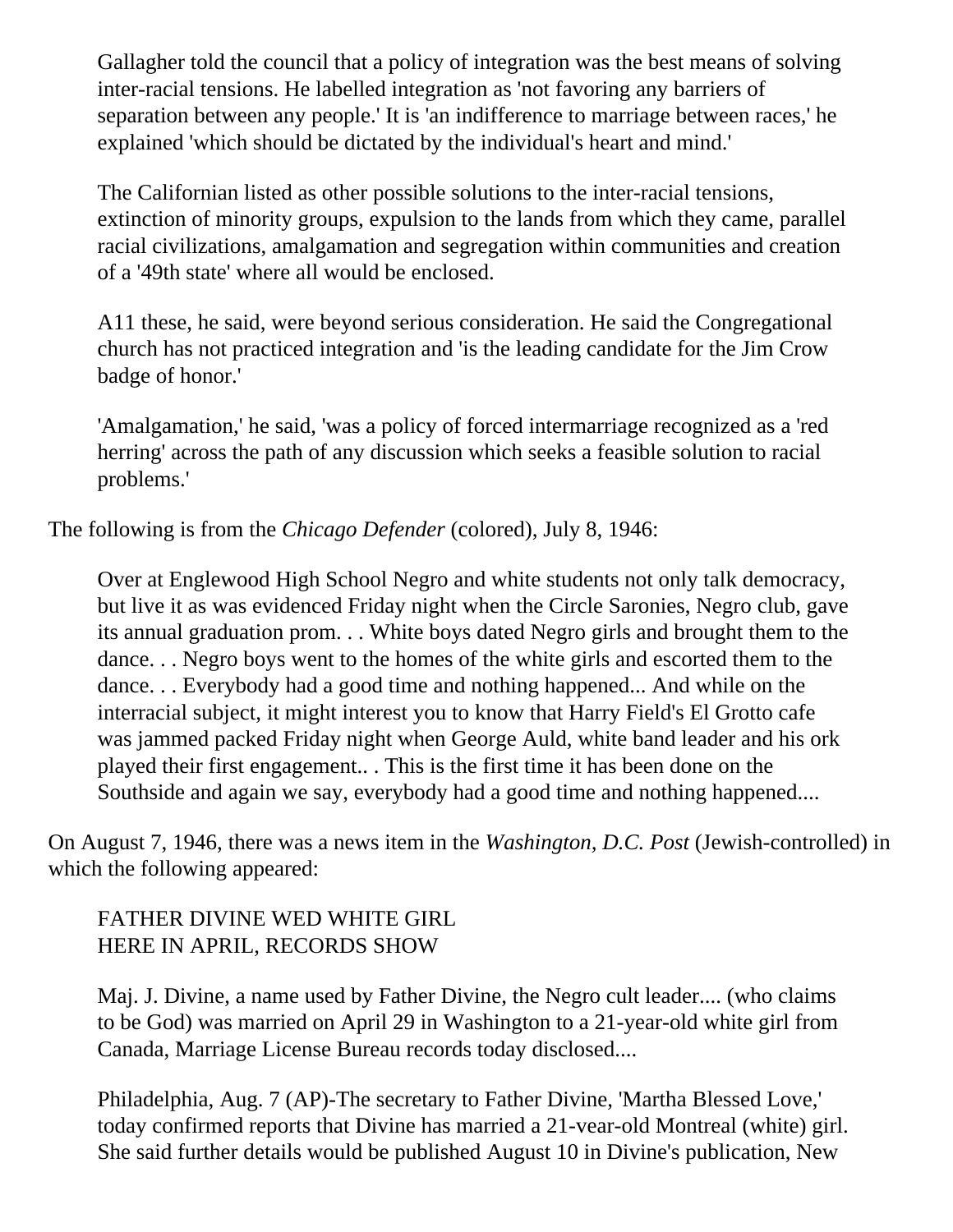Day, and stated 'this marriage is to propagate virtue. . .and to give the whole Nation a new political and religious birth of freedom.' (9)

. Any individual in this Nation, man or woman, white or black, who demands the abolition of racial segregation and endorses racial social equality is just as guilty of advocating the mongrelization of the races as Professor Gallagher, who boldly proposes white and Negro intermarriage, as the Englewood school officials who permit inter-racial social functions, and as the Negro, Father Divine, who married a Canadian white woman! Let the social equality advocates read the above three news items and they will understand the result of their teachings. Every decent white man and woman and every self-respecting Negro guilty of bringing about such practices should read and weep!

The sad, sickening, heart-breaking fact is that happenings similar to the ones above mentioned are increasing at lightning speed every day, every week, every month, every year that we delay some certain and definite action which will stay and prevent the evil, horrible day in this country when both races will be thoroughly mixed and mongrelized and a brown mongrel race will wreck and destroy forever the greatest scheme of government and the most glorious civilization that the white race has ever conceived and built in all the annals of time. Again and again, I beg, I intreat and plead with every white man and white woman, regardless of nationality, in the United States to enlist now - today - as a fighting soldier under the banner of race purity and our white civilization and wage a relentless war without ceasing in high places and in low places. ln our churches and in our schools, in every nook and corner in this great Republic that we may escape the evil day and certain doom that approaches us hour by hour, day by day, week by week, month by month, year by year.

The great thinkers and leaders in every age of this new Republic have tried to impress upon the minds of the white race that the white and black races cannot live side by side in this country or any other country without the final results being mongrelization and the destruction of both races; yea, the destruction of everything - our white civilization, our form and scheme of Constitutional Government that makes us today the greatest and most powerful Nation on earth leader of the whole world. All have agreed that the physical separation of the races is our only salvation. This will take time but it can be done - it must be done - it will be done.

While we wait and work to accomplish this great task which is absolutely and beyond every reasonable doubt necessary if we are to save and perpetuate a pure race and a great white civilization for our children's children, there is one thing we can do which will help to lighten the burden while working and waiting to bring about the final and permanent solution and that is to pass laws in every state - thirty out of the forty-eight have already acted - making it a violation under the laws of the land for our white race to intermarry with either the black or Mongolian races. To accomplish this purpose and to bring the imperative necessity for immediate action before the minds of the people of the remaining eighteen states and the District of Columbia, the author of this book just recently introduced in the United States Senate for himself and Senator Johnston of South Carolina the following amendment to the so-called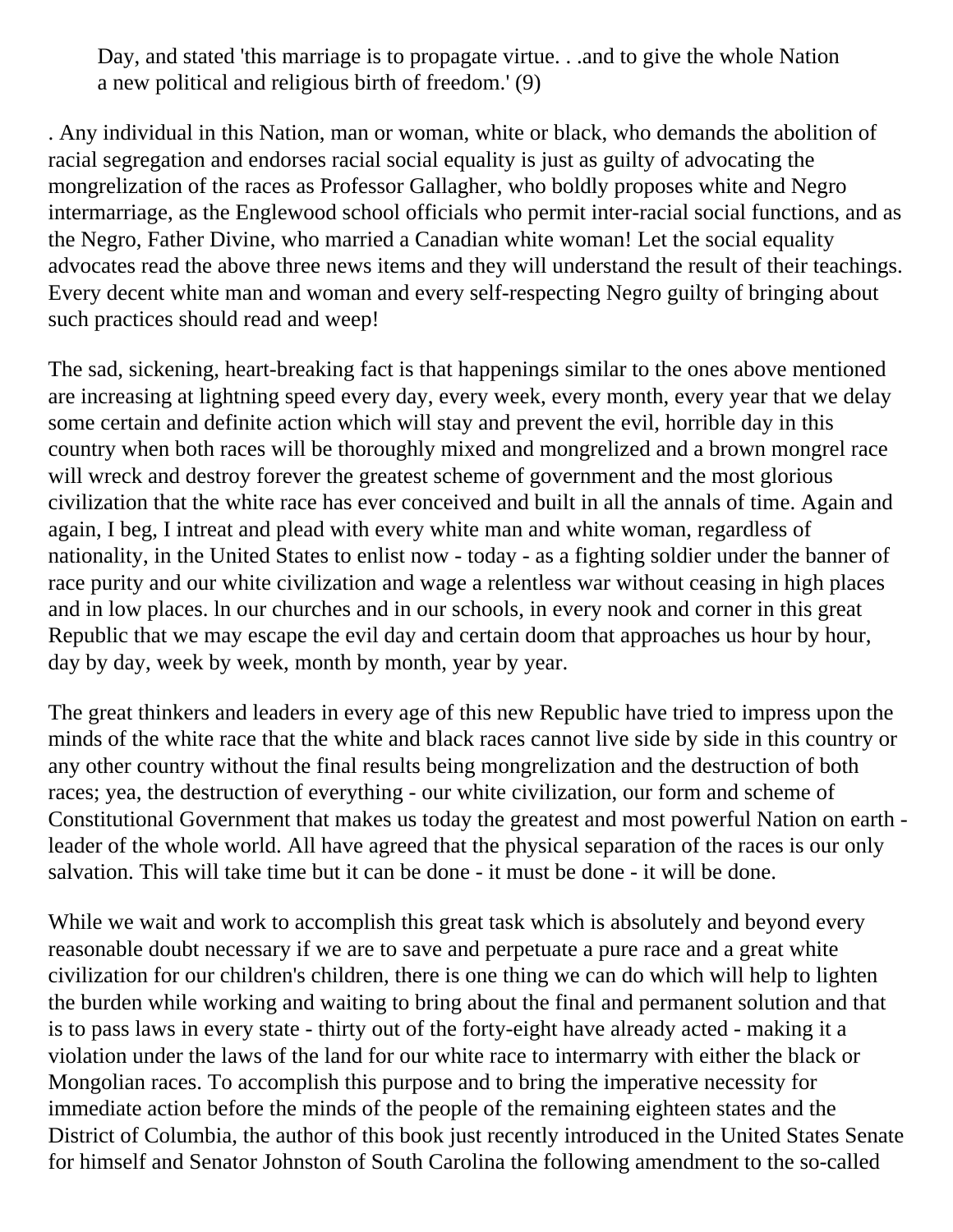Hereafter, in any State, Territory, possession, or the District of Columbia, the marriage of a white person and a Negro or mulatto or a person who shall have onesixteenth or more of Negro blood, or with a Mongolian or with a person who shall have one-sixteenth or more of Mongolian blood, shall be unlawful, and such marriage shall be void. Any person who is a party to any such marriage, or who knowingly performs a marriage ceremony to which such persons are a party, shall, upon conviction thereof, be punished by a fine of not to exceed \$10,000 and by imprisonment of not to exceed ten years.

> Go to [Next Chapter](#page-159-0) Return to [Table of Contents](#page-0-0)

#### **Notes**

- 1. From the Address delivered by Senator Bilbo before a joint session of the Mississippi Legislature on March 22, 1944.
- 2. *New York Times*,- October 31, 1945.
- 3. Wise, James Waterman, and Alland, Alexander, *The Springfield Plan* (New York: The Viking Press, 1945), p. 10.
- 4. "Spotlight on Springfield," *Ebony*, November, 1945, p. 29.
- 5. "Spotlight on Springfield," *Ebony*, November, 1945, p. 28.
- 6. Wise, James Waterman, and Alland, Alexander, *The Springfield Plan*, p. 12O.
- 7. Adamic, Louis, *A Nation of Nations* (New York: Harper and Brothers, 1945).
- 8. See [Chapter IX,](#page-97-0) p. 145.
- 9. To this news item, the noted Elder Lightfoot Solomon Michaux, colored preacher and radio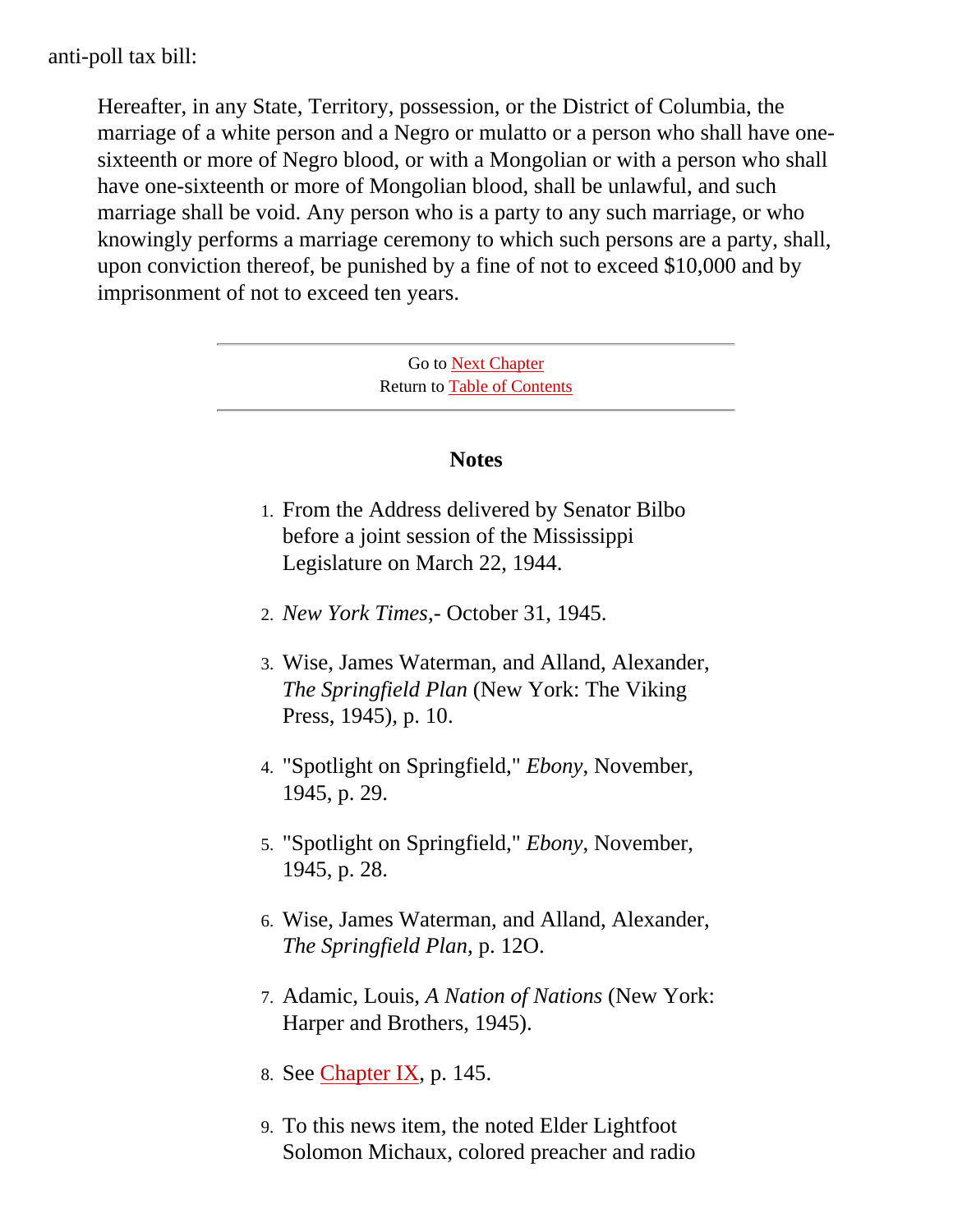commentator, said that it was not right for Father Divine, who claims to be God, to marry either a white or a black girl.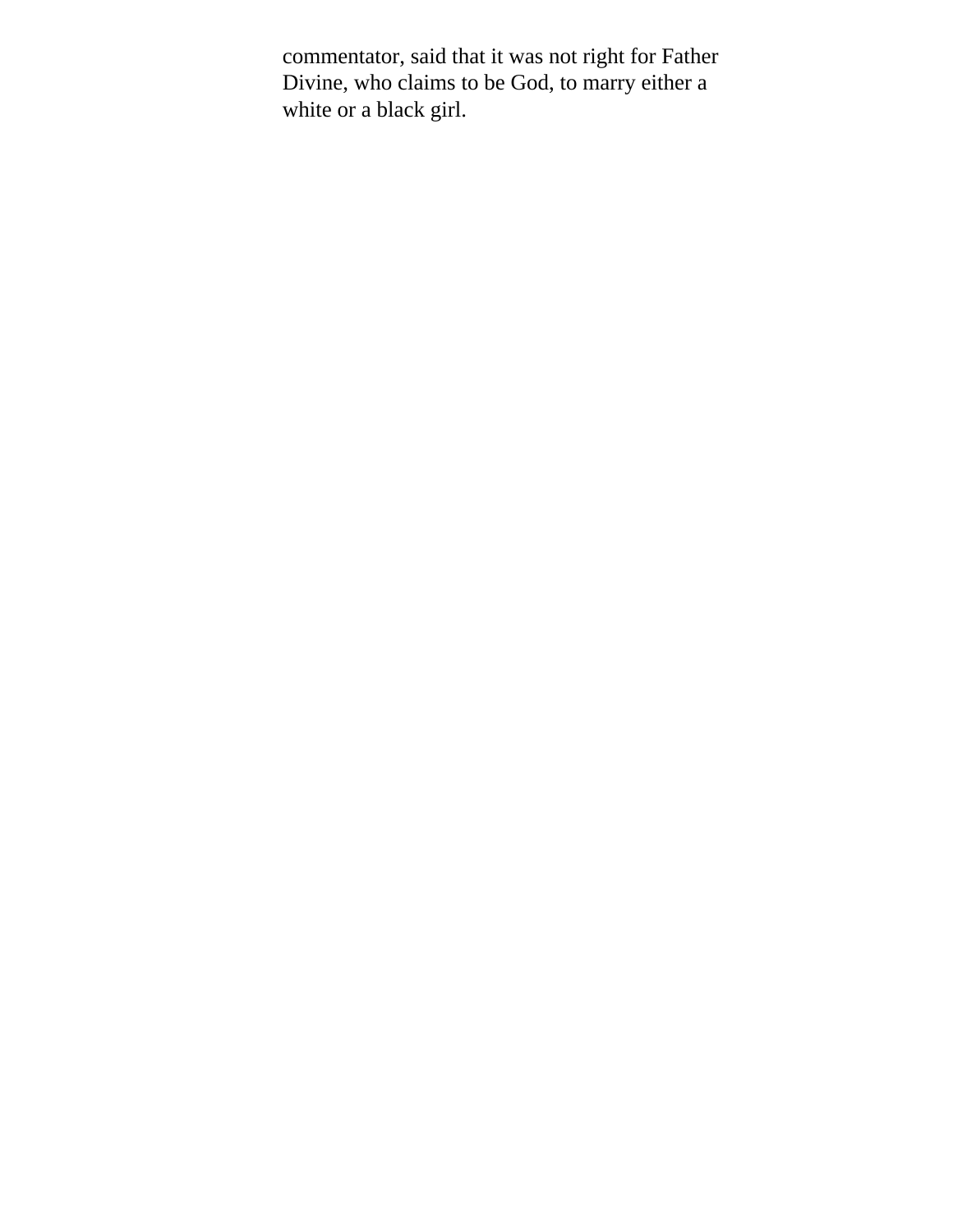### Take Your Choice Separation or Mongrelization

By Theodore G. Bilbo

# <span id="page-159-0"></span>Chapter XII THE DANGERS OF AMALGAMATION

A god created the whites; I know not who created the blacks; certainly a devil created the mongrels. -*African proverb*

THOSE PERSONS who plead for a mongrelized Nation are forced to deny that the intermingling of whites and Negroes will prove harmful in any respect. If they admit the inferiority of the offspring of such unions to either the Caucasian or the Negro races, then their case for amalgamation is lost. It is our purpose here to show that the mixing of the white and Negro races is unquestionably most harmful, yea, totally destructive to the white race.

We have already determined that the Negro race is physically, mentally, and morally inferior to the white race, (1) and those who accept this comparison can readily see the dangers of amalgamation. In fact, it is difficult to understand how any sober-minded man can hesitate to conclude that the mingling of the inferior with the superior will result in the lowering of the higher stock. This is true of the crossing of plants, of the crossing of animals, and thousands of years of racial contact have proved that it is true of the crossing of the different races of mankind.

Concerning the inferiority of the mixbreed, Professor Smith has said:

We shall content ourselves with citing a single authority, than whom there is none higher; whom not even the most suspicious will suspect of Southern ignorance and prejudice. We allude to the distinguished author of 'The American Commonwealth,' and the 'Assimilation of Races in the United States.'

In his Romanes Lecture of June 7, 1902, on 'The Relations of the Advanced and the Backward Races of Mankind,' Mr. Bryce says (p. 24): 'Where two races are physiologically near to one another the result of intermixture is good. Where they are remote, it is less satisfactory, by which I mean not only that it is below the level of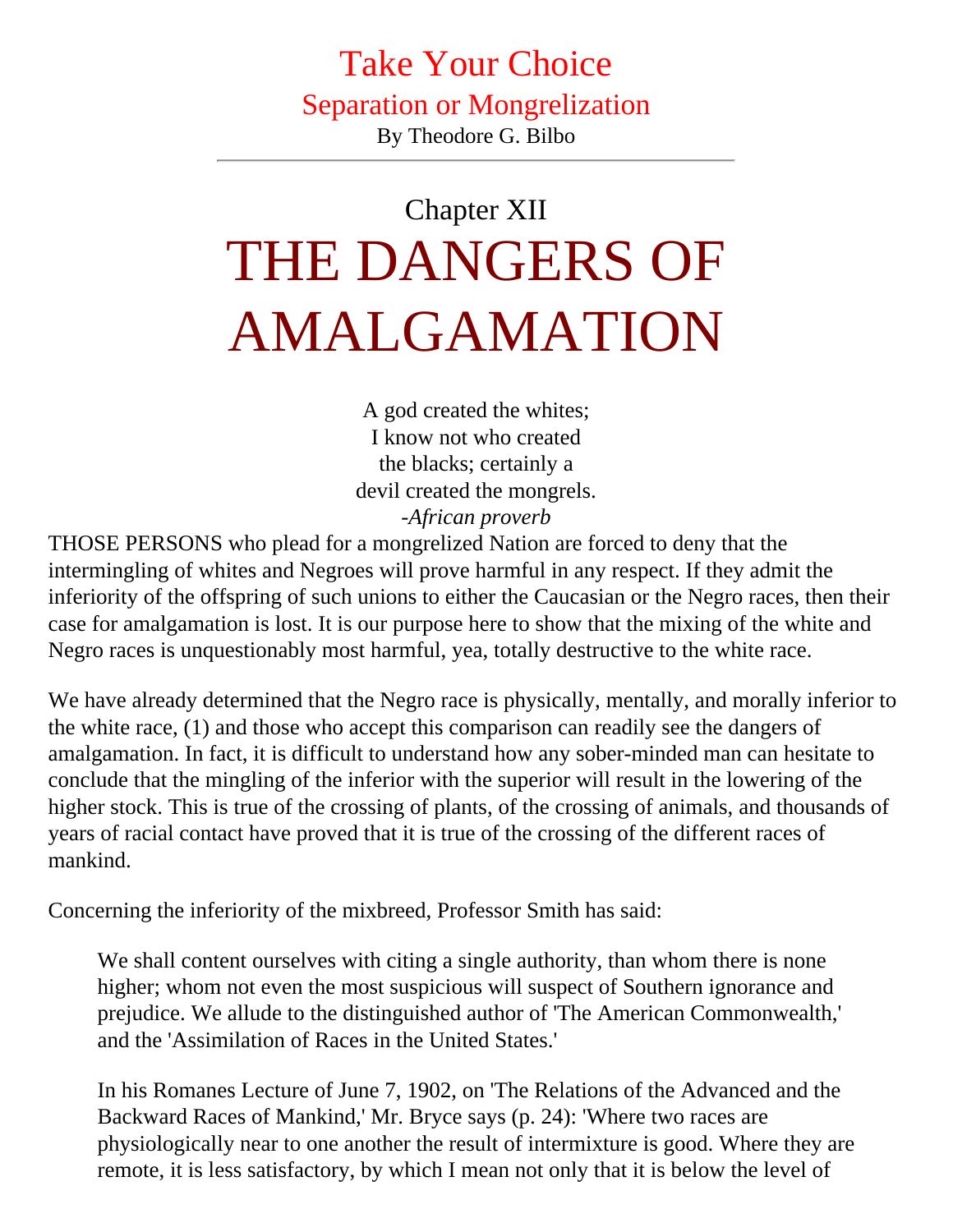the higher stock, but that it is not generally and evidently better than the lower stock.... But the mixture of whites and negroes, or of whites and Hindus, or of the American aborigines and negroes, seldom shows good results. The hybrid stocks, if not inferior in physical strength to either of those whence they spring, are apparently less persistent, and might - so at least some observers hold - die if they did not marry back into one or other of the parent races. Usually, of course, they marry back into the lower.' (N. B. Mr. Bryce, it appears, is so 'provincial, unintelligent and unchristian' as to assume that the Whites are superior - a higher stock, and the Negroes inferior - a lower stock!) Again, p. 26: '... the two general conclusions which the facts so far as known suggest are these: that races of marked physical dissimilarity do not tend to intermarry, and that when and so far as they do, the average offspring is apt to be physically inferior to the average of either parent stock, and probably more beneath the average mental level of the superior than above the average mental level of the inferior.' Again, p. 35: 'Should this view be correct, it dissuades any attempt to mix races so diverse as are the white European and the negroes.' And on p. 36: 'The matter ought to be regarded from the side neither of the white nor of the black:, but of the future of mankind at large. Now for the future of mankind nothing is more vital than that some races should be maintained at the highest level of efficiency, because the work they can do for thought and art and letters, for scientific discovery, and for raising the standard of conduct, will determine the general progress of humanity. If therefore we were to suppose the blood of the races which are now most advanced to be diluted, so to speak, by that of the most backward, not only would more be lost to the former than would be gained to the latter, but there would be a loss, possibly an irreparable loss, to the world at large.' Lastly, p. 39: 'The moral to be drawn from the case of the Southern States seems to be that you must not, however excellent your intentions and however admirable your sentiments, legislate in the teeth of facts....' (2)

In the *Biological Basis of Human Nature*, H. S. Jennings, one of the world's leading authorities, writes: "To the superior race admixture with the inferior one is adulteration; it means a lowering of quality. All other biological consideration give way to this one." (3) And Lothrop Stoddard says: "Two things are necessary for the continued existence of a race: it must remain itself, and must breed its best.... Hence, when a highly specialized stock interbreeds with a different stock, the newer less stable, specialized characters are bred out, the variation, no matter how great its potential value to human evolution, being *irretrievably lost*.... And, of course, the more primitive a type is, the more prepotent it is. This is why crossings with the negro are uniformly fatal. Whites, Amerindians, or Asiatics - all are alike vanquished by the invincible prepotency of the more primitive, generalized, and lower negro blood." (4)

There was a time when it was generally contended that the mulatto was inferior to both the white and the black parent, and there are still those who belong to this school of thought. From a moral standpoint, the pure Negro with his God - given heritage of racial integrity is certainly superior to the mulatto, the quadroon, or octoroon. And there are many half-breeds who are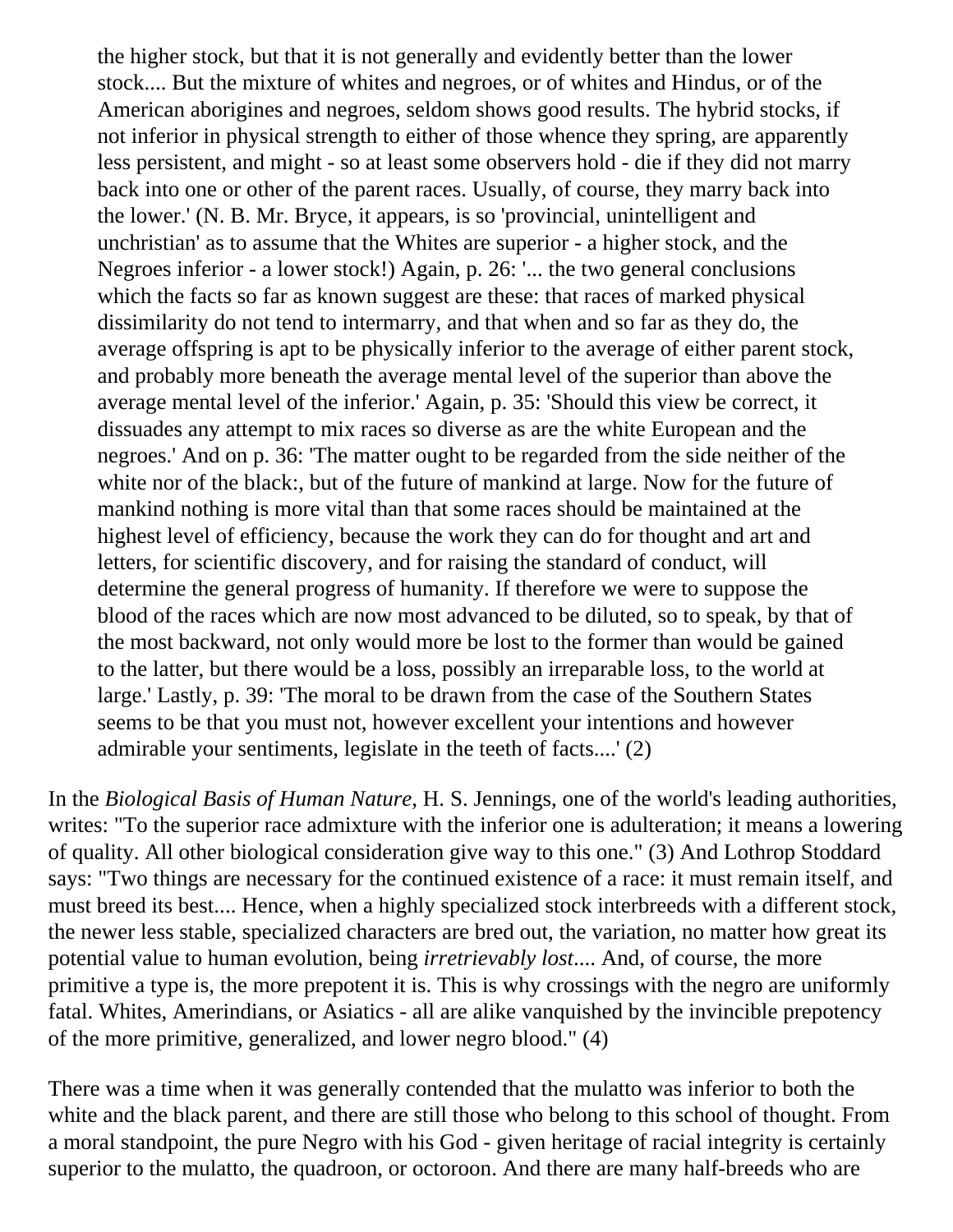inferior in every respect to the pure - blood Negro. On the other hand, there are undoubtedly numerous cases where the mulatto distinctly rises above his coal-black parent and some cases where he rises above the median line and approaches the level of his white parent.

F. L. Hoffman in *Race Traits and Tendencies* says that the mulatto is inferior to the pure Negro and possessed of the least vital force of all races. According to Hoffman, mulattoes are physically and morally lower than blacks. but intellectually they are superior. (5) A. H. Shannon writes: "The mulatto may be superior to the negro; he certainly is inferior to the Caucasian both in intellectual ability and physical vigor. At best, amalgamation can improve the negro only at the expense of the white race. Amalgamation is not, therefore, desirable on scientific grounds; it is revolting when considered in its ethical bearings." (6)

Regardless of the number of authorities which might be quoted, we are quite aware that there are still those who will argue for amalgamation. If these advocates of a mongrelized Nation contend that the Negro race is the equal of the Caucasian and in no way inferior, it is still impossible for them to present a convincing argument for the mixing of the races. This is true because they must admit certain physical differences between the Negro and the white man. These physical characteristics of the black race exist and must be recognized even by those who contend that there is no inferiority attached thereto. When the blood of this black race is mixed with white, the mulatto offspring of the union possesses a combination of the characteristics of the two races. If these equality advocates now say that the Negro or mulatto can not be undeniably proved to be inferior, then we answer that it can not be proved that the pure Negro, the mulatto, or any mix-breed of white-Negro blood is the equal of the white man.

If the mulatto can not be proved the equal of the white man or if there is even a reasonable doubt that equality does not exist, then amalgamation must be condemned. This is true because the mixing of the blood of the races is a fatal process. It cannot be said to be a matter of trial and error, for if the scheme of mongrelization is tried and found to be an error, there is no remedy. Corrupted blood can not be redeemed. Professor Smith has asked these questions: "Who, then, would have the foolhardihood to make this experiment of race amalgamation - an experiment which, once made, is made forever; whose consequences could never be undone when there is at least and at the very lowest an undeniable possibility, not to say certainty, that those consequences would be disastrous in the extreme? Can we imagine a more wanton folly? Would such an experiment beseem any other place so well as the madhouse?" (7)

Some years ago, a colored man, William H. Thomas, reported to be one-sixteenth Negro, wrote a book entitled, *The American Negro; What he Was, What he Is, and What he May Become*. The arguments which Thomas presented have been thoroughly answered by that profound scholar of the race question, Dr. R. W. Shufeldt. After quoting Thomas's plea for interracial marriage because the "inevitable outcome" of amalgamation will be "a perfect blending of our heterogeneous peoples," Dr. Shufeldt says:

I can conceive of no greater calamity that could happen to the people of this country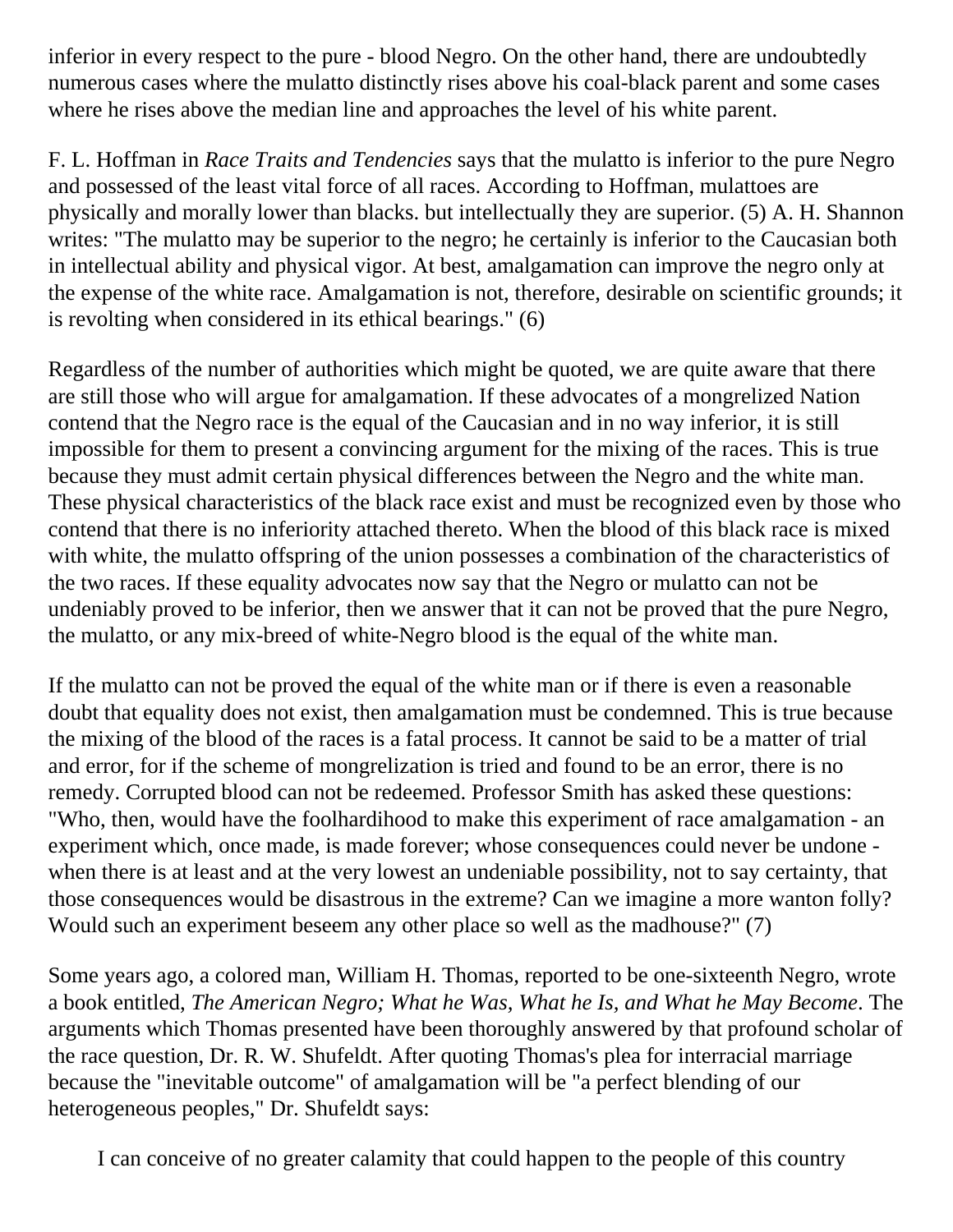than this. We have here at least a certain proportion of the population who can call themselves true Americans, - a race that although it came from the Old World, is a composite stock of great antiquity, and one that has arrived at a stage of civilization unexcelled by any other race in the entire range of history. This civilization speaks for itself, and it is not necessary for me to dilate upon it. And it is this civilization, the building of which has taken thousands of years, that Thomas would now jeopardize by the injection into it of a poison so foul that, whenever or wherever it mixes with it, rottenness is the only result.

Has Thomas ever seen a case of atavism in this country, resulting from the very interbreeding he so extravagantly proposes? Permit me to give an account of one that a few years ago came under my personal notice. A young American artisan of the better class and of excellent type, born of parents born in this country, and untainted by any mixture of African blood, meets a young and very pretty girl in Virginia, and in due course marries her. At the end of a year a boy child is born to them; but, horror of horrors! it is found to be as black as coal, and with hair as kinky as the veriest young Congo that a negress of that race ever gave birth to in Africa. Imagine the state of mind this at once threw the unhappy husband into! His poor young wife pleaded with him that he was the only man who had ever embraced her, and that the very suggestion of receiving the approaches of an African were most repugnant and disgusting to her. But the husband knew there must be a cause for it, as he was present in the room when the black child was born, and he quietly went to work to investigate his wife's antecedents. After no end of trouble and expense, he finally ascertained that her great grandmother was a plantation slave who had borne several children to her master. It was in this stock, through crossing and recrossing with other whites, that this young wife saw her pedigree, and her first child was simply a reversion to the black ancestry on her maternal side, which had inherited the African characteristics, and among them the black skin and kinky hair. I have heard of several other well-authenticated cases of this nature.

This is what Thomas would make general throughout the country, that Europe may point the finger at the American and say: Go to! You have negro in your blood, and you come of a mixed race who were slaves and eaters of human flesh. (8)

When colored writers such as Thomas plead for the amalgamation of the races, do they not admit that the Negro race can not equal the achievements of the white race? When he says, "The future American negro will part, undoubtedly, with many of his racial characteristics as he approximates in color and conduct the white race," does he not acknowledge the superiority of the white race? Of course, he does. In fact, he frankly states the Negro's inferiority by saying: "As we have already shown, the pure negro people are, by the very nature of their characteristic endowments, precluded from reaching a high degree of efficiency. Whatever the freedman has achieved in the way of intelligence and character is due to alien characteristics incorporated into his being through race amalgamation." (9)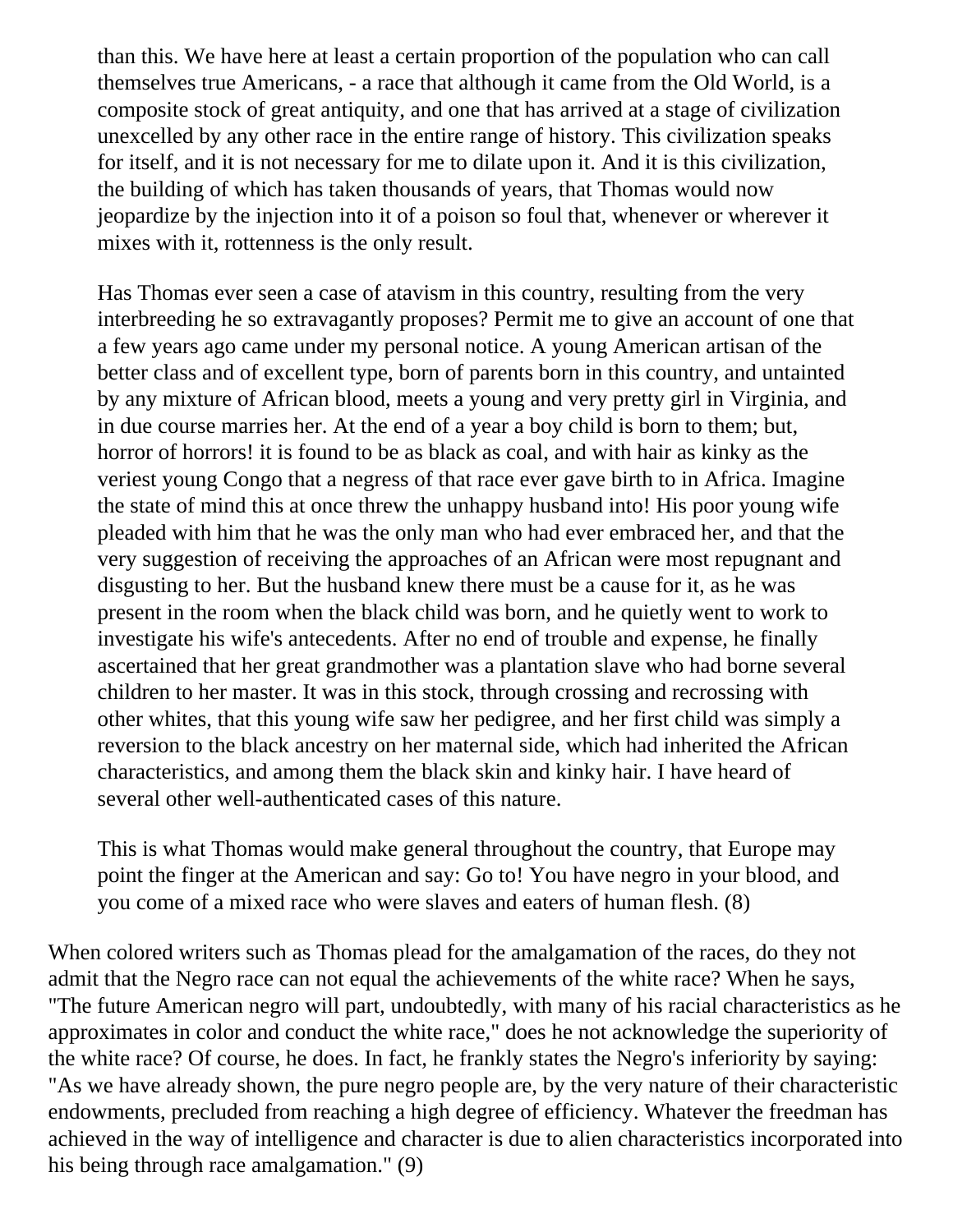Any Negro who pleads for the mixture of the blood of the races is condemning the blood of his fathers. He may wish, as did Thomas, to improve the Negro race "by an infusion of virile blood," but no gain to the black race is worth the destruction of the Caucasian. And we certainly have the right to question the motives of some of the advocates of miscegenation. Is their primary desire to improve the Negro race or is it to make everyone else mongrels like themselves?

Negroes who do not value their racial integrity should be interested in the following observation which was made by a Southern writer: "Of the five races with which the Earth is peopled, only one, the Negro, is ashamed of his race and tries to be something other than what GOD made him. Neither the Red, Yellow nor Brown races want to be white; as the Negro ever strives to become. Instead of having that pride-of-race attached to the white, red, yellow and brown races, the black race is wholly lacking in that attribute; ashamed of his ancestry, and always trying to get as far from it as possible - deluding himself with claims of equality with the white race that are not borne out by his appearance, his present attainments nor his background in recorded history." (10)

O wad some Power the giftie gie us To see oursels as ithers see us! It wad frae monie a conceit free us--

In I926 and I927, C. B. Davenport and Morris Steggerda made a study of miscegenation under the auspices of the Carnegie Institute of Washington. After studying whites, blacks, and hybrids, the authors compiled the results of their findings in the book, *Race Crossing in Jamaica*. The conclusions which were drawn from the many tests that were given were that the mix-breeds graded much closer to the blacks in differential traits than they did to the whites. It was shown that black traits were perhaps dominant in the mix-breeds, and they showed no evidence of what has been referred to as hybrid vigor.

In a speech before the House of Representatives, Congressman Joseph R. Bryson, of South Carolina, said: "On the basis of test performances, whites are superior to Negroes. The testing of the drafted soldiers during World War I gave the first extensible body of data on Negro-white differences in this country. In a special analysis of the results of this study by C. Brigham, Princeton University Press, 1923, the conclusion was reached that there was clear evidence for the innate intellectual superiority of whites over Negroes. R Pintner, Intelligence Testing, 1931, after summarizing the results up to 1930, came to the following conclusion: 'All results show the Negro decidedly inferior to the whites on standardized intelligence tests.... These results are sufficiently numerous and consistent to point to a racial difference in intelligence. ' "

Congressrnan Bryson continued: "P. L. Boynton in his *Intelligence, Its Manifestation and Measurement*, 1933, concludes: 'That most studies point so definitely to the superiority of the average white over the average Negro that it would seem justifiable to assume this condition to exist.' P. C Young, for example, administered the national intelligence test to 282 whites and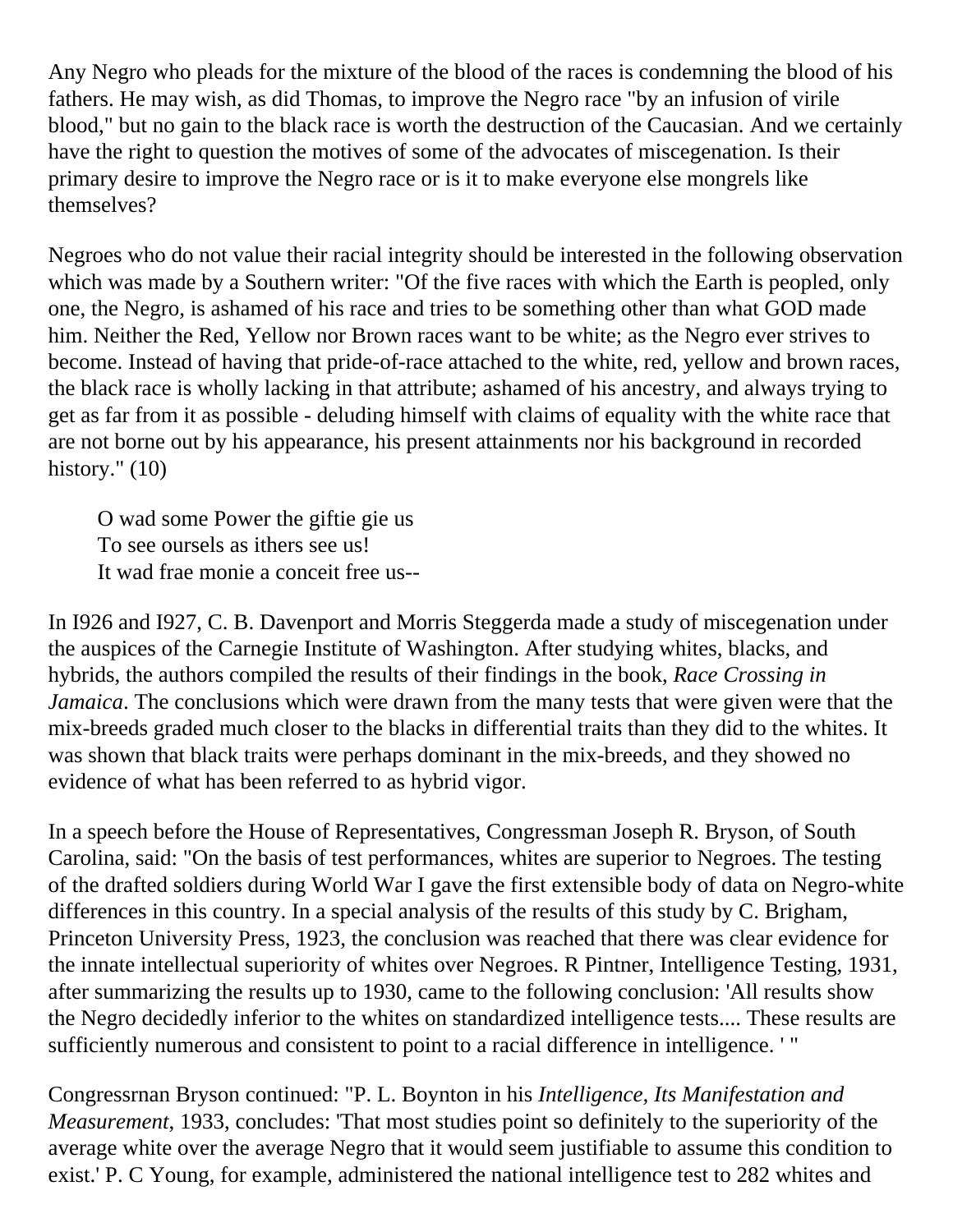277 Negro children in Baton Rouge and Lake Charles, Louisiana. Principals and teachers assisted in labeling the Negro subjects lighter, darker, and miscellaneous. He found a 'noticeable decrease of intelligence as we go from the white child to light Negroes and then to dark Negroes' and concluded that the light Negroes were on the average I9.7 per cent more intelligent than the dark Negroes. This may be explained by the hypothesis that white blood makes them more intelligent than the dark Negroes." (11)

Professor Boas, who made his outstanding plea for the intermarriage of the white and black races, admitted that mental differences did exist between the races, with the higher mentality belonging to the white race. Does not this one admission make all the pleas for amalgamation but "as sounding brass or a tinkling cymbal"? Scientific facts are cold and hard, but where is the scientist worthy of the name who will say that the mixing of a superior stock with an inferior one will not result in the lowering of the higher? If the white race with its higher mentality mixes with the black race, it is an unalterable fact that the hybrid offspring will possess a mentality somewhere between the average of the two races. And does it not follow that if the mulatto is mentally or any other way inferior to the white man, the mixing of the white and black races is harmful and should be forbidden.

Science teaches of the dangers of the amalgamation of the white and Negro races. However, anyone who doubts the harmful results of miscegenation need not accept the conclusions of the scientist or the warning of the historian or the advice of those who believe in racial integrity. He may observe the mulattoes in our own Nation or he may go to South America and study the results of the mixing of the races which has occurred there. It is certain that any sensible, fairminded person who will make an impartial investigation will come to the inescapable conclusion that the mulatto is unquestionably and undeniably the inferior of the white man.

It is our contention that even if science and history did not prove the mix-breed to be the inferior of whites, there is still another reason why the intermingling of the blood of the races should never be sanctioned. We approach all questions with a belief in the existence of a Supreme Ruler Whose laws can not be denied. The very fact that separate and distinct races of mankind have been created makes it impossible for anyone to claim that God did not ordain the racial distinction. When man breaks the laws of God and brings about the mixing of the blood of the different races, he and his posterity will pay the penalty. From this there is no escape. Archibald Coody IV has wisely said: "The Creator made them (the races) as they are, and the wise man accepts the work of the Maker. Foolish men seek to remake races according to their crazy plans. And when they have done their worst the subjects are two-fold more children of hell than before." (12) Mongrelization works nowhere in the Animal Kingdom from snakes to mankind. Without respect to inferior and superior, if you crossbreed Hereford and Jersey, you have neither milch cow nor a beef cow. If you crossbreed an Irish setter with a blood hound, you have neither bird dog nor man hunter. If you should crossbreed Percheron with "Man O' War," you would have neither race horse nor draft horse. Consequently, when the superior is mixed with the inferior, you will inevitably get an offspring of inferior quality.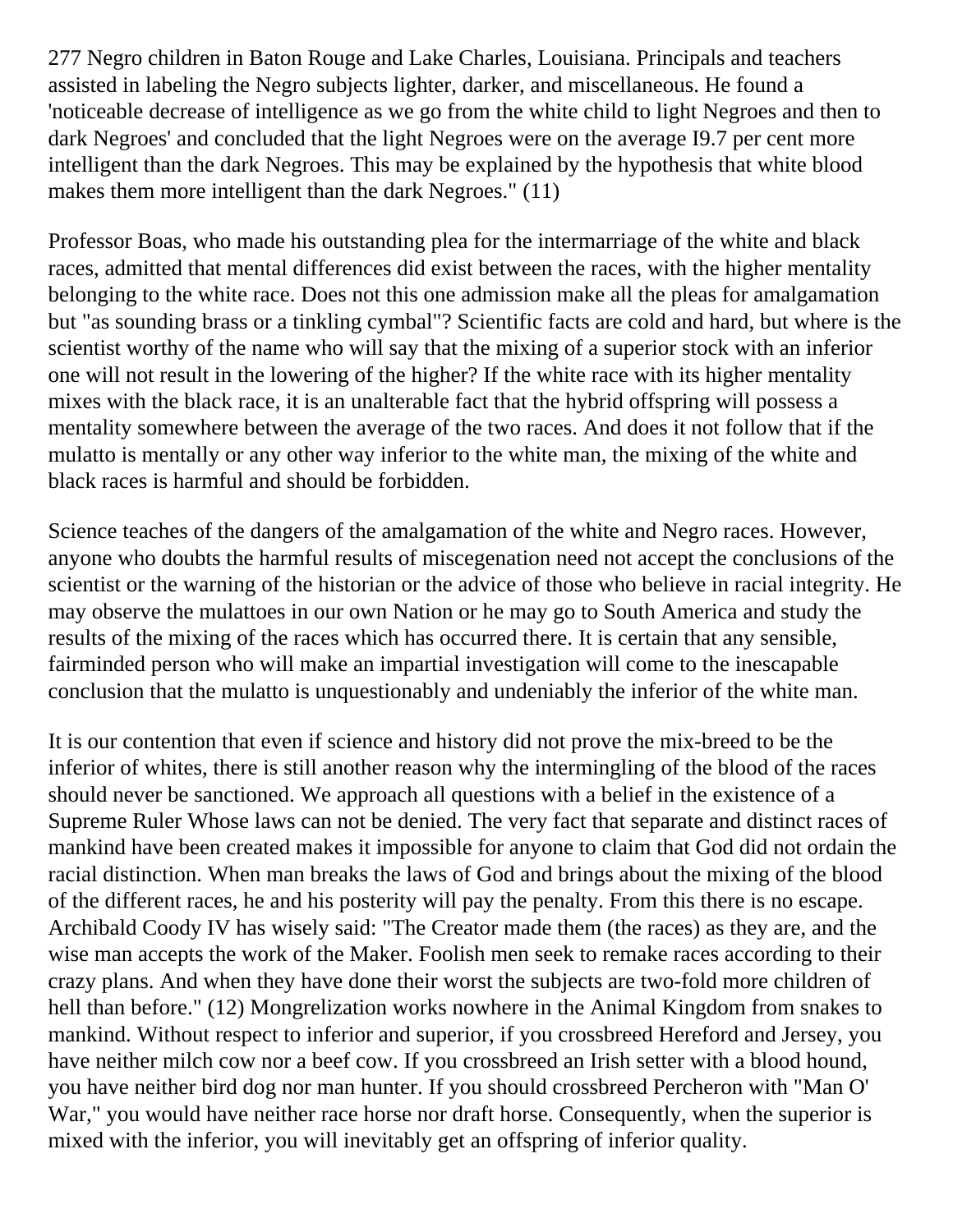At this point, we wish to point out another reason why the blood of the white and black races should not be mixed. Perhaps it is a contention which we could not call upon the cold facts of science to verify, but it is a fact upon which all white men are agreed. The white race produces men and women who possess a greater physical beauty than the colored races. "Does some one say that physical beauty is a poor, inferior thing at best - that beauty of soul is alone sufficient and only desirable? We deny it outright," says Professor Smith. "Beauty of form and colour has its own high and inalienable and indefectible rights, its own profound significance for the history alike of nature and of man. Even if the intermingling of bloods wrought no other wrong than the degradation of bodily beauty; the coarsening of feature and blurring of coloration, it would still be an unspeakable outrage, to be deprecated and prevented by all means in our power." (13)

We are fully aware that every race and every man have particular ideas of beauty, but since the white man is in the majority in this country, he has not only the right but the duty to preserve his own ideal of perfection - the womanhood of his race. Ira Calvin of Brookline, Massachusetts, has made an able plea for the preservation of the white race, and he has interwoven throughout his book, *The Lost White Race*, a profound appeal for the protection of the pretty pink skin, blue eyes and blonde hair" of "our lovely women." Says Mr. Calvin:

Even Nature cries out that a pretty white girl is its supreme effort to produce a living being both beautiful and intelligent. It displays its displeasure at a union of black and white by making the offspring neither beautiful nor very intelligent. A female of such a union finds that the lovely clothes displayed in the shop windows do not blend with her dusky skin, and that every pretty color is made for pure white skins only. She finds also that her features and lips are negroid.... White men haven't protected and preserved the delicate whiteness of their women's skins these thousands of years to wind up by handing them over to the colored races to despoil. They will die first! (14)

Why should any white man advocate a mongrelized Nation when he knows that when this condition is brought about the physical beauty of his race will be forever marred? The superior beauty which is attached to white blood is too generally recognized to be disputed. The following comment is interesting:

A familiar illustration of the Negro's limitations is found in the practices of the three outstanding mail order houses of America - Sears-Roebuck and Montgomery Ward, retail, and Butler Bros wholesale - all domiciled in the North and unaffected by Southern influences. These concerns each distribute millions of expensive catalogues, carrying thousands of attractive human likenesses - beautiful women and handsome men - to demonstrate the appearance of their clothing offerings as worn. Among these thousands of illustrations, *not one of Negro or Negress is found*! There is a reason, a God-given, physical, non-political reason for this 'racialdiscrimination,' and that reason is simply the Negro race, whose dark skin, dull,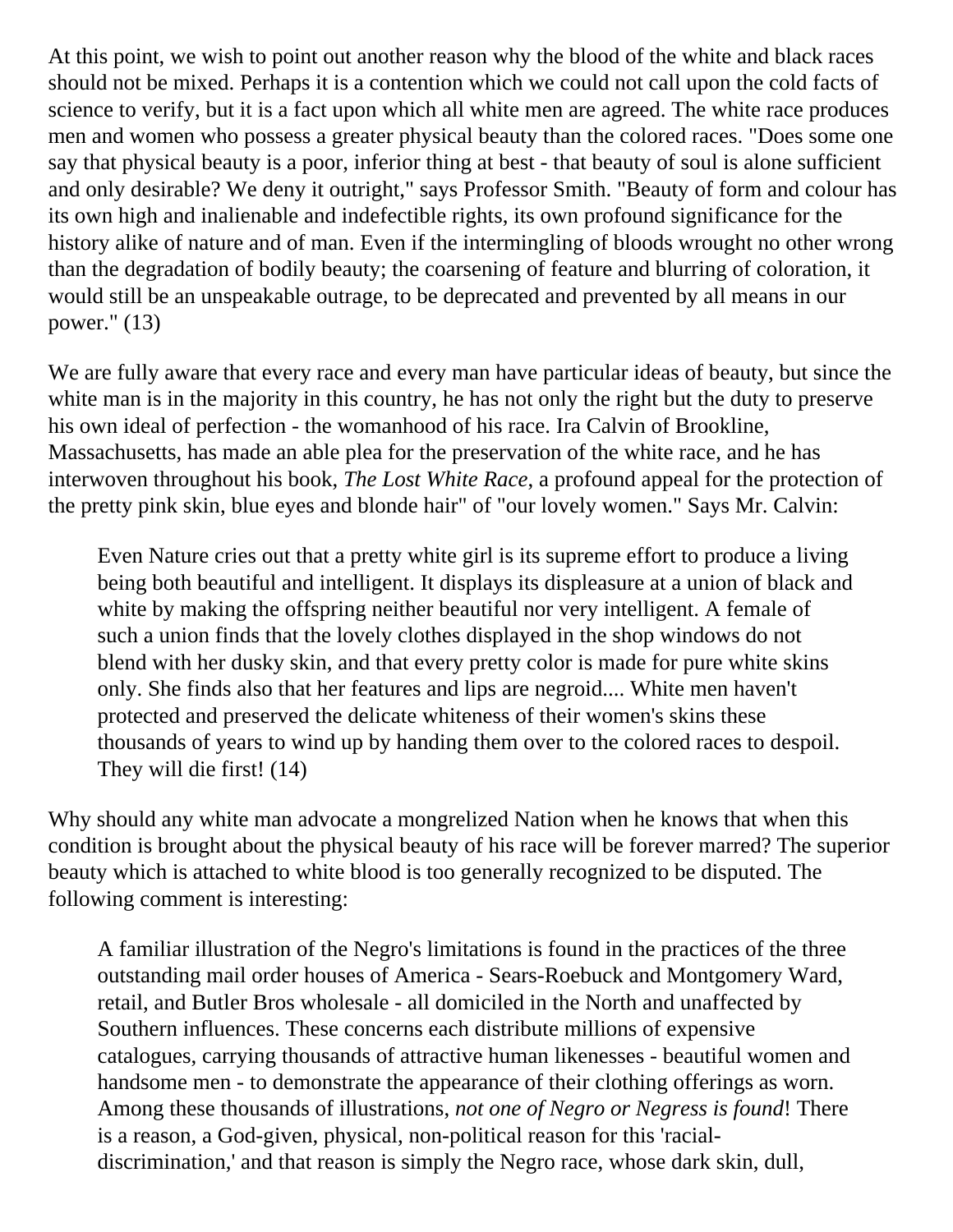expressionless eyes, flat nose and thick lips (facts) do not lend themselves to illustrations of harmony and beauty as those characteristics are regarded by the superior race. (15)

While the mulatto is inferior to the white man, it is often true that those generally recognized as leaders of the Negro race have some degree of white blood in their veins. It is also true that this is the group which leads the campaign for racial equality in the United States. The supersensitive mongrels are constantly agitating the race question and clamoring for the destruction of all racial lines in this country.

In 1918, E. B. Reuter issued his comprehensive study of Negroes who had achieved prominence during the three hundred years of their history in this Nation. In the book, *The Mulatto in the United States*, which gives the results of Reuter's studies, there are 246 persons listed. Of this group, 227 were mulattoes, 16 pure-blooded Negroes, and 13 unclassified. Thus, the list included fourteen mulattoes to one black. It has been estimated that during the period which this study covered, ten per cent of the Negroes in the United States were mulattoes which means that ten per cent of the race produced eighty-five per cent of the leaders. However, it should be noted here that many of the so-called leaders of the Negro race are prominent chiefly because they are Negroes. As white men, they would pass unnoticed, but when classified as Negroes, they stand at the head of the race.

Stuart 0. Landry has observed: "Of course, the Negroes who have come into prominence in the last quarter century are not listed, but I think that Reuter's proportion of mulattoes to pure Negroes would still hold true." (16)

The half-breed Negroes in the United States are objectionable factors to our Nation and to our civilization. Many of them specialize in agitating the race question and promoting conflict between the white and black races. "They are dangerous from whatever point we may elect to view them, says Dr. Shufeldt, "as they may possess all the vicious and sensual traits of the negro, without the color of the latter's skin as a warning flag to the unwary. In any question at issue they will invariably choose sides with the colored race, and from their keener wits and higher intelligence they are capable of giving a greater amount of trouble. Then, too, mulattoes have better opportunities to contract white alliances in marriage, and thus insidiously perpetuate their savage blood. This is most deplorable; for, as I have frequently remarked, the negro has absolutely nothing of the slightest value in his organization that can be added to our own; while, on the other hand, nearly everything about him, mentally, morally and physically, is undesirable in the highest degree. . Mulattoes have no higher sense of our civilization than has the black stock from which they are derived. I have found them equally superstitious, treacherous, mendacious, and unreliable. The better class of hybrids command place and position in this country; many regard them as *colored* doctors, *colored* lawyers, *colored* clergymen, *colored* poets and authors and so on; whereas, as a matter of fact, they are nothing of the kind - they are hybrids, nothing more nor less, and often with a very minute tincture of the African blood in them." (17)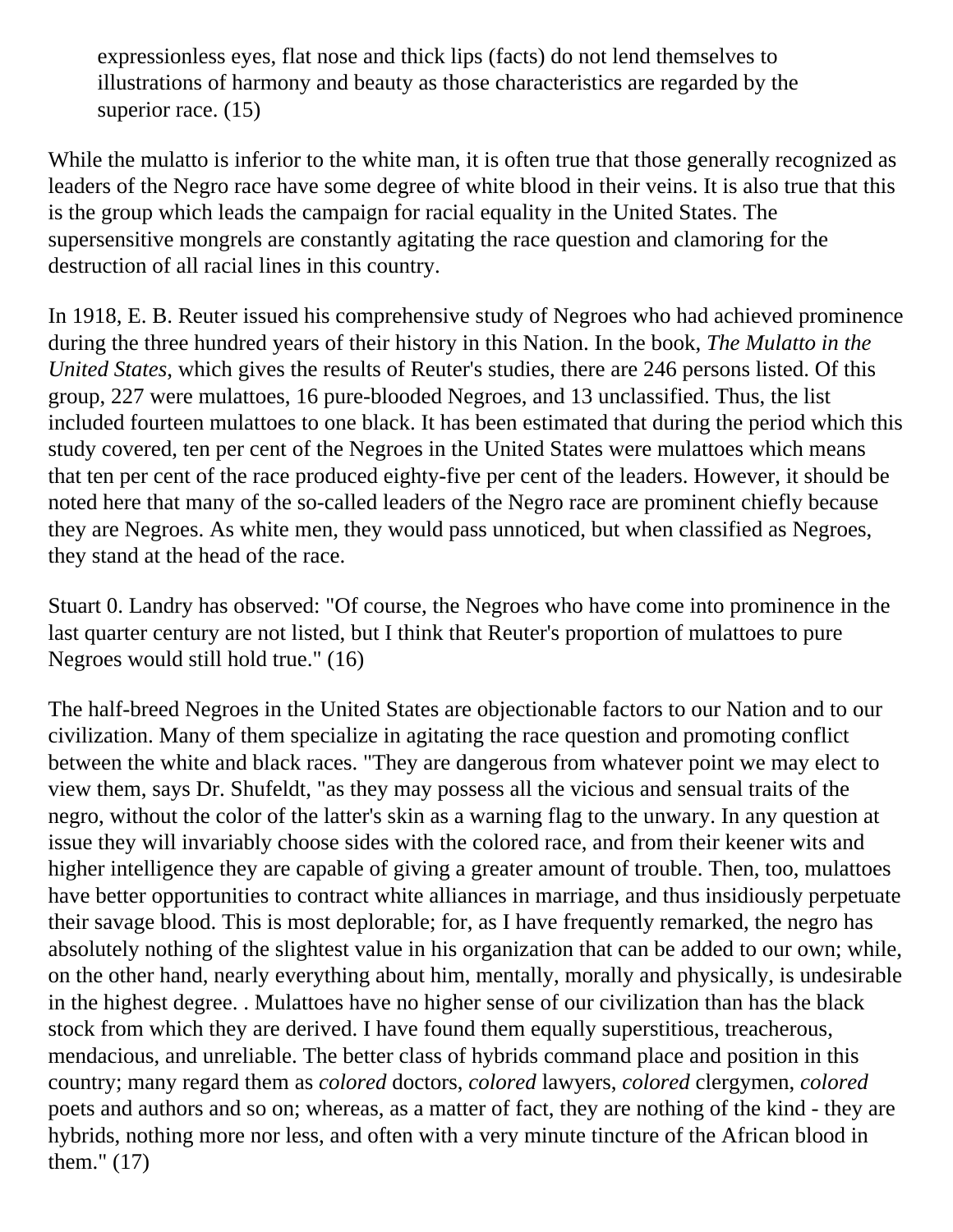A group of the present day leaders of the Negro race has been referred to as the "Mulatto Menace" by Horace C. Wilkinson, Birmingham attorney. In a speech before the Kiwanis Club of Ensley, Alabama, in December, 1942, Mr. Wilkinson said:

My subject today is the Mulatto Menace. I selected that for m subject because a group of mulatto agitators are, in my judgment, a menace to the negro race and a menace to America.

This group, the offspring of generation after generation of illegal unions, are selectively and congenitally immoral on both sides - immorality of the most degrading type since both were untrue to the purity of the race to which they were born.

This group, aided and abetted by some unfortunate whites, has made the negro question a national problem, not a sectional issue. These people are the leaders and advisors of the negro race. The Natlonal Association for the Advancement of 'Colored' People, ant other similar negro pressure groups are working to make the negro ashamed of his dark color. They want to make a counterfeit white man of him.

Continuous efforts are being made to convince the negro that he is abused. It is claimed that we must now state our aims and that these must exclude any element of race consciousness. Unhappy and unattainable ideas of social equality and ultimate amalgamation are being urged upon the negro. Intermixture and inter-marriage and the destruction of segregation is the ultimate aim and secret ambition of these pressure groups whose activities are centered in Washington where they are undertaking to make the Federal Government accessory to the crime. (18)

There seems to be no doubt but that the official staff of the National Association for the Advancement of Colored People is light in color. We have no record of the ancestry of this group, but it has been reported that Walter White, the Executive Secretary, is only one-sixtyfourth Negro. (19) And Edwin R. Embree, the President of the Julius Rosenwald Fund, one of the purposes of which is to better conditions of Negroes in America, has written a book, 13 *Against the Odds*, in which he has thrown some light on the parentage of a number of the most prominent Negroes in the United States. We presume that the blood which runs in their veins is typical of that of the outstanding Negro leaders of today.

Mr. Embree conducted a poll in which a special panel of two hundred persons, white and colored, selected the Negroes who had attained the greatest prominence in the United States. "There was a great deal of variation in the choices, says the author. "But the poll was so definite that the following thirteen persons stand out as at least representative of highest distinction among Brown Americans today." The thirteen Negroes whose biographies compose 13 *Against the Odds* are listed below in the order in which they appear in the book, and the statement following each gives Mr. Embree's description of the parentage and blood of these who have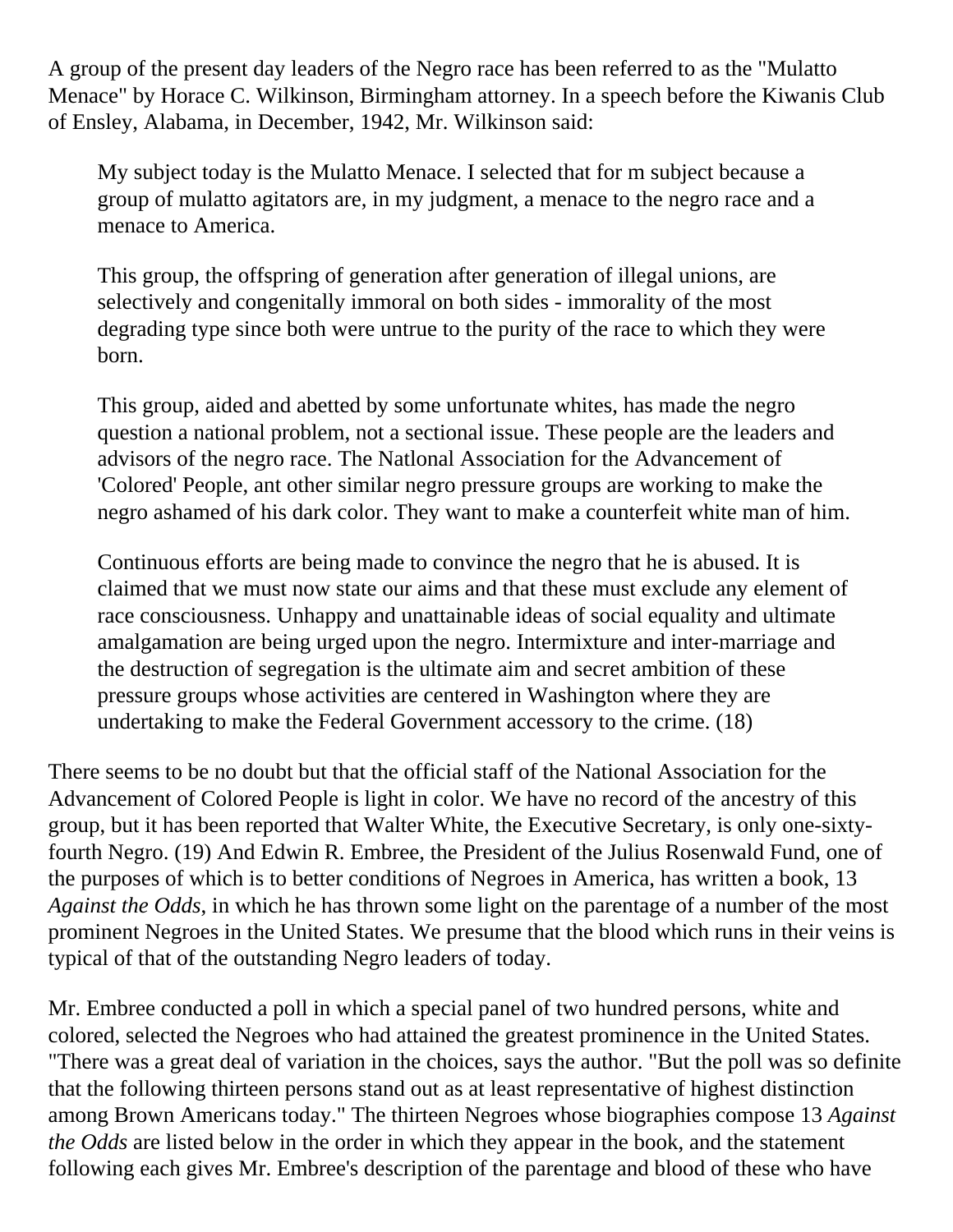been named the outstanding "Brown Americans."

Mary McLeod Bethune: Her parents were black slaves with "not a drop of any blood but African."

Richard Wright: His parents were "part white, part black part Indian."

Charles S. Johnson: His father was a "brown boy" who married an "octoroon, Winifred Branch."

Walter White: "Son of a fair-skinned Georgia postman and his fair-skinned wife, Walter White, is a blue-eyed blond. He is so light that no one thinks of him as having Negro blood.... Actually he does not know the percentage of his black ancestry, and he doesn't care."

George Washington Carver: "Born a slave in the early sixties, nobody knows just when, the boy never knew his father or mother."

Langston Hughes: "He has white blood on his father's side from a Jewish slave trader; his mother's people were French, Irish, and Indian, as well as Negro."

Marian Anderson: Her mother had "light-brown skin" while her father was "much darker."

W. E. Du Bois: "Du Bois has in his veins the blood of all the great races of man. On his father's side were French Hugenots who came to this country in 1674 and whose life with Negro women threw this branch of the family into the colored group, though his own father-small, handsome, olive-skinned - was no darker than his New England neighbors." On his mother's side, his great-grandmother was an "African girl" and there was an "Indian strain" as well as more Negro and "Dutch" blood.

Mordecai W. Johnson: His mother "had a skin of burnished copper" and his father was an exslave.

William Grant Still: "One grandfather of each of his parents had been Irish: one an overseer and one a rich planter. Grandmothers on each side had Cherokee blood. His mother's father was a Spanish landowner in Florida. There was so little of Africa on either side of the family that his father, with straight black hair and clear-cut features, passed for white anywhere he pleased, and his mother, equally white but with brown eyes and dark, wavy hair, looked like a Castilian."

A. Philip Randolph: His father, "black, possibly pure African" married a "light mulatto."

Joe Louis: His father was "half white and his mother part Indian."

Paul Robeson: "His mother, a tall slender woman of strikingly Indian type with straight black hair and reddish brown skin, was a Bustill" and she traced her ancestry through "Quakers,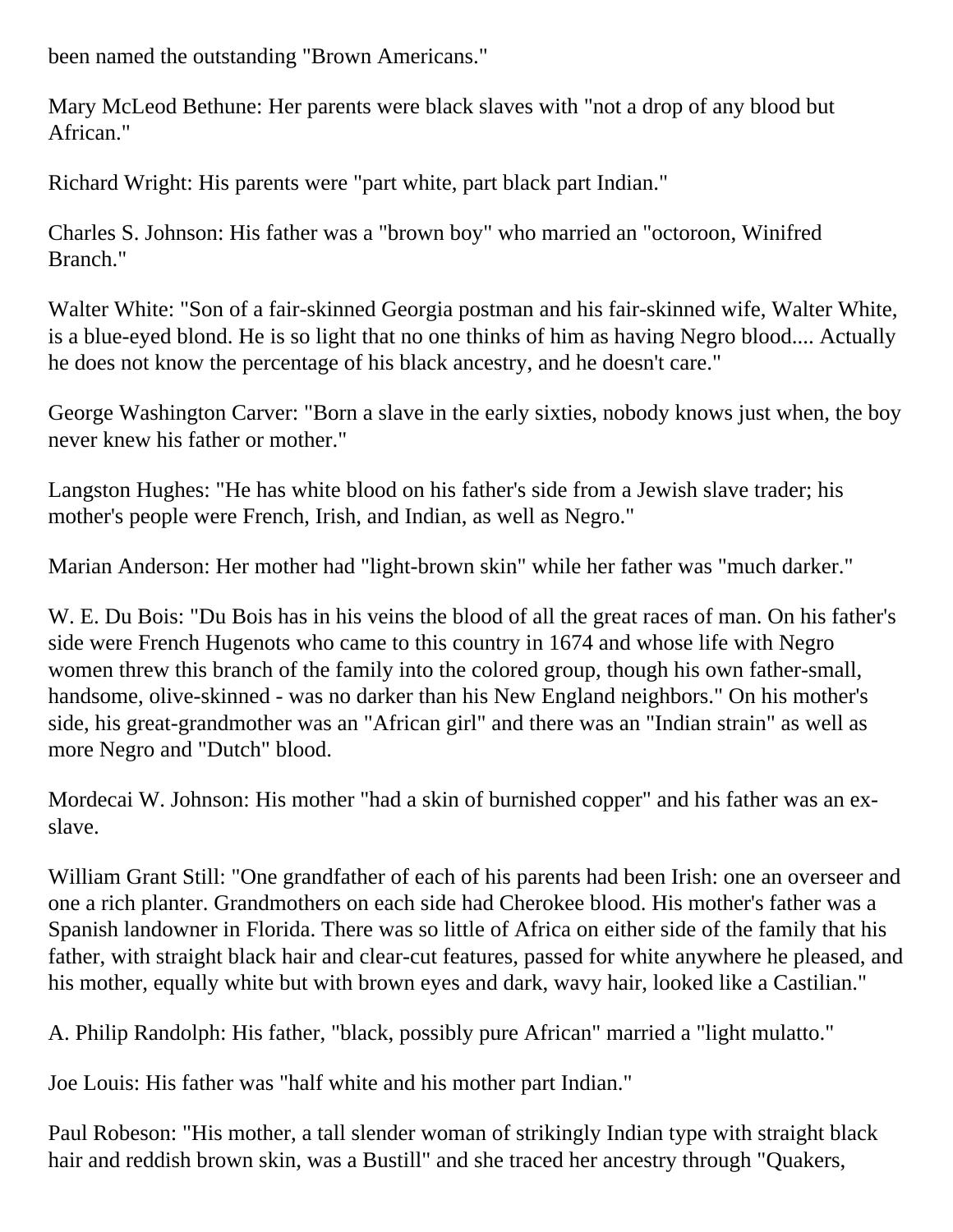Indians, and Negroes." His father worked "his way from slavery."

From the information listed above which has been taken from Embree's 13 *Against the Odds*, it may be noted that in this group of Negroes who have attained the greatest prominence in the United States, only one, Mary McLeod Bethune, is definitely said to be of pure Negro blood. Another one of the group, George Washington Carver, may have been born of Negro parents since no information about his father and mother is given. This would leave eleven of the thirteen classified as having the blood of other races mixed with their Negro blood. From this proportion of eleven to two, we may conclude, that the mixed bloods produced eighty-five percent of the outstanding "brown Americans." Thus, the percentage of prominent Negroes in the United States who have part white blood seems to be about the same today as it was in 1918 when the study was made by E. B. Reuter.

It is also interesting to note that practically all of the men in Mr. Embree's list may be said to have "discriminated" against full-blooded Negroes for they married "light-skinned" women, and two of them, Richard Wright and William Grant Still, married white women. The author says: "In 1940 Richard Wright married Ellen Poplar, a Jewish girl of New York City, whom he met in one of the left-wing groups of earlier days." And he describes William Grant Still's wife as a "Russian Jewish musician." There can be no doubt about how these two Negroes feel about inter-racial marriage; they have endorsed the amalgamation of the races in the most effective of all manners.

The attitude of Wright and Still toward the marriage of whites and Negroes is not new and is not unique among certain groups of Negroes and negrophiles today. It has long been the desire of these factions to promote inter-racial marriage. As early as 1864, D. G. Croly wrote:

All that is needed to make us the finest race on Earth is to engraft upon 'em the negro element, which Providence has placed by our side on this continent.... The white people of America are dying for want of fresh blood . . . until church and state and society recognize not only the propriety but the necessity of the marriage of white and black.... in short, until the great truth shall be declared in our public documents and announced in the messages of our Presidents, that it is desirable that the white man shall marry the black woman and the white woman the black man. (21)

It is with regret that we must deface these pages with the above quotation, but it is the same doctrine which these modern full-equality advocates are preaching although many of them are not bold enough to admit it. Sterling A. Brown, colored professor at Howard University, has said: "Some Negro public speakers, faced with the question (of intermarriage), dodge behind statements like, 'Well, I'm married already myself.' Some take refuge in Kipling's line, 'Never the twain shall meet,' without sharing Kipling's assurance of hope. The twain have met and the twain will meet." (22)

Following the example of W. E. B. Du Bois, perhaps the most outstanding of all the Negroes in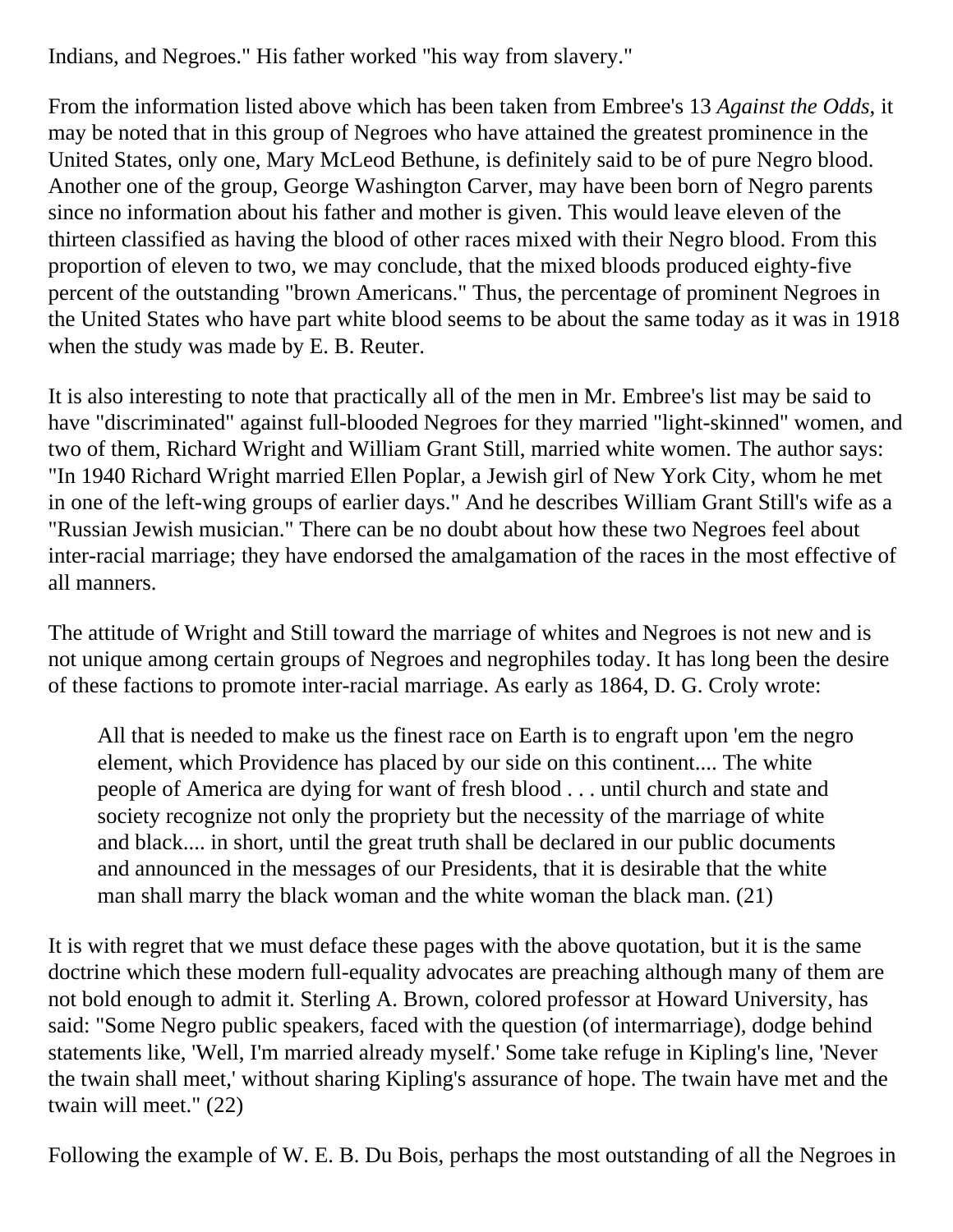the United States today, many of the Negro leaders openly endorse intermarriage of the races. As part of their program they seek the repeal of the statutes which the majority of the fortyeight states - to be exact thirty - have enacted to prevent white-Negro marriages.

The following states prohibit marriage between the white and Negro races: Alabama, Arizona, Arkansas, California Colorado, Delaware, Florida, Georgia, Idaho, Indiana, Kentucky, Louisiana, Maryland, Mississippi, Missouri, Montana, Nebraska, Nevada, North Carolina, North Dakota, Oklahoma, Oregon, South Carolina, South Dakota, Tennessee, Texas, Utah, Virginia, West Virginia, and Wyoming. In addition to prohibiting the intermarriage of whites and Negroes, some of the state laws prohibit the marriage of a Caucasian to a Mongolian or a Malay or an Indian. However, in eighteen states, mainly east of the Mississippi river and north of the Mason and Dixon Line, and in the District of Columbia public sentiment has never been strong enough to force the enactment of a statute forbidding interracial marriage.

Public opinion throughout the United States unquestionably frowns on the marriage of whites and Negroes although some states permit such unions. Comparatively speaking, there are few Negroes in the states where there are no legal prohibitions on intermarriage. More than 10,000,000 of the Nation's 12,865,518 Negroes live in states where white-Negro marriages are forbidden by law.

In the majority of interracial marriages which take place in the North the man is a Negro or mulatto and the woman white. It has been estimated from studies of intermarriage in Boston, New York, Michigan, Rhode Island, and Massachusetts that in eighty-three percent of the white-Negro marriages, the groom is a Negro. The social and economic status of Negroes who marry white persons is generally higher than the average, while the white men, and particularly the white women, who marry Negroes are of a lowclass, socially and economically.

"Boston furnishes us with the best record of mixed marriages available." says Stuart O. Landry. "From 1867 to 1890 the mixed marriages in Boston averaged 25 per year. In 1904 in Boston 13.6% of all the Negro marriages were mixed marriages. In 1918 this percentage had gone to 5.2% and in 1923 it was 3.1%, but in 1938 it rose to 3 7%." (23) And from studies in other states, Mr. Landry concludes that about 575 marriages between whites and Negroes take place yearly in the United States.

In asking for the complete political, economic, and social equality of the races, the Negro leaders are unquestionably asking that Negroes be accorded the right to marry white people. In addition to the attempts to abolish the legal restrictions on such unions, the propagandists are extremely active in advising interracial marriage and in advertising the "success" of mixed marriages. In recent months the magazine Negro Digest has featured articles in each issue under the heading of "Does Interracial Marriage Succeed?" The purpose of these articles is undeniably to promote and encourage the marriage of whites and Negroes.

In the April, 1945, issue of *Negro Digest*, William Grant Still, Negro composer of classical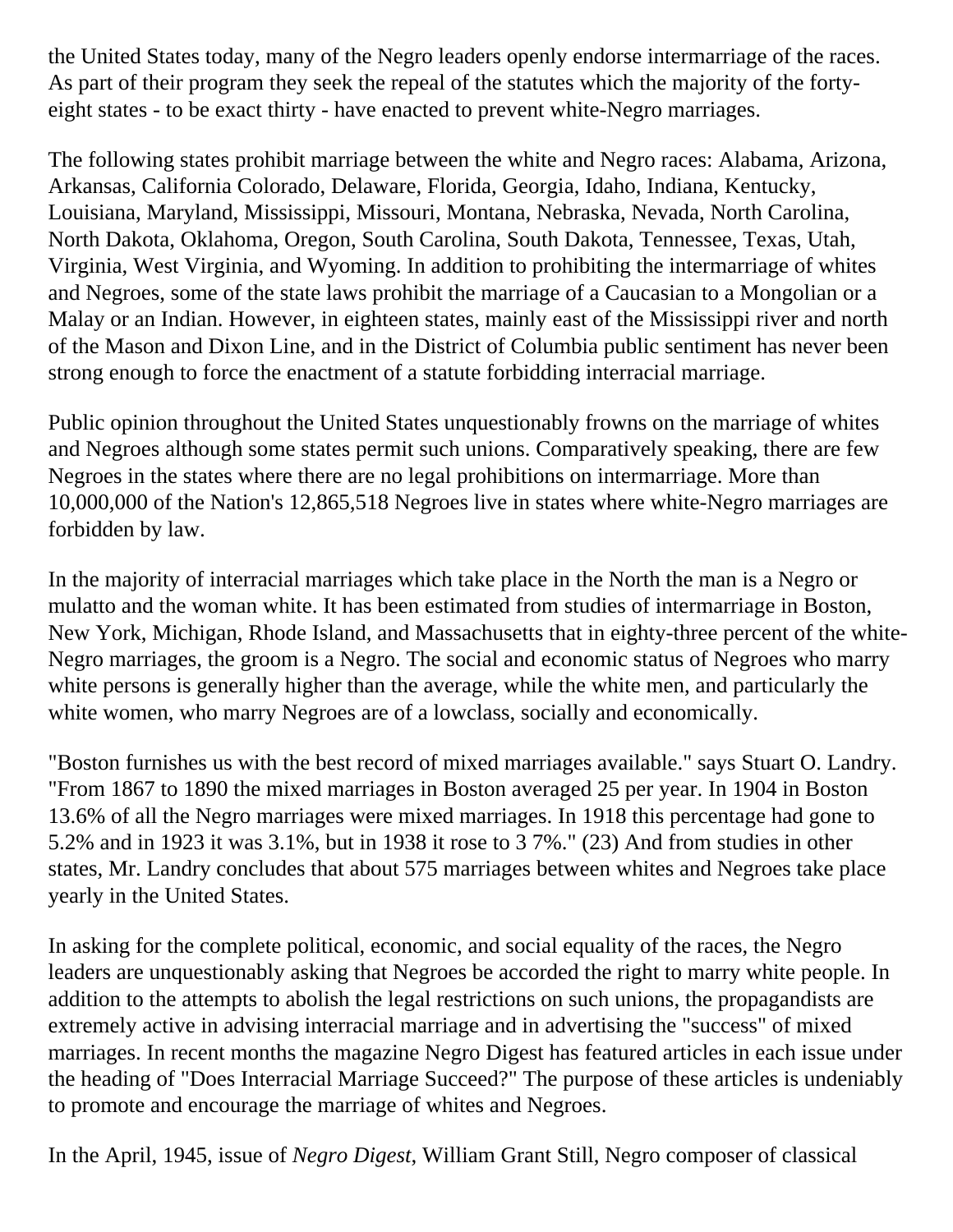music, and his white wife, Verna Arvey, also a musician, proclaimed the success of their marriage. From this statement: "If there were the shadows of lynchings in one of our racial pasts, there was also the remembrance of anti-Jewish pogroms in old Russia, in which the other's great-grandfather had been murdered. If there had been discriminations against Negroes, there had also been - less noticeable, but undeniably present - discriminations against Jews," we see that the white wife in this marriage is Russian Jewish. After telling about their backgrounds, their "common interest" in music and their friends this couple says: "All right, let's think of the children. They certainly won't have to suffer any more than any other colored person in America has had to suffer." With this statement this white wife refers to her colored children, who will be classified as Negroes in the United States. Regardless of how one may view the laws of man regarding intermarriage of the races, the laws of God are undeniable. It has been so ordained that when a white woman crosses the color line and marries outside her race, she does not reproduce herself; she can not perpetuate the blood of her race. She becomes the mother of a colored child, not a white one. From this truth, there is no escape.

Writing in May, 1945, *Negro Digest*, Jack Johnson, former Negro heavyweight champion of the world, makes some observations on his private life. His first marriage to a "colored girl" ended when "she turned to another man." When he had won the boxing championship of the world, he married a white woman who found escape from the "gossip and slander" by taking her own life. Johnson says: "She was the first victim, the high price I had to pay for the 'crime' of marrying outside my race." In his third marriage, he made "another unsuccessful attempt to find happiness in marriage to a white woman." After this marriage, he "become entangled with the law" and was sentenced to serve one year and a day in prison on a Mann act charge. "When I paid my debt to 'white society'," writes Johnson, "and finished serving my sentence, I married another white woman." Still living with this third (white) wife, he says, "I have no regrets, no sorrows" and he recommends and endorses interracial marriages. Such a man may write that marriage between whites and Negroes "can and does succeed" but his words fall on deaf ears.

George S. Schuyler, colored Associate Editor of the *Pittsburgh Courier*, and his white wife, Josephine, stated in an article appearing in the June, 1945, *Negro Digest*, that "individuals who cross the marital color line must be people of superior courage." They evidently mean that they must have the "courage" to ignore public opinion for they add: "Or at least they should have a healthy disdain for the opinions of the crowd." It certainly must be agreed that persons who marry outside their races invoke the condemnation of the members of both races who believe in racial integrity. Without a doubt, public opinion throughout the United States generally condemns the marriage of whites and Negroes even though such marriages occur where the unions are legal.

The white people of the various states of this Nation have a right to forbid interracial marriage by law. And whether such statutes exist or not, they have the right to condemn by public opinion and by social ostracism any white man or woman who crosses the color line and marries a Negro. Self-preservation is a universal law and the prohibition of itnterracial marriage is necessary for the preservation of the white race.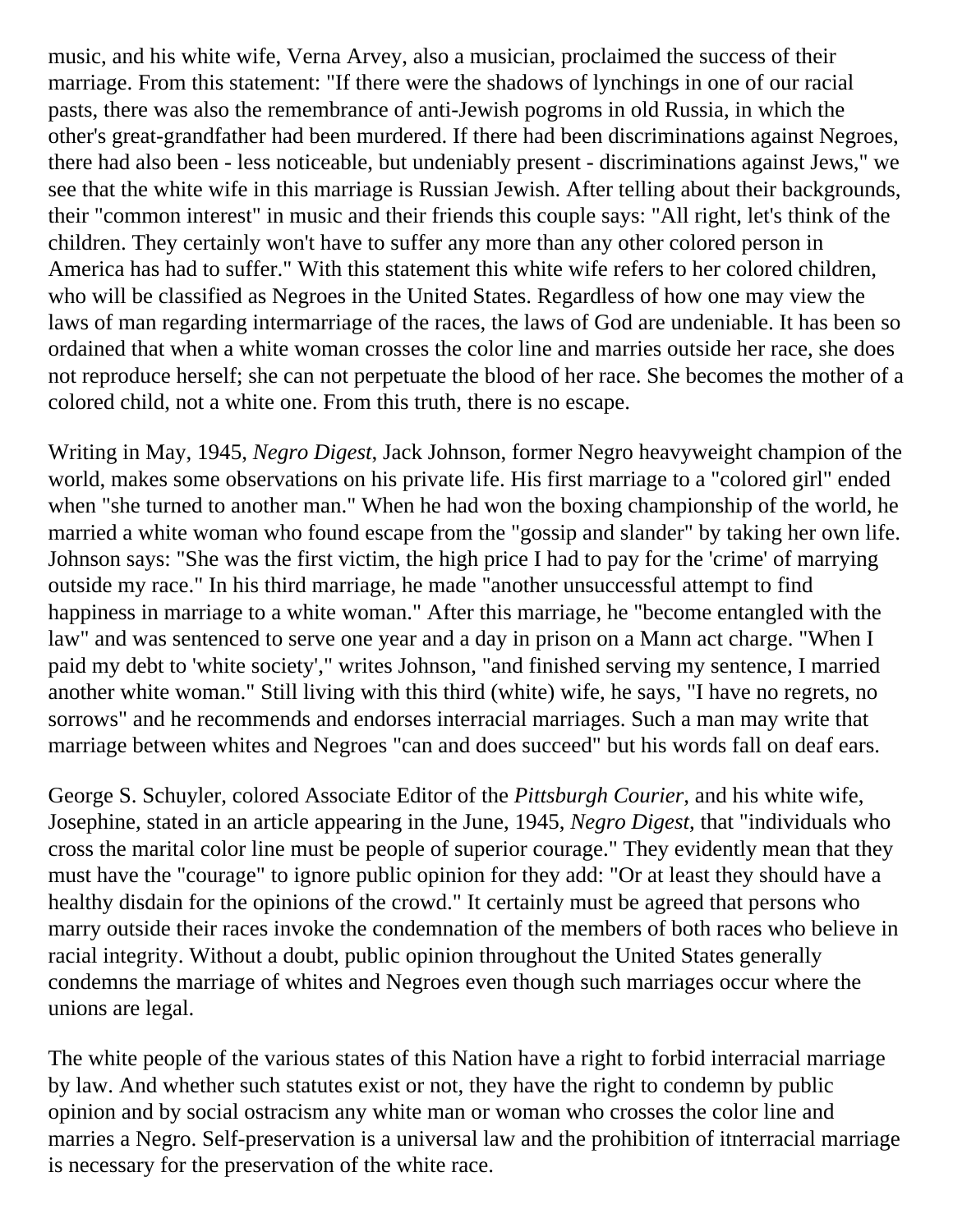It can be truthfully said that the white people who advocate social equality of the races are seldom sincere. Some of them preach the equality doctrine for political or other reasons best known to themselves. But as far as we know none of the prominent white advocates of complete racial equality has gone so far as to carry out the doctrine of intermarriage by marrying a Negro.

The following statement is noteworthy:

The inconsistency of that (Social gain) is found in the absence of Negro or Negress among the several marriages in the White House family. What explanation does Mrs. Rooseveit tender to her Negro proteges for THAT? If the Negro is the equal of the white man socially; (if) Negresses (are the equal) of those admirable young women, wives of the four Roosevelt boys, why that discrimination? Evidently those young Roosevelts take ABRAHAM LlNCOLN seriously in his debate with Douglas; nor do they believe that a lot of mulatto grandchildren would enhance the attractiveness of the White House. That condition respecting the White House family, prevails in a similar degree all through the country, as these FACTS prove:

The United States Senate is composed of 96 white Senators, none of whom ever contracted marriage among the Negro race.

The House of Representatives consists of 429 white males, none of whom ever contracted marriage with a Negress, and 5 white women members, none of whom ever contracted marriage with a Negro. (The sole Negro Representative, to his credit, married within his own race.)

The 9 Supreme Court Justices confined matrimonial alliances to their own white race, as did all U. S. Judges throughout the Union. Governors of the 48 States are white men, none of whom ever married a Negress - all practiced 'race-discrimination' in the selection of life-partners, as did the head of every State University and all members of State Supreme Courts.

FACTS are stubborn things, and all persons referred to in the above list, to which may be added the President's Cabinet, are guilty of that same 'race discrimination' hurled by mu]atto-minded editors against the Southern whites! To say the least of it, 'race discrimination' in the South, as regards matrimony has precedent in the highest official circles - not excepting the White House, whose home-hating mistress does not practice in her own family, that policy which she preaches so tirelessly within her social and political orbit.

The insincerity of those Negrophiles who inspire interracial gatherings and flood the press with assertions that the Negro race is equal to the white, is proven by a simple test - one that never fails. Ask him: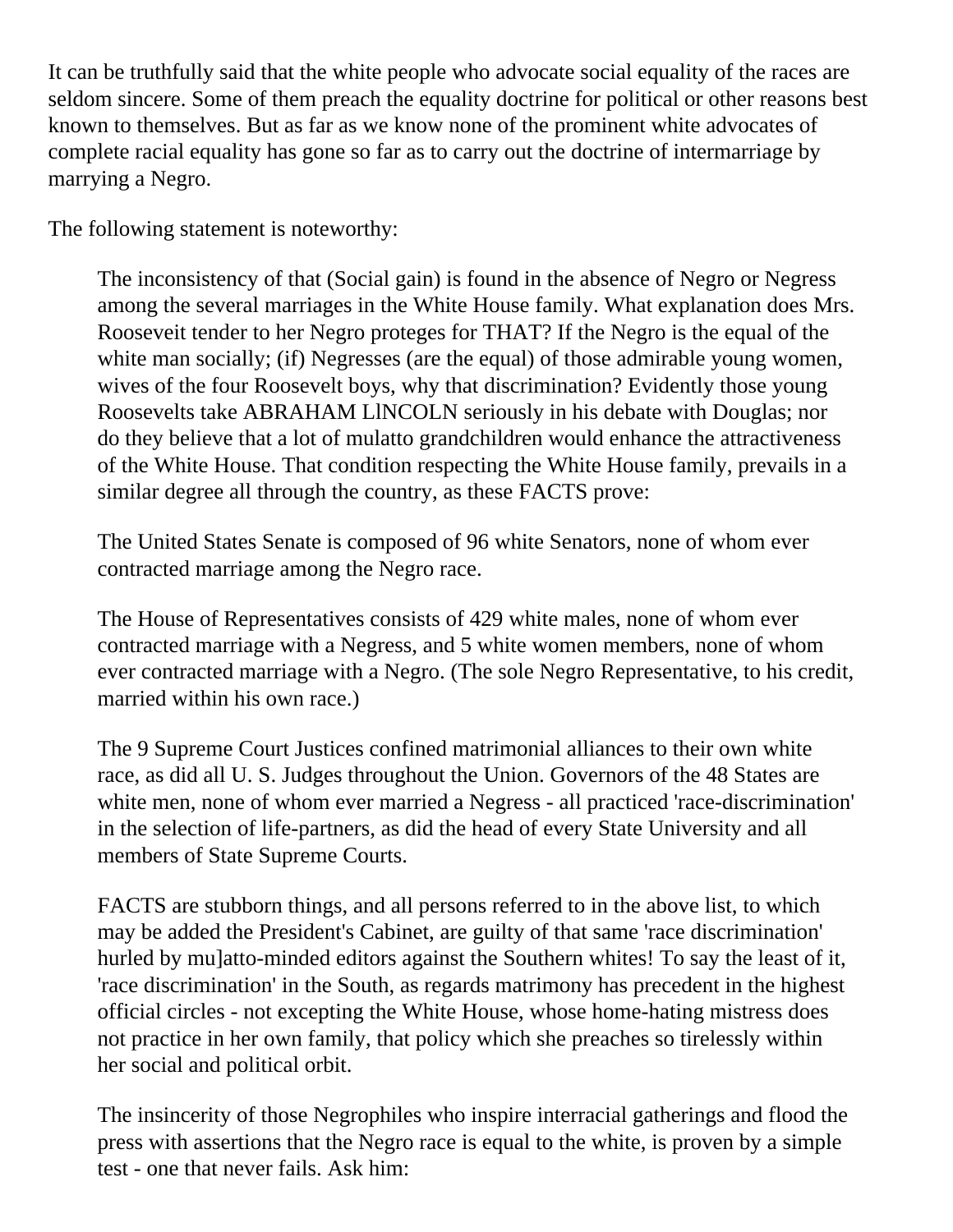'If you have a white daughter of marriageable age would you be willing for a NEGRO to marry her?'

His reply, prompt, positive and emphatic, is 'NO'! In that reply, the Negro race finds full evidence that claims of equality with the white race, with which white renegades delude them are 'but as sounding brass and tinkling cymbals,' and with no motive above politics. If the Negroes, themselves, will put this question to that type of whites - pointedly and publicly - the embarrassment following will perceptibly chill the enthusiasm of 'interracial' gatherings.(24)

There is no middle ground on the question of interracial marriage. A person either favors or condemns such unions. The Negroes and negrophiles in the United States today who are waging the campaign for complete racial equality must be assumed to favor the amalgamation of the races unless they have openly stated their opposition.

The danger of amalgamation may be stated very simply - it means the destruction of the white race. When the blood of the white and Negro races mix, the fair-skinned Caucasian is lost beneath the black flood. This result can not be denied. And because miscegenation means the death of the white race, every white person not only has the right but the duty to do all in his power to prevent such destruction.

Just as every white man has the right to marry a white woman in preference to a Negress so he has the right to join with the majority of his fellow citizens to prohibit any other member of his race from forming such a union. When the majority believes that society is endangered by the marriage of whites with Negroes or Mongolians, they may prohibit such unions by statute. This right is a fundamental principle of our Reptlblican form of government.

The fact that a white man believes that white-Negro marriages should he prohibited is no indication that he thinks the Negro should he treated with cruelty or injustice. It is often true that those who criticize the Southern policy of racial segregation recognize no neutral ground between love and daggers' points or in physical embrace. There is, of course, hatred. They seem to think that the races must be either at no excuse for such ignorance. A man may use all the power at his command to see that Negroes are treated with fairness, justice, and consideration and still refuse to marry a Negress or to recognize socially any white person who crosses the color line.

Southern white people have been greatly alarmed by the intensity of the current campaign for racial equality in this Nation. They have lived with the race problem for generations and have gained knowledge which many of their Northern friends have had no opportunity to gain. Southern white people know and realize the dangers of amalgamation, and they have been quick to condemn the agitators and troublemakers who have been attempting to spread the doctrine of social equality of the races in the Southland. The following quotation from a resolution passed by the House of Representatives of South Carolina's General Assembly in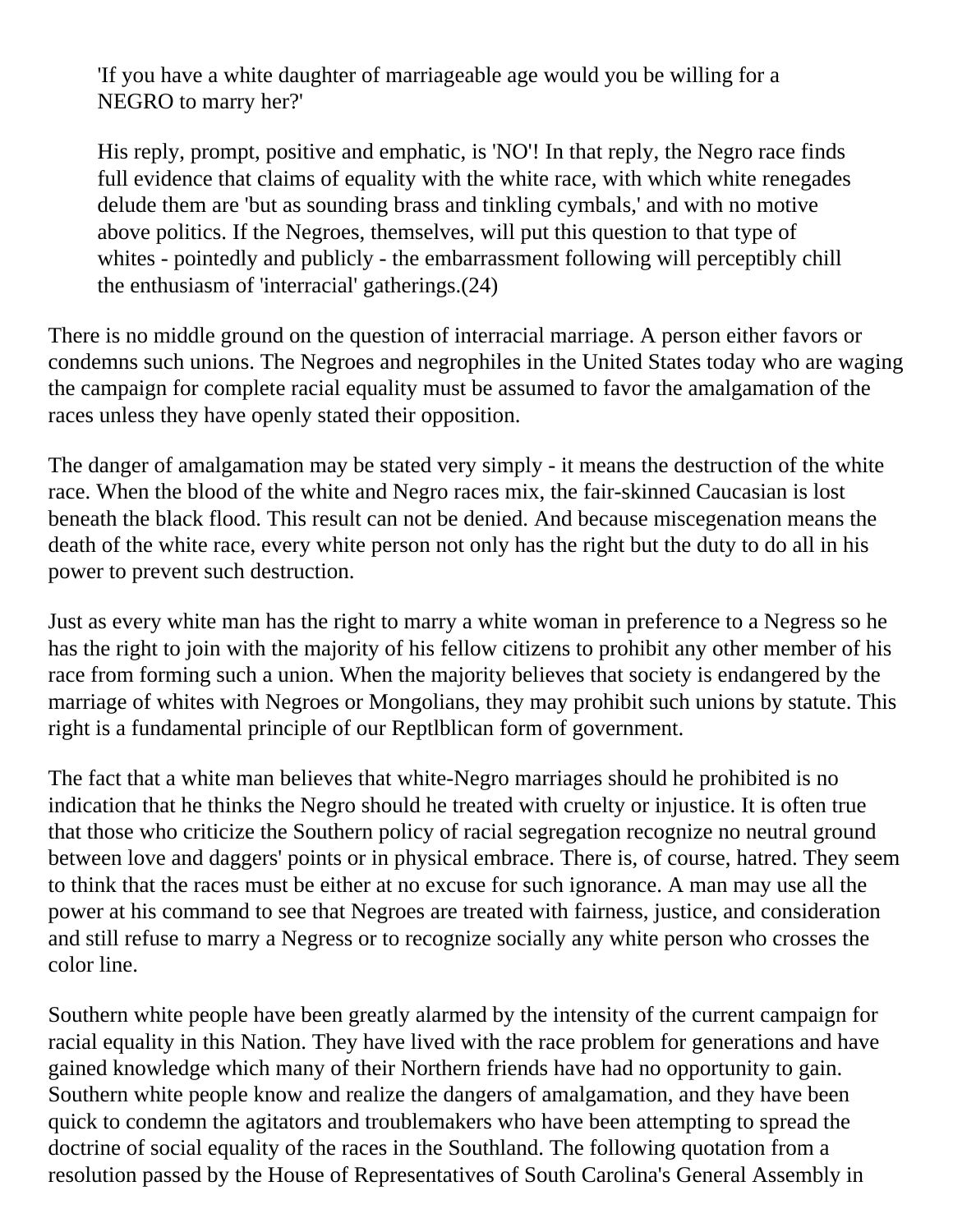### 1944 is typical:

We indignantly and vehemently denounce the intentions of all organizations seeking the amalgamation of the white and Negro races by a commingling of the races upon any basis of equality as being destructive to the identity and characteristics and integrity of both races, and as being un-American and hostile to the existence and preservation of the American Union of States.

We reaffirm our belief in and our allegiance to established white supremacy as now prevailing in the South, and we solemnly pledge our lives and our sacred honor to maintain it, whatever the cost, in war and in peace.

At the close of the War Between the States, a Confederate soldier inscribed a poem on the back of a Confederate note. These are the words which he wrote on the worthless piece of paper:

Represenating nothing on God's Earth now And naught in the waters below it As the pledge of a nation that passed away Keep it, dear friend, and show it.

Show it to those who will lend an ear To the tale this trifle will tell Of Liberty born of a patriot's dream Of a storm cradled nation that fell.

Amalgamation can write the same obituary for the United States of America by insuring that the future generations of Americans will sink into hopeless depths of mongrelization from which there can be no return. On the other hand, a white America can guard and protect the white blood in her veins, guarantee the right of Caucasian racial integrity to generations yet unborn, maintain her civilization and continue to rise in strength and power.

> Go to [Next Chapter](#page-177-0) Return to [TYC - Table of Contents](#page-0-0)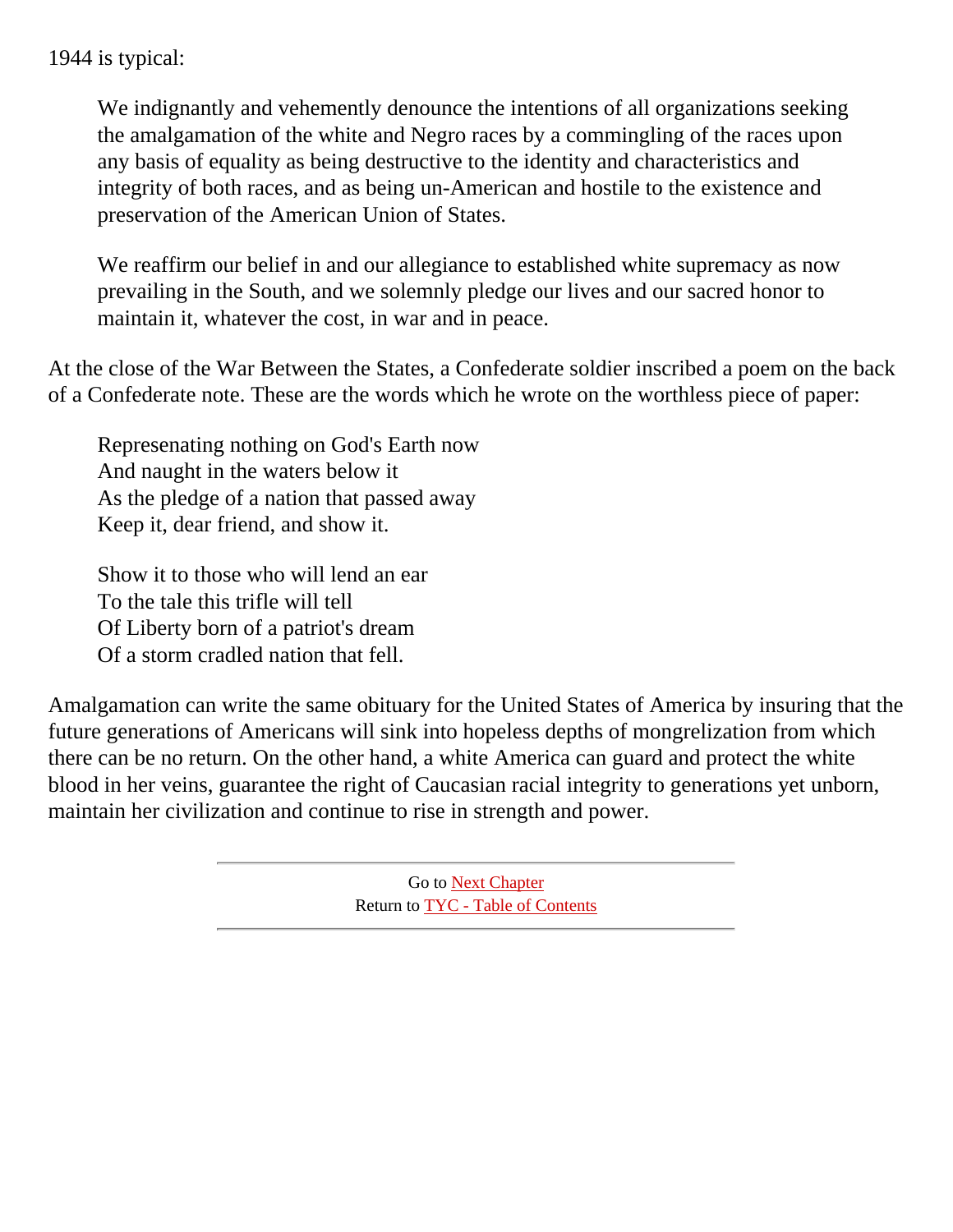#### **Notes**

- 1. See [Chapter VI.](#page-68-0)
- 2. Smith, William B., *The Color Line*, p.63.
- 3. Landry, Stuart 0., *The Cult of Equality*, p. 315.
- 4. Stoddard, Lothrop. *The Rising Tide of Color*, p. 300.
- 5. Landry, Stuart 0., *The Cult of Eguality*, p. 316.
- 6. Shannon, A. H., *Racial Integrity*, p. 94.
- 7. Smith, William B., *The Color Line*, p. 70.
- 8. Shufeldt, R. W., *America's Greatest Problem: The Negro*, p. 114. The distressing and horrible event which has been related above by Dr. Shufeldt and which is called a case of atavism is why the statement "one drop of Negro blood makes a Negro" is absolutely true.
- 9. Thomas, W. H., *The American Negro*, pp. 408, 409, as quoted in: Shannon; A. H., Racial Integrity, p. 17.
- 10. From a pamphlet entitled *The Negro Disillusioned*, written by Demps Alexander Oder of Childersburg, Alabama, in 1944.
- 11. Congressional Record (Daily) March 8, 1944.
- 12. Coody, Archibald, *The Race Question* (Vicksburg, Mississippi: Mississippi Printing Company, 1944), p. 23. The Race Question is Chapter VI of *The White Chief*, unpublished biography of James K. Vardaman, which has been written by Mr. Coody.
- 13. Smith, William B., *The Color Line*, p. 38.
- 14. Calvin, Ira, *The Lost White Race*, pp. 178, 108.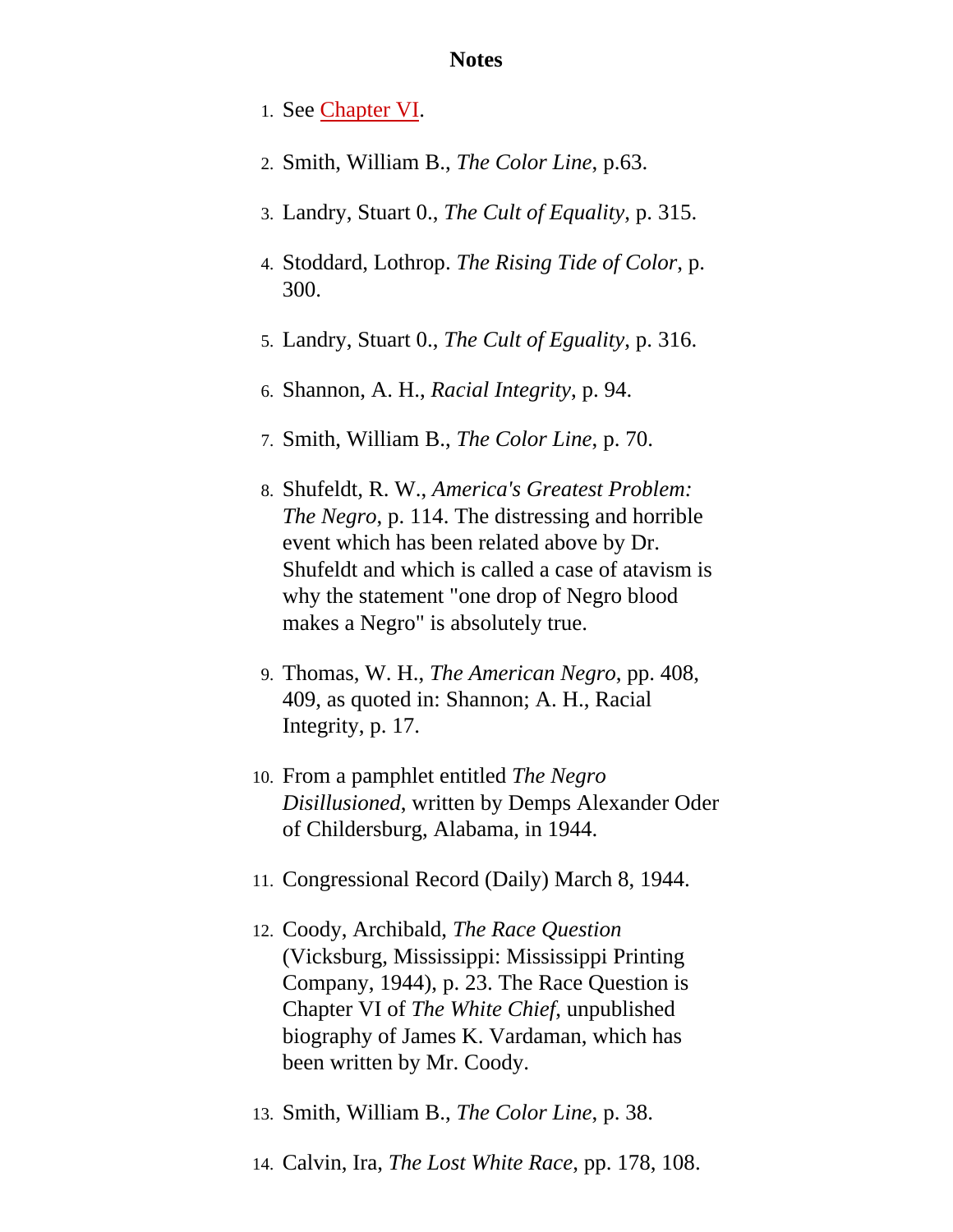- 15. Oden, Demps Alexander, *The Negro Disillusioned*, 1944.
- 16. Landry, Stuart 0., *The Cult of Equality*, p. 318.
- 17. Shufeldt, R. W., *America's Greatest Problem: The Negro*, p. 112.
- 18. *The Southern Watchman*, April 3, 1943. p. 6.
- 19. Birnie, W. A. H., "Black Brain Trust," *The American Magazine*, January 1943, p. 94.
- 20. Embree, Edwin R., 13 *Against the Odds*, p. 1.
- 21. From *Miscegenation* by D. G. Croly, as quoted in Landry, Stuart 0., *The Cult of Equality*, p. 315.
- 22. Reprinted from *What the Negro Wants*, edited by Rayford W. Logan,by permission of The University of North Carolina Press. Copyright,1944, by The University of North Carolina Press.
- 23. Landry, Stuart 0., *The Cult of Equality*, p. 314.
- 24. Olden, Demps Alexander, *The Negro Disillusioned*, 1944.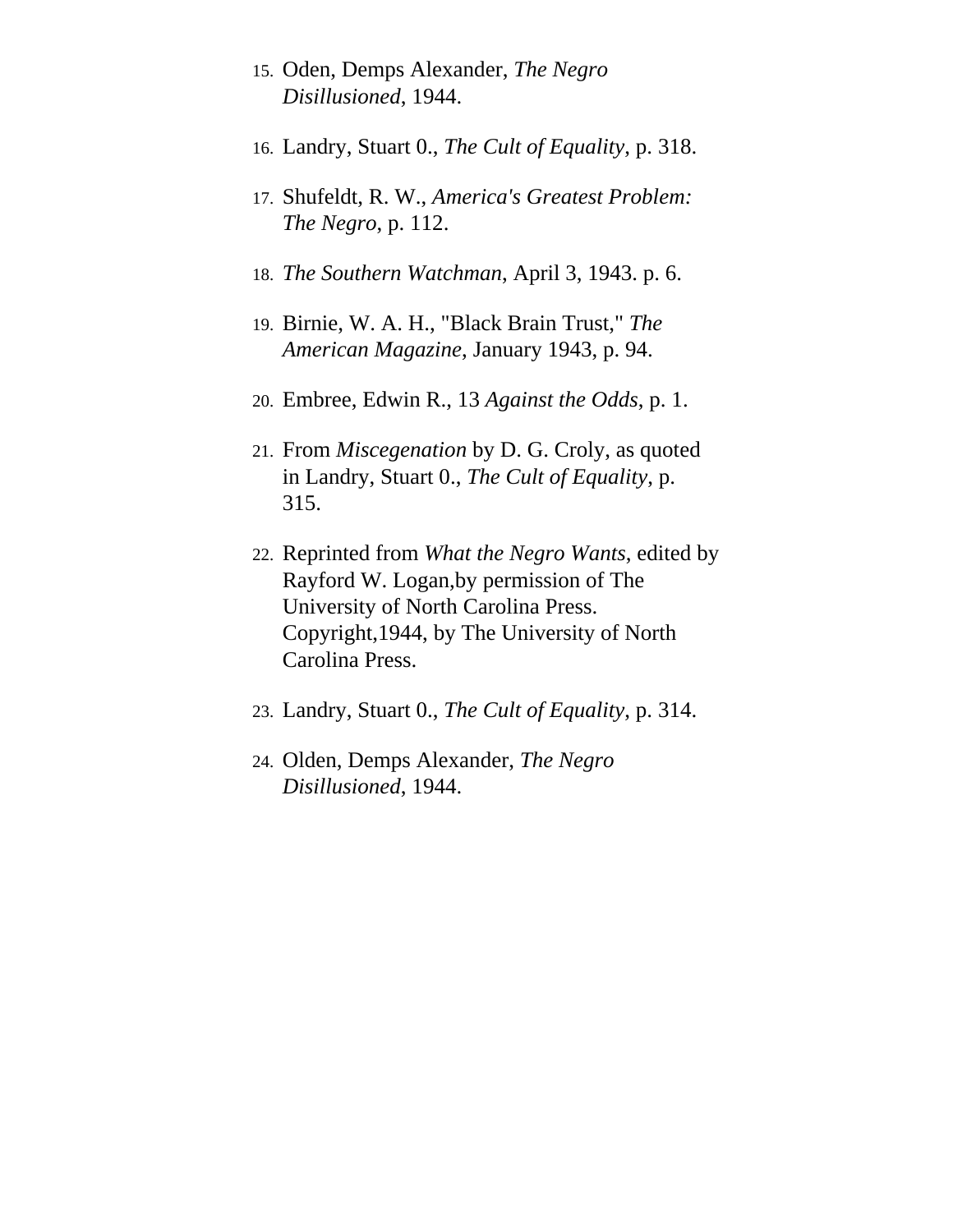### Take Your Choice Separation or Mongrelization By Theodore G. Bilbo

## <span id="page-177-0"></span>CHAPTER XIII PHYSICAL SEPARATION PROPER SOLUTION TO THE RACE PROBLEM

God has lent us the earth for our life; it is a great entail. It belongs as much to those who are to come after us, and whose names are already written in the book of creations as to us; and we have no right, by anything that we do or neglect, to involve them in unnecessary penalties, or to deprive them of benefits which it was in our power to bequeath. -*John Ruskin*

TIME AND time again throughout our history, great statesmen have warned the people of the United States that physical separation of the white and black races is the only way permanently and adequately to solve the race question which has confronted us for so many years. Sixty centuries of racial contact in world history prove that there are only two permanent solutions to any race problem, and the time has come when the American people must face this fact. We must choose between the two alternatives: physical separation of the races or amalgamation.

As long as the two races are in contact, the race problem will continue. Remedial measures may lessen racial friction, but the race problems exist until the races are either separated or amalgamated. Unless the races are physically separated the problems will continue until amalgamation has reached such a point that racial lines no longer exist. Then of course a Nation of hybrids and mongrels of mixed blood would have neither race nor race problems.

The dangers of amalgamation have already been pointed out, and without a doubt the great majority of our people realize that the mixing of the blood of the white and black races in the United States would be fatal to the future of our Nation. They know that amalgamation is undesirable from a scientific and historical standpoint and that it is revolting when considered from its ethical and moral aspects. But here is the danger. Until we take the active steps necessary to adopt the program of physical separation of the races, we are on the road to amalgamation. If the white and Negro races continue to dwell together, they will eventually amalgamate and both races will be destroyed.

"Where two distinct species are located side by side," says Madison Grant, "history and biology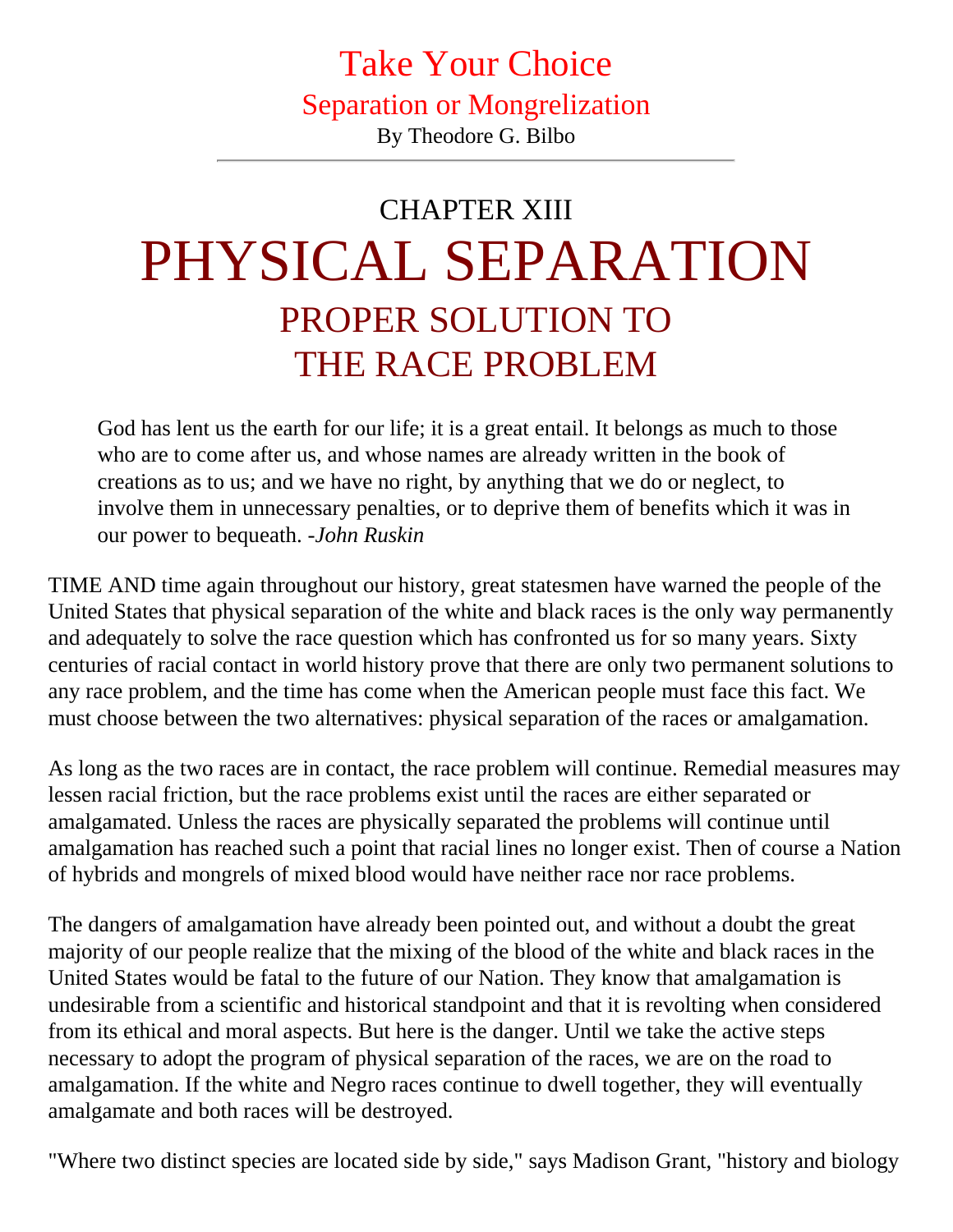teach that but one of two things can happen; either one race drives the other out, as the Americans exterminated the Indians, or as the negroes are now replacing the whites in various parts of the South; or else they amalgamate and form a population of race bastards in which the lower type ultimately preponderates. This is a disagreeable alternative with which to confront sentimentalists, but nature is only concerned with results and neither makes nor takes excuses. The chief failing of the day with some of our well meaning philanthropists is their absolute refusal to face inevitable facts, if such facts appear cruel."1

Earnest S. Cox has written: "The nature of race problems limits their solution to that of amalgamation of the races, or that of the separation of the races.... Race problems endure. They last as long as races exist side by side. Race problems are eventually solved, but they cannot be solved except by mixing the races or separating them. The nature of race problems precludes other forms of solution. From the alternatives of separation or amalgamation we cannot escape and between these alternatives we must choose. We are witnessing the process of the solution of the Negro problem by the amalgamation of the races. If amalgamation is not to be the ending of the Negro problem in this nation, we are confronted by the need of devising means for a final separation of the races."2

This warning that amalgamation is already underway in the United States brings us to the consideration of the fact that our policy of racial segregation is totally insufficient to guarantee the preservation of the white race in this Nation. The white South has waged a gallant fight against mongrelization. For three hundred years, racial segregation and the color line have kept the white and black races distinct and prevented the swamping of white blood beneath the flood of miscegenation. White Southerners must be credited with the most practical anal most successful attempt to preserve racial integrity which has been made in all the history of mankind. Racial segregation, enforced by law and by custom, has been the established policy of the South.

The time has come when we must face the facts. The color line has preserved a white South, but it has not prevented a partial mixing of the races. Some 3,000,000 mixbreeds with a mixture of white and black blood are today classified with the Negro race. With these millions of mongrels around us, we see the evidence of the historical truth that the blood of the two races living side by side will eventually mix. "In the presence of millions of mixbreeds, the White South looks backward through three hundred years of contact with the Negro, and feels that the color line, however strongly supported, does not offer a guarantee that the white race is to survive. "3

The South must stand condemned for the part which she has played in the mongrelization of the Nation. Even though the Southern white people have established a world record in preventing miscegenation of the races, there have been those who have sinned against race and family by crossing the color line. The men who have been responsible for the flow of white blood into the blood stream of Africa must ever stand in humility and shame before the white women of the South who have preserved the integrity of their race and produced white children whose blood purity could never be questioned.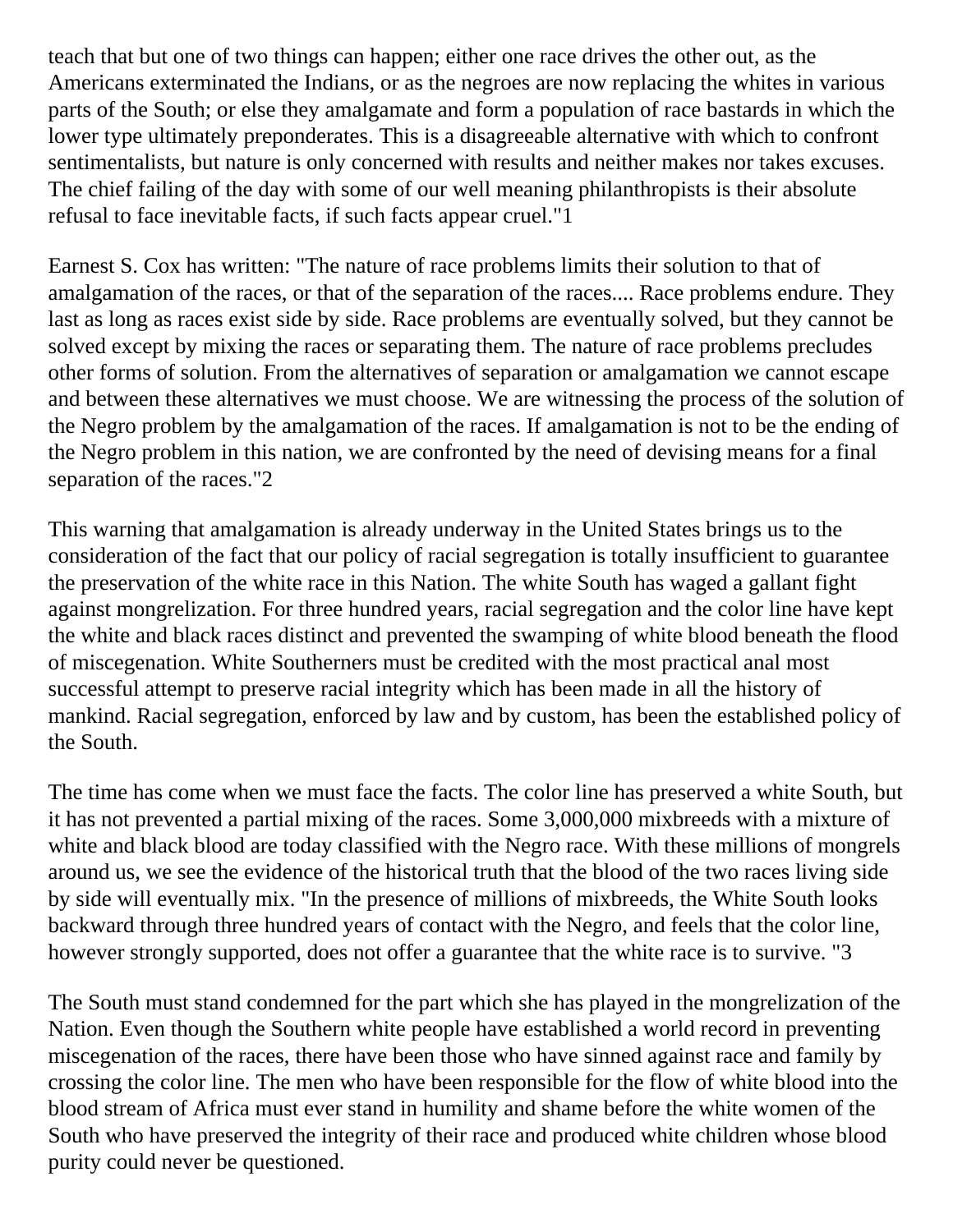There are several things which should be noted in connection with the presence of the mixbreeds in the United States. The fact that the hybrids number into the millions indicates that miscegenation has been more widespread than in reality it has been. It must be remembered that the percentage of the hybrids which are the offspring of first crossings is small; many of them are the products of marriages between mixbreeds. Some of them are several generations from the original crossing of the white and Negro parents and have only a small portion of white blood. This is given as factual information, not in any way to condone miscegenation, for every white-Negro union, legal or illegal, has been one too many.

White men of the South cannot be blamed for all the mixbreeds in this Nation, although many writers assume that they are. Records show that a considerable number of the slaves who were brought from Africa had some touch of white blood. In addition to this, many slave traders, not a few of whom were New Englanders, took advantage of slave women, and some of these Negro women bore half-white children shortly after their arrival in the United States.

As early as 1681, twenty out of every hundred of the slaves in Chester County, Pennsylvania, were classified as mulattoes. And the proportion of mulattoes and mix-breeds in the cities has always been greater than in the rural sections. Thus, there is no foundation whatsoever for claiming that the plantations of the South furnished the only broodland for mulattoes.

It is true that there was some mixing of the whites with the Negro slaves on the plantations of the South, but the overseers, who were often Northerners cannot be said to have been any less guilty than Southern slave owners. In fact, any truthful survey will show that the code of morality of the average Southerner concerning unions with Negro women has not been any worse than that of the average Northerner.

Another factor which must not be overlooked is the Union Army which was so long in the South both during the War Between the States and in the post-war period of military occupancy. The colored writer, W. H. Thomas, in his book The American Negro, points out that everywhere the Federal armies camped, Negro women flocked to their quarters. He says: "All occupied cities, suburban rendezvous and rural bivouacs, bore witness to the mad havoc daily wrought in black womanhood by our citizen soldiery. We have personal knowledge of many Federal officers of high station and some of strong prejudices against the race, who openly kept Negro mistresses in their army quarters; nor do we doubt that the present lax morality everywhere among Negro womankind is largely due to the licentious freedom which the war engendered among them."4

It is also true that many of the Northern carpet-baggers who came to the South following the war lived with Negro women. Perhaps they were following the example of Senator Thaddeus Stevens, who led the fight in the Senate to legislate racial equality following the War Between the States and who has been reported on good authority to have had a Negro mistress.5

Thus, we see that those who hurl the charge at the South that Southern whites have been solely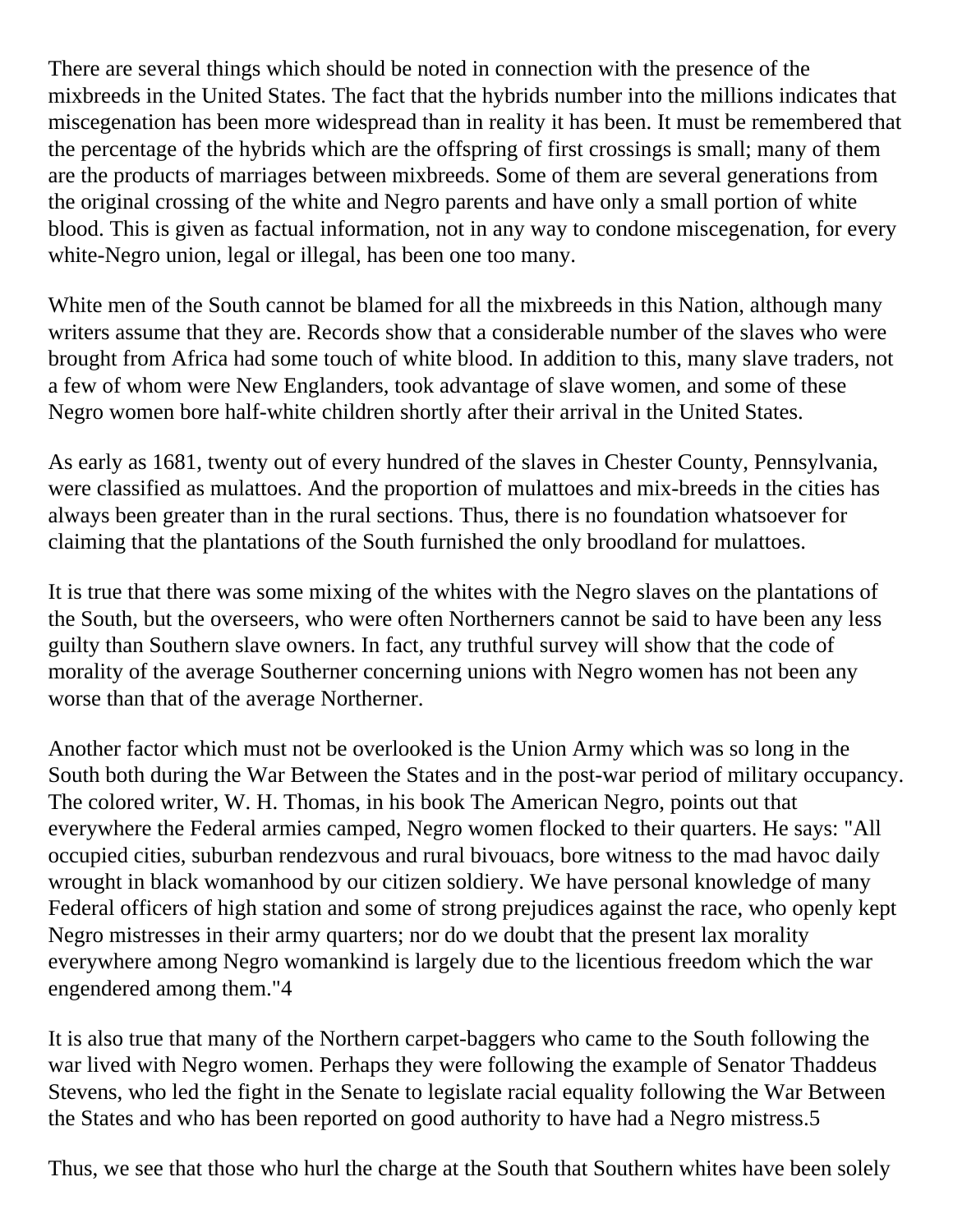responsible for the racial mixture which has occurred in the United States have no foundation whatsoever for their denunciation. The North and South must each be blamed for its share in the amalgamation which has occurred in this country. With the millions of mix-breeds around us, all white Americans must now realize that the color line is not sufficient to preserve the white race in this Nation.

Many of the racial equality advocates and Negro propagandists have referred to the presence of the hybrids as proof that white people have no "inborn prejudices" and have no dislike of mixing with Negroes. This is an utterly false assumption. As Stuart Landry has pointed out:

The writers who argue this wise are not practical psychologists and biologists. They over look the fact that such interbreeding is 'lefthanded.' It is the result of the male sexual urge which is most often indiscriminate and casual. For the same reason men patronize the oldest profession in the world. While they despise the scarlet woman, they use her, and then throw her into the sewer of life to float away to perdition. In like manner men use the women of inferior races. It is not a matter of love, since they do not often marry their dusky mistresses. If children are born the fathers are as unconcerned as Rousseau, who is said to have left several of his progeny on the doorsteps of foundling homes. The moralist must view such conduct with grave concern, but that it is common cannot be denied.

The interbreeding of whites and dark-skinned peoples is accomplished by white men 'on the loose' with women of the darker race, who are more than willing and even pleased to bear children by palefaced males. Seldom do white women marry or give themselves to dark-skinned men. Women are the protectors of racial purity, and if the women of inferior races were as particular as their white sisters, there would be less race mixing. Ninety-nine per cent of the mulattoes are the result of the union of white men and colored women, and this fact is a striking admission of the lack of racial pride on the part of colored women.6

Any student of biology knows that races which live side by side will eventually mix, and the mixing will occur, as it has in the United States, when organized society does its best to prevent it. In view of this condition, it would seem that efforts would be underway throughout this country to draw the color line tighter and enforce segregation in the strictest manner. Instead, we find a constant campaign to destroy all racial barriers which now separate the races. Whatever motive may be behind those who preach racial equality, they threaten the very existence of the white race with every attack they make on segregation and the color line. They wish to destroy the remedial measures which we now have against mongrelization. It may be true that these measures have not prevented the practice, but they have checked it, and those who would destroy the racial barriers wish to open the floodgates for the complete mongrelization of the Nation.

The race problem has now reached alarming proportions. With racial segregation, which at best is insufficient to preserve the white race, constantly being attacked, the South now asks the other sections of the country to consider her plight. And to be sure, it is the plight of the entire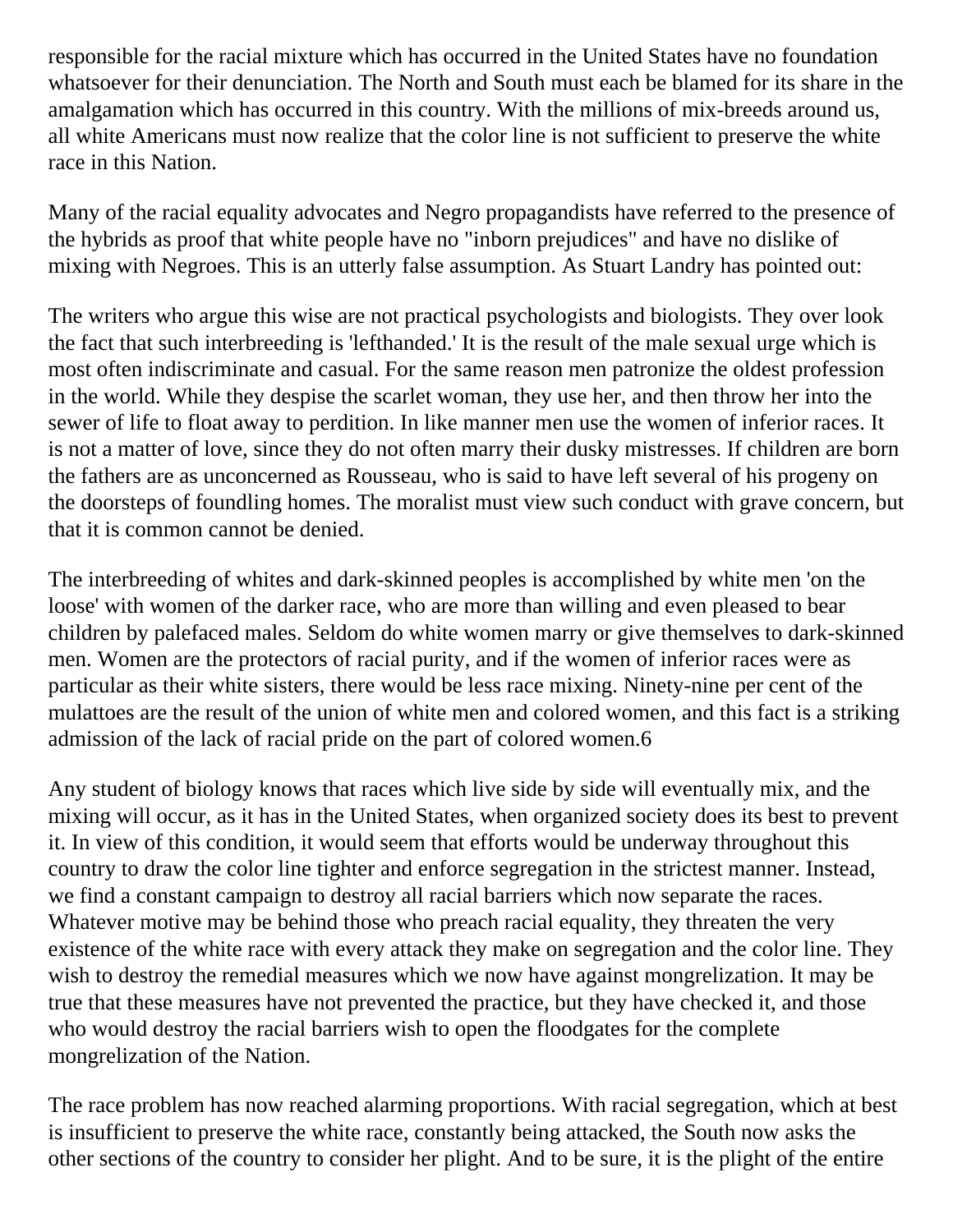Nation, for the race question is national in scope. All sections must unite to bring about the condemnation of amalgamation as a final solution to the race problem and to work for the only adequate answer, which is the physical separation of the white and Negro races.

"The one and only solution of the race question which confronts the South is complete separation," says Archibald Coody, "and that is the physical removal of the negro to a country of his own. Less than this is not a solution, but an armed truce. All have overlooked, or ignored, this elemental proposition.... After four hundred years the Hebrews were still aliens, and their flight from the land of adoption serves to indicate that separation, wide and complete, is the only sensible treatment of race troubles. Compromise and concession, with practiced expediency, make it possible to have relative peace and order but offer no prospect of permanent solution."7

The pages of history tell us what our fate will be unless we adopt the policy of physical separation of the races. In every place on the globe, in every century, in every record known to man, races which have lived side by side have intermingled and mixed their blood unless there was some sort of physical separation. No amount of argument can change what fate will bring upon us if millions of Negroes remain within our midst. Any student of racial history knows that if the Negroes remain in the United States, the last American will be an octoroon or a mongrel with some portion of Negro blood. If the Negroes are not removed, this condition may come about in three to five hundred years: THE FACT THAT IT WILL COME SOONER OR LATER IS A CERTAINTY.

Physical separation is the only way to insure a white America for all time to come. Our present policy of segregation, even in the South where it is enforced in the strictest sense, is not sufficient to save us, as has already been noted. As long as the Negroes remain in this country, we must enforce racial segregation and draw the color line tighter and tighter so that we may use all the power at our disposal to keep the races distinct and separate. However, racial segregation can only prolong the eventual and inevitable mongrelization of the races; it cannot prevent it. This is why the people of this Nation must be urged to adopt the policy of physical separation before it is too late.

Alfred P. Schultz has written: "What is to be done with our negroes? If conditions that now exist continue, nothing need be done.... As soon as the amount of blood of coloured races in our veins will be equal to the amount that flowed in the veins of the Spaniard or Portuguese when they came to America, the Negro problem will have ceased to exist. There will no longer be any talk of separation of the races, of social inequality, or of disfranchisement. The prospect of a negro son-in-law will seem not at all hideous to a sub-white melanoid Southern Senator, with muddy skin, broad face, protruding cheeks, big ears, thick nose, and thick lips. The sub-white American girl, no longer a beauty, will be well content with a tenth, eighth, seventh, quarter, half, wholly red, black-yellow-white, or anything at all mixtum-compositum spouse. A worthless herd will infest the land." 8 And then our boasted Anglo-Saxon civilization will speedily disappear, and our fate will be the same as that of the whites of ancient Egypt and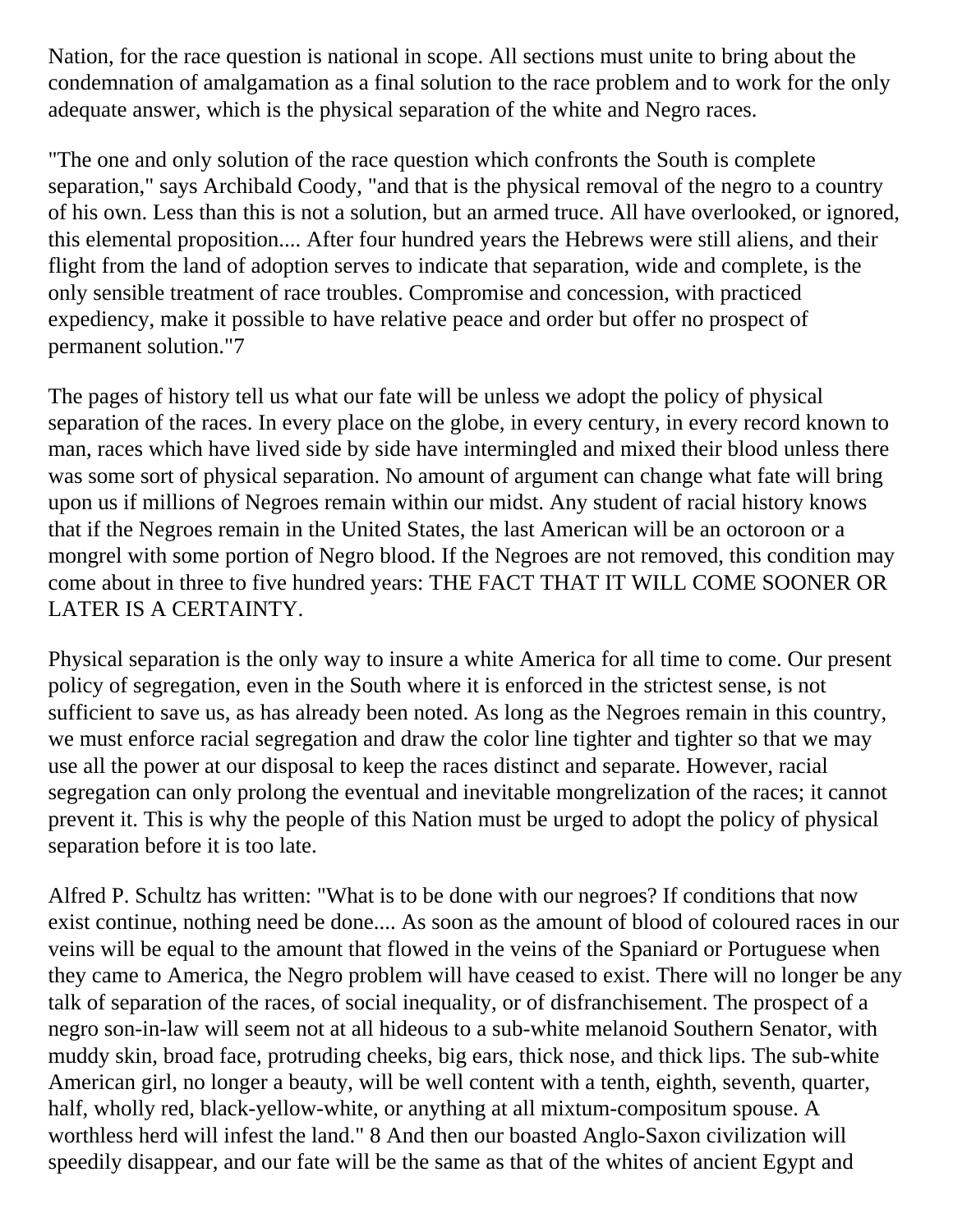India whose civilizations were lost, engulfed, and forever submerged in a muddy sea of mongrelization.

The above statements do not present a very inviting picture to be sure, but perhaps they will serve to awaken some Americans. There is no other adequate permanent solution to this grave race problem except physical separation. Any plan short of this will eventually end in amalgamation.

In a recent broadcast, America's Town Meeting of the Air sponsored a discussion enabled "Are we solving America's race problem?" There were two white speakers and two Negro speakers, and it is interesting to note what they had to say about the race question. Irving Ives (white) and Elmer Carter (colored) took the position that we are solving the race problem in the United States while Congressman Jerry Voorhis (white) and Richard Wright (colored) argued that we are not solving this great domestic issue. Let us see what solutions were offered by the four speakers.

Elmer Carter, Negro journalist, proclaimed that the "walls of fascism and racial bigotry and intolerance are cracking and tumbling down." He pointed out many advances which the American Negro has made in World War II as compared with World War I and contended that one by one "racial inequalities" are being abolished. Stating that "in the South there is a growing revolt against the evils of segregation and discrimination," this colored speaker, who asks for complete racial equality, offered no adequate and permanent solution to the question. He said he was aware of the fact that the "race problem" is not solved but believes that "America moves forward toward a solution." He did not say so, but the solution which we are "moving" and drifting toward unless the Negro is removed from among us is amalgamation.

The next speaker, Richard Wright, Negro author, who was born in Mississippi, denounced the "gradual solution" as set forth by Carter. He advocated "a nation in which there will exist no residential segregation, no Jim Crow army, no Jim Crow navy, no Jim Crow Red Cross Blood Bank, no Negro institutions, no laws prohibiting intermarriage, no customs assigning Negroes to inferior position." In the next breath Wright was forced to admit that "racial segregation is our national policy, a part of our culture, tradition, and morality." Yet, this he wishes to tear down and he wants to do it immediately! No gradual solution or gradual amalgamation for this colored writer; he wants the floodgates opened now. And unless his suggestions are adopted, Wright warns the Nation that "violence may be upon us." The removal of all racial barriers and all forms of segregation would result in the mongrelization of this Nation, and Wright knows it. Furthermore, this is what he and the other Negro leaders want and it is the condition for which they are fighting and striving. Wright may say that he does not "advocate the solution of the Negro problem through intermarriage," but how can anyone believe this statement when he says that the thirty states which prohibit the intermarriage of the races must wipe the statutes from their books and when he himself is married to a white woman ?

The third speaker, Irving Ives, member of the New York State Assembly and author of the Ives-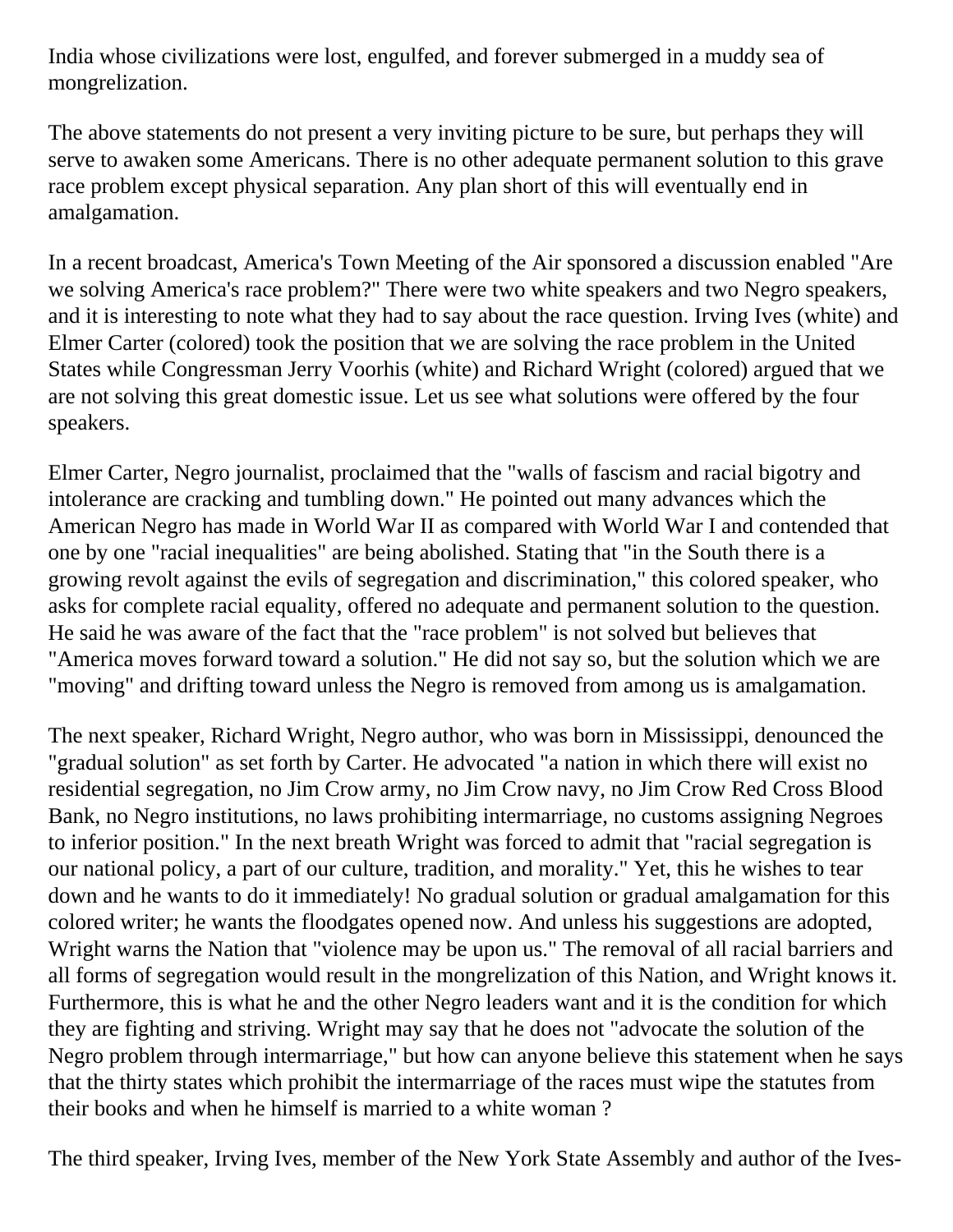Quin Anti-Discrimination Law recently passed in New York, said that the antidiscrimination statute in his state was put into operation "to solve the race problem." Mr. Ives explained the law in the following manner:

This New York law applies primarily to discrimination in employment. Even in this field certain exceptions are made. Social clubs and fraternal, charitable, educational, or religious associations or corporations not organized for private profit; persons in the domestic service; and concerns with fewer than six employees are not included. (Author's note: If this law "gives reality to the great principles of our country" as Mr. Ives quoted Governor Dewey as saying, then why the exceptions?)

Its coverage is therefore not so broad as to make it unworkable. It is sufficiently inclusive, however, to cover most employees in New York State.

The law applies to employers, labor organizations, and employment agencies. It lists certain unlawful employment practices and provides for the establishment of a five member commission for its administration and enforcement. Its operation is simple. If I refuse to give a man a job and he claims discrimination, he may file a written and verified complaint. Then comes an investigation by one of the commissioners who must try to settle the matter by conference, conciliation, and persuasion. If this effort at mediation fails, there follows a hearing before three other members of the commission. Then if it exists I am ordered by the commission to cease and desist from this unlawful employment practice. Under these conditions, I may institute a judicial review. If I am then found by the court to have practiced discrimination and refuse, in defiance of the court, to desist from such practice, I may be held guilty of a misdemeanor.

The two most important features of this law are its mediation and educational provision. As I have already stated, conference, conciliation, and persuasion are required at the outset and the records of our Federal FEPC and the New York State War Councils Committee on Discrimination in Employment show that well over 90 per cent of cases of this kind can be and are being settled by peaceable discussion.

What Mr. Ives referred to in the last paragraph is not mediation and conciliation, but in reality it is a method of intimidation. The so-called fair employment agency uses bluffs and threats to force employers to hire colored workers in direct defiance of the freedom which is a part of our American way of life. Any law which is designed to legislate racial equality is doomed for failure.

In practical application of the Fair Employment Practice Committee, as sponsored by Mr. Ives, it is the white race which suffers discrimination. This is true because the average employer will discriminate against the white race for fear of becoming involved in the toils of the law should he for any reason discharge a Negro man or woman from his business. There is already on record a case where a corporation had been employing white Gentile, Negro and Jewish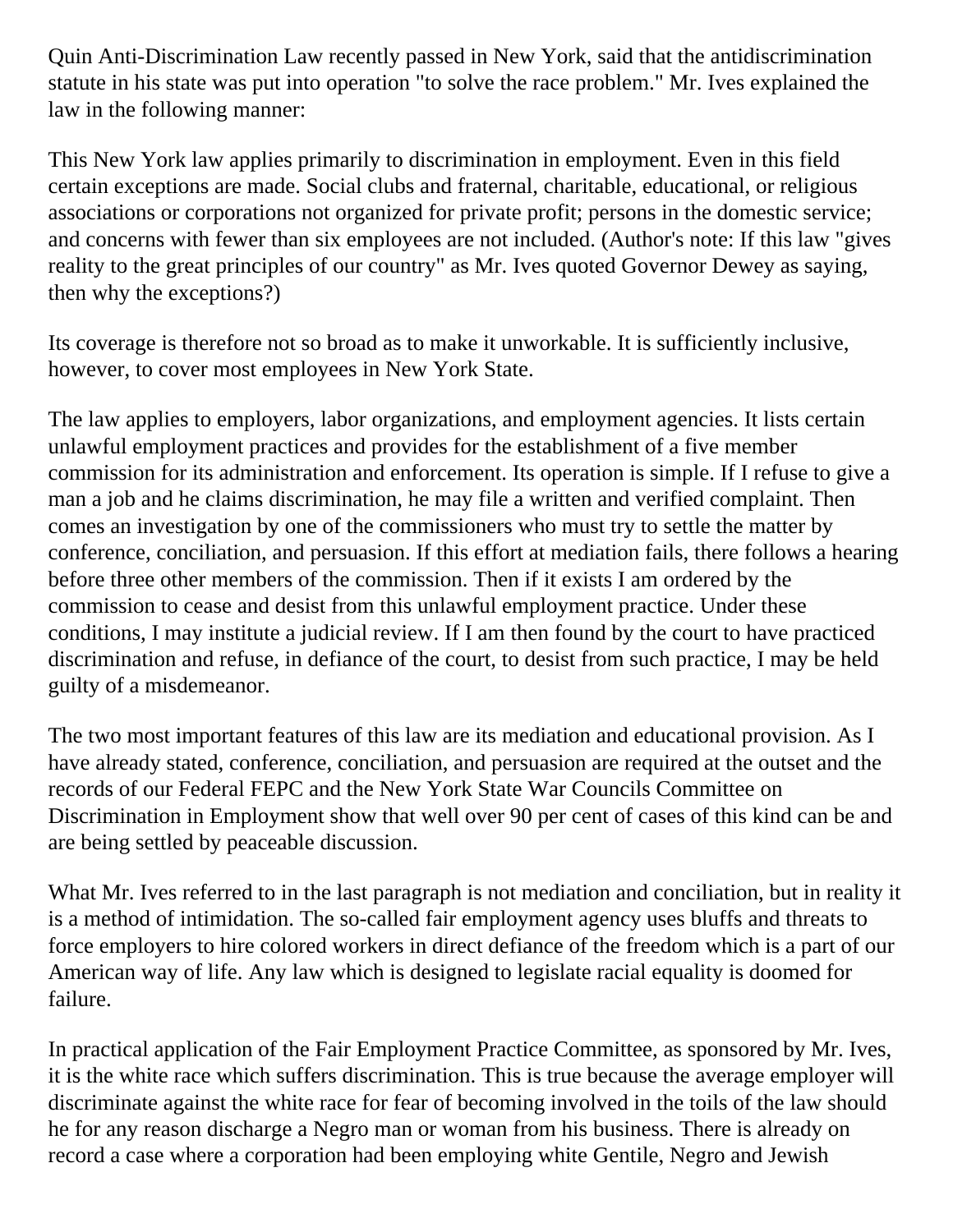women. When it became necessary because of lack of orders to release a hundred of these women employees, the manager discharged all white Christian Gentiles and kept the Negroes and Jews. When he was accosted about the action, he said that he had chosen this policy because he did not wish to go into courts to defend his corporation against a charge of discrimination which would have been true had he fired even one Negro woman. Therefore, he just dismissed Christian Gentile women and retained the Negroes and the women of Jewish faith!

Before his speech was finished, Mr. Ives stated his position on this problem which he claims to be solving. "If we can eliminate discrimination from the field of employment, we shall have gone a large share of the way toward removing it generally," said this New York legislator. Thus he placed himself on record as favoring the abolition of all racial barriers, the intermarriage of whites and blacks, and the final solution of amalgamation to the race problem.

The last speaker, Congressman Jerry Voorhis of California, took the position that America is not solving the race problem although he said, "we are making some progress." As examples, he cited the abolition of the poll tax in Georgia, increased funds for Negro education in North Carolina, and the anti-discrimination law passed by New York. He said that there still exists today "prejudice" against minorities and gave the maintenance of separate racial schools as one illustration. His speech indicated that he thinks the race problem could be solved by full racial equality with no segregation or racial barriers. He dodged the question of intermarriage by repeating his contention that the problem "is to make it possible for every American to have the fullest opportunity to make his full contribution to the life of the Nation." However, the Congressman must know that the removal of all racial barriers would serve to further the intermarriage of the races and to hasten what is to be the final solution of the race problem in this Nation unless the Negroes are removed - amalgamation and mongrelization.

The discussion among these speakers on this nation-wide broadcast gave evidence that any solution of the race problem which falls short of physical separation must eventually end in amalgamation. Neither the white nor colored speakers offered any plan to prevent the mingling of the races; on the other hand, each of them is an opponent of segregation and may be said to be an advocate of full equality. Their suggestions on the race question, though differently stated, would all result in the mongrelization of the American people.

Stuart 0. Landry has pointed out three possible solutions to the Negro problem in this country. He says: "In this chapter I have suggested three solutions, any or all of which are feasible. Emigration (by this Mr. Landry means repatriation) will not be the solution because of the reluctance of American Negroes to leave this country. Intensive segregation may come about in the course of time, since it offers many advantages to the Negro from a social and economic standpoint. This leaves the third solution as the probable one -- that is, the maintenance and development of a bi-lateral civilization, in which Negroes and whites, living side by side while maintaining the distinction of race, will enjoy the same political rights with equal educational and economic opportunity. Each race will then be free to develop the highest type of civilization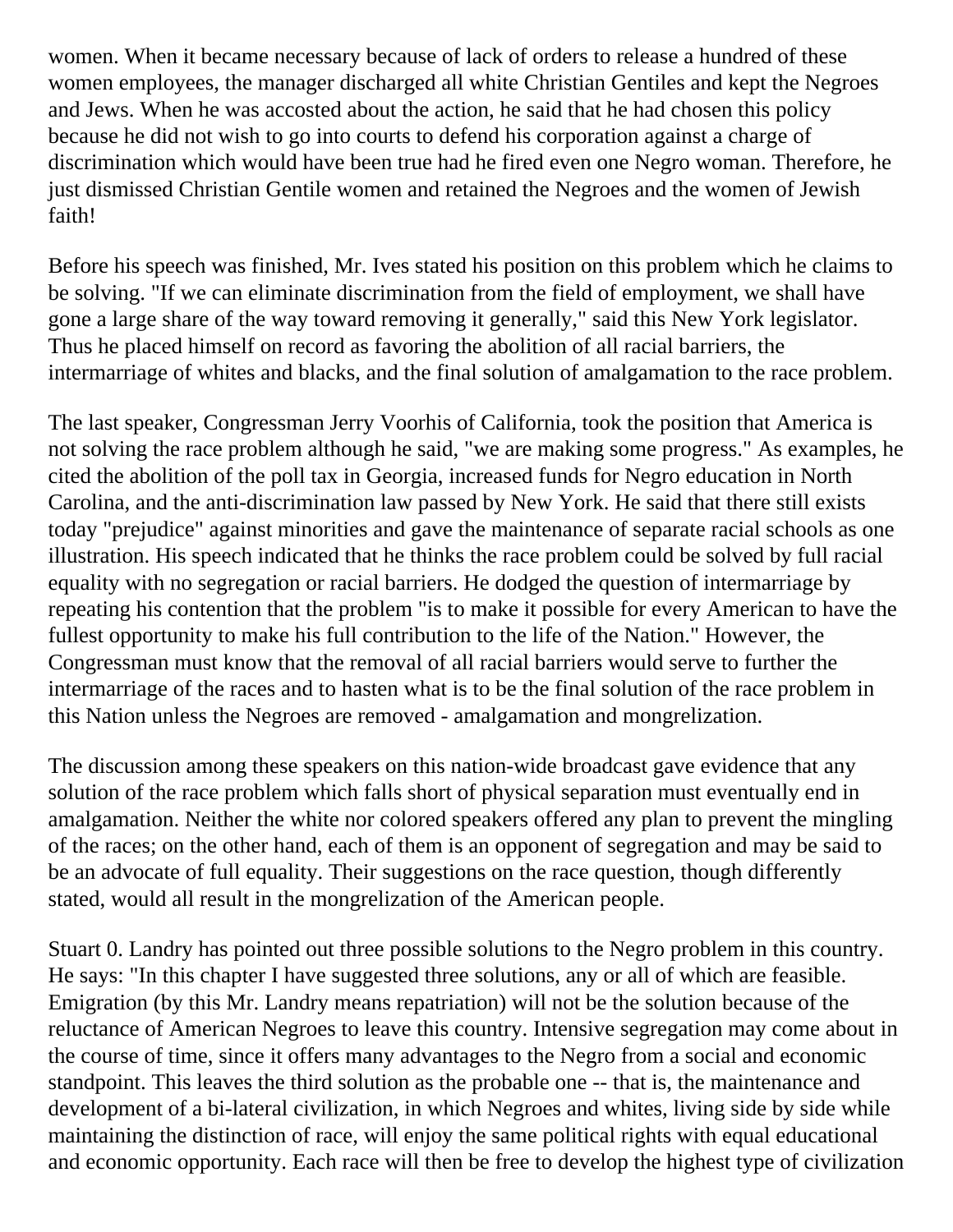of which it is capable."9

Only the first plan which Mr. Landry has termed the emigration of American Negroes to another country and under which he includes repatriation of the Negroes to their fatherland, West Africa, is a solution to the problem. The other two plans, intensive segregation and the maintenance of a bi-lateral civilization, are only methods of relieving racial tension and offer no permanent solution. By intensive segregation, Mr. Landry means "the grouping together in cities or communities of several hundred thousand or more Negroes, such as we find in Harlem, a section of New York." But as the author observes, "To gather Negroes into such groups or communities on a large scale is in a manner more difficult than arranging for the emigration to Africa." In addition to this objection, the intensive segregation would still leave the Negroes in this country, and with their presence the many race problems would continue. Such a plan would have the tendency to check the mixing of the races, but the races would still be in contact and amalgamation would be the ultimate result. India tried the strictest form of segregation through caste, but it failed miserably.

Mr. Landry has written an able and worthwhile book and has made a profound plea for the preservation of racial integrity. However, if he will make a visit and survey the conditions which now prevail in Harlem, he will surely conclude that his second plan, intensive racial segregation in this country, will not work. If he should then need further proof, he should buy a ticket to the "black belt" of Chicago. This should be more than sufficient, but an excursion to the Negro section of Detroit will furnish collateral evidence.

The third plan, the development of bi-lateral or parallel civilizations for the two races in this Nation, is, in practical operation, impossible. If such a plan should be universally accepted by the members of both races, it might have a tendency to relieve racial tension, but it would also result in the final amalgamation of the white and black races in this country. The program, according to Mr. Landry, would consist of "a civilization within a civilization - a race living side by side with another race - with it but not of it." If this objective could be accomplished, it would be acceptable, in that it would preserve the white race while benefiting the black. But all the pages of history are against the practical operation of the dual civilization theory. When races live side by side, the blood will eventually mingle and racial lines will disappear. It is this fatal racial mixture which we must avoid. Furthermore, the plan for "parallel civilizations" would not remove the cause of the constant friction over the race issue, and the campaign for the full equality of the races would still be forever before us. As Mr. Landry says: "Equalitarians and some Negro leaders oppose the idea of 'parallel civilizations.' They are seeking social equality, and any theory or arrangement that prevents its realization is unsatisfactory to them."

It would be extremely difficult, if not impossible, to bring about the maintenance of "parallel civilizations" in this country. Even if both races announced approval of this plan, they would still be in contact and the dangers of amalgamation would still be present. Would it not be much more practical to launch a program to bring about the physical separation of the races?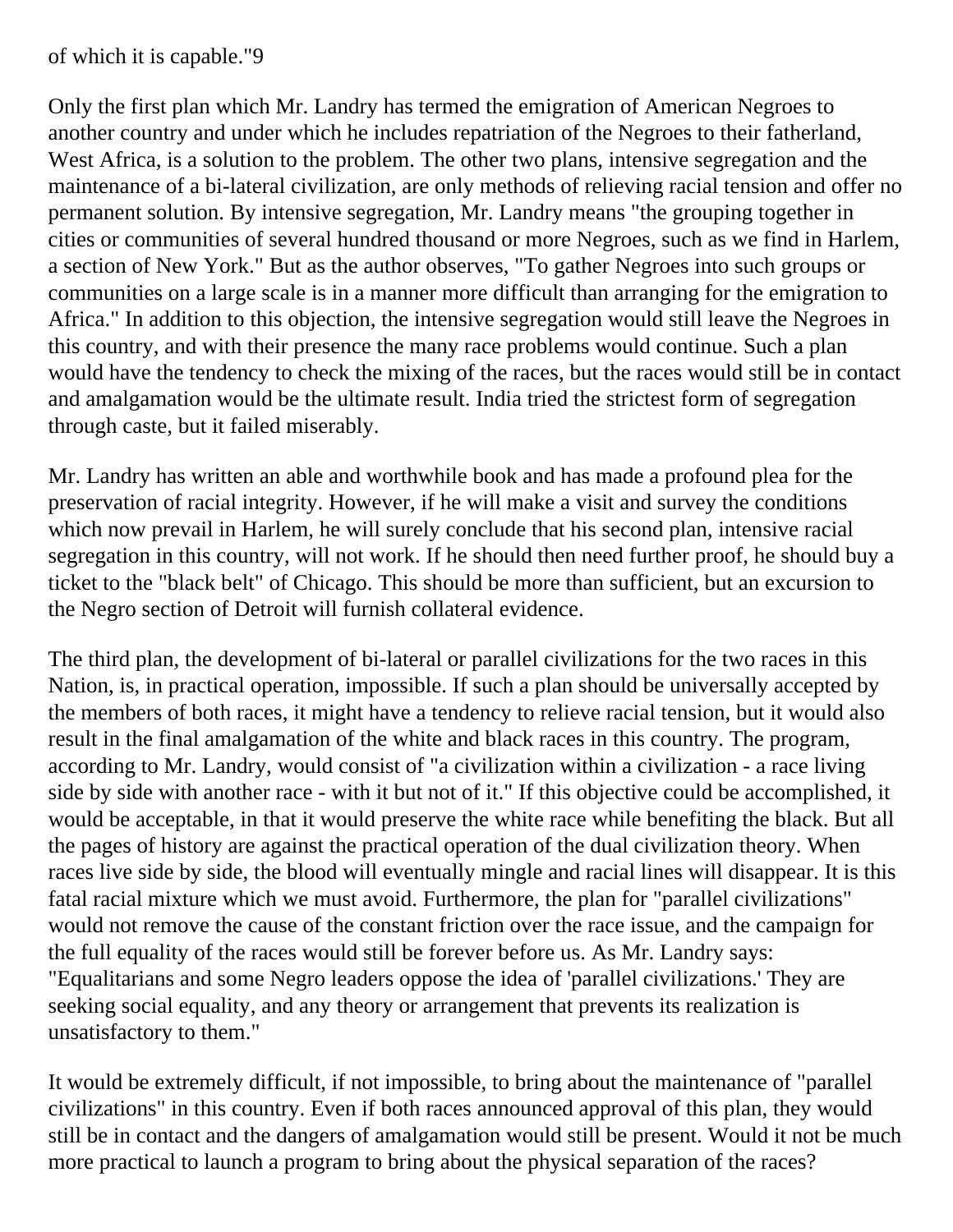Separation, which removes the cause of the trouble, is the only adequate solution to the problem.

William P. Pickett, an outstanding white scholar, who made a thorough study of the Negro problem in this Nation some years ago, arrived at this conclusion:

We have carefully examined the current remedies proposed for the country; could we but regard these possibilities as they shaped themselves to the prophetic eye of that master student of the negro question, we would consider no effort too arduous, and no outlay too extravagant, which bore the promise in the end of emancipating our country from the evils resulting from the African element in our population."12

When William Pickett's dream, so beautifully and convincingly outlined above, comes true, we can then say - and it will be everlastingly true - that there will be no North, no South no East, no West. The white man in America will be free from the one great threat to his national integrity, and he can be assured that his blood will always be kept pure. Our laws will be written and our policies formed without the blighting influence, intimidation, and fear of the Negro vote. The minds, hearts, ambitions, dreams, and efforts of a united pure Anglo-Saxon people will at once become dedicated and consecrated to the continued growth and expansion to perfection of the ideals of the Founding Fathers who created this white man's country with a white man's scheme of Government. Our people and our Nation shall then be united and solidified and shall lead the way in ushering in a golden era of peace, prosperity and happiness until the light of a new day will be like unto the coming of the millennial dawn.

Physical separation of the races will not only benefit the white race and insure a white America for future generations, but this solution will also save and benefit the Negro people. This is the only method by which the integrity of both races can be guaranteed. The pure African faces complete annihilation in this country. Already some one-third of the Negroes in the United States are of mixed blood and within five or six generations the birth of pure Negro babies will have practically ceased. Unless the Negro welcomes the mixture of white blood, he faces the absolute necessity of leaving this country. The American Negro must choose to repatriate to his fatherland, if his racial integrity is to be preserved, and every decent, straight-thinking Negro wants his blood kept pure.

Just as the white race would be left free to maintain and improve their civilization in the United States after the removal of the Negro, so the Negro race would be free to develop their own culture in a land of their own. If the chance were offered to the black race to establish a country of their own, how great would be the opportunity of Negro leaders to lead their people forth to a new and promising land, as the Israelites of old were led out of Egyptian bondage into the better and brighter land of Canaan.

In the United States, the Negro is bound to play "second fiddle" as long as he remains a distinct race. And amalgamation which will be the final solution to the race problem unless a program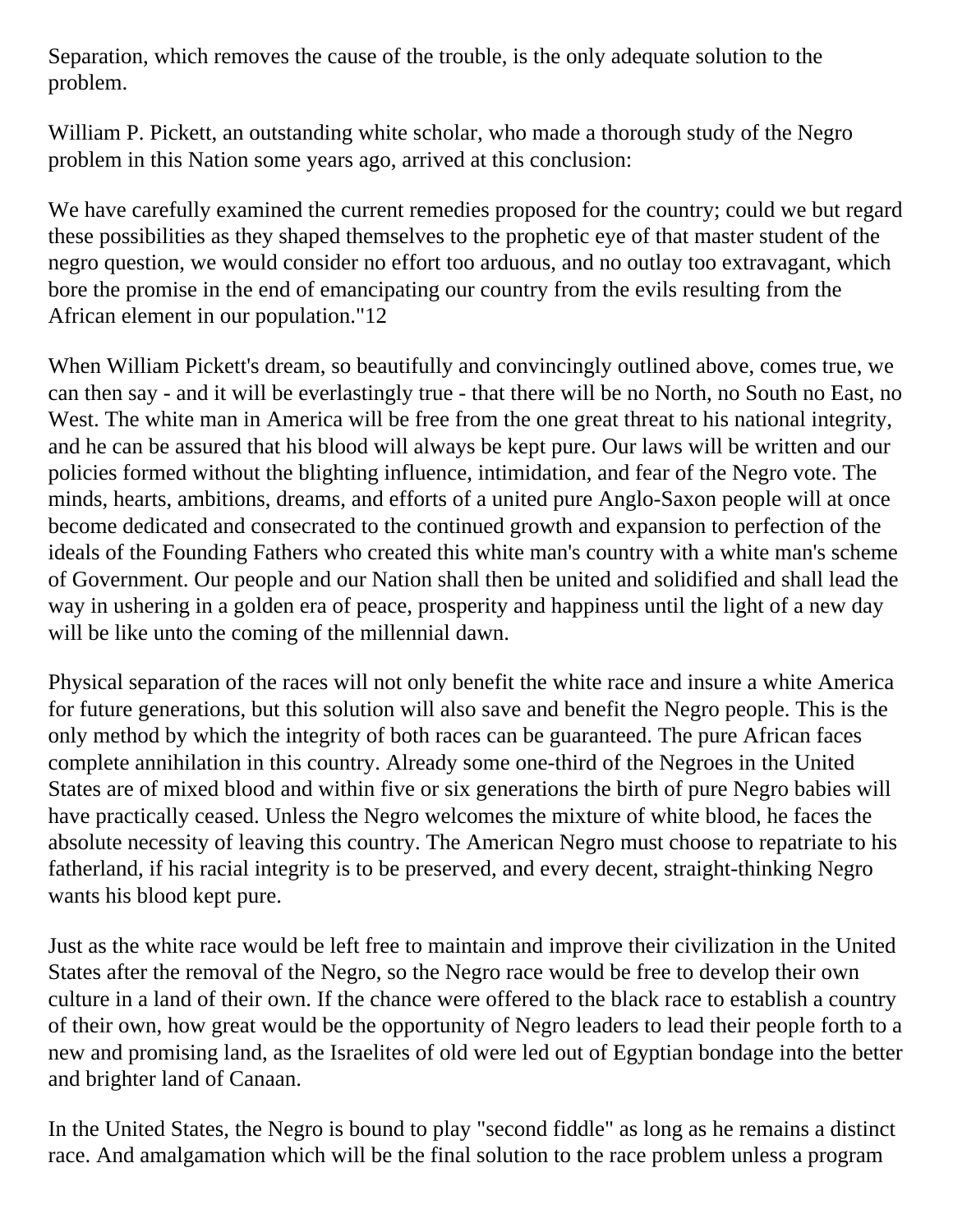of racial separation is brought about offers destruction to the black as well as the white race. There could be no progress for a land of mongrels. But with the Negroes in a land of their own, the white race would be left to continue progress in this Nation, and the Negro would have the door of opportunity opened to him in his own government. There he could enjoy political freedom, industrial opportunity, mental and spiritual development. Just imagine the degree of happiness and respectability that could be attained in an all Negro government for the black race. With the help of the United States in giving them a start in the new land and with trained leaders from this Nation, the Negroes could have a country in Africa which would take its rightful place among the Nations of the earth.

We must not listen to those people who say that physical separation of the races is impossible. Of course, it will be difficult to put such a program into operation, but it is not impossible. To refute those who speak of the impossibility of the repatriation of only some twelve or thirteen million Negroes to their homeland, West Africa, let us remind them that we have Just finished a War in which we enlisted about 12,000,000 men and women; more than two-thirds of these were transplanted to all the battlefronts of the world. Many of these fronts were twice as far away as West Africa. The cost of such a program is not prohibitive because the money which will be required will be expended over a period of fifteen to twenty-five years. Furthermore, the American people will gladly pay the cost of this undertaking, since it will be an investment to save white America from total mongrelization, yea, to save our entire civilization.

Both races will have to cooperate in this plan for racial separation in order to save their own blood from destruction. When a person says that separation is impossible, ask him what solution he has to offer. There can be but two permanent solutions to the race problem - separation or amalgamation. Every person must take a position as favoring one or the other of the alternatives.

When the people of the United States have decided that physical separation is the only permanent and adequate solution to the race problem and make their opinions known, the Congress of the United States will take the necessary action to promote the plan. The Federal Government could obtain sufficient territory in West Africa and make all the arrangements for locating American Negroes in a land of their own. The Government would provide the ways and means of transportation and offer aid to the settlers for a specified length of time. The important thing now is to convince the whites and Negroes in this country that this plan must be adopted, and then the details will be worked out by the Congress.

Millions of American Negroes have already expressed their willingness to return to the land of their forefathers. The plan will of course be wholly voluntary; no one can or should be forced to go. At first, the number will be small, but as the news of the new land comes back to those who remain in the United States, the number of volunteers will increase. With the program being sponsored by the government of the United States, it will succeed. The migration to Africa will be gradual, as well it should be, but with this plan underway, every year that passes will find the race problem in this country in the process of being solved permanently and adequately for the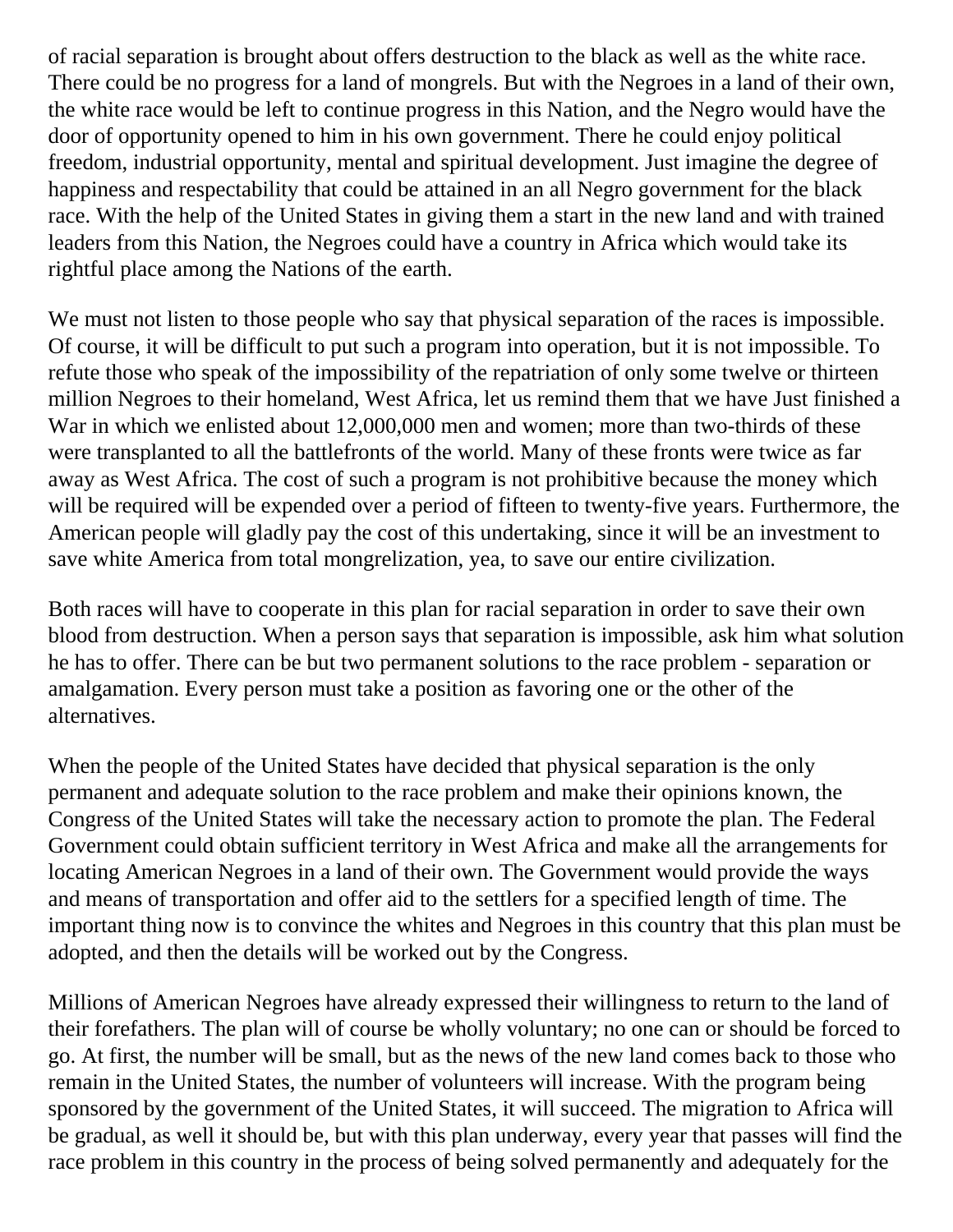benefit of both races.

The plan is practical; it must be adopted, for it is the only way to preserve both the white and black races. Some of the greatest statesmen which this Nation has produced have advocated that American Negroes be colonized in a land of their own. These were wise men of sound judgment, and their expert testimony on behalf of this plan of separation will be presented in the next chapter.

Amalgamation will make America negroid, destroy race, culture, and hope for the future. Separation will make America white, guarantee the preservation of the white race and the maintenance of our white civilization.

> Go to [Next Chapter](#page-190-0) Return to [TYC - Table of Contents](#page-0-0)

#### **Notes**

- 1. Grant, Madison, The Passing of the Great Race, p 69.
- 2. Cox, Earnest S., The South's Part in Mongrelizing the Nation (Richmond: The White America Society, 1926), pp. 7, 13.
- 3. Cox, Earnest S., The South's Part in Mongrelizing the Nation, p. 15.
- 4. As quoted in Landry, Stuart 0, The Cult of Equality, p. 310.
- 5. See Chapter III, p. 35, footnote 9.
- 6. Landry, Stuart 0., The Cult of Equality, p 303.
- 7. Coody, Archibald, The Race Question, pp. 89, 34.
- 8. Schultz, Alfred P., Race or Mongrel, p. 547.
- 9. Landry, Stuart 0. The Cult of Equality, p. 536.
- 10. Pickett, William P., The Negro Problem: Abraham Lincoln's Solution, p. 537.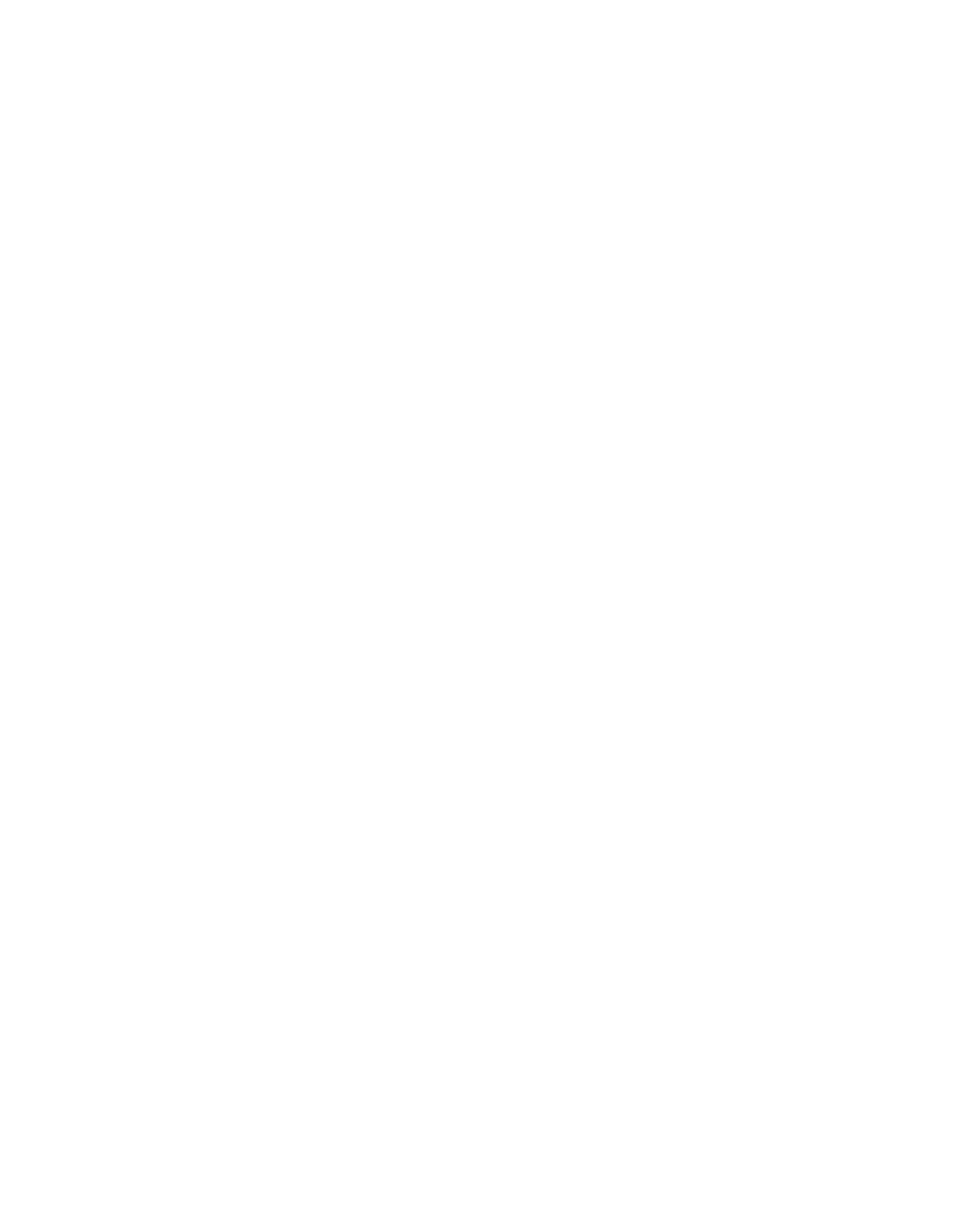## Take Your Choice Separation or Mongrelization By Theodore G. Bilbo

# <span id="page-190-0"></span>CHAPTER XIV OUTSTANDING ADVOCATES OF SEPARATION

I have but one lamp by which my feet are guided, and that is the lamp of experience. I know of no way of judging of the future but by the past. -*Patrick Henry*

THE PLAN of physical separation of the white and black races as the proper solution to the race problem in the United States is not a new one. Early in the history of this country, Thomas Jefferson was the first man of great prominence to be identified with a repatriation movement. Jefferson, the father of the Democratic Party, was a statesman, philosopher, scholar, and writer, and he devoted much attention and study to the Negro problem. This great Virginian, who penned the immortal Declaration of Independence, announced time and time again that he did not believe both the white and Negro races could inhabit this country peacefully. The following quotations from Jefferson give evidence of his conclusion that the only possible solution to safeguard the future of this Nation was the complete separation of the races:

You have asked my opinion on the proposition of Mrs. Mifflin, to take measures for procuring, on the coast of Africa, an establishment to which the people of color of these States might, from time to time, be colonized, under the auspices of different governments. Having long ago made my mind up on this subject, I have no hesitation in saying that I always thought it the most desirable measure which could be adopted for gradually drawing off this part of our population most advantageously for themselves as well as for us. Going from a country possessing all the useful arts, they might be the means of transplanting them among the inhabitants of Africa, and would thus carry back to the country of their origin the seeds of civilization, which might render their sojournment and sufferings here a blessing in the end to that country. (From a letter written by Jefferson to John Lynch, under date of January 21, 1811, and found in Jefferson's Works, Volume 5, page 563.)

I concur entirely in your leading principles of gradual emancipation, of establishment on the coast of Africa, and the patronage of our Nation until the emigrants shall be able to protect themselves. The subordinate details might be easily arranged....Personally, I am ready and desirous to make any sacrifice which shall insure their gradual but complete retirement from the State and effectually, at the same time, establish them elsewhere in freedom and safety. But I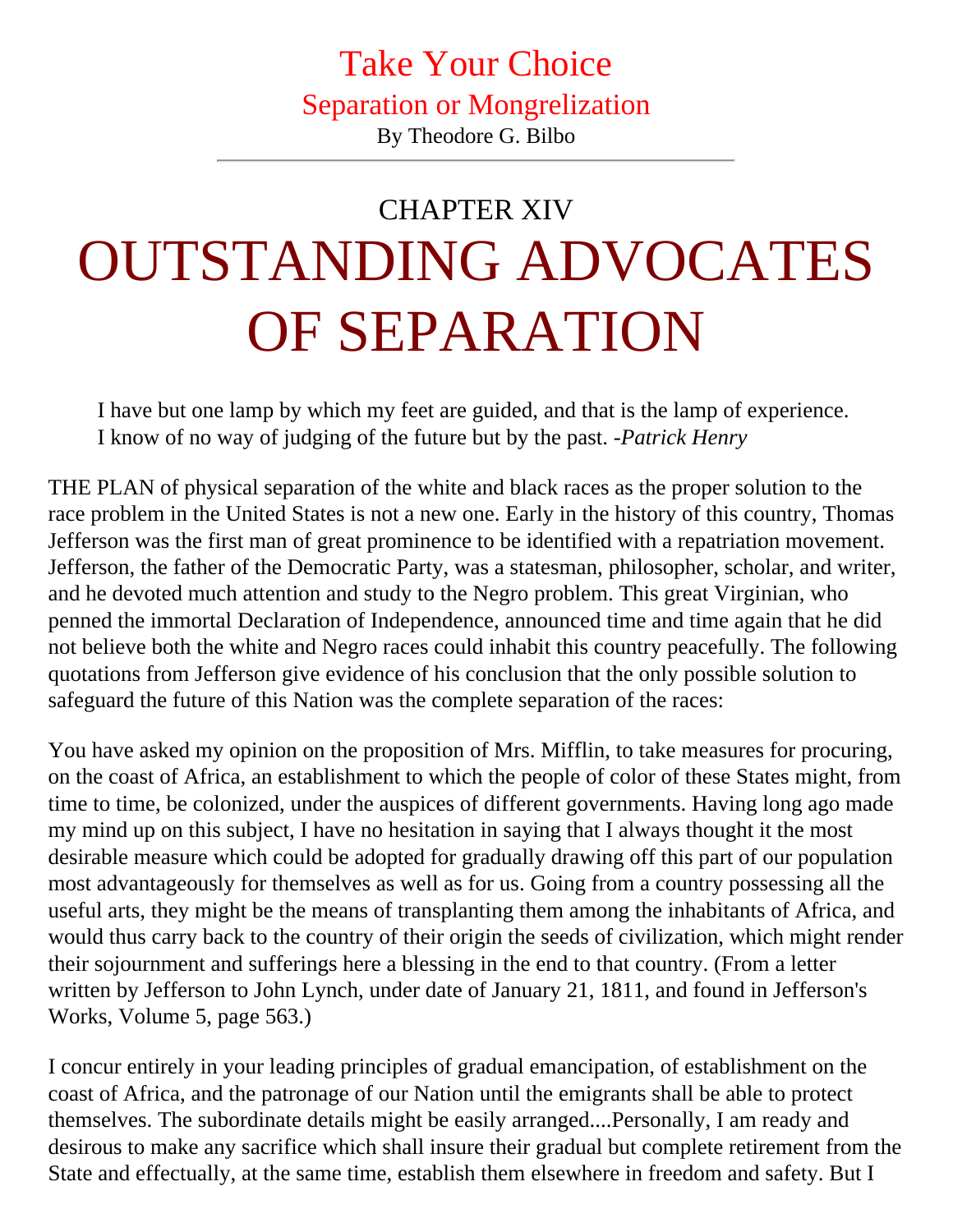have not perceived the growth of this disposition in the rising generation, of which I once had sanguine hopes. I leave it, therefore, to time, and not at all without hope that the day will come, equally desirable and welcome to us as to them. (From a letter written by Jefferson to Dr. Thomas Humphreys, under date of February 8, 1817, and found in Jefferson's Works, Volume 7, page 57.)

Nothing is more certainly written in the Book of Fate than that these people are to be free; nor is it less certain that the two races, equally free, cannot live in the same government. Nature, habit, opinion have drawn indelible lines of distinction between them. It is still in our power to direct the process of emancipation and deportation peaceably and in such slow degree as that the evil will wear off insensibly, and their place, pari passu, filled up by free white laborers. (From Jefferson's Works, an autobiography written in 1821, Volume 1, page 48.)

Henry Clay also believed that the proper solution to the Negro problem was to be brought about by the deportation of the members of this race to another country. In a speech in the House of Representatives at an annual meeting of the American Colonization Society in January, 1827, he announced his support of the policy of physical separation of the races. The following excerpt is from this address:

Of the utility of a total separation of the two incongruous portions of our population (supposing it to be practicable) none have ever doubted. The mode of accomplishing that most desirable object has alone divided public opinion. Colonization in Hayti, for a time, had its partisians. Without throwing any impediments in the way of executing that scheme, the American Colonization Society has steadily adhered to its own. The Haytian project has passed away. Colonization beyond the Stony Mountains has sometimes been proposed; but it would be attended with an expense and difficulties far surpassing the African project, whilst it would not unite the same animating motives. There is a moral fitness in the idea of returning to Africa her children whose ancestors have been torn from her by the ruthless hand of fraud and violence. Transplanted in a foreign land, they will carry back to their native soil the rich fruits of religion, civilization, law and liberty.

The third outstanding advocate of separation was Daniel Webster. In a speech on March 7, 1850, the famous Webster said:

In my observations upon slavery as it existed in this country, and as it now exists, I have expressed no opinion of the mode of its extinguishment or melioration. I will say, however, though I have nothing to propose, because I do not deem myself so competent as other gentlemen to take any lead on this subject, that if any gentleman from the South shall propose a scheme to be carried on by this government upon a large scale, for the transportation of the colored people to any colony or any place in the world, I should be quite disposed to incur almost any degree of expense to accomplish that object.

As President of the United States at a time when the country was facing disruption over the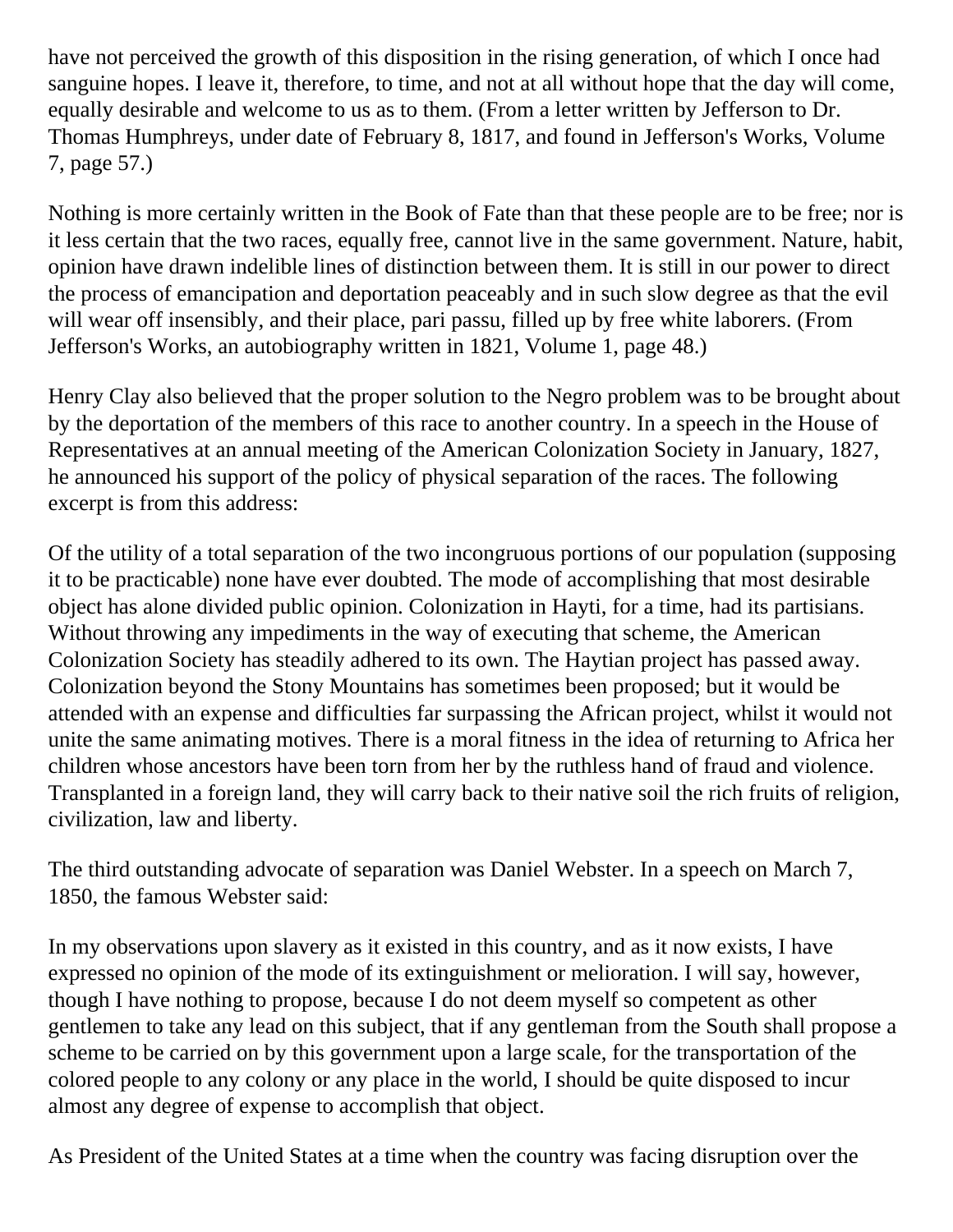Negro question, Millard Fillmore made a thorough study of the problems involved. In preparing his annual message to Congress in December, 1852, he offered a history of the agitation for the emancipation of the Negro slaves and declared that freedom without colonization could only operate to create a worthless population to ruin the South, and could not be endured by the North. He wrote:

Thus having stated the evil, I am bound to offer my views of the remedy. This I do with unfeigned diffidence and with a most sincere declaration that I will cheerfully concur in any other constitutional mode of relief which Congress may see fit to adopt. But after the most anxious and mature consideration of this perplexing question in all its bearings, I confess that I see no remedy but by colonizing the free blacks, either in Africa or the West Indies, or both. This, it appears to me, is all Congress can do.... But this bare removal of the free blacks would be a blessing to them and would relieve the slave and free states from a wretched population, that must ever be kept in a state of degradation by the prejudice of color and race, whether they reside in the slave or free states. There can be no well grounded hope for the improvement of either their moral or social condition, until they are removed from a humiliating sense of inferiority in the presence of a superior race, and are enabled to feel the wholesome stimulus of a social equality.

It is true that this must be the work of many years, not to say centuries, for it can only progress as the slave-holding states, who are chiefly interested, shall find it for their advantage to encourage emancipation. It cannot be expected that a social evil like this, which has been accumulating for more than two hundred years, and is now intertwined with all the industrial pursuits of one half of the States of the Union, can be eradicated in a day. Its increase has been insensible, and its decrease should be so gradual as to create no shock. But it cannot be commenced too soon for the good of the country; for the rational philanthropist will see in its gradual accomplishment the only sure mode of relieving the country from this increasing evil without violence and bloodshed, and instead of joining in the fanaticism of abolition, he will patiently await its fulfillment; and the devout Christian, who has longed for the conversion of Africa, and mourned over its idolatry, and degradation, will see in these Christian slaves, emancipated and returned to their own country, the true missionaries of Africa, and recognize in this whole transaction the mysterious wisdom of an Allwise Being who by these means will bring benighted Africa to a knowledge of the Gospel.

Within a few years after President Fillmore's speech, part of which is quoted above, Stephen A. Douglas and Abraham Lincoln were engaged in their famous debates. Said Senator Douglas on August 21, 1858:

For one I am opposed to negro citizenship in any and every form. I believe this government was made by white men, for the benefit of white men and their posterity forever; and I am in favor of confining citizenship to white men,- men of European birth and descent instead of conferring it upon negroes, Indians, and other inferior races.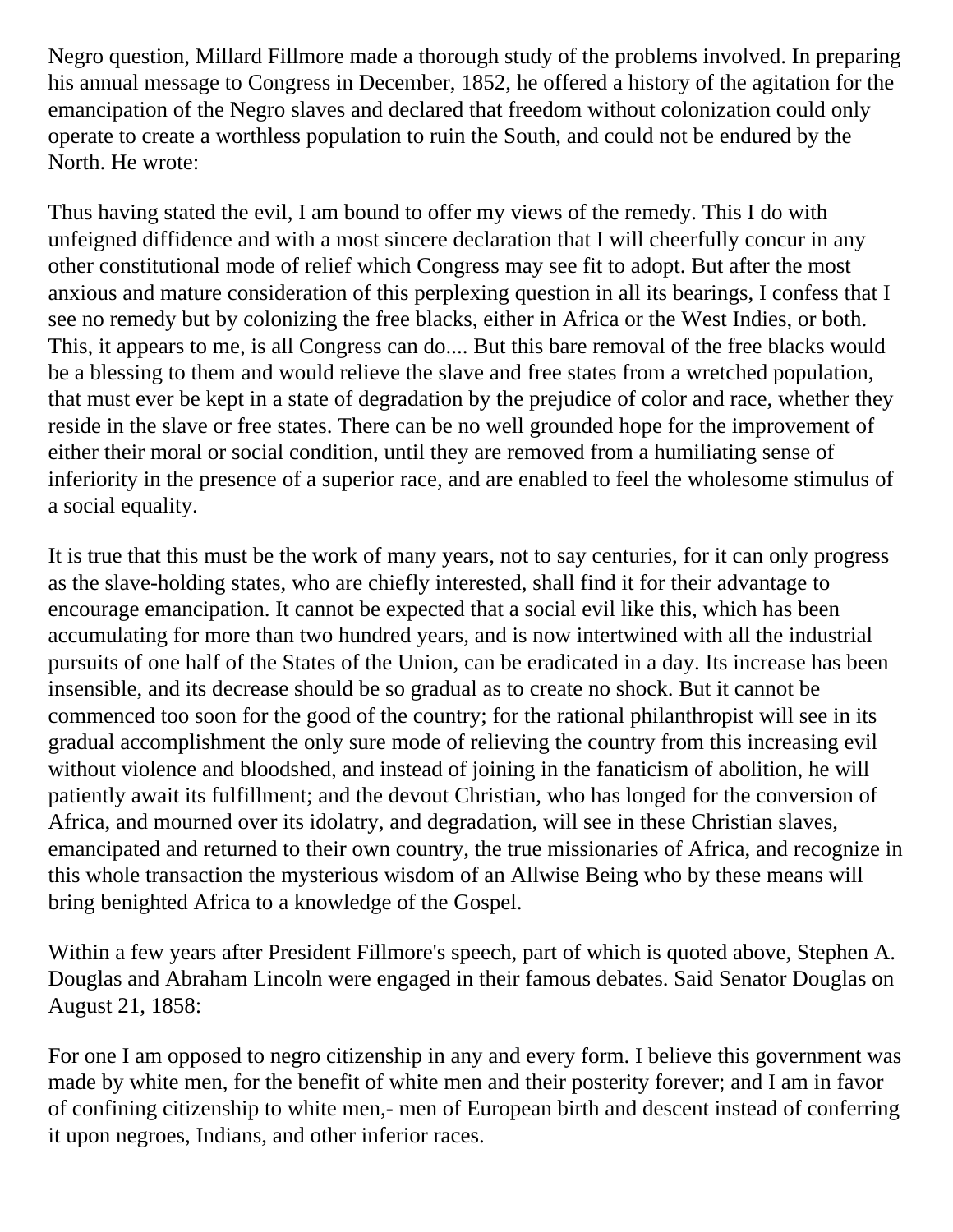The immortal Lincoln answered Senator Douglas with the following statement:

I will say, then, that I am not, nor ever have been, in favor of bringing about in anyway the social and political equality of the white and black races - that I am not, nor ever have been, in favor of making voters or jurors of negroes, nor of qualifying them to hold office, nor to intermarry with white people; and I will say in addition to this that there is a physical difference between the white and black races which I believe will forever forbid the two races living together on terms of social and political equality. And inasmuch as they cannot so live, while they do remain together there must be the position of superior and inferior, and I, as much as any other man, am in favor of having the superior position assigned to the white race. (Speech at Charleston, Illinois, September 18, 1858.)1

As President of the United States, Lincoln carried on his efforts to bring about the physical separation of the races which was his proposed solution to the Negro problem. He told a group of free Negroes gathered at the White House on August 14, 1862: "It is better for us both, therefore, to be separated." And in the famous Emancipation Prociamation, he again embodied his views on the race question by stating therein:

And that the effort to colonize persons of African descent with their consent upon this continent or elsewhere, with the previously obtained consent of the governments existing there, will be continued.

Physical separation of the races was the solution of Abraham Lincoln, the great wartime President and Emancipator of the Negro race. He condemned the idea of the amalgamation of the white and Negro races; and throughout the many years of his public service, he used his efforts to bring about the removal of American Negroes to a country of their own.

Abraham Lincoln and Robert E. Lee were in agreement on the advisability of the removal of the American Negro from this country. The beloved Southern General who led the Confederate Army made the following statement with reference to the Negro problem:

The only reason why I have allowed myself to own a slave for a moment is the insoluble problem of what to do with him when freed. The one excuse for slavery which the South can plead without fear before the Judgment bar of God is the blacker problem which their emancipation will create. We've played our parts, gentlemen, in a hopeless tragedy, pitiful, terrible. At least eighty thousand of our sons are dead or mangled. A million more will die of poverty and disease. Every issue could have been settled and better settled without the loss of a drop of blood. The slaves are freed by an accident. An accident of war's necessity - not on principle. The manner of their sudden emancipation, UNLESS THEY ARE REMOVED, will bring a calamity more appalling than the war itself. It must create a race problem destined to grow each day more threatening and insoluble....

At a time when General Robert E. Lee was entering his fateful Gettysburg campaign, one of the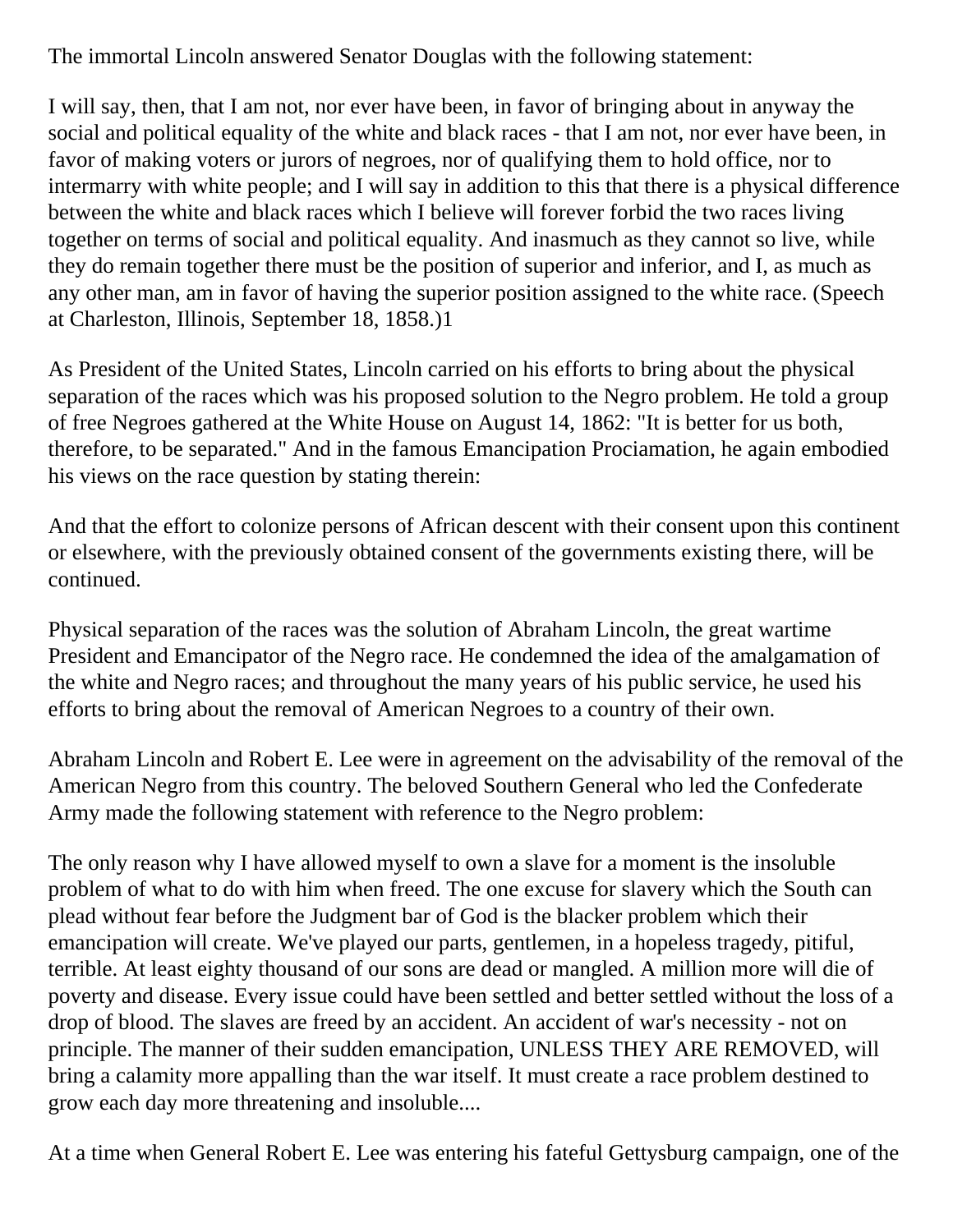ablest men in the cabinet of President Lincoln, Montgomery Blair, of Missouri, made a speech at Concord, Massachusetts, on June 17, 1863. This experienced statesman, familiar with the Negro problem in all its aspects, made the following observations:

All the early patriots of the South - Washington, Jefferson, Madison, Monroe, Jackson, Clay, and others - were the advocates of emancipation and colonization. The patriots of the North concurred in the design. Is the faction now opposing it patriotic or philanthropic? Are they not rather, like Calhoun, working the negro question to accomplish schemes of selfish ambition, and, after his method, making a balance-of-power party of a phalanx of deluded fanatics, keeping the Union and the public peace perpetually in danger, and seeking power in the government through its distractions? The author of the Declaration of Independence and his associates declared EQUAL RIGHTS impracticable in society constituted of masses of different races. De Tocquevil]e, the most profound writer of the Old World on American institutions, predicts the extermination of the blacks, if it is attempted to confer such rights on them in the United States. It is obvious that an election would be a mockery in a community wherein there could be no other than BLACK and WHITE parties. In such communities, reason and experience show that one or the other race must be the dominant race, and that democracy is impossible.... They are not ambitious of ruling white men, and will, I believe, be contented to set up for themselves in some neighboring and congenial clime, on the plan of Jefferson and Lincoln.

Ulysses S. Grant, soldier-President, who most probably has been as highly praised and as severely criticized as any other statesman in American history, was another advocate of physical separation as the proper solution to the Negro problem. As President, Grant negotiated for the annexation of San Domingo and told the Senate that the purpose of his efforts was to afford a refuge for the black population of the South. In his memoirs he penned the following words of justification for his action:

The condition of the colored man within our borders may become a source of anxiety, to say the least .... It was looking to a settlement of this question that led me to urge the annexation of San Domingo during the time I was President of the United States. San Domingo was freely offered to us, not only by the administration but by all the people, almost without price. The island is upon our shores, is very fertile, and is capable of supporting fifteen million people. The products of the soil are so valuable that labor in her fields would be so compensated as to enable those who wished to go there to quickly repay the cost of their passage. I took it that the colored people would go there in great numbers, so as to have independent states governed by their own race. They would still be states of the Union, and under the protection of the general government, but the citizens would be almost wholly colored.

In the closing years of the nineteenth century, Senator John J. Ingalls, the illustrious statesman from Kansas, pleaded for the removal of the Negro to another country. In a speech which was reported by the Chicogo Tribune of May 28, 1893, he approved the physical separation of the races as the proper solution to the race problem. The following quotation is from this speech: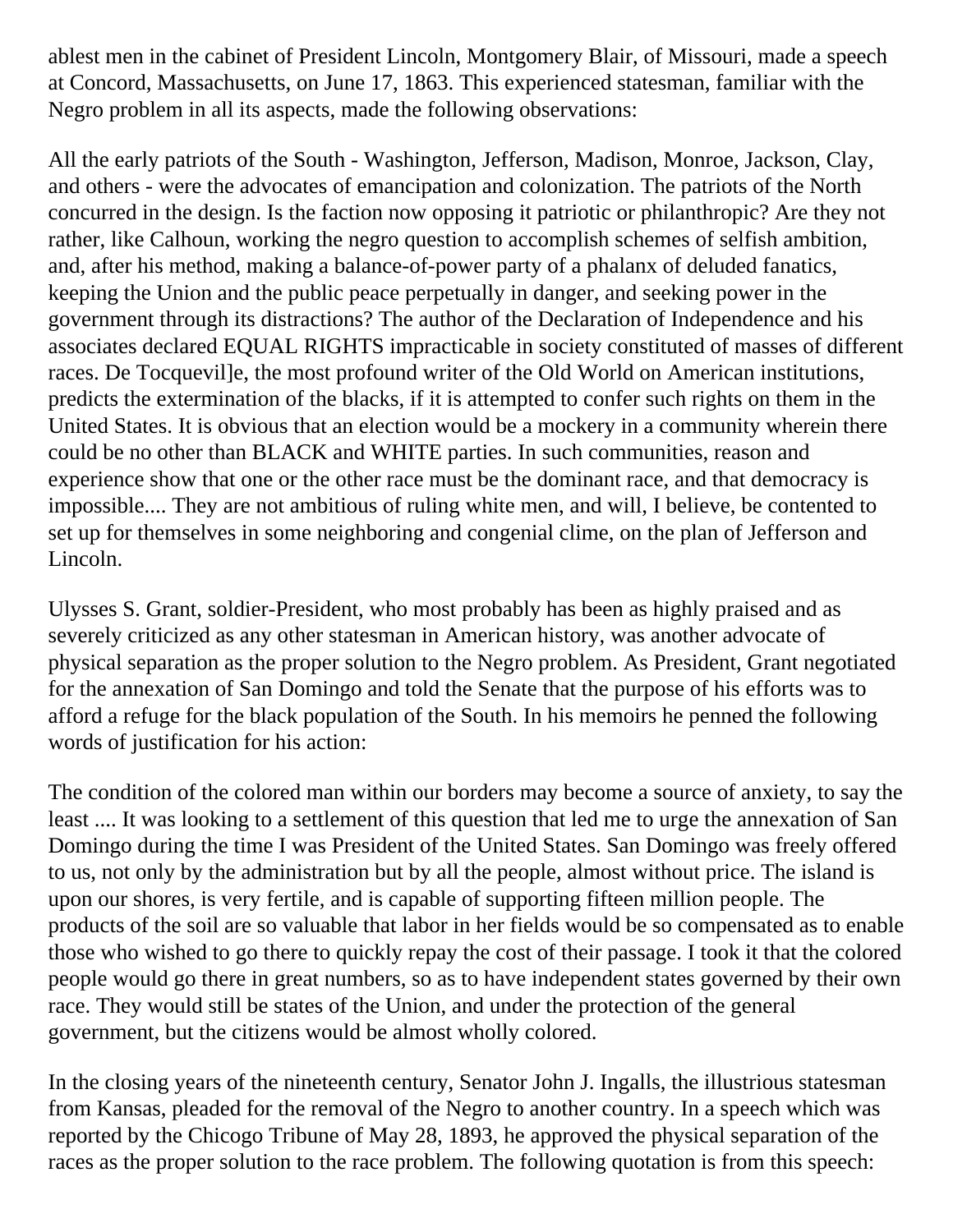If this condition is the inevitable consequence of the contact of the two races, separation, voluntary or compulsory, at whatever cost, is the dictate of wisdom, morality, and national safety. If reconciliation upon the basis of justice and equal rights is impossible, then migration to Africa should be the policy of the future. To that fertile continent from whence they came they would return, not as aliens and strangers, but to the manner born. To their savage kindred who still swarm in its solitudes they would bring the alphabet, the Declaration of Independence, and the Bible. Emancipated from the traditions of bondage, from the habit of obedience and imitation, from the knowledge of its vices, which is the only instruction of a strong race to a weaker, the African might develop along his axis of growth and Ethiopia stretch out her hand to God.

The negro might not want to go. He is a native. He is a citizen. He has the right to stay. So he has the right to vote. He has the right to life, liberty, and the pursuit of happiness - he has been deprived of them all. Only the right of domicile remains. He could, perhaps, submit to the loss of this with the same resignation which has accompanied his surrender of the rest. There are vague indications of cleavage. In some regions the inertia is being overcome. Communities are pervaded by aimless agitations like those which preceded the flight of the Tartar tribe across the desert. The 'exodus' is an intimation of what may follow. The feasibility of this colonization of Africa, the cost and conditions of a migration so prodigious, its effect upon the civilization of the two continents and the destiny of the two races, are subjects too vast and momentous for consideration.

Another advocate of separation was John Temple Graves,2 outstanding Southerner and noted orator. In an address reported by the New York Times, September 4, 1903, Mr. Graves made the following eloquent plea for a permanent solution to the Negro problem:

Here, then the issues - Unity of the Republic, material development, purity of politics, political independence, respect for the ballot, reverence for the Constitution, the safety of our homes, the sanctity of our women, the supremacy of law, the sacredness of justice, and the unity of the Church.

There he stands, that helpless and unfortunate inferior. For his sake, the one difference has widened between the sections of our common country. Over his black body we have shed rivers of blood and treasure to emphasize our separate convictions of his destiny.

And yet, as the crimson tide rolls away into the years, we realize that all this blood and treasure and travail was spent in vain, and that the negro, whom a million Americans died to free, is, in present bond and future promise still a slave, whipped by circumstance, trodden under foot by iron and ineradicable prejudice; shut out forever from the opportunities which are the heritage of liberty, and, holding in his black hand the hollow parchment of his franchise as a freeman, looks through a slave's eyes at the impassable barriers which imprison him forever within the progress and achievement of a dominant and all-conquering race.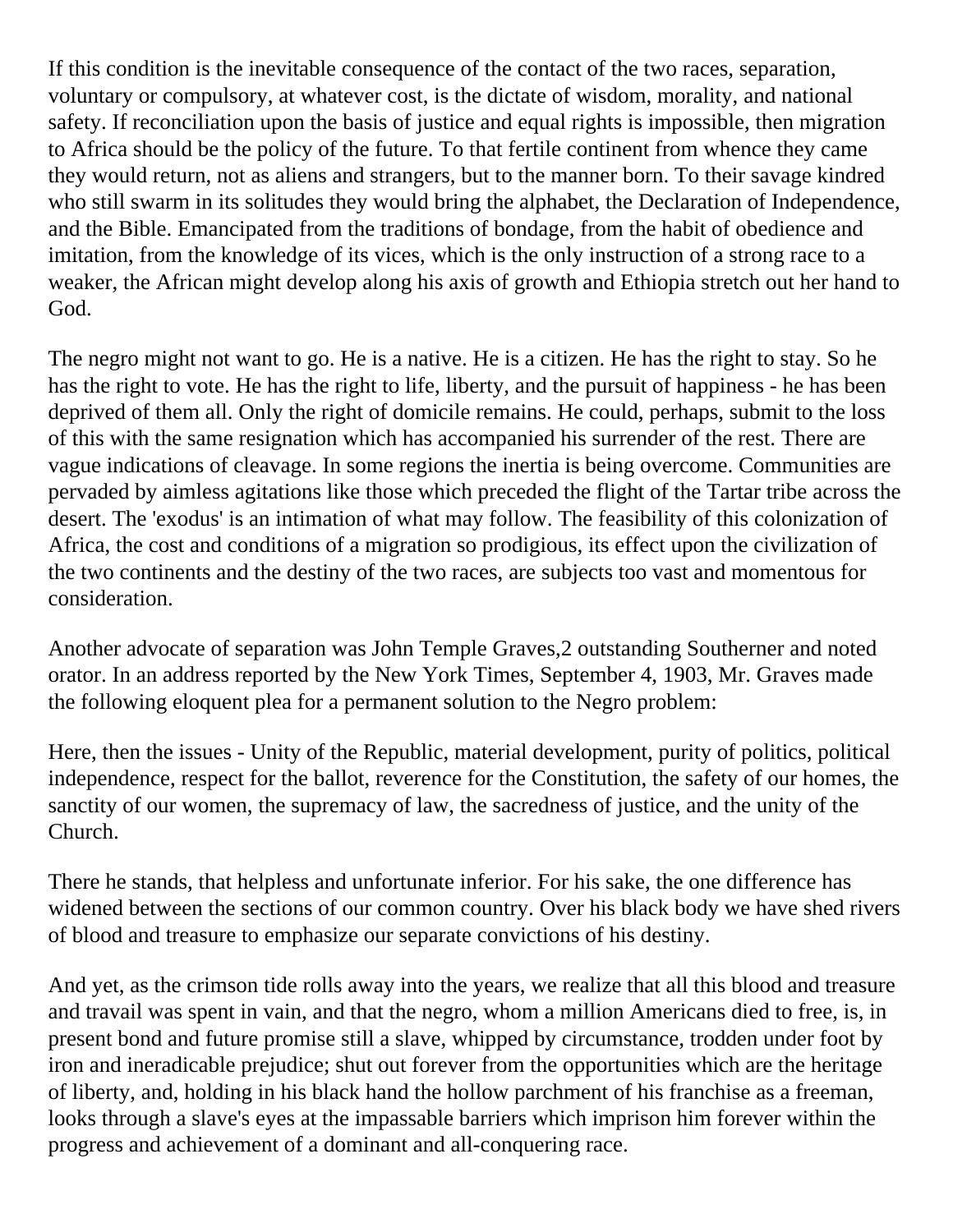Separation of the races is the way - the only way....

For half a hundred years we have wrangled and fought and bled and died about this black man from Africa! Is the wrangle worth its fearful cost? Shall the great Northern section of our common country always turn its hand against the great Southern section of country? Shall the young American of the North steel his heart against the young American of the South over an alien's cause?

I appeal for Caucasian unity. I appeal for the imperial destiny of our mighty race. This is our country. We made it. We molded it. We control it, and we always will. We have done great things. We have mighty things yet to do. The negro is an accident - an unwilling, a blameless, but an unwholesome, unwelcome, helpless, unassimilable element in our civilization. He is not made for our times. He is not framed to share in the duty and the destiny which he perplexes and beclouds. Let us put him kindly and humanly out of the way. Let us give him a better chance than he has ever had in history, and let us have done with him.

When he was governor of Florida some thirty-five years ago, N. B. Broward looked forward to a permanent settlement of the race problem by the removal of American Negroes to a country of their own. He wisely proclaimed to the Florida Legislature that physical separation was the proper solution to this grave domestic issue. In a message to the Legislature, he said:

I deem it best and, therefore, recommend a resolution memorializing the Congress of the United States to purchase territory, either domestic or foreign, and provide means to purchase the property of the negroes at reasonable prices, and to transport the negroes to the territory purchased by the United States. The United States to organize a government for them of the negro race; to protect them from foreign invasion, to prevent white people from living among them in the territory; and to prevent negroes from migrating back to the United States. I believe this to be the only hope of a solution of the race problem between the white and black races, as I can see no ultimate good results that can accrue from the education of a race without planting in their being a hope of attaining the highest position in government affairs and society. In fact I can see no reason to expect that any man can be made happy by whetting his intelligence to that point where he can better contemplate or realize the hopeless gulf that must ever separate him and his race from the best things that the dominant race (who employ him as a servant) have in store for themselves. I believe that any person so situated would grow miserable, in proportion as he increased in intelligence. I believe that we should consider the fact that the negroes are the wards of the white people and that it is our duty to make whatever provision for them would be best for their well-being, and it is my opinion that the above recommendation that they be given a home of their own, where they can hope by living their proper lives, to occupy the higest places in it, thus educating and civilizing them, may tend toward their happiness and good. More especially do I make this recommendation for the good of the white race; to keep sweet the lives of the white people; to keep their consciences keen and clean. It is absolutely necessary to the civilization and Christianization of the world by them. Our children must be able to read the history of our lives and see: that it contains accounts of the best lives, and that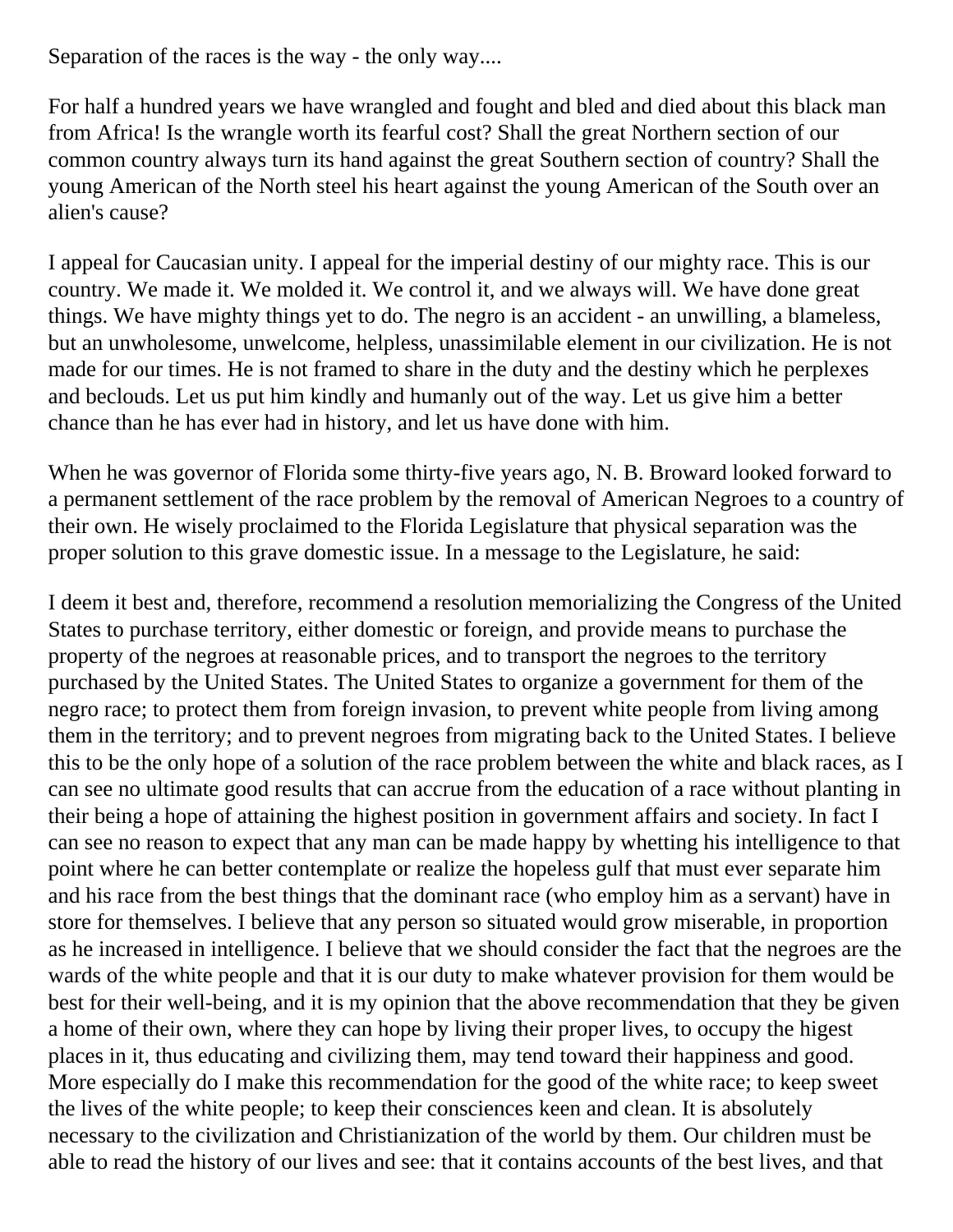their ancestors were the best people of the earth. Whatever tends to sour our natures, or that causes us to give way to passion or temper, tends to destroy us, and no cost should be considered in a matter so fraught with danger to the attainment of the civilization and Christianization of the world as will the attempt to compel these two races to live in the same territory.

To conclude these quotations from advocates of separation, the words of the colored Bishop, Henry M. Turner, of the African Methodist Episcopal Church, as the representative of the members of the Negro race who have supported repatriation, are most appropriate. After long years of study concerning the condition of his people, this colored religious leader became an ardent supporter of the program of emigration and colonization of the Negro race in a land of their own. In a letter to William P. Pickett,3 dated January 12, 1907, Bishop Turner said:

The plan will meet with the approval of all sober thinking people, and it will have the endorsement of the God of the Universe. The presence of the black man in this country is a curse to both races. It keeps the white man lying, stealing, misrepresenting, and the black man abusing, vilifying, and cursing, and neither white nor black can be Christian. I pray God you will continue in the great work in which you are engaged, and move this country to help the negro to emigrate to the land of his ancestors.

I know all about Africa. I have been from one end of it to the other. I have visited that continent as often as I have fingers upon my hand, and it is one of the richest continents under the heaven in natural resources. This country is not compared to it, and millions of colored people in this country want to go. But to pay our way to New York, then to Liverpool and then to Africa is too much for the little wages the white people pay to our workers. Give us a line of steamers from Savannah, Georgia; Charleston, South Carolina; Pensacola, Florida; or New Orleans, Louisiana, and let us pay as much as the million or more white immigrants pay coming from Liverpool, London, and Hamburg to this country, and the negro will leave by thousands and tens of thousands, yes, by millions. And you white people will have peace and Christianity, and the black people will have peace, wealth, Christianity, and be a blessing to the world.

Throughout this Nation's history, outstanding leaders have supported a policy of physical separation of the white and black races. These were practical men; they were not dreamers or fanatics. They studied the race problems brought about by the presence of the millions of Negroes in the United States and foresaw the ultimate outcome if this race remained in our country. They did not believe in amalgamation and opposed policies and practices which would make this a nation of mongrels. They pleaded for a program of repatriation which would make America white and which would give to the Negroes unlimited opportunities for the development of their own culture. They understood the difficulties involved in adopting and carrying out the plan of racial separation, but they knew that it must be done in order to preserve white America.

Diseases desperate grown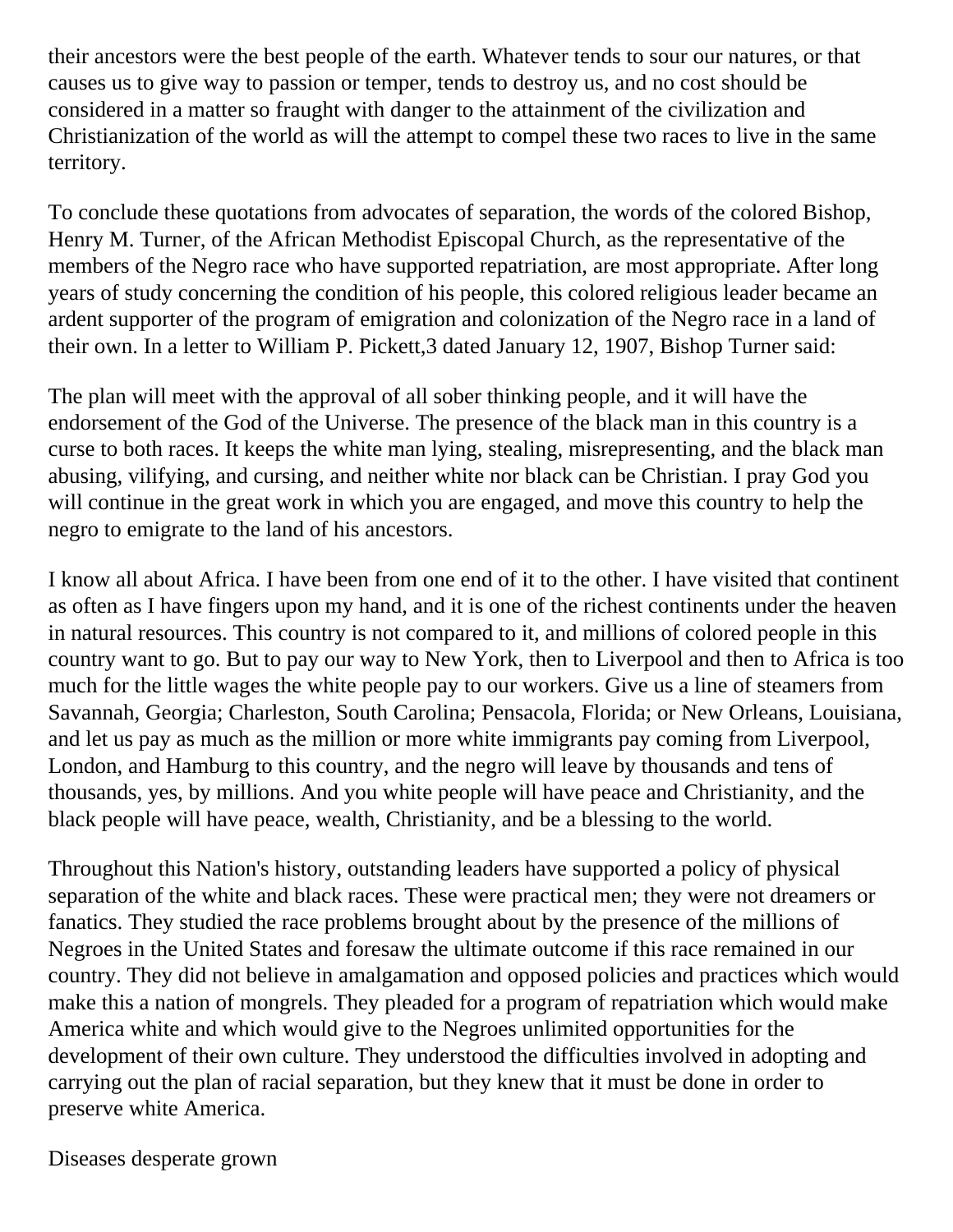By desperate appliance are relieved,

### Or not at all. (Hamlet)

Americans have honored Jefferson and Lincoln as two of the greatest statesmen this Nation has ever known. What could be a greater tribute to the first great Democrat and to the man who saved the Union than to carry out the soiution to the race problem which they advocated? It is within our power to complete the work of Jefferson and Lincoln by adopting a program for the resettlement of the American Negroes in a land of their own. When this task has been accomplished, what a great problem we will have solved for ourselves and for our posterity!

> Go to [Next Chapter](#page-190-0) Return to [TYC - Table of Contents](#page-0-0)

#### **Notes**

- 1. For other quotations from President Lincoln advocating separation, see Chapter III, p. 28 and Chapter XV, p. 264.
- 2. This John Temple Graves was the father of the present John Temple Graves, a local newspaper commentator in Birmingham, Alabama. Without Any desire or purpose to belittle or discount the present John Temple Graves, it is fair and right to say that in thought, spirit, ability, and oratorical renown, the father towered above his son like Pike's Peak above a pea-ridge hill.
- 3. Mr. Pickett was at this time writing his book, The Negro Problem: Abraham Lincoln's Solution.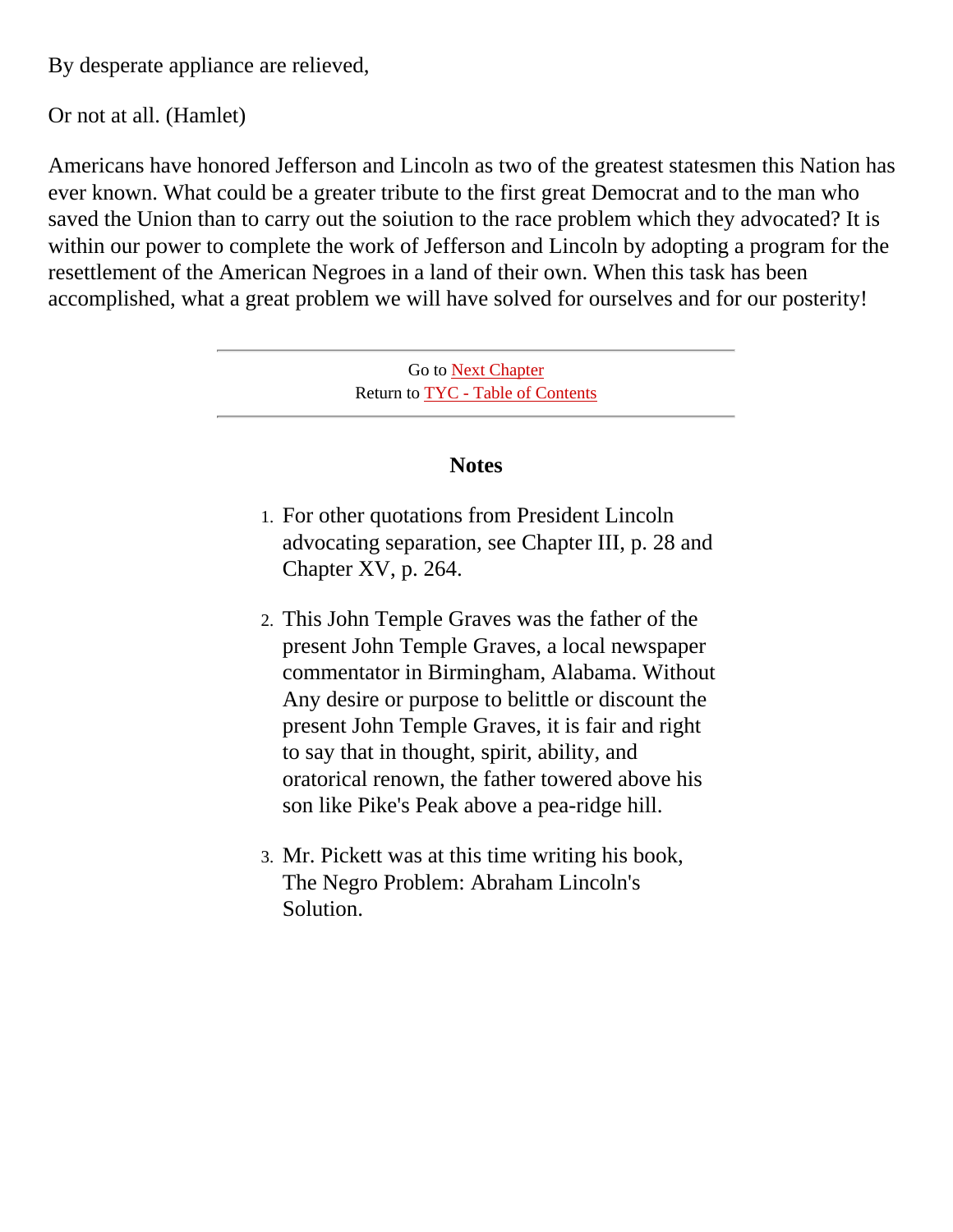## Take Your Choice Separation or Mongrelization By Theodore G. Bilbo

# CHAPTER XV THE NEGRO REPATRIATION MOVEMENT

I asked, where is the black man's government? Where is his president, his country, and his ambassadors, his army, his navy, and his men of big affairs? I could not find them and then I declared, I will help make them. - *Marcus Garvey* (1)

FOR A number of years before the organization of the American Colonization Society in 1817, the purpose of which was to promote a program of Negro repatriation, Thomas Jefferson was active in advising and encouraging his fellow Americans to adopt a plan to bring about the physical separation of the white and black races. We have already referred to some of Jefferson's statements in the previous chapter and it is a fact of special significance that the author of the Declaration of Independence was the first American of great Importance to aid in a scheme to resettle American Negroes in a land of their own.

In 1777, Jefferson was chairman of a committee of the General Assembly of Virginia which reported favorably on a measure for the emancipation and colonization of the slaves in that state. The terms of the bill provided for the acquisition of territory and gradual colonization of the Negroes in a land of their own. The plan was to send young men of twenty-one and young women of eighteen to the colony where they would be cared for until they could become established. Later, when he was President of the United States, Jefferson continued to be interested in obtaining territory which would be suitable for a settlement of Negroes; and he tried to secure the consent of Sierra Leone, a small country on the west coast of Africa, to receive Negro emigrants from the United States. But the Nation was young during the days of Jefferson, and the institution of slavery was destined to remain for many years. Jefferson knew that the removal of American Negroes to Africa or elsewhere would be a Herculean task, and as he approached the sunset of his life, he realized that the work could not be accomplished in his time. In a letter written to Jared Sparks on February 4, 1824, the father of the Democratic Party stated some of the benefits of colonization and admonished the Americans who were to come after him to see that the program was carried out. He said:

The article on the African colonization of the people of color, to which you invite my attention, I have read with great consideration. It is, indeed, a fine one and will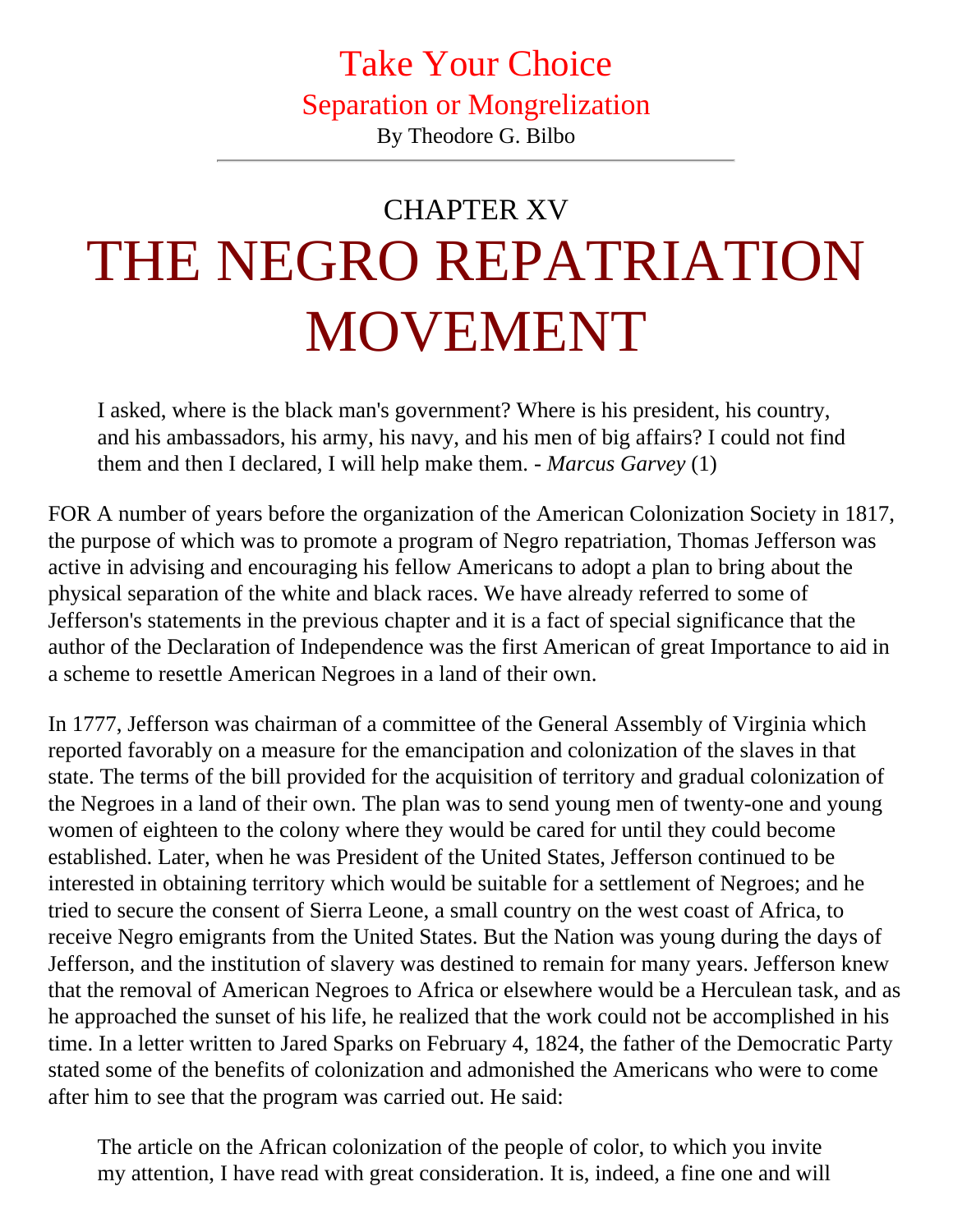do much good. I learn from it more, too, than I had before known of the degree of success and promise of that colony. In the disposition of this unfortunate people, there are two rational objects to be distinctly kept in view. First, the establishment of a colony on the coast of Africa, which may introduce among the aborigines the arts of cultivated life and the blessings of civilization and science. By doing this we may make to them some retribution for the long course of injuries we have been committing on their population.... The second object, and the most interesting to us, as coming home to our physical and moral characters, to our happiness and safety, is to provide an asylum to which we can, by degrees, send the whole of that population from among us and establish them, under our patronage and protection, as a separate, free, and independent people in some country and climate friendly to human life and happiness .... I do not go into all the details of the burdens and benefits of this operation. And who could estimate its blessed effects. I leave this to those who will live to see their accomplishment, and to enjoy a beatitude forbidden to my age. But I leave it with this admonition-TO RISE AND BE DOING. (*Jefferson's Works*, vol. 7, p. 332.)

There are two other men who should be mentioned as supporting the repatriation plan before the movement finally brought the American Colonization Society into formation. One was William Thornton, a philanthropist, who lived in Washington and who believed that the race problem should be permanently solved by the physical separation of the races.

Although he proposed the resettlement of all people of color in Africa, the home of their fathers, his efforts did not take the shape of a definite movement.

The other man was a Negro, Paul Cuffe, who succeeded in obtaining the consent of Sierra Leone to receive free American Negroes. This was the project in which Jefferson had been interested. A native of Massachusetts, Cuffe was a sailor on a whaling vessel at the age of sixteen. He became captain of his own vessel, acquired other vessels, a ship, two brigs, smaller boats and property in lands and houses. After he became interested in Negro repatriation, he sailed to Sierra Leone with a crew of Negro seamen In 1811, he made arrangements for this small west African country to receive Negro emigrants from the United States; in 1815, he carried at his own expense a ship load of free Negroes from Massachusetts to Sierra Leone. Paul Cuffe died in 1817, the very year when the American Colonization Society was organized in Washington, and white Americans adopted a program to assist Negro repatriation.

The stated purpose of the American Colonization Society was to carry on a program of repatriation for American Negroes. The members of this organization knew that land would have to be acquired upon which to settle the Negro emigrants from the United States and that ways and means of transportation as well as temporary maintenance would have to be provided. They further realized that the task was far beyond the powers of this organization unless aid was given by the Federal Government. It was their purpose to begin the work of repatriation, enlisting government aid and cooperation until such a time as the Federal Government would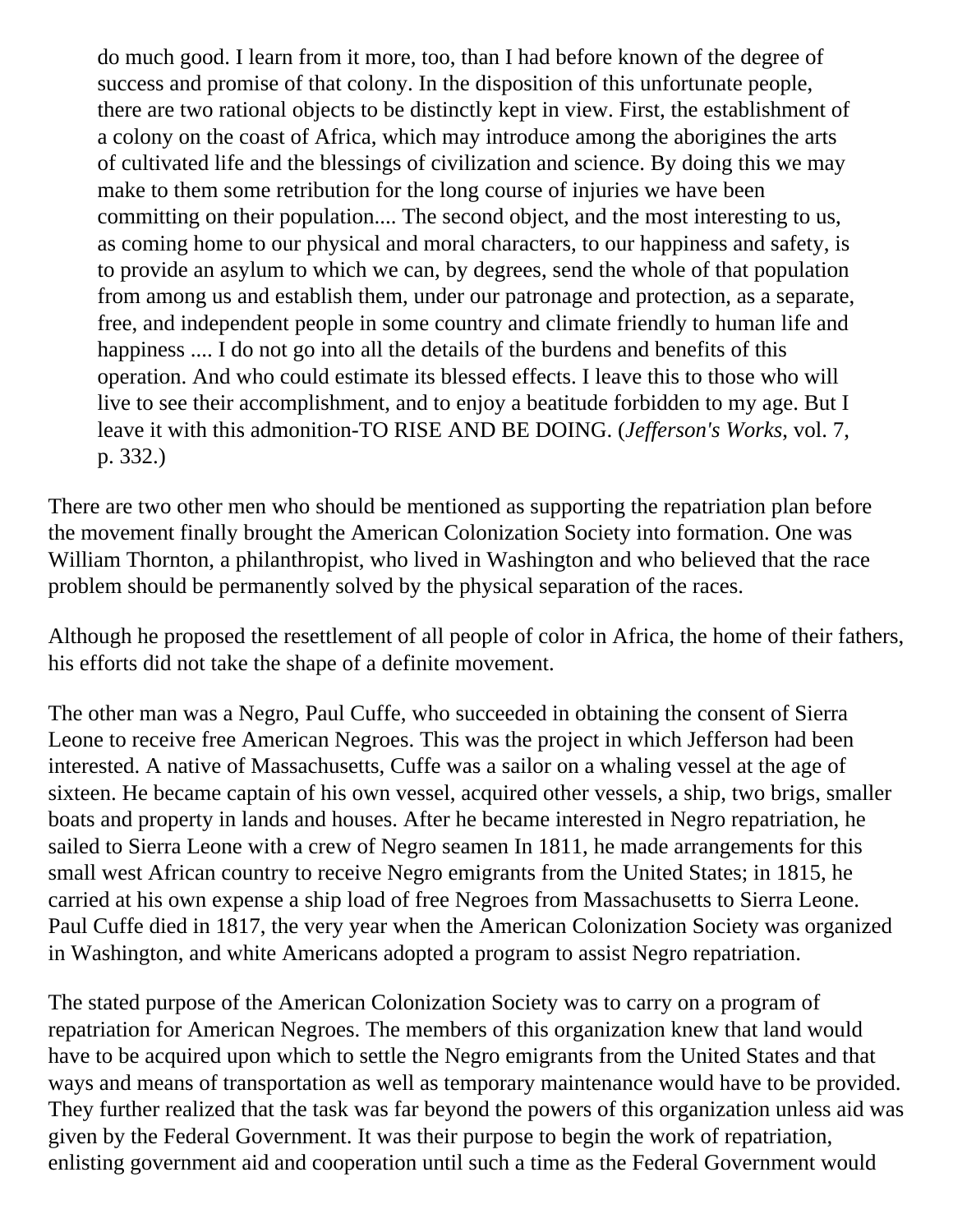take over the movement.

The American Colonization Society was composed of one of the most distinguished groups of American citizens ever assembled in any organization in our history. Bushrod Washington was the first President. Among the nationally known men who were members of this Society were Francis Scott Key, John Randolph, Thomas Jefferson, James Madison,

James Monroe, Charles Fenton Mercer, John Marshall, Andrew Jackson, Daniel Webster, Henry Clay, Abraham Lincoln, and a long line of other prominent men and women.

Not many years after the Society was organized, Rufus King proposed to the United States Senate that proceeds from the sale of public lands, with the exception of the amount needed to meet certain obligations, be set aside by the Government to aid in a scheme of Negro colonization. As private citizens, James Madison and John Marshall agreed with the supporters of the King proposal. But the power of the slave states and others who opposed emancipation and colonization of the slaves defeated the first attempts to have the Federal Government take over the repatriation movement.

At a time when the Colonization Society was without strength to obtain land and colonize American Negroes, Charles Fenton Mercer, a member of Congress who belonged to the organization, devised means of obtaining aid from the Federal Government. Mercer had been interested in Negro repatriation long before he was elected to Congress. As a member of the Virginia House of Delegates, he had introduced a resolution requesting the President of the United States to obtain land for a colony for free Negroes and for slaves who would later be made free. The General Assembly of Virginia passed the memorial in December, 1816.

When he became a member of Congress, Mercer's first move toward the repatriation of the American Negroes was to strike at the slave trade. The Anti-Slave Act of March 3, 1819 initiated and engineered through Congress by Mercer, contained an appropriation of funds which was to be used to return to Africa slaves who had been illegally brought to the United States. When the time came to execute the provisions of this act, Mercer went to President Monroe and pointed out that if the unfortunate captives should be returned to the coast of Africa and released, as the act provided, there was the probability that they would again be sold as slaves and eventually returned to the United States. President Monroe was favorably impressed with this reasoning, and he decided to acquire lands on the west coast of Africa on which illegally imported slaves to the United States could be settled and cared for by the Federal Government. Cooperating with the American Colonization Society, President Monroe sent agents to acquire this territory. Sam J. Mills and E. Burgess were directed by the Society to proceed to West Africa and report on their findings. The reports of these men justified the Society in proceeding further with its colonization movement, and two years later the first group of eighty-eight Negroes sailed from this country to the African coast. They were in charge of three white Americans, named Bacon, Bankson, and Crozer. Crozer was the agent for the Colonization Society and Reverend Sam Bacon was the agent of the United States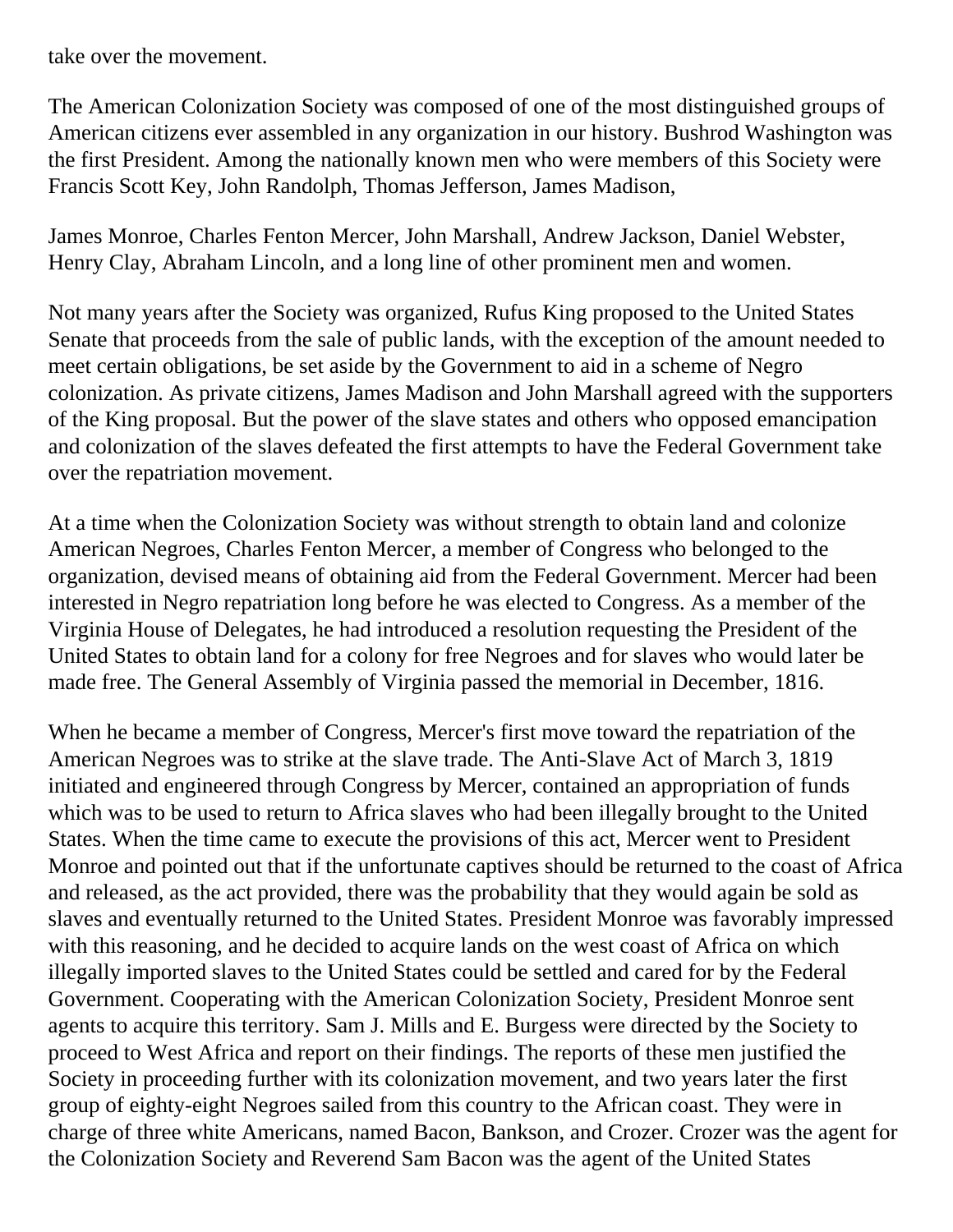Government. This was the first step in acquiring the land now called Liberia, the capital of which is Monrovia, named for President Monroe.

Mercer did not stop when the Anti-Slave Act of 1819 had been passed. In 1820, he secured the passage of a measure which declared that citizens of the United States engaged in slave trade should be adjudged pirates and upon conviction would suffer death. In 1830, Congress published a volume of 293 pages dealing with the efforts made by Mercer to suppress slave trade and to bring about Negro repatriation. It has been said to the credit of Mercer: "There is no portion of the African Continent now under political control of Negro people save that portion reserved for them principally through the labor of Mercer."

During the time when Mercer was trying to carry out a program of repatriation, there were some 200,000 free persons of color scattered throughout the Nation. The members of the American Colonization Society thought that if a colony of 200,000 freed Negroes of the United States could be established in Africa, they might with the aid and care of this Nation become a selfsupporting community and prepare a home for the other Negroes in America who were then slaves but who would eventually be given their freedom. The next year after the first ship of eighty-eight Negroes sailed for the African coast, the ship Nautilus, chartered by the United States Government, carried a second group of Negro emigrants to their fatherland. Again, they were accompanied by government agents and two officials of the Colonization Society.

In 1821, Dr. Eli Ayres was appointed chief agent of the Colonization Society, and he proceeded to Cape Montserrado, the site of the present city of Monrovia. He succeeded in acquiring the whole of the Montserrado promontory, and all the emigrants were transferred to the newly acquired territory. There, they made good their final occupancy.

When Dr. Ayres returned to Washington, the Society selected a Negro, Jehudi Ashmum, to serve with the Negro emigrants in Africa. He sailed for the colony in the brig *Strong*, taking charge of the settlement upon his arrival in August, 1822. Ashmum was an able administrator and to him is due much of the credit for the development of the colony of Liberia. As a representative of the Colonization Society, as an administrator and a leader of men, Jehudi Ashmum won for himself a place of highest importance in Liberian history.

When Ashmum returned to the United States, he placed the Reverend Lott Cary in charge of the administration of the colony until his successor could be appointed by the Society. Reverend Cary remained in charge until the arrival of Dr. R. Randall, who was named chief administrative agent. During the administration of Dr. Randall when the number of emigrants reached 3,000, it was decided that the time had come for the appointment of a governor for the colony.

The first Governor of Liberia was a white American named Thomas Buchanan. He was succeeded by a Virginia mulatto, J. J. Roberts, who was confirmed by the Society. During the administration of Roberts, Liberia continued to grow in size and importance. Realizing the need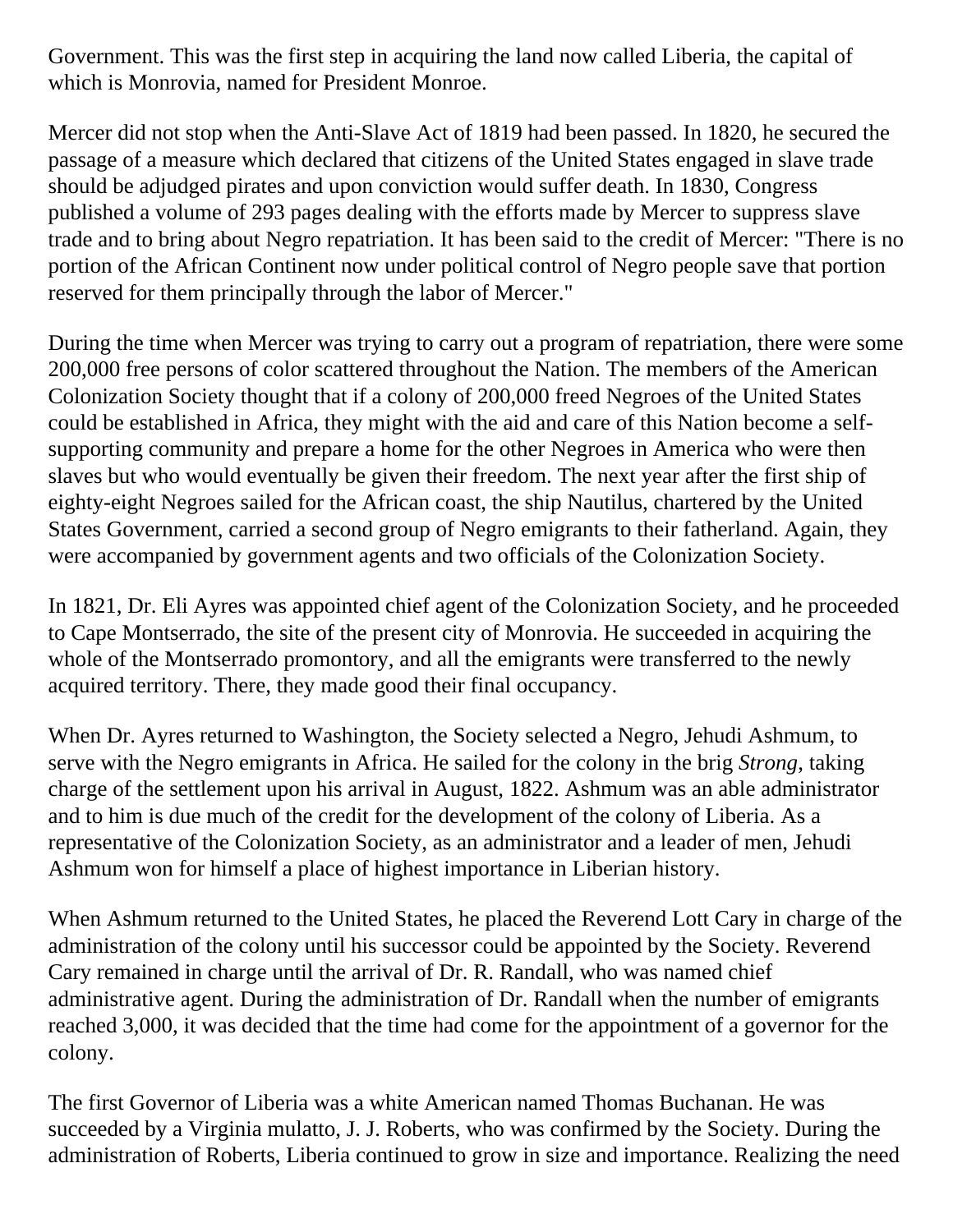for funds in the treasury to carry on the administrative duties, Roberts imposed a six per cent ad valorem duty on goods imported into Liberia. Foreigners refused to pay this duty on the ground that Liberia was a colony, an experiment of a philanthropic society which was incompetent to exercise sovereign rights such as levying duties on imports. Upon inquiry the United States Government stated that it had no intention of assuming the responsibilities of a protectorate of the colony, and the American Colonization Society decided that the colony was now able to continue on its own. Thus, the bonds which had held the colony to the Society for so many years were severed. With unfaltering faith and courage, the Liberian authorities called a convention and on the 26th day of July 1847, a declaration of independence was adopted.

In the meantime, the program for Negro repatriation was having hard sailing in the United States. During the early years of the Colonization Society, the members had high hopes of resettling American Negroes in Africa if governmental aid could be obtained. When it was contended that aid by the Federal Government for this movement would be a violation of the rights of the sovereign states, the state of Ohio came forward to propose a program of repatriation known as the Ohio Plan. The Legislature of Ohio, through the Governor, requested that the governors of the other states submit to their respective legislatures a plan by which the free states, with the approval of the slave states, would begin a program of emancipation and colonization of all slaves. This plan, which provided for the continuation of slavery while repatriation was being carried out, deemed slaves who would not volunteer to return to their fatherland to establish a country of their own to be unworthy of freedom.

The free states accepted the Ohio Plan, but the slave states rejected it. It has been claimed by an outstanding author that this disagreement over Negro repatriation was the first major division between the North and the South. We do know that when the Southern states refused approval, the Ohio Plan was abandoned, and another attempt at Negro colonization with a white America as the goal met with failure.

Soon after the rejection of the Ohio Plan. William Lloyd Garrison and his abolitionists moved into the limelight. Garrison, once a member of the American Colonization Society, now made a vicious attack on the organization, claiming that it was merely an instrument of the slave power for removing troublesome free Negroes from the country and from the presence of the slaves. He charged that the real purpose of the Society was to make secure the bondage over the Africans who were already in slavery. On the other hand, the slave power launched an attack on the Colonization Society, charging that it was collaborating with the Garrisonian Abolitionists. The combination of attacks by Garrison and the slave states would surely have destroyed the organization had it not been supported and defended by some of the most eminent men in the Nation.

Garrison and the slave power limited the activities of the Colonization Society, but they could not destroy it. When this group relinquished control of Liberia in 1847, to the American Negroes and their children residing there, they reserved substantial portions of this country for the settlement of future emigrants from the United States and planned to continue colonization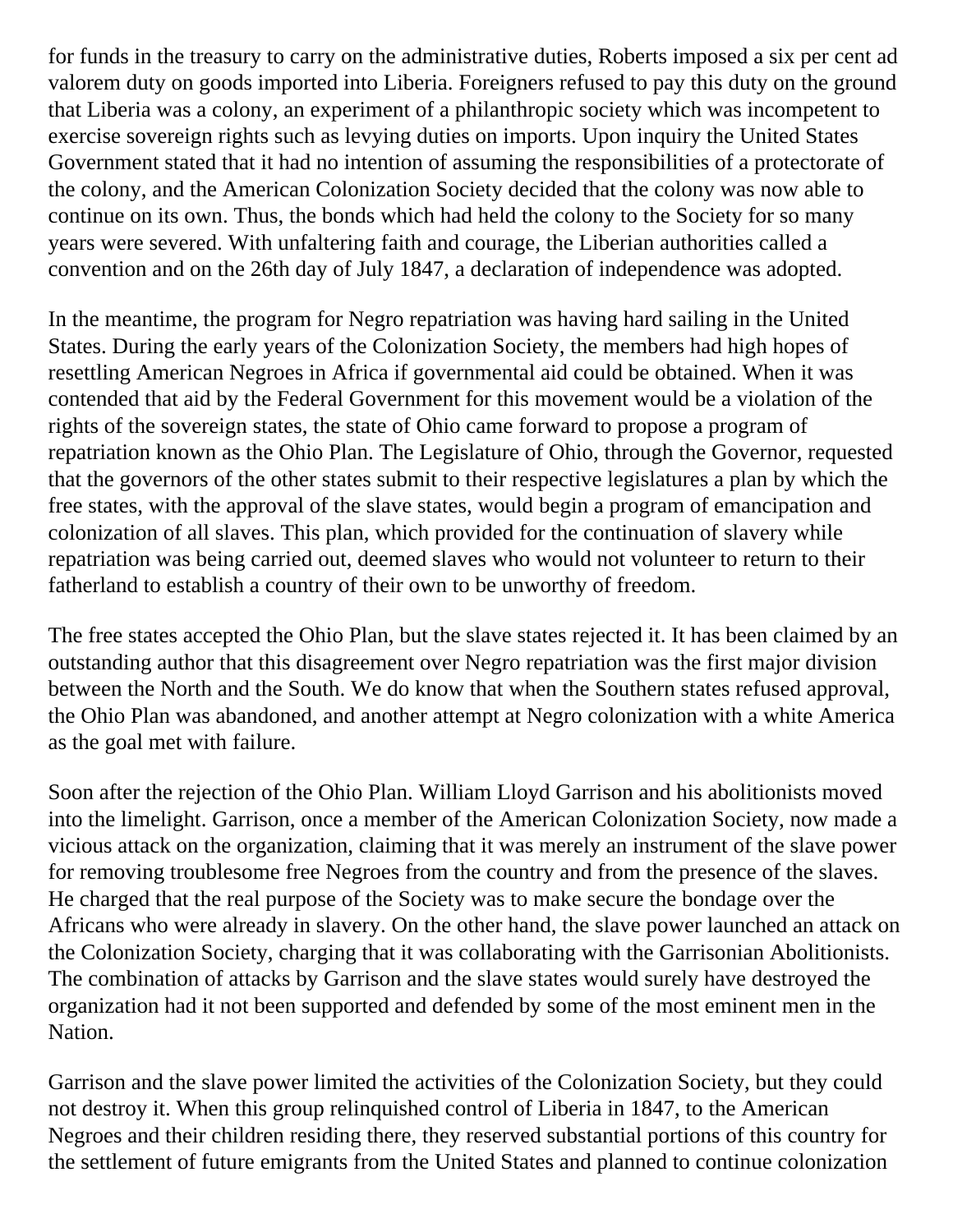in spite of attacks from within the Nation. Some 12,000 emigrants had gone to Liberia when the War Between the States interrupted the activities of the Colonization Society.

The War Between the States succeeded in suspending the work of the Society, but it was the Reconstruction period following the War which almost destroyed the organization. During this dark era of our history, reconstruction politicians urged the Negroes to relinquish all plans for setting up a country of their own in Africa or elsewhere. In 1870, agents of the Society toured the South and reported to the officials of the organization in Washington that unscrupulous politicians were causing the Negroes to abandon the idea of establishing a Negro nation on some foreign land and urging them to remain in this country to take over the lands and wealth of their former masters.

Not only did those in charge of the Federal Government fail to give approval to the idea of removing the freed Negroes from this country, but they succeeded in making them citizens of the United States and bestowing upon them the right to vote. When Senators Stevens and Sumner were holding forth in the United States Senate, the idea of full racial equality was replacing the repatriation program. Without a doubt, the Civil Rights Acts passed by the Congress in 1866, 1870, and amended in 1871 and 1875, mark the highest point which negrophilism has ever reached in this country. The sole intent of these measures was to level the black and white races. Charles Sumner believed in the necessity of equalizing the two races and on his death bed he is reported to have said to Senator Hoar: "You must take care of the Civil Rights Bill - my bill - the Civil Rights Bill - don't let it fail." This law had as its purpose the abolition of the color line in the South; it purported to give to Negroes the full and equal privileges of hotels, street cars, trains, and other modes of transportation by land and water, of theaters and other places of public amusement. However, it did not contain the provision urged by Sumner for the destruction of the color line in churches, schools, and cemeteries. This infamous attempt to level the races and mongrelize the Nation was killed by the Supreme Court of the United States. When the highest tribunal in the land intervened on behalf of the Caucasian race, the tide of negrophilism began to wane.

These post-war attempts to destroy the colonization movement and to make the Negro the equal of the white man were in direct contradiction to the ideals and plans of Abraham Lincoln. The Great Emancipator lived to see the War ended and the Union saved, but an assassin's bullet took his life as he stood on the threshold of reconstructing the South and forever solving the race problem. Throughout his career of public service he was a student of the Negro problem, and on numerous occasions he announced his approval of the plan of physical separation of the races. He believed that the only adequate solution of the race problem was to colonize American Negroes at some place or places outside the United States. **In fact, the emancipation proclamation proclaimed the continuation of the plan of colonization as well as freedom for the slaves**.

Lincoln was just as interested in settling the Negroes in a country of their own, somewhere outside the United States, as he was in freeing them. Freedom was a war measure which he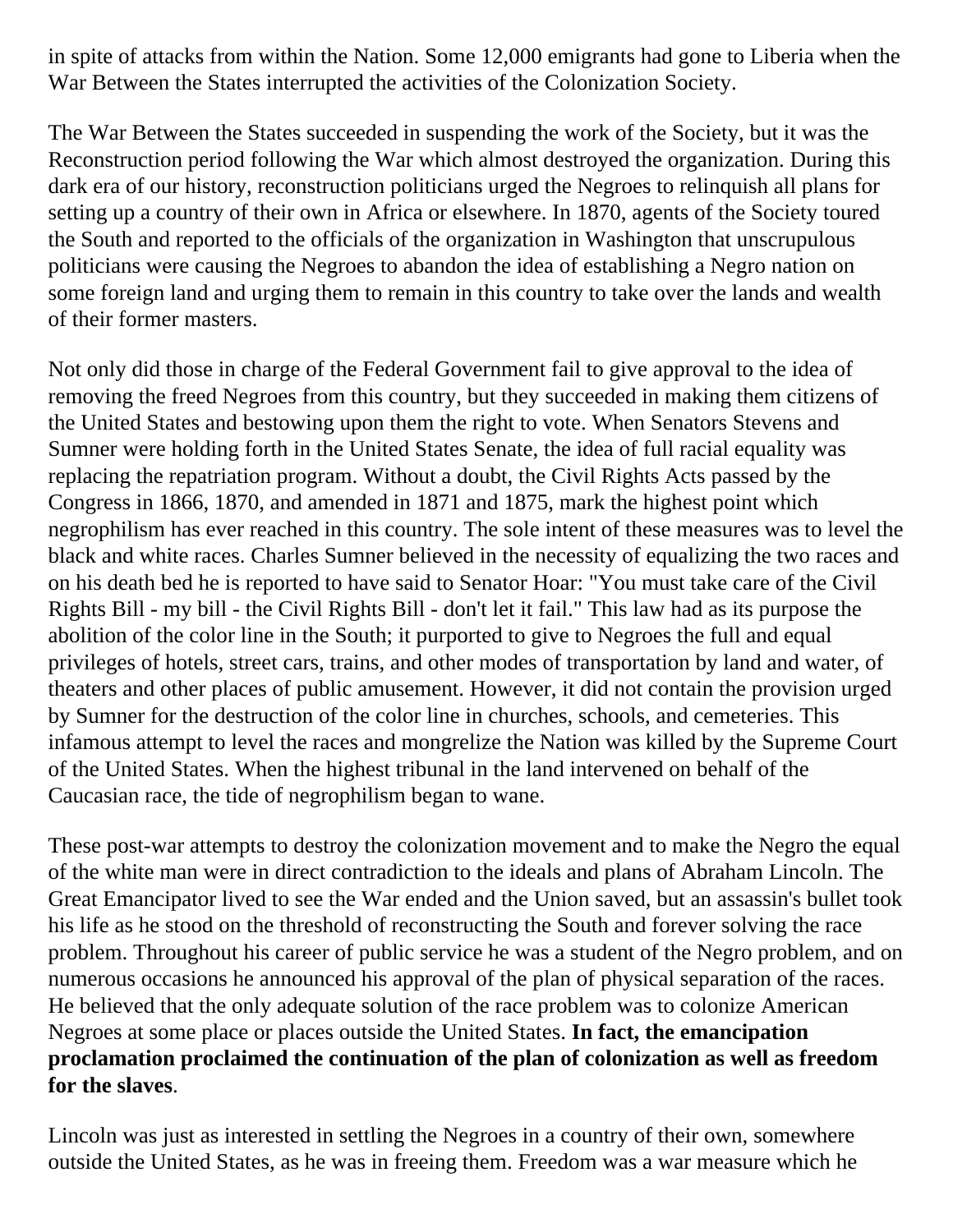accomplished, but colonization was a post-war measure which he did not live to complete. Most of our great historians seem to have ignored Lincoln's plan for colonization, but it is a fact which can not be denied. These ideals of Lincoln have been thoroughly recognized by Carter G. Woodson, probably the most outstanding of the Negro historians. In his book, *The Negro in Our History*, Woodson says that Negroes of this generation severely criticize Abraham Lincoln because of his delay in bringing about the emancipation of the slaves. Many of these Negroes who are today considered the intelligentsia of the race ridicule Lincoln's expressed opinion of the black race and laugh at the reference to him as the "Great Emancipator." According to Woodson, Sumner and Stevens urged Lincoln to free the slaves immediately, but he had little patience with these abolitionists who worried him about the "d----d niggers."

Lincoln often said that he would save this Union with slavery or without slavery, but that his primary objective was to save the Union. He could not easily accept immediate emancipation, since he had long anticipated gradual emancipation which would not be completed until 1900. His plan also provided for compensation to the slave owners.

Woodson further acknowledges that after the slaves were freed, Lincoln's viewpoint was still far from liberal. He was practically forced to admit Negro soldiers in the Union Army and did not wish to give them the same pay and treatment which the white soldiers received. He repeatedly said that if the Negroes were liberated, they should be colonized abroad since they could not hope to remain in this country on terms of social and political equality with the white man.

We have already referred to Lincoln's attitude toward the Negro and his colonization plan in Chapters III and XIV, but no discussion of the repatriation program would be complete without references to two more of Lincoln's speeches. The first of these passages comes from his address on Henry Clay. For many years, Lincoln was an admirer and devoted friend of Clay and upon the death of the Kentuckian in 1832, he delivered an eloquent memorial address. Concerning the efforts of the renowned Henry Clay for colonization, Lincoln said:

The American Colonization Society was organized in 1816. Mr Clay, though not its projector, was one of its earliest members; and he died, as for many preceding years he had been, its president. It was one of the most cherished objects of his direct care and consideration, and the association of his name with it has probably been its very greatest collateral support. He considered it no demerit in the society that it tended to relieve the slaveholders from the troublesome presence of the free negroes; but this was far from being its whole merit in his estimation. In the same speech from which we have quoted he says: 'There is a moral fitness in the idea of returning to Africa her children, whose ancestors have been torn from her by the ruthless hand of fraud and violence. Transplanted in a foreign land, they will carry back to their native soil the rich fruits of religion civilization, law and liberty. May it not be one of the great designs of the Ruler of the universe, whose ways are often inscrutable by shortsighted mortals, thus to transform an original crime into a signal blessing to that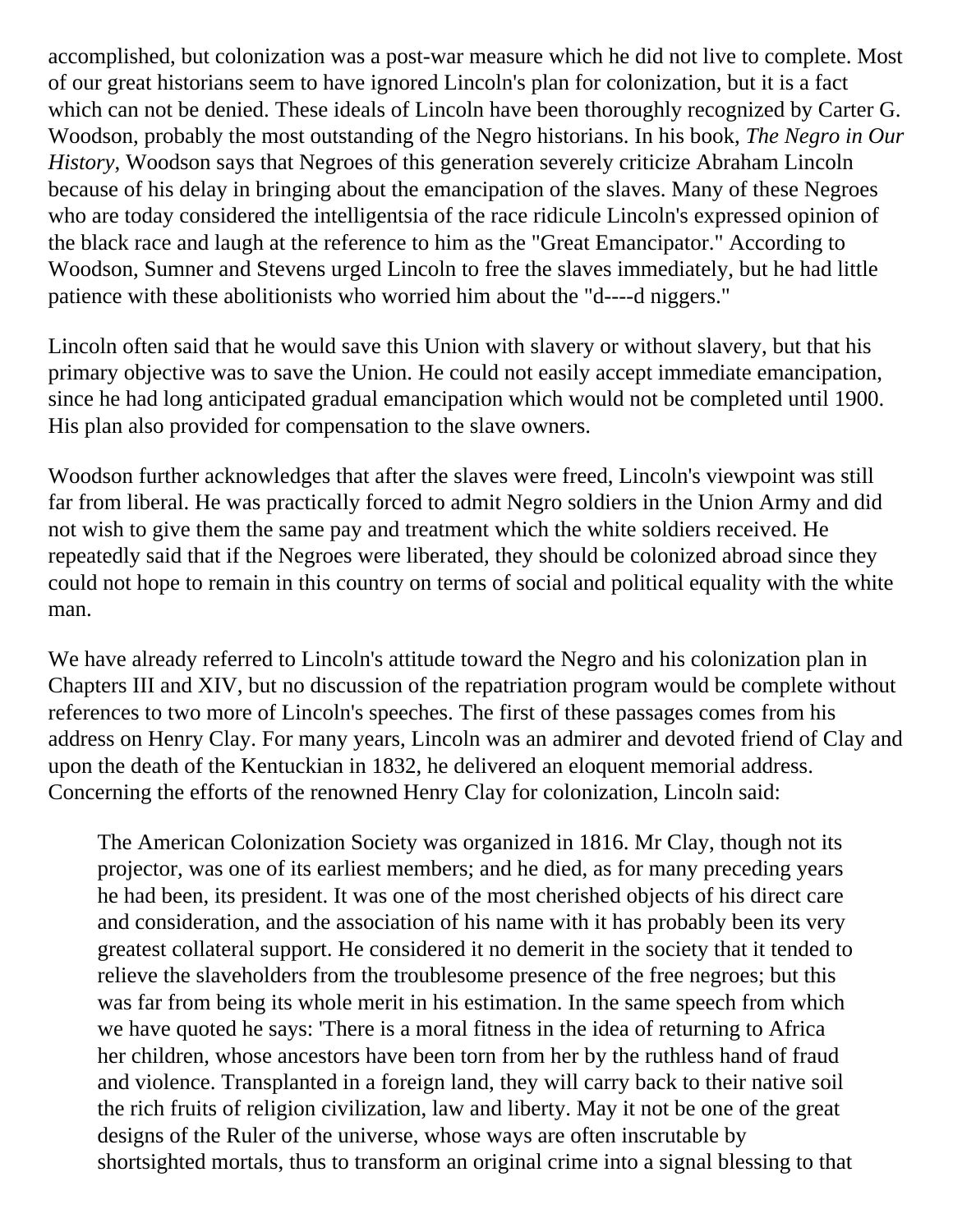most unfortunate portion of the globe?' This suggestion of the possible ultimate redemption of the African race and African continent was made twenty-five years ago. Every succeeding year has added strength to the hope of its realization. May it indeed be realized! Pharaoh's country was cursed with plagues, and his hosts were lost in the Red Sea, for striving to retain a captive people who had already served them more than four hundred years. May like disasters never befall us! If, as the friends of colonization hope, the present and coming generations of our countrymen shall by any means succeed in freeing our land from the dangerous presence of slavery and at the same time in restoring a captive people to their long-lost fatherland with bright prospects for the future, and this too so gradual]y that neither races nor individuals shall have suffered by the change, it will indeed be a glorious consummation. And if to such a consummation the efforts of Mr. Clay shall have contributed, it will be what he most ardently wished, and none of his labors will have been more valuable to this country and his kind.

On August 14, 1862, Lincoln spoke to an assembled group of free Negroes in the White House. In this speech which embodied clear-evidence of Lincoln's views on the Negro and his reasons for advocating colonization, he said:

You and we are different races. We have between us a broader difference than exists between almost any other two races. Whether it is right or wrong I need not discuss; but this physical difference is a great disadvantage to us both, as I think. Your race suffer very greatly, many of them by living among us, while ours suffer from your presence. In a word, we suffer on each side. If this is admitted, it affords a reason, at least, why we should be separated. You here are freemen, I suppose?

### A voice: Yes, sir.

The President: Perhaps you have long been free, or all your lives. Your race is suffering, in my judgment, the greatest wrong inflicted on any people. But even when you cease to be slaves you are yet far removed from being placed on an equality with the white race. You are cut off from many of the advantages which the other race enjoys. The aspiration of men is to enjoy equality with the best when free, but on this broad continent not a single man of your race is made the equal of a single man of ours. Go where you are treated best, and the ban is still upon you. I do not propose to discuss this, but to present it as a fact with which we have to deal. I cannot alter it if I would. We look to our condition. Owing to the existence of the two races on this continent, I need not recount to you the effects upon white men growing out of the institution of slavery.

I believe in its general evil effects on the white race. See our present condition - the country engaged in war - our white men cutting one another's throats - none knowing how far it will extend - and then consider what we know to be the truth. But for your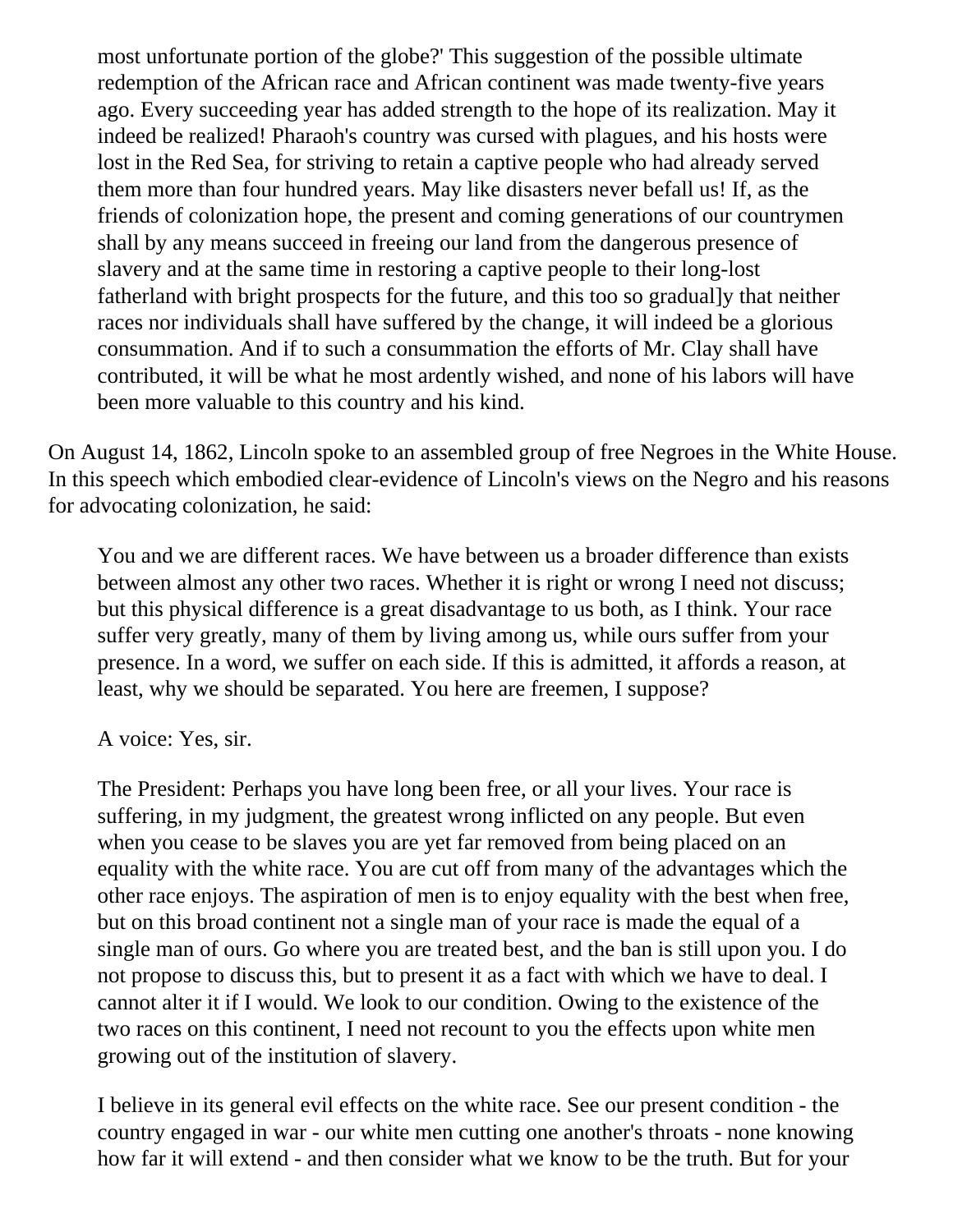race among us there could not be war, although many men engaged on either side do not care for you one way or the other. Nevertheless, I repeat, without the institution of slavery, and the colored race as a basis, the war could not have an existence. It is better for us both, therefore, to be separated. I know that there are freemen among you who, even if they could better their condition, are not as much inclined to go out of the country as those who, being slaves, could obtain their freedom on this condition. I suppose one of the principal difficulties in the way of colonization is that the free colored man cannot see that his comfort would be advanced by it. You may believe that you can live in Washington, or elsewhere in the United States, the remainder of your life as easily, perhaps more so, than you can in any foreign country; and hence you may come to the conclusion that you have nothing to do with the idea of going to a foreign country.

This is (I speak in no unkind sense) an extremely selfish view of the case. You ought to do something to help those who are not so fortunate as yourselves. There is an unwillingness on the part of our people, harsh as it may be, for you free colored people to remain with us. Now, if you could give a start to the white people, you would open a wide door for many to be made free. If we deal with those who are not free at the beginning, and whose intellects are clouded by slavery, we have very poor material to start with. If intelligent colored men, such as are before me, would move in this matter, much might be accomplished. It is exceedingly important that we have men at the beginning capable of thinking as white men, and not those who have been systematically oppressed. There is much to encourage you. For the sake of your race you should sacrifice something of your present comfort for the purpose of being as grand in that respect as the white people. It is a cheering thought throughout life, that something can be done to ameliorate the condition of those who have been subject to the hard usages of the world. It is difficult to make a man miserable while he feels he is worthy of himself and claims kindred to the great God who made him. In the American Revolutionary War sacrifices were made by men engaged in it, but they were cheered by the future. General Washington himself endured greater physical hardships than if he had remained a British subject, yet he was a happy man because he was engaged in benefiting his race, in doing something for the children of his neighbors, having none of his own.

The colony of Liberia has been in existence a long time. In a certain sense it is a success. The old President of Liberia, Roberts, has just been with me - the first time I ever saw him. He says they have within the bounds of that colony between three and four hundred thousand people, or more than in some of our old States, such as Rhode Island or Delaware, or in some of our newer States, and less than in some of our larger ones. They are not all American colonists or their descendants. Something less than 12,000 have been sent thither from this country. Many of the original settlers have died; yet, like people elsewhere, their offspring outnumber those deceased. The question is, if the colored people are persuaded to go anywhere, why not there?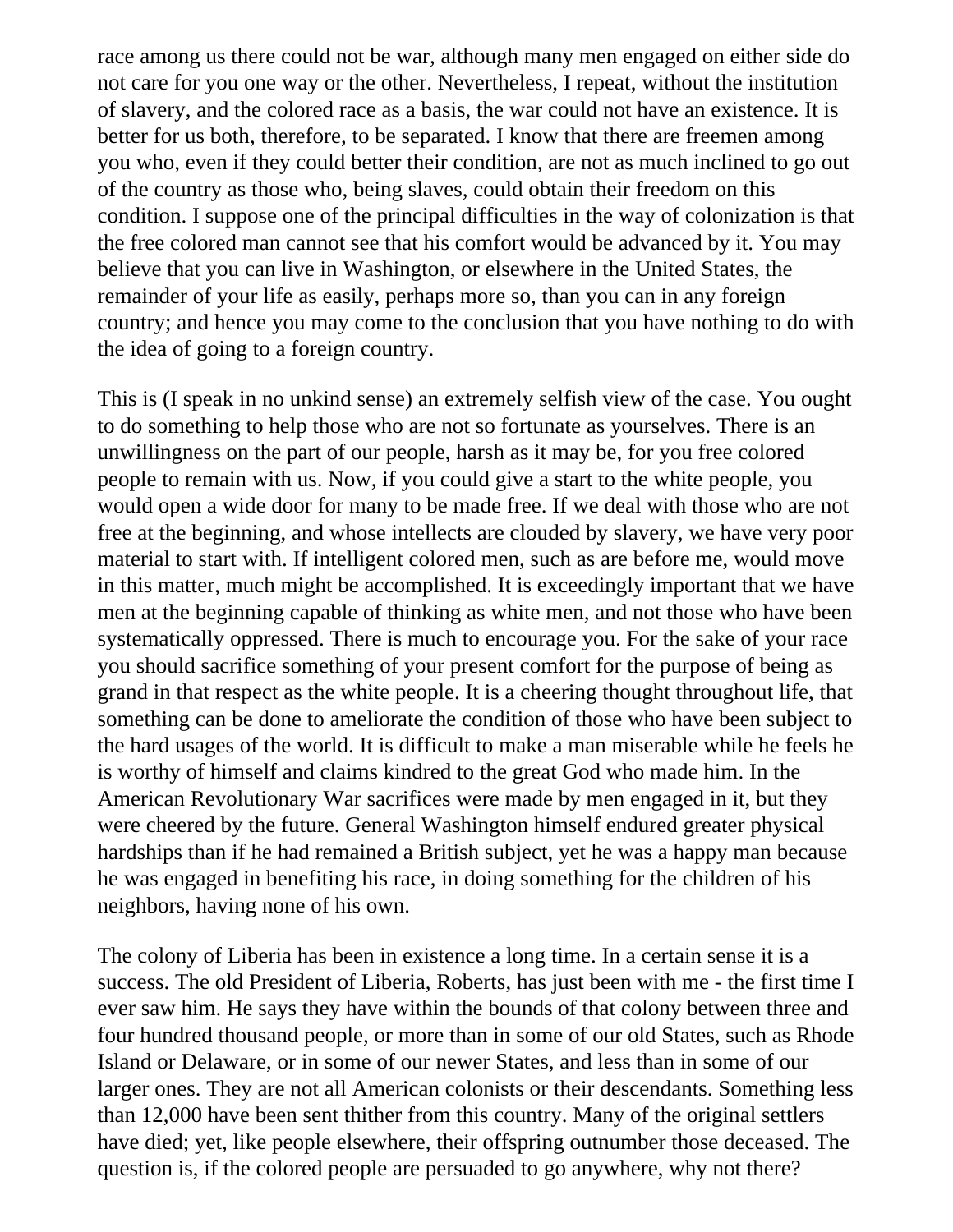One reason for unwillingness to do so, is that some of you would rather remain within reach of the country of your nativity. I do not know how much attachment you may have toward our race. It does not strike me that you have the greatest reason to love them. But still you are attached to them at all events.

The place I am thinking about for a colony is in Central America. It is nearer to us than Liberia - not much more than one-fourth as far as Liberia, and within seven days' run by steamers. Unlike Liberia, it is a great line of travel - it is a highway. The country is a very excellent one for any people, and with great natural resources and advantages, and especially because of the similarity of climate with your native soil, thus being suited to your physical condition....

The practical thing I want to ascertain is, whether I can get a number of able-bodied men, with their wives and children; who are willing to go when I present evidence of encouragement and protection. Could I get a hundred tolerably intelligent men, with their wives and children, and able to 'cut their own fodder,' so to speak? Can I have fifty? If I could find twenty-five able-bodied men, with a mixture of women and children, - good things in the family relation, I think, - I could make a successful commencement. I want you to let me know whether this can be done or not. This is the practical part of my wish to see you. These are subjects of very great importance worthy of a month's study, instead of a speech delivered in an hour. I ask you, then, to consider seriously, not pertaining to yourselves merely, nor for your race and ours for the present time, but as one of the things, if successfully managed, for the good of mankind - not confined to the present generation, but as

From age to age descends the lay To millions yet to be, Till far its echoes roll away Into eternity.

If any answer was ever given by the Negro men to Lincoln's appeal, it was not recorded. The President himself was thoroughly occupied with the winning of the War, but he continued his efforts toward colonization by embodying these ideals in the Emancipation Proclamation and by making recommendations to the Congress. However, upon his death in April, 1865, Lincoln's plans were cast aside and replaced by the schemes of Stevens and Sumner for the equalization of the white and black races.

Even the Reconstruction program for complete equality did not succeed in killing the colonization movement. The American Colonization Society has remained in existence and kept its ideals alive for almost one hundred and forty years. The campaign for racial equality in this Nation has submerged the activities of repatriation since the War Between the States, but the time is coming when the objective of this Society - a white America - will be accomplished.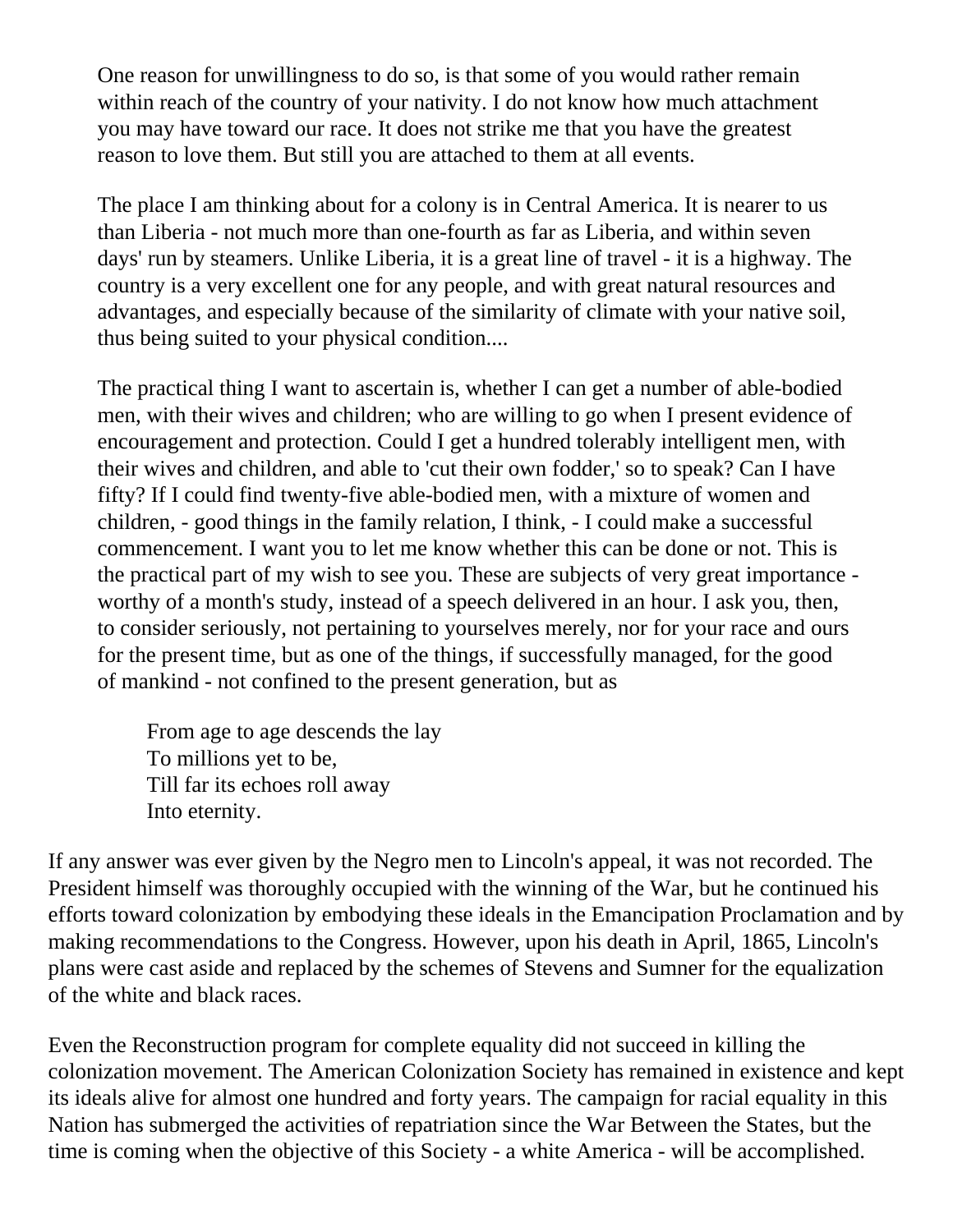One of the leading advocates of repatriation during the Reconstruction era and the years following was a Negro, Henry M. Turner, who was born of free parents in Abbeyville, South Carolina, in 1834. As a youth he worked for a group of lawyers who aided him in obtaining an education and he became a Methodist minister. While in Washington during the War Between the States, Turner attracted the attention of President Lincoln, who appointed him chaplain of the first Negro troops used in the Federal Army. After the war, he continued in politics and worked to build up his church organization. He was a delegate to the Georgia Constitutional Convention in 1867, a member of the State Legislature, and in 1869 was appointed postmaster of Macon upon recommendation of Senator Charles Sumner. However, he resigned this post shortly thereafter. He became Bishop of the African Methodist Episcopal Church of Georgia and for twelve years was head of the Negro School in Atlanta, which is now Morris Brown University. He visited Africa a number of times, introducing Methodism on that continent.

Bishop Turner knew that the race question was much deeper than the surface question of slavery. He knew the problems would continue as long as the races remained in contact. It was his contention that the Negro would more likely obtain four hundred acres and an hippopotamus in Africa than forty acres and a mule in the United States. He refused to accept the arguments of those who advised the Negro to remain in this country and profit by the achievements of the whites. It was his belief that racial initiative was a prerequisite for racial progress, and in this regard he observed that the black man would be better off in Hell than in America.

At a time when the white politicians in charge of the Federal Government and most of the Negro leaders were telling the masses of Negroes that the two races would be made equal in this country, Bishop Turner rose above the crowd to understand the current activities and to foresee the future. He saw the Negro freed, made a citizen, and given the right to vote, but he knew this was a fleeting and incomplete victory for the colored man. **He saw through the reconstruction politicians and understood that as long as the negro remained in the united states - as long as negro women bore negro children - the race would suffer discrimination and inequality in this country. With prophetic vision, he told his people that the only permanent solution to their problems was to return to the home of their forefathers to establish a country of their own**.

During the last years of Bishop Turner's life, no doubt he realized more than ever before the necessity of the physical separation of the races. He saw the triumph of white supremacy in the South and witnessed the hardships and trials of his people. As an old man, he wrote the letter to William P. Pickett which has been referred to in the previous chapter. This aged religious leader knew that his own work was about finished, and he said to Mr. Pickett: "I pray God that you will continue in the great work in which you are engaged, and move this country to help the Negro to emigrate to the land of his ancestors.... Give us a line of steamers..., and the Negro will leave by thousands and tens of thousands, yes, by millions."

Following the death of Bishop Henry M. Turner, Marcus Garvey a Negro born in Jamaica, took up the movement of repatriation. Authorities who have devoted effective study to the efforts of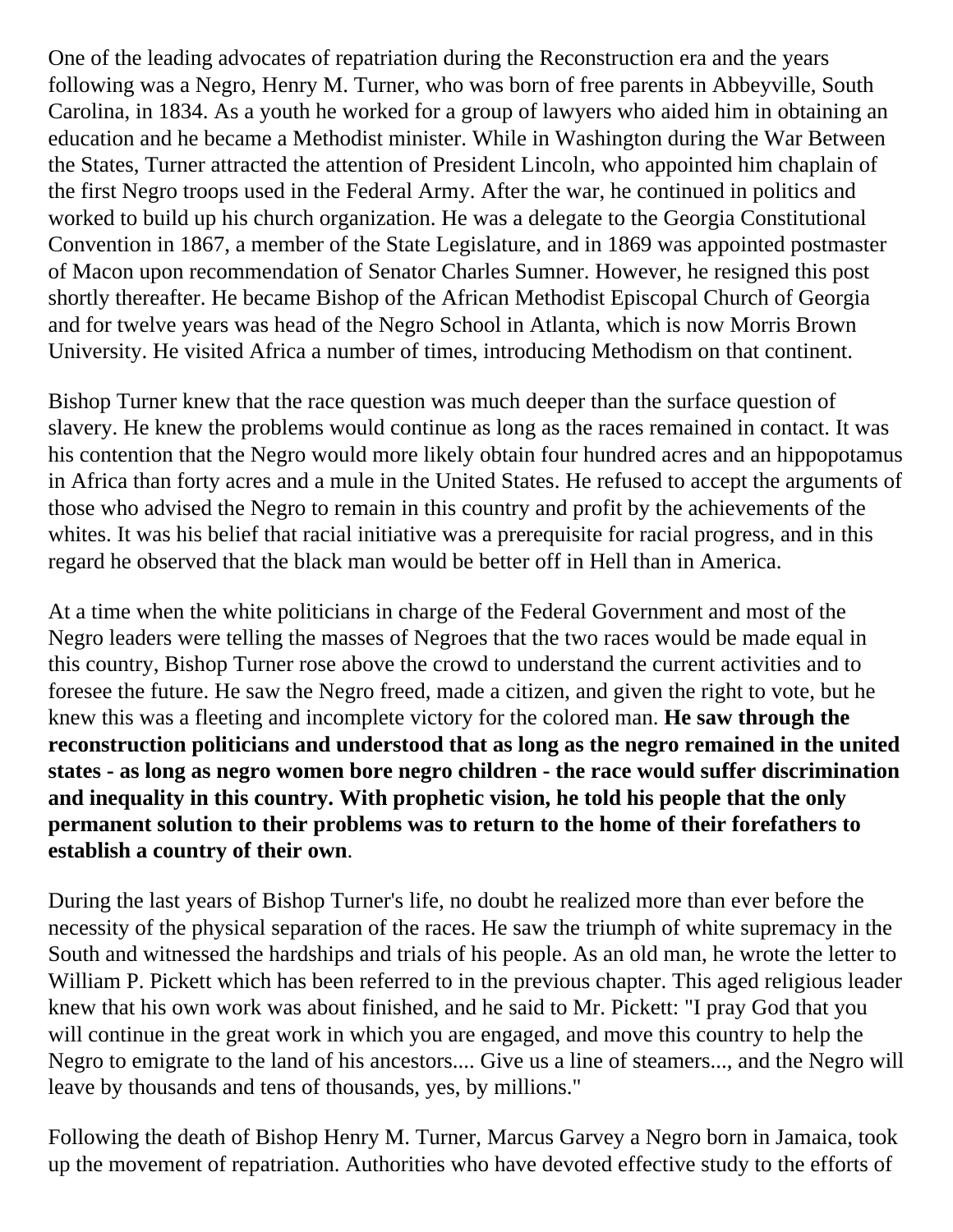Garvey relate that he was a man of good education who brooded long during his youth over the dis- advantages suffered by his race. After coming to the United States, he organized a Universal Negro Improvement Association, which stressed the importance of economic progress, blood integrity, and race nationality. This organization became international, and it has been said that during the course of his activities, Garvey developed into the most powerful and effective advocate of race nationality that this country has ever seen. He organized a vast empire of workers devoted to his program of repatriation, and his organization reported a total membership of 6,000,000. Rallying men and women to the slogan, "Africa for Africans," he preached to his world-wide followers that black men should return to Africa, the home of their ancestors, where they could establish a nation of their own.

Garvey's organization was colossal and spectacular. He succeeded in attracting the attention of the American press, but he found the recognized Negro leaders in the United States opposed to him and to his program. He was attacked on every hand by Negroes who believed in amalgamation and who opposed any form of repatriation. But in spite of opposition among the Negro leaders, Negro organizations, and some white groups, Garvey succeeded in rallying the Negro masses to his program. He appealed to their imagination and aroused their sense of racial pride and integrity. "I asked" said Garvey, "where is the black man's government? Where is his president, his country, and his ambassadors, his army, his navy, and his men of big affairs? I could not find them and then I declared, I will help make them."

Garvey made an effort to finance the Black Star Line of steamships to be used to carry Negro emigrants back to Africa and to develop trade among Negro people. This unfortunate enterprise resulted in the temporary arresting of his repatriation program, for he was convicted of having fraudulently used the mails to sell stock in the Black Star Line. His conviction took place just before the economic collapse known as the depression. The judge who presided at the trial referred to Garvey as an impractical dreamer and considered it necessary to protect innocent Negroes against the schemes of this repatriation idealist. It may be true that this Negro leader sold stock in the Black Star Line which went to pieces as a financial investment, but it is also true that other men, men who have been called practical, have sold worthless stock. President Coolidge commuted Garvey's sentence, but since he was an alien he was automatically exiled from the United States. Removed from the mass of his followers in this country, he was unable to carry on his program of repatriation.

The most significant thing about the achievements of Garvey is that notwithstanding the collapse of his colonization movement at the height of its popularity, notwithstanding his conviction, imprisonment and deportation, the movement he had originated did not die with the passing of the founder. The chief value of his labors lay in the quickening of a race consciousness and in the birth of a new hope for racial integrity and nationality. He definitely succeeded in establishing the fact that there is an overmastering impulse, a divine afflatus among the masses of Negroes in the United States for a country of their own and a government administered by themselves. Without a doubt, Garvey was the most conspicious of all the organizers of his race.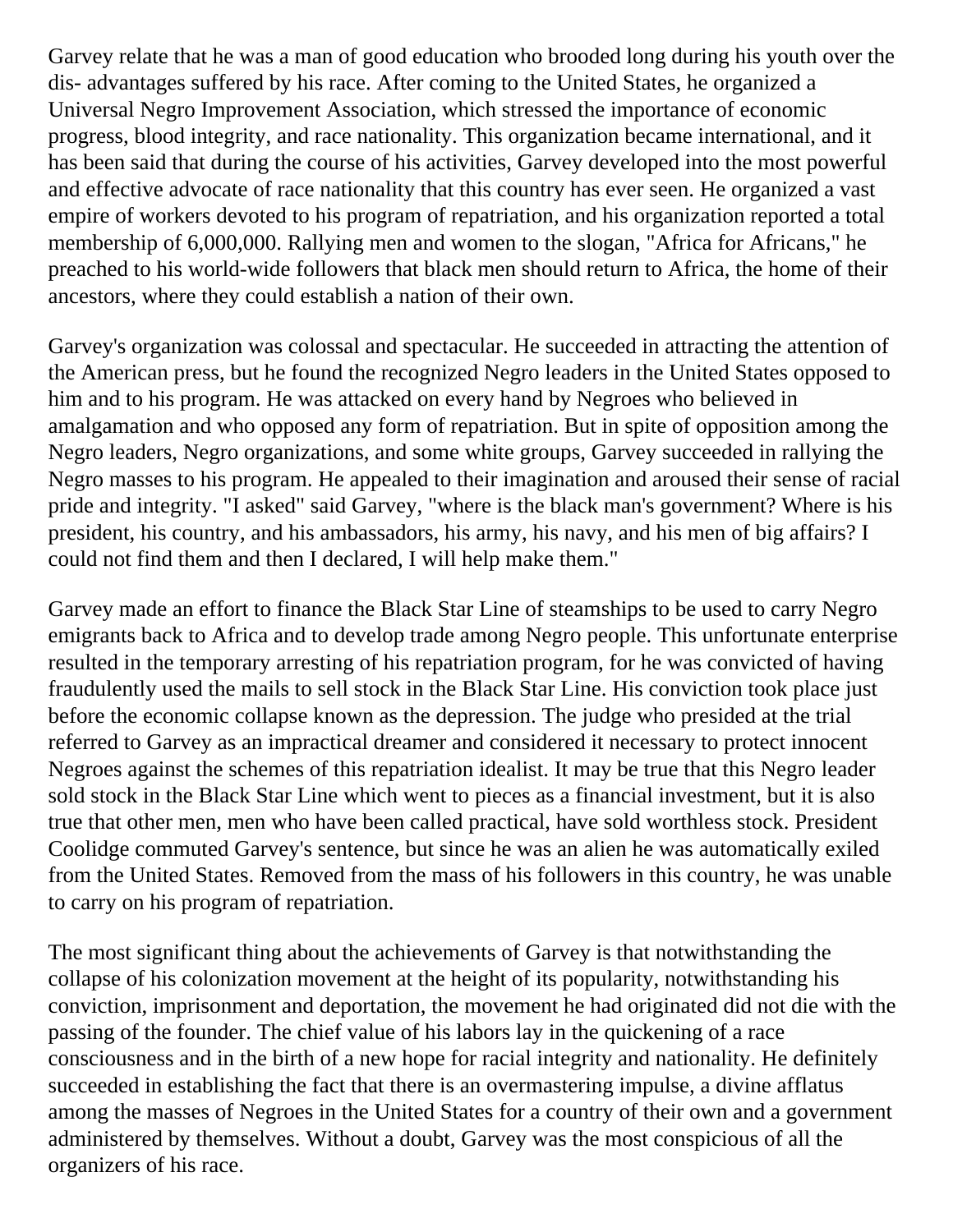The longing for economic freedom and progress, the yearning for the establishment of Negro nationality, the burning desire to make secure racial integrity which Garvey had implanted in the souls of millions of Negroes in the United States survived after he had gone from these shores. Garvey's thunderous words, "Up, you mighty race, you can accomplish what you will," were still echoing in the ears of his followers when another repatriation movement was organized. The new organization had a single ideal - to return people of African descent to their fatherland, Africa. This group, called the Peace Movement of Ethiopia, prepared a memorial for presentation to President Roosevelt asking for the return of American Negroes to their fatherland, Africa. The following extracts are from the memorial:

....The signatories pay no dues or other fees and the officers of the Peace Movement of Ethiopia serve entirely without pay... We are simple-minded, sincere, lowly, lawabiding workers who have maintained traditions of simple honesty, industry and frugality, as much from choice as from necessity. Few of us have education, but we have learned not to heed the blandishments of self seeking politicians, impostors, and the unworthy and the undesirable products of a hectic civilization that is foreign to our nature.

We have a vivid realization of the hardships and toil that the fruition of our plans in a strange land entails. But we are inured to toil and the ultimate goal of social and economic freedom gives us the heart to welcome the hardships for our children's sake... Given an opportunity in our ancestral Africa, the knowledge of farming and of simple farm machinery and implements, which we have acquired here would enable us to carve a frugal but decent livelihood out of the virgin soil and favorable climate of Liberia... We are a liability now, and any cost of this project, no matter how great, would still, we sincerely believe, be a sound investment for the American people. We, the subjoined and accompanying signatories, merely ask respectfully that we be eliminated from an overcrowded labor market and given a helping hand in establishing such social and economic independence as we are fitted for establishing it where it will give no offense and where it may serve as an object lesson to tempt those who remain.

Within eight months, 400,000 colored Americans had signed the memorial which was sent to President Roosevelt on November 14, 1932. When the President replied that it was not practical at that time to consider the proposed steps for repatriation, the leaders of the memorialists sought aid in Virginia. This was the State which had taken the initiative in acquiring the territory which formed the country of Liberia. In February, 1936, the General Assembly of Virginia passed the following Memorial to Congress:

Whereas there is valuable land sparsely populated in the republic of Liberia, a portion of which land is reserved for American Negro colonies, and many of our Negroes evidence a desire to live in an independent nation of Negroes and strive to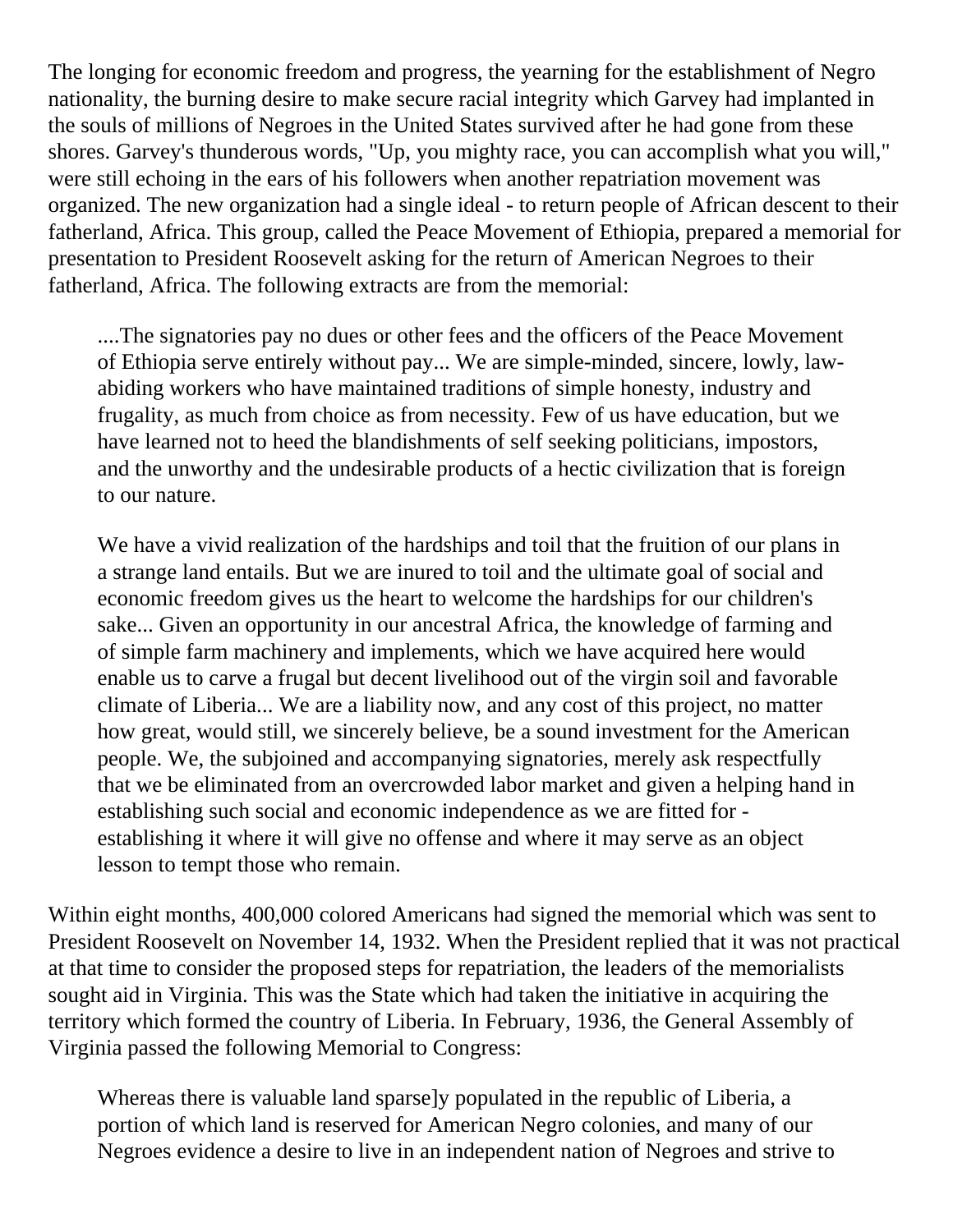achieve a high and honorable race destiny:

Therefore be it resolved by the House of Delegates, the Senate concurring, that the General Assembly of Virginia memorialize the Congress of the United States to make provisions for the colonization of African descent, with their own consent, in Liberia, or at any other place or places on the African continent.

The Virginia memorial was similar to the following resolution, which was passed by the Senate of the Mississippi Legislature in 1922.

Be it resolved, by the Senate of the State of Mississippi, the House of Representatives concurring therein, that we do hereby most solemnly memorialize the Congress of the United States of America to request the President to acquire by treaty, negotiations or otherwise from our late war allies sufficient territory on the Continent of Africa to make a suitable, proper and final home for the American Negro, where under the tutelage of the American government he can develop for himself a great republic, to become in time a free and sovereign state and take its place at the council boards of the nations of the world, and to use such part of our allied war debt as may be necessary in acquiring such territorial concession, to the end that our country may become one in blood as in spirit, and that the dream of our forefathers may be realized in the final colonization of the American Negro on his native soil, and that the spirit of race consciousness now so manifest in the American Negro may be given an opportunity for development under the most advantageous circumstances.

On May 24, 1938, I introduced in the United States Senate an amendment to the general relief bill, then under consideration, which provided for the repatriation of citizens of the United States of African descent to the Republic of Liberia and/or such contiguous territory as may be acquired by the United States by purchase from France and Great Britain. Such negotiations were to be consummated on the basis that the purchase price of the acquired territory should be represented by a credit on the war debts owing to the United States by these countries. I then withdrew the amendment, having availed myself of the opportunity of submitting what I believed to be irrefutable reasons for its support, because I considered it the wiser plan to offer the proposition to the next Congress as an independent measure.

In conformity with my pledge, I submitted to the Senate a bill for the voluntary resettlement of American Negroes in West Africa on April 24, 1939. By this time, the number of signers to the memorial requesting the repatriation of American Negroes, which I now have in my possession, had reached more than two and one-half million. At the beginning of this speech, I remarked:

The most gratifying thing in my life is to be able today to present to the American Congress petitions signed by two and a half million American Negroes pleading and begging for a physical separation of the races. By their act in signing these petitions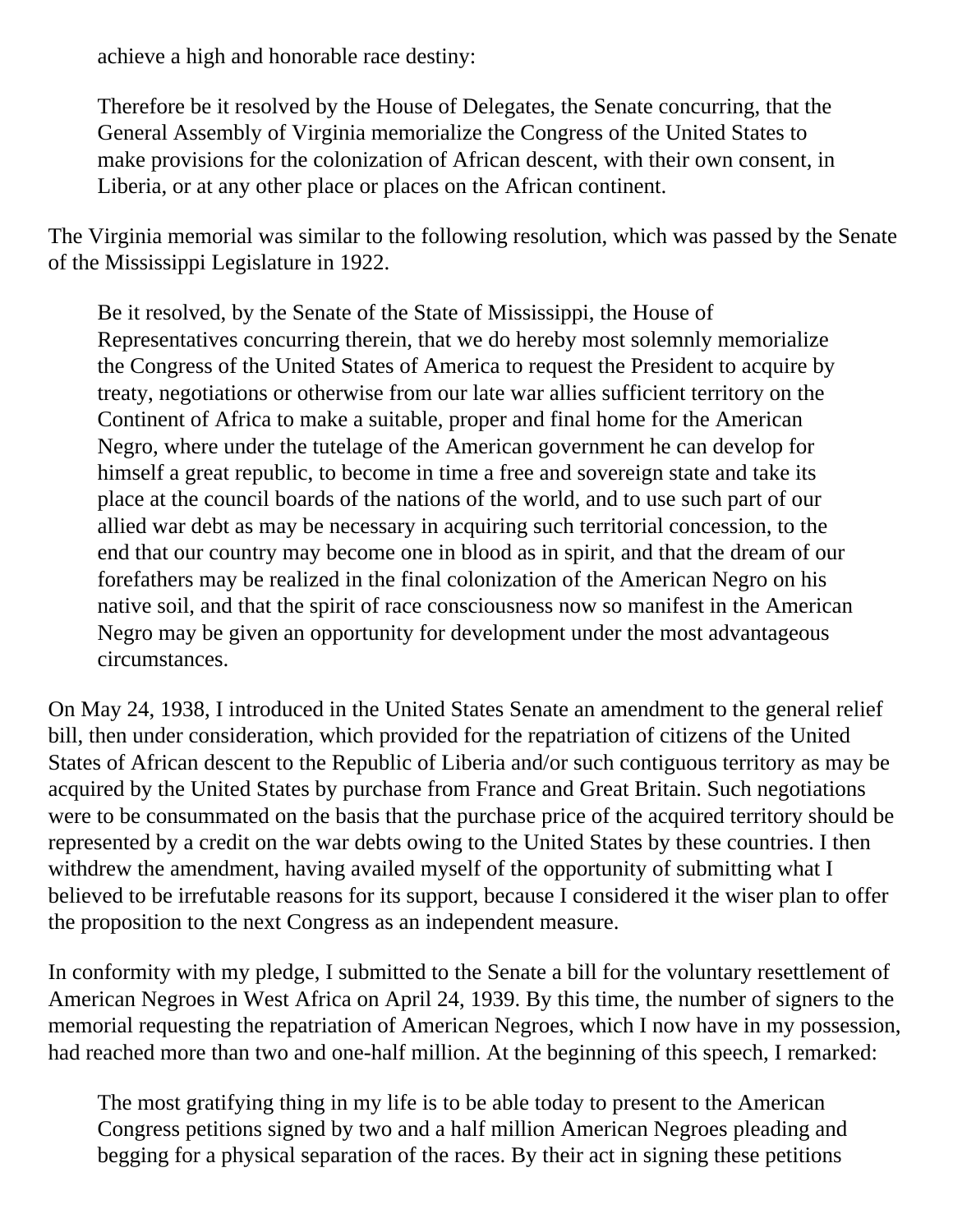to be resettled in their fatherland - Africa - they say to the world, 'We are proud of our race; we believe in racial integrity; we are not willing to have our blood stream commingled with the white blood. We want to flee from this certain disaster that is going to overtake both races by complete amalgamation and the production of a mongrel race.'

These petitioners know that in saving their race they are likewise saving ours. They have faith in their ability to work out their own destiny and establish a nation in a country all their own, where they can reach their highest destiny in a land of freedom - a land without oppression and a land without discrimination.

I call the attention of the Senate to the presence of the petitions. The signatures have been carefully counted, and the petitions have been signed by two and a half million Negroes of the United States. I may add that the petitions come from every State in the Union, praying and asking for a physical separation of the races, or that an opportunity be afforded the Negroes to be resettled in their fatherland.

Since the time of this speech and the introduction of the bill to voluntarily resettle American Negroes in Africa (copy of the bill may be found in Appendix A, page 298), approximately another half million Negroes have signed the petition. Let me at this point, here and now, vividly impress upon the mind of every reader of this book that at no time in the history of the program for repatriation - from 1817, the year of the organization of the American Colonization Society, to the present date - has any advocate of this plan, with the possible exception of one, ever suggested or even intimated that force would be used to carry out the program of resettling the American Negro in his ancestral home, West Africa. Not even during the days when the Negroes were held in slavery did Jefferson, Monroe, Clay, Mercer, or Lincoln suggest that they be removed to Africa or anywhere else by force.

The repatriation of the Negro to Africa has at all times during the long history of the movement been left to the will of the Negro to go. And today, by virtue of the adoption of the war amendments to the Federal Constitution, the Negro is a citizen of the United States, and it would certainly be foolish to talk about sending him to Africa by force. Therefore, let me again repeat that no one has ever suggested the use of force.

**Notwithstanding the above fact, certain negro leaders - the smart intelligentsia - who want mongrelization have tried to leave the impression with the american negro population that bilbo and his followers are trying by force to send the negro to africa. this is a vicious and malicious mis-statement of the facts**.

I believe that the great body of Arnerican Negroes will gladly return to their fatherland if the Congress will provide the ways and means for their transportation and will provide for their support and maintenance in their new home until they can get their feet on the ground. The petition with some 3,000,000 signers is certainly evidence to support this contention. If the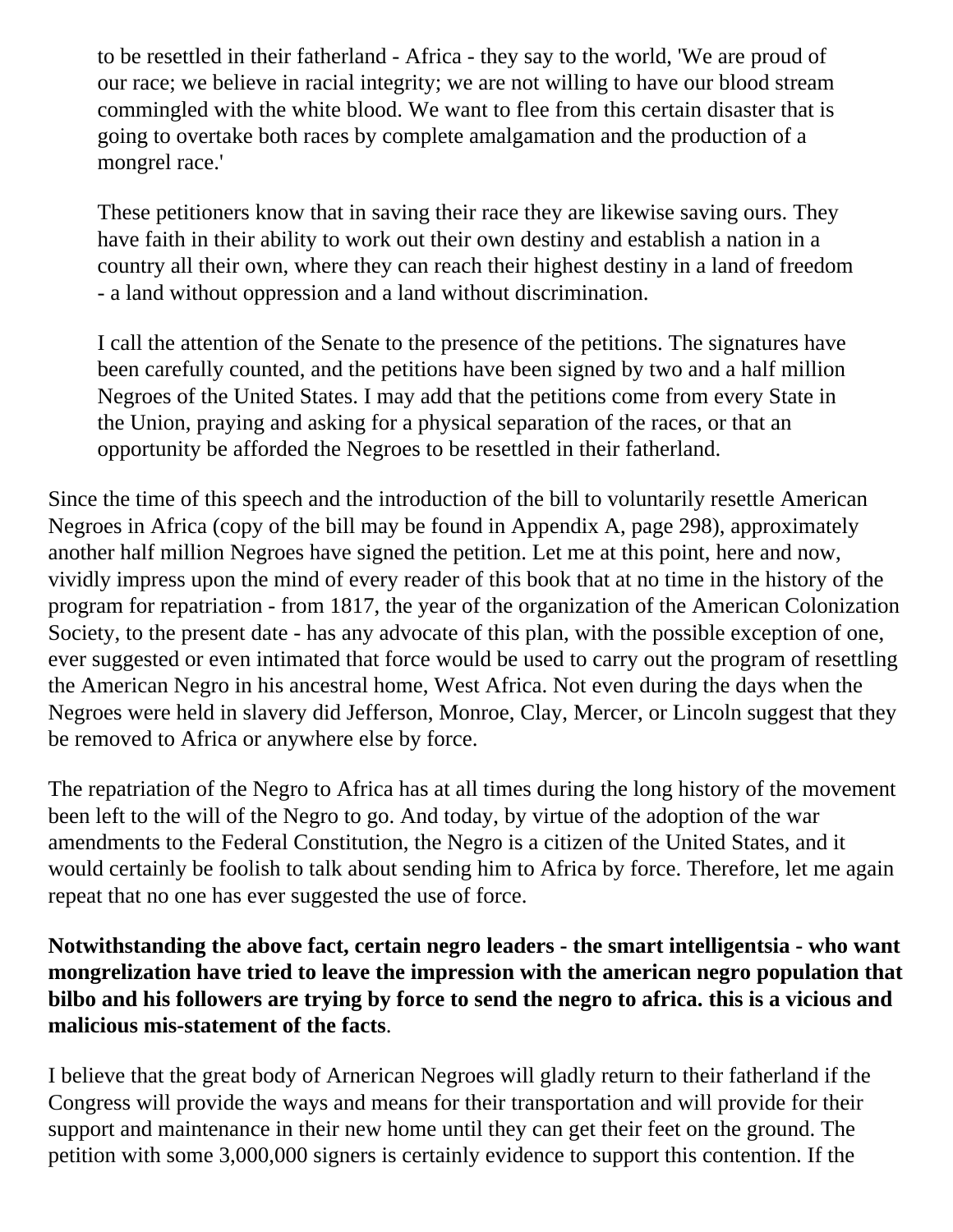Congress would defy the present day Negro leaders, who advocate full equality and amalgamation, ignore their threats and intimidation and enact the necessary legislation for the repatriation program, this great movement could be inaugurated and completed within the next fifteen to twenty-five years. This is the only way that we can save both the white and Negro races from the certain doom of universal mongrelization; hence, the title of this book, *Take Your Choice - Separation or Mongrelization*.

Without a doubt, the interest in the repatriation program is being reviewed today, and millions of American Negroes are expressing the desire to establish a country of their own in Africa. There is still opposition to this plan among certain Negro leaders and those who favor the amalgamation of the races. But there are real leaders, Negroes who believe in their own race and its future, who are interested in colonization and are ready to cooperate in a plan for repatriation. In a speech in the United States Senate on May 1O, 1945, I read in full correspondence which I had recently had with a Negro preacher in Savannah, Georgia. Because these letters from the Reverend Lewis Lewellyn Scott show evidence of real leadership, they are here given in full:

The Second Baptist Church Savannah, Georgia May 1, 1945

Senator Bilbo United States Senate Building Washington, D.C. My Dear Senator:

Mr. Anderson, the publisher of the Macon (Ga.) Journal tells this story. He has the reputation of making small loans and often outright gifts to worthy causes and one day he was surprised to look up from his desk into the face of a strange Negro, who asked Mr. Anderson to loan him \$5, whereupon Mr. Anderson asked him why he came to him to borrow \$5, to which the Negro replied, 'Well, it is like dis, you were recommended to me by a friend of mine as a man who would let me have this money.'

This is exactly the situation in my case, except for the money involved. I understand that a bill prepared by you is either in the records of Congress, or was at some time past, submitted. I do not have the information as to the title of the bill, but as I understand it, it was a bill designed to offer to Negroes the opportunity to return to Africa. Negroes will never be the people they should and hope to be until they shall rise by their own boot straps, and make for themselves a country worthy of world recognition. He will forever be a menace to society wherever he is until this is done.

I am asking that you reintroduce your bill to Congress and so are millions of others,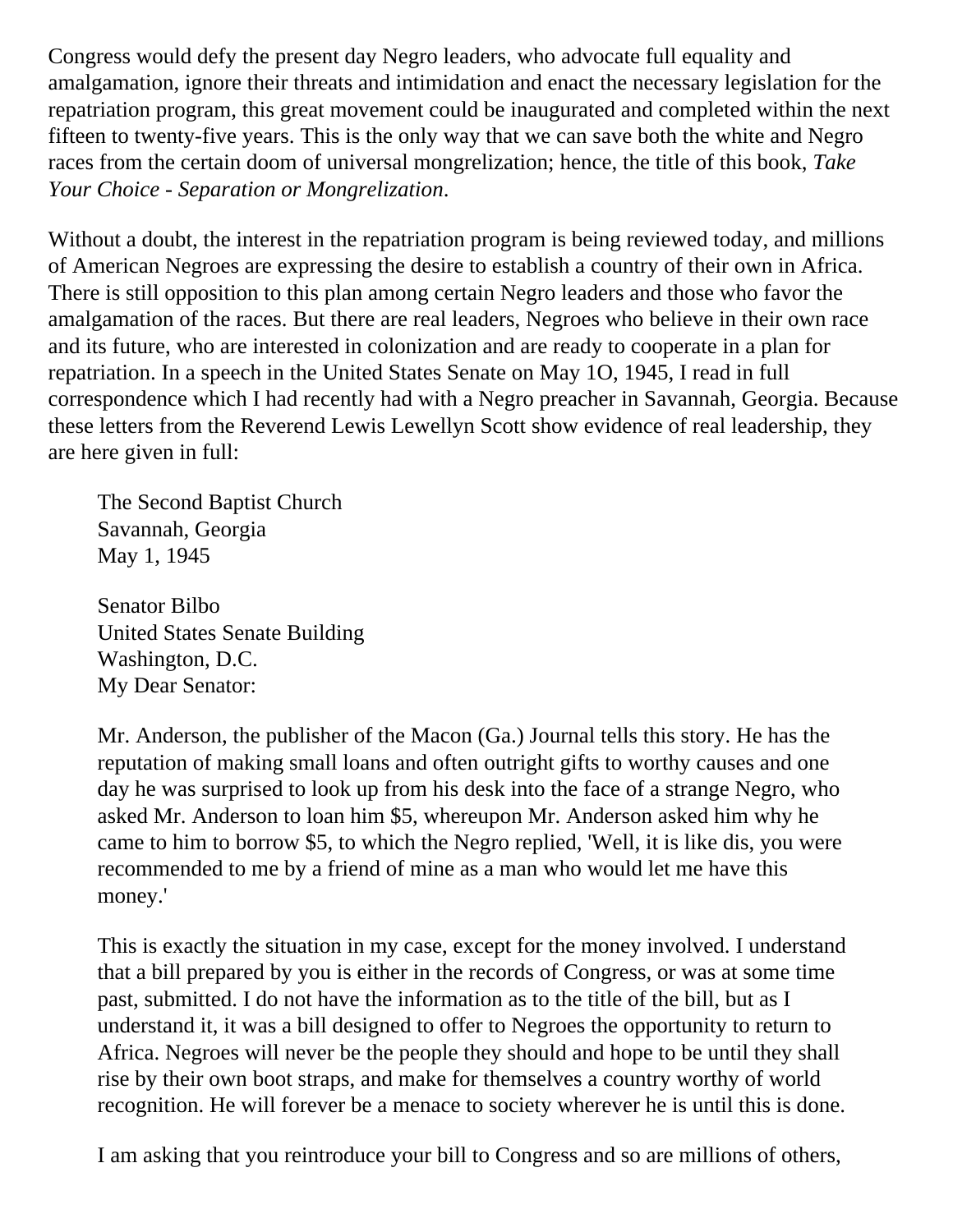for I think that while Libya and other provinces formally belonging to Italy will soon after the fall of Germany, become an issue, it would be the logical thing for American Negroes and those from every part of the world to return there and if the great powers would assist in industrializing those parts of the world, the Negro could make a real contribution to civilization.

You will hear from others in this connection, and it is hoped that you give this your most serious consideration. This is the time for such measure to receive support even from those who opposed it when it was first offered. If I may be of service, I shall be only too glad to do so. Do me the favor of an early answer.

Very truly yours, (Signed) Lewis L. Scott

May 3, 1945

Rev. Lewis Lewel]yn Scott Pastor, Second Baptist Church Savannah, Georgia

Dear Brother Scott:

It was good of you to write me your letter of May 1 - one good Baptist to another. Your observations about the proper thing to do in giving the Negro of America a real chance in life has the ring of real statesmanship on your part.

I have been trying to convince these Washington and northern Negroes that I am the best friend they have because I know their troubles. I know what is in store for them. I know they will continue to be discriminated against for centuries to come and I am trying to do something about it.

A physical separation of the races is the only solution to our impending race frictions and troubles and a physical separation is the only means by which the integrity of both the white and black races can be made safe.

History has proven for thousands of years that where the white man and the black man have tried to live side by side in the same country total mongrelization finally takes place and that is something that no white man worthy of the name nor any selfrespecting Negro wants to see take place.

I will take great pleasure in complying with your request by sending you a copy of the bill I introduced published along with the speech that I made on the occasion of its introduction.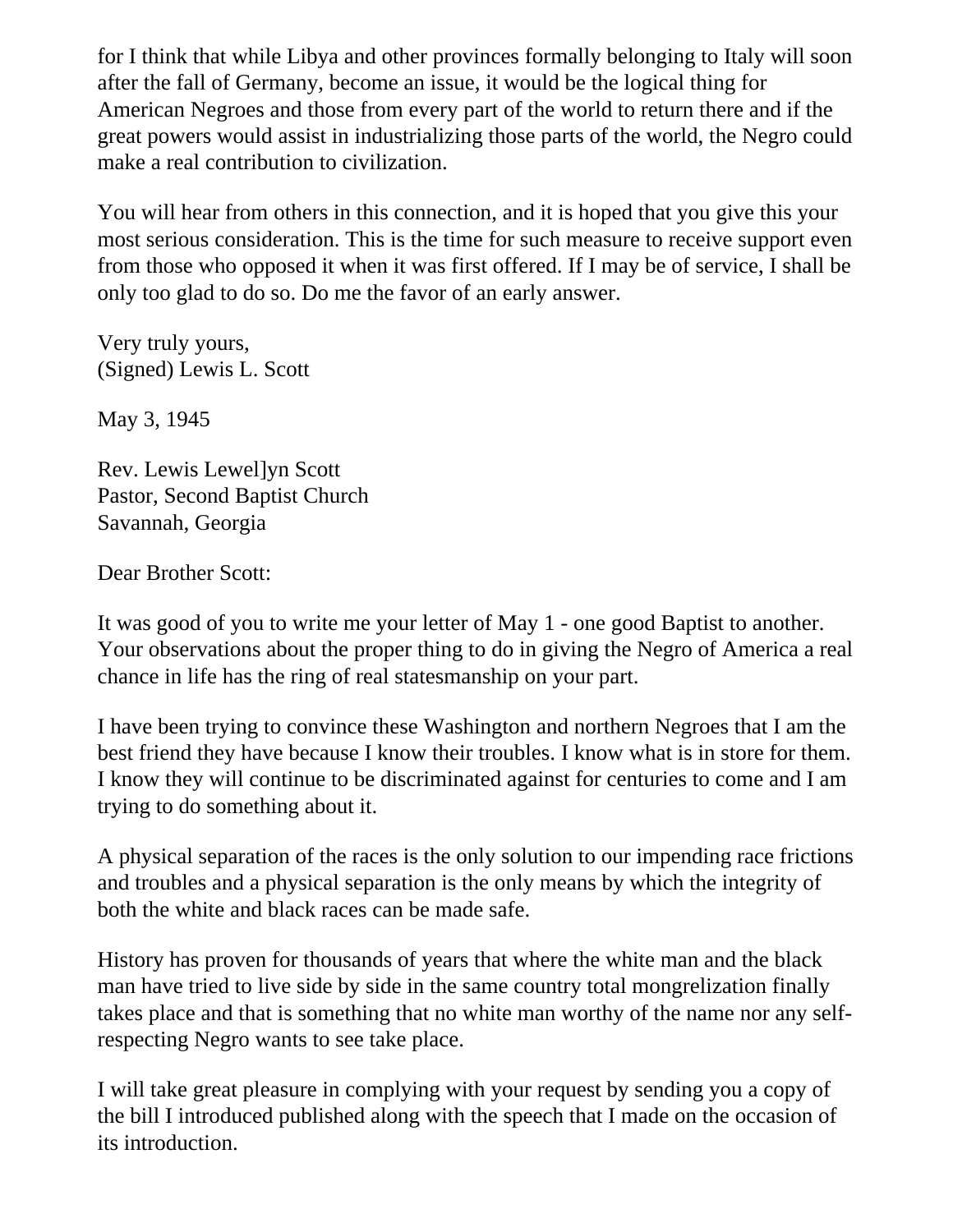Thank you for writing me and may God bless you in your labors. I am

Yours truly, (Signed) Theo. G. Bilbo U.S.S.

The Second Baptist Church Savannah, Georgia May 7, 1945

Senator Theodore G. Bilbo United States Senate Building Washington, D. C.

My dear Senator:

Yours was the most welcome letter I have ever received. It was full of facts and truths, the things which make people strong. My only concern now is the next step in the direction toward which a full realization of the program under discussion may be had. I have just completed reading your speech of April 24, 1938, and assure you that it was truly factual. For the protection of the future of your race and mine, a thoughtfully worked-out plan can be made which will modernize and industrialize Africa under the guidance of the United States, to which Negroes may by a gradual process go without disrupting their effort to make themselves into a great race.

The United States owes this debt to the Negro, who will forever be an enigma to the peace of this country, to take the initative in making possible and profitable his return to his native land. Why cannot Libya and Tunisia, provinces which have been under the heel of Italy, and the disposition of which has not been settled, be given as a protectorate of the United States, and placed in the hands of Negroes? Shall white and black Americans continue to die for the liberation of these lands, and their restoration to their former holders, only to repeat this process every 25 years?

Yes, Senator; Americans white and black are great dreamers, idealists, and wishful thinkers, seeing through their prejudices, demanding that the facts be good, and when one attempts to disclose the facts, he is at once labeled a radical, fanatic, and hothead. The realist must be patient and wait his turn, for time will finally give him a hearing. The time is now.

Mongrelization of the races is as certain the fate of this country as the night follows the day. This or the extermination by one of the other. This may not occur in yours and my time, but unless a program consistent with the one under discussion here is inaugurated it is an eventual certainty.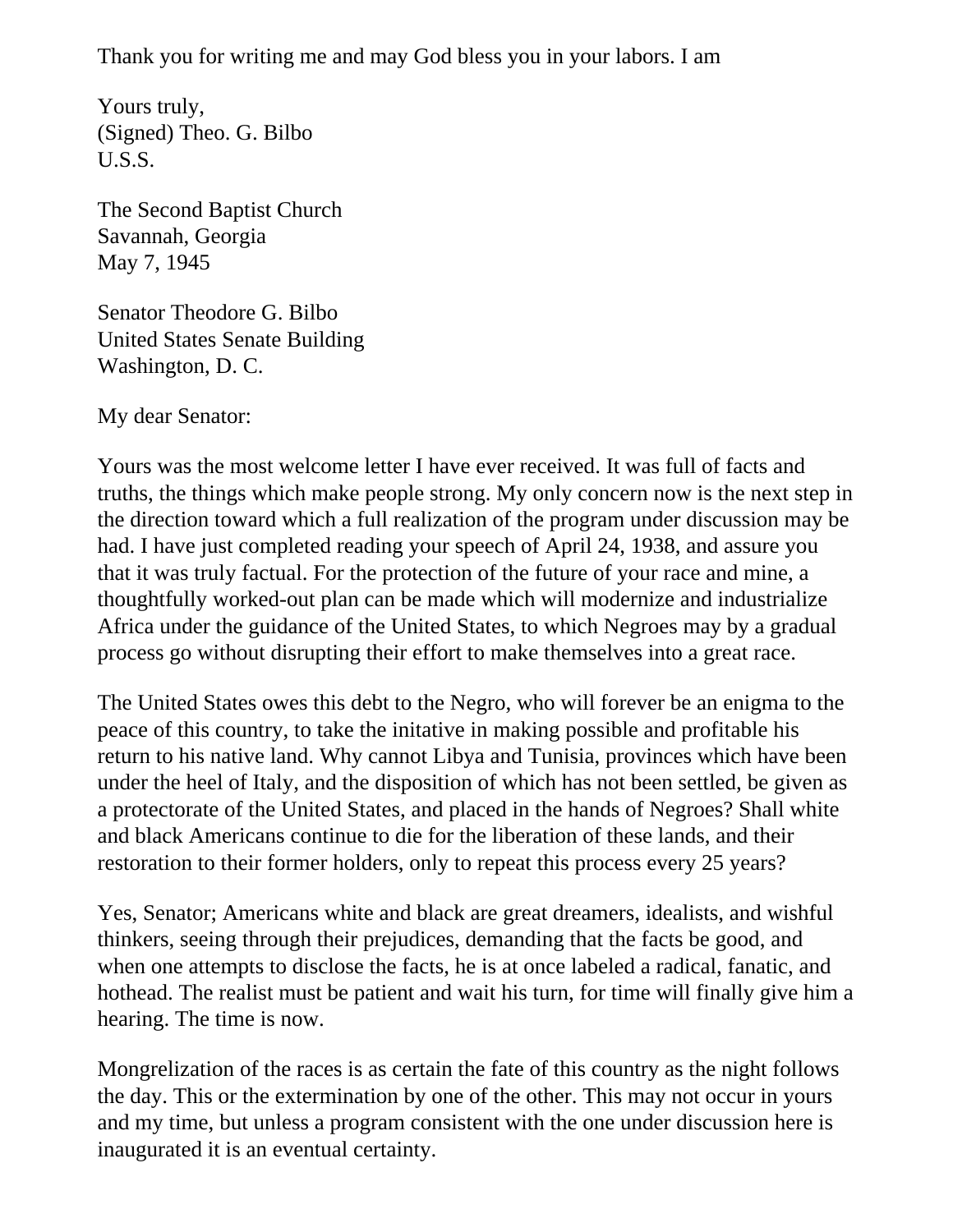Please understand that my statement is not motivated by some unpleasant personal experience, for I am speaking as a Negro, without regard to anything except the facts. The greater portion of my 44 years of life, I have given this matter careful study, and I entertain no ill-will toward any man, white or black, I therefore ask in the name of God, and your country and mine, give your cooperation to this matter, for you are in position to point out the 'ears' who will listen to this plea, and thereby gain for yourself immortal fame, and because you will have rendered a great service to humanity. By this I mean that you are in position to arrange a hearing before the Senate Foreign Relations Committee or any other agency through which the machinery may be set in motion leading to the realization of our aims.

I close with apologies to you, for having taken so much of your very valuable time, but finding that you are a Baptist, I felt that I could without running the risk of having an experience of the Negro Preacher, who just before winding up his dry 2 hour sermon on a hot Sunday afternoon, called out to Deacon Johnson, requesting him to wake up Deacon Jones who had gone fast asleep, whereupon Deacon Johnson replied, 'No sir, brother pastor, you put him to sleep; now you wake him up.'

If I may hear from you again in this connection with suggestions and advice, I shall regard this as a great service rendered your race and mine, and so will many who oppose yours and my ideas today.

Very truly yours, (Signed) Lewis L. Scott

May 8, 1945 Rev. Lewis Lewellyn Scott Pastor, Second Baptist Church Savannah, Georgia

Dear Brother Scott:

Your letter of May 7 received today. To say that I enjoyed your letter is putting it mildly indeed. The more you write the stronger and better you get. If every leader of your race throughout the Nation could have the inspiration that you have and then do something about it, as you are vowing that you will do from now on, it would not take long to solve and settle once and for all the ever-perplexing and disturbing race question in our common country.

I am sure that you noted in my speech that I said nothing about deporting the American Negro to his fatherland in Africa. The Negro is as much a citizen of this country as I am. Therefore, the Congress cannot compel any Negro to go to West Africa, the richest country on earth, unless he goes voluntarily.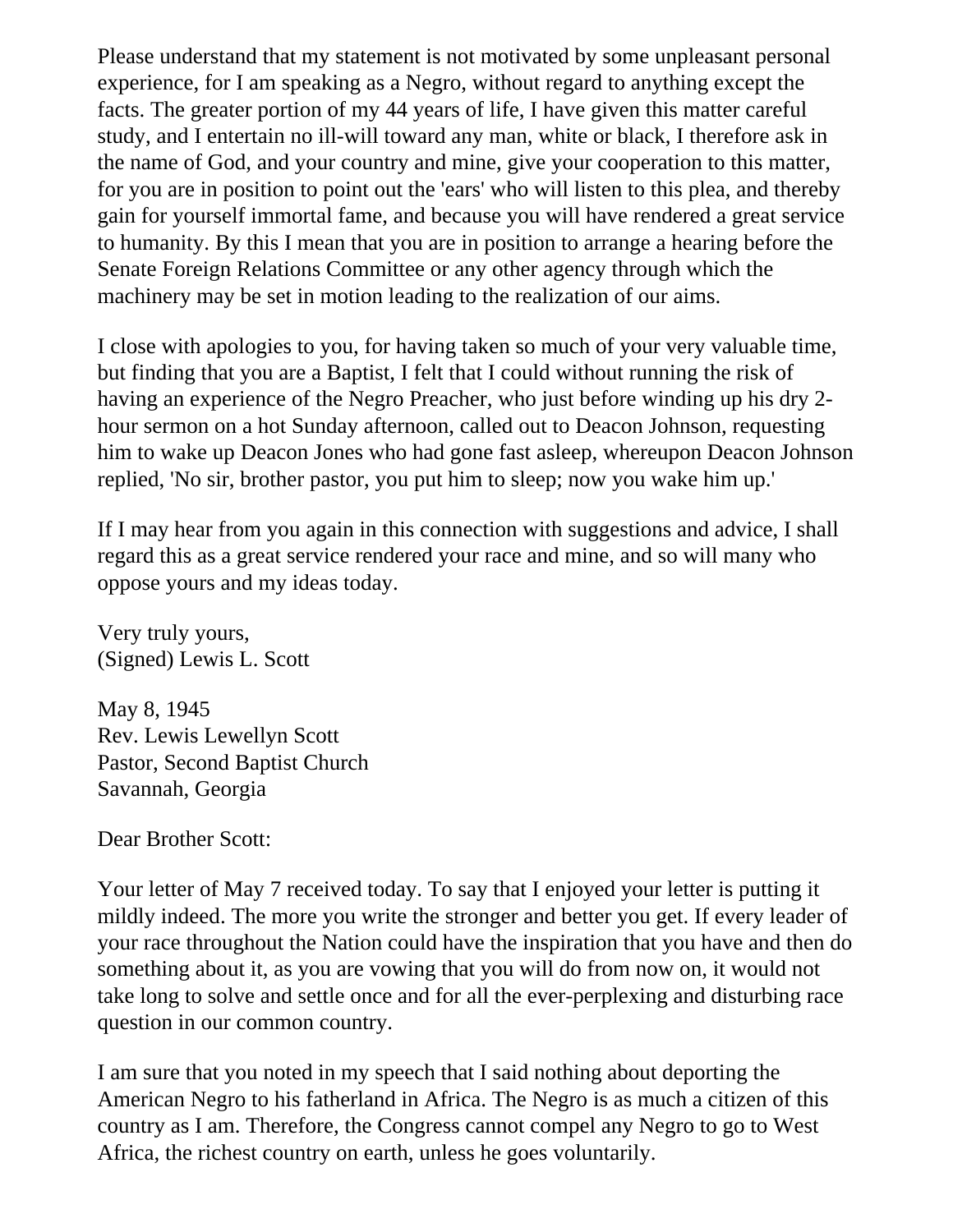My proposition is to provide the ways and means for his transportation and then to 'grub stake' him for one whole year, giving him land, a house, and equipment, so that he will have the time and opportunity to get his feet on the ground in his new home. My bill would further provide that our country shall build roads, schools, and hospitals, and guarantee sanitary conditions for the health of him and his family.

I had two leading Negroes from Chicago to make a personal visit to Liberia and make first-hand investigation of the great opportunities that await the coming of the American Negro to his fatherland. These two 'spies' made a great and glorious report on the 'promised land.' Just as soon as this war is over we want to start our campaign in dead earnest.

We can get the land and Uncle Sam has the ships already built. And I believe that God will bless the Negro in his new home. In fact, I have always believed that since God works in mysterious ways His wonders to perform that the Negro was brought to this country, although he came as a slave, to be trained and educated and taught the arts of peace and industry and given the true religion of Christ and His salvation that he might return some day to his fatherland and preach:h the gospel of salvation, Christianizing and saving the multiplied millions of his race now in darkness and despair in the junglelands of the dark continent.

You have convinced me that you are a farseeing and brave leader of your people, and I am taking the liberty of publishing our correspondence in the Congressional Record, that all the people of our country, both black and white, can begin to understand the true and only solution to our race problem.

Again let me repeat that physical separation is the only solution. Separation or mongrelization is inevitable - two roads - we can take our choice, and I know that every self-respecting white man and every right-thinking and decent Negro revolts at the idea of mongrelization.

I can assure you that as soon as this horrible World War is over I am going to push the campaign with all my might.

May the good Lord protect you and make you strong and useful for this great work that can be accomplished in your day and generation.

Yours truly, (Signed) Theo. G. Bilbo U.S.S.

Former President Edwin A. Barclay of Liberia has announced that millions of acres of land in Liberia are ready and waiting to be settled by American Negroes. The gateway to this country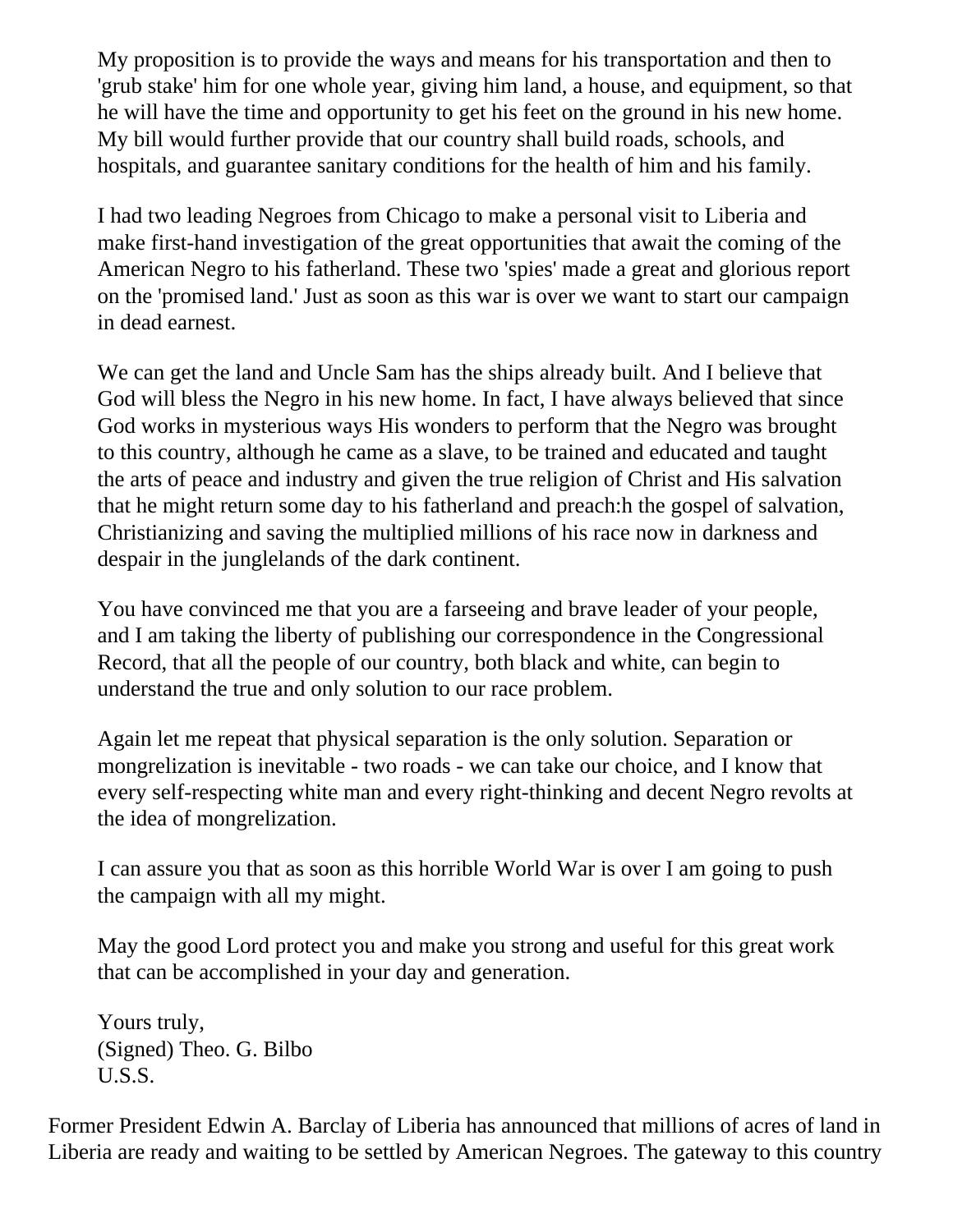in West Africa is open for thousands, even millions, of Negroes who are anxious to return to the land of their ancestors, and the Federal Government can acquire other lands in Africa which will afford suitable homes for American Negroes. The Congress of the United States must enact legislation to carry out a program of repatriation in answer to the demands of both the white and black races who realize that physical separation is the only adequate solution to the race problem in this country.

Millions of American Negroes have signed a petition asking to be returned to their fatherland, Africa. In making this request, they have said: "With you, we have learned, we cannot form one homogeneous people, neither can our race dwell with you together on an equality. We believe in racial integrity and condemn the amalgamation of the races. Send us back to Africa that we may do our long-delayed divinely appointed work. Provide the ways and means for those of us who are willing and anxious to go to the Republic of Liberia, already founded by the beneficence of the American Government. Start the emigration by government aid and acquire new territories adjacent or contiguous to Liberia so that in time all citizens in your country of African descent may find a home in the fatherland and there be privileged to work out their own salvation and the redemption of benighted Africa."

The colonization movement is not new; it has been interwoven as a part of our nation's history. The time has now come when this task can no longer be postponed if racial integrity is to be preserved. The successful completion of a program of repatriation was the dream of Jefferson and Lincoln and many other of our most outstanding statesmen. We must make their dream a reality.

> Go to **Next Chapter** Return to [Table of Contents](#page-0-0)

### **Notes**

1. A noted and world-renowned Negro leader.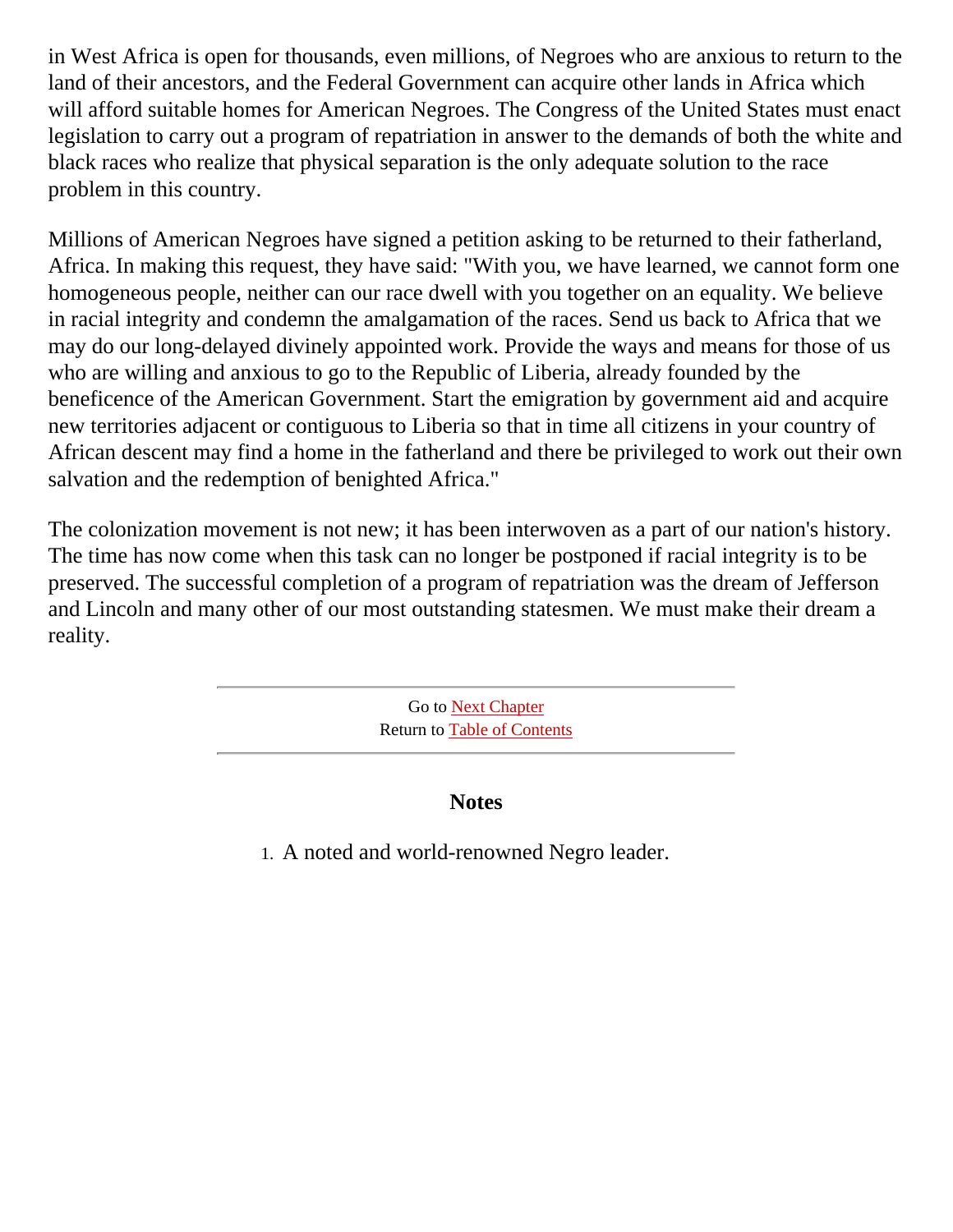# Take Your Choice Separation or Mongrelization By Theodore G. Bilbo

# CHAPTER XVI STANDING AT THE CROSSROADS

There is a time, we know not when A point we know not where, That marks the destiny of men, For glory or despair.

There is a line, by us unseen That crosses every path; The hidden boundary between God's patience and his wrath. -*Joseph A. Alexander*

OUR NATION is now standing at the crossroads, and we must choose between a white or mongrel America of the future. The Negro problem can be adequately solved only by the physical separation of the races. There are but two roads - separation or mongrelization - and we must take our choice.

We must choose not only for ourselves but for our posterity. Without a doubt the policy of separation would be adopted within a matter of months if we thought the tide of mongrelism would overtake those of us now living. However the fact that the calamity of amalgamation may not spread over the Nation for several generations should not make us hesitate to begin now to put into operation a program of Negro repatriation. The problems caused by millions of Africans within our midst increase as the years go by; the time for a permanent solution is now.

If we continue to bequeath to the next generation the task of solving the race problem, it will assume such proportions that any solution except the amalgamation of the races will be impossible. Every day that we hesitate, the mixing of the races continues. and we approach closer and closer to the precipice of mongrelism. We must act now so that we may be certain that our descendants will not fall into depths of miscegenation from which there can be no return. Unless we take the necessary steps to bring about the physical separation of the races and insure a white America for the future generations, we are unworthy of our ancestors, untrue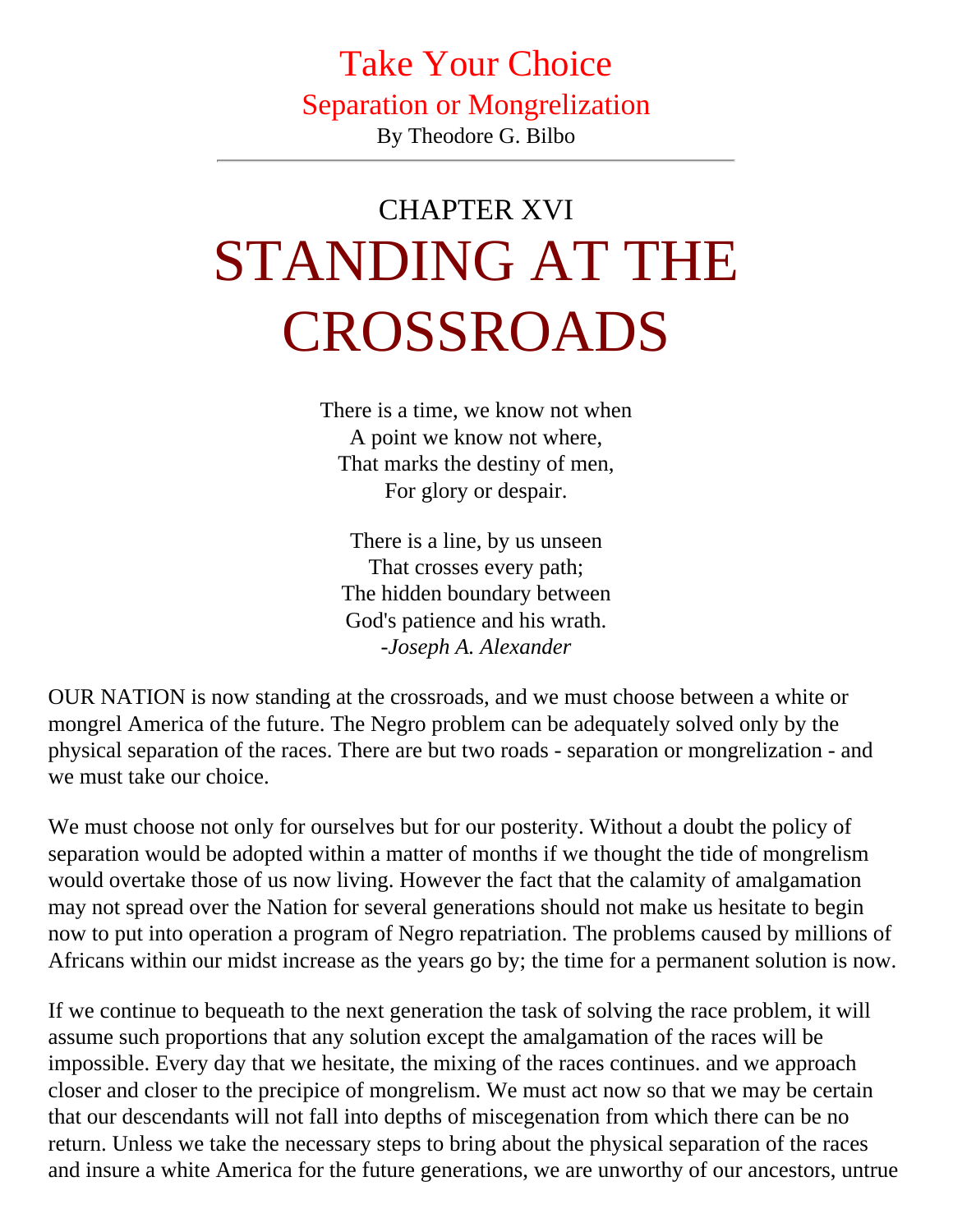to the blood which flows in our veins, and a curse to our posterity.

White Americans must now decide what is to be done with the ten per cent of our population who belong to the African race. When we have determined that the mixing of the blood of the races will not be tolerated in this country and that racial integrity must be preserved, we shall then be ready to begin our program of repatriation. Fundamentally, the question is one for white Americans to decide. The white race claims this country as its own, and it is the right and within the power of the white man to determine what the future policy of the United States will be regarding the 12,865,518 American citizens who are colored. We must make our decision as to whether the Negroes will remain in our midst and the future American be partly colored or whether the United States will forever become a white man's land. If the latter is our choice, then the Negroes must be resettled in a land of their own.

All obstacles which stand in the was of the physical separation of the races must be overcome. Since there are only two ways of solving the race question, everyone who does not favor the separation of the races must be assumed to endorse amalgamation. The time for permanently settling the question has come; every American citizen must choose one or the other of the solutions. If we fail to adopt the policy of separation and do not repatriate the Negro to a country of his own, then we have made a mistake which can never be corrected. Failure to solve the race question by separation will doom our race to mongrelization, our country, our institutions, and our civilization to decay.

Race tension today is reaching an all-time high. .Americans in all walks of life, North and South, East and West, are becoming conscious of the race problem and of the many dangers that are involved. Race riots and minor incidents are insignificant when compared to the great and grave threat of mongrelization which faces this country. Remedial measures and temporary compromises may relieve the tension and ease the friction, but it is toward a permanent solution that we must devote our efforts.

Temporary measures are, of course, necessary even after we adopt a program of physical separation and begin on the plans for the repatriation of American Negroes to a country of their own. Since this will be a gradual process, migration will continue for a number of years. While repatriation is being carried out, every possible effort should be made in this country to keep the color line intact and to prevent any further mixing of the races. Segregation must be rigidly enforced, both by law and by custom, as it is now in the South. The eighteen states and the District of Columbia which now permit intermarriage should join the other thirty states in enacting measures to insure the purity of the white race by prohibiting interracial unions. Steps should be taken by the leaders of both the white and the black races to suppress racial friction and to improve racial relations. Economic progress and education of Negroes should be encouraged so that they will be better trained and ready to assume the responsibilities in their own government.

Let us again view the two alternatives. If we choose any plan short of the physical separation of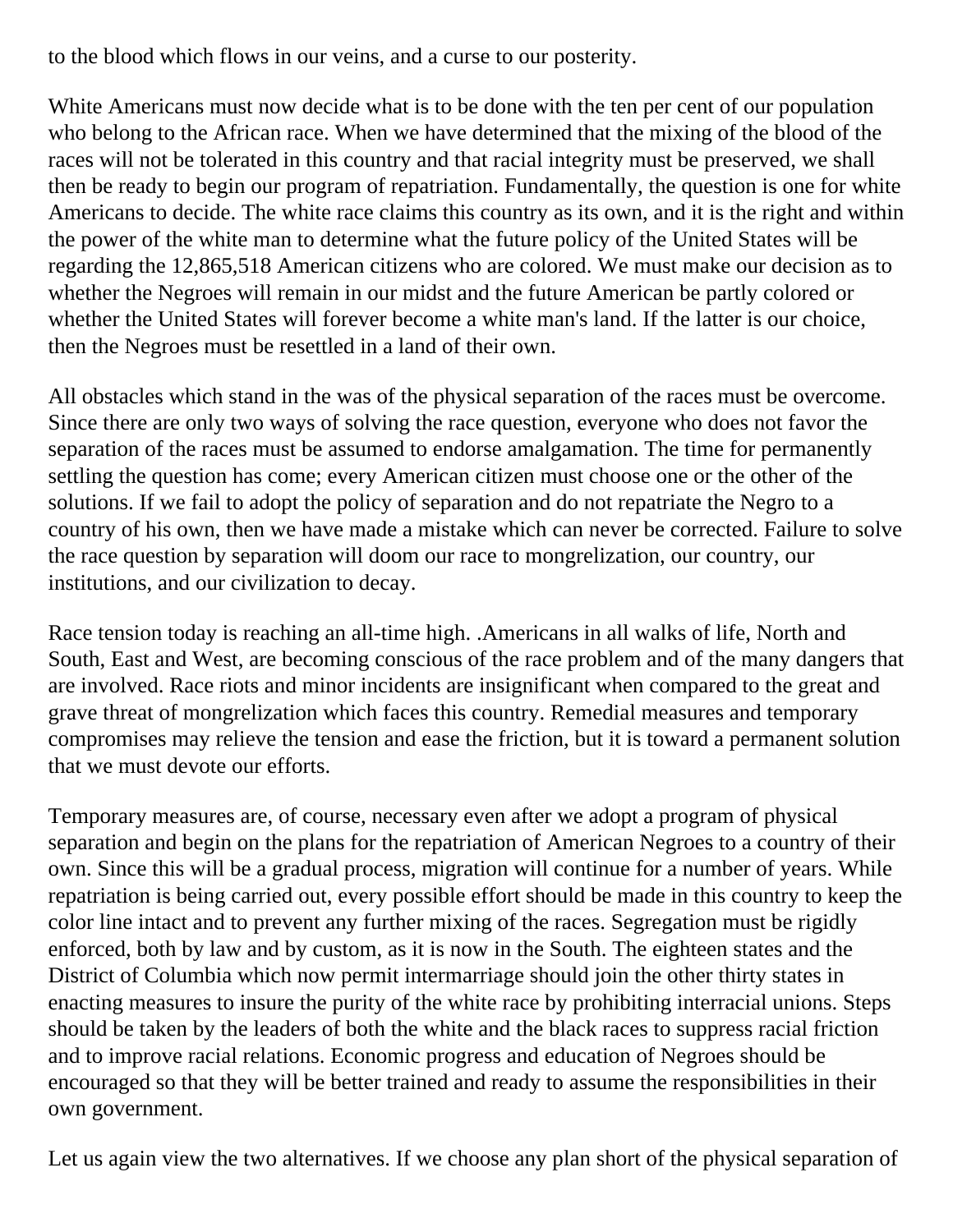the races, we are in effect adopting the scheme of amalgamation of the races. We have thousands of years of racial contact in world history to prove to us that where different races live side by side, their blood will intermingle and a mongrel people will be the result. The road of amalgamation and mongrelization leads to the destruction of both the white and the Negro races and to the decay of our civilization which is the product of the white man. This plan insures nothing except a mongrel Nation where there can be nothing except stagnation and chaos. At best, Caucasian man progresses but slowly; and when his blood is mixed with that of the African, his half-breed offspring spring is below the creative level. If the white race in the United States is to mix its blood with that of the millions of Negroes within our midst, then the Nation is forever doomed and the next centuries will find the only evidence of American greatness in the history books. Mongrelization will destroy our race, our civilization, our Nation itself.

On the other hand, if we choose the other alternative, a program of physical separation of the races, we shall be preserving our race, institutions, and culture for the future generations of Americans. A white America will retain civilization and continue to progress. The future of the white race will be insured in a white America, and the black man will be given the opportunity to develop his own culture in a land of his own with the aid of the most powerful Nation on earth. It is difficult to believe that any sane and reasonable man can view these two alternatives and fail to choose the separation of the races.

The road of physical separation leads to the development of both the white and the Negro races to the highest point of which each is capable. The United States will become a white man's land, as the Founding Fathers intended that it should be, and our people will be left to carry on the torch of civilization unhampered by the millions of Africans now in our midst. A white America can lead the world in progress and continue to blaze the trail for the uplifting of the standards of living of all the races of mankind the world over. The strength and greatness of the United States of America can be a blessing to the world, and it shall be if this Nation continues to be the arsenal of the civilization of the white race.

When we have adopted the plan of physical separation of the white and Negro races, we shall have the comforting knowledge that with every month that passes, the perplexing race problem is being forever solved. And finally, when the program shall have been completed, the integrity of the two races will be preserved and each race will then be free to work out its own destiny. White America will continue her civilization to new heights; a black Nation in Africa will develop her own place in the sun. Is there any greater goal toward which we could labor?

Since the preservation of racial integrity which can only be assured by the physical separation of the races is in accordance with the laws of God, surely He will bless our efforts. A program of repatriation of American Negroes to their fatherland, Africa, will insure a white America, and it will carry to the dark continent Negroes who have been trained in the new world and who have been taught the Christian religion. They will go as teachers back to the land of their forefathers to lead the Negro race in establishing an independent culture and to Christianize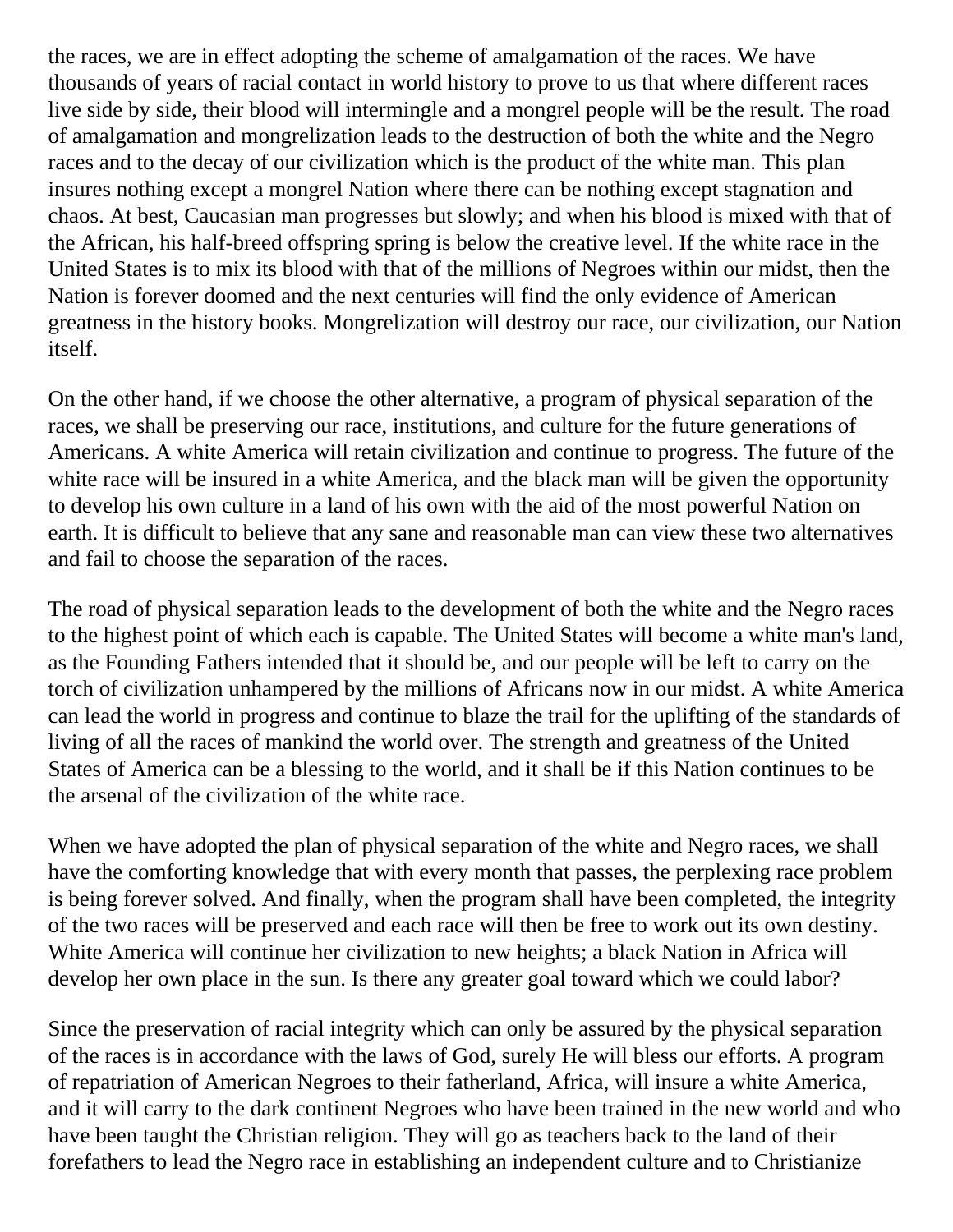their black brothers who are lost in darkness. God works in mysterious ways His wonders to perform. Perhaps it was in His divine scheme of things that out of the institution of slavery in the new world would come thousands, yea, millions, of Negroes who would return to Africa as leaders of the Negro people to spread the Gospel of Jesus Christ.

The Negro question as we observed in the opening chapter, is our greatest domestic problem. Now that the War is over and the Nation is settling down to normalcy, it bids fair to reach even new proportions. The danger signs are already out. We must now make preparations to launch a program for the adequate and permanent solution of this issue at the earliest possible date. Thousands of Negro soldiers have had the opportunity to visit Africa and have witnessed firsthand that this is one of the richest continents on earth. The time is now propitious for the Congress to take the necessary steps to put the repatriation program into operation.

Throughout the pages of this discussion, we have observed again and again that there are only two solutions to the race problem; separation or mongrelization. We have found that only separation can preserve the white race which has produced all the great civilizations of the world. The mongrel has never created a worthwhile civilization and has never been able to retain a culture which was thrust upon him. No matter what the cost of saving Americans from mongrelization, it is a price which must be paid.

America cannot be saved from the fate of mongrelism except by the physical separation of the races. If the races continue to live side by side, the mixing of the races will make us a Nation of mix-breeds just as surely as night follows day. Throughout American history, the Negro problem has been a constant source of friction and bloodshed, and now the time has come when the color line and segregation cannot save us much longer. It is absolutely necessary that we continue to enforce this policy of segregation as long as the Negroes are in our midst, but we must realize that this is a temporary measure, designed to postpone or prolong, not to prevent the eventual amalgamation of the races.

Those who are today waging the campaign for full racial equality in this Nation can be expected to oppose the program of repatriation. They are opposed to everything except the scheme which will finally mongrelize the entire country. They preach that the races are equal and plead for equality in the name of science, democracy, and religion, when they know that their arguments are utterly false and without foundation. Our people must realize the dangers of amalgamation and arise to condemn all the individuals and organizations, white, black, and mixed, who are devoting time and effort to bring about a mongrelized America.

There are only two roads - separation or mongrelization - and America must choose. It is a choice which the entire Nation must make because no one section can solve the race problem alone. This is a matter which confronts every state in the Union, and all American citizens must join in bringing about the proper solution, physical separation of the races. The South alone is not responsible for the Negro problem, and the Southern people cannot permanently settle this issue without the help and cooperation of the other sections, North, East and West. The plan of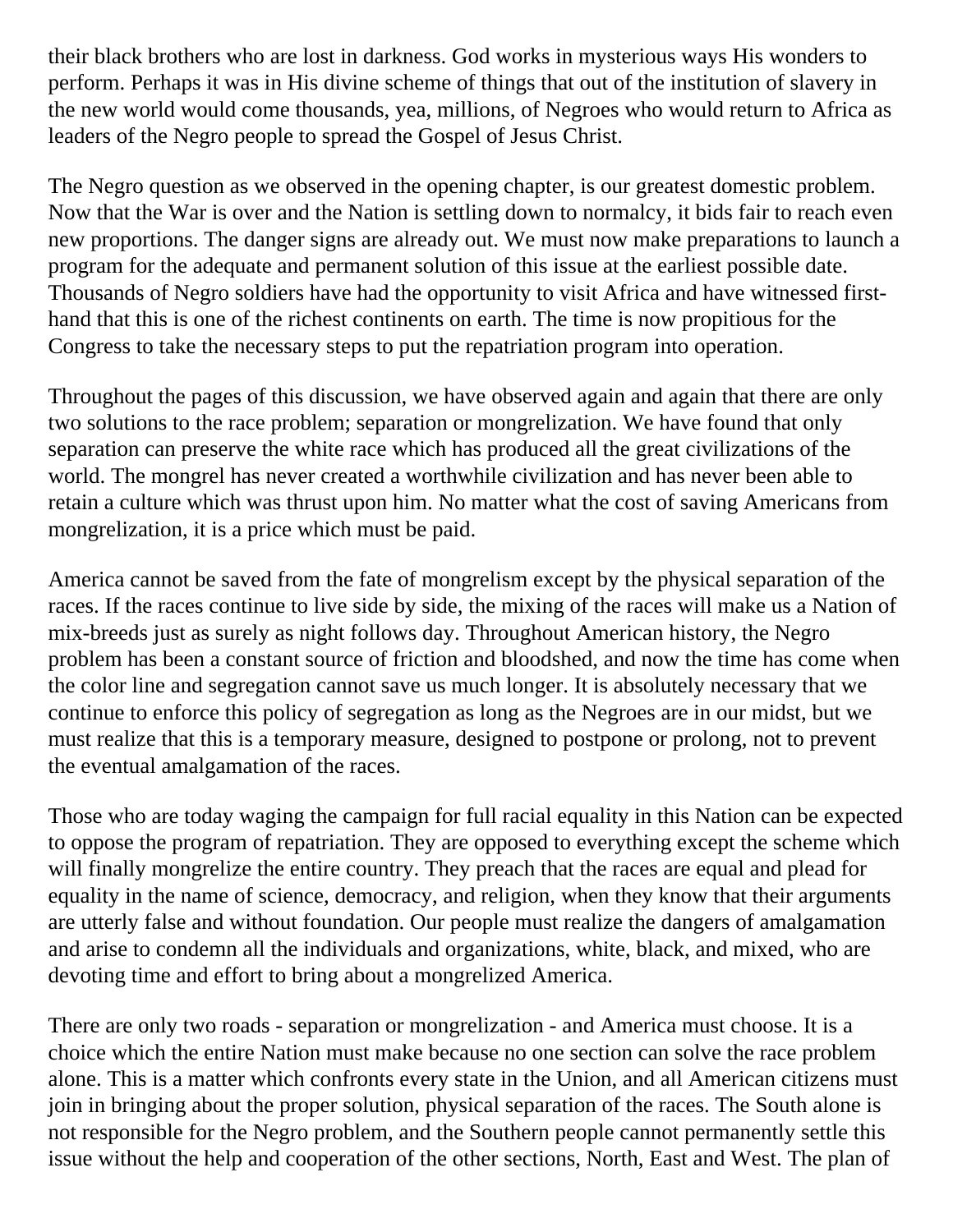repatriation must be accepted as a national policy and carried out by the Federal Government.

The Negro race should be just as anxious as the white to select the proper solution to the race problem. Just as separation is the only way to protect the integrity of the white race it is the only way to protect the integrity of the black race. Remaining in this country, the Negro faces mongrelization just the same as the white man. Negroes as well as whites who have respect for their race and for their blood abhor the idea of miscegenation. Millions of American Negroes have already asked that they be given a chance to return to the land of their ancestors to establish a government of their own. They have faith in the future of their race and want to have the opportunity to build a Nation which will take its place in the affairs of the world. This is the type of American Negro who must join with the white Americans in adopting and carrying out to a successful conclusion a program of repatriation. Such a combination can remove any obstacle and surmount all difficulties. The group of Negroes and whites who favor mongrelization will be completely helpless when all self-respecting and honorable white and colored Americans join to preserve and protect the racial integrity of both their races.

No time can be lost. We must here and now begin to make preparations to adopt and launch a repatriation program. Again, let it be stated that the plan will be entirely voluntary; it will merely provide the ways and means for those Negroes who wish to return to Africa to establish a Nation of their own. They will be cared for and protected by the United States Government until they are able to continue on their own. Millions of American Negroes who know that they will always be discriminated against in this country are ready to go to their fatherland to find equality and unlimited opportunities.

Since millions of American Negroes are now willing to return to Africa, the task will be much easier than most people have been led to believe. When the rank and file of the Negro masses begin to leave this country, the half-breeds, mulattoes or mongrels, many of whom are exploiting the masses of their own race and living on the "fat of the land" will follow in the course of time. They will get lonesome and be more than glad to go. Some of these Negro preachers who are desecrating their pulpits by inciting race hatred and clamoring for social equality will have empty pews - their congregations will be back in their fatherland. Negro lawyers will have no clients - they will be in Liberia. Negro doctors will have no patients - they will be ailing in their forefathers' homeland. Negro dentists will have no teeth to fill or pulltheir clientele will be in Africa. Negro editors will go out of business - their readers will be gone and the news will be stale before the papers can be shipped to Africa. Negro teachers will have to close their schools - the Negro children will be in better schools in Liberia. Negro undertakers will be out of business - their potential victims will be dying of old age in their fatherland.

Let us hasten to provide for the voluntary repatriation of American Negroes in their fatherland, West Africa. The great majority who are suffering the discrimination, doing the manual work, and who are discouraged with toil and humiliation are now ready to go. We need not worry about the objectors. They may be howling their protests today, but they will soon be on their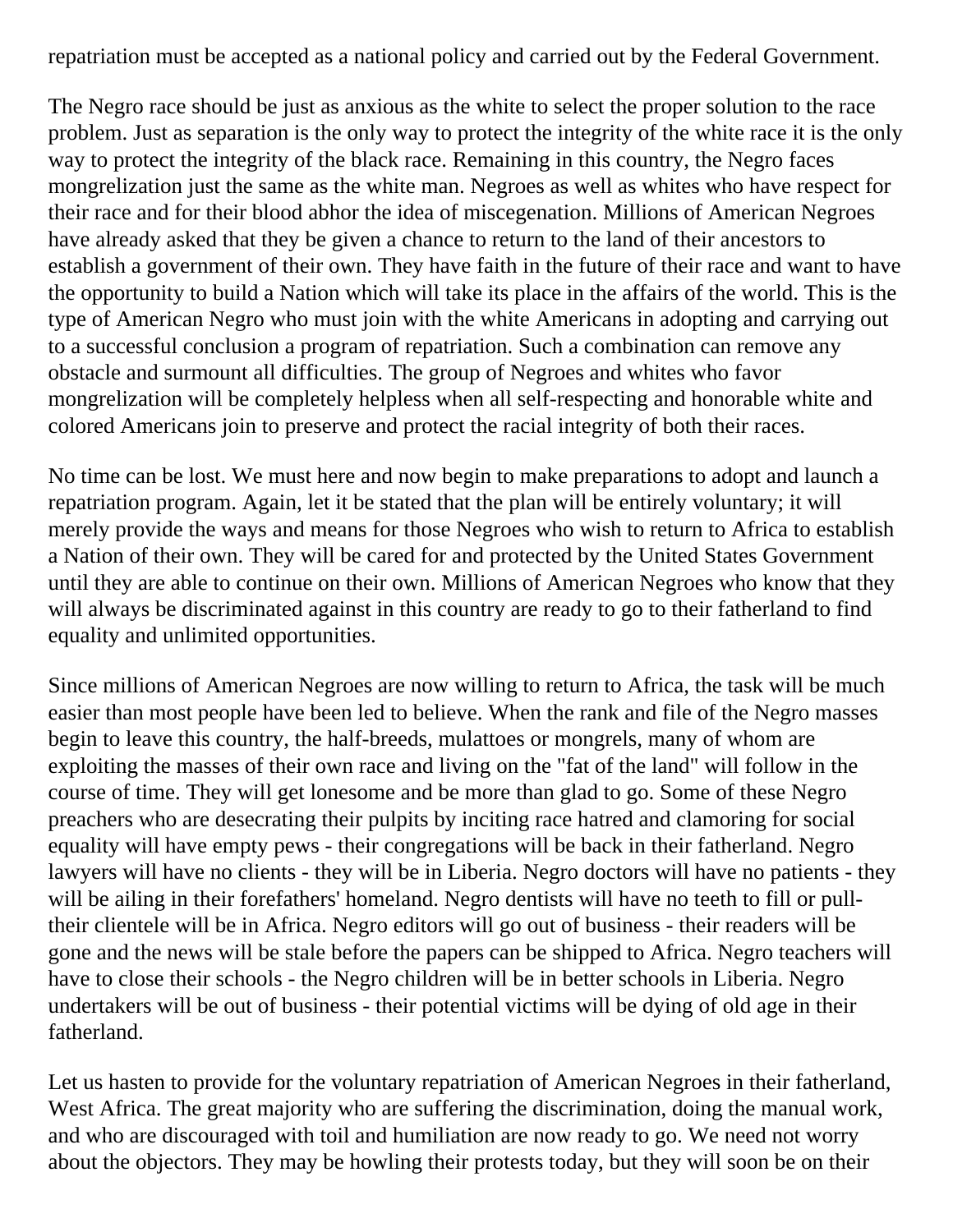#### way - Africa bound!

Public opinion must make itself known. It will be necessary for white and colored Americans to cooperate in convincing their leaders that the policy of separation must be adopted. When the majority of Americans desire such a program, the Congress will enact the necessary legislation to carry it out. Let Americans state the ultimate goal - a white America for the white race and a Negro Nation for our colored population - and then the lawmakers will find a way to accomplish the objective.

This is a plan for men of strong will and determination. Of course, there will be difficulties, problems, and opposition from many sources. Sacrifices will be demanded. But the program can and must be carried out; once it has been begun, the success is assured. When the Negro Nation has been established, those who have remained in this country will find it easier to make the decision to migrate, and the number of volunteers will increase yearly. With the guiding hand of the Government of the United States, the program can not fail.

Thomas Jefferson and many more of our greatest statesmen pointed to this solution to the race problem many decades ago. Abraham Lincoln knew that colonization of American Negroes in a land of their own was the only proper solution to the race question. If he had lived, the plan might have been carried out immediately following the War Between the States. The politicians cast the policy of separation aside when Lincoln was assassinated, but no longer can the American people afford to permit any groups or individuals, powerful though they may be, to prevent the adoption of the only solution which will guarantee the preservation of the blood of both the white and the black races.

White Americans received the heritage of the white race. We live today under the greatest Government on earth, which is the product of our forefathers. Shall we devote the necessary efforts permanently to settle the race problem which threatens our national existence? Or shall we permit this race issue, our greatest domestic problem, to become the cause of the downfall of our Nation? The physical separation of the races will insure that the future generations of Americans will be born white with centuries of progress before them.

It will be easy for us to do nothing about permanently solving the race problem and drift into the path of mongrelization which will make of us a negroid people. We are, in fact, on this road now, and the mix-breed in our midst as well as the weak, misinformed, and degenerate of both races are crying out that we must continue in the way we are going. But this is the broad road which leads to destruction. The real Americans, brave, strong, and courageous members of both races who believe in racial integrity, must arise and demand the enactment of the necessary legislation which will place this Nation safely and surely on the straight and narrow path which leads to physical separation and the preservationof the blood of both races. In the sermon on the mount, the Lord said: "Enter ye in at the strait gate, for wide is the gate and broad is the way, that leadeth to destruction, and many there be which go in thereat: Because strait is the gate, and narrow is the way, which leadeth unto life, and few there be that find it." (1)